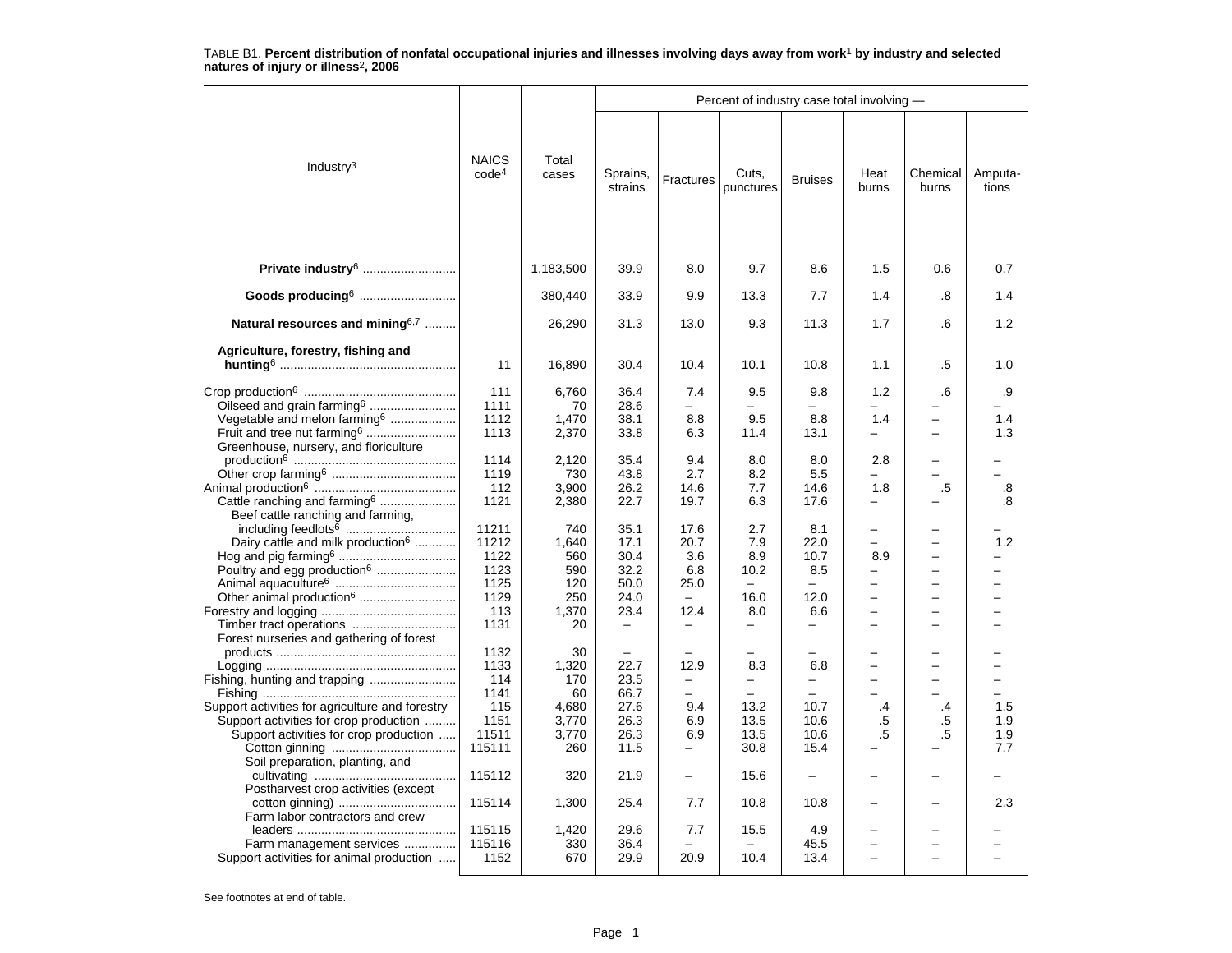|                                                 |                                 |                               |                                 | Percent of industry case total involving -                      |                                          |                          |                                           |                                      |
|-------------------------------------------------|---------------------------------|-------------------------------|---------------------------------|-----------------------------------------------------------------|------------------------------------------|--------------------------|-------------------------------------------|--------------------------------------|
|                                                 |                                 |                               |                                 | Multiple traumatic injuries and<br>disorders                    |                                          |                          | Back pain and pain,<br>except back        |                                      |
| Industry $3$                                    | Carpal<br>tunnel<br>syndrome    | Tendon-<br>itis               | Total                           | <b>With</b><br>fractures,<br>burns,<br>and<br>other<br>injuries | <b>With</b><br>sprains<br>and<br>bruises | Total                    | <b>Back</b><br>pain,<br>hurt<br>back only | All<br>other<br>natures <sup>5</sup> |
| Private industry <sup>6</sup>                   | 1.1                             | 0.4                           | 3.9                             | 0.9                                                             | 1.5                                      | 8.9                      | 3.0                                       | 16.8                                 |
| Goods producing6                                | 1.6                             | .5                            | 3.7                             | 1.1                                                             | 1.1                                      | 7.4                      | 2.4                                       | 18.4                                 |
| Natural resources and mining $6,7$              | $\cdot$ .2                      | .3                            | 4.2                             | 1.2                                                             | 1.3                                      | 6.1                      | 2.1                                       | 20.8                                 |
| Agriculture, forestry, fishing and              |                                 |                               |                                 |                                                                 |                                          |                          |                                           |                                      |
|                                                 | .4                              | .5                            | 4.9                             | 1.5                                                             | 1.8                                      | 7.6                      | 2.2                                       | 22.5                                 |
|                                                 |                                 | 1.0                           | 3.6                             | .9                                                              | 1.5                                      | 7.2                      | 1.8                                       | 22.6                                 |
| Oilseed and grain farming <sup>6</sup>          | $\equiv$                        | -                             | -                               |                                                                 | $\overline{\phantom{0}}$                 | —                        | -                                         | 42.9                                 |
| Vegetable and melon farming <sup>6</sup>        | $\equiv$                        | $\equiv$                      | 5.4                             | 2.0                                                             | $\equiv$                                 | 4.1                      | 2.0                                       | 20.4                                 |
| Fruit and tree nut farming <sup>6</sup>         | $\equiv$                        | 2.1                           | 3.4                             | $\equiv$                                                        | 2.5                                      | 5.5                      | 2.1                                       | 23.2                                 |
| Greenhouse, nursery, and floriculture           |                                 |                               | 2.8                             |                                                                 | 1.4                                      | 7.1                      | 1.9                                       | 25.0                                 |
|                                                 | $\overline{\phantom{0}}$        |                               | $\overline{\phantom{0}}$        | $\overline{\phantom{0}}$                                        | $\overline{\phantom{0}}$                 | 20.5                     | $\overline{\phantom{0}}$                  | 16.4                                 |
|                                                 | .5                              | -                             | 4.1                             | 2.3                                                             | 1.0                                      | 9.5                      | 3.8                                       | 19.2                                 |
| Cattle ranching and farming <sup>6</sup>        |                                 | $\overline{\phantom{0}}$      | 5.0                             | 3.4                                                             | .8                                       | 6.7                      | 1.3                                       | 19.7                                 |
| Beef cattle ranching and farming,               |                                 |                               |                                 |                                                                 |                                          |                          |                                           |                                      |
|                                                 |                                 |                               | 6.8                             | 4.1                                                             |                                          | 5.4                      |                                           | 23.0                                 |
| Dairy cattle and milk production <sup>6</sup>   | $\overline{\phantom{0}}$        | $\overline{\phantom{0}}$      | 4.3                             | 2.4                                                             | 1.2                                      | 7.3                      | 1.8                                       | 18.3                                 |
|                                                 | $\equiv$                        |                               | 3.6                             | $\overline{\phantom{0}}$                                        | $\overline{\phantom{0}}$                 | 12.5                     | 10.7                                      | 17.9                                 |
| Poultry and egg production <sup>6</sup>         | $\equiv$                        | $\overline{a}$                | 3.4                             | $\equiv$                                                        | $\equiv$                                 | 6.8                      | 3.4                                       | 23.7                                 |
|                                                 | $\equiv$                        | ÷                             | $\qquad \qquad -$               | $\overline{\phantom{0}}$                                        | $\equiv$                                 | -                        | -                                         | $-$                                  |
| Other animal production <sup>6</sup>            | $\equiv$                        | $\overline{\phantom{0}}$      | $\overline{\phantom{0}}$        |                                                                 | $\overline{\phantom{0}}$                 | 28.0                     | 12.0<br>$\equiv$                          | 12.0                                 |
|                                                 | 1.5<br>$\overline{\phantom{0}}$ | $\overline{\phantom{0}}$      | 13.1                            | 4.4                                                             | 5.1<br>$\overline{\phantom{0}}$          | 7.3<br>—                 | —                                         | 26.3<br>$\overline{\phantom{0}}$     |
| Forest nurseries and gathering of forest        |                                 |                               |                                 |                                                                 |                                          |                          |                                           |                                      |
|                                                 |                                 |                               |                                 |                                                                 |                                          |                          |                                           |                                      |
|                                                 | 1.5                             |                               | 13.6                            | 4.5                                                             | 5.3                                      | 6.8                      | $\overline{\phantom{0}}$                  | 26.5                                 |
| Fishing, hunting and trapping                   | $\overline{\phantom{0}}$        | $\overline{a}$                | $\overline{\phantom{0}}$        | $\overline{\phantom{0}}$                                        | $\overline{\phantom{0}}$                 | -                        | $\equiv$                                  |                                      |
|                                                 | $\equiv$                        | $\overline{\phantom{0}}$      | $\overline{\phantom{0}}$        | $\equiv$                                                        | $\equiv$                                 | $\overline{\phantom{0}}$ | $\equiv$                                  | $\equiv$                             |
| Support activities for agriculture and forestry | $\overline{\phantom{0}}$        |                               | 5.1                             | 1.1                                                             | 1.9                                      | 6.8                      | 2.1                                       | 24.4                                 |
| Support activities for crop production          | $\equiv$                        | -                             | 5.3                             | 1.3                                                             | 1.6                                      | 7.7                      | 2.4                                       | 26.5                                 |
| Support activities for crop production          | $\equiv$<br>$\equiv$            | $\overline{\phantom{0}}$<br>÷ | 5.3<br>$\overline{\phantom{0}}$ | 1.3                                                             | 1.6<br>$\overline{\phantom{0}}$          | 7.7<br>$\equiv$          | 2.4<br>-                                  | 26.5<br>11.5                         |
| Soil preparation, planting, and                 |                                 |                               |                                 |                                                                 |                                          |                          |                                           |                                      |
|                                                 |                                 |                               | -                               |                                                                 | $\qquad \qquad -$                        | -                        | -                                         | 46.9                                 |
| Postharvest crop activities (except             |                                 |                               | 3.1                             |                                                                 | 2.3                                      | 6.2                      | 4.6                                       | 32.3                                 |
| Farm labor contractors and crew                 |                                 |                               |                                 |                                                                 |                                          |                          |                                           |                                      |
|                                                 | $\equiv$                        |                               | 7.7                             |                                                                 | 1.4                                      | 8.5                      | 1.4                                       | 25.4                                 |
| Farm management services                        |                                 |                               |                                 |                                                                 |                                          |                          |                                           |                                      |
| Support activities for animal production        | $\overline{\phantom{0}}$        | $\overline{\phantom{a}}$      | 6.0                             | $\overline{\phantom{a}}$                                        | 4.5                                      | 3.0                      | $\overline{\phantom{0}}$                  | 13.4                                 |
|                                                 |                                 |                               |                                 |                                                                 |                                          |                          |                                           |                                      |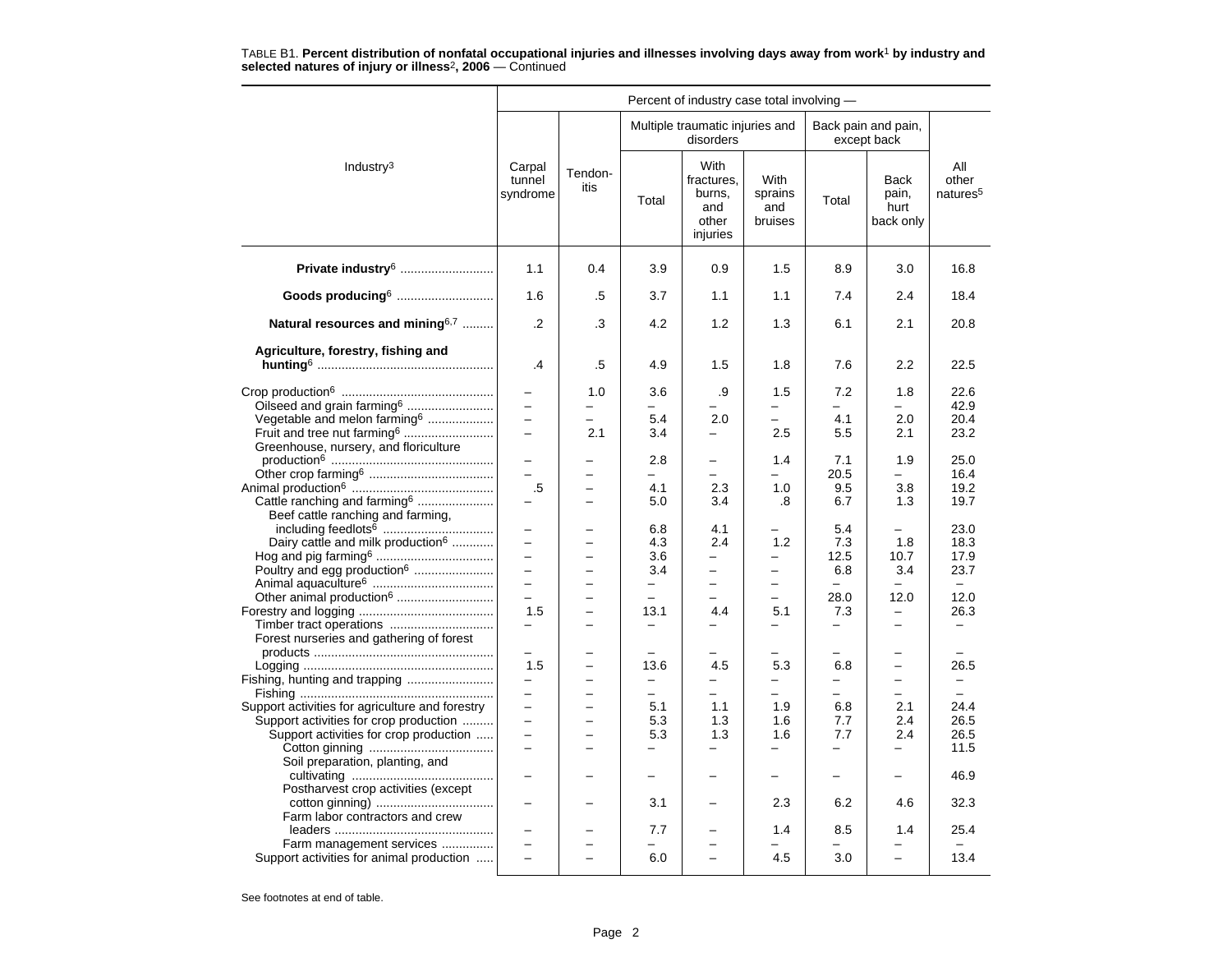|                                                                                                                                              |                                   |                                | Percent of industry case total involving - |                                  |                                                             |                                                                                         |                               |                                                                                       |                   |  |  |  |
|----------------------------------------------------------------------------------------------------------------------------------------------|-----------------------------------|--------------------------------|--------------------------------------------|----------------------------------|-------------------------------------------------------------|-----------------------------------------------------------------------------------------|-------------------------------|---------------------------------------------------------------------------------------|-------------------|--|--|--|
| Industry <sup>3</sup>                                                                                                                        | <b>NAICS</b><br>code <sup>4</sup> | Total<br>cases                 | Sprains,<br>strains                        | Fractures                        | Cuts,<br>punctures                                          | <b>Bruises</b>                                                                          | Heat<br>burns                 | Chemical<br>burns                                                                     | Amputa-<br>tions  |  |  |  |
| Support activities for forestry                                                                                                              | 1153                              | 240                            | 37.5                                       | 16.7                             | 12.5                                                        |                                                                                         |                               |                                                                                       |                   |  |  |  |
|                                                                                                                                              | 21                                | 9,410                          | 32.9                                       | 17.5                             | 7.9                                                         | 12.2                                                                                    | 2.7                           | 0.7                                                                                   | 1.5               |  |  |  |
| Oil and gas extraction<br>Crude petroleum and natural gas                                                                                    | 211<br>2111<br>21111              | 670<br>670<br>670              | 37.3<br>37.3<br>37.3                       | 20.9<br>20.9<br>20.9             | 17.9<br>17.9<br>17.9                                        | 4.5<br>4.5<br>4.5                                                                       | 3.0<br>3.0<br>3.0             | -<br>$\overline{\phantom{0}}$<br>$\overline{\phantom{0}}$                             |                   |  |  |  |
| Mining (except oil and gas) <sup>8</sup><br>Bituminous coal and lignite surface                                                              | 211111<br>212<br>2121<br>21211    | 620<br>4,780<br>2,790<br>2,790 | 33.9<br>41.0<br>43.0<br>43.0               | 22.6<br>17.2<br>17.2<br>17.2     | 19.4<br>8.8<br>8.2<br>8.2                                   | 4.8<br>11.3<br>12.5<br>12.5                                                             | 3.2<br>1.3<br>1.1<br>1.1      | -<br>.8<br>-                                                                          | 1.3<br>1.1<br>1.1 |  |  |  |
| Bituminous coal underground mining <sup>8</sup>                                                                                              | 212111<br>212112<br>212113        | 590<br>2,160<br>40             | 44.1<br>43.1<br>50.0                       | 15.3<br>18.1                     | 6.8<br>8.3                                                  | 8.5<br>13.9<br>$\overline{\phantom{0}}$                                                 | -                             | -<br>$\overline{\phantom{0}}$<br>$\overline{\phantom{0}}$                             | .9                |  |  |  |
| Gold ore and silver ore mining <sup>8</sup>                                                                                                  | 2122<br>21221<br>21222<br>212221  | 340<br>50<br>70<br>60          | 47.1<br>60.0<br>57.1<br>66.7               | 17.6<br>-<br>$\qquad \qquad -$   | 5.9<br>$\overline{\phantom{0}}$<br>$\overline{\phantom{0}}$ | 5.9<br>$\overline{\phantom{0}}$<br>$\overline{\phantom{0}}$<br>$\overline{\phantom{0}}$ | $\overline{\phantom{0}}$      | $\overline{\phantom{0}}$<br>$\overline{\phantom{0}}$<br>$\overline{\phantom{0}}$<br>- |                   |  |  |  |
| Silver ore mining <sup>8</sup><br>Copper, nickel, lead, and zinc mining <sup>8</sup><br>Lead ore and zinc ore mining <sup>8</sup>            | 212222<br>21223<br>212231         | 20<br>150<br>20                | 46.7<br>$\equiv$                           | 20.0<br>$\overline{\phantom{m}}$ | $\overline{\phantom{0}}$<br>$\overline{\phantom{0}}$        | $\equiv$<br>$\equiv$                                                                    | ۳<br>$\overline{\phantom{0}}$ | -<br>$\overline{\phantom{0}}$<br>$\equiv$                                             |                   |  |  |  |
| Copper ore and nickel ore mining <sup>8</sup><br>Other metal ore mining <sup>8</sup><br>All other metal ore mining <sup>8</sup>              | 212234<br>21229<br>212299         | 130<br>70<br>70                | 46.2<br>42.9<br>42.9                       | 23.1<br>$\overline{\phantom{0}}$ | $\overline{\phantom{0}}$<br>$\overline{\phantom{0}}$        | ÷<br>$\overline{\phantom{0}}$                                                           | L.<br>-                       | $\overline{\phantom{0}}$<br>$\overline{\phantom{0}}$<br>-                             |                   |  |  |  |
| Nonmetallic mineral mining and quarrying <sup>8</sup><br>Stone mining and quarrying <sup>8</sup><br>Dimension stone mining and               | 2123<br>21231<br>212311           | 1,650<br>890<br>220            | 35.8<br>36.0<br>36.4                       | 17.0<br>19.1<br>18.2             | 10.9<br>11.2<br>13.6                                        | 10.3<br>9.0<br>9.1                                                                      | 1.8<br>2.2                    | 1.2                                                                                   | 1.8               |  |  |  |
| Crushed and broken limestone mining                                                                                                          | 212312                            | 420                            | 33.3                                       | 21.4                             | 11.9                                                        | 9.5                                                                                     |                               | -                                                                                     |                   |  |  |  |
| Crushed and broken granite mining                                                                                                            | 212313                            | 70                             | 42.9                                       |                                  |                                                             |                                                                                         |                               |                                                                                       |                   |  |  |  |
| Other crushed and broken stone<br>mining and quarrying <sup>8</sup><br>Sand, gravel, clay, and ceramic and<br>refractory minerals mining and | 212319                            | 180                            | 38.9                                       | 16.7                             | 11.1                                                        | 11.1                                                                                    |                               |                                                                                       |                   |  |  |  |
| Construction sand and gravel mining <sup>8</sup><br>Kaolin and ball clay mining <sup>8</sup>                                                 | 21232<br>212321<br>212324         | 610<br>520<br>40               | 34.4<br>34.6<br>50.0                       | 14.8<br>15.4                     | 11.5<br>9.6<br>$\overline{\phantom{0}}$                     | 11.5<br>11.5                                                                            | 3.3                           | -                                                                                     | 3.3               |  |  |  |
| Clay and ceramic and refractory                                                                                                              | 212325                            | 50                             | 40.0                                       |                                  | $\overline{\phantom{0}}$                                    |                                                                                         |                               |                                                                                       |                   |  |  |  |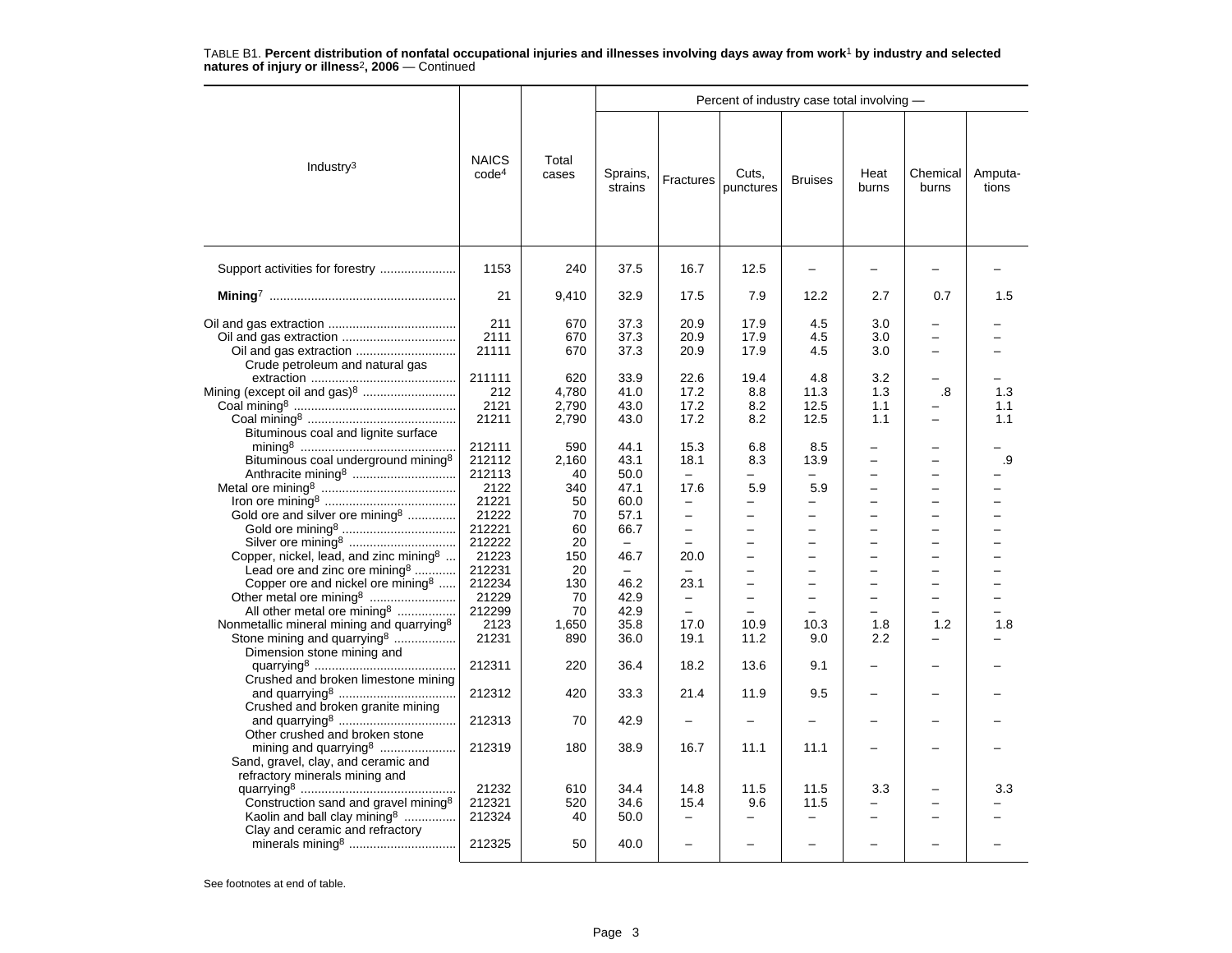|                                                                                                                                                  |                                                              |                                      |                                       | Percent of industry case total involving -               |                                                           |                                                                  |                                                      |                                          |
|--------------------------------------------------------------------------------------------------------------------------------------------------|--------------------------------------------------------------|--------------------------------------|---------------------------------------|----------------------------------------------------------|-----------------------------------------------------------|------------------------------------------------------------------|------------------------------------------------------|------------------------------------------|
|                                                                                                                                                  |                                                              |                                      |                                       | Multiple traumatic injuries and<br>disorders             |                                                           |                                                                  | Back pain and pain,<br>except back                   |                                          |
| Industry <sup>3</sup>                                                                                                                            | Carpal<br>tunnel<br>syndrome                                 | Tendon-<br>itis                      | Total                                 | With<br>fractures.<br>burns,<br>and<br>other<br>injuries | With<br>sprains<br>and<br>bruises                         | Total                                                            | Back<br>pain,<br>hurt<br>back only                   | ΑIΙ<br>other<br>natures <sup>5</sup>     |
| Support activities for forestry                                                                                                                  |                                                              |                                      |                                       |                                                          |                                                           |                                                                  | -                                                    | 20.8                                     |
|                                                                                                                                                  |                                                              |                                      | 3.1                                   | 0.6                                                      | 0.5                                                       | 3.6                                                              | 1.7                                                  | 17.7                                     |
| Oil and gas extraction<br>Crude petroleum and natural gas                                                                                        | $\overline{\phantom{0}}$<br>$\overline{a}$                   |                                      | 3.0<br>3.0<br>3.0                     | $\overline{a}$                                           | $\overline{a}$<br>$\equiv$                                | 3.0<br>3.0<br>3.0                                                | $\equiv$                                             | 11.9<br>11.9<br>11.9                     |
| Bituminous coal and lignite surface                                                                                                              | $\overline{\phantom{0}}$<br>$\overline{a}$<br>$\overline{a}$ |                                      | 3.2<br>2.5<br>2.2<br>$2.2\phantom{0}$ | $\overline{a}$<br>$\overline{\phantom{0}}$               | L.<br>-                                                   | 2.9<br>2.5<br>2.5                                                | 1.5<br>1.1<br>1.1                                    | 11.3<br>13.0<br>11.8<br>11.8             |
| Bituminous coal underground mining <sup>8</sup>                                                                                                  | $\overline{\phantom{0}}$<br>$\equiv$                         | $\overline{a}$                       | 3.4<br>1.9<br>-                       | -<br>$\overline{\phantom{0}}$                            | -<br>$\equiv$                                             | 5.1<br>2.3<br>-                                                  | .9                                                   | 15.3<br>10.6                             |
| Gold ore and silver ore mining <sup>8</sup>                                                                                                      | $\equiv$<br>$\equiv$                                         | $\overline{\phantom{0}}$<br>$\equiv$ | -<br>$\overline{\phantom{0}}$         | $\overline{\phantom{0}}$<br>$\overline{\phantom{0}}$     | -<br>$\overline{\phantom{0}}$<br>$\overline{\phantom{0}}$ | $\overline{\phantom{0}}$<br>$\equiv$<br>$\overline{\phantom{0}}$ | -<br>$\overline{a}$                                  | 14.7<br>÷                                |
|                                                                                                                                                  | $\overline{a}$<br>$\overline{\phantom{0}}$                   | $\overline{a}$                       | $\equiv$                              | $\overline{a}$                                           | $\equiv$<br>-                                             | $\overline{\phantom{0}}$                                         | $\overline{\phantom{0}}$                             | $\overline{\phantom{0}}$                 |
| Copper, nickel, lead, and zinc mining <sup>8</sup><br>Lead ore and zinc ore mining <sup>8</sup><br>Copper ore and nickel ore mining <sup>8</sup> | $\equiv$<br>$\equiv$<br>$\overline{\phantom{0}}$             | $\equiv$<br>$\overline{\phantom{0}}$ | $\overline{\phantom{0}}$<br>$\equiv$  | $\overline{\phantom{0}}$<br>$\overline{\phantom{0}}$     | $\equiv$<br>$\overline{\phantom{0}}$<br>-                 | $\equiv$<br>$\equiv$                                             | $\overline{a}$<br>$\overline{a}$                     | 13.3<br>$\overline{\phantom{0}}$<br>15.4 |
| All other metal ore mining <sup>8</sup>                                                                                                          | $\equiv$<br>$\overline{\phantom{0}}$                         | $\overline{a}$<br>÷                  | $\equiv$<br>$\equiv$                  | $\overline{a}$<br>$\overline{a}$                         | $\overline{\phantom{0}}$<br>$\overline{\phantom{0}}$      | $\overline{\phantom{0}}$<br>$\overline{\phantom{0}}$             | $\overline{\phantom{0}}$<br>$\overline{\phantom{0}}$ | $\equiv$<br>$\overline{\phantom{0}}$     |
| Nonmetallic mineral mining and quarrying <sup>8</sup><br>Stone mining and quarrying <sup>8</sup><br>Dimension stone mining and                   | $\overline{\phantom{0}}$<br>$=$                              |                                      | 3.0<br>3.4                            |                                                          | -<br>L.                                                   | 3.6<br>3.4                                                       | 1.8<br>2.2                                           | 14.5<br>13.5                             |
| Crushed and broken limestone mining                                                                                                              | $\overline{\phantom{0}}$                                     |                                      |                                       |                                                          |                                                           | 4.8                                                              | -                                                    | 9.1<br>14.3                              |
| Crushed and broken granite mining                                                                                                                | $\overline{\phantom{0}}$                                     |                                      |                                       |                                                          |                                                           |                                                                  | -                                                    | 28.6                                     |
| Other crushed and broken stone<br>mining and quarrying <sup>8</sup><br>Sand, gravel, clay, and ceramic and<br>refractory minerals mining and     |                                                              |                                      |                                       |                                                          |                                                           |                                                                  |                                                      | 16.7                                     |
| Construction sand and gravel mining <sup>8</sup><br>Kaolin and ball clay mining <sup>8</sup>                                                     | -                                                            |                                      | 3.3<br>3.8                            |                                                          |                                                           | 4.9<br>5.8                                                       | 3.3                                                  | 14.8<br>15.4                             |
| Clay and ceramic and refractory<br>minerals mining <sup>8</sup>                                                                                  | $\overline{\phantom{0}}$                                     |                                      |                                       |                                                          |                                                           | $\overline{\phantom{0}}$                                         | -                                                    |                                          |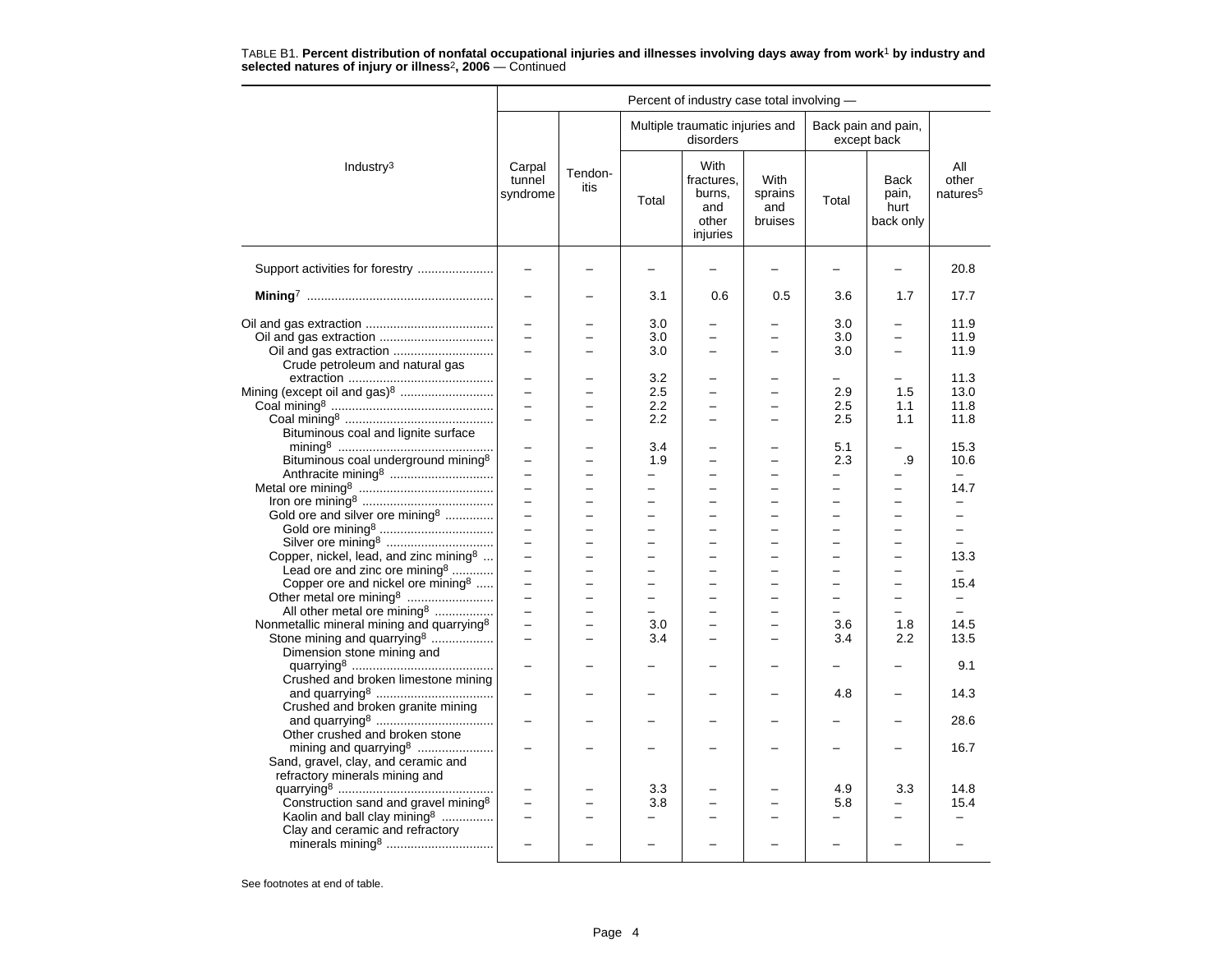|                                                                          |                                   |                | Percent of industry case total involving - |                          |                    |                               |                          |                          |                  |  |  |  |
|--------------------------------------------------------------------------|-----------------------------------|----------------|--------------------------------------------|--------------------------|--------------------|-------------------------------|--------------------------|--------------------------|------------------|--|--|--|
| Industry <sup>3</sup>                                                    | <b>NAICS</b><br>code <sup>4</sup> | Total<br>cases | Sprains,<br>strains                        | Fractures                | Cuts,<br>punctures | <b>Bruises</b>                | Heat<br>burns            | Chemical<br>burns        | Amputa-<br>tions |  |  |  |
| Other nonmetallic mineral mining and<br>Potash, soda, and borate mineral | 21239                             | 150            | 40.0                                       | 20.0                     | -                  | 13.3                          | -                        |                          |                  |  |  |  |
| Other chemical and fertilizer mineral                                    | 212391                            | 70             | 42.9                                       |                          |                    |                               |                          |                          |                  |  |  |  |
| All other nonmetallic mineral mining <sup>8</sup>                        | 212393<br>212399                  | 40<br>30       | -                                          | $\overline{\phantom{0}}$ | -                  | $\overline{\phantom{0}}$<br>- |                          |                          |                  |  |  |  |
|                                                                          | 213<br>2131                       | 3,950          | 22.5<br>22.5                               | 17.7                     | 5.1                | 14.7<br>14.7                  | 4.6                      | 0.8                      | 1.8              |  |  |  |
| Support activities for mining<br>Support activities for mining           | 21311                             | 3,950<br>3,950 | 22.5                                       | 17.7<br>17.7             | 5.1<br>5.1         | 14.7                          | 4.6<br>4.6               | .8<br>.8                 | 1.8<br>1.8       |  |  |  |
| Drilling oil and gas wells<br>Support activities for oil and gas         | 213111                            | 1,360          | 25.0                                       | 21.3                     | 8.1                | 11.8                          | 1.5                      | 1.5                      | 2.2              |  |  |  |
|                                                                          | 213112                            | 2,590          | 20.8                                       | 15.8                     | 3.5                | 16.2                          | 6.2                      |                          | 1.5              |  |  |  |
|                                                                          |                                   | 153,180        | 34.5                                       | 11.5                     | 15.6               | 6.2                           | 1.0                      | .7                       | .8               |  |  |  |
|                                                                          | 23                                | 153,180        | 34.5                                       | 11.5                     | 15.6               | 6.2                           | 1.0                      | .7                       | .8               |  |  |  |
|                                                                          | 236                               | 29,320         | 35.9                                       | 13.8                     | 16.2               | 5.3                           | .9                       | .3                       | 1.5              |  |  |  |
| Residential building construction                                        | 2361                              | 16,640         | 32.5                                       | 9.7                      | 19.5               | 4.7                           | 1.1                      | .2                       | 2.3              |  |  |  |
| Nonresidential building construction                                     | 2362                              | 12,680         | 40.3                                       | 19.2                     | 11.9               | 6.2                           | .6                       | .6                       | .5               |  |  |  |
| Heavy and civil engineering construction                                 | 237                               | 19,400         | 32.7                                       | 15.4                     | 7.6                | 9.5                           | 1.0                      | .3                       | .7               |  |  |  |
| Utility system construction                                              | 2371                              | 9,010          | 34.4                                       | 19.3                     | 7.5                | 8.0                           | .4                       | .2                       | .6               |  |  |  |
| Water and sewer line and related<br>structures construction              | 23711                             | 5,210          | 32.4                                       | 23.4                     | 7.3                | 6.7                           | $\overline{\phantom{0}}$ | $\overline{A}$           | .4               |  |  |  |
| Oil and gas pipeline and related                                         | 23712                             | 920            | 29.3                                       | 15.2                     | 7.6                | 8.7                           | 2.2                      |                          |                  |  |  |  |
| Power and communication line and                                         |                                   |                |                                            |                          |                    |                               |                          |                          |                  |  |  |  |
| related structures construction                                          | 23713                             | 2,880          | 39.9                                       | 13.2                     | 8.0                | 10.1                          |                          |                          | .7               |  |  |  |
|                                                                          | 2372                              | 450            | 26.7                                       | 11.1                     | 22.2               | 4.4                           | $\overline{\phantom{0}}$ |                          |                  |  |  |  |
| Highway, street, and bridge construction                                 | 2373                              | 7,660          | 33.8                                       | 11.7                     | 7.0                | 12.1                          | 1.7                      | .4                       | 1.0              |  |  |  |
| Other heavy and civil engineering                                        | 2379                              | 2,270          | 23.3                                       | 12.8                     | 7.0                | 7.9                           | .9                       |                          |                  |  |  |  |
| Specialty trade contractors                                              | 238                               | 104,460        | 34.5                                       | 10.2                     | 16.9               | 5.8                           | 1.0                      | .9                       | .6               |  |  |  |
| Foundation, structure, and building exterior                             |                                   |                |                                            |                          |                    |                               |                          |                          |                  |  |  |  |
| Poured concrete foundation and                                           | 2381                              | 28,820         | 29.8                                       | 13.0                     | 18.0               | 7.4                           | 1.6                      | .2                       | 1.0              |  |  |  |
| structure contractors<br>Structural steel and precast concrete           | 23811                             | 5,240          | 34.7                                       | 13.2                     | 10.5               | 9.5                           | $\overline{\phantom{0}}$ | .6                       | .6               |  |  |  |
|                                                                          | 23812                             | 2,850          | 19.6                                       | 20.4                     | 8.4                | 10.9                          | .7                       |                          | 1.4              |  |  |  |
|                                                                          | 23813                             | 5,410          | 23.5                                       | 10.7                     | 28.8               | 8.5                           | $\overline{\phantom{0}}$ | $\overline{\phantom{0}}$ | 1.5              |  |  |  |
| Masonry contractors                                                      | 23814                             | 5,900          | 39.3                                       | 14.1                     | 10.5               | 5.8                           | -                        | $\overline{\phantom{0}}$ | 1.2              |  |  |  |
| Glass and glazing contractors                                            | 23815                             | 1,500          | 32.0                                       | 14.0                     | 27.3               | 3.3                           |                          | $\overline{\phantom{0}}$ | 1.3              |  |  |  |
|                                                                          | 23816                             | 5,620          | 31.5                                       | 11.4                     | 18.1               | 5.0                           | 7.1                      |                          | .5               |  |  |  |
|                                                                          |                                   |                |                                            |                          |                    |                               |                          |                          |                  |  |  |  |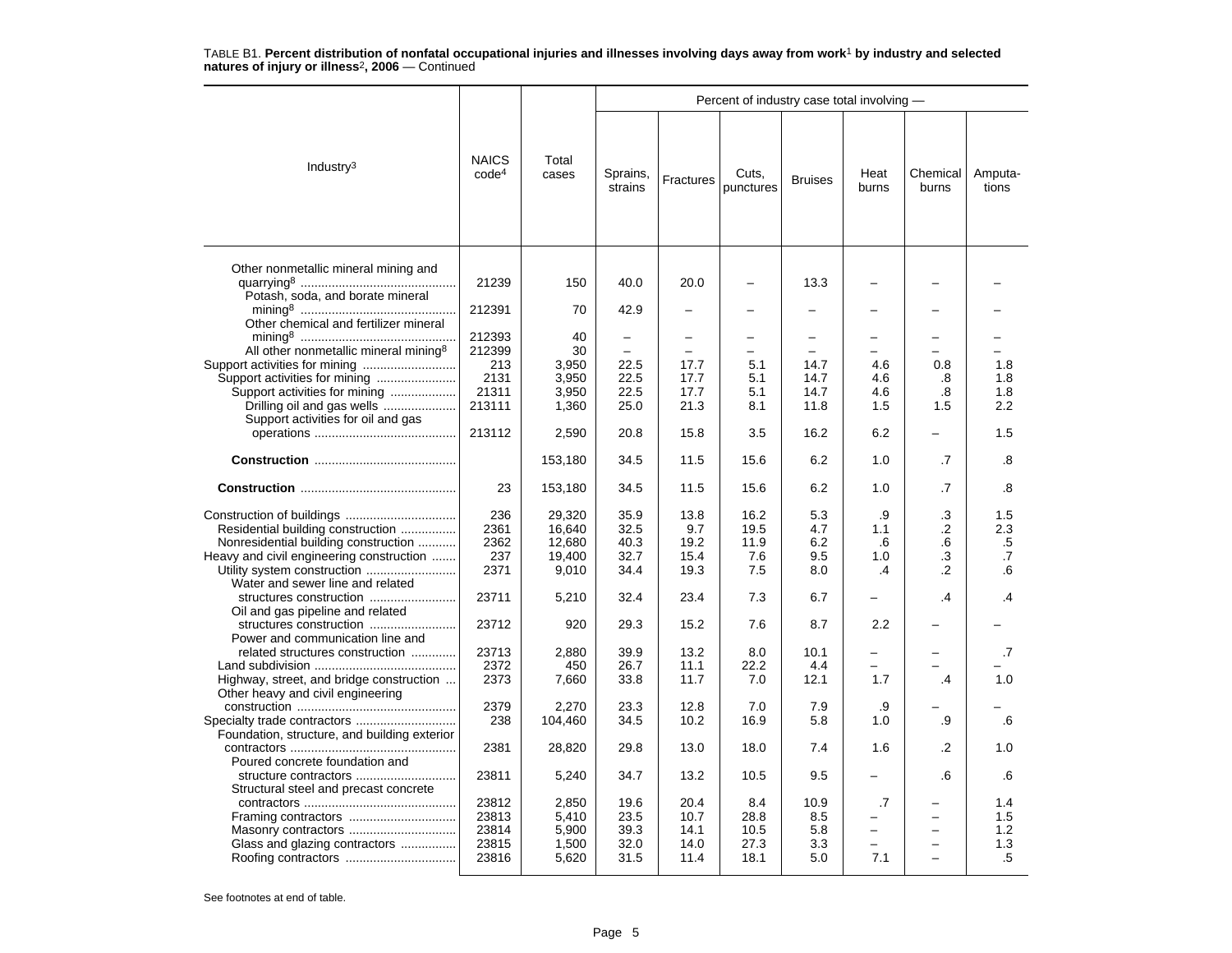|                                                                          | Percent of industry case total involving - |                          |                          |                                                          |                                          |          |                                           |                                      |  |  |  |
|--------------------------------------------------------------------------|--------------------------------------------|--------------------------|--------------------------|----------------------------------------------------------|------------------------------------------|----------|-------------------------------------------|--------------------------------------|--|--|--|
|                                                                          |                                            |                          |                          | Multiple traumatic injuries and<br>disorders             |                                          |          | Back pain and pain,<br>except back        |                                      |  |  |  |
| Industry <sup>3</sup>                                                    | Carpal<br>tunnel<br>syndrome               | Tendon-<br>itis          | Total                    | With<br>fractures.<br>burns,<br>and<br>other<br>injuries | <b>With</b><br>sprains<br>and<br>bruises | Total    | <b>Back</b><br>pain,<br>hurt<br>back only | All<br>other<br>natures <sup>5</sup> |  |  |  |
| Other nonmetallic mineral mining and<br>Potash, soda, and borate mineral |                                            |                          |                          |                                                          |                                          |          |                                           | 13.3                                 |  |  |  |
| Other chemical and fertilizer mineral                                    |                                            |                          |                          |                                                          |                                          |          |                                           |                                      |  |  |  |
|                                                                          | -                                          |                          | $\overline{\phantom{0}}$ | -                                                        | $\overline{\phantom{0}}$                 | $\equiv$ | $\overline{\phantom{0}}$                  |                                      |  |  |  |
| All other nonmetallic mineral mining <sup>8</sup>                        |                                            |                          |                          |                                                          |                                          |          |                                           |                                      |  |  |  |
|                                                                          | $\equiv$                                   |                          | 3.8                      | 1.3                                                      | 1.3                                      | 4.6      | 2.5                                       | 24.6                                 |  |  |  |
| Support activities for mining                                            | $\overline{\phantom{0}}$                   | $\overline{\phantom{0}}$ | 3.8                      | 1.3                                                      | 1.3                                      | 4.6      | 2.5                                       | 24.6                                 |  |  |  |
| Support activities for mining                                            | $\overline{a}$                             |                          | 3.8                      | 1.3                                                      | 1.3                                      | 4.6      | 2.5                                       | 24.6                                 |  |  |  |
| Drilling oil and gas wells                                               | $\overline{\phantom{0}}$                   |                          | 7.4                      | 3.7                                                      | 1.5                                      | 2.9      | $\equiv$                                  | 18.4                                 |  |  |  |
| Support activities for oil and gas                                       |                                            |                          | 1.9                      | $\overline{\phantom{0}}$                                 | 1.2                                      | 5.4      | 3.1                                       | 27.8                                 |  |  |  |
|                                                                          |                                            |                          |                          |                                                          |                                          |          |                                           |                                      |  |  |  |
|                                                                          | 0.6                                        | 0.1                      | 3.7                      | 1.1                                                      | 1.3                                      | 7.9      | 2.6                                       | 17.4                                 |  |  |  |
|                                                                          | .6                                         | $\cdot$ 1                | 3.7                      | 1.1                                                      | 1.3                                      | 7.9      | 2.6                                       | 17.4                                 |  |  |  |
|                                                                          | $\cdot$                                    | $\cdot$ 1                | 2.5                      | .5                                                       | 1.2                                      | 5.6      | 2.0                                       | 17.6                                 |  |  |  |
| Residential building construction                                        | $\cdot$ 3                                  |                          | 2.3                      | .3                                                       | 1.4                                      | 7.0      | 2.5                                       | 20.2                                 |  |  |  |
| Nonresidential building construction                                     | $\cdot$ .2                                 | .2                       | 2.8                      | .8                                                       | .9                                       | 3.6      | 1.4                                       | 14.1                                 |  |  |  |
| Heavy and civil engineering construction                                 | .3                                         |                          | 4.1                      | 1.3                                                      | 1.6                                      | 8.8      | 2.4                                       | 19.6                                 |  |  |  |
| Utility system construction<br>Water and sewer line and related          | .3                                         |                          | 5.3                      | 1.7                                                      | 2.0                                      | 6.7      | 1.9                                       | 17.1                                 |  |  |  |
| structures construction<br>Oil and gas pipeline and related              |                                            |                          | 4.6                      | 1.5                                                      | 1.9                                      | 6.9      | 2.3                                       | 17.3                                 |  |  |  |
| structures construction<br>Power and communication line and              |                                            |                          | 9.8                      | 2.2                                                      | 6.5                                      | 8.7      | —                                         | 17.4                                 |  |  |  |
| related structures construction                                          |                                            |                          | 5.2                      | 1.7                                                      | 1.0                                      | 5.6      | 1.7                                       | 17.0                                 |  |  |  |
|                                                                          |                                            |                          |                          |                                                          |                                          | 13.3     | 4.4                                       | 20.0                                 |  |  |  |
| Highway, street, and bridge construction                                 | .3                                         |                          | 3.4                      | 1.0                                                      | 1.4                                      | 8.2      | 2.6                                       | 20.2                                 |  |  |  |
| Other heavy and civil engineering                                        |                                            |                          |                          |                                                          |                                          |          |                                           |                                      |  |  |  |
|                                                                          |                                            |                          | 2.2                      | .9                                                       | .9                                       | 18.1     | 4.0                                       | 27.3                                 |  |  |  |
| Foundation, structure, and building exterior                             | .7                                         | $\cdot$                  | 4.0                      | 1.3                                                      | 1.3                                      | 8.3      | 2.9                                       | 16.9                                 |  |  |  |
| Poured concrete foundation and                                           | $\cdot$ 1                                  | $\cdot$                  | 4.1                      | 1.4                                                      | 1.2                                      | 6.7      | 2.3                                       | 17.9                                 |  |  |  |
| structure contractors<br>Structural steel and precast concrete           |                                            |                          | 5.5                      | 2.5                                                      | 1.0                                      | 7.1      | 3.1                                       | 17.9                                 |  |  |  |
|                                                                          | $\equiv$                                   | -                        | 4.2                      | 3.2                                                      | $\overline{\phantom{0}}$                 | 6.3      | 1.4                                       | 28.1                                 |  |  |  |
|                                                                          |                                            |                          | 6.3                      | 1.5                                                      | 2.0                                      | 5.2      | .9                                        | 15.3                                 |  |  |  |
|                                                                          | $\overline{a}$                             |                          | 3.6                      | .5                                                       | 1.9                                      | 4.6      | 2.2                                       | 20.3                                 |  |  |  |
| Glass and glazing contractors                                            | $\overline{\phantom{0}}$                   | $\overline{\phantom{0}}$ | 2.0                      | 1.3                                                      |                                          | 5.3      | 2.7                                       | 13.3                                 |  |  |  |
|                                                                          |                                            |                          | 3.2                      | .5                                                       | 1.1                                      | 8.4      | 1.6                                       | 14.8                                 |  |  |  |
|                                                                          |                                            |                          |                          |                                                          |                                          |          |                                           |                                      |  |  |  |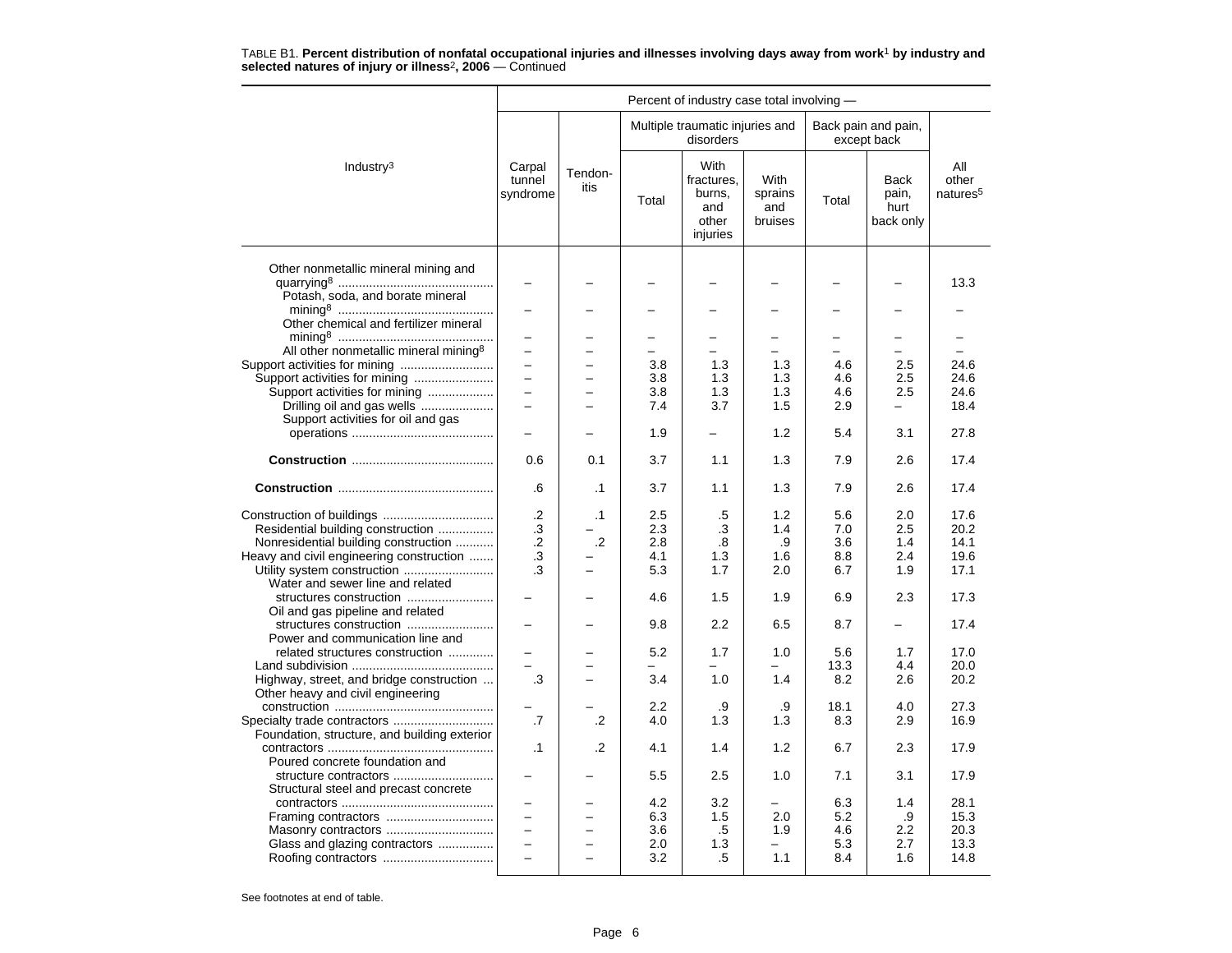|                                                                   |                                   |                | Percent of industry case total involving - |                          |                          |                          |                          |                          |                          |  |  |  |
|-------------------------------------------------------------------|-----------------------------------|----------------|--------------------------------------------|--------------------------|--------------------------|--------------------------|--------------------------|--------------------------|--------------------------|--|--|--|
| Industry $3$                                                      | <b>NAICS</b><br>code <sup>4</sup> | Total<br>cases | Sprains,<br>strains                        | Fractures                | Cuts,<br>punctures       | <b>Bruises</b>           | Heat<br>burns            | Chemical<br>burns        | Amputa-<br>tions         |  |  |  |
| Other foundation, structure, and building<br>exterior contractors | 23817<br>23819                    | 1,570<br>730   | 18.5<br>11.0                               | 9.6<br>8.2               | 38.2<br>27.4             | 26.0                     |                          |                          |                          |  |  |  |
| Building equipment contractors                                    | 2382                              | 40,930         | 39.7                                       | 7.9                      | 16.3                     | 4.7                      | 1.0                      | 0.6                      | 0.3                      |  |  |  |
|                                                                   | 23821                             | 16,130         | 37.6                                       | 8.7                      | 19.7                     | 5.0                      | .7                       | .5                       | .1                       |  |  |  |
| Plumbing, heating, and air-conditioning                           |                                   |                |                                            |                          |                          |                          |                          |                          |                          |  |  |  |
|                                                                   | 23822                             | 23,010         | 41.9                                       | 7.1                      | 14.3                     | 4.3                      | 1.2                      | .7                       | .4                       |  |  |  |
| Other building equipment contractors                              | 23829                             | 1,790          | 31.3                                       | 12.3                     | 11.7                     | 6.7                      |                          |                          |                          |  |  |  |
|                                                                   | 2383                              | 20,930         | 31.2                                       | 9.8                      | 17.1                     | 5.6                      | .6                       | 2.4                      | .5                       |  |  |  |
| Drywall and insulation contractors                                | 23831                             | 8,200          | 33.9                                       | 9.6                      | 13.8                     | 6.0                      | $\cdot$                  | .6                       |                          |  |  |  |
| Painting and wall covering contractors                            | 23832                             | 3,850          | 29.1                                       | 6.8                      | 23.4                     | 7.3                      | 2.3                      | .5                       |                          |  |  |  |
|                                                                   | 23833                             | 1,720          | 36.0                                       | 4.7                      | 13.4                     | 5.8                      | -                        |                          |                          |  |  |  |
| Tile and terrazzo contractors                                     | 23834                             | 1,670          | 35.3                                       | 21.6                     | 9.0                      | $\overline{\phantom{0}}$ | -                        | ÷                        | 3.6                      |  |  |  |
| Finish carpentry contractors                                      | 23835                             | 4,150          | 28.7                                       | 8.0                      | 24.1                     | 2.9                      | -                        | 10.4                     | -                        |  |  |  |
| Other building finishing contractors                              | 23839                             | 1,340          | 19.4                                       | 18.7                     | 11.9                     | 11.9                     |                          |                          |                          |  |  |  |
| Other specialty trade contractors                                 | 2389                              | 13,790         | 33.5                                       | 11.5                     | 16.4                     | 5.9                      | .5                       | .9                       | 1.0                      |  |  |  |
| Site preparation contractors                                      | 23891                             | 7,580          | 35.4                                       | 13.9                     | 10.4                     | 7.1                      | .8                       | .4                       | 1.7                      |  |  |  |
| All other special trade contractors                               | 23899                             | 6,210          | 31.2                                       | 8.7                      | 23.7                     | 4.7                      |                          | 1.4                      |                          |  |  |  |
|                                                                   |                                   | 200,970        | 33.7                                       | 8.3                      | 12.1                     | 8.4                      | 1.7                      | .9                       | 1.9                      |  |  |  |
|                                                                   | $31 - 33$                         | 200,970        | 33.7                                       | 8.3                      | 12.1                     | 8.4                      | 1.7                      | .9                       | 1.9                      |  |  |  |
|                                                                   | 311                               | 23,960         | 32.6                                       | 9.2                      | 10.4                     | 10.6                     | 2.8                      | 1.7                      | 2.1                      |  |  |  |
|                                                                   | 3111                              | 860            | 29.1                                       | 14.0                     | 16.3                     | 10.5                     | 2.3                      | 2.3                      |                          |  |  |  |
|                                                                   | 31111                             | 860            | 29.1                                       |                          |                          | 10.5                     |                          |                          |                          |  |  |  |
| Animal food manufacturing                                         |                                   |                |                                            | 14.0                     | 16.3                     |                          | 2.3                      | 2.3                      |                          |  |  |  |
| Dog and cat food manufacturing                                    | 311111                            | 270            | 33.3                                       |                          | 29.6                     | 18.5                     | -                        | $\overline{\phantom{0}}$ | $\overline{\phantom{0}}$ |  |  |  |
| Other animal food manufacturing                                   | 311119                            | 580            | 27.6                                       | 19.0                     | 10.3                     | 6.9                      | 3.4                      | $\overline{\phantom{0}}$ | $\equiv$                 |  |  |  |
|                                                                   | 3112                              | 770            | 39.0                                       | 10.4                     | 5.2                      | 9.1                      | 2.6                      | $\overline{\phantom{0}}$ | 2.6                      |  |  |  |
| Flour milling and malt manufacturing                              | 31121                             | 290            | 41.4                                       | 6.9                      |                          | 10.3                     | -                        | -                        | 6.9                      |  |  |  |
|                                                                   | 311211                            | 180            | 38.9                                       | $\qquad \qquad -$        | $\equiv$                 | 11.1                     | -                        | $\overline{\phantom{0}}$ |                          |  |  |  |
|                                                                   | 311212                            | 70             | 42.9                                       | $\qquad \qquad -$        | $\equiv$                 | $\overline{\phantom{0}}$ | $\overline{\phantom{0}}$ | $\equiv$                 |                          |  |  |  |
| Malt manufacturing                                                | 311213                            | 40             | 50.0                                       | $\sim$                   | $\equiv$                 | $\equiv$                 |                          | ÷                        |                          |  |  |  |
| Starch and vegetable fats and oils                                |                                   |                |                                            |                          |                          |                          |                          |                          |                          |  |  |  |
|                                                                   | 31122                             | 280            | 28.6                                       | 17.9                     | $\overline{\phantom{0}}$ | 10.7                     | 7.1                      | -                        |                          |  |  |  |
|                                                                   | 311221                            | 50             | 40.0                                       |                          |                          | $\overline{\phantom{0}}$ | $\overline{\phantom{0}}$ | L,                       |                          |  |  |  |
|                                                                   | 311222                            | 70             | 28.6                                       | 28.6                     |                          | $\overline{\phantom{0}}$ | -                        | -                        |                          |  |  |  |
| Other oilseed processing                                          | 311223                            | 30             | $\equiv$                                   |                          | $\equiv$                 | $\overline{\phantom{0}}$ | -                        | $\overline{\phantom{0}}$ |                          |  |  |  |
| Fats and oils refining and blending                               | 311225                            | 130            | 23.1                                       | $\overline{\phantom{0}}$ | $\overline{\phantom{0}}$ | $\overline{\phantom{0}}$ | $\overline{\phantom{0}}$ | -                        |                          |  |  |  |
| Breakfast cereal manufacturing                                    | 31123                             | 210            | 47.6                                       | 9.5                      | 9.5                      |                          |                          | $\overline{\phantom{0}}$ |                          |  |  |  |
| Sugar and confectionery product                                   |                                   |                |                                            |                          |                          |                          |                          |                          |                          |  |  |  |
|                                                                   | 3113                              | 1,260          | 40.5                                       | 9.5                      | 4.8                      | 12.7                     | 8.7                      | $\overline{\phantom{0}}$ | 1.6                      |  |  |  |
| Sugar manufacturing                                               | 31131                             | 300            | 36.7                                       | 6.7                      |                          | 10.0                     | 13.3                     | L,                       |                          |  |  |  |
|                                                                   | 311311                            | 90             | 22.2                                       | —                        | $\overline{\phantom{0}}$ | 22.2                     | $\overline{\phantom{0}}$ | L,                       |                          |  |  |  |
|                                                                   |                                   |                |                                            |                          |                          |                          |                          |                          |                          |  |  |  |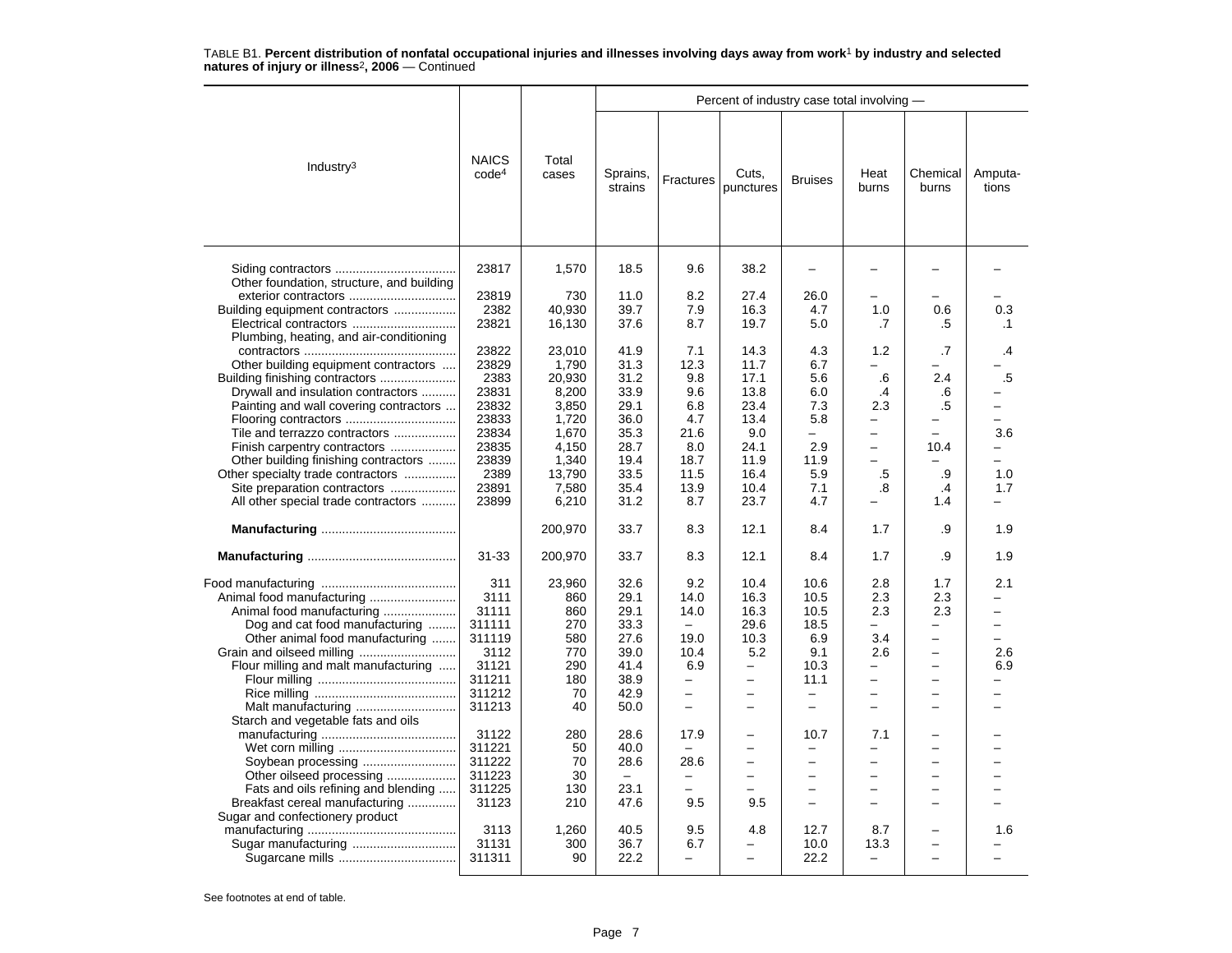| Percent of industry case total involving - |                              |                          |                          |                                                          |                                   |                          |                                           |                                      |  |  |
|--------------------------------------------|------------------------------|--------------------------|--------------------------|----------------------------------------------------------|-----------------------------------|--------------------------|-------------------------------------------|--------------------------------------|--|--|
|                                            |                              |                          |                          | Multiple traumatic injuries and<br>disorders             |                                   |                          | Back pain and pain,<br>except back        |                                      |  |  |
| Industry <sup>3</sup>                      | Carpal<br>tunnel<br>syndrome | Tendon-<br>itis          | Total                    | With<br>fractures.<br>burns,<br>and<br>other<br>injuries | With<br>sprains<br>and<br>bruises | Total                    | <b>Back</b><br>pain,<br>hurt<br>back only | All<br>other<br>natures <sup>5</sup> |  |  |
| Other foundation, structure, and building  | $\overline{\phantom{0}}$     |                          |                          |                                                          | ۳                                 | 14.0                     | 8.3                                       | 15.3                                 |  |  |
| exterior contractors                       |                              |                          | 2.7                      |                                                          |                                   | 9.6                      |                                           | 13.7                                 |  |  |
| Building equipment contractors             | 1.4                          | 0.2                      | 3.3                      | 1.3                                                      | 1.1                               | 9.6                      | 3.5                                       | 15.0                                 |  |  |
| Electrical contractors                     | .2                           |                          | 3.3                      | 1.5                                                      | 1.2                               | 9.5                      | 4.3                                       | 14.7                                 |  |  |
| Plumbing, heating, and air-conditioning    |                              |                          |                          |                                                          |                                   |                          |                                           |                                      |  |  |
|                                            | 2.4                          | .3                       | 3.3                      | 1.2                                                      | 1.1                               | 9.1                      | 2.7                                       | 15.1                                 |  |  |
| Other building equipment contractors       | $\overline{\phantom{0}}$     |                          | 2.8                      | 1.7                                                      | $\overline{\phantom{0}}$          | 17.9                     | 7.3                                       | 16.2                                 |  |  |
| Building finishing contractors             | .6                           | .2                       | 4.3                      | 1.1                                                      | 1.3                               | 8.3                      | 2.5                                       | 19.3                                 |  |  |
| Drywall and insulation contractors         | .4                           | .2                       | 4.0                      | .9                                                       | 1.7                               | 9.0                      | 3.2                                       | 22.0                                 |  |  |
| Painting and wall covering contractors     |                              |                          | 11.7                     | 3.6                                                      | 1.3                               | 6.5                      | 1.3                                       | 12.2                                 |  |  |
|                                            | 1.2                          |                          | $\overline{\phantom{0}}$ | -                                                        |                                   | 14.0                     | 5.8                                       | 23.8                                 |  |  |
| Tile and terrazzo contractors              | $\overline{\phantom{0}}$     |                          | L.                       | $\overline{\phantom{0}}$                                 | $\equiv$                          | 8.4                      | 2.4                                       | 21.0                                 |  |  |
| Finish carpentry contractors               | 1.9                          | -                        | 2.4                      | $\overline{\phantom{0}}$                                 | 1.9                               | 3.9                      | .7                                        | 17.1                                 |  |  |
| Other building finishing contractors       | -                            |                          | 1.5                      | $\overline{\phantom{0}}$                                 |                                   | 14.9                     | 2.2                                       | 20.9                                 |  |  |
| Other specialty trade contractors          | $\overline{\phantom{0}}$     |                          | 5.1                      | 1.3                                                      | 1.7                               | 7.9                      | 2.8                                       | 17.1                                 |  |  |
| Site preparation contractors               | $\overline{\phantom{0}}$     |                          | 3.7                      | 1.3                                                      | .8                                | 8.4                      | 4.0                                       | 18.3                                 |  |  |
| All other special trade contractors        | $\equiv$                     |                          | 6.9                      | 1.3                                                      | 2.9                               | 7.2                      | 1.3                                       | 15.6                                 |  |  |
|                                            | 2.5                          | .8                       | 3.5                      | 1.0                                                      | 1.0                               | 7.1                      | 2.3                                       | 18.9                                 |  |  |
|                                            | 2.5                          | .8                       | 3.5                      | 1.0                                                      | 1.0                               | 7.1                      | 2.3                                       | 18.9                                 |  |  |
|                                            | 2.1                          | .8                       | 4.3                      | 1.2                                                      | 1.3                               | 6.6                      | 2.3                                       | 17.0                                 |  |  |
| Animal food manufacturing                  | 3.5                          |                          | 5.8                      | -                                                        |                                   | 4.7                      | -                                         | 10.5                                 |  |  |
| Animal food manufacturing                  | 3.5                          |                          | 5.8                      | $\overline{\phantom{0}}$                                 | $\overline{\phantom{0}}$          | 4.7                      | $\overline{\phantom{0}}$                  | 10.5                                 |  |  |
| Dog and cat food manufacturing             | -                            |                          | $\overline{\phantom{0}}$ | $\overline{\phantom{0}}$                                 | $\overline{\phantom{0}}$          |                          | $\overline{\phantom{0}}$                  | 7.4                                  |  |  |
| Other animal food manufacturing            | 5.2                          | $\overline{a}$           | 6.9                      | $\equiv$                                                 | $\overline{\phantom{0}}$          | 5.2                      | $\overline{\phantom{0}}$                  | 12.1                                 |  |  |
| Grain and oilseed milling                  | -                            |                          | 2.6                      | $\overline{\phantom{0}}$                                 | $\overline{\phantom{0}}$          | 10.4                     | 2.6                                       | 15.6                                 |  |  |
| Flour milling and malt manufacturing       | $\overline{\phantom{0}}$     |                          |                          |                                                          |                                   | 6.9                      |                                           | 17.2                                 |  |  |
|                                            | $\equiv$                     | L.                       | ÷                        | $\overline{a}$                                           | $\equiv$                          | $\equiv$                 | $\equiv$                                  | 22.2                                 |  |  |
|                                            | $\overline{\phantom{0}}$     | $\overline{\phantom{0}}$ | $\equiv$                 | $\overline{\phantom{0}}$                                 | $\overline{\phantom{0}}$          | $\overline{\phantom{0}}$ | $\overline{\phantom{0}}$                  | $\overline{\phantom{0}}$             |  |  |
| Malt manufacturing                         | L.                           |                          |                          | L.                                                       | L.                                |                          |                                           | $\overline{\phantom{0}}$             |  |  |
| Starch and vegetable fats and oils         |                              |                          |                          |                                                          |                                   |                          |                                           |                                      |  |  |
|                                            | $\overline{\phantom{0}}$     |                          |                          |                                                          | -                                 | 14.3                     |                                           | 14.3                                 |  |  |
|                                            | $\overline{a}$               |                          | ÷                        | $\overline{\phantom{0}}$                                 | $\equiv$                          | $\overline{\phantom{0}}$ | ÷                                         |                                      |  |  |
| Soybean processing                         | $\overline{a}$               | $\equiv$                 | $\equiv$                 | $\equiv$                                                 | $\overline{\phantom{0}}$          | $\overline{\phantom{0}}$ | $\equiv$                                  | $\overline{\phantom{0}}$             |  |  |
| Other oilseed processing                   | $\overline{\phantom{0}}$     |                          |                          |                                                          |                                   |                          |                                           |                                      |  |  |
| Fats and oils refining and blending        | $\equiv$                     |                          |                          |                                                          |                                   | 30.8                     | $\equiv$                                  | 15.4                                 |  |  |
| Breakfast cereal manufacturing             | $\overline{a}$               |                          |                          |                                                          | $\overline{\phantom{0}}$          | 9.5                      |                                           | 14.3                                 |  |  |
| Sugar and confectionery product            |                              |                          |                          |                                                          |                                   |                          |                                           |                                      |  |  |
|                                            | 1.6                          |                          | 5.6                      | -                                                        | 3.2                               | 4.0                      | 1.6                                       | 9.5                                  |  |  |
| Sugar manufacturing                        | $\overline{\phantom{0}}$     |                          | 6.7                      |                                                          |                                   | 6.7                      |                                           | 13.3                                 |  |  |
|                                            | $\overline{a}$               |                          | 22.2                     | $\overline{a}$                                           | $\overline{\phantom{0}}$          |                          | $\overline{\phantom{0}}$                  | $\overline{\phantom{0}}$             |  |  |
|                                            |                              |                          |                          |                                                          |                                   |                          |                                           |                                      |  |  |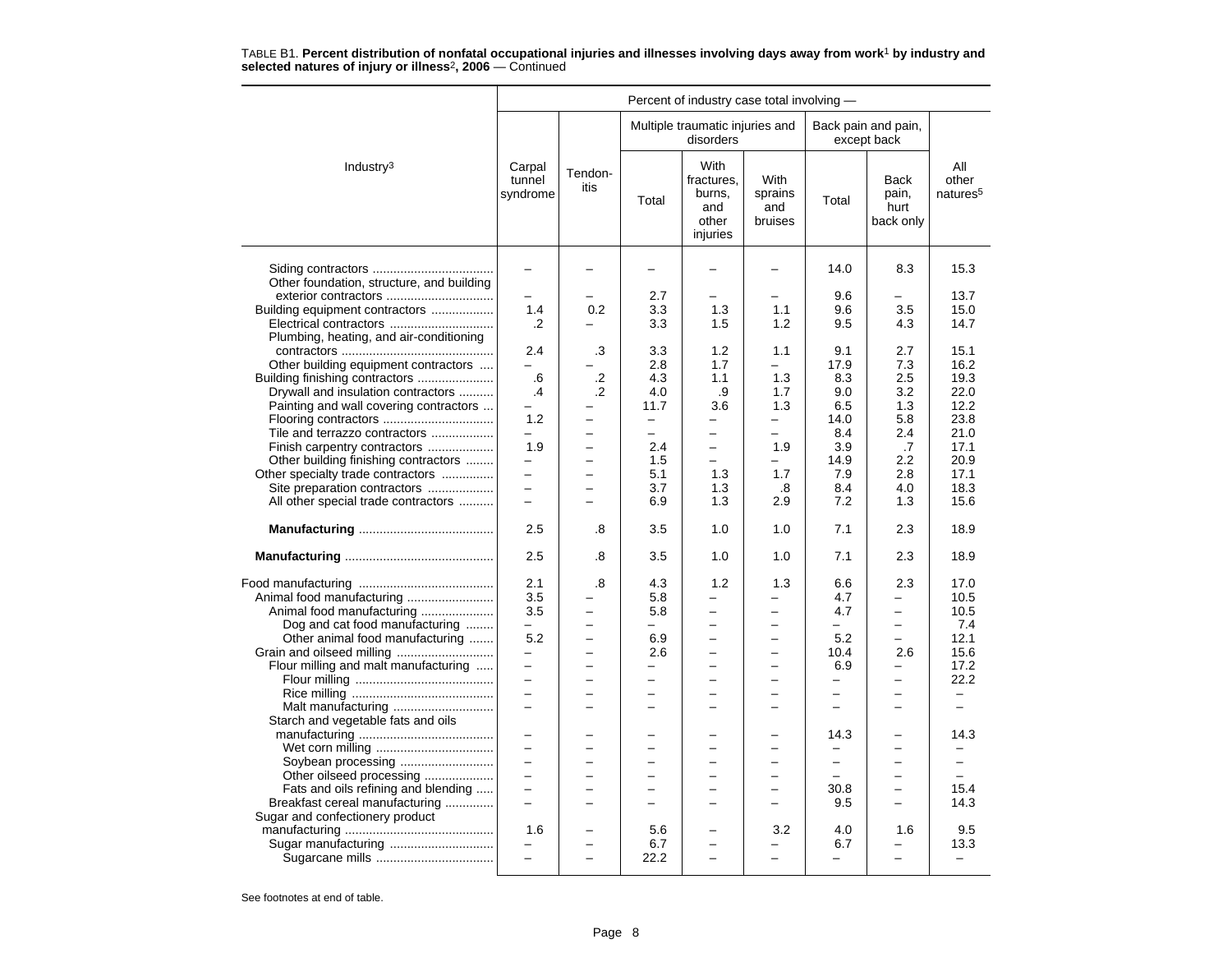|                                                                                                          |                                   |                       | Percent of industry case total involving - |                          |                               |                               |                   |                          |                  |  |  |
|----------------------------------------------------------------------------------------------------------|-----------------------------------|-----------------------|--------------------------------------------|--------------------------|-------------------------------|-------------------------------|-------------------|--------------------------|------------------|--|--|
| Industry $3$                                                                                             | <b>NAICS</b><br>code <sup>4</sup> | Total<br>cases        | Sprains,<br>strains                        | Fractures                | Cuts,<br>punctures            | <b>Bruises</b>                | Heat<br>burns     | Chemical<br>burns        | Amputa-<br>tions |  |  |
| Beet sugar manufacturing<br>Chocolate and confectionery                                                  | 311312<br>311313                  | 50<br>160             | 43.8                                       | $\overline{\phantom{0}}$ | ÷<br>$\overline{\phantom{0}}$ | ÷<br>$\overline{\phantom{0}}$ | 12.5              | $\overline{\phantom{0}}$ |                  |  |  |
| manufacturing from cacao beans                                                                           | 31132                             | 130                   | 38.5                                       | 15.4                     | $\overline{\phantom{0}}$      | $\overline{\phantom{0}}$      |                   |                          |                  |  |  |
| Confectionery manufacturing from<br>Nonchocolate confectionery                                           | 31133                             | 500                   | 52.0                                       | 8.0                      | 4.0                           | 14.0                          |                   |                          |                  |  |  |
|                                                                                                          | 31134                             | 330                   | 27.3                                       | 15.2                     |                               | 12.1                          | 15.2              |                          |                  |  |  |
| Fruit and vegetable preserving and<br>specialty food manufacturing<br>Frozen food manufacturing          | 3114<br>31141                     | 2,590<br>1,110        | 32.8<br>31.5                               | 7.7<br>8.1               | 9.3<br>10.8                   | 9.7<br>9.0                    | 3.9<br>2.7        | 1.9<br>1.8               | 1.9<br>1.8       |  |  |
| Frozen fruit, juice, and vegetable<br>Frozen specialty food manufacturing                                | 311411<br>311412                  | 520<br>600            | 36.5<br>26.7                               | 7.7<br>8.3               | 9.6<br>11.7                   | 9.6<br>10.0                   | 3.8<br>3.3        | 3.3                      |                  |  |  |
| Fruit and vegetable canning, pickling,                                                                   | 31142                             | 1,470                 | 34.0                                       | 7.5                      | 8.8                           | 10.2                          | 4.8               | 2.0                      | 1.4              |  |  |
| Fruit and vegetable canning<br>Dried and dehydrated food                                                 | 311421                            | 1,080                 | 32.4                                       | 7.4                      | 9.3                           | 11.1                          | 4.6               | 1.9                      |                  |  |  |
| Dairy product manufacturing<br>Dairy product (except frozen)                                             | 311423<br>3115                    | 270<br>3,190          | 37.0<br>45.1                               | 7.4<br>8.2               | 7.4<br>5.0                    | 7.4<br>8.8                    | 2.2               | 2.8                      | .6               |  |  |
| Fluid milk manufacturing<br>Cheese manufacturing                                                         | 31151<br>311511<br>311513         | 2,880<br>1,870<br>750 | 45.5<br>48.7<br>41.3                       | 8.0<br>8.6<br>8.0        | 5.2<br>4.8<br>5.3             | 9.0<br>9.6<br>8.0             | 2.4<br>1.6<br>2.7 | 3.1<br>2.1<br>5.3        | .7               |  |  |
| Dry, condensed, and evaporated<br>dairy product manufacturing                                            | 311514                            | 230                   | 39.1                                       | 8.7                      | $\overline{a}$                | $\overline{\phantom{0}}$      | L.                | $\equiv$                 |                  |  |  |
| Ice cream and frozen dessert<br>Animal slaughtering and processing<br>Animal slaughtering and processing | 31152<br>3116<br>31161            | 300<br>6,950<br>6,950 | 43.3<br>23.0<br>23.0                       | 6.7<br>9.2<br>9.2        | 15.1<br>15.1                  | 6.7<br>11.7<br>11.7           | 1.7<br>1.7        | 2.0<br>2.0               | 3.0<br>3.0       |  |  |
| Animal (except poultry) slaughtering.<br>Meat processed from carcasses<br>Rendering and meat byproduct   | 311611<br>311612                  | 2,190<br>2,470        | 19.6<br>23.9                               | 6.8<br>8.5               | 16.0<br>18.6                  | 7.3<br>15.8                   | 1.4<br>1.2        | 1.4<br>2.0               | 3.2<br>3.2       |  |  |
| Seafood product preparation and                                                                          | 311613<br>311615                  | 340<br>1,950          | 29.4<br>24.1                               | 8.8<br>13.3              | 8.8<br>10.8                   | 11.8<br>11.3                  | 11.8<br>1.0       | 2.6                      | 3.1              |  |  |
| Seafood product preparation and                                                                          | 3117                              | 1,180                 | 33.1                                       | 5.1                      | 11.9                          | 14.4                          | 1.7               | $\overline{\phantom{0}}$ |                  |  |  |
| Fresh and frozen seafood processing                                                                      | 31171<br>311711<br>311712         | 1,180<br>160<br>1,020 | 33.1<br>31.2<br>33.3                       | 5.1<br>4.9               | 11.9<br>12.5<br>11.8          | 14.4<br>18.8<br>13.7          | 1.7               | $\overline{\phantom{0}}$ |                  |  |  |
| Bakeries and tortilla manufacturing<br>Bread and bakery product                                          | 3118                              | 4,580                 | 35.6                                       | 10.5                     | 9.6                           | 10.3                          | 1.5               | .4                       | 2.2              |  |  |
|                                                                                                          | 31181                             | 3,360                 | 36.9                                       | 8.0                      | 10.1                          | 10.7                          | 1.5               |                          | 1.8              |  |  |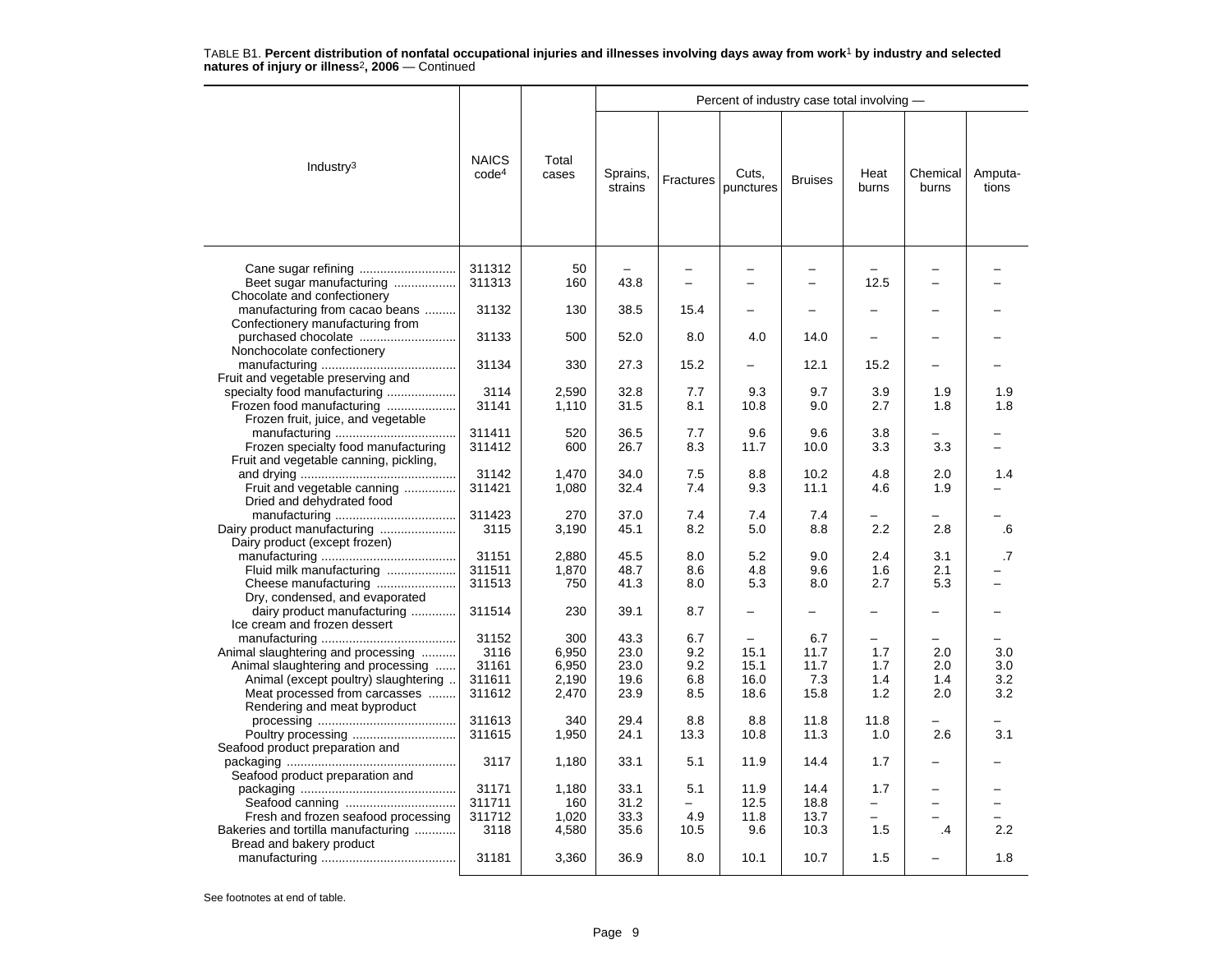|                                                                          | Percent of industry case total involving - |                 |       |                                                          |                                   |             |                                           |                                      |  |  |  |
|--------------------------------------------------------------------------|--------------------------------------------|-----------------|-------|----------------------------------------------------------|-----------------------------------|-------------|-------------------------------------------|--------------------------------------|--|--|--|
|                                                                          |                                            |                 |       | Multiple traumatic injuries and<br>disorders             |                                   |             | Back pain and pain,<br>except back        |                                      |  |  |  |
| Industry <sup>3</sup>                                                    | Carpal<br>tunnel<br>syndrome               | Tendon-<br>itis | Total | With<br>fractures,<br>burns,<br>and<br>other<br>injuries | With<br>sprains<br>and<br>bruises | Total       | <b>Back</b><br>pain,<br>hurt<br>back only | All<br>other<br>natures <sup>5</sup> |  |  |  |
|                                                                          |                                            |                 |       |                                                          |                                   |             |                                           |                                      |  |  |  |
| Beet sugar manufacturing                                                 | $\overline{\phantom{0}}$                   |                 |       | $\overline{a}$                                           |                                   |             | -<br>L.                                   | 12.5                                 |  |  |  |
| Chocolate and confectionery                                              |                                            |                 |       |                                                          |                                   |             |                                           |                                      |  |  |  |
| manufacturing from cacao beans                                           |                                            |                 |       |                                                          |                                   |             |                                           | 15.4                                 |  |  |  |
| Confectionery manufacturing from                                         |                                            |                 |       |                                                          |                                   |             |                                           |                                      |  |  |  |
| purchased chocolate                                                      |                                            |                 | 8.0   |                                                          | 4.0                               |             |                                           | 8.0                                  |  |  |  |
| Nonchocolate confectionery                                               |                                            |                 |       |                                                          |                                   |             |                                           |                                      |  |  |  |
|                                                                          |                                            |                 |       |                                                          |                                   | 6.1         | 6.1                                       | 9.1                                  |  |  |  |
| Fruit and vegetable preserving and                                       |                                            |                 |       |                                                          |                                   |             |                                           |                                      |  |  |  |
| specialty food manufacturing                                             | 0.8<br>$\equiv$                            |                 | 4.6   | 1.2<br>-                                                 | 1.2                               | 7.3         | 2.3                                       | 18.9                                 |  |  |  |
| Frozen food manufacturing<br>Frozen fruit, juice, and vegetable          |                                            |                 | 6.3   |                                                          | 1.8                               | 8.1         | 2.7                                       | 17.1                                 |  |  |  |
|                                                                          |                                            |                 | 5.8   |                                                          |                                   | 5.8         | $\overline{a}$                            | 17.3                                 |  |  |  |
| Frozen specialty food manufacturing                                      |                                            |                 | 5.0   | $\overline{\phantom{0}}$                                 |                                   | 11.7        | 3.3                                       | 16.7                                 |  |  |  |
| Fruit and vegetable canning, pickling,                                   |                                            |                 |       |                                                          |                                   |             |                                           |                                      |  |  |  |
|                                                                          | $\overline{\phantom{0}}$                   |                 | 3.4   | 1.4                                                      |                                   | 6.8         | 2.7                                       | 20.4                                 |  |  |  |
| Fruit and vegetable canning                                              |                                            |                 | 3.7   | 1.9                                                      |                                   | 6.5         | 2.8                                       | 19.4                                 |  |  |  |
| Dried and dehydrated food                                                |                                            |                 |       |                                                          |                                   |             |                                           |                                      |  |  |  |
|                                                                          |                                            |                 |       |                                                          |                                   | 7.4         | -                                         | 25.9                                 |  |  |  |
| Dairy product manufacturing<br>Dairy product (except frozen)             | 1.6                                        | 0.6             | 3.8   | .6                                                       | 1.3                               | 4.7         | 1.6                                       | 16.9                                 |  |  |  |
|                                                                          | 1.7                                        | $\cdot$ 7       | 3.8   | .7                                                       | 1.4                               | 4.2         | 1.4                                       | 15.6                                 |  |  |  |
| Fluid milk manufacturing                                                 | 1.1                                        |                 | 3.2   |                                                          | 1.6                               | 4.8         | 1.1                                       | 15.0                                 |  |  |  |
| Cheese manufacturing                                                     | 2.7                                        | ÷.              | 5.3   | -                                                        | —                                 | 4.0         | 2.7                                       | 16.0                                 |  |  |  |
| Dry, condensed, and evaporated                                           |                                            |                 |       |                                                          |                                   |             |                                           |                                      |  |  |  |
| dairy product manufacturing                                              |                                            |                 |       |                                                          | $\overline{\phantom{0}}$          | —           | $\overline{\phantom{0}}$                  | 21.7                                 |  |  |  |
| Ice cream and frozen dessert                                             |                                            |                 |       |                                                          |                                   |             |                                           |                                      |  |  |  |
|                                                                          | $\overline{\phantom{0}}$<br>2.3            | 1.4             | 3.9   | 1.3                                                      | 1.2                               | 10.0<br>7.6 | -<br>2.0                                  | 26.7<br>19.1                         |  |  |  |
| Animal slaughtering and processing<br>Animal slaughtering and processing | 2.3                                        | 1.4             | 3.9   | 1.3                                                      | 1.2                               | 7.6         | 2.0                                       | 19.1                                 |  |  |  |
| Animal (except poultry) slaughtering                                     | 2.3                                        | 1.8             | 5.0   | 1.8                                                      | 1.4                               | 10.5        | 2.7                                       | 24.2                                 |  |  |  |
| Meat processed from carcasses                                            | 1.2                                        | 1.2             | 2.8   | .8                                                       | 1.2                               | 6.5         | 1.2                                       | 15.0                                 |  |  |  |
| Rendering and meat byproduct                                             |                                            |                 |       |                                                          |                                   |             |                                           |                                      |  |  |  |
|                                                                          | ÷                                          |                 | -     |                                                          |                                   |             | -                                         | 20.6                                 |  |  |  |
| Poultry processing                                                       | 3.6                                        | 1.5             | 4.1   | 1.5                                                      | 1.0                               | 6.2         | 2.1                                       | 18.5                                 |  |  |  |
| Seafood product preparation and                                          |                                            |                 |       |                                                          |                                   |             |                                           |                                      |  |  |  |
| Seafood product preparation and                                          | 2.5                                        | 1.7             | 4.2   |                                                          |                                   | 5.1         | 1.7                                       | 18.6                                 |  |  |  |
|                                                                          | 2.5                                        | 1.7             | 4.2   |                                                          |                                   | 5.1         | 1.7                                       | 18.6                                 |  |  |  |
|                                                                          |                                            |                 |       | $\overline{\phantom{0}}$                                 |                                   |             |                                           | 25.0                                 |  |  |  |
| Fresh and frozen seafood processing                                      | 2.9                                        | 2.0             | 3.9   | $\overline{a}$                                           |                                   | 4.9         | $\overline{a}$                            | 18.6                                 |  |  |  |
| Bakeries and tortilla manufacturing                                      | 3.3                                        | .4              | 4.1   | 1.1                                                      | 1.7                               | 7.6         | 4.1                                       | 14.6                                 |  |  |  |
| Bread and bakery product                                                 |                                            |                 |       |                                                          |                                   |             |                                           |                                      |  |  |  |
|                                                                          | 3.9                                        |                 | 3.3   | .6                                                       | 1.5                               | 8.9         | 5.1                                       | 13.7                                 |  |  |  |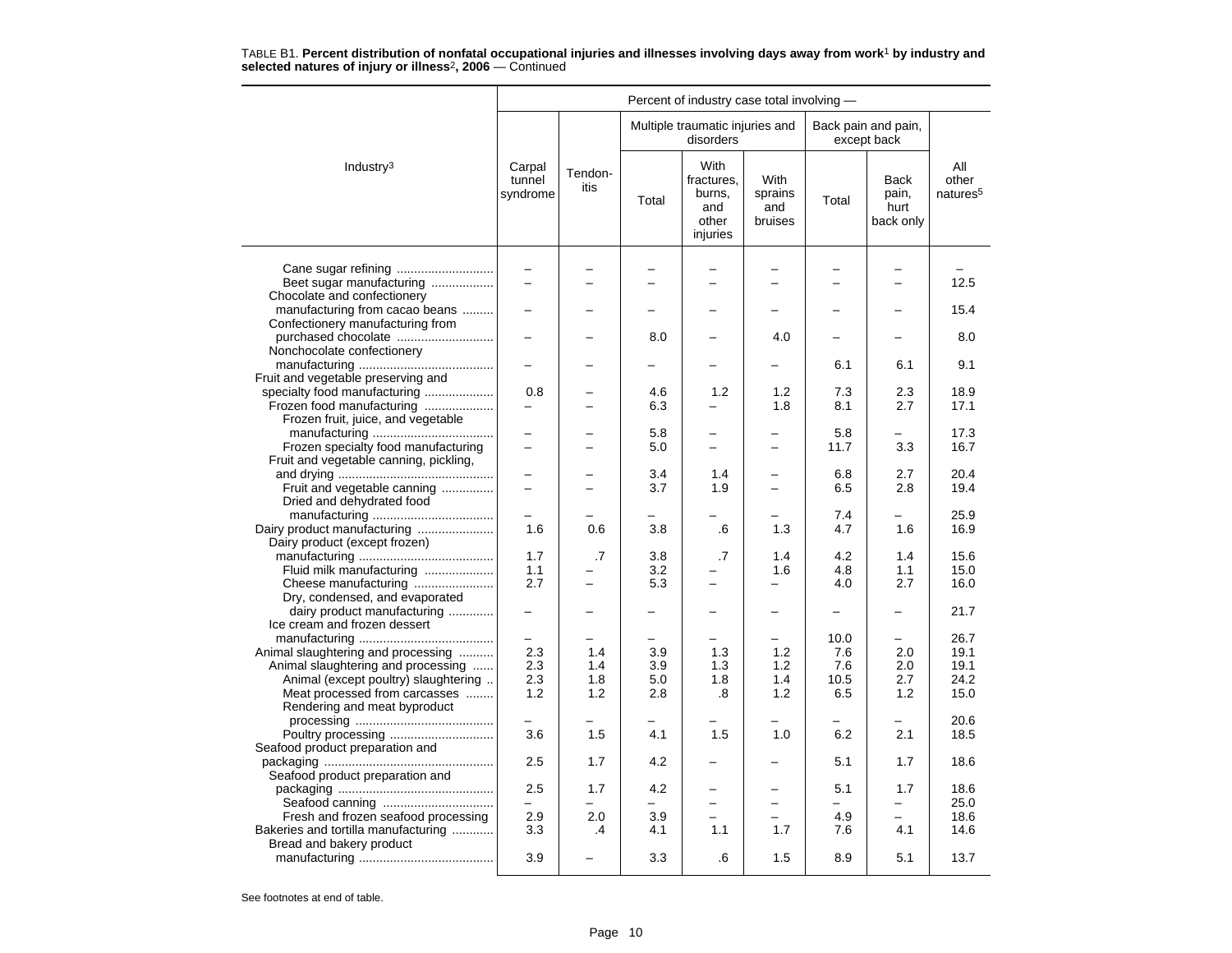|                                                                                                                                                                                                                                                                               |                                                                                                                                                                |                                                                                                                                    | Percent of industry case total involving -                                                                                                   |                                                                                                                    |                                                                                                                                                 |                                                                                                                                                                           |                                                                                                                                                                           |                                                                                                                                                                   |                   |  |  |
|-------------------------------------------------------------------------------------------------------------------------------------------------------------------------------------------------------------------------------------------------------------------------------|----------------------------------------------------------------------------------------------------------------------------------------------------------------|------------------------------------------------------------------------------------------------------------------------------------|----------------------------------------------------------------------------------------------------------------------------------------------|--------------------------------------------------------------------------------------------------------------------|-------------------------------------------------------------------------------------------------------------------------------------------------|---------------------------------------------------------------------------------------------------------------------------------------------------------------------------|---------------------------------------------------------------------------------------------------------------------------------------------------------------------------|-------------------------------------------------------------------------------------------------------------------------------------------------------------------|-------------------|--|--|
| Industry <sup>3</sup>                                                                                                                                                                                                                                                         | <b>NAICS</b><br>code <sup>4</sup>                                                                                                                              | Total<br>cases                                                                                                                     | Sprains,<br>strains                                                                                                                          | Fractures                                                                                                          | Cuts,<br>punctures                                                                                                                              | <b>Bruises</b>                                                                                                                                                            | Heat<br>burns                                                                                                                                                             | Chemical<br>burns                                                                                                                                                 | Amputa-<br>tions  |  |  |
| Commercial bakeries<br>Cookie, cracker, and pasta                                                                                                                                                                                                                             | 311811<br>311812                                                                                                                                               | 360<br>2,880                                                                                                                       | 44.4<br>35.8                                                                                                                                 | 9.0                                                                                                                | 25.0<br>8.3                                                                                                                                     | 11.1<br>11.1                                                                                                                                                              | 1.4                                                                                                                                                                       |                                                                                                                                                                   | 1.7               |  |  |
| Cookie and cracker manufacturing                                                                                                                                                                                                                                              | 31182<br>311821                                                                                                                                                | 910<br>480                                                                                                                         | 36.3<br>35.4                                                                                                                                 | 9.9<br>10.4                                                                                                        | 7.7<br>4.2                                                                                                                                      | 9.9<br>10.4                                                                                                                                                               |                                                                                                                                                                           |                                                                                                                                                                   | 5.5<br>6.2        |  |  |
| Flour mixes and dough manufacturing<br>from purchased flour<br>Dry pasta manufacturing                                                                                                                                                                                        | 311822<br>311823<br>31183<br>3119<br>31191                                                                                                                     | 300<br>130<br>320<br>2,590<br>640                                                                                                  | 33.3<br>38.5<br>18.8<br>32.0<br>34.4                                                                                                         | 10.0<br>37.5<br>9.3<br>10.9                                                                                        | 10.0<br>15.4<br>9.4<br>8.5<br>10.9                                                                                                              | 6.7<br>6.2<br>10.0<br>9.4                                                                                                                                                 | 4.6                                                                                                                                                                       | $\overline{\phantom{0}}$<br>-<br>1.5                                                                                                                              | 6.7<br>1.9<br>3.1 |  |  |
| Roasted nuts and peanut butter<br>Other snack food manufacturing<br>Coffee and tea manufacturing<br>Flavoring syrup and concentrate                                                                                                                                           | 311911<br>311919<br>31192                                                                                                                                      | 130<br>520<br>220                                                                                                                  | 30.8<br>34.6<br>50.0                                                                                                                         | 23.1<br>7.7<br>13.6                                                                                                | 11.5<br>$\overline{\phantom{0}}$                                                                                                                | 9.6<br>$\overline{\phantom{0}}$                                                                                                                                           | $\overline{\phantom{0}}$                                                                                                                                                  | $\overline{\phantom{0}}$<br>$\overline{\phantom{0}}$                                                                                                              | 3.8               |  |  |
| Seasoning and dressing manufacturing<br>Mayonnaise, dressing, and other                                                                                                                                                                                                       | 31193<br>31194                                                                                                                                                 | 150<br>450                                                                                                                         | 26.7<br>31.1                                                                                                                                 | 6.7                                                                                                                | 6.7                                                                                                                                             | 8.9                                                                                                                                                                       | 11.1                                                                                                                                                                      | $\equiv$                                                                                                                                                          | 4.4               |  |  |
| prepared sauce manufacturing<br>Spice and extract manufacturing<br>All other food manufacturing<br>Perishable prepared food                                                                                                                                                   | 311941<br>311942<br>31199                                                                                                                                      | 260<br>190<br>1,120                                                                                                                | 30.8<br>31.6<br>28.6                                                                                                                         | 7.7<br>9.8                                                                                                         | 7.7<br>9.8                                                                                                                                      | $\equiv$<br>15.8<br>12.5                                                                                                                                                  | 15.4<br>3.6                                                                                                                                                               | 1.8                                                                                                                                                               |                   |  |  |
| All other miscellaneous food                                                                                                                                                                                                                                                  | 311991                                                                                                                                                         | 700                                                                                                                                | 28.6                                                                                                                                         | 7.1                                                                                                                | 10.0                                                                                                                                            | 15.7                                                                                                                                                                      | 2.9                                                                                                                                                                       |                                                                                                                                                                   |                   |  |  |
| Beverage and tobacco product manufacturing<br>Soft drink and ice manufacturing<br>Soft drink manufacturing<br>Bottled water manufacturing<br>Tobacco product manufacturing<br>Cigarette manufacturing<br>Other tobacco product manufacturing<br>Fiber, yarn, and thread mills | 311999<br>312<br>3121<br>31211<br>312111<br>312112<br>312113<br>31212<br>31213<br>31214<br>3122<br>31222<br>312221<br>312229<br>313<br>3131<br>31311<br>313111 | 430<br>4,350<br>4.070<br>3,240<br>2,690<br>420<br>130<br>270<br>460<br>90<br>280<br>240<br>170<br>70<br>1,720<br>250<br>250<br>160 | 27.9<br>51.7<br>52.3<br>54.6<br>56.1<br>52.4<br>30.8<br>40.7<br>47.8<br>33.3<br>42.9<br>45.8<br>47.1<br>42.9<br>34.9<br>24.0<br>24.0<br>31.2 | 14.0<br>5.5<br>5.4<br>5.2<br>5.6<br>—<br>Ξ.<br>7.4<br>4.3<br>-<br>7.1<br>8.3<br>-<br>9.3<br>8.0<br>8.0<br>$\equiv$ | 9.3<br>6.4<br>5.9<br>4.0<br>3.3<br>7.1<br>15.4<br>18.5<br>8.7<br>22.2<br>17.9<br>16.7<br>17.6<br>10.5<br>8.0<br>8.0<br>$\overline{\phantom{0}}$ | 7.0<br>11.0<br>11.1<br>10.8<br>11.5<br>7.1<br>15.4<br>18.5<br>8.7<br>$\overline{\phantom{0}}$<br>7.1<br>8.3<br>-<br>$\overline{\phantom{0}}$<br>8.7<br>8.0<br>8.0<br>12.5 | 1.1<br>1.2<br>.9<br>1.1<br>-<br>-<br>$\overline{\phantom{0}}$<br>$\equiv$<br>÷<br>$\overline{\phantom{0}}$<br>$\overline{a}$<br>-<br>1.7<br>-<br>$\overline{\phantom{0}}$ | .5<br>.5<br>.6<br>$\overline{a}$<br>$\overline{\phantom{0}}$<br>$\overline{\phantom{0}}$<br>-<br>$\overline{\phantom{0}}$<br>$\overline{\phantom{0}}$<br>$\equiv$ | .5<br>1.2         |  |  |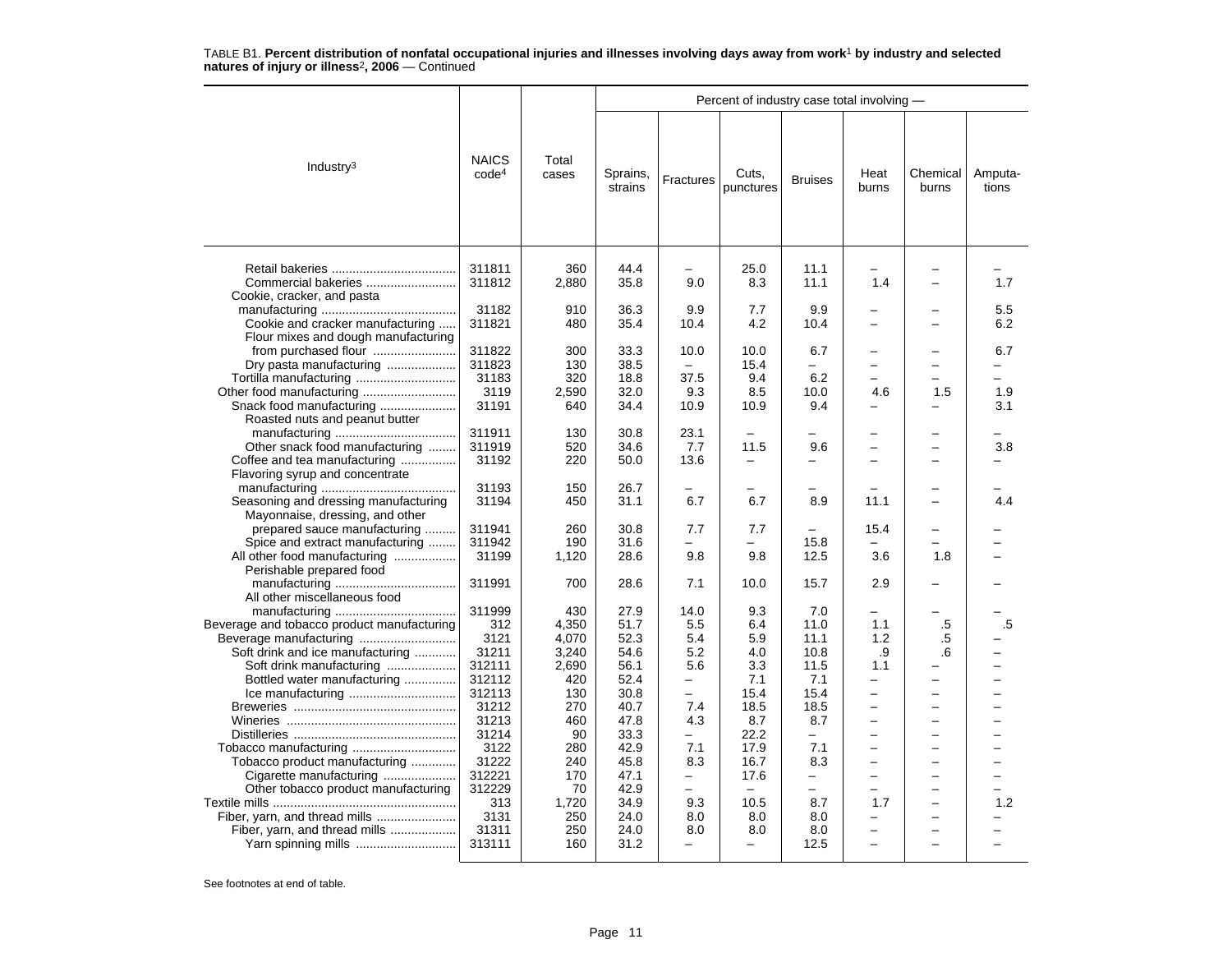|                                                                                                                          | Percent of industry case total involving -                                                            |                                                                                  |                                                                                          |                                                                                                    |                                                                        |                                                                          |                                                                                              |                                       |  |  |
|--------------------------------------------------------------------------------------------------------------------------|-------------------------------------------------------------------------------------------------------|----------------------------------------------------------------------------------|------------------------------------------------------------------------------------------|----------------------------------------------------------------------------------------------------|------------------------------------------------------------------------|--------------------------------------------------------------------------|----------------------------------------------------------------------------------------------|---------------------------------------|--|--|
|                                                                                                                          |                                                                                                       |                                                                                  |                                                                                          | Multiple traumatic injuries and<br>disorders                                                       |                                                                        |                                                                          | Back pain and pain,<br>except back                                                           |                                       |  |  |
| Industry <sup>3</sup>                                                                                                    | Carpal<br>tunnel<br>syndrome                                                                          | Tendon-<br>itis                                                                  | Total                                                                                    | With<br>fractures,<br>burns,<br>and<br>other<br>injuries                                           | With<br>sprains<br>and<br>bruises                                      | Total                                                                    | <b>Back</b><br>pain,<br>hurt<br>back only                                                    | All<br>other<br>natures <sup>5</sup>  |  |  |
| Commercial bakeries<br>Cookie, cracker, and pasta                                                                        | 4.5                                                                                                   |                                                                                  | 3.8                                                                                      | 0.7                                                                                                | 1.7                                                                    | 8.3<br>9.4                                                               | 5.9                                                                                          | 5.6<br>14.9                           |  |  |
| Cookie and cracker manufacturing<br>Flour mixes and dough manufacturing                                                  | 2.2<br>$\overline{\phantom{0}}$                                                                       |                                                                                  | 7.7<br>6.2                                                                               | 3.3                                                                                                | 2.2<br>$\overline{\phantom{0}}$                                        | 3.3<br>4.2                                                               |                                                                                              | 16.5<br>20.8                          |  |  |
| from purchased flour<br>Dry pasta manufacturing<br>Tortilla manufacturing                                                | $\overline{\phantom{0}}$<br>$\equiv$                                                                  | $\overline{\phantom{0}}$                                                         | 23.1                                                                                     | 15.4                                                                                               | $\overline{\phantom{0}}$                                               | $\equiv$<br>-<br>6.2                                                     | $\overline{\phantom{0}}$<br>$\overline{\phantom{0}}$<br>6.2                                  | 16.7<br>$\equiv$<br>15.6              |  |  |
| Snack food manufacturing<br>Roasted nuts and peanut butter                                                               | .8                                                                                                    | 0.8                                                                              | 5.8<br>9.4                                                                               | 1.9                                                                                                | 1.2<br>-                                                               | 5.8<br>-                                                                 | 1.5<br>$\overline{\phantom{0}}$                                                              | 18.9<br>17.2                          |  |  |
| Other snack food manufacturing<br>Coffee and tea manufacturing                                                           | $\equiv$                                                                                              |                                                                                  | 9.6                                                                                      | $\overline{\phantom{0}}$                                                                           | $\overline{\phantom{0}}$                                               | $\overline{a}$                                                           | $\overline{\phantom{0}}$<br>-                                                                | 15.4<br>17.3<br>13.6                  |  |  |
| Flavoring syrup and concentrate<br>Seasoning and dressing manufacturing                                                  | $\overline{\phantom{0}}$                                                                              |                                                                                  | 6.7                                                                                      | 4.4                                                                                                |                                                                        | 20.0<br>4.4                                                              |                                                                                              | 13.3<br>17.8                          |  |  |
| Mayonnaise, dressing, and other<br>prepared sauce manufacturing<br>Spice and extract manufacturing                       | $\equiv$                                                                                              |                                                                                  | $\overline{\phantom{0}}$                                                                 |                                                                                                    |                                                                        | $\equiv$<br>10.5                                                         | $\overline{\phantom{0}}$                                                                     | 15.4<br>21.1                          |  |  |
| All other food manufacturing<br>Perishable prepared food<br>All other miscellaneous food                                 | $\overline{\phantom{0}}$                                                                              |                                                                                  | 3.6                                                                                      | $\overline{a}$                                                                                     |                                                                        | 7.1<br>8.6                                                               | 3.6                                                                                          | 22.3<br>21.4                          |  |  |
| Beverage and tobacco product manufacturing<br>Soft drink and ice manufacturing<br>Soft drink manufacturing               | $\equiv$<br>.5<br>.5<br>$\equiv$                                                                      | -<br>$\overline{a}$<br>$\overline{\phantom{0}}$                                  | 7.0<br>3.9<br>3.9<br>3.7<br>3.7                                                          | $\equiv$<br>.7<br>.7                                                                               | $\equiv$<br>2.1<br>2.0<br>2.2<br>2.2                                   | 4.7<br>5.3<br>5.4<br>5.9<br>5.2                                          | 4.7<br>1.6<br>1.7<br>1.9<br>1.5                                                              | 23.3<br>13.3<br>13.5<br>13.0<br>12.3  |  |  |
| Bottled water manufacturing                                                                                              | $\overline{\phantom{0}}$<br>$\qquad \qquad -$<br>$\overline{\phantom{0}}$<br>$\overline{\phantom{a}}$ | $\overline{\phantom{0}}$<br>$\overline{a}$<br>-                                  | $\equiv$<br>$\equiv$<br>-<br>6.5<br>$\overline{\phantom{0}}$<br>$\overline{\phantom{a}}$ | $\overline{\phantom{0}}$<br>$\overline{\phantom{0}}$<br>$\overline{\phantom{0}}$<br>$\overline{a}$ | $\equiv$<br>$\overline{\phantom{0}}$<br>$\overline{a}$<br>$\equiv$     | 7.1<br>15.4<br>$\qquad \qquad -$<br>$\overline{\phantom{0}}$<br>$\equiv$ | $\equiv$<br>—<br>-<br>$\overline{\phantom{0}}$<br>$\overline{\phantom{0}}$<br>$\overline{a}$ | 19.0<br>15.4<br>7.4<br>21.7<br>$\sim$ |  |  |
| Tobacco manufacturing<br>Tobacco product manufacturing<br>Cigarette manufacturing<br>Other tobacco product manufacturing | $\equiv$<br>$\equiv$<br>1.7                                                                           | $\overline{\phantom{0}}$<br>$\overline{\phantom{0}}$<br>$\overline{\phantom{0}}$ | $\overline{a}$<br>$\overline{\phantom{0}}$<br>-<br>2.3                                   | $\overline{\phantom{0}}$<br>$\overline{\phantom{0}}$                                               | $\overline{\phantom{0}}$<br>$\overline{\phantom{0}}$<br>$\overline{a}$ | 7.1<br>$\equiv$<br>$\overline{\phantom{0}}$<br>9.9                       | $\overline{a}$<br>-<br>2.3                                                                   | 10.7<br>8.3<br>11.8<br>18.0           |  |  |
| Fiber, yarn, and thread mills<br>Fiber, yarn, and thread mills<br>Yarn spinning mills                                    | $\equiv$<br>$\equiv$                                                                                  | $\overline{\phantom{0}}$<br>÷                                                    | $\overline{\phantom{0}}$<br>$\overline{\phantom{0}}$                                     | $\overline{\phantom{0}}$<br>L.                                                                     | $\overline{\phantom{0}}$<br>$\overline{\phantom{0}}$                   | 16.0<br>16.0<br>12.5                                                     | -<br>$\equiv$<br>$\overline{a}$                                                              | 20.0<br>20.0<br>18.8                  |  |  |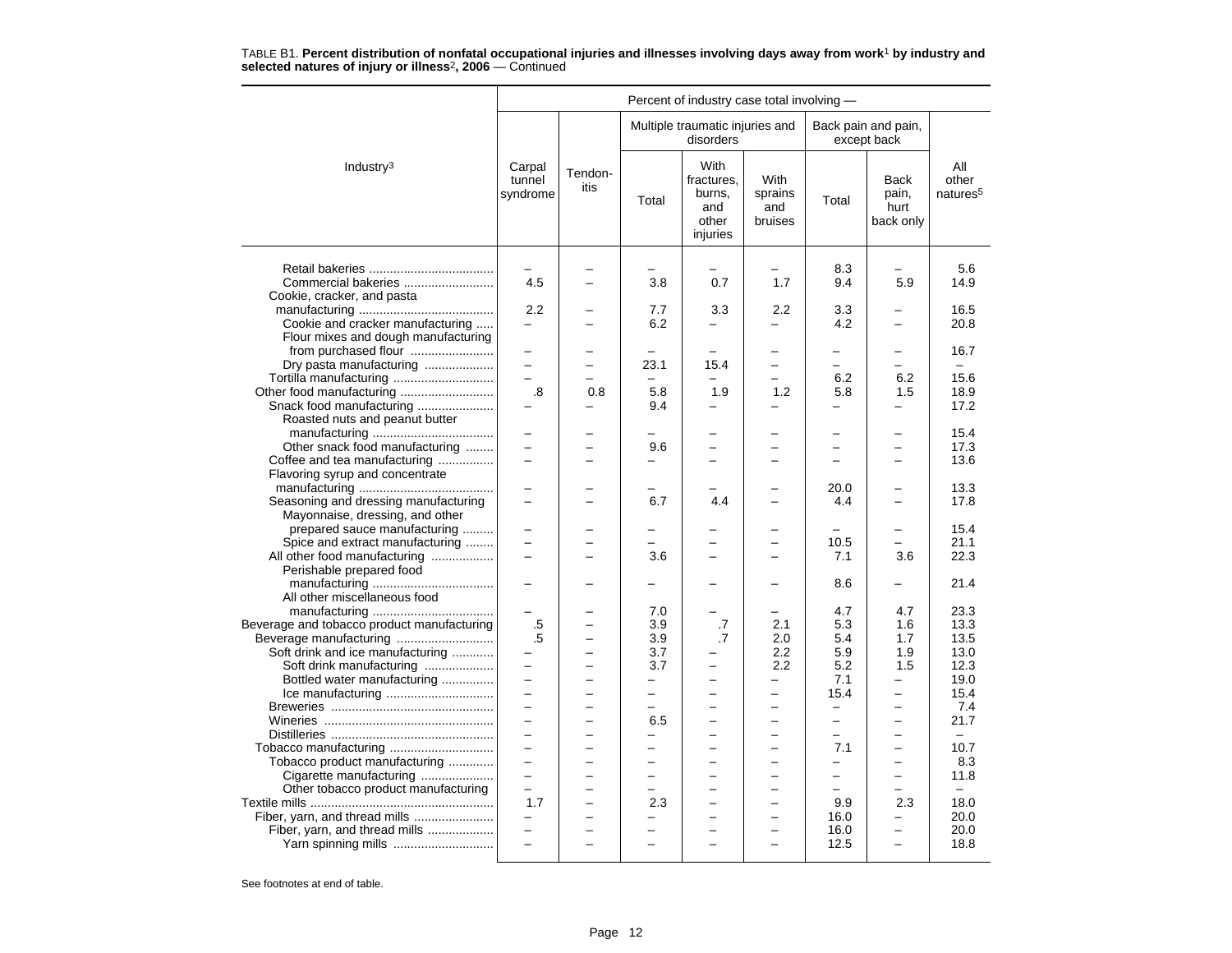|                                                                                                              |                                   |                            | Percent of industry case total involving -           |                                                  |                                                  |                                                             |                               |                                      |                  |  |  |
|--------------------------------------------------------------------------------------------------------------|-----------------------------------|----------------------------|------------------------------------------------------|--------------------------------------------------|--------------------------------------------------|-------------------------------------------------------------|-------------------------------|--------------------------------------|------------------|--|--|
| Industry $3$                                                                                                 | <b>NAICS</b><br>code <sup>4</sup> | Total<br>cases             | Sprains,<br>strains                                  | Fractures                                        | Cuts,<br>punctures                               | <b>Bruises</b>                                              | Heat<br>burns                 | Chemical<br>burns                    | Amputa-<br>tions |  |  |
| Yarn texturizing, throwing, and                                                                              | 313112<br>313113<br>3132          | 50<br>30<br>780            | 33.3                                                 | 11.5                                             | 11.5                                             | 10.3                                                        |                               |                                      |                  |  |  |
| Broadwoven fabric mills<br>Narrow fabric mills and schiffli machine                                          | 31321                             | 330                        | 27.3                                                 | 9.1                                              | 12.1                                             | 6.1                                                         | L.                            | $\equiv$                             |                  |  |  |
| Narrow fabric mills                                                                                          | 31322<br>313221<br>31323<br>31324 | 170<br>160<br>160<br>130   | 29.4<br>31.2<br>37.5<br>38.5                         | 11.8<br>12.5<br>12.5<br>$\overline{\phantom{0}}$ | 11.8<br>12.5<br>12.5<br>$\overline{\phantom{0}}$ | 17.6<br>18.8<br>$\overline{\phantom{0}}$<br>15.4            | L.                            | -                                    |                  |  |  |
| Weft knit fabric mills<br>Other knit fabric and lace mills<br>Textile and fabric finishing and fabric        | 313241<br>313249                  | 60<br>70                   | 50.0<br>28.6                                         | $\equiv$<br>$\equiv$                             | $\overline{\phantom{0}}$<br>-                    | $\equiv$<br>$\overline{\phantom{0}}$                        | ÷                             | -<br>-                               |                  |  |  |
| Textile and fabric finishing mills<br>Broadwoven fabric finishing mills                                      | 3133<br>31331<br>313311           | 690<br>490<br>210          | 39.1<br>36.7<br>38.1                                 | 7.2<br>4.1<br>—                                  | 10.1<br>12.2<br>9.5                              | 7.2<br>8.2<br>14.3                                          | 2.9<br>-                      | $\overline{\phantom{0}}$             |                  |  |  |
| Textile and fabric finishing (except<br>broadwoven fabric) mills                                             | 313312<br>31332<br>314            | 280<br>200<br>1,400        | 35.7<br>50.0<br>30.0                                 | 7.1<br>15.0<br>10.7                              | 17.9<br>$\overline{\phantom{m}}$<br>15.0         | $\overline{\phantom{0}}$<br>$\overline{\phantom{0}}$<br>7.9 | L.                            | $\equiv$                             | 2.1              |  |  |
| Curtain and linen mills                                                                                      | 3141<br>31411<br>31412            | 680<br>350<br>330          | 33.8<br>25.7<br>42.4                                 | 13.2<br>20.0<br>6.1                              | 13.2<br>11.4<br>15.2                             | 5.9<br>5.7<br>6.1                                           | L.<br>L.                      | $\equiv$<br>$\equiv$                 | 2.9              |  |  |
| Curtain and drapery mills<br>Other household textile product mills                                           | 314121<br>314129<br>3149<br>31491 | 130<br>210<br>720<br>400   | 46.2<br>38.1<br>26.4<br>30.0                         | 9.5<br>8.3<br>5.0                                | 19.0<br>16.7<br>15.0                             | 15.4<br>$\equiv$<br>8.3                                     | $\overline{\phantom{0}}$<br>L | $\overline{\phantom{0}}$<br>÷        |                  |  |  |
| Textile bag and canvas mills<br>Canvas and related product mills<br>All other textile product mills          | 314911<br>314912<br>31499         | 110<br>290<br>320          | 18.2<br>34.5<br>18.8                                 | $\equiv$<br>$\sim$<br>12.5                       | 18.2<br>13.8<br>18.8                             | 10.0<br>27.3<br>$\overline{\phantom{0}}$<br>6.2             | L.<br>L.                      | $\overline{\phantom{0}}$<br>$\equiv$ |                  |  |  |
| Rope, cordage, and twine mills<br>Tire cord and tire fabric mills<br>All other miscellaneous textile product | 314991<br>314992                  | 40<br>30                   | $\overline{\phantom{0}}$<br>$\overline{\phantom{m}}$ | $\overline{\phantom{m}}$<br>$\equiv$             | $\equiv$<br>$\overline{\phantom{0}}$             | $\overline{a}$<br>$\overline{\phantom{0}}$                  | -                             | -                                    |                  |  |  |
|                                                                                                              | 314999<br>315<br>3151<br>31511    | 240<br>1,500<br>170<br>120 | 20.8<br>30.0<br>23.5<br>25.0                         | 8.3<br>5.3<br>-<br>-                             | 20.8<br>13.3<br>$\equiv$<br>-                    | -<br>8.0<br>-<br>-                                          | 1.3                           | $\overline{\phantom{0}}$<br>-<br>-   |                  |  |  |
| Sheer hosiery mills<br>Other hosiery and sock mills<br>Outerwear knitting mills                              | 315111<br>315119<br>315191        | 20<br>110<br>50            | $\equiv$<br>27.3<br>$\overline{\phantom{m}}$         | $\equiv$<br>$\overline{\phantom{0}}$             | -                                                | $\overline{\phantom{0}}$<br>$\equiv$<br>-                   |                               | -<br>$\overline{\phantom{0}}$        |                  |  |  |
| Cut and sew apparel manufacturing<br>Men's and boys' cut and sew apparel                                     | 3152<br>315211                    | 1,080<br>130               | 32.4<br>30.8                                         | 3.7                                              | 13.9                                             | 9.3                                                         | 1.9                           |                                      |                  |  |  |
|                                                                                                              |                                   |                            |                                                      |                                                  |                                                  |                                                             |                               |                                      |                  |  |  |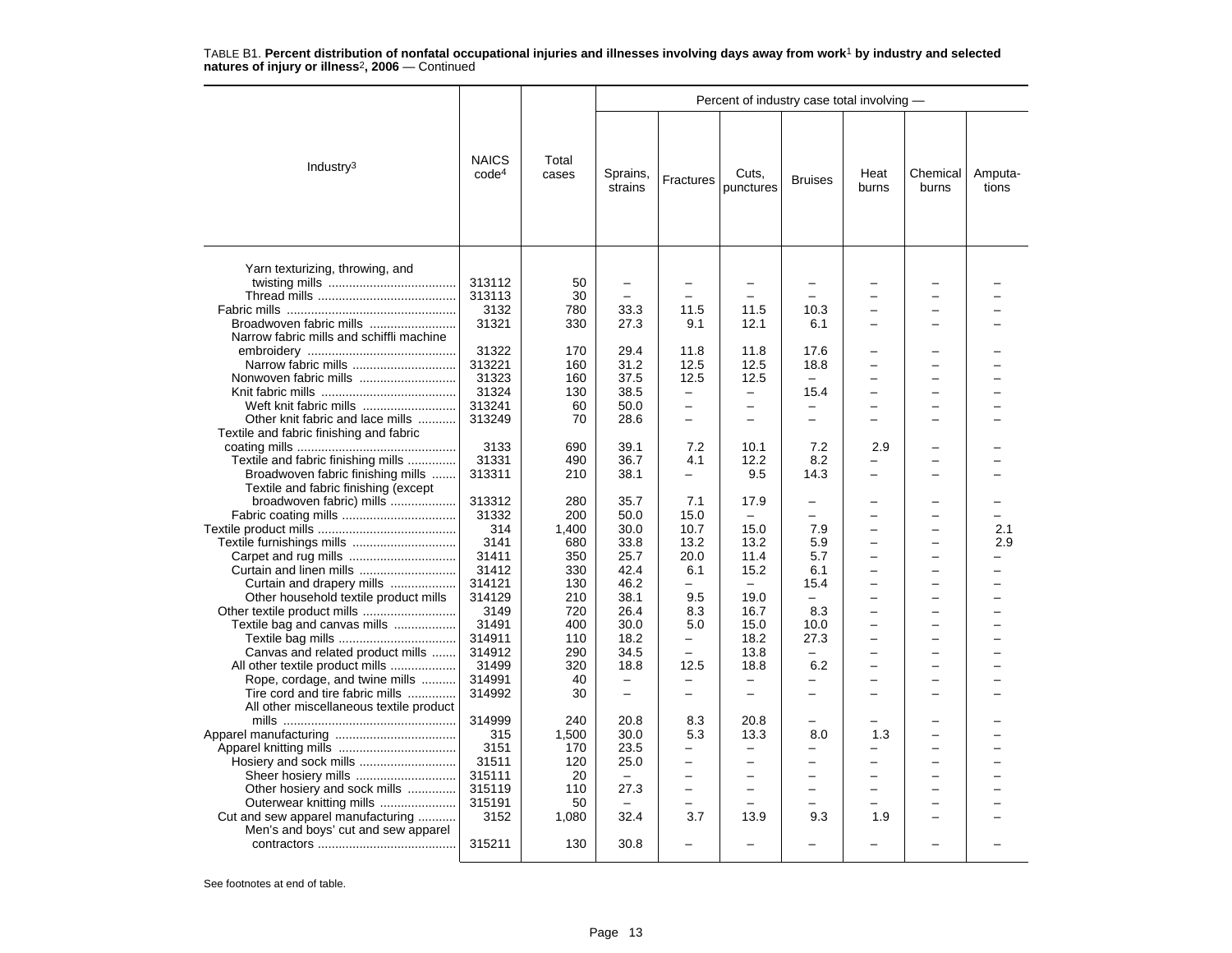|                                          |                              |                          |                          | Percent of industry case total involving -                      |                                   |                          |                                    |                                      |
|------------------------------------------|------------------------------|--------------------------|--------------------------|-----------------------------------------------------------------|-----------------------------------|--------------------------|------------------------------------|--------------------------------------|
|                                          |                              |                          |                          | Multiple traumatic injuries and<br>disorders                    |                                   |                          | Back pain and pain,<br>except back |                                      |
| Industry <sup>3</sup>                    | Carpal<br>tunnel<br>syndrome | Tendon-<br>itis          | Total                    | <b>With</b><br>fractures.<br>burns.<br>and<br>other<br>injuries | With<br>sprains<br>and<br>bruises | Total                    | Back<br>pain,<br>hurt<br>back only | All<br>other<br>natures <sup>5</sup> |
| Yarn texturizing, throwing, and          |                              |                          |                          |                                                                 |                                   | $\equiv$                 | $\equiv$                           |                                      |
|                                          | $\overline{\phantom{0}}$     |                          | $\overline{\phantom{0}}$ | $\overline{\phantom{0}}$                                        |                                   |                          | -                                  |                                      |
|                                          | $\equiv$                     |                          | 2.6                      | ÷                                                               |                                   | 10.3                     | 2.6                                | 16.7                                 |
| Broadwoven fabric mills                  | $\overline{\phantom{0}}$     |                          | $\overline{a}$           |                                                                 |                                   | 12.1                     | $\overline{a}$                     | 21.2                                 |
| Narrow fabric mills and schiffli machine |                              |                          |                          |                                                                 |                                   |                          |                                    |                                      |
|                                          |                              |                          |                          |                                                                 |                                   |                          |                                    | 11.8                                 |
| Narrow fabric mills                      | $\overline{\phantom{0}}$     |                          |                          |                                                                 |                                   | -                        |                                    | $\overline{\phantom{0}}$             |
| Nonwoven fabric mills                    |                              |                          |                          |                                                                 |                                   |                          |                                    | 18.8                                 |
|                                          | $\equiv$                     | $\equiv$                 | ÷                        | $\overline{\phantom{0}}$                                        | $\overline{\phantom{0}}$          | 15.4                     | $\overline{\phantom{0}}$           |                                      |
| Weft knit fabric mills                   | $\overline{\phantom{0}}$     |                          | -                        |                                                                 |                                   | -                        | -                                  | -                                    |
| Other knit fabric and lace mills         |                              |                          |                          |                                                                 |                                   |                          |                                    |                                      |
| Textile and fabric finishing and fabric  |                              |                          |                          |                                                                 |                                   |                          |                                    |                                      |
|                                          | $\overline{\phantom{0}}$     |                          | 2.9                      | $\overline{\phantom{0}}$                                        | $\equiv$                          | 7.2                      | $\overline{\phantom{0}}$           | 18.8                                 |
| Textile and fabric finishing mills       |                              |                          | 4.1                      |                                                                 |                                   | 8.2                      |                                    | 18.4                                 |
| Broadwoven fabric finishing mills        | $\overline{\phantom{0}}$     |                          | $\overline{a}$           | $\overline{\phantom{0}}$                                        | ۳                                 | 9.5                      | $\overline{\phantom{0}}$           | 19.0                                 |
|                                          |                              |                          |                          |                                                                 |                                   |                          |                                    |                                      |
| Textile and fabric finishing (except     |                              |                          |                          |                                                                 |                                   | 10.7                     |                                    | 21.4                                 |
| broadwoven fabric) mills                 | $\equiv$                     |                          | $\overline{\phantom{0}}$ |                                                                 |                                   | $\equiv$                 | $\overline{a}$                     | 20.0                                 |
|                                          |                              |                          |                          |                                                                 | $\overline{\phantom{0}}$          |                          |                                    |                                      |
|                                          | 3.6                          | 1.4                      | 2.1                      | $\overline{\phantom{0}}$                                        |                                   | 10.0                     | 3.6                                | 16.4                                 |
| Textile furnishings mills                | 4.4                          |                          |                          |                                                                 |                                   | 7.4                      |                                    | 14.7                                 |
| Carpet and rug mills                     | 5.7                          |                          | $\overline{a}$           |                                                                 |                                   | 8.6                      | $\overline{a}$                     | 17.1                                 |
| Curtain and linen mills                  | $\equiv$                     |                          | $\overline{\phantom{0}}$ | $\overline{\phantom{0}}$                                        | $\overline{\phantom{0}}$          | 6.1                      | -                                  | 15.2                                 |
| Curtain and drapery mills                |                              |                          | -                        |                                                                 |                                   |                          |                                    | 23.1                                 |
| Other household textile product mills    | $\equiv$                     | $\overline{\phantom{0}}$ | $\overline{\phantom{0}}$ | $\overline{\phantom{0}}$                                        | $\overline{a}$                    | 9.5                      | $\overline{a}$                     | 9.5                                  |
|                                          | 2.8                          | $\overline{\phantom{0}}$ | 2.8                      | $\overline{\phantom{0}}$                                        | $\overline{\phantom{0}}$          | 12.5                     | 4.2                                | 18.1                                 |
| Textile bag and canvas mills             | $\sim$                       |                          | ۳                        | ÷                                                               |                                   | 7.5                      | $\overline{\phantom{0}}$           | 20.0                                 |
|                                          | $\overline{\phantom{0}}$     |                          | -                        | $\overline{\phantom{0}}$                                        |                                   | $\equiv$                 | $\overline{\phantom{0}}$           | $\equiv$                             |
| Canvas and related product mills         | $\equiv$                     |                          | $\overline{\phantom{0}}$ | $\overline{\phantom{0}}$                                        |                                   | 10.3                     | $\equiv$                           | 20.7                                 |
| All other textile product mills          | $\equiv$                     |                          | $\overline{\phantom{0}}$ | $\equiv$                                                        | $\overline{\phantom{0}}$          | 18.8                     | 6.2                                | 15.6                                 |
| Rope, cordage, and twine mills           | $\overline{\phantom{0}}$     |                          |                          |                                                                 |                                   | $\qquad \qquad -$        | -                                  | $\overline{\phantom{0}}$             |
| Tire cord and tire fabric mills          | $\overline{\phantom{0}}$     |                          | $\overline{\phantom{0}}$ | $\overline{\phantom{0}}$                                        | $\overline{\phantom{0}}$          | $\overline{\phantom{0}}$ | $\overline{\phantom{0}}$           | $\overline{\phantom{0}}$             |
| All other miscellaneous textile product  |                              |                          |                          |                                                                 |                                   |                          |                                    |                                      |
|                                          | $\equiv$                     |                          | ÷                        |                                                                 | ۳                                 | 20.8                     | 8.3                                | 16.7                                 |
|                                          | 4.7                          | 1.3                      | 2.0                      |                                                                 |                                   | 18.0                     | 7.3                                | 14.7                                 |
|                                          | 11.8                         | $\overline{\phantom{0}}$ | $\overline{a}$           | $\overline{a}$                                                  | $\overline{a}$                    | 17.6                     | $\overline{a}$                     | 17.6                                 |
|                                          | 16.7                         | $\overline{\phantom{0}}$ | $\overline{\phantom{0}}$ | $\overline{\phantom{0}}$                                        |                                   | $\qquad \qquad -$        | —                                  | 25.0                                 |
| Sheer hosiery mills                      | $\overline{\phantom{m}}$     |                          |                          |                                                                 |                                   | $\overline{\phantom{0}}$ | —                                  | $\qquad \qquad -$                    |
| Other hosiery and sock mills             | 18.2                         | $\equiv$                 | $\overline{\phantom{0}}$ | ÷                                                               | $\overline{\phantom{0}}$          | $\equiv$                 | $\overline{a}$                     | 18.2                                 |
| Outerwear knitting mills                 | $\overline{\phantom{m}}$     | $\overline{\phantom{0}}$ | ÷                        | $\overline{\phantom{0}}$                                        | $\overline{\phantom{0}}$          | 40.0                     | $\overline{\phantom{0}}$           | $\equiv$                             |
| Cut and sew apparel manufacturing        | 3.7                          |                          | 1.9                      |                                                                 |                                   | 17.6                     | 7.4                                | 13.9                                 |
| Men's and boys' cut and sew apparel      |                              |                          |                          |                                                                 |                                   |                          |                                    |                                      |
|                                          | $\sim$                       | $\overline{\phantom{0}}$ | $\overline{\phantom{0}}$ | $\overline{\phantom{0}}$                                        | $\equiv$                          | 23.1                     | 15.4                               | 15.4                                 |
|                                          |                              |                          |                          |                                                                 |                                   |                          |                                    |                                      |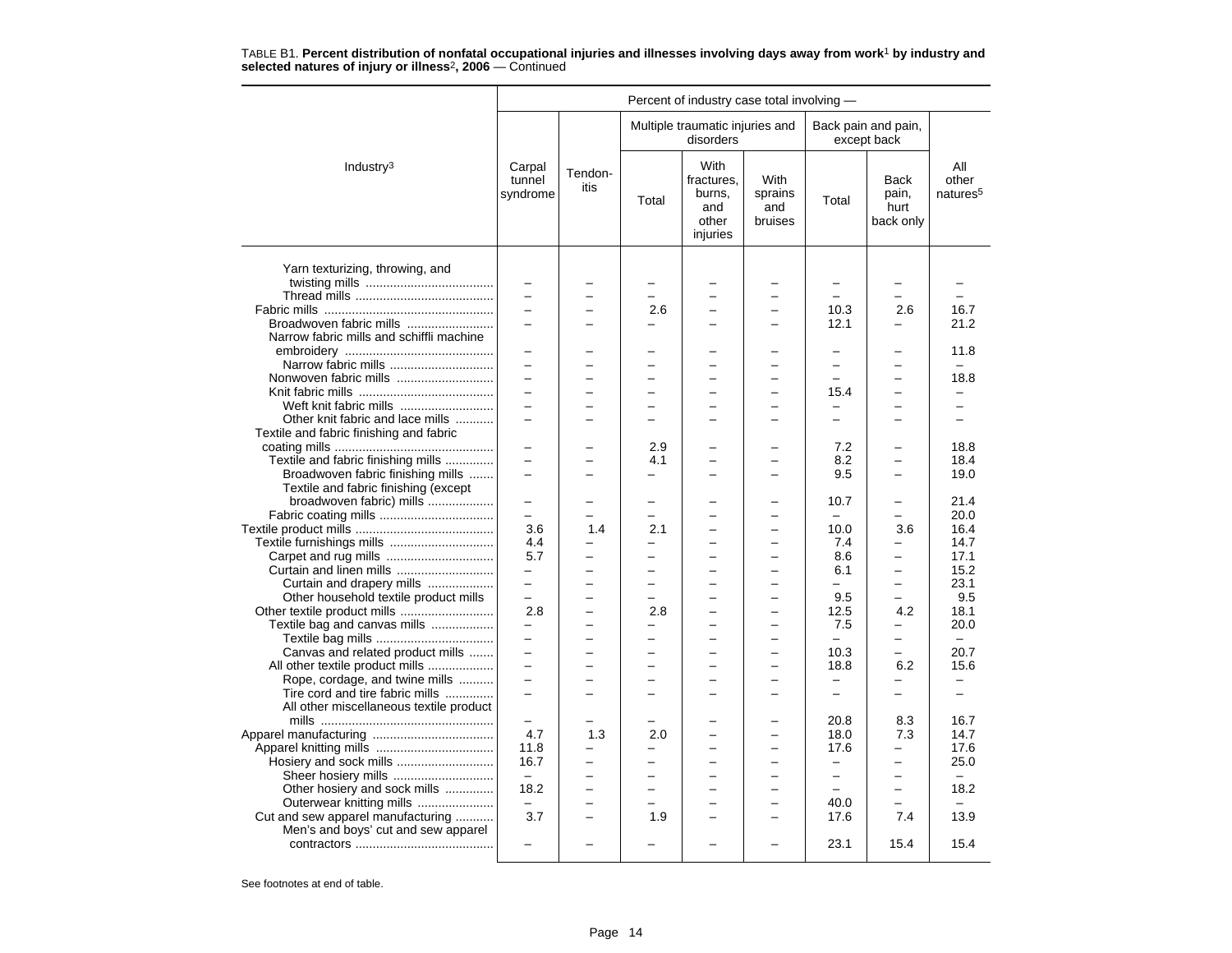|                                                                                                                |                                   |                |                     |                | Percent of industry case total involving - |                |               |                   |                  |
|----------------------------------------------------------------------------------------------------------------|-----------------------------------|----------------|---------------------|----------------|--------------------------------------------|----------------|---------------|-------------------|------------------|
| Industry <sup>3</sup>                                                                                          | <b>NAICS</b><br>code <sup>4</sup> | Total<br>cases | Sprains,<br>strains | Fractures      | Cuts,<br>punctures                         | <b>Bruises</b> | Heat<br>burns | Chemical<br>burns | Amputa-<br>tions |
| Men's and boys' cut and sew apparel<br>Men's and boys' cut and sew suit,                                       | 31522                             | 420            | 28.6                | 7.1            | 11.9                                       | 11.9           |               |                   |                  |
| coat, and overcoat manufacturing                                                                               | 315222                            | 110            | 45.5                |                |                                            |                |               |                   |                  |
| Men's and boys' cut and sew shirt<br>(except work shirt) manufacturing<br>Men's and boys' cut and sew trouser, | 315223                            | 100            | 20.0                |                |                                            | 30.0           |               |                   |                  |
| slack, and jean manufacturing<br>Men's and boys' cut and sew work                                              | 315224                            | 40             |                     |                |                                            |                |               |                   |                  |
| clothing manufacturing<br>Men's and boys' cut and sew other                                                    | 315225                            | 120            | 16.7                |                | 16.7                                       |                |               |                   |                  |
| outerwear manufacturing                                                                                        | 315228                            | 40             |                     |                |                                            |                |               |                   |                  |
| Women's and girls' cut and sew apparel<br>Women's and girls' cut and sew dress                                 | 31523                             | 130            | 46.2                |                |                                            | 15.4           |               |                   |                  |
| Women's and girls' cut and sew suit,                                                                           | 315233                            | 20             |                     |                |                                            |                |               |                   |                  |
| coat, tailored jacket, and skirt                                                                               | 315234                            | 20             |                     |                |                                            |                |               |                   |                  |
| Women's and girls' cut and sew other<br>outerwear manufacturing<br>Other cut and sew apparel                   | 315239                            | 70             | 57.1                |                |                                            | 28.6           |               |                   |                  |
| All other cut and sew apparel                                                                                  | 31529                             | 100            | 30.0                |                | 20.0                                       |                |               |                   |                  |
| Apparel accessories and other apparel                                                                          | 315299                            | 90             | 33.3                |                | $\overline{\phantom{0}}$                   |                |               |                   |                  |
| Apparel accessories and other apparel                                                                          | 3159                              | 250            | 24.0                | 8.0            | 16.0                                       |                |               |                   |                  |
|                                                                                                                | 31599                             | 250            | 24.0                | 8.0            | 16.0                                       |                |               |                   |                  |
| Hat, cap, and millinery manufacturing<br>Glove and mitten manufacturing                                        | 315991<br>315992                  | 40<br>90       | 33.3                | $\overline{a}$ | 22.2                                       |                |               |                   |                  |
| Other apparel accessories and other<br>apparel manufacturing                                                   | 315999                            | 100            | 20.0                |                |                                            |                |               |                   |                  |
| Leather and allied product manufacturing                                                                       | 316                               | 410            | 19.5                | 4.9            | 22.0                                       | 7.3            |               |                   |                  |
| Leather and hide tanning and finishing                                                                         | 3161                              | 100            | 20.0                | -              | 30.0                                       |                |               |                   |                  |
| Footwear manufacturing                                                                                         | 3162                              | 170            | 23.5                | -              | 17.6                                       | 11.8           |               |                   |                  |
| Footwear manufacturing<br>Men's footwear (except athletic)                                                     | 31621                             | 170            | 23.5                | $\overline{a}$ | 17.6                                       | 11.8           |               |                   |                  |
| Women's footwear (except athletic)                                                                             | 316213                            | 90             | 22.2                |                | 22.2                                       |                |               |                   |                  |
| Other footwear manufacturing                                                                                   | 316214<br>316219                  | 30<br>40       |                     |                |                                            |                |               |                   |                  |
| Other leather and allied product                                                                               | 3169                              | 140            | 14.3                |                | 28.6                                       |                |               |                   |                  |
|                                                                                                                |                                   |                |                     |                |                                            |                |               |                   |                  |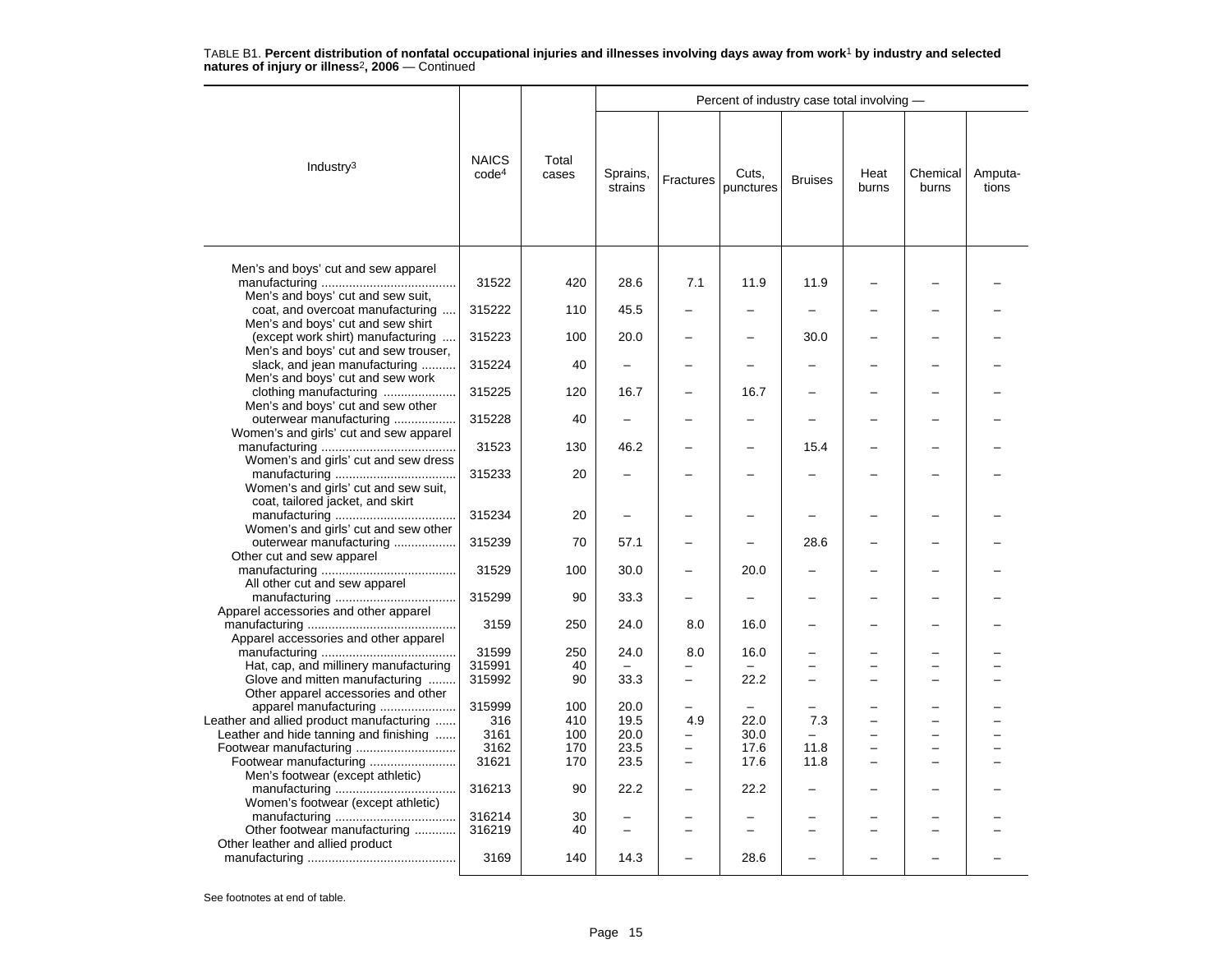|                                                                         |                              |                 |       | Percent of industry case total involving -               |                                          |                          |                                    |                                      |
|-------------------------------------------------------------------------|------------------------------|-----------------|-------|----------------------------------------------------------|------------------------------------------|--------------------------|------------------------------------|--------------------------------------|
|                                                                         |                              |                 |       | Multiple traumatic injuries and<br>disorders             |                                          |                          | Back pain and pain,<br>except back |                                      |
| Industry <sup>3</sup>                                                   | Carpal<br>tunnel<br>syndrome | Tendon-<br>itis | Total | With<br>fractures.<br>burns,<br>and<br>other<br>injuries | <b>With</b><br>sprains<br>and<br>bruises | Total                    | Back<br>pain,<br>hurt<br>back only | All<br>other<br>natures <sup>5</sup> |
|                                                                         |                              |                 |       |                                                          |                                          |                          |                                    |                                      |
| Men's and boys' cut and sew apparel                                     | 4.8                          |                 |       |                                                          |                                          | 14.3                     | 7.1                                | 14.3                                 |
| Men's and boys' cut and sew suit,                                       |                              |                 |       |                                                          |                                          |                          |                                    |                                      |
| coat, and overcoat manufacturing                                        |                              |                 |       |                                                          |                                          | 18.2                     |                                    |                                      |
| Men's and boys' cut and sew shirt                                       |                              |                 |       |                                                          |                                          |                          |                                    |                                      |
| (except work shirt) manufacturing                                       |                              |                 |       |                                                          |                                          | 20.0                     |                                    | 20.0                                 |
| Men's and boys' cut and sew trouser,                                    |                              |                 |       |                                                          |                                          |                          |                                    |                                      |
| slack, and jean manufacturing                                           |                              |                 |       |                                                          |                                          |                          |                                    |                                      |
| Men's and boys' cut and sew work                                        |                              |                 |       |                                                          |                                          |                          |                                    |                                      |
| clothing manufacturing                                                  |                              |                 |       |                                                          |                                          |                          |                                    | 25.0                                 |
| Men's and boys' cut and sew other<br>outerwear manufacturing            |                              |                 |       |                                                          |                                          |                          |                                    |                                      |
| Women's and girls' cut and sew apparel                                  |                              |                 |       |                                                          |                                          |                          |                                    |                                      |
|                                                                         |                              |                 |       |                                                          |                                          |                          |                                    | 23.1                                 |
| Women's and girls' cut and sew dress                                    |                              |                 |       |                                                          |                                          |                          |                                    |                                      |
|                                                                         | $\overline{\phantom{0}}$     |                 |       | -                                                        |                                          |                          |                                    |                                      |
| Women's and girls' cut and sew suit,                                    |                              |                 |       |                                                          |                                          |                          |                                    |                                      |
| coat, tailored jacket, and skirt                                        |                              |                 |       |                                                          |                                          |                          |                                    |                                      |
|                                                                         |                              |                 |       |                                                          |                                          |                          |                                    |                                      |
| Women's and girls' cut and sew other                                    | $\overline{\phantom{0}}$     |                 |       |                                                          |                                          |                          |                                    |                                      |
| outerwear manufacturing<br>Other cut and sew apparel                    |                              |                 |       |                                                          |                                          |                          |                                    |                                      |
|                                                                         |                              |                 |       |                                                          |                                          |                          |                                    | 20.0                                 |
| All other cut and sew apparel                                           |                              |                 |       |                                                          |                                          |                          |                                    |                                      |
|                                                                         |                              |                 |       |                                                          |                                          |                          |                                    |                                      |
| Apparel accessories and other apparel                                   |                              |                 |       |                                                          |                                          |                          |                                    |                                      |
|                                                                         |                              |                 |       |                                                          |                                          | 20.0                     | 8.0                                | 16.0                                 |
| Apparel accessories and other apparel                                   |                              |                 |       |                                                          |                                          |                          |                                    |                                      |
|                                                                         |                              |                 |       |                                                          |                                          | 20.0                     | 8.0                                | 16.0                                 |
| Hat, cap, and millinery manufacturing<br>Glove and mitten manufacturing | $\overline{a}$               |                 |       | $\overline{\phantom{0}}$                                 |                                          | 33.3                     | $\overline{a}$                     |                                      |
| Other apparel accessories and other                                     |                              |                 |       |                                                          |                                          |                          |                                    |                                      |
| apparel manufacturing                                                   | $\overline{\phantom{0}}$     |                 |       |                                                          |                                          | 20.0                     |                                    |                                      |
| Leather and allied product manufacturing                                | 7.3                          |                 | 7.3   | $\overline{\phantom{0}}$                                 | $\overline{\phantom{0}}$                 | 9.8                      | -                                  | 17.1                                 |
| Leather and hide tanning and finishing                                  | $\overline{\phantom{0}}$     |                 | 20.0  | $\overline{\phantom{0}}$                                 |                                          | $\overline{\phantom{0}}$ |                                    |                                      |
|                                                                         | 11.8                         |                 |       |                                                          |                                          |                          |                                    | 17.6                                 |
| Footwear manufacturing                                                  | 11.8                         |                 |       | $\overline{\phantom{0}}$                                 | $\overline{\phantom{0}}$                 |                          | -                                  | 17.6                                 |
| Men's footwear (except athletic)                                        |                              |                 |       |                                                          |                                          |                          |                                    |                                      |
|                                                                         |                              |                 |       |                                                          |                                          |                          |                                    | 22.2                                 |
| Women's footwear (except athletic)                                      |                              |                 |       |                                                          |                                          |                          |                                    |                                      |
| Other footwear manufacturing                                            | $\overline{\phantom{0}}$     |                 |       |                                                          |                                          |                          |                                    |                                      |
| Other leather and allied product                                        |                              |                 |       |                                                          |                                          |                          |                                    |                                      |
|                                                                         |                              |                 |       |                                                          |                                          | 14.3                     |                                    | 14.3                                 |
|                                                                         |                              |                 |       |                                                          |                                          |                          |                                    |                                      |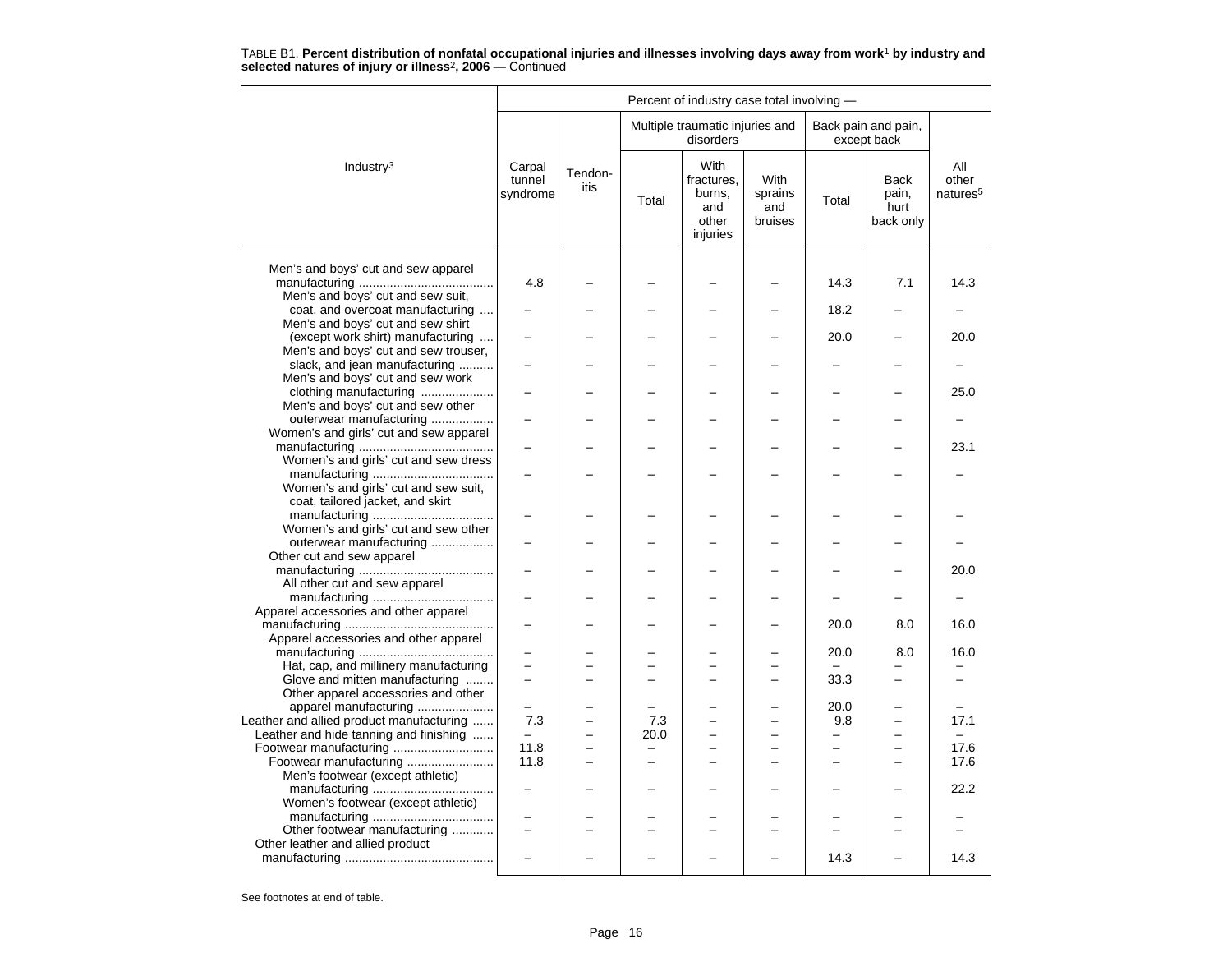|                                                                                                   |                                   |                           |                      |                                 | Percent of industry case total involving - |                                                        |                          |                   |                  |
|---------------------------------------------------------------------------------------------------|-----------------------------------|---------------------------|----------------------|---------------------------------|--------------------------------------------|--------------------------------------------------------|--------------------------|-------------------|------------------|
| Industry $3$                                                                                      | <b>NAICS</b><br>code <sup>4</sup> | Total<br>cases            | Sprains,<br>strains  | Fractures                       | Cuts,<br>punctures                         | <b>Bruises</b>                                         | Heat<br>burns            | Chemical<br>burns | Amputa-<br>tions |
| Other leather and allied product<br>Luggage manufacturing<br>All other leather good manufacturing | 31699<br>316991<br>316999<br>321  | 140<br>40<br>90<br>13,010 | 14.3<br>22.2<br>30.4 | -<br>-<br>$\overline{a}$<br>9.6 | 28.6<br>22.2<br>18.0                       | $\overline{\phantom{0}}$<br>—<br>$\overline{a}$<br>8.6 | 0.4                      | 0.4               | 2.5              |
| Sawmills and wood preservation                                                                    | 3211                              | 2,990                     | 31.8                 | 13.0                            | 10.4                                       | 10.7                                                   |                          | 1.0               | 2.0              |
| Sawmills and wood preservation                                                                    | 32111                             | 2,990                     | 31.8                 | 13.0                            | 10.4                                       | 10.7                                                   | $\overline{\phantom{0}}$ | 1.0               | 2.0              |
|                                                                                                   | 321113                            | 2,770                     | 32.1                 | 13.4                            | 10.5                                       | 10.1                                                   | L.                       | -                 | 2.2              |
| Wood preservation                                                                                 | 321114                            | 220                       | 22.7                 | 9.1                             | $\qquad \qquad -$                          | 18.2                                                   | $\overline{\phantom{0}}$ | 9.1               |                  |
| Veneer, plywood, and engineered wood                                                              |                                   |                           |                      |                                 |                                            |                                                        |                          |                   |                  |
| product manufacturing<br>Veneer, plywood, and engineered wood                                     | 3212                              | 2,290                     | 32.3                 | 8.7                             | 17.5                                       | 8.7                                                    | .9                       |                   | 2.6              |
| Hardwood veneer and plywood                                                                       | 32121                             | 2,290                     | 32.3                 | 8.7                             | 17.5                                       | 8.7                                                    | .9                       |                   | 2.6              |
| Softwood veneer and plywood                                                                       | 321211                            | 310                       | 38.7                 | 9.7                             | 6.5                                        | 9.7                                                    |                          |                   |                  |
| Engineered wood member (except                                                                    | 321212                            | 210                       | 23.8                 | 14.3                            | 19.0                                       | 9.5                                                    |                          |                   |                  |
|                                                                                                   | 321213                            | 80                        | 25.0                 |                                 | 25.0                                       |                                                        |                          |                   |                  |
| Truss manufacturing<br>Reconstituted wood product                                                 | 321214                            | 1,350                     | 33.3                 | 7.4                             | 22.2                                       | 8.9                                                    |                          |                   | 2.2              |
|                                                                                                   | 321219                            | 340                       | 29.4                 | 8.8                             | 8.8                                        | 8.8                                                    |                          |                   |                  |
| Other wood product manufacturing                                                                  | 3219                              | 7,730                     | 29.4                 | 8.5                             | 21.1                                       | 7.8                                                    | .4                       |                   | 2.7              |
| Wood window and door                                                                              | 32191                             | 3,170                     | 30.3                 | 8.5                             | 17.4                                       | 7.6                                                    |                          |                   | 3.2              |
| Cut stock, resawing lumber, and                                                                   | 321911                            | 1,550                     | 34.2                 | 7.1                             | 13.5                                       | 7.7                                                    |                          |                   | 3.2              |
|                                                                                                   | 321912                            | 390                       | 28.2                 | 10.3                            | 12.8                                       | 7.7                                                    |                          |                   | 7.7              |
| Other millwork (including flooring)<br>Wood container and pallet                                  | 321918                            | 1,230                     | 26.8                 | 9.8                             | 23.6                                       | 7.3                                                    |                          |                   | 2.4              |
|                                                                                                   | 32192                             | 1.640                     | 22.6                 | 10.4                            | 26.2                                       | 9.1                                                    |                          |                   | 5.5              |
| All other wood product manufacturing<br>Manufactured home (mobile home)                           | 32199                             | 2,920                     | 31.8                 | 7.9                             | 22.3                                       | 7.2                                                    | $\overline{\phantom{0}}$ | $=$               | .7               |
| Prefabricated wood building                                                                       | 321991                            | 1,040                     | 27.9                 | 9.6                             | 24.0                                       | 4.8                                                    |                          |                   |                  |
| All other miscellaneous wood product                                                              | 321992                            | 1,240                     | 36.3                 | 7.3                             | 20.2                                       | 7.3                                                    |                          |                   |                  |
|                                                                                                   | 321999                            | 650                       | 30.8                 | 4.6                             | 23.1                                       | 10.8                                                   |                          |                   |                  |
|                                                                                                   | 322                               | 6,100                     | 38.2                 | 9.0                             | 11.1                                       | 7.4                                                    | 1.6                      | .7                | 2.8              |
| Pulp, paper, and paperboard mills                                                                 | 3221                              | 1,780                     | 37.1                 | 11.2                            | 9.6                                        | 7.3                                                    | 3.4                      |                   | $2.2\,$          |
|                                                                                                   | 32211                             | 60                        | 33.3                 | $\equiv$                        |                                            |                                                        |                          |                   |                  |
|                                                                                                   | 32212                             | 1,260                     | 38.1                 | 11.9                            | 8.7                                        | 6.3                                                    | 2.4                      | -                 | 2.4              |
| Paper (except newsprint) mills                                                                    | 322121                            | 1,140                     | 36.8                 | 12.3                            | 8.8                                        | 6.1                                                    | 2.6                      |                   | 2.6              |
|                                                                                                   | 322122                            | 120                       | 41.7                 | $\equiv$                        | $\overline{a}$                             | $\overline{\phantom{0}}$                               | $\overline{a}$           |                   |                  |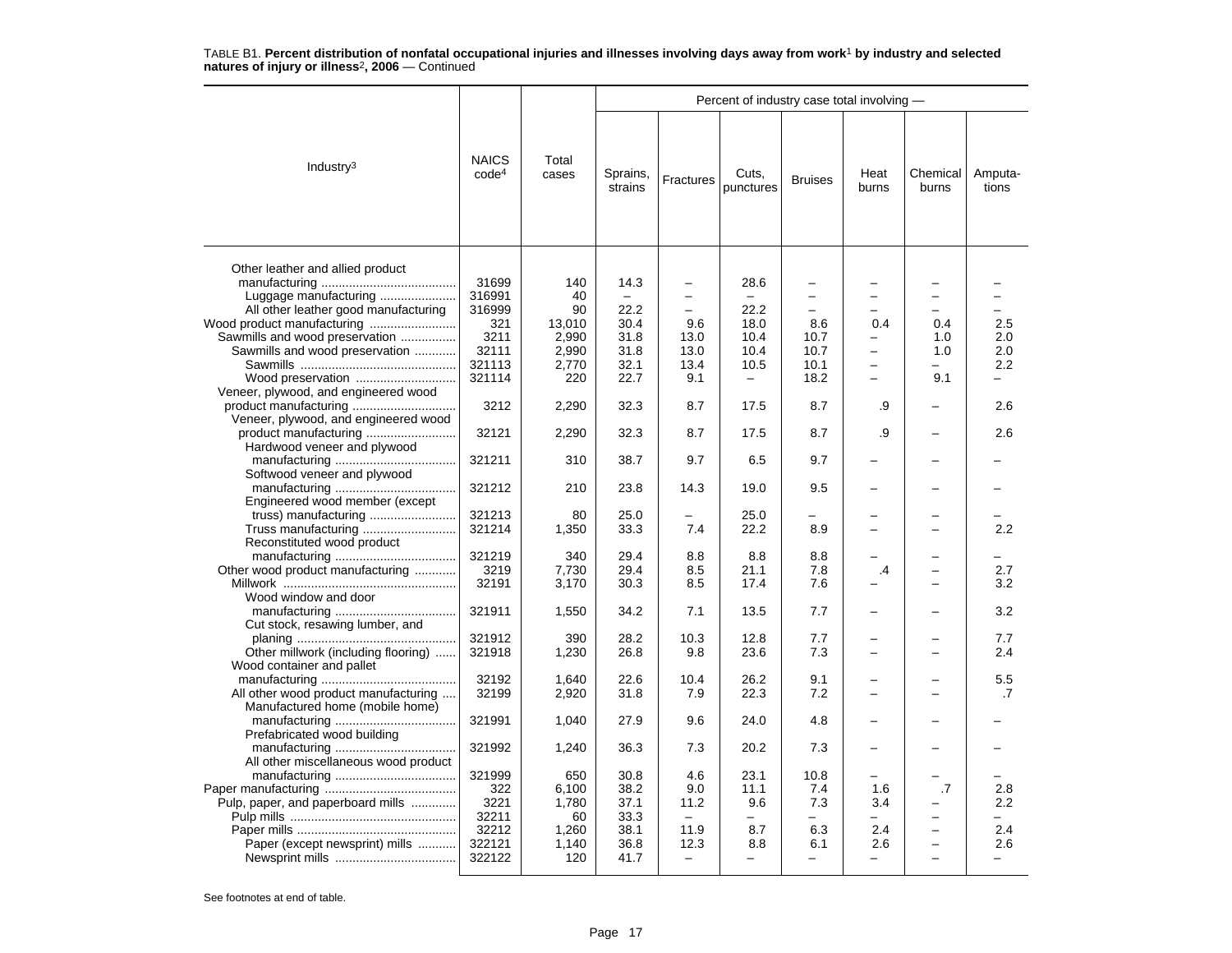|                                                               |                                      |                          |                                 | Percent of industry case total involving -               |                                   |                                  |                                           |                                      |
|---------------------------------------------------------------|--------------------------------------|--------------------------|---------------------------------|----------------------------------------------------------|-----------------------------------|----------------------------------|-------------------------------------------|--------------------------------------|
|                                                               |                                      |                          |                                 | Multiple traumatic injuries and<br>disorders             |                                   |                                  | Back pain and pain,<br>except back        |                                      |
| Industry <sup>3</sup>                                         | Carpal<br>tunnel<br>syndrome         | Tendon-<br>itis          | Total                           | With<br>fractures.<br>burns,<br>and<br>other<br>injuries | With<br>sprains<br>and<br>bruises | Total                            | <b>Back</b><br>pain,<br>hurt<br>back only | All<br>other<br>natures <sup>5</sup> |
| Other leather and allied product                              |                                      |                          |                                 |                                                          |                                   |                                  |                                           |                                      |
| Luggage manufacturing<br>All other leather good manufacturing | $\overline{\phantom{0}}$<br>$\equiv$ | $\equiv$                 | $\overline{\phantom{0}}$        | $\overline{\phantom{0}}$                                 | $\equiv$                          | 14.3<br>$\overline{\phantom{0}}$ | -<br>$\equiv$                             | 14.3                                 |
|                                                               | 1.5                                  | 0.3                      | 3.5                             | 1.3                                                      | 0.8                               | 6.3                              | 2.2                                       | 18.4                                 |
| Sawmills and wood preservation                                | .7                                   | L,                       | 3.3                             | 1.7                                                      | .7                                | 5.7                              | 1.7                                       | 21.1                                 |
| Sawmills and wood preservation                                | .7                                   | L.                       | 3.3                             | 1.7                                                      | .7                                | 5.7                              | 1.7                                       | 21.1                                 |
|                                                               | $\cdot$ 7                            | $\overline{\phantom{0}}$ | 3.2                             | 1.8                                                      | .7                                | 5.4                              | 1.4                                       | 21.7                                 |
| Wood preservation                                             |                                      |                          |                                 | $\overline{\phantom{0}}$                                 |                                   | 9.1                              | -                                         | 13.6                                 |
| Veneer, plywood, and engineered wood                          |                                      |                          |                                 |                                                          |                                   |                                  |                                           |                                      |
| product manufacturing<br>Veneer, plywood, and engineered wood | 1.3                                  |                          | 3.1                             | 1.3                                                      | .9                                | 6.1                              | 2.2                                       | 17.5                                 |
| product manufacturing<br>Hardwood veneer and plywood          | 1.3                                  |                          | 3.1                             | 1.3                                                      | .9                                | 6.1                              | 2.2                                       | 17.5                                 |
| Softwood veneer and plywood                                   | 6.5                                  |                          |                                 |                                                          |                                   | 6.5                              |                                           | 16.1                                 |
| Engineered wood member (except                                |                                      |                          |                                 |                                                          |                                   | 9.5                              |                                           | 19.0                                 |
| truss) manufacturing                                          |                                      |                          |                                 |                                                          |                                   |                                  |                                           | 25.0                                 |
| Truss manufacturing                                           | $\overline{\phantom{0}}$             | $=$                      | 4.4                             | 1.5                                                      |                                   | 6.7                              | 2.2                                       | 14.1                                 |
| Reconstituted wood product                                    |                                      |                          |                                 |                                                          |                                   |                                  |                                           |                                      |
|                                                               | 1.8                                  | .3                       | 3.6                             | 1.2                                                      | .8                                | 6.6                              | 2.3                                       | 32.4<br>17.9                         |
| Other wood product manufacturing                              | 2.2                                  | .6                       | 4.4                             | 1.9                                                      | .6                                | 5.0                              | 2.5                                       | 20.5                                 |
| Wood window and door                                          |                                      |                          |                                 |                                                          |                                   |                                  |                                           |                                      |
|                                                               | 2.6                                  |                          | 1.9                             |                                                          |                                   | 5.2                              | 2.6                                       | 21.9                                 |
| Cut stock, resawing lumber, and                               |                                      |                          |                                 |                                                          |                                   |                                  |                                           |                                      |
| Other millwork (including flooring)                           | 1.6                                  | -                        | 7.3                             | 4.1                                                      | 1.6                               | 5.1<br>4.9                       | 1.6                                       | 25.6<br>16.3                         |
| Wood container and pallet                                     |                                      |                          |                                 |                                                          |                                   |                                  |                                           |                                      |
|                                                               | 1.2                                  |                          | 3.0                             |                                                          |                                   | 5.5                              |                                           | 15.9                                 |
| All other wood product manufacturing                          | 2.1                                  |                          | 3.1                             | 1.0                                                      | 1.0                               | 8.6                              | 3.1                                       | 15.8                                 |
| Manufactured home (mobile home)                               |                                      |                          |                                 |                                                          |                                   |                                  |                                           |                                      |
|                                                               | 1.9                                  |                          | 2.9                             |                                                          |                                   | 10.6                             | 1.9                                       | 16.3                                 |
| Prefabricated wood building                                   | 1.6                                  |                          | 2.4                             |                                                          |                                   | 4.0                              | 3.2                                       | 18.5                                 |
| All other miscellaneous wood product                          |                                      |                          |                                 |                                                          |                                   |                                  |                                           |                                      |
|                                                               | 3.1                                  |                          | 4.6                             |                                                          |                                   | 12.3                             | 4.6                                       | 10.8                                 |
|                                                               | 1.8                                  | 1.0                      | 4.3                             | 1.0                                                      | 1.3                               | 6.2                              | 2.5                                       | 15.9                                 |
| Pulp, paper, and paperboard mills                             | 1.1                                  |                          | 4.5                             | 1.7                                                      | 1.7                               | 6.7                              | 2.8                                       | 15.2                                 |
|                                                               | $\equiv$                             | $\overline{\phantom{0}}$ | $\overline{\phantom{0}}$        | $\overline{\phantom{0}}$                                 | ÷.                                | ÷                                | $\overline{\phantom{0}}$                  | $\equiv$                             |
|                                                               | 1.6                                  | -                        | 4.8                             | 1.6                                                      | 1.6                               | 7.9                              | 4.0                                       | 15.9                                 |
| Paper (except newsprint) mills                                | $\overline{\phantom{0}}$             | $\equiv$                 | 5.3<br>$\overline{\phantom{0}}$ | 1.8<br>$\overline{\phantom{0}}$                          | 1.8<br>-                          | 7.9<br>$\overline{\phantom{0}}$  | 4.4<br>-                                  | 15.8<br>16.7                         |
|                                                               |                                      |                          |                                 |                                                          |                                   |                                  |                                           |                                      |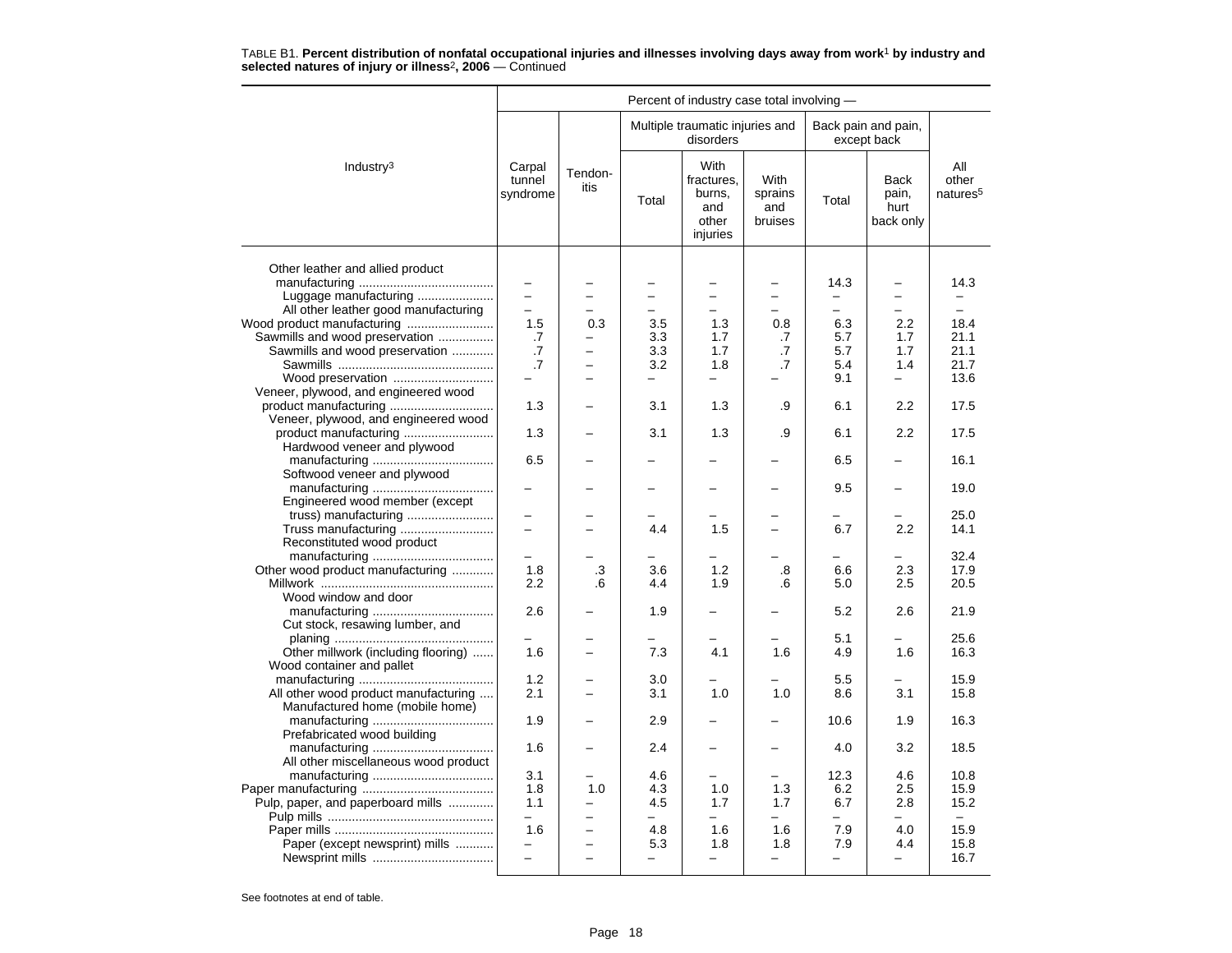|                                                                                                                        |                                          |                                         |                                      |                                  | Percent of industry case total involving - |                                 |                          |                          |                                 |
|------------------------------------------------------------------------------------------------------------------------|------------------------------------------|-----------------------------------------|--------------------------------------|----------------------------------|--------------------------------------------|---------------------------------|--------------------------|--------------------------|---------------------------------|
| Industry <sup>3</sup>                                                                                                  | <b>NAICS</b><br>code <sup>4</sup>        | Total<br>cases                          | Sprains,<br>strains                  | Fractures                        | Cuts,<br>punctures                         | <b>Bruises</b>                  | Heat<br>burns            | Chemical<br>burns        | Amputa-<br>tions                |
| Converted paper product manufacturing<br>Paperboard container manufacturing<br>Corrugated and solid fiber box          | 32213<br>3222<br>32221                   | 460<br>4,320<br>2,010                   | 34.8<br>38.7<br>44.8                 | 10.9<br>8.1<br>8.5               | 13.0<br>11.8<br>9.0                        | 8.7<br>7.4<br>7.5               | 4.3<br>.7                | 0.7                      | 3.0<br>4.0                      |
| Folding paperboard box                                                                                                 | 322211                                   | 1,190                                   | 42.9                                 | 8.4                              | 8.4                                        | 7.6                             |                          |                          | 3.4                             |
| Setup paperboard box manufacturing<br>Fiber can, tube, drum, and similar                                               | 322212<br>322213                         | 490<br>80                               | 51.0<br>25.0                         | 8.2                              | 10.2                                       | 6.1<br>$\overline{\phantom{0}}$ |                          |                          |                                 |
| products manufacturing<br>Nonfolding sanitary food container                                                           | 322214                                   | 140                                     | 50.0                                 |                                  |                                            |                                 |                          |                          |                                 |
| Paper bag and coated and treated paper                                                                                 | 322215                                   | 110                                     | 36.4                                 |                                  |                                            |                                 |                          |                          |                                 |
| Coated and laminated packaging<br>paper and plastics film                                                              | 32222                                    | 1,210                                   | 33.1                                 | 6.6                              | 14.9                                       | 8.3                             | 1.7                      | 1.7                      | 1.7                             |
| Coated and laminated paper                                                                                             | 322221                                   | 220                                     | 36.4                                 | 9.1                              | 9.1                                        | 9.1                             | $\overline{\phantom{0}}$ |                          |                                 |
| Uncoated paper and multiwall bag                                                                                       | 322222                                   | 550                                     | 30.9                                 | 5.5                              | 18.2                                       | 5.5                             |                          | 3.6                      |                                 |
| Laminated aluminum foil<br>manufacturing for flexible packaging                                                        | 322224                                   | 260                                     | 34.6                                 | 7.7                              | 11.5                                       | 7.7                             |                          |                          |                                 |
| Surface-coated paperboard                                                                                              | 322225                                   | 20                                      |                                      |                                  |                                            |                                 |                          |                          |                                 |
| Stationery product manufacturing                                                                                       | 322226<br>32223                          | 40<br>440                               | 38.6                                 | 4.5                              | 50.0<br>15.9                               | 9.1                             |                          | -                        |                                 |
| Die-cut paper and paperboard office<br>supplies manufacturing                                                          | 322231                                   | 160                                     | 31.2                                 |                                  | 25.0                                       | 12.5                            |                          |                          |                                 |
| Envelope manufacturing<br>Stationery, tablet, and related product                                                      | 322232                                   | 230                                     | 47.8                                 |                                  | 8.7                                        | 8.7                             |                          |                          |                                 |
| Other converted paper product                                                                                          | 322233                                   | 50                                      | $\overline{\phantom{0}}$             |                                  | -                                          | -                               |                          |                          |                                 |
| Sanitary paper product manufacturing<br>All other converted paper product                                              | 32229<br>322291                          | 660<br>350                              | 30.3<br>34.3                         | 12.1<br>8.6                      | 13.6<br>14.3                               | 4.5<br>5.7                      |                          | $\overline{\phantom{0}}$ | 4.5                             |
| Printing and related support activities<br>Printing and related support activities<br>Commercial lithographic printing | 322299<br>323<br>3231<br>32311<br>323110 | 300<br>7,400<br>7,400<br>6,990<br>3,280 | 26.7<br>33.6<br>33.6<br>33.2<br>36.0 | 16.7<br>6.5<br>6.5<br>6.4<br>5.8 | 13.3<br>11.2<br>11.2<br>11.0<br>11.9       | 10.5<br>10.5<br>10.6<br>7.6     | .4<br>.4<br>.4           | .5<br>.5<br>.6<br>.6     | 6.7<br>3.1<br>3.1<br>3.1<br>1.2 |
| Commercial gravure printing<br>Commercial flexographic printing<br>Commercial screen printing                          | 323111<br>323112<br>323113               | 180<br>540<br>740                       | 27.8<br>27.8<br>18.9                 | 16.7<br>3.7<br>2.7               | 11.1<br>7.4<br>10.8                        | -<br>39.2                       | L.                       | $\overline{a}$           | 22.2                            |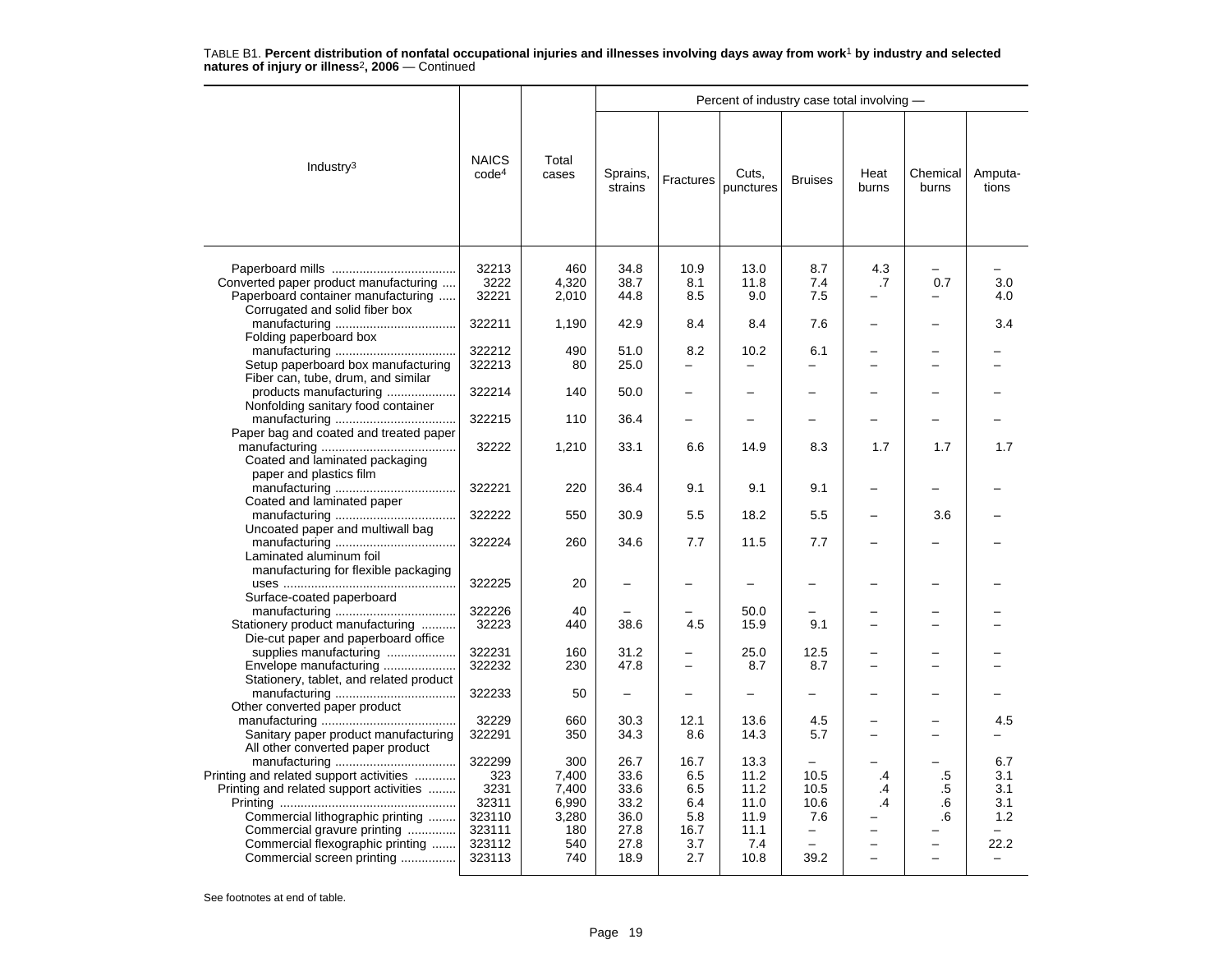|                                                                      |                              |                 |                          | Percent of industry case total involving -               |                                   |                          |                                    |                                      |
|----------------------------------------------------------------------|------------------------------|-----------------|--------------------------|----------------------------------------------------------|-----------------------------------|--------------------------|------------------------------------|--------------------------------------|
|                                                                      |                              |                 |                          | Multiple traumatic injuries and<br>disorders             |                                   |                          | Back pain and pain,<br>except back |                                      |
| Industry <sup>3</sup>                                                | Carpal<br>tunnel<br>syndrome | Tendon-<br>itis | Total                    | With<br>fractures,<br>burns,<br>and<br>other<br>injuries | With<br>sprains<br>and<br>bruises | Total                    | Back<br>pain,<br>hurt<br>back only | All<br>other<br>natures <sup>5</sup> |
|                                                                      |                              |                 |                          |                                                          |                                   |                          |                                    |                                      |
|                                                                      |                              |                 | 6.5                      |                                                          |                                   | 4.3                      |                                    | 10.9                                 |
| Converted paper product manufacturing                                | 2.1                          | 1.2             | 3.9                      | 0.7                                                      | 1.2                               | 6.0                      | 2.1                                | 16.4                                 |
| Paperboard container manufacturing<br>Corrugated and solid fiber box | 1.5                          | 1.0             | 5.5                      | 1.0                                                      | —                                 | 6.0                      | 1.5                                | 12.9                                 |
|                                                                      |                              |                 | 7.6                      | 1.7                                                      |                                   | 5.9                      | 1.7                                | 15.1                                 |
| Folding paperboard box                                               |                              |                 |                          |                                                          |                                   |                          |                                    |                                      |
|                                                                      | 4.1                          |                 |                          |                                                          |                                   | 6.1                      |                                    | 12.2                                 |
| Setup paperboard box manufacturing                                   | $\overline{\phantom{0}}$     |                 | $\equiv$                 | $\overline{\phantom{0}}$                                 | $\overline{\phantom{0}}$          | 25.0                     | $\overline{\phantom{0}}$           | $\overline{\phantom{0}}$             |
| Fiber can, tube, drum, and similar                                   |                              |                 |                          |                                                          |                                   |                          |                                    |                                      |
| products manufacturing                                               |                              |                 |                          |                                                          |                                   |                          |                                    |                                      |
| Nonfolding sanitary food container                                   |                              |                 |                          |                                                          |                                   |                          |                                    |                                      |
|                                                                      |                              |                 |                          |                                                          |                                   |                          |                                    | 18.2                                 |
| Paper bag and coated and treated paper                               |                              |                 |                          |                                                          |                                   |                          |                                    |                                      |
|                                                                      | 2.5                          |                 | 3.3                      |                                                          | 1.7                               | 7.4                      | 3.3                                | 19.0                                 |
| Coated and laminated packaging                                       |                              |                 |                          |                                                          |                                   |                          |                                    |                                      |
| paper and plastics film                                              |                              |                 |                          |                                                          |                                   | 9.1                      |                                    | 18.2                                 |
| Coated and laminated paper                                           |                              |                 |                          |                                                          |                                   |                          |                                    |                                      |
|                                                                      | 5.5                          |                 |                          |                                                          |                                   | 3.6                      |                                    | 23.6                                 |
| Uncoated paper and multiwall bag                                     |                              |                 |                          |                                                          |                                   |                          |                                    |                                      |
|                                                                      |                              |                 |                          |                                                          |                                   | 15.4                     | 7.7                                | 15.4                                 |
| Laminated aluminum foil                                              |                              |                 |                          |                                                          |                                   |                          |                                    |                                      |
| manufacturing for flexible packaging                                 |                              |                 |                          |                                                          |                                   |                          |                                    |                                      |
|                                                                      |                              |                 |                          |                                                          |                                   |                          |                                    |                                      |
| Surface-coated paperboard                                            |                              |                 |                          |                                                          |                                   |                          |                                    |                                      |
| Stationery product manufacturing                                     |                              |                 |                          |                                                          |                                   | 4.5                      |                                    | 15.9                                 |
| Die-cut paper and paperboard office                                  |                              |                 |                          |                                                          |                                   |                          |                                    |                                      |
| supplies manufacturing                                               |                              |                 |                          |                                                          |                                   |                          |                                    | 18.8                                 |
| Envelope manufacturing                                               |                              |                 |                          |                                                          |                                   |                          |                                    | 17.4                                 |
| Stationery, tablet, and related product                              |                              |                 |                          |                                                          |                                   |                          |                                    |                                      |
|                                                                      |                              |                 |                          |                                                          |                                   |                          |                                    | $\overline{\phantom{0}}$             |
| Other converted paper product                                        |                              |                 |                          |                                                          |                                   |                          |                                    |                                      |
|                                                                      |                              |                 | 3.0                      |                                                          | 3.0                               | 6.1                      |                                    | 21.2                                 |
| Sanitary paper product manufacturing                                 |                              |                 |                          |                                                          |                                   | 5.7                      | -                                  | 20.0                                 |
| All other converted paper product                                    |                              |                 |                          |                                                          |                                   |                          |                                    | 23.3                                 |
| Printing and related support activities                              | 2.3                          | 1.1             | 4.5                      | 1.6                                                      | .8                                | 8.6                      | 2.0                                | 17.6                                 |
| Printing and related support activities                              | 2.3                          | 1.1             | 4.5                      | 1.6                                                      | .8                                | 8.6                      | 2.0                                | 17.6                                 |
|                                                                      | 2.3                          | .9              | 4.7                      | 1.7                                                      | .9                                | 8.7                      | 2.0                                | 17.7                                 |
| Commercial lithographic printing                                     | 2.7                          | 1.2             | 6.1                      | 2.1                                                      | 1.2                               | 10.1                     | 2.1                                | 16.2                                 |
| Commercial gravure printing                                          | -                            |                 | $\overline{\phantom{0}}$ | $\overline{\phantom{0}}$                                 |                                   | $\overline{\phantom{0}}$ | -                                  | 22.2                                 |
| Commercial flexographic printing                                     | ÷                            |                 |                          | L.                                                       | $\overline{\phantom{0}}$          | 18.5                     | $\equiv$                           | 18.5                                 |
| Commercial screen printing                                           | $\overline{\phantom{0}}$     | $\equiv$        | 5.4                      | 2.7                                                      | $\overline{\phantom{0}}$          | 4.1                      | $\overline{\phantom{0}}$           | 16.2                                 |
|                                                                      |                              |                 |                          |                                                          |                                   |                          |                                    |                                      |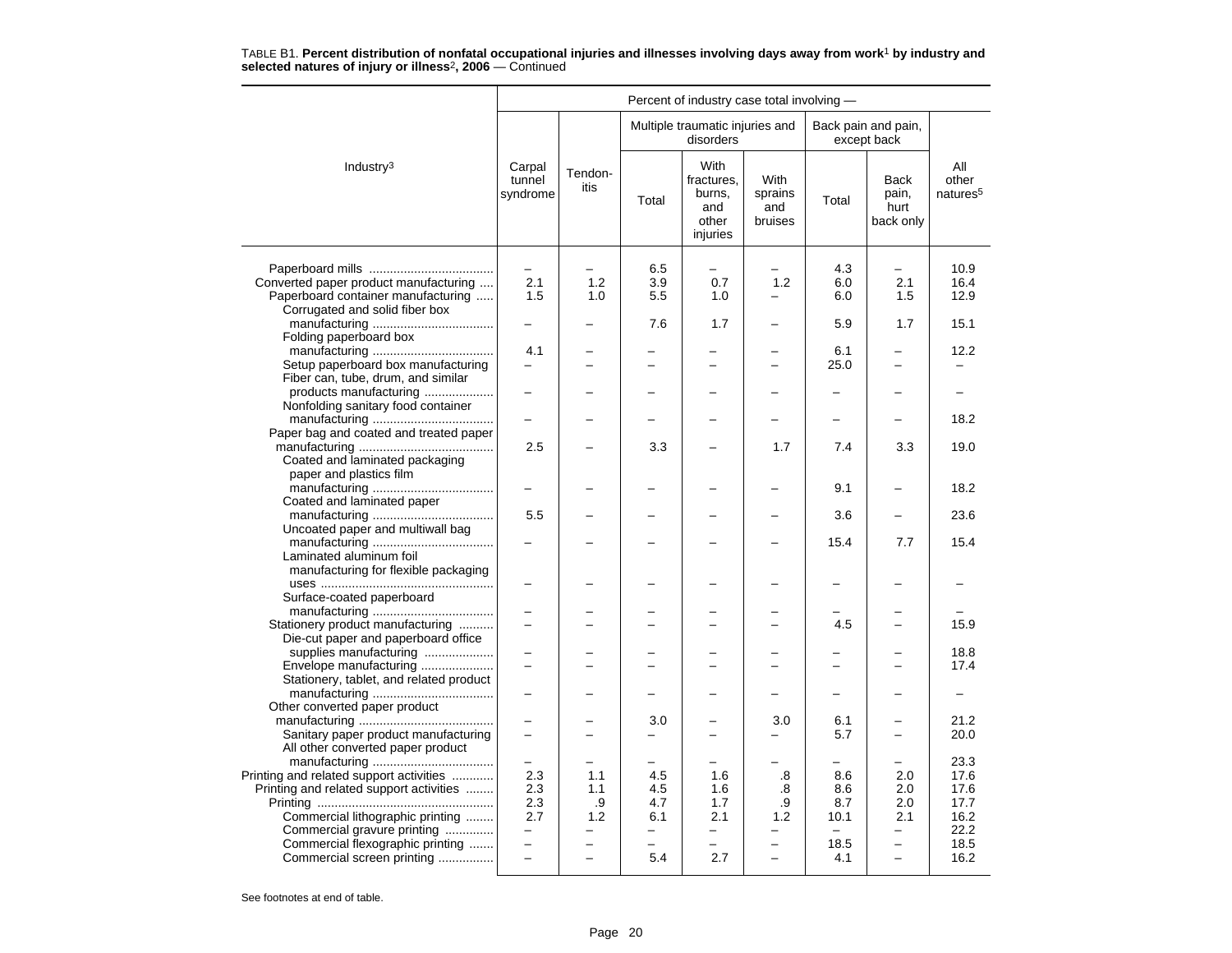|                                                                                                                                                                                                                               |                                                      |                                         |                                                                  |                                                        | Percent of industry case total involving -  |                                        |                                                                                  |                                                                                         |                  |  |  |
|-------------------------------------------------------------------------------------------------------------------------------------------------------------------------------------------------------------------------------|------------------------------------------------------|-----------------------------------------|------------------------------------------------------------------|--------------------------------------------------------|---------------------------------------------|----------------------------------------|----------------------------------------------------------------------------------|-----------------------------------------------------------------------------------------|------------------|--|--|
| Industry <sup>3</sup>                                                                                                                                                                                                         | <b>NAICS</b><br>code <sup>4</sup>                    | Total<br>cases                          | Sprains,<br>strains                                              | Fractures                                              | Cuts,<br>punctures                          | <b>Bruises</b>                         | Heat<br>burns                                                                    | Chemical<br>burns                                                                       | Amputa-<br>tions |  |  |
| Manifold business forms printing                                                                                                                                                                                              | 323114<br>323115<br>323116<br>323117                 | 520<br>110<br>520<br>400                | 30.8<br>27.3<br>38.5<br>45.0                                     | 17.3<br>5.8<br>5.0                                     | 5.8<br>9.6<br>10.0                          | 7.7<br>27.3<br>9.6<br>7.5              | $\overline{\phantom{0}}$<br>$\overline{\phantom{0}}$<br>$\overline{\phantom{0}}$ | $\overline{\phantom{0}}$<br>÷                                                           | 9.6              |  |  |
| Blankbook, looseleaf binders, and<br>devices manufacturing<br>Other commercial printing<br>Support activities for printing<br>Tradebinding and related work<br>Prepress services<br>Petroleum and coal products manufacturing | 323118<br>323119<br>32312<br>323121<br>323122<br>324 | 60<br>630<br>410<br>250<br>160<br>1,070 | $\overline{\phantom{0}}$<br>34.9<br>39.0<br>44.0<br>31.2<br>38.3 | 4.8<br>7.3<br>$\overline{\phantom{0}}$<br>12.5<br>14.0 | 66.7<br>11.1<br>12.2<br>12.0<br>12.5<br>3.7 | -<br>4.8<br>7.3<br>8.0<br>12.5<br>5.6  | $\overline{\phantom{0}}$<br>L.<br>-<br>11.2                                      | $\overline{\phantom{0}}$<br>$\overline{\phantom{0}}$<br>$\overline{\phantom{0}}$<br>1.9 | 1.9              |  |  |
| Petroleum and coal products<br>Asphalt paving, roofing, and saturated                                                                                                                                                         | 3241<br>32411                                        | 1,070<br>370                            | 38.3<br>40.5                                                     | 14.0<br>21.6                                           | 3.7                                         | 5.6                                    | 11.2<br>18.9                                                                     | 1.9                                                                                     | 1.9              |  |  |
| materials manufacturing<br>Asphalt paving mixture and block                                                                                                                                                                   | 32412                                                | 480                                     | 41.7                                                             | 8.3                                                    | 6.2                                         | 8.3                                    | 8.3                                                                              |                                                                                         |                  |  |  |
| Asphalt shingle and coating materials                                                                                                                                                                                         | 324121<br>324122                                     | 310<br>170                              | 41.9<br>41.2                                                     | 6.5<br>11.8                                            |                                             | 6.5<br>11.8                            | 9.7                                                                              |                                                                                         |                  |  |  |
| Other petroleum and coal products                                                                                                                                                                                             | 32419                                                | 220                                     | 27.3                                                             | 13.6                                                   |                                             | 9.1                                    |                                                                                  |                                                                                         |                  |  |  |
| Petroleum lubricating oil and grease                                                                                                                                                                                          | 324191                                               | 140                                     |                                                                  | 14.3                                                   |                                             | —                                      |                                                                                  |                                                                                         |                  |  |  |
| All other petroleum and coal products<br>Basic chemical manufacturing<br>Petrochemical manufacturing<br>Synthetic dye and pigment                                                                                             | 324199<br>325<br>3251<br>32511                       | 80<br>6,580<br>940<br>90                | 62.5<br>36.2<br>37.2<br>33.3                                     | 8.5<br>9.6<br>-                                        | 8.1<br>6.4<br>-                             | 7.3<br>5.3<br>$\overline{\phantom{0}}$ | 3.6<br>8.5<br>-                                                                  | 4.7<br>10.6<br>—                                                                        | .8               |  |  |
| Inorganic dye and pigment                                                                                                                                                                                                     | 32513                                                | 150                                     | 66.7                                                             |                                                        |                                             |                                        |                                                                                  |                                                                                         |                  |  |  |
| Synthetic organic dye and pigment                                                                                                                                                                                             | 325131<br>325132                                     | 110<br>40                               | 72.7<br>75.0                                                     | $\overline{\phantom{0}}$                               | -                                           | -                                      | $\overline{\phantom{0}}$                                                         | -                                                                                       |                  |  |  |
| Other basic inorganic chemical                                                                                                                                                                                                | 32518                                                | 320                                     | 28.1                                                             | 12.5                                                   | 6.2                                         |                                        | 9.4                                                                              | 18.8                                                                                    |                  |  |  |
| All other basic inorganic chemical                                                                                                                                                                                            | 325188                                               | 260                                     | 26.9                                                             | 11.5                                                   | 7.7                                         |                                        | 11.5                                                                             | 23.1                                                                                    |                  |  |  |
| Other basic organic chemical<br>Gum and wood chemical                                                                                                                                                                         | 32519                                                | 330                                     | 33.3                                                             | 9.1                                                    | 9.1                                         | 12.1                                   |                                                                                  |                                                                                         |                  |  |  |
|                                                                                                                                                                                                                               | 325191                                               | 50                                      | 60.0                                                             |                                                        |                                             |                                        |                                                                                  |                                                                                         |                  |  |  |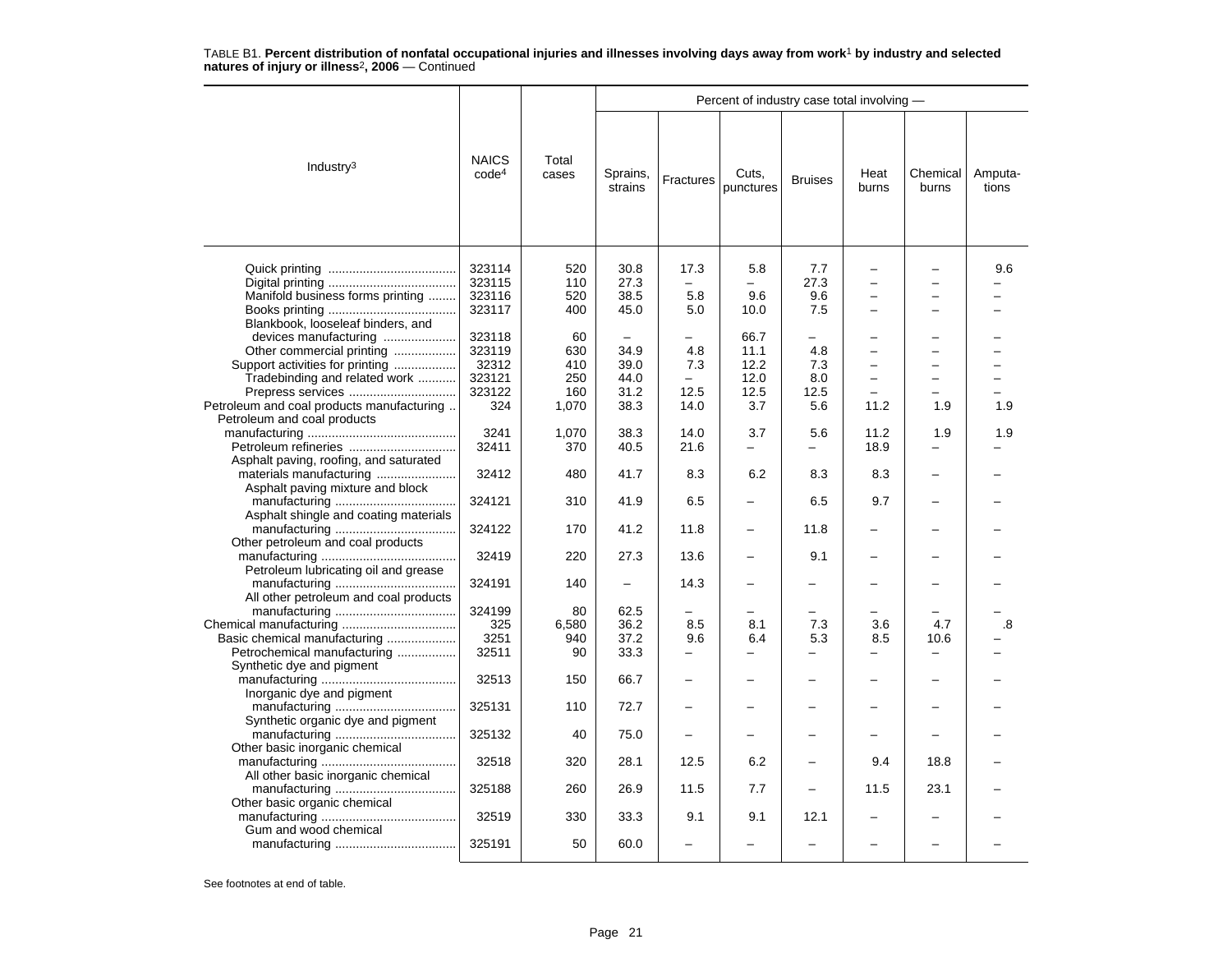|                                           |                              |                 |          | Percent of industry case total involving -               |                                          |                          |                                           |                                      |
|-------------------------------------------|------------------------------|-----------------|----------|----------------------------------------------------------|------------------------------------------|--------------------------|-------------------------------------------|--------------------------------------|
|                                           |                              |                 |          | Multiple traumatic injuries and<br>disorders             |                                          |                          | Back pain and pain,<br>except back        |                                      |
| Industry <sup>3</sup>                     | Carpal<br>tunnel<br>syndrome | Tendon-<br>itis | Total    | With<br>fractures.<br>burns,<br>and<br>other<br>injuries | <b>With</b><br>sprains<br>and<br>bruises | Total                    | <b>Back</b><br>pain,<br>hurt<br>back only | All<br>other<br>natures <sup>5</sup> |
|                                           | $\qquad \qquad -$            |                 |          |                                                          |                                          | $\overline{\phantom{0}}$ | $\equiv$                                  | 15.4                                 |
|                                           |                              |                 |          |                                                          |                                          |                          |                                           | $\equiv$                             |
| Manifold business forms printing          | 5.8                          |                 |          | $\overline{\phantom{0}}$                                 | $\overline{\phantom{0}}$                 | 7.7                      | 3.8                                       | 19.2                                 |
|                                           | $\overline{\phantom{0}}$     |                 | 5.0      | ÷                                                        | -                                        | 5.0                      | $\overline{\phantom{0}}$                  | 22.5                                 |
| Blankbook, looseleaf binders, and         |                              |                 |          |                                                          |                                          |                          |                                           |                                      |
|                                           |                              |                 |          |                                                          |                                          |                          |                                           |                                      |
| devices manufacturing                     |                              |                 |          |                                                          |                                          |                          |                                           |                                      |
| Other commercial printing                 | 3.2                          | $\equiv$        | 3.2      | 3.2                                                      | -                                        | 6.3                      | 3.2                                       | 28.6                                 |
| Support activities for printing           | $\overline{\phantom{0}}$     | 4.9             | -        | -                                                        | -                                        | 7.3                      | -                                         | 14.6                                 |
| Tradebinding and related work             | $\overline{\phantom{0}}$     | 8.0             |          | $\overline{\phantom{0}}$                                 | $\overline{a}$                           |                          | $\overline{\phantom{0}}$                  | 24.0                                 |
| Prepress services                         | L.                           |                 | $\equiv$ | $\equiv$                                                 | -                                        | 12.5                     | $\equiv$                                  |                                      |
| Petroleum and coal products manufacturing | $\overline{\phantom{0}}$     |                 | 3.7      | $\overline{\phantom{0}}$                                 | 1.9                                      | 5.6                      | 1.9                                       | 14.0                                 |
| Petroleum and coal products               |                              |                 |          |                                                          |                                          |                          |                                           |                                      |
|                                           |                              |                 | 3.7      |                                                          | 1.9                                      | 5.6                      | 1.9                                       | 14.0                                 |
| Petroleum refineries                      |                              |                 |          | -                                                        |                                          | $\overline{\phantom{0}}$ |                                           | 5.4                                  |
| Asphalt paving, roofing, and saturated    |                              |                 |          |                                                          |                                          |                          |                                           |                                      |
| materials manufacturing                   |                              |                 | 6.2      |                                                          |                                          | 6.2                      | $\overline{\phantom{0}}$                  | 12.5                                 |
| Asphalt paving mixture and block          |                              |                 |          |                                                          |                                          |                          |                                           |                                      |
|                                           |                              |                 |          |                                                          |                                          | 6.5                      |                                           | 16.1                                 |
| Asphalt shingle and coating materials     |                              |                 |          |                                                          |                                          |                          |                                           |                                      |
|                                           |                              |                 |          |                                                          |                                          | 11.8                     | -                                         |                                      |
| Other petroleum and coal products         |                              |                 |          |                                                          |                                          |                          |                                           |                                      |
|                                           |                              |                 |          |                                                          |                                          |                          |                                           | 27.3                                 |
| Petroleum lubricating oil and grease      |                              |                 |          |                                                          |                                          |                          |                                           |                                      |
|                                           |                              |                 |          |                                                          |                                          |                          |                                           | 35.7                                 |
| All other petroleum and coal products     |                              |                 |          |                                                          |                                          |                          |                                           |                                      |
|                                           | $\overline{\phantom{0}}$     |                 |          | -                                                        | -                                        | $\equiv$                 | -                                         | $\overline{\phantom{0}}$             |
| Chemical manufacturing                    | 2.3                          | .5              | 3.2      | .8                                                       | 1.2                                      | 7.6                      | 2.4                                       | 17.3                                 |
| Basic chemical manufacturing              | 2.1                          |                 | 3.2      |                                                          |                                          | 4.3                      | $\overline{a}$                            | 13.8                                 |
| Petrochemical manufacturing               | -                            |                 |          | -                                                        | -                                        | $\overline{\phantom{0}}$ | $\equiv$                                  | $\overline{\phantom{0}}$             |
| Synthetic dye and pigment                 |                              |                 |          |                                                          |                                          |                          |                                           |                                      |
|                                           | $\overline{a}$               |                 |          |                                                          |                                          |                          | $\overline{a}$                            | 13.3                                 |
|                                           |                              |                 |          |                                                          |                                          |                          |                                           |                                      |
| Inorganic dye and pigment                 |                              |                 |          |                                                          |                                          |                          |                                           |                                      |
|                                           |                              |                 |          |                                                          |                                          |                          |                                           |                                      |
| Synthetic organic dye and pigment         |                              |                 |          |                                                          |                                          |                          |                                           |                                      |
|                                           | $\overline{\phantom{0}}$     |                 |          |                                                          |                                          |                          |                                           |                                      |
| Other basic inorganic chemical            |                              |                 |          |                                                          |                                          |                          |                                           |                                      |
|                                           |                              |                 | 6.2      |                                                          |                                          |                          |                                           | 12.5                                 |
| All other basic inorganic chemical        |                              |                 |          |                                                          |                                          |                          |                                           |                                      |
|                                           |                              |                 |          |                                                          |                                          |                          |                                           | 11.5                                 |
| Other basic organic chemical              |                              |                 |          |                                                          |                                          |                          |                                           |                                      |
|                                           | $\overline{\phantom{0}}$     |                 |          |                                                          |                                          | 9.1                      |                                           | 15.2                                 |
| Gum and wood chemical                     |                              |                 |          |                                                          |                                          |                          |                                           |                                      |
|                                           |                              |                 |          |                                                          |                                          |                          |                                           |                                      |
|                                           |                              |                 |          |                                                          |                                          |                          |                                           |                                      |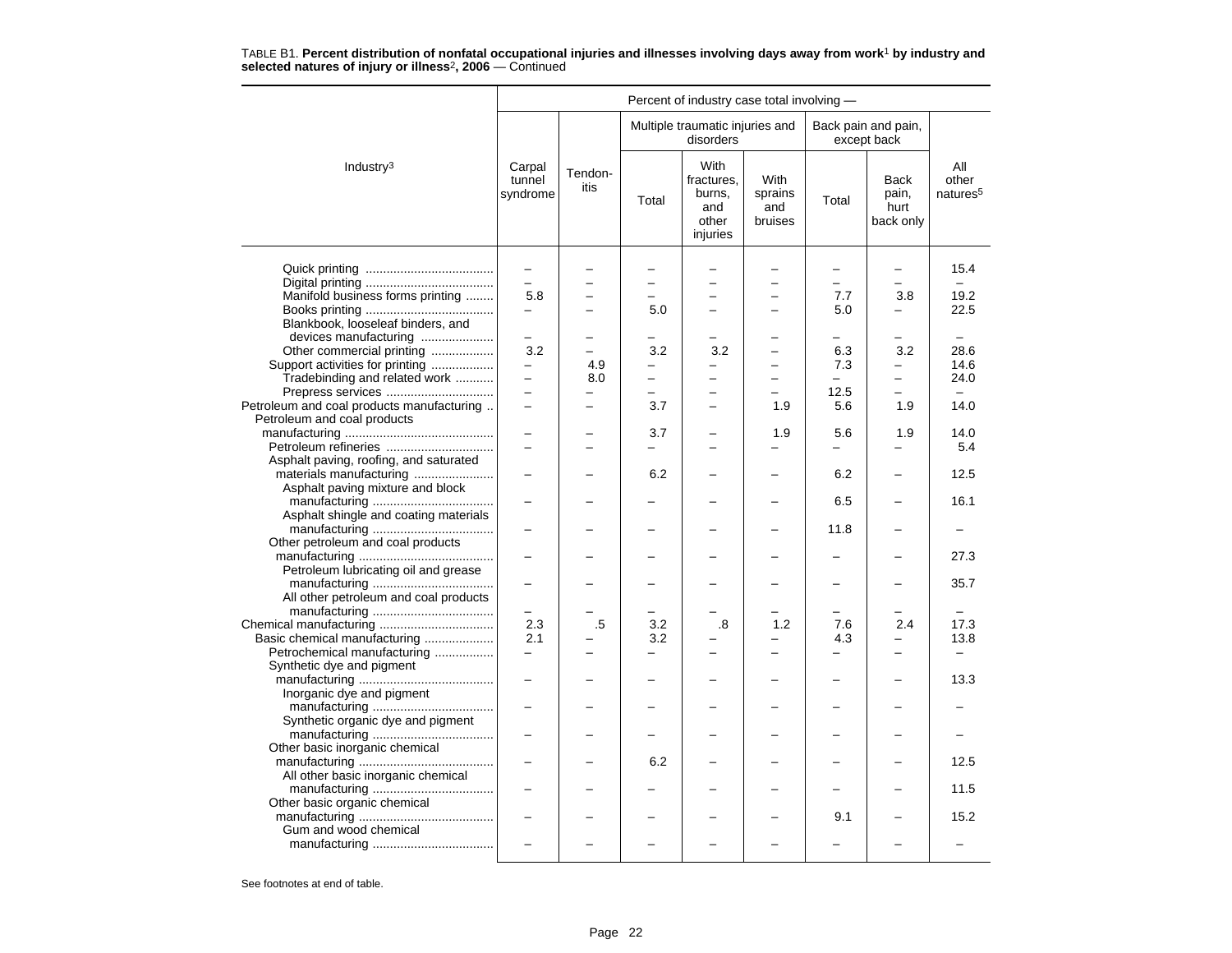|                                                                 |                                   |                |                          |                          | Percent of industry case total involving - |                          |                          |                   |                  |
|-----------------------------------------------------------------|-----------------------------------|----------------|--------------------------|--------------------------|--------------------------------------------|--------------------------|--------------------------|-------------------|------------------|
| Industry <sup>3</sup>                                           | <b>NAICS</b><br>code <sup>4</sup> | Total<br>cases | Sprains,<br>strains      | <b>Fractures</b>         | Cuts,<br>punctures                         | <b>Bruises</b>           | Heat<br>burns            | Chemical<br>burns | Amputa-<br>tions |
|                                                                 |                                   |                |                          |                          |                                            |                          |                          |                   |                  |
| Cyclic crude and intermediate                                   |                                   |                |                          |                          |                                            |                          |                          |                   |                  |
|                                                                 | 325192                            | 20             |                          |                          |                                            |                          |                          |                   |                  |
| Ethyl alcohol manufacturing<br>All other basic organic chemical | 325193                            | 30             |                          |                          |                                            |                          |                          |                   |                  |
|                                                                 | 325199                            | 220            | 31.8                     | 9.1                      | 9.1                                        | 9.1                      |                          |                   |                  |
| Resin, synthetic rubber, and artificial and                     |                                   |                |                          |                          |                                            |                          |                          |                   |                  |
| synthetic fibers and filaments                                  |                                   |                |                          |                          |                                            |                          |                          |                   |                  |
|                                                                 | 3252                              | 790            | 36.7                     | 11.4                     | 6.3                                        | 6.3                      | 3.8                      | 5.1               |                  |
| Resin and synthetic rubber                                      |                                   |                |                          |                          |                                            |                          |                          |                   |                  |
|                                                                 |                                   | 630            | 38.1                     | 11.1                     | 7.9                                        | 3.2                      | 3.2                      | 3.2               |                  |
|                                                                 | 32521                             |                |                          |                          |                                            |                          |                          |                   |                  |
| Plastics material and resin                                     |                                   |                |                          |                          |                                            |                          |                          |                   |                  |
|                                                                 | 325211                            | 440            | 38.6                     | 11.4                     | 4.5                                        | 4.5                      |                          |                   |                  |
| Synthetic rubber manufacturing                                  | 325212                            | 190            | 36.8                     | 10.5                     | 15.8                                       |                          |                          |                   |                  |
| Artificial and synthetic fibers and                             |                                   |                |                          |                          |                                            |                          |                          |                   |                  |
| filaments manufacturing                                         | 32522                             | 160            | 31.2                     | 12.5                     |                                            | 18.8                     |                          | 12.5              |                  |
| Cellulosic organic fiber manufacturing                          | 325221                            | 40             |                          |                          | ÷                                          | 50.0                     | -                        |                   |                  |
| Noncellulosic organic fiber                                     |                                   |                |                          |                          |                                            |                          |                          |                   |                  |
|                                                                 | 325222                            | 120            | 33.3                     | 16.7                     |                                            |                          |                          | 16.7              |                  |
| Pesticide, fertilizer, and other agricultural                   |                                   |                |                          |                          |                                            |                          |                          |                   |                  |
|                                                                 | 3253                              | 290            | 31.0                     | 13.8                     | 10.3                                       |                          |                          | 13.8              |                  |
|                                                                 | 32531                             | 210            | 23.8                     | 19.0                     | 14.3                                       | $\overline{a}$           | <u>.</u>                 | 14.3              |                  |
| Nitrogenous fertilizer manufacturing                            | 325311                            | 40             | $\overline{\phantom{m}}$ | $\overline{\phantom{m}}$ |                                            | $\overline{\phantom{0}}$ | $\overline{\phantom{0}}$ |                   |                  |
|                                                                 |                                   |                |                          |                          | $\overline{\phantom{m}}$                   |                          |                          | $\qquad \qquad -$ |                  |
| Phosphatic fertilizer manufacturing                             | 325312                            | 50             | 60.0                     |                          |                                            |                          |                          |                   |                  |
| Fertilizer (mixing only) manufacturing                          | 325314                            | 110            |                          | 27.3                     | 18.2                                       |                          |                          |                   |                  |
| Pesticide and other agricultural chemical                       |                                   |                |                          |                          |                                            |                          |                          |                   |                  |
|                                                                 | 32532                             | 80             | 62.5                     |                          |                                            |                          |                          |                   |                  |
| Pharmaceutical and medicine                                     |                                   |                |                          |                          |                                            |                          |                          |                   |                  |
|                                                                 | 3254                              | 1,770          | 36.2                     | 9.0                      | 7.3                                        | 9.0                      | 2.3                      | 1.1               |                  |
| Pharmaceutical and medicine                                     |                                   |                |                          |                          |                                            |                          |                          |                   |                  |
|                                                                 | 32541                             | 1,770          | 36.2                     | 9.0                      | 7.3                                        | 9.0                      | 2.3                      | 1.1               |                  |
| Medicinal and botanical                                         |                                   |                |                          |                          |                                            |                          |                          |                   |                  |
|                                                                 | 325411                            | 160            | 37.5                     | 12.5                     | 12.5                                       | 12.5                     |                          |                   |                  |
| Pharmaceutical preparation                                      |                                   |                |                          |                          |                                            |                          |                          |                   |                  |
|                                                                 | 325412                            | 1,430          | 35.7                     | 9.1                      | 7.0                                        | 9.8                      | 1.4                      | 1.4               |                  |
| In-vitro diagnostic substance                                   |                                   |                |                          |                          |                                            |                          |                          |                   |                  |
|                                                                 | 325413                            | 70             | 28.6                     |                          |                                            |                          | 28.6                     |                   |                  |
|                                                                 |                                   |                |                          |                          |                                            |                          |                          |                   |                  |
| Biological product (except diagnostic)                          |                                   |                |                          |                          |                                            |                          |                          |                   |                  |
|                                                                 | 325414                            | 110            | 45.5                     |                          |                                            |                          |                          |                   |                  |
| Paint, coating, and adhesive                                    |                                   |                |                          |                          |                                            |                          |                          |                   |                  |
|                                                                 | 3255                              | 740            | 39.2                     | 5.4                      | 8.1                                        | 6.8                      | 4.1                      | 5.4               |                  |
| Paint and coating manufacturing                                 | 32551                             | 520            | 40.4                     | 3.8                      | 9.6                                        | 5.8                      |                          | 5.8               |                  |
|                                                                 | 32552                             | 220            | 36.4                     | 9.1                      | —                                          | 9.1                      | 9.1                      | 9.1               |                  |
| Soap, cleaning compound, and toilet                             |                                   |                |                          |                          |                                            |                          |                          |                   |                  |
| preparation manufacturing                                       | 3256                              | 1,020          | 31.4                     | 6.9                      | 7.8                                        | 9.8                      |                          | 4.9               |                  |
|                                                                 |                                   |                |                          |                          |                                            |                          |                          |                   |                  |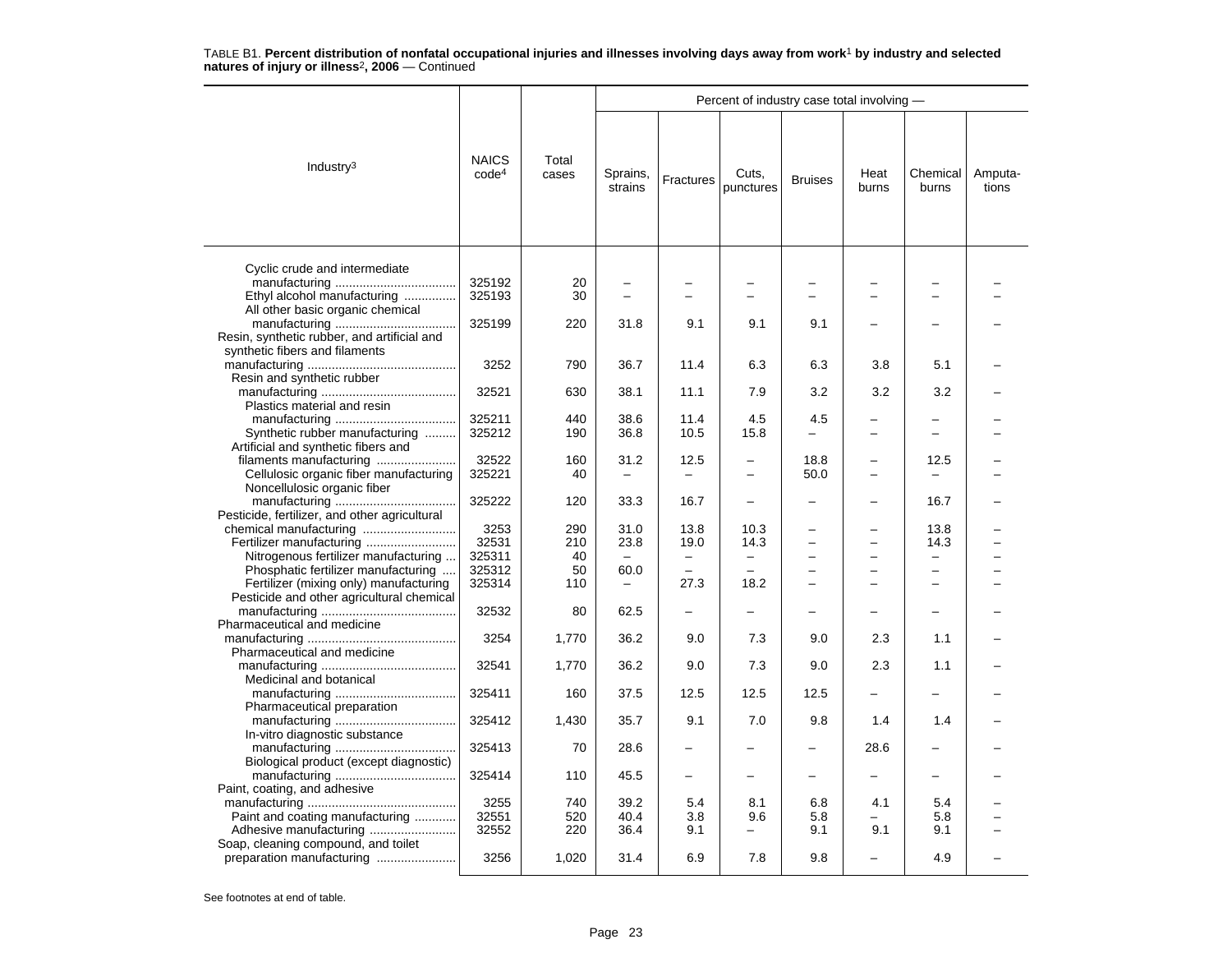|                                               |                              |                 |                | Percent of industry case total involving -               |                                   |          |                                           |                                      |
|-----------------------------------------------|------------------------------|-----------------|----------------|----------------------------------------------------------|-----------------------------------|----------|-------------------------------------------|--------------------------------------|
|                                               |                              |                 |                | Multiple traumatic injuries and<br>disorders             |                                   |          | Back pain and pain,<br>except back        |                                      |
| Industry <sup>3</sup>                         | Carpal<br>tunnel<br>syndrome | Tendon-<br>itis | Total          | With<br>fractures.<br>burns,<br>and<br>other<br>injuries | With<br>sprains<br>and<br>bruises | Total    | <b>Back</b><br>pain,<br>hurt<br>back only | All<br>other<br>natures <sup>5</sup> |
|                                               |                              |                 |                |                                                          |                                   |          |                                           |                                      |
| Cyclic crude and intermediate                 |                              |                 |                |                                                          |                                   |          |                                           |                                      |
| Ethyl alcohol manufacturing                   |                              |                 |                |                                                          |                                   |          |                                           |                                      |
| All other basic organic chemical              |                              |                 |                |                                                          |                                   |          |                                           |                                      |
|                                               |                              |                 |                |                                                          |                                   | 13.6     |                                           | 18.2                                 |
| Resin, synthetic rubber, and artificial and   |                              |                 |                |                                                          |                                   |          |                                           |                                      |
| synthetic fibers and filaments                |                              |                 |                |                                                          |                                   |          |                                           |                                      |
|                                               | 3.8                          |                 | 2.5            |                                                          |                                   | 8.9      | 2.5                                       | 13.9                                 |
| Resin and synthetic rubber                    | 4.8                          |                 | 3.2            |                                                          |                                   | 9.5      | 3.2                                       | 14.3                                 |
| Plastics material and resin                   |                              |                 |                |                                                          |                                   |          |                                           |                                      |
|                                               | 4.5                          |                 | 4.5            |                                                          |                                   | 11.4     | 4.5                                       | 15.9                                 |
| Synthetic rubber manufacturing                |                              |                 |                |                                                          |                                   | 10.5     |                                           | 10.5                                 |
| Artificial and synthetic fibers and           |                              |                 |                |                                                          |                                   |          |                                           |                                      |
| filaments manufacturing                       |                              |                 |                |                                                          |                                   |          |                                           |                                      |
| Cellulosic organic fiber manufacturing        |                              |                 |                |                                                          |                                   |          |                                           |                                      |
| Noncellulosic organic fiber                   |                              |                 |                |                                                          |                                   |          |                                           |                                      |
| Pesticide, fertilizer, and other agricultural |                              |                 |                |                                                          |                                   |          |                                           |                                      |
| chemical manufacturing                        |                              |                 | 6.9            |                                                          |                                   |          |                                           | 10.3                                 |
| Fertilizer manufacturing                      |                              |                 | 9.5            |                                                          |                                   |          | $\overline{\phantom{0}}$                  | 9.5                                  |
| Nitrogenous fertilizer manufacturing          | $\overline{\phantom{0}}$     |                 | -              | -                                                        |                                   | -        | -                                         |                                      |
| Phosphatic fertilizer manufacturing           |                              |                 | $\overline{a}$ |                                                          |                                   |          |                                           |                                      |
| Fertilizer (mixing only) manufacturing        |                              |                 |                |                                                          |                                   |          |                                           |                                      |
| Pesticide and other agricultural chemical     |                              |                 |                |                                                          |                                   |          |                                           |                                      |
|                                               |                              |                 |                |                                                          |                                   |          |                                           |                                      |
| Pharmaceutical and medicine                   | 2.3                          |                 |                |                                                          |                                   |          |                                           |                                      |
| Pharmaceutical and medicine                   |                              |                 | 3.4            |                                                          | 2.3                               | 7.3      | 3.4                                       | 19.8                                 |
|                                               | 2.3                          |                 | 3.4            |                                                          | 2.3                               | 7.3      | 3.4                                       | 19.8                                 |
| Medicinal and botanical                       |                              |                 |                |                                                          |                                   |          |                                           |                                      |
|                                               |                              |                 |                |                                                          |                                   | <u>.</u> |                                           | 18.8                                 |
| Pharmaceutical preparation                    |                              |                 |                |                                                          |                                   |          |                                           |                                      |
|                                               | 1.4                          |                 | 3.5            |                                                          | 2.1                               | 8.4      | 3.5                                       | 21.0                                 |
| In-vitro diagnostic substance                 |                              |                 |                |                                                          |                                   |          |                                           |                                      |
| Biological product (except diagnostic)        |                              |                 |                |                                                          |                                   |          |                                           |                                      |
|                                               |                              |                 |                |                                                          |                                   |          |                                           | 18.2                                 |
| Paint, coating, and adhesive                  |                              |                 |                |                                                          |                                   |          |                                           |                                      |
|                                               | $\equiv$                     |                 | -              | -                                                        | -                                 | 8.1      | -                                         | 20.3                                 |
| Paint and coating manufacturing               | $\overline{\phantom{0}}$     |                 |                |                                                          |                                   | 9.6      | -                                         | 21.2                                 |
| Adhesive manufacturing                        | $\equiv$                     |                 |                |                                                          |                                   | 9.1      | $\overline{\phantom{0}}$                  | 18.2                                 |
| Soap, cleaning compound, and toilet           |                              |                 |                |                                                          |                                   |          |                                           |                                      |
| preparation manufacturing                     | 2.0                          |                 | 3.9            |                                                          | 2.0                               | 6.9      | 2.0                                       | 23.5                                 |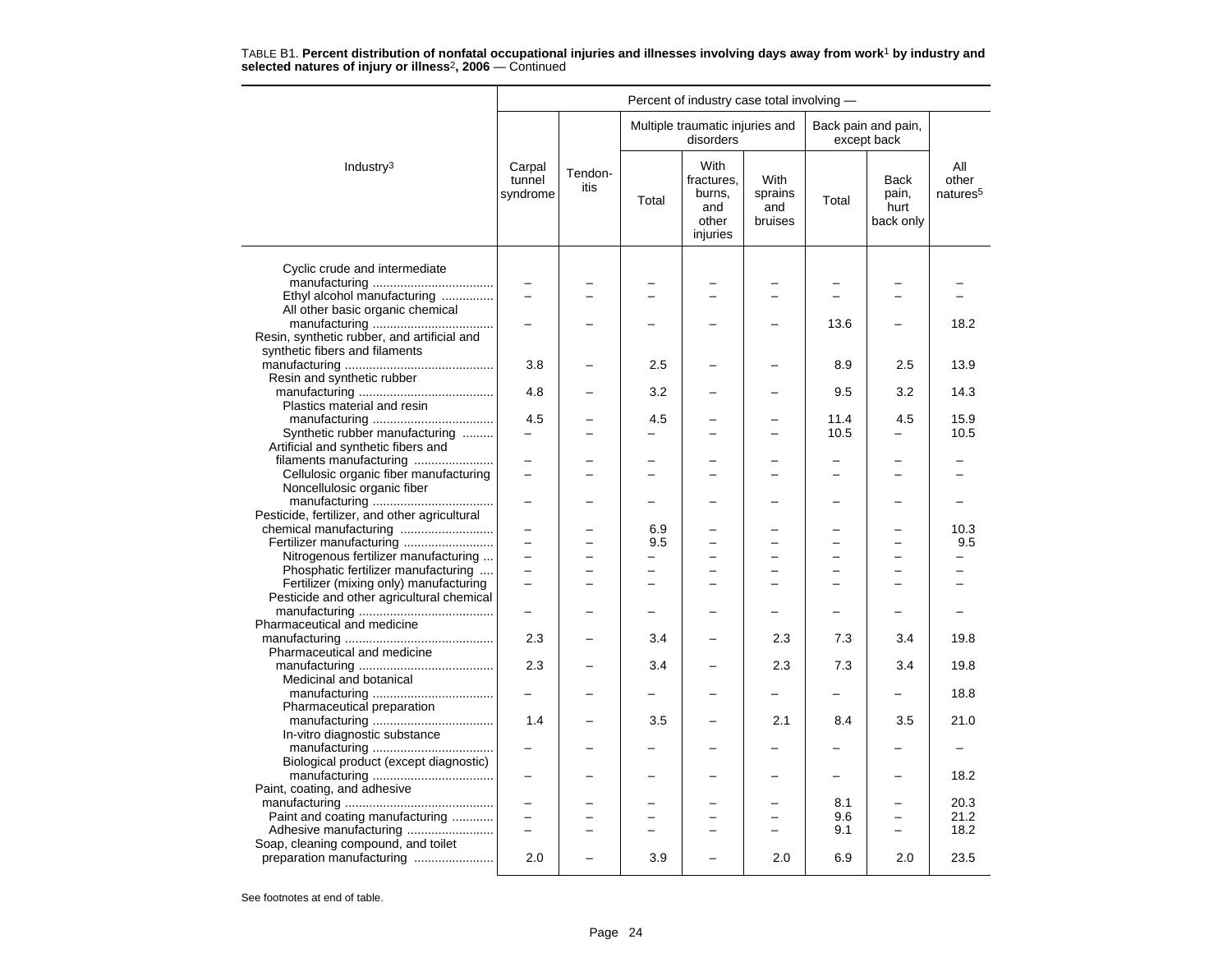| <b>NAICS</b><br>Total<br>Industry $3$<br>code <sup>4</sup><br>Sprains,<br>Cuts,<br>cases<br>Fractures<br><b>Bruises</b><br>punctures<br>strains | Heat<br>burns | Chemical<br>burns | Amputa-<br>tions |  |
|-------------------------------------------------------------------------------------------------------------------------------------------------|---------------|-------------------|------------------|--|
| Soap and cleaning compound                                                                                                                      |               |                   |                  |  |
| 32561<br>28.6<br>7.1<br>7.1<br>8.9<br>560<br>Soap and other detergent                                                                           |               | 8.9               |                  |  |
| 325611<br>210<br>28.6<br>9.5                                                                                                                    |               | 9.5               |                  |  |
| Polish and other sanitation good                                                                                                                |               |                   |                  |  |
| 325612<br>290<br>20.7<br>6.9<br>6.9<br>13.8                                                                                                     |               | 10.3              |                  |  |
| Surface active agent manufacturing<br>325613<br>66.7<br>60                                                                                      |               |                   |                  |  |
| Toilet preparation manufacturing<br>32562<br>460<br>34.8<br>6.5<br>8.7<br>10.9                                                                  |               |                   |                  |  |
| Other chemical product and preparation                                                                                                          |               |                   |                  |  |
| 3259<br>37.9<br>1,030<br>7.8<br>11.7<br>4.9                                                                                                     | 4.9           | 1.9               |                  |  |
| Printing ink manufacturing<br>32591<br>120<br>33.3<br>16.7                                                                                      |               |                   |                  |  |
| Explosives manufacturing<br>32592<br>25.0<br>80<br>$\overline{\phantom{0}}$<br>$\overline{\phantom{0}}$<br>$\overline{\phantom{0}}$             | -             | -                 |                  |  |
| All other chemical product and                                                                                                                  |               |                   |                  |  |
| preparation manufacturing<br>32599<br>830<br>39.8<br>6.0<br>14.5<br>4.8                                                                         | 4.8           |                   |                  |  |
| Custom compounding of purchased                                                                                                                 |               |                   |                  |  |
| 325991<br>230<br>30.4<br>13.0<br>21.7                                                                                                           | 8.7           |                   |                  |  |
| All other miscellaneous chemical                                                                                                                |               |                   |                  |  |
| product and preparation                                                                                                                         |               |                   |                  |  |
| 325998<br>310<br>38.7<br>12.9<br>9.7                                                                                                            |               |                   |                  |  |
| Plastics and rubber products manufacturing<br>12.690<br>326<br>35.1<br>7.5<br>11.9<br>8.5                                                       | 1.9           | 1.3               | 2.0              |  |
| Plastics product manufacturing<br>3261<br>9,900<br>33.4<br>7.4<br>12.5<br>8.7                                                                   | 2.1           | 1.5               | 1.8              |  |
| Unsupported plastics film, sheet, and                                                                                                           |               |                   |                  |  |
| 32611<br>1,490<br>31.5<br>9.4<br>10.7<br>8.7                                                                                                    | 2.0           | 1.3               | 1.3              |  |
| Unsupported plastics bag                                                                                                                        |               |                   |                  |  |
| 326111<br>310<br>32.3<br>12.9<br>9.7<br>6.5                                                                                                     |               |                   |                  |  |
| Unsupported plastics film and sheet                                                                                                             |               |                   |                  |  |
| 326113<br>33.7<br>7.1<br>(except packaging) manufacturing<br>980<br>11.2<br>8.2                                                                 | 2.0           | 2.0               |                  |  |
| Plastics pipe, pipe fitting, and                                                                                                                |               |                   |                  |  |
| unsupported profile shape                                                                                                                       |               |                   |                  |  |
| 32612<br>37.0<br>8.3<br>13.0<br>10.2<br>1,080                                                                                                   | 1.9           |                   | 1.9              |  |
| Unsupported plastics profile shape                                                                                                              |               |                   |                  |  |
| 326121<br>500<br>36.0<br>6.0<br>16.0<br>8.0                                                                                                     | -             |                   |                  |  |
| Plastics pipe and pipe fitting                                                                                                                  |               |                   |                  |  |
| 326122<br>580<br>36.2<br>10.3<br>10.3<br>10.3                                                                                                   | 3.4           |                   |                  |  |
| Laminated plastics plate, sheet, and                                                                                                            |               |                   |                  |  |
| 32613<br>300<br>36.7<br>13.3<br>$\overline{\phantom{0}}$                                                                                        |               |                   | 6.7              |  |
| Polystyrene foam product manufacturing<br>32614<br>370<br>45.9<br>10.8<br>8.1<br>$\overline{\phantom{0}}$                                       |               |                   |                  |  |
| Urethane and other foam product                                                                                                                 |               |                   |                  |  |
| (except polystyrene) manufacturing<br>32615<br>630<br>31.7<br>6.3<br>14.3<br>6.3<br>Plastics bottle manufacturing                               |               |                   | 3.2              |  |
| 32616<br>380<br>28.9<br>7.9<br>13.2<br>10.5                                                                                                     |               | 2.3               |                  |  |
| Other plastics product manufacturing<br>32619<br>5,650<br>32.7<br>6.9<br>13.1<br>9.0                                                            | 2.5           |                   | 1.6              |  |
| Plastics plumbing fixture<br>326191<br>250<br>44.0<br>8.0<br>8.0<br>$\overline{\phantom{0}}$                                                    |               |                   |                  |  |
|                                                                                                                                                 |               |                   |                  |  |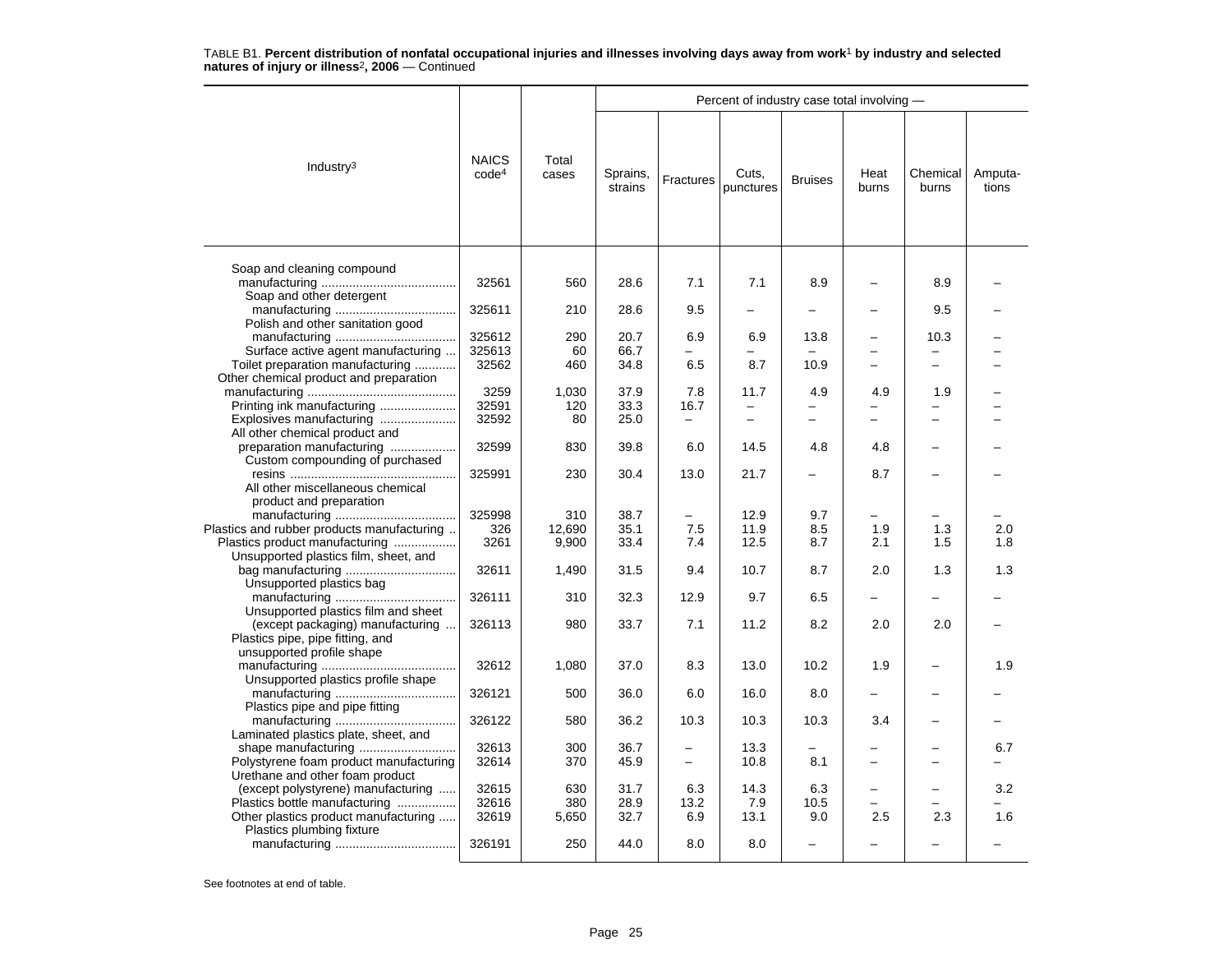|                                                                              |                              |                 |            | Percent of industry case total involving -               |                                          |                          |                                           |                                      |
|------------------------------------------------------------------------------|------------------------------|-----------------|------------|----------------------------------------------------------|------------------------------------------|--------------------------|-------------------------------------------|--------------------------------------|
|                                                                              |                              |                 |            | Multiple traumatic injuries and<br>disorders             |                                          |                          | Back pain and pain,<br>except back        |                                      |
| Industry <sup>3</sup>                                                        | Carpal<br>tunnel<br>syndrome | Tendon-<br>itis | Total      | With<br>fractures.<br>burns,<br>and<br>other<br>injuries | <b>With</b><br>sprains<br>and<br>bruises | Total                    | <b>Back</b><br>pain,<br>hurt<br>back only | All<br>other<br>natures <sup>5</sup> |
| Soap and cleaning compound                                                   |                              |                 |            |                                                          |                                          |                          |                                           |                                      |
|                                                                              | $\equiv$                     |                 | 3.6        |                                                          |                                          | 7.1                      |                                           | 28.6                                 |
| Soap and other detergent                                                     |                              |                 |            |                                                          |                                          |                          |                                           |                                      |
|                                                                              |                              |                 |            |                                                          |                                          |                          |                                           | 33.3                                 |
| Polish and other sanitation good                                             |                              |                 |            |                                                          |                                          |                          |                                           |                                      |
|                                                                              | $\overline{\phantom{0}}$     |                 |            |                                                          |                                          | 13.8                     |                                           | 27.6                                 |
| Surface active agent manufacturing                                           | $\overline{\phantom{0}}$     | $\equiv$        | 4.3        |                                                          | $\overline{\phantom{0}}$<br>-            | 6.5                      | $\overline{\phantom{0}}$                  | 17.4                                 |
| Toilet preparation manufacturing<br>Other chemical product and preparation   |                              |                 |            |                                                          |                                          |                          |                                           |                                      |
|                                                                              | 3.9                          |                 | 2.9        |                                                          |                                          | 10.7                     | 4.9                                       | 12.6                                 |
| Printing ink manufacturing                                                   | $\qquad \qquad -$            |                 |            |                                                          | $\overline{\phantom{0}}$                 | 33.3                     |                                           |                                      |
| Explosives manufacturing                                                     |                              |                 | 25.0       |                                                          |                                          | $\overline{\phantom{0}}$ | $\equiv$                                  | 25.0                                 |
| All other chemical product and                                               |                              |                 |            |                                                          |                                          |                          |                                           |                                      |
| preparation manufacturing                                                    | 4.8                          |                 |            |                                                          |                                          | 9.6                      | 4.8                                       | 12.0                                 |
| Custom compounding of purchased                                              |                              |                 |            |                                                          |                                          |                          |                                           |                                      |
|                                                                              |                              |                 |            |                                                          |                                          | 13.0                     | 13.0                                      | 8.7                                  |
| All other miscellaneous chemical                                             |                              |                 |            |                                                          |                                          |                          |                                           |                                      |
| product and preparation                                                      |                              |                 |            |                                                          |                                          |                          |                                           |                                      |
|                                                                              |                              |                 |            |                                                          |                                          | 9.7                      | $\equiv$                                  | 16.1                                 |
| Plastics and rubber products manufacturing<br>Plastics product manufacturing | 2.7<br>2.1                   | 0.9<br>1.0      | 4.1<br>4.0 | 0.9<br>.8                                                | 1.7<br>1.8                               | 6.4<br>6.5               | 2.1<br>2.3                                | 17.7<br>18.7                         |
| Unsupported plastics film, sheet, and                                        |                              |                 |            |                                                          |                                          |                          |                                           |                                      |
| bag manufacturing                                                            |                              | 1.3             | 4.7        | 1.3                                                      | 2.0                                      | 8.7                      | 2.7                                       | 20.8                                 |
| Unsupported plastics bag                                                     |                              |                 |            |                                                          |                                          |                          |                                           |                                      |
|                                                                              |                              | 6.5             |            |                                                          |                                          |                          |                                           | 25.8                                 |
| Unsupported plastics film and sheet                                          |                              |                 |            |                                                          |                                          |                          |                                           |                                      |
| (except packaging) manufacturing                                             |                              |                 | 4.1        | 2.0                                                      |                                          | 10.2                     | 3.1                                       | 18.4                                 |
| Plastics pipe, pipe fitting, and                                             |                              |                 |            |                                                          |                                          |                          |                                           |                                      |
| unsupported profile shape                                                    |                              |                 |            |                                                          |                                          |                          |                                           |                                      |
|                                                                              | 1.9                          |                 | 5.6        |                                                          | 2.8                                      | 1.9                      | -                                         | 18.5                                 |
| Unsupported plastics profile shape                                           |                              |                 |            |                                                          |                                          |                          |                                           |                                      |
| Plastics pipe and pipe fitting                                               | -                            |                 |            |                                                          | $\overline{\phantom{0}}$                 | —                        | -                                         | 28.0                                 |
|                                                                              | 3.4                          |                 | 6.9        |                                                          | 3.4                                      | 3.4                      | $\overline{a}$                            | 10.3                                 |
| Laminated plastics plate, sheet, and                                         |                              |                 |            |                                                          |                                          |                          |                                           |                                      |
| shape manufacturing                                                          |                              |                 |            |                                                          |                                          | 16.7                     | 6.7                                       | 13.3                                 |
| Polystyrene foam product manufacturing                                       |                              |                 | 5.4        |                                                          |                                          | 5.4                      | $\overline{\phantom{0}}$                  | 18.9                                 |
| Urethane and other foam product                                              |                              |                 |            |                                                          |                                          |                          |                                           |                                      |
| (except polystyrene) manufacturing                                           |                              |                 | 4.8        |                                                          |                                          | 7.9                      | 3.2                                       | 23.8                                 |
| Plastics bottle manufacturing                                                |                              |                 | 5.3        |                                                          |                                          | 5.3                      |                                           | 21.1                                 |
| Other plastics product manufacturing                                         | 2.8                          | 1.1             | 3.7        | .7                                                       | 1.8                                      | 6.2                      | 2.1                                       | 17.9                                 |
| Plastics plumbing fixture                                                    |                              |                 |            |                                                          |                                          |                          |                                           | 20.0                                 |
|                                                                              |                              |                 |            |                                                          |                                          |                          |                                           |                                      |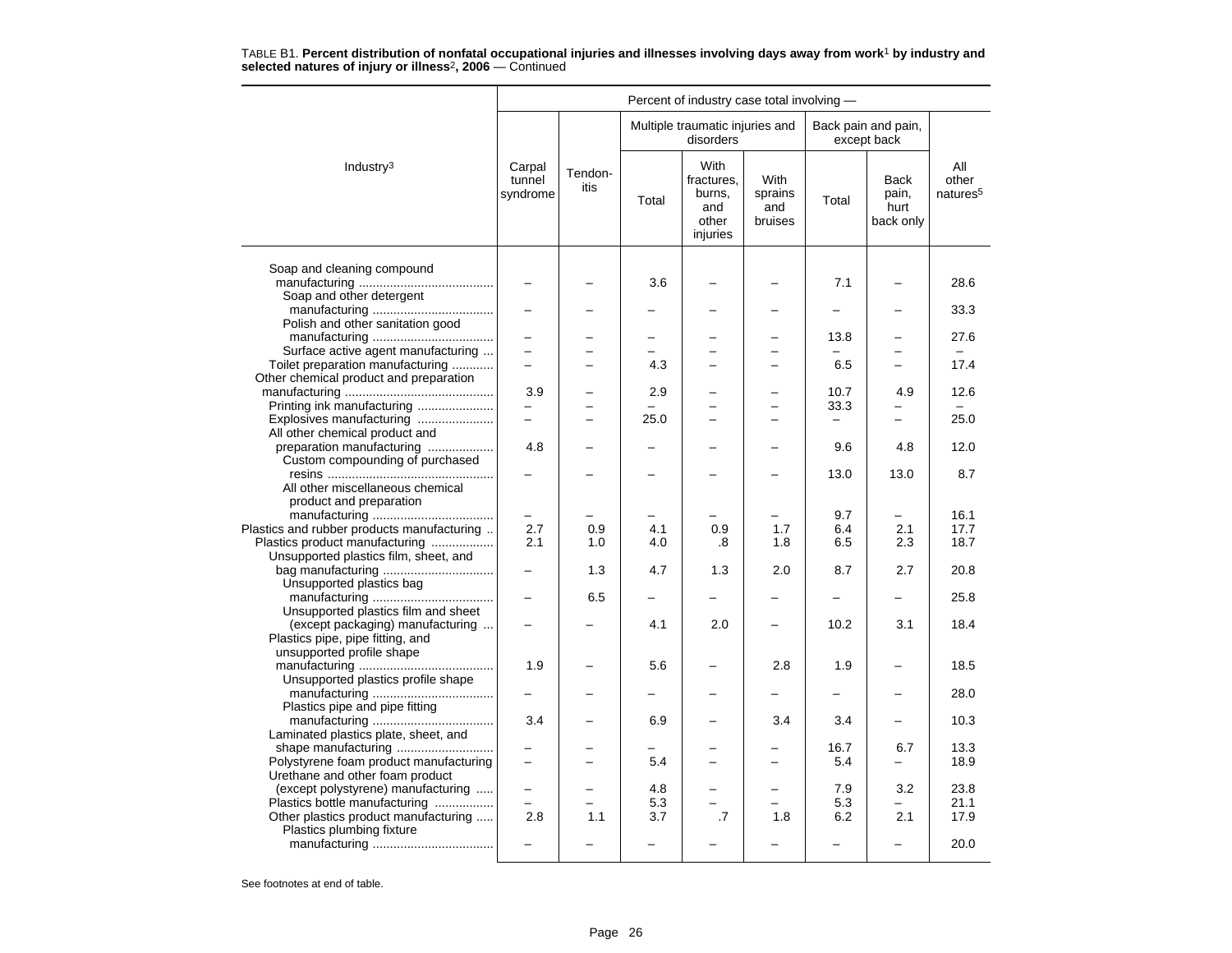|                                           |                                   |                |                          |                | Percent of industry case total involving - |                          |               |                          |                  |
|-------------------------------------------|-----------------------------------|----------------|--------------------------|----------------|--------------------------------------------|--------------------------|---------------|--------------------------|------------------|
| Industry <sup>3</sup>                     | <b>NAICS</b><br>code <sup>4</sup> | Total<br>cases | Sprains,<br>strains      | Fractures      | Cuts,<br>punctures                         | <b>Bruises</b>           | Heat<br>burns | Chemical<br>burns        | Amputa-<br>tions |
|                                           |                                   |                |                          |                |                                            |                          |               |                          |                  |
| All other plastics product                |                                   |                |                          |                |                                            |                          |               |                          |                  |
|                                           | 326199                            | 5,360          | 32.3                     | 6.7            | 13.4                                       | 9.1                      | 2.4           | $2.2\,$                  | 1.5              |
| Rubber product manufacturing              | 3262                              | 2,790          | 41.2                     | 8.2            | 9.3                                        | 7.5                      | .7            | .7                       | 2.9              |
|                                           | 32621                             | 1,030          | 47.6                     | 6.8            | 5.8                                        | 7.8                      |               |                          |                  |
| Tire manufacturing (except                |                                   |                |                          |                |                                            |                          |               |                          |                  |
|                                           | 326211                            | 920            | 48.9                     | 7.6            | 6.5                                        | 8.7                      |               |                          |                  |
|                                           | 326212                            | 110            | 36.4                     | -              | $\equiv$                                   | $\overline{\phantom{0}}$ | ÷             | $\equiv$                 |                  |
| Rubber and plastics hoses and belting     |                                   |                |                          |                |                                            |                          |               |                          |                  |
|                                           | 32622                             | 440            | 36.4                     | 9.1            | 13.6                                       | 6.8                      |               |                          | 4.5              |
| Other rubber product manufacturing        | 32629                             | 1,320          | 37.9                     | 8.3            | 10.6                                       | 7.6                      |               |                          | 3.8              |
| Rubber product manufacturing for          |                                   |                |                          |                |                                            |                          |               |                          |                  |
|                                           | 326291                            | 800            | 36.2                     | 10.0           | 5.0                                        | 7.5                      |               |                          | 5.0              |
| All other rubber product                  |                                   |                |                          |                |                                            |                          |               |                          |                  |
|                                           | 326299                            | 520            | 38.5                     | 7.7            | 19.2                                       | 7.7                      |               |                          |                  |
| Nonmetallic mineral product manufacturing | 327                               | 10,470         | 37.8                     | 8.7            | 11.1                                       | 7.3                      | 1.0           | .7                       | 1.1              |
| Clay product and refractory manufacturing | 3271                              | 790            | 39.2                     | 8.9            | 11.4                                       | 6.3                      |               |                          | 2.5              |
| Pottery, ceramics, and plumbing fixture   |                                   |                |                          |                |                                            |                          |               |                          |                  |
|                                           | 32711                             | 330            | 48.5                     |                | 9.1                                        | 6.1                      |               |                          |                  |
|                                           |                                   |                |                          |                |                                            |                          |               |                          |                  |
| Vitreous china plumbing fixture and       |                                   |                |                          |                |                                            |                          |               |                          |                  |
| china and earthenware bathroom            |                                   |                |                          |                |                                            |                          |               |                          |                  |
| accessories manufacturing                 | 327111                            | 40             | 50.0                     |                |                                            |                          |               |                          |                  |
| Vitreous china, fine earthenware, and     |                                   |                |                          |                |                                            |                          |               |                          |                  |
| other pottery product manufacturing       | 327112                            | 140            | 57.1                     |                |                                            |                          |               |                          |                  |
| Clay building material and refractories   |                                   |                |                          |                |                                            |                          |               |                          |                  |
|                                           | 32712                             | 450            | 33.3                     | 13.3           | 11.1                                       | 6.7                      |               |                          |                  |
| Brick and structural clay tile            |                                   |                |                          |                |                                            |                          |               |                          |                  |
|                                           | 327121                            | 160            | 25.0                     | 12.5           | 18.8                                       |                          |               |                          |                  |
| Ceramic wall and floor tile               |                                   |                |                          |                |                                            |                          |               |                          |                  |
|                                           | 327122                            | 140            | 28.6                     | 14.3           | 14.3                                       |                          |               |                          |                  |
| Other structural clay product             |                                   |                |                          |                |                                            |                          |               |                          |                  |
|                                           | 327123                            | 20             |                          |                |                                            |                          |               |                          |                  |
| Clay refractory manufacturing             | 327124                            | 30             | $\overline{\phantom{0}}$ | $\overline{a}$ | $\equiv$                                   | $\overline{\phantom{0}}$ |               |                          |                  |
| Nonclay refractory manufacturing          | 327125                            | 110            | 45.5                     |                |                                            |                          |               |                          |                  |
| Glass and glass product manufacturing     | 3272                              | 1,570          | 35.0                     | 5.7            | 19.7                                       | 6.4                      | 2.5           | $\overline{\phantom{0}}$ |                  |
| Glass and glass product manufacturing     | 32721                             | 1,570          | 35.0                     | 5.7            | 19.7                                       | 6.4                      | 2.5           | $\overline{\phantom{0}}$ |                  |
| Flat glass manufacturing                  | 327211                            | 210            | 28.6                     |                | 28.6                                       |                          |               |                          |                  |
| Other pressed and blown glass and         |                                   |                |                          |                |                                            |                          |               |                          |                  |
| glassware manufacturing                   | 327212                            | 290            | 31.0                     |                | 17.2                                       | 6.9                      | 6.9           |                          |                  |
| Glass container manufacturing             | 327213                            | 270            | 40.7                     | 11.1           | 7.4                                        |                          |               |                          |                  |
| Glass product manufacturing made of       |                                   |                |                          |                |                                            |                          |               |                          |                  |
|                                           | 327215                            | 810            | 34.6                     | 4.9            | 22.2                                       | 7.4                      |               |                          |                  |
| Cement and concrete product               |                                   |                |                          |                |                                            |                          |               |                          |                  |
|                                           | 3273                              | 6,440          | 39.8                     | 9.8            | 8.4                                        | 7.1                      | .6            | .5                       | 1.1              |
| Ready-mix concrete manufacturing          | 32732                             | 3,610          | 44.3                     | 7.5            | 5.8                                        | 8.3                      |               | .6                       |                  |
|                                           |                                   |                |                          |                |                                            |                          |               |                          |                  |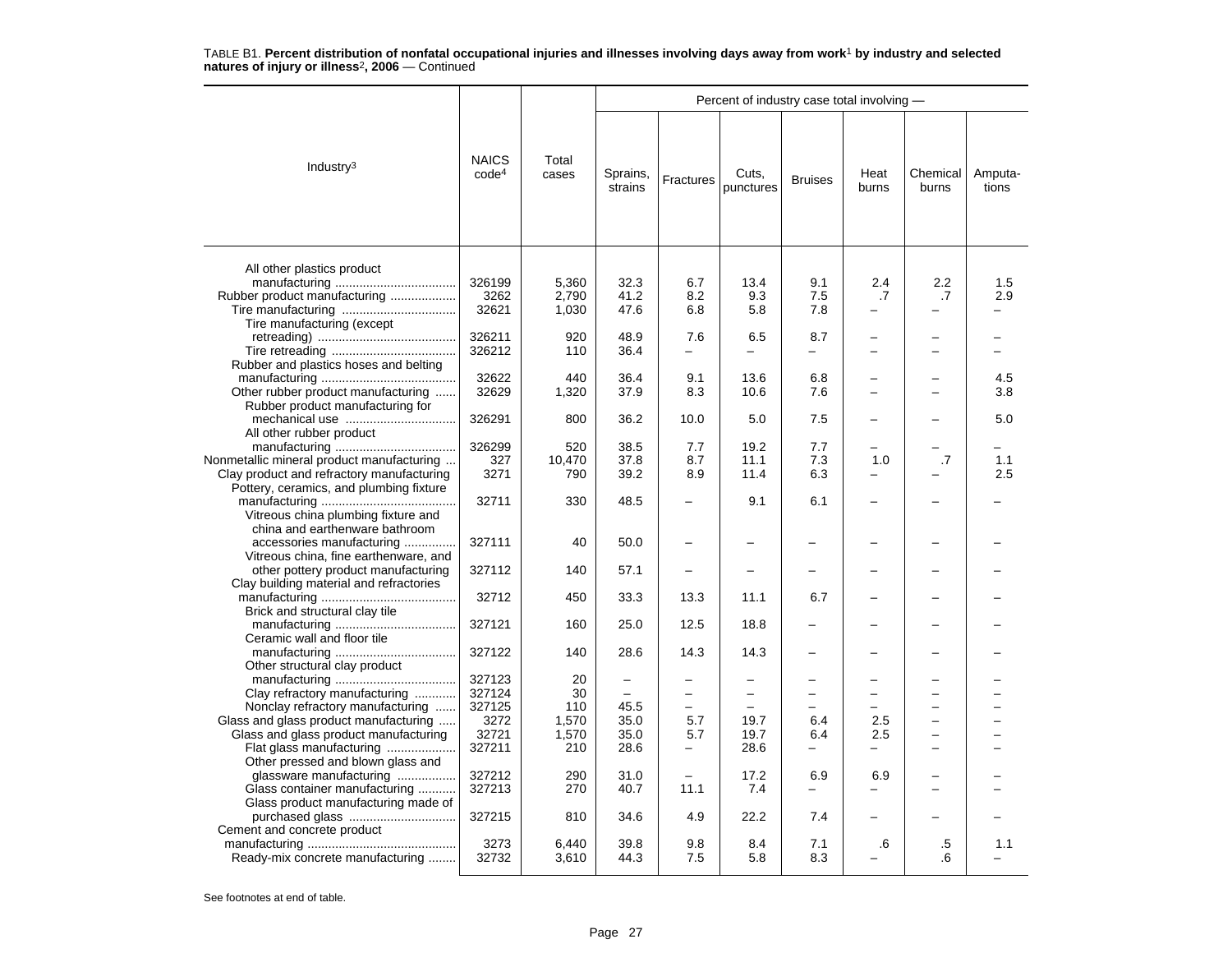|                                                                                                      |                              |                                 |                          | Percent of industry case total involving -               |                                   |             |                                    |                                      |
|------------------------------------------------------------------------------------------------------|------------------------------|---------------------------------|--------------------------|----------------------------------------------------------|-----------------------------------|-------------|------------------------------------|--------------------------------------|
|                                                                                                      |                              |                                 |                          | Multiple traumatic injuries and<br>disorders             |                                   |             | Back pain and pain,<br>except back |                                      |
| Industry <sup>3</sup>                                                                                | Carpal<br>tunnel<br>syndrome | Tendon-<br>itis                 | Total                    | With<br>fractures.<br>burns,<br>and<br>other<br>injuries | With<br>sprains<br>and<br>bruises | Total       | Back<br>pain,<br>hurt<br>back only | All<br>other<br>natures <sup>5</sup> |
|                                                                                                      |                              |                                 |                          |                                                          |                                   |             |                                    |                                      |
| All other plastics product<br>Rubber product manufacturing                                           | 3.0<br>4.7                   | 1.1<br>$\overline{\phantom{0}}$ | 3.7<br>4.3               | 0.7<br>1.1                                               | 1.9<br>1.4                        | 6.3<br>6.1  | 2.2<br>1.4                         | 17.9<br>14.0                         |
| Tire manufacturing (except                                                                           | 4.9                          | $\equiv$                        | 2.9                      | $\equiv$                                                 |                                   | 7.8         | 1.9                                | 12.6                                 |
|                                                                                                      | 5.4                          |                                 | 2.2                      | -                                                        | $\equiv$                          | 6.5<br>18.2 | 18.2                               | 12.0<br>18.2                         |
| Rubber and plastics hoses and belting                                                                |                              |                                 | 4.5                      |                                                          |                                   | 6.8         |                                    | 13.6                                 |
| Other rubber product manufacturing<br>Rubber product manufacturing for                               | 4.5                          |                                 | 5.3                      | $\overline{\phantom{0}}$                                 | 2.3                               | 4.5         | 1.5                                | 15.2                                 |
| mechanical use<br>All other rubber product                                                           | 2.5<br>9.6                   |                                 | 6.2                      |                                                          | 3.8                               | 5.0<br>3.8  | 2.5                                | 17.5<br>9.6                          |
| Nonmetallic mineral product manufacturing<br>Clay product and refractory manufacturing               | 1.0                          | .5                              | 4.5<br>2.5               | .9                                                       | 1.2                               | 7.9<br>6.3  | 2.6                                | 18.6<br>19.0                         |
| Pottery, ceramics, and plumbing fixture<br>Vitreous china plumbing fixture and                       |                              |                                 |                          |                                                          |                                   | 9.1         |                                    | 18.2                                 |
| china and earthenware bathroom<br>accessories manufacturing<br>Vitreous china, fine earthenware, and |                              |                                 |                          |                                                          |                                   |             |                                    |                                      |
| other pottery product manufacturing<br>Clay building material and refractories                       |                              |                                 |                          |                                                          |                                   |             |                                    | 14.3                                 |
| Brick and structural clay tile                                                                       |                              |                                 |                          |                                                          |                                   | 4.4         |                                    | 20.0                                 |
| Ceramic wall and floor tile                                                                          |                              |                                 |                          |                                                          |                                   |             |                                    | 18.8                                 |
| Other structural clay product                                                                        |                              |                                 |                          |                                                          |                                   |             |                                    | 14.3                                 |
| Clay refractory manufacturing                                                                        | -                            |                                 |                          | -                                                        |                                   | -           | $\overline{\phantom{0}}$           | $\overline{\phantom{0}}$             |
| Nonclay refractory manufacturing                                                                     | $\overline{\phantom{0}}$     |                                 | $\overline{\phantom{0}}$ | $\overline{\phantom{0}}$                                 |                                   |             |                                    | 27.3                                 |
| Glass and glass product manufacturing                                                                | 4.5                          | 1.3                             | 3.8                      | 1.3                                                      | 1.3                               | 4.5         | 1.3                                | 14.6                                 |
| Glass and glass product manufacturing                                                                | 4.5                          | 1.3                             | 3.8                      | 1.3                                                      | 1.3                               | 4.5         | 1.3                                | 14.6                                 |
| Flat glass manufacturing                                                                             | -                            |                                 | -                        | -                                                        | $\overline{\phantom{0}}$          | —           | -                                  | 19.0                                 |
| Other pressed and blown glass and                                                                    |                              |                                 |                          |                                                          |                                   |             |                                    |                                      |
| glassware manufacturing                                                                              | 6.9                          |                                 |                          |                                                          |                                   | 6.9         |                                    | 13.8                                 |
| Glass container manufacturing<br>Glass product manufacturing made of                                 |                              | $\overline{\phantom{0}}$        | $\overline{\phantom{0}}$ | $\overline{\phantom{0}}$                                 | $\overline{\phantom{0}}$          |             | $\overline{\phantom{0}}$           | 18.5                                 |
| purchased glass                                                                                      | 4.9                          | 2.5                             | 3.7                      |                                                          |                                   | 4.9         | $\overline{\phantom{0}}$           | 13.6                                 |
| Cement and concrete product                                                                          |                              |                                 |                          |                                                          |                                   |             |                                    |                                      |
| Ready-mix concrete manufacturing                                                                     | .5                           | .3                              | 5.4<br>6.6               | .9<br>.6                                                 | 1.6<br>1.7                        | 8.7<br>10.0 | 3.3<br>3.9                         | 17.9<br>16.3                         |
|                                                                                                      |                              |                                 |                          |                                                          |                                   |             |                                    |                                      |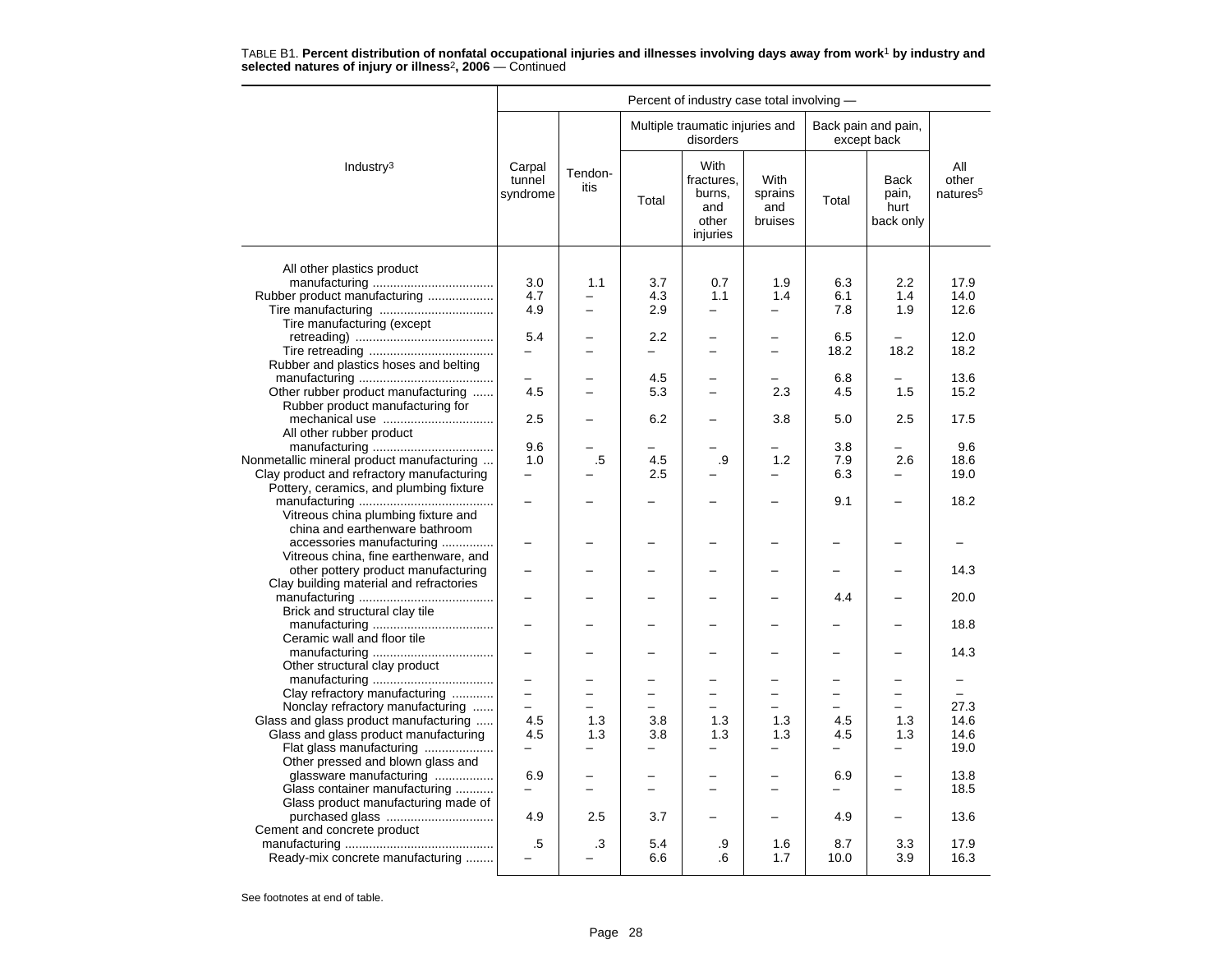|                                                                    |                                   |                |                          |           | Percent of industry case total involving - |                          |                          |                          |                  |
|--------------------------------------------------------------------|-----------------------------------|----------------|--------------------------|-----------|--------------------------------------------|--------------------------|--------------------------|--------------------------|------------------|
| Industry <sup>3</sup>                                              | <b>NAICS</b><br>code <sup>4</sup> | Total<br>cases | Sprains,<br>strains      | Fractures | Cuts,<br>punctures                         | <b>Bruises</b>           | Heat<br>burns            | Chemical<br>burns        | Amputa-<br>tions |
| Concrete pipe, brick, and block<br>Concrete block and brick        | 32733                             | 940            | 34.0                     | 12.8      | 7.4                                        | 6.4                      |                          |                          | 2.1              |
|                                                                    | 327331                            | 640            | 39.1                     | 9.4       | 7.8                                        | 6.2                      |                          |                          |                  |
| Concrete pipe manufacturing                                        | 327332                            | 300            | 23.3                     | 20.0      |                                            | 6.7                      |                          | -                        |                  |
| Other concrete product manufacturing                               | 32739                             | 1,620          | 35.2                     | 14.2      | 16.0                                       | 4.3                      |                          |                          | 1.9              |
| Lime and gypsum product manufacturing                              | 3274                              | 160            | 12.5                     | -         | -                                          | 12.5                     |                          | -                        |                  |
| Gypsum product manufacturing                                       | 32742                             | 60             | $\overline{\phantom{0}}$ | $\equiv$  | $\overline{\phantom{0}}$                   | $\overline{\phantom{0}}$ |                          | L                        |                  |
| Other nonmetallic mineral product                                  |                                   |                |                          |           |                                            |                          |                          |                          |                  |
|                                                                    | 3279                              | 1,520          | 34.2                     | 7.2       | 13.2                                       | 8.6                      |                          | 1.3                      |                  |
| Abrasive product manufacturing                                     | 32791                             | 100            | 40.0                     |           | $\equiv$                                   | $\overline{\phantom{0}}$ | -                        |                          |                  |
| All other nonmetallic mineral product                              |                                   |                |                          |           |                                            |                          |                          |                          |                  |
|                                                                    | 32799                             | 1,410          | 34.0                     | 7.1       | 13.5                                       | 8.5                      |                          | 1.4                      |                  |
| Cut stone and stone product                                        |                                   |                |                          |           |                                            |                          |                          |                          |                  |
|                                                                    | 327991                            | 810            | 33.3                     | 7.4       | 18.5                                       | 12.3                     |                          |                          |                  |
| Ground or treated mineral and earth                                |                                   |                |                          |           |                                            |                          |                          |                          |                  |
|                                                                    | 327992                            | 80             | 37.5                     |           |                                            | $\overline{\phantom{0}}$ |                          | $\overline{\phantom{0}}$ |                  |
| Mineral wool manufacturing                                         | 327993                            | 290            | 34.5                     | 6.9       | 10.3                                       | $\equiv$                 |                          | $\overline{\phantom{0}}$ |                  |
| All other miscellaneous nonmetallic                                |                                   |                |                          |           |                                            |                          |                          |                          |                  |
| mineral product manufacturing                                      | 327999<br>331                     | 240            | 33.3                     | 9.7       | 8.4                                        | 8.0                      | 6.0                      | 8.3                      | 2.0              |
| Primary metal manufacturing<br>Iron and steel mills and ferroalloy |                                   | 10,440         | 35.5                     |           |                                            |                          |                          | .6                       |                  |
|                                                                    | 3311                              | 1,790          | 43.0                     | 16.2      | 4.5                                        | 6.7                      | 6.1                      | 1.1                      | 1.7              |
| Iron and steel mills and ferroalloy                                |                                   |                |                          |           |                                            |                          |                          |                          |                  |
|                                                                    | 33111                             | 1,790          | 43.0                     | 16.2      | 4.5                                        | 6.7                      | 6.1                      | 1.1                      | 1.7              |
| Iron and steel mills                                               | 331111                            | 1,750          | 43.4                     | 16.6      | 4.6                                        | 6.9                      | 6.3                      | 1.1                      | 1.7              |
| Electrometallurgical ferroalloy product                            |                                   |                |                          |           |                                            |                          |                          |                          |                  |
|                                                                    | 331112                            | 40             | 50.0                     |           |                                            |                          |                          |                          |                  |
| Steel product manufacturing from                                   |                                   |                |                          |           |                                            |                          |                          |                          |                  |
|                                                                    | 3312                              | 1,470          | 37.4                     | 7.5       | 12.2                                       | 11.6                     | 2.0                      |                          | 1.4              |
| Iron and steel pipe and tube                                       |                                   |                |                          |           |                                            |                          |                          |                          |                  |
| manufacturing from purchased steel                                 | 33121                             | 630            | 39.7                     | 7.9       | 9.5                                        | 7.9                      |                          |                          |                  |
| Rolling and drawing of purchased steel                             | 33122                             | 840            | 34.5                     | 8.3       | 14.3                                       | 13.1                     | 2.4                      |                          |                  |
| Rolled steel shape manufacturing                                   | 331221                            | 520            | 32.7                     | 9.6       | 13.5                                       | 13.5                     | 3.8                      | -                        |                  |
|                                                                    | 331222                            | 330            | 36.4                     | 6.1       | 15.2                                       | 12.1                     | $\overline{\phantom{m}}$ | $\overline{\phantom{0}}$ |                  |
| Alumina and aluminum production and                                |                                   |                |                          |           |                                            |                          |                          |                          |                  |
|                                                                    | 3313                              | 1,210          | 34.7                     | 8.3       | 9.1                                        | 7.4                      | 4.1                      |                          | 1.7              |
| Alumina and aluminum production and                                |                                   |                |                          |           |                                            |                          |                          |                          |                  |
|                                                                    | 33131                             | 1,210          | 34.7                     | 8.3       | 9.1                                        | 7.4                      | 4.1                      |                          | 1.7              |
| Primary aluminum production                                        | 331312                            | 220            | 36.4                     |           | $\overline{\phantom{0}}$                   | 9.1                      |                          | -                        |                  |
| Secondary smelting and alloying of                                 | 331314                            | 260            | 26.9                     | 11.5      | 11.5                                       | 7.7                      | 11.5                     |                          |                  |
|                                                                    |                                   |                |                          |           |                                            |                          |                          |                          |                  |
| Aluminum sheet, plate, and foil                                    | 331315                            | 100            | 40.0                     | 30.0      |                                            |                          |                          |                          |                  |
|                                                                    |                                   |                |                          |           |                                            |                          |                          |                          |                  |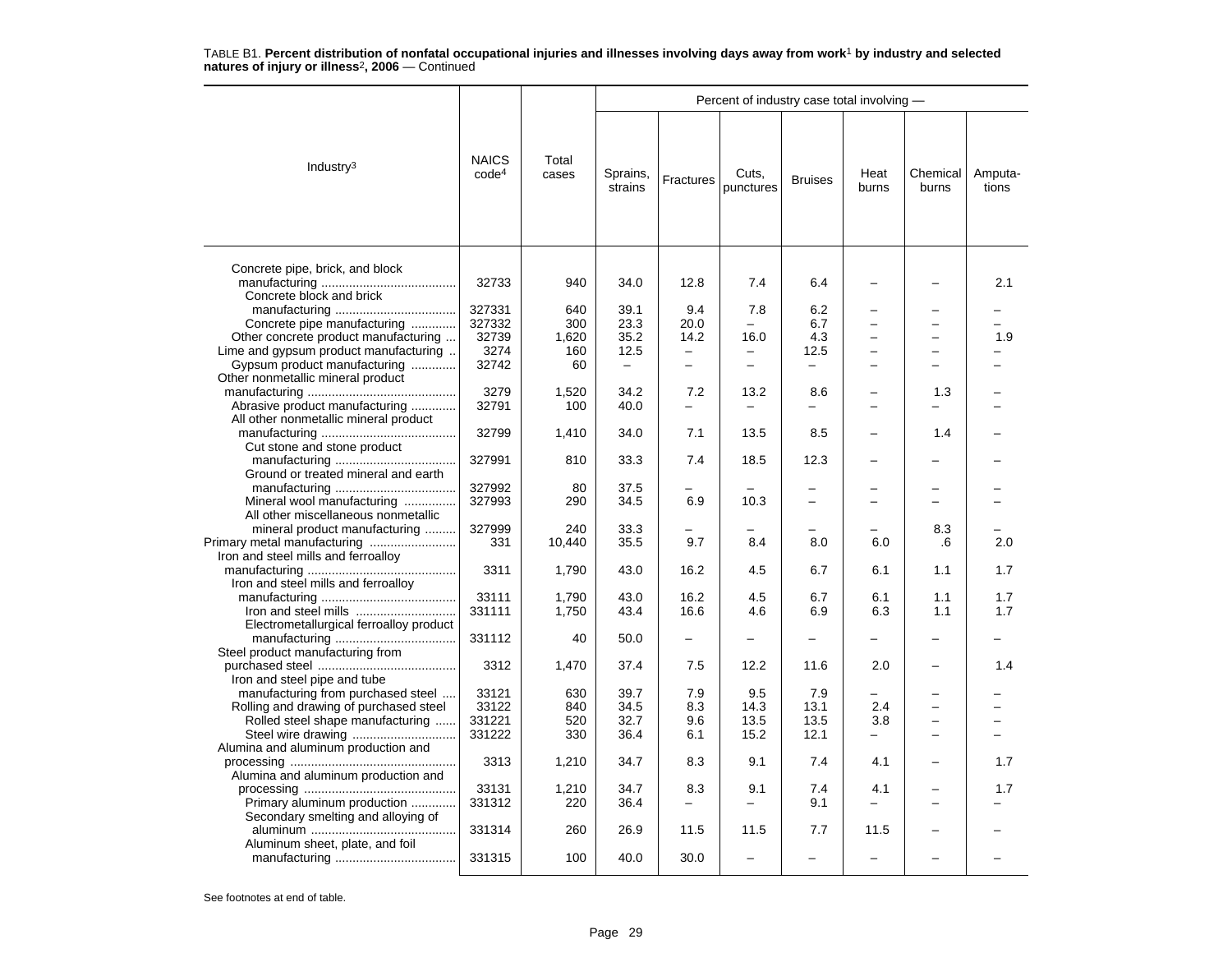|                                         |                              |                 |                          |                                                          |                                   | Percent of industry case total involving - |                                           |                                      |  |  |  |  |
|-----------------------------------------|------------------------------|-----------------|--------------------------|----------------------------------------------------------|-----------------------------------|--------------------------------------------|-------------------------------------------|--------------------------------------|--|--|--|--|
|                                         |                              |                 |                          | Multiple traumatic injuries and<br>disorders             |                                   |                                            | Back pain and pain,<br>except back        |                                      |  |  |  |  |
| Industry <sup>3</sup>                   | Carpal<br>tunnel<br>syndrome | Tendon-<br>itis | Total                    | With<br>fractures,<br>burns,<br>and<br>other<br>injuries | With<br>sprains<br>and<br>bruises | Total                                      | <b>Back</b><br>pain,<br>hurt<br>back only | All<br>other<br>natures <sup>5</sup> |  |  |  |  |
| Concrete pipe, brick, and block         |                              |                 |                          |                                                          |                                   |                                            |                                           |                                      |  |  |  |  |
| Concrete block and brick                |                              |                 | 5.3                      |                                                          |                                   | 8.5                                        | 2.1                                       | 21.3                                 |  |  |  |  |
|                                         |                              |                 | 4.7                      |                                                          |                                   | 7.8                                        |                                           | 23.4                                 |  |  |  |  |
| Concrete pipe manufacturing             | $\overline{\phantom{0}}$     |                 | 6.7                      | $\overline{a}$                                           |                                   | 10.0                                       | $\equiv$                                  | 13.3                                 |  |  |  |  |
| Other concrete product manufacturing    | ÷                            |                 | 2.5                      | $\equiv$                                                 | -                                 | 7.4                                        | 3.1                                       | 16.0                                 |  |  |  |  |
| Lime and gypsum product manufacturing   |                              |                 |                          |                                                          |                                   |                                            |                                           | 56.2                                 |  |  |  |  |
| Gypsum product manufacturing            | $\overline{\phantom{0}}$     |                 | $\equiv$                 | -                                                        |                                   | $\qquad \qquad -$                          | $\overline{\phantom{0}}$                  | 50.0                                 |  |  |  |  |
| Other nonmetallic mineral product       |                              |                 |                          |                                                          |                                   |                                            |                                           |                                      |  |  |  |  |
|                                         |                              |                 | 2.6                      |                                                          |                                   | 9.9                                        | 2.0                                       | 21.7                                 |  |  |  |  |
|                                         | $\overline{\phantom{0}}$     |                 | $\equiv$                 | L                                                        | L.                                | $\equiv$                                   | $\overline{\phantom{0}}$                  | 30.0                                 |  |  |  |  |
| Abrasive product manufacturing          |                              |                 |                          |                                                          |                                   |                                            |                                           |                                      |  |  |  |  |
| All other nonmetallic mineral product   |                              |                 |                          |                                                          |                                   |                                            |                                           |                                      |  |  |  |  |
|                                         |                              |                 | 2.8                      |                                                          |                                   | 9.9                                        | 2.1                                       | 20.6                                 |  |  |  |  |
| Cut stone and stone product             |                              |                 |                          |                                                          |                                   |                                            |                                           |                                      |  |  |  |  |
|                                         |                              |                 |                          |                                                          |                                   | 16.0                                       | 2.5                                       | 9.9                                  |  |  |  |  |
| Ground or treated mineral and earth     |                              |                 |                          |                                                          |                                   |                                            |                                           |                                      |  |  |  |  |
|                                         |                              |                 |                          |                                                          |                                   |                                            |                                           |                                      |  |  |  |  |
| Mineral wool manufacturing              |                              |                 |                          |                                                          |                                   |                                            | $\overline{a}$                            | 34.5                                 |  |  |  |  |
| All other miscellaneous nonmetallic     |                              |                 |                          |                                                          |                                   |                                            |                                           |                                      |  |  |  |  |
| mineral product manufacturing           |                              |                 |                          |                                                          |                                   |                                            |                                           | 41.7                                 |  |  |  |  |
| Primary metal manufacturing             | 1.8                          | 0.7             | 3.7                      | 1.4                                                      | 0.6                               | 5.0                                        | 1.8                                       | 18.5                                 |  |  |  |  |
| Iron and steel mills and ferroalloy     |                              |                 |                          |                                                          |                                   |                                            |                                           |                                      |  |  |  |  |
|                                         | 1.7                          |                 | 3.9                      | 1.1                                                      | 1.7                               | 2.2                                        | ÷                                         | 11.7                                 |  |  |  |  |
|                                         |                              |                 |                          |                                                          |                                   |                                            |                                           |                                      |  |  |  |  |
| Iron and steel mills and ferroalloy     |                              |                 |                          |                                                          |                                   |                                            |                                           |                                      |  |  |  |  |
|                                         | 1.7                          |                 | 3.9                      | 1.1                                                      | 1.7                               | 2.2                                        |                                           | 11.7                                 |  |  |  |  |
|                                         | 1.7                          |                 | 4.0                      | 1.1                                                      | 1.7                               | 1.7                                        |                                           | 11.4                                 |  |  |  |  |
| Electrometallurgical ferroalloy product |                              |                 |                          |                                                          |                                   |                                            |                                           |                                      |  |  |  |  |
|                                         |                              |                 |                          |                                                          |                                   | -                                          |                                           |                                      |  |  |  |  |
| Steel product manufacturing from        |                              |                 |                          |                                                          |                                   |                                            |                                           |                                      |  |  |  |  |
|                                         |                              |                 | 3.4                      | 2.0                                                      |                                   | 8.2                                        | 3.4                                       | 14.3                                 |  |  |  |  |
| Iron and steel pipe and tube            |                              |                 |                          |                                                          |                                   |                                            |                                           |                                      |  |  |  |  |
| manufacturing from purchased steel      | $\overline{\phantom{0}}$     |                 | 3.2                      |                                                          |                                   | 9.5                                        | 3.2                                       | 15.9                                 |  |  |  |  |
| Rolling and drawing of purchased steel  |                              |                 | 3.6                      | $\overline{\phantom{0}}$                                 |                                   | 7.1                                        | 3.6                                       | 13.1                                 |  |  |  |  |
| Rolled steel shape manufacturing        | ▃                            |                 | 3.8                      | $\equiv$                                                 | $\overline{\phantom{0}}$          | $\equiv$                                   | -                                         | 15.4                                 |  |  |  |  |
|                                         | $\overline{a}$               |                 | $\overline{\phantom{0}}$ | $\overline{\phantom{0}}$                                 |                                   | 12.1                                       | 6.1                                       | 6.1                                  |  |  |  |  |
| Alumina and aluminum production and     |                              |                 |                          |                                                          |                                   |                                            |                                           |                                      |  |  |  |  |
|                                         | 1.7                          |                 | 5.0                      | 2.5                                                      |                                   | 5.8                                        |                                           | 19.8                                 |  |  |  |  |
|                                         |                              |                 |                          |                                                          |                                   |                                            | 2.5                                       |                                      |  |  |  |  |
| Alumina and aluminum production and     |                              |                 |                          |                                                          |                                   |                                            |                                           |                                      |  |  |  |  |
|                                         | 1.7                          |                 | 5.0                      | 2.5                                                      |                                   | 5.8                                        | 2.5                                       | 19.8                                 |  |  |  |  |
| Primary aluminum production             |                              |                 | 13.6                     | -                                                        |                                   | 9.1                                        |                                           | 22.7                                 |  |  |  |  |
| Secondary smelting and alloying of      |                              |                 |                          |                                                          |                                   |                                            |                                           |                                      |  |  |  |  |
|                                         | -                            |                 |                          |                                                          |                                   |                                            |                                           | 19.2                                 |  |  |  |  |
| Aluminum sheet, plate, and foil         |                              |                 |                          |                                                          |                                   |                                            |                                           |                                      |  |  |  |  |
|                                         |                              |                 |                          |                                                          |                                   |                                            |                                           |                                      |  |  |  |  |
|                                         |                              |                 |                          |                                                          |                                   |                                            |                                           |                                      |  |  |  |  |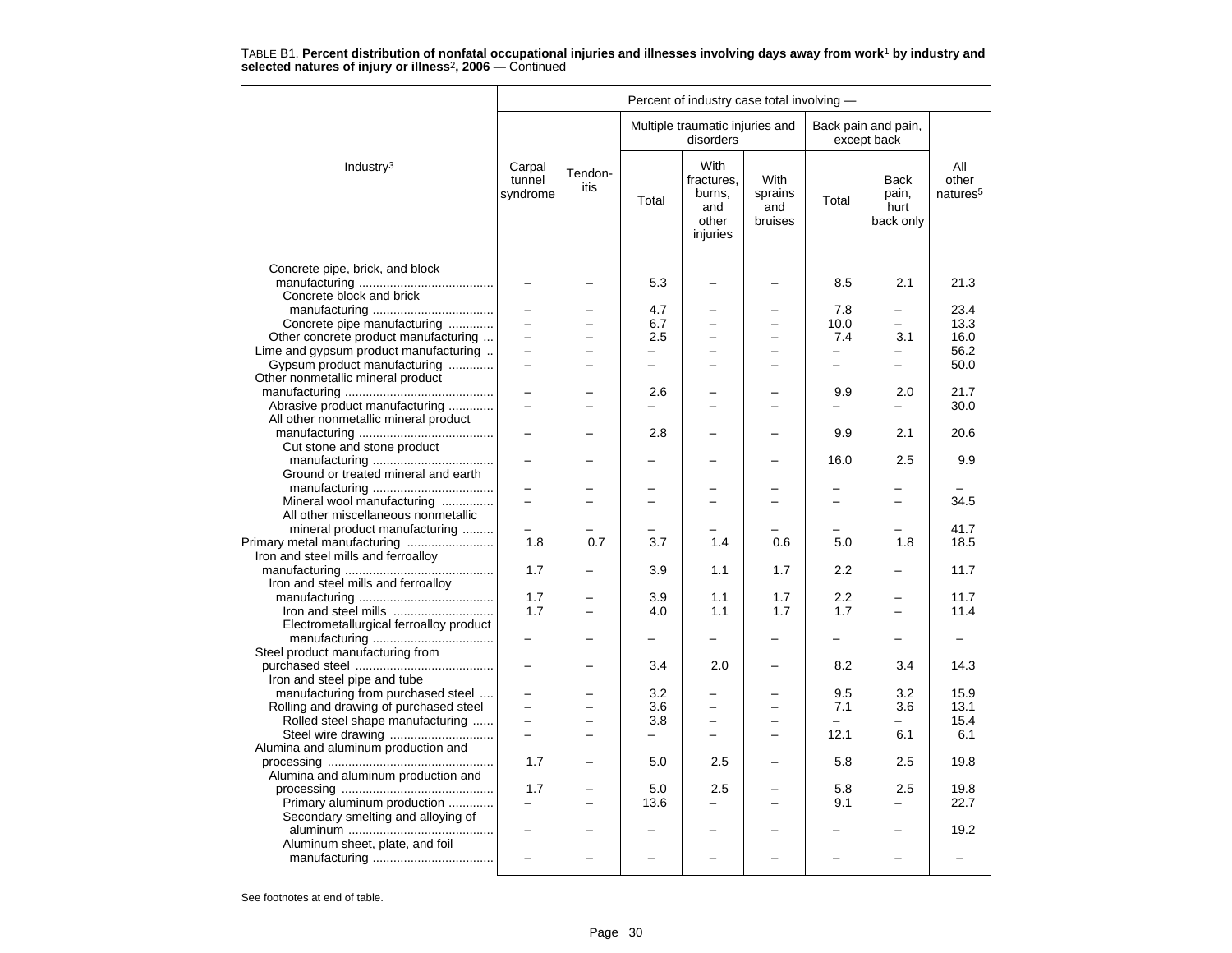|                                                                                                                  |                                   |                |                          |                | Percent of industry case total involving - |                          |                |                          |                  |
|------------------------------------------------------------------------------------------------------------------|-----------------------------------|----------------|--------------------------|----------------|--------------------------------------------|--------------------------|----------------|--------------------------|------------------|
| Industry $3$                                                                                                     | <b>NAICS</b><br>code <sup>4</sup> | Total<br>cases | Sprains,<br>strains      | Fractures      | Cuts,<br>punctures                         | <b>Bruises</b>           | Heat<br>burns  | Chemical<br>burns        | Amputa-<br>tions |
| Aluminum extruded product<br>Other aluminum rolling and drawing                                                  | 331316<br>331319                  | 510<br>110     | 37.3<br>36.4             | 3.9<br>18.2    | 11.8                                       | 7.8                      |                | $\overline{\phantom{0}}$ |                  |
| Nonferrous metal (except aluminum)<br>production and processing                                                  | 3314                              | 1,620          | 40.7                     | 9.3            | 7.4                                        | 7.4                      | 3.1            |                          | 3.7              |
| Nonferrous metal (except aluminum)<br>Primary smelting and refining of                                           | 33141                             | 90             | 33.3                     | 22.2           |                                            |                          |                |                          |                  |
| Primary smelting and refining of<br>nonferrous metal (except copper and                                          | 331411                            | 30             |                          |                |                                            |                          |                |                          |                  |
| Copper rolling, drawing, extruding, and                                                                          | 331419                            | 60             | 33.3                     |                |                                            | -                        |                |                          |                  |
|                                                                                                                  | 33142                             | 1,170          | 41.0                     | 9.4            | 7.7                                        | 8.5                      | 1.7            |                          | 3.4              |
| Copper rolling, drawing, and extruding<br>Nonferrous metal (except copper and                                    | 331421                            | 540            | 42.6                     | 9.3            | 5.6                                        | 9.3                      | 3.7            |                          |                  |
| aluminum) rolling, drawing, extruding,<br>Nonferrous metal (except copper and<br>aluminum) rolling, drawing, and | 33149                             | 360            | 41.7                     | 8.3            | 5.6                                        |                          | 5.6            |                          | 5.6              |
| Secondary smelting, refining, and<br>alloying of nonferrous metal (except                                        | 331491                            | 200            | 30.0                     |                |                                            |                          |                |                          | 10.0             |
| copper and aluminum)                                                                                             | 331492                            | 160            | 56.2                     |                |                                            |                          |                |                          |                  |
|                                                                                                                  | 3315                              | 4,350          | 29.9                     | 8.0            | 9.2                                        | 7.4                      | 9.2            |                          | 1.8              |
| Ferrous metal foundries                                                                                          | 33151                             | 2,690          | 30.5                     | 8.9            | 7.1                                        | 7.8                      | 7.8            | $\overline{\phantom{0}}$ | 1.9              |
|                                                                                                                  | 331511                            | 1,800          | 32.2                     | 8.9            | 6.1                                        | 7.2                      | 7.8            | $\overline{\phantom{0}}$ | 2.2              |
| Steel investment foundries                                                                                       | 331512                            | 250            | 24.0                     | $\equiv$       | 8.0                                        | $\overline{\phantom{0}}$ | 8.0            |                          |                  |
| Steel foundries (except investment)                                                                              | 331513                            | 640            | 28.1                     | 10.9           | 7.8                                        | 9.4                      | 7.8            |                          |                  |
| Nonferrous metal foundries                                                                                       | 33152                             | 1,660          | 28.9                     | 6.6            | 12.7                                       | 7.2                      | 11.4           | $\overline{\phantom{0}}$ | 1.8              |
| Aluminum die-casting foundries                                                                                   | 331521                            | 550            | 27.3                     | 7.3            | 10.9                                       | 5.5                      | 9.1            | $\overline{\phantom{0}}$ |                  |
| Nonferrous (except aluminum)                                                                                     | 331522                            | 200            | 30.0                     |                | 15.0                                       | 10.0                     |                |                          |                  |
| Aluminum foundries (except                                                                                       | 331524                            | 610            | 31.1                     | 4.9            | 9.8                                        | 9.8                      | 11.5           |                          | 3.3              |
| Copper foundries (except die-casting)<br>Other nonferrous foundries (except                                      | 331525                            | 180            | 22.2                     |                | 27.8                                       | $\overline{\phantom{0}}$ | 27.8           |                          |                  |
|                                                                                                                  | 331528                            | 120            | 33.3                     | 16.7           | 16.7                                       |                          |                |                          |                  |
| Fabricated metal product manufacturing                                                                           | 332                               | 28,720         | 28.3                     | 9.0            | 14.6                                       | 7.6                      | 1.5            | 0.7                      | 3.0              |
|                                                                                                                  | 3321                              | 2,700          | 26.3                     | 6.7            | 21.9                                       | 7.0                      | 2.2            |                          | 3.0              |
|                                                                                                                  | 33211                             | 2,700          | 26.3                     | 6.7            | 21.9                                       | 7.0                      | 2.2            | $\overline{\phantom{0}}$ | 3.0              |
|                                                                                                                  | 332111                            | 820            | 32.9                     | 8.5            | 9.8                                        | 6.1                      | 3.7            | $\overline{\phantom{0}}$ |                  |
| Custom roll forming                                                                                              | 332114                            | 110            | 27.3                     |                | 18.2                                       |                          |                |                          |                  |
| Crown and closure manufacturing                                                                                  | 332115                            | 40             | $\overline{\phantom{m}}$ | $\overline{a}$ | $\qquad \qquad -$                          | $\overline{a}$           | $\overline{a}$ |                          |                  |
|                                                                                                                  |                                   |                |                          |                |                                            |                          |                |                          |                  |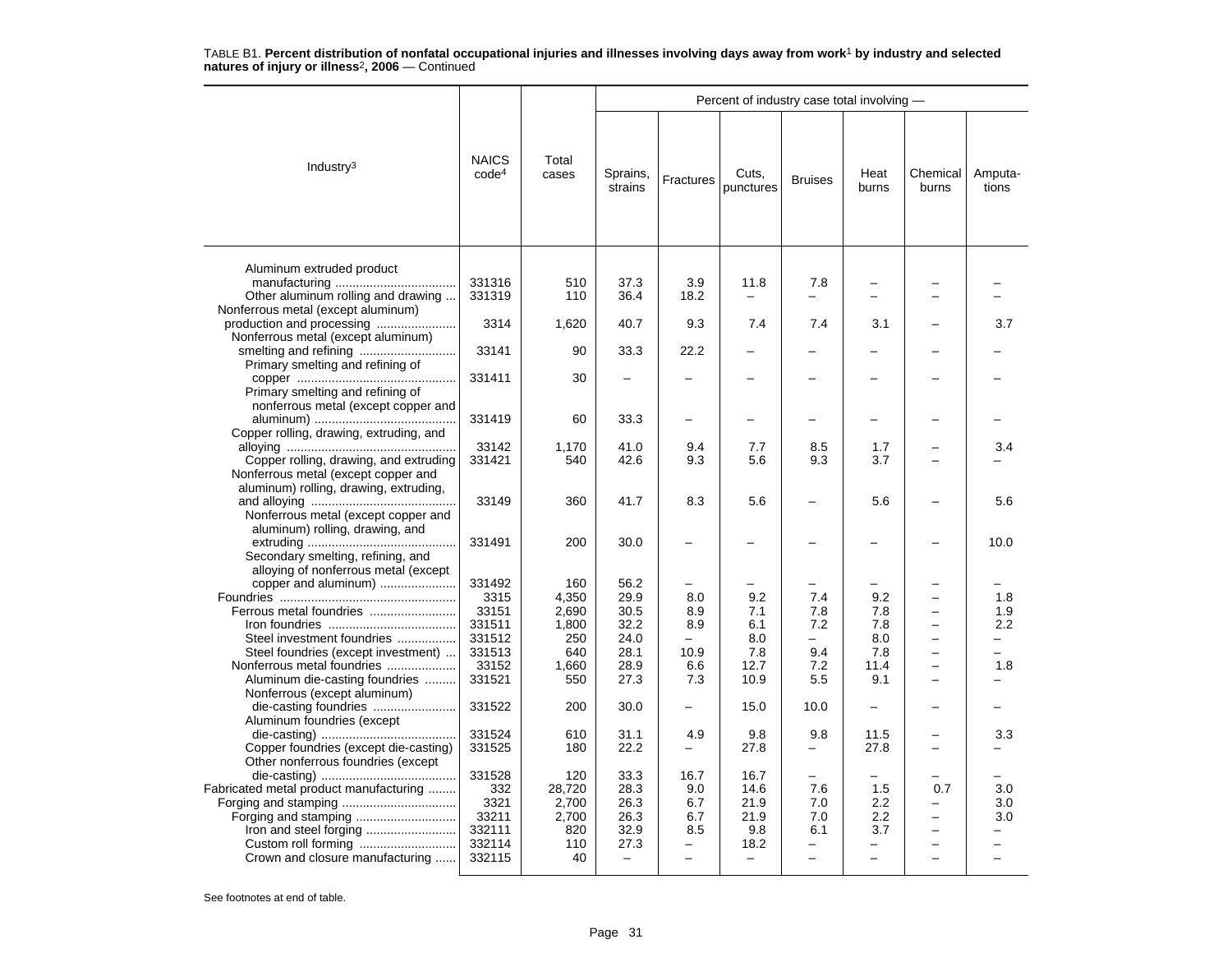|                                                                           |                               |                 |                               | Percent of industry case total involving -               |                                   |                          |                                           |                                      |
|---------------------------------------------------------------------------|-------------------------------|-----------------|-------------------------------|----------------------------------------------------------|-----------------------------------|--------------------------|-------------------------------------------|--------------------------------------|
|                                                                           |                               |                 |                               | Multiple traumatic injuries and<br>disorders             |                                   |                          | Back pain and pain,<br>except back        |                                      |
| Industry $3$                                                              | Carpal<br>tunnel<br>syndrome  | Tendon-<br>itis | Total                         | With<br>fractures.<br>burns,<br>and<br>other<br>injuries | With<br>sprains<br>and<br>bruises | Total                    | <b>Back</b><br>pain,<br>hurt<br>back only | All<br>other<br>natures <sup>5</sup> |
|                                                                           |                               |                 |                               |                                                          |                                   |                          |                                           |                                      |
| Aluminum extruded product                                                 |                               |                 |                               |                                                          |                                   |                          |                                           |                                      |
| Other aluminum rolling and drawing                                        | 3.9                           |                 | 3.9<br>-                      | $\equiv$                                                 | $\overline{\phantom{0}}$          | 3.9                      | $\overline{\phantom{0}}$                  | 21.6<br>18.2                         |
| Nonferrous metal (except aluminum)                                        |                               |                 |                               |                                                          |                                   |                          |                                           |                                      |
| production and processing                                                 | 2.5                           | 1.2             | 3.1                           | 1.2                                                      |                                   | 6.2                      | 1.9                                       | 14.2                                 |
| Nonferrous metal (except aluminum)                                        |                               |                 |                               |                                                          |                                   |                          |                                           |                                      |
|                                                                           |                               |                 |                               |                                                          |                                   |                          |                                           |                                      |
| Primary smelting and refining of                                          |                               |                 |                               |                                                          |                                   |                          |                                           |                                      |
|                                                                           |                               |                 |                               |                                                          |                                   |                          |                                           |                                      |
| Primary smelting and refining of                                          |                               |                 |                               |                                                          |                                   |                          |                                           |                                      |
| nonferrous metal (except copper and                                       |                               |                 |                               |                                                          |                                   |                          |                                           |                                      |
| Copper rolling, drawing, extruding, and                                   |                               |                 |                               |                                                          |                                   | -                        |                                           |                                      |
|                                                                           | 2.6                           | 1.7             | 3.4                           | 1.7                                                      |                                   | 6.8                      | 2.6                                       | 13.7                                 |
| Copper rolling, drawing, and extruding                                    | 3.7                           |                 | 3.7                           |                                                          |                                   | 7.4                      |                                           | 14.8                                 |
| Nonferrous metal (except copper and                                       |                               |                 |                               |                                                          |                                   |                          |                                           |                                      |
| aluminum) rolling, drawing, extruding,                                    |                               |                 |                               |                                                          |                                   |                          |                                           |                                      |
|                                                                           |                               |                 |                               |                                                          |                                   |                          |                                           | 16.7                                 |
| Nonferrous metal (except copper and                                       |                               |                 |                               |                                                          |                                   |                          |                                           |                                      |
| aluminum) rolling, drawing, and                                           |                               |                 |                               |                                                          |                                   |                          |                                           |                                      |
|                                                                           |                               |                 |                               |                                                          |                                   |                          |                                           | 15.0                                 |
| Secondary smelting, refining, and<br>alloying of nonferrous metal (except |                               |                 |                               |                                                          |                                   |                          |                                           |                                      |
| copper and aluminum)                                                      |                               |                 |                               |                                                          |                                   |                          |                                           | 18.8                                 |
|                                                                           | 2.1                           | .9              | 3.4                           | 1.4                                                      |                                   | 4.4                      | 1.4                                       | 23.7                                 |
| Ferrous metal foundries                                                   | 1.5                           | .7              | 3.7                           | 1.9                                                      | $\overline{\phantom{0}}$          | 4.1                      | 1.1                                       | 26.0                                 |
|                                                                           | 1.7                           |                 | 3.9                           | 2.2                                                      | ÷                                 | 2.2                      | $\overline{\phantom{0}}$                  | 26.7                                 |
| Steel investment foundries                                                | Ξ.                            |                 | $\overline{\phantom{0}}$      | $\overline{\phantom{0}}$                                 | $\overline{\phantom{0}}$          | 12.0                     | $\overline{\phantom{0}}$                  | 28.0                                 |
| Steel foundries (except investment)                                       | $\equiv$                      |                 | 4.7                           | $\overline{\phantom{0}}$                                 |                                   | 6.2                      | 3.1                                       | 23.4                                 |
| Nonferrous metal foundries                                                | 2.4                           | $\overline{a}$  | 2.4                           | $\overline{\phantom{0}}$                                 | $\overline{\phantom{0}}$          | 5.4                      | 1.8                                       | 19.9                                 |
| Aluminum die-casting foundries                                            | 3.6                           | -               | —                             | $\overline{\phantom{0}}$                                 | $\overline{\phantom{0}}$          | 7.3                      | $\overline{\phantom{0}}$                  | 23.6                                 |
| Nonferrous (except aluminum)                                              |                               |                 | $\overline{\phantom{0}}$      |                                                          |                                   | $\overline{\phantom{0}}$ | $\overline{\phantom{0}}$                  |                                      |
| die-casting foundries<br>Aluminum foundries (except                       |                               |                 |                               |                                                          |                                   |                          |                                           | 25.0                                 |
|                                                                           |                               |                 | 4.9                           |                                                          |                                   | 4.9                      | $\overline{\phantom{0}}$                  | 18.0                                 |
| Copper foundries (except die-casting)                                     | $\overline{\phantom{0}}$      |                 | -                             | $\equiv$                                                 | $\overline{\phantom{0}}$          | <u>.</u>                 | $\overline{\phantom{0}}$                  | 11.1                                 |
| Other nonferrous foundries (except                                        |                               |                 |                               |                                                          |                                   |                          |                                           |                                      |
|                                                                           |                               |                 |                               |                                                          |                                   |                          |                                           | 16.7                                 |
| Fabricated metal product manufacturing                                    | 2.1                           | .6              | 3.5                           | 1.2                                                      | 0.6                               | 6.1                      | 2.0                                       | 23.0                                 |
|                                                                           | 3.0                           |                 | 3.0                           | 1.5                                                      | $\overline{\phantom{0}}$          | 7.0                      | 3.7                                       | 19.3                                 |
| Forging and stamping                                                      | 3.0                           |                 | 3.0                           | 1.5                                                      | $\overline{\phantom{0}}$          | 7.0                      | 3.7                                       | 19.3                                 |
| Iron and steel forging                                                    | -<br>$\overline{\phantom{0}}$ |                 | -<br>$\overline{\phantom{0}}$ |                                                          |                                   | 12.2<br>$\overline{a}$   | 9.8                                       | 22.0                                 |
| Crown and closure manufacturing                                           |                               |                 | $\overline{\phantom{0}}$      | $\overline{\phantom{0}}$                                 |                                   | $\equiv$                 | $\overline{\phantom{0}}$                  | 18.2<br>$\overline{\phantom{m}}$     |
|                                                                           |                               |                 |                               |                                                          |                                   |                          |                                           |                                      |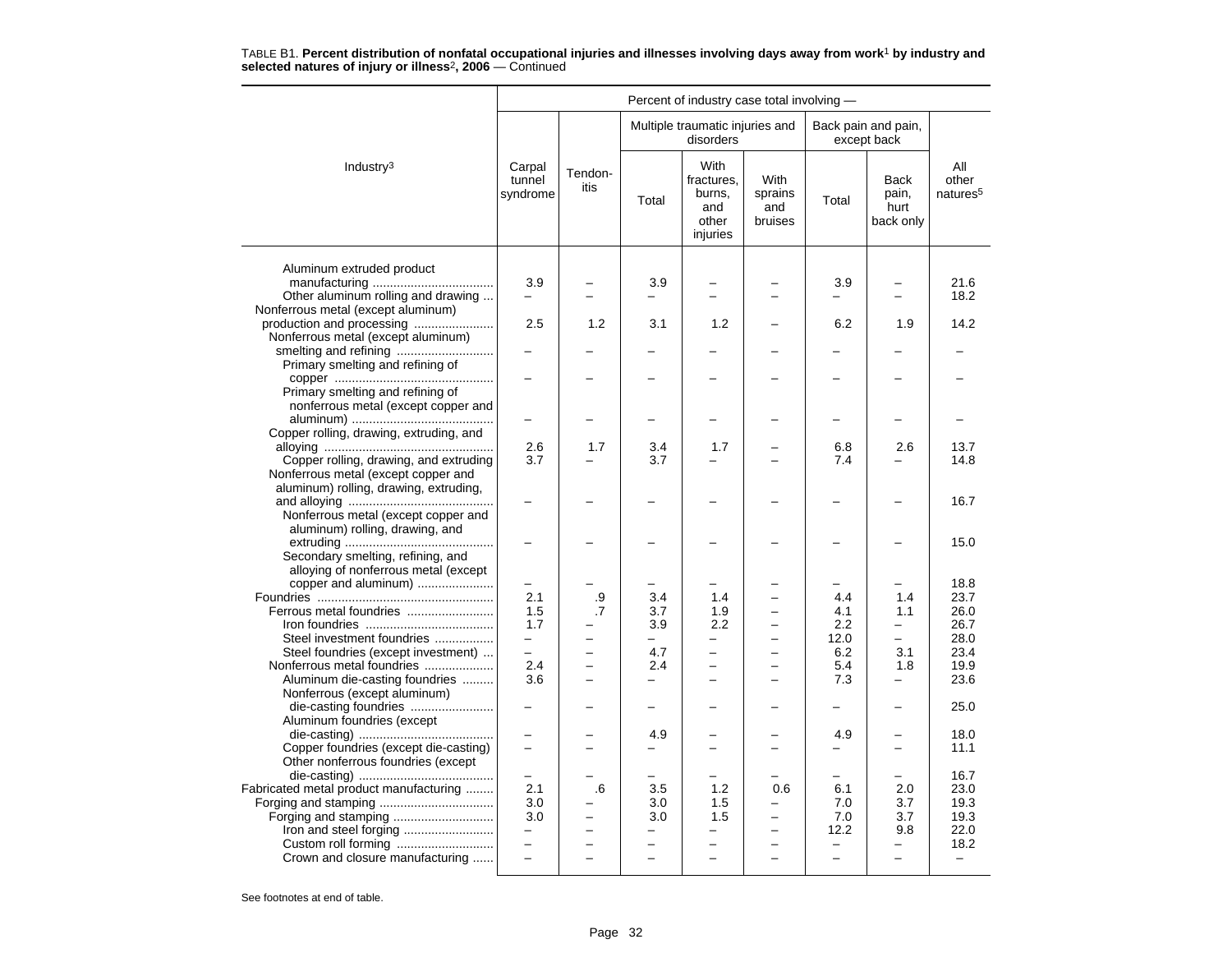|                                           |                                   |                |                     |                          | Percent of industry case total involving - |                          |                          |                          |                  |
|-------------------------------------------|-----------------------------------|----------------|---------------------|--------------------------|--------------------------------------------|--------------------------|--------------------------|--------------------------|------------------|
| Industry $3$                              | <b>NAICS</b><br>code <sup>4</sup> | Total<br>cases | Sprains,<br>strains | <b>Fractures</b>         | Cuts,<br>punctures                         | <b>Bruises</b>           | Heat<br>burns            | Chemical<br>burns        | Amputa-<br>tions |
|                                           |                                   |                |                     |                          |                                            |                          |                          |                          |                  |
|                                           | 332116                            | 1,300          | 19.2                | 5.4                      | 33.8                                       | 5.4                      | 1.5                      |                          | 5.4              |
| Powder metallurgy part manufacturing      | 332117                            | 220            | 31.8                | -                        | 9.1                                        | 13.6                     | Ξ.                       | -                        |                  |
| Cutlery and handtool manufacturing        | 3322                              | 950            | 30.5                | 3.2                      | 18.9                                       | 4.2                      | 2.1                      | $\equiv$                 | 2.1              |
| Cutlery and handtool manufacturing        | 33221                             | 950            | 30.5                | 3.2                      | 18.9                                       | 4.2                      | 2.1                      | -                        | 2.1              |
| Cutlery and flatware (except precious)    |                                   |                |                     |                          |                                            |                          |                          |                          |                  |
|                                           | 332211                            | 190            | 36.8                |                          |                                            |                          |                          |                          |                  |
| Hand and edge tool manufacturing          | 332212                            | 480            | 27.1                | 4.2                      | 18.8                                       | 4.2                      | 4.2                      |                          |                  |
| Saw blade and handsaw                     |                                   |                |                     |                          |                                            |                          |                          |                          |                  |
|                                           | 332213                            | 130            | 38.5                |                          | 23.1                                       |                          |                          |                          |                  |
| Kitchen utensil, pot, and pan             |                                   |                |                     |                          |                                            |                          |                          |                          |                  |
|                                           | 332214                            | 140            | 28.6                |                          | 35.7                                       | $\overline{\phantom{0}}$ |                          |                          |                  |
| Architectural and structural metals       |                                   |                |                     |                          |                                            |                          |                          |                          |                  |
|                                           | 3323                              | 9,040          | 27.7                | 11.5                     | 14.9                                       | 7.4                      | 2.0                      | 0.3                      | 1.4              |
| Plate work and fabricated structural      |                                   |                |                     |                          |                                            |                          |                          |                          |                  |
| product manufacturing                     | 33231                             | 5,230          | 26.0                | 11.7                     | 14.9                                       | 8.0                      | 2.3                      |                          | 1.9              |
| Prefabricated metal building and          |                                   |                |                     |                          |                                            |                          |                          |                          |                  |
| component manufacturing                   | 332311                            | 690            | 33.3                | 14.5                     | 14.5                                       | 8.7                      | -                        | -                        |                  |
| Fabricated structural metal               |                                   |                |                     |                          |                                            |                          |                          |                          |                  |
|                                           | 332312                            | 3,260          | 24.8                | 11.0                     | 16.3                                       | 8.0                      | 2.8                      | -                        | .6               |
| Plate work manufacturing                  | 332313                            | 1,280          | 24.2                | 12.5                     | 11.7                                       | 7.8                      | 2.3                      |                          | 6.2              |
| Ornamental and architectural metal        |                                   |                |                     |                          |                                            |                          |                          |                          |                  |
| products manufacturing                    | 33232                             | 3.810          | 29.9                | 11.3                     | 15.0                                       | 6.6                      | 1.3                      | .5                       | .8               |
| Metal window and door manufacturing       | 332321                            | 1,110          | 34.2                | 9.0                      | 16.2                                       | 7.2                      | 1.8                      |                          |                  |
| Sheet metal work manufacturing            | 332322                            | 1,820          | 29.7                | 12.6                     | 15.9                                       | 4.9                      | $\overline{\phantom{0}}$ |                          |                  |
| Ornamental and architectural metal        |                                   |                |                     |                          |                                            |                          |                          |                          |                  |
| work manufacturing                        | 332323                            | 890            | 24.7                | 12.4                     | 11.2                                       | 9.0                      | 2.2                      |                          |                  |
| Boiler, tank, and shipping container      |                                   |                |                     |                          |                                            |                          |                          |                          |                  |
|                                           | 3324                              | 1,990          | 29.6                | 10.6                     | 10.1                                       | 9.0                      | 1.0                      |                          | 6.0              |
| Power boiler and heat exchanger           |                                   |                |                     |                          |                                            |                          |                          |                          |                  |
|                                           | 33241                             | 320            | 37.5                | 9.4                      | 6.2                                        | 6.2                      |                          |                          |                  |
| Metal tank (heavy gauge) manufacturing    | 33242                             | 810            | 25.9                | 7.4                      | 9.9                                        | 11.1                     | -                        | -                        | 11.1             |
| Metal can, box, and other metal           |                                   |                |                     |                          |                                            |                          |                          |                          |                  |
| container (light gauge) manufacturing     | 33243                             | 850            | 30.6                | 14.1                     | 11.8                                       | 8.2                      |                          |                          | 2.4              |
| Metal can manufacturing                   | 332431                            | 290            | 44.8                | 6.9                      | 6.9                                        | 10.3                     | $\overline{\phantom{0}}$ | $\overline{\phantom{0}}$ |                  |
|                                           | 332439                            | 560            | 23.2                | 19.6                     | 14.3                                       | 7.1                      | $\overline{\phantom{0}}$ | $\overline{\phantom{0}}$ | 3.6              |
| Other metal container manufacturing       | 3325                              | 400            | 35.0                | 10.0                     | 12.5                                       | 5.0                      | ÷                        | $\equiv$                 | 5.0              |
|                                           |                                   |                |                     |                          |                                            |                          |                          |                          |                  |
| Spring and wire product manufacturing     | 3326                              | 1,350          | 30.4                | 6.7                      | 11.1                                       | 8.9                      | 1.5                      | 1.5                      | 1.5              |
| Spring and wire product manufacturing     | 33261                             | 1,350          | 30.4                | 6.7                      | 11.1                                       | 8.9                      | 1.5                      | 1.5                      | 1.5              |
| Spring (light gauge) manufacturing        | 332612                            | 320            | 25.0                | $\overline{\phantom{0}}$ | 18.8                                       | $\overline{\phantom{0}}$ | $\overline{\phantom{0}}$ | L.                       |                  |
| Other fabricated wire product             |                                   |                |                     |                          |                                            |                          |                          |                          |                  |
|                                           | 332618                            | 1,020          | 32.4                | 8.8                      | 8.8                                        | 10.8                     | 2.0                      |                          |                  |
| Machine shops; turned product; and screw, |                                   |                |                     |                          |                                            |                          |                          |                          |                  |
| nut, and bolt manufacturing               | 3327                              | 5,670          | 26.3                | 9.0                      | 17.6                                       | 6.5                      | 1.2                      | .4                       | 5.3              |
|                                           | 33271                             | 4,240          | 23.6                | 10.6                     | 18.9                                       | 7.1                      | .7                       |                          | 6.1              |
|                                           |                                   |                |                     |                          |                                            |                          |                          |                          |                  |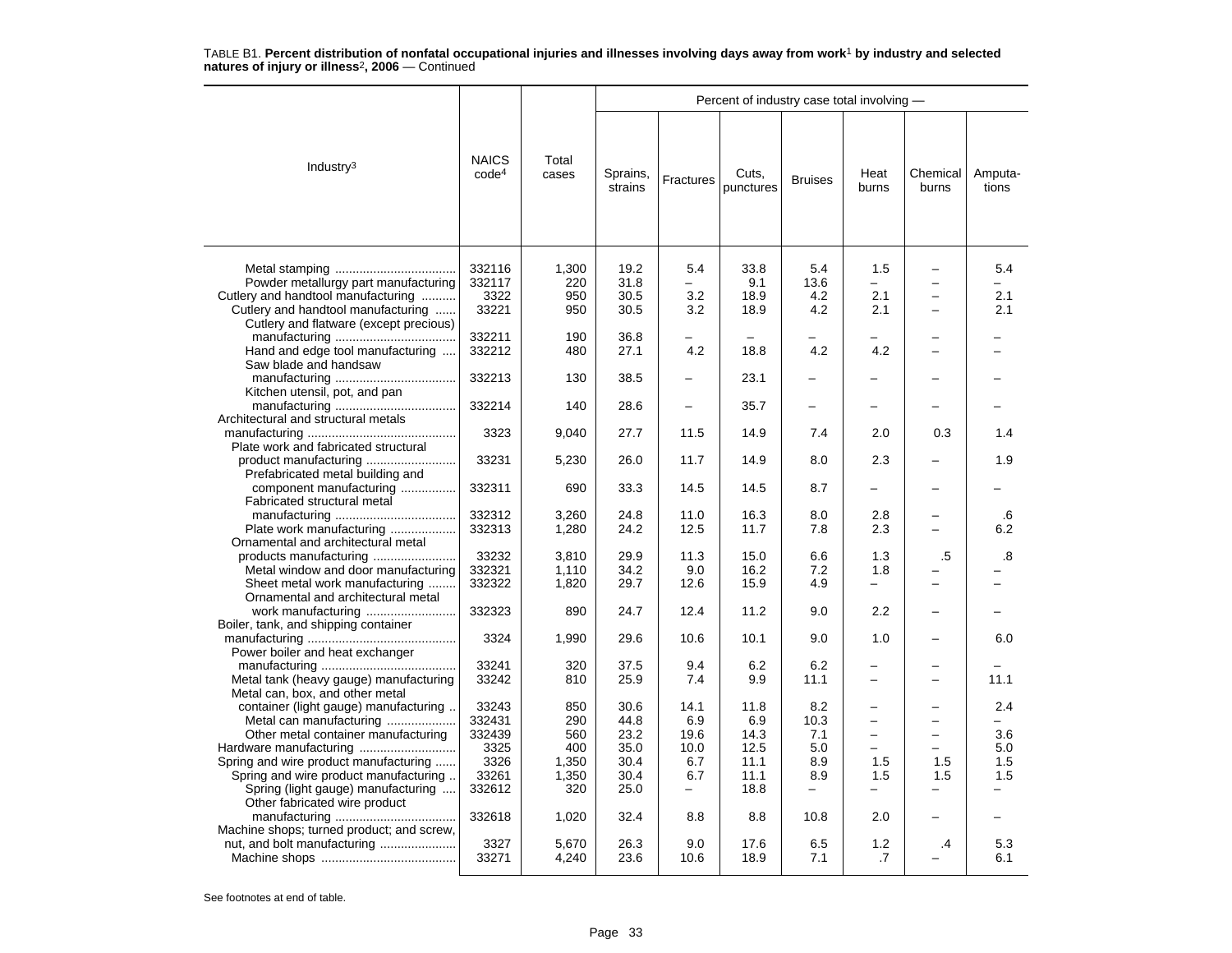|                                                                          |                                 |                 |            |                                                          |                                          | Percent of industry case total involving - |                                           |                                      |  |  |  |  |
|--------------------------------------------------------------------------|---------------------------------|-----------------|------------|----------------------------------------------------------|------------------------------------------|--------------------------------------------|-------------------------------------------|--------------------------------------|--|--|--|--|
|                                                                          |                                 |                 |            | Multiple traumatic injuries and<br>disorders             |                                          |                                            | Back pain and pain,<br>except back        |                                      |  |  |  |  |
| Industry <sup>3</sup>                                                    | Carpal<br>tunnel<br>syndrome    | Tendon-<br>itis | Total      | With<br>fractures.<br>burns,<br>and<br>other<br>injuries | <b>With</b><br>sprains<br>and<br>bruises | Total                                      | <b>Back</b><br>pain,<br>hurt<br>back only | All<br>other<br>natures <sup>5</sup> |  |  |  |  |
|                                                                          |                                 |                 | 1.5        |                                                          |                                          |                                            |                                           |                                      |  |  |  |  |
| Powder metallurgy part manufacturing                                     | 4.6<br>$\overline{\phantom{0}}$ |                 | 9.1        | 9.1                                                      | $\equiv$                                 | 3.8<br>13.6                                | -                                         | 18.5                                 |  |  |  |  |
|                                                                          |                                 |                 |            | -                                                        | $\overline{\phantom{0}}$                 |                                            |                                           | 14.7                                 |  |  |  |  |
| Cutlery and handtool manufacturing<br>Cutlery and handtool manufacturing | 3.2<br>3.2                      |                 | 2.1<br>2.1 | $\overline{a}$                                           | $\equiv$                                 | 15.8<br>15.8                               | 6.3<br>6.3                                | 14.7                                 |  |  |  |  |
| Cutlery and flatware (except precious)                                   |                                 |                 |            |                                                          |                                          |                                            |                                           |                                      |  |  |  |  |
|                                                                          |                                 |                 |            |                                                          |                                          | 31.6                                       |                                           | 10.5                                 |  |  |  |  |
| Hand and edge tool manufacturing                                         | 4.2                             |                 |            | -                                                        | -                                        | 16.7                                       | 10.4                                      | 14.6                                 |  |  |  |  |
| Saw blade and handsaw                                                    |                                 |                 |            |                                                          |                                          |                                            |                                           |                                      |  |  |  |  |
|                                                                          |                                 |                 |            |                                                          |                                          |                                            |                                           | 15.4                                 |  |  |  |  |
| Kitchen utensil, pot, and pan                                            |                                 |                 |            |                                                          |                                          |                                            |                                           |                                      |  |  |  |  |
|                                                                          |                                 |                 |            |                                                          |                                          |                                            |                                           | 21.4                                 |  |  |  |  |
| Architectural and structural metals                                      |                                 |                 |            |                                                          |                                          |                                            |                                           |                                      |  |  |  |  |
|                                                                          | 1.1                             | 0.3             | 3.7        | 1.1                                                      | 0.6                                      | 4.9                                        | 1.2                                       | 24.8                                 |  |  |  |  |
| Plate work and fabricated structural                                     |                                 |                 |            |                                                          |                                          |                                            |                                           |                                      |  |  |  |  |
| product manufacturing                                                    | .8                              |                 | 2.5        | .4                                                       | .6                                       | 3.3                                        | .4                                        | 28.5                                 |  |  |  |  |
| Prefabricated metal building and                                         |                                 |                 |            |                                                          |                                          |                                            |                                           |                                      |  |  |  |  |
| component manufacturing                                                  |                                 |                 |            |                                                          |                                          | 5.8                                        |                                           | 20.3                                 |  |  |  |  |
| Fabricated structural metal                                              |                                 |                 |            |                                                          |                                          |                                            |                                           |                                      |  |  |  |  |
|                                                                          |                                 |                 | 2.5        |                                                          | .6                                       | 3.1                                        | $\overline{\phantom{0}}$                  | 30.7                                 |  |  |  |  |
| Plate work manufacturing                                                 | 1.6                             |                 | 3.1        | $\overline{\phantom{0}}$                                 |                                          | 3.1                                        | $\equiv$                                  | 27.3                                 |  |  |  |  |
| Ornamental and architectural metal                                       |                                 |                 |            |                                                          |                                          |                                            |                                           |                                      |  |  |  |  |
|                                                                          | 1.6                             | .8              | 5.5        | 2.4                                                      | .5                                       | 7.1                                        | 2.4                                       | 19.7                                 |  |  |  |  |
| Metal window and door manufacturing                                      | 3.6                             | 1.8             | 5.4        | 2.7                                                      |                                          | 7.2                                        | 4.5                                       | 11.7                                 |  |  |  |  |
| Sheet metal work manufacturing                                           | -                               |                 | 3.3        | $\overline{\phantom{0}}$                                 | $\overline{\phantom{0}}$                 | 6.6                                        | 2.2                                       | 23.6                                 |  |  |  |  |
| Ornamental and architectural metal                                       |                                 |                 |            |                                                          |                                          |                                            |                                           |                                      |  |  |  |  |
|                                                                          | -                               |                 | 9.0        | 5.6                                                      |                                          | 6.7                                        | -                                         | 20.2                                 |  |  |  |  |
| Boiler, tank, and shipping container                                     |                                 |                 |            |                                                          |                                          |                                            |                                           |                                      |  |  |  |  |
|                                                                          | 2.0                             |                 | 3.5        | 2.0                                                      |                                          | 5.0                                        | 1.0                                       | 22.1                                 |  |  |  |  |
| Power boiler and heat exchanger                                          |                                 |                 |            |                                                          |                                          |                                            |                                           |                                      |  |  |  |  |
|                                                                          |                                 |                 |            |                                                          |                                          | 9.4                                        | 6.2                                       | 21.9                                 |  |  |  |  |
| Metal tank (heavy gauge) manufacturing                                   | 2.5                             |                 | 2.5        | 2.5                                                      | $\overline{\phantom{0}}$                 | 3.7                                        | $\overline{a}$                            | 25.9                                 |  |  |  |  |
| Metal can, box, and other metal                                          |                                 |                 |            |                                                          |                                          |                                            |                                           |                                      |  |  |  |  |
| container (light gauge) manufacturing                                    |                                 |                 | 4.7        |                                                          |                                          | 5.9                                        | $\equiv$                                  | 20.0                                 |  |  |  |  |
| Metal can manufacturing                                                  | -                               |                 | -          |                                                          | $\overline{\phantom{0}}$                 | 6.9                                        | -                                         | 17.2                                 |  |  |  |  |
| Other metal container manufacturing                                      | $\overline{\phantom{0}}$        |                 | 5.4        |                                                          | -                                        | 5.4                                        |                                           | 21.4                                 |  |  |  |  |
|                                                                          | 5.0                             |                 |            | $\overline{\phantom{0}}$                                 | $\overline{\phantom{0}}$                 | 7.5                                        | $\equiv$                                  | 17.5                                 |  |  |  |  |
| Spring and wire product manufacturing                                    | 8.1                             |                 | 3.7        | $\overline{\phantom{0}}$                                 | $\overline{\phantom{0}}$                 | 7.4                                        | $\overline{\phantom{0}}$                  | 19.3                                 |  |  |  |  |
| Spring and wire product manufacturing                                    | 8.1                             | $\equiv$        | 3.7        | $\overline{\phantom{0}}$                                 | $\equiv$                                 | 7.4                                        | $\equiv$                                  | 19.3                                 |  |  |  |  |
| Spring (light gauge) manufacturing                                       | 15.6                            |                 | 6.2        | -                                                        | -                                        | 9.4                                        | -                                         | 15.6                                 |  |  |  |  |
| Other fabricated wire product                                            |                                 |                 |            |                                                          |                                          |                                            |                                           |                                      |  |  |  |  |
|                                                                          | 4.9                             |                 | 2.9        |                                                          |                                          | 6.9                                        | $\overline{\phantom{0}}$                  | 20.6                                 |  |  |  |  |
| Machine shops; turned product; and screw,                                |                                 |                 |            |                                                          |                                          |                                            |                                           |                                      |  |  |  |  |
| nut, and bolt manufacturing                                              | 1.4                             | .7              | 3.2        | 1.4                                                      | .5                                       | 6.5                                        | 2.5                                       | 21.7                                 |  |  |  |  |
|                                                                          | .7                              |                 | 2.8        | 1.2                                                      |                                          | 6.6                                        | 2.6                                       | 22.9                                 |  |  |  |  |
|                                                                          |                                 |                 |            |                                                          |                                          |                                            |                                           |                                      |  |  |  |  |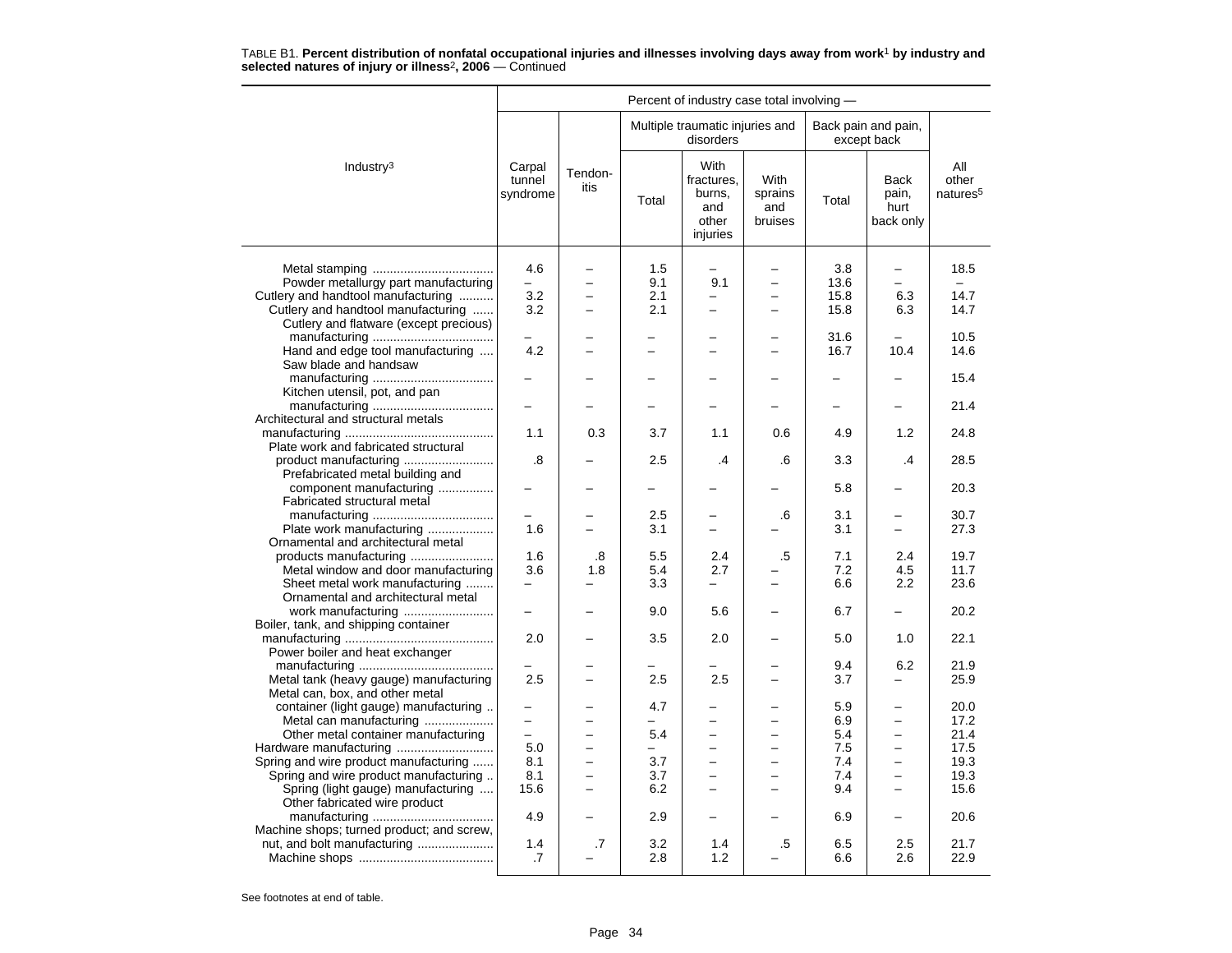|                                                                                                         |                                   |                       |                      |                                 | Percent of industry case total involving - |                          |                |                                |                  |
|---------------------------------------------------------------------------------------------------------|-----------------------------------|-----------------------|----------------------|---------------------------------|--------------------------------------------|--------------------------|----------------|--------------------------------|------------------|
| Industry $3$                                                                                            | <b>NAICS</b><br>code <sup>4</sup> | Total<br>cases        | Sprains,<br>strains  | Fractures                       | Cuts.<br>punctures                         | <b>Bruises</b>           | Heat<br>burns  | Chemical<br>burns              | Amputa-<br>tions |
| Turned product and screw, nut, and bolt                                                                 | 33272                             | 1,430                 | 35.0                 | 4.9                             | 14.0                                       | 4.9                      | 2.8            | 1.4                            | 2.8              |
| Precision turned product                                                                                | 332721                            | 800                   | 40.0                 | 5.0                             | 12.5                                       | 3.8                      |                |                                | 3.8              |
| Bolt, nut, screw, rivet, and washer                                                                     | 332722                            | 630                   | 28.6                 | 4.8                             | 15.9                                       | 6.3                      | 6.3            | 3.2                            |                  |
| Coating, engraving, heat treating, and<br>Coating, engraving, heat treating, and                        | 3328                              | 2,330                 | 24.9                 | 7.7                             | 6.9                                        | 10.7                     | 1.3            | 3.9                            | 2.1              |
| Metal coating, engraving (except                                                                        | 33281<br>332811                   | 2,330<br>310          | 24.9<br>32.3         | 7.7<br>6.5                      | 6.9<br>9.7                                 | 10.7<br>16.1             | 1.3            | 3.9                            | 2.1              |
| jewelry and silverware), and allied<br>services to manufacturers<br>Electroplating, plating, polishing, | 332812                            | 900                   | 21.1                 | 6.7                             | 7.8                                        | 12.2                     | $\overline{a}$ | 2.2                            |                  |
| anodizing, and coloring<br>Other fabricated metal product                                               | 332813                            | 1,120                 | 26.8                 | 8.9                             | 5.4                                        | 8.9                      | 1.8            | 6.2                            | 2.7              |
| Industrial valve manufacturing                                                                          | 3329<br>33291<br>332911           | 4,300<br>1,110<br>340 | 32.6<br>34.2<br>26.5 | 7.0<br>9.9<br>17.6              | 11.9<br>11.7<br>5.9                        | 8.1<br>8.1<br>8.8        | 1.2<br>-       | .7<br>$\overline{\phantom{0}}$ | 2.6              |
| Fluid power valve and hose fitting<br>Plumbing fixture fitting and trim                                 | 332912                            | 330                   | 36.4                 | 6.1                             | 9.1                                        | 9.1                      |                |                                |                  |
| Other metal valve and pipe fitting                                                                      | 332913                            | 120                   | 50.0                 |                                 |                                            |                          |                |                                |                  |
| All other fabricated metal product                                                                      | 332919                            | 310                   | 32.3                 | 9.7                             | 19.4                                       | 6.5                      |                |                                |                  |
| Ball and roller bearing manufacturing<br>Small arms ammunition                                          | 33299<br>332991                   | 3,190<br>390          | 32.0<br>35.9         | 6.0<br>7.7                      | 12.2<br>12.8                               | 8.2<br>10.3              | 1.3            | .6                             | 3.1              |
| Ammunition (except small arms)                                                                          | 332992                            | 140                   | 21.4                 |                                 | 14.3                                       |                          |                |                                |                  |
| Small arms manufacturing<br>Fabricated pipe and pipe fitting                                            | 332993<br>332994                  | 40<br>140             | 35.7                 |                                 | 14.3                                       |                          |                |                                |                  |
| Industrial pattern manufacturing<br>Enameled iron and metal sanitary                                    | 332996<br>332997                  | 600<br>120            | 26.7<br>58.3         | 8.3<br>$\overline{\phantom{0}}$ | 13.3<br>$\overline{\phantom{0}}$           | 5.0                      |                |                                | 3.3              |
| All other miscellaneous fabricated                                                                      | 332998                            | 140                   | 50.0                 | $\equiv$                        | 21.4                                       | $\overline{\phantom{0}}$ |                |                                |                  |
| metal product manufacturing<br>Machinery manufacturing                                                  | 332999<br>333                     | 1,590<br>16,650       | 30.8<br>31.7         | 5.0<br>8.3                      | 11.9<br>13.8                               | 10.1<br>7.1              | 1.3<br>1.3     | $\cdot$                        | 4.4<br>1.9       |
| Agriculture, construction, and mining                                                                   | 3331                              | 4,130                 | 33.9                 | 9.4                             | 11.1                                       | 5.6                      | 1.9            |                                | 1.9              |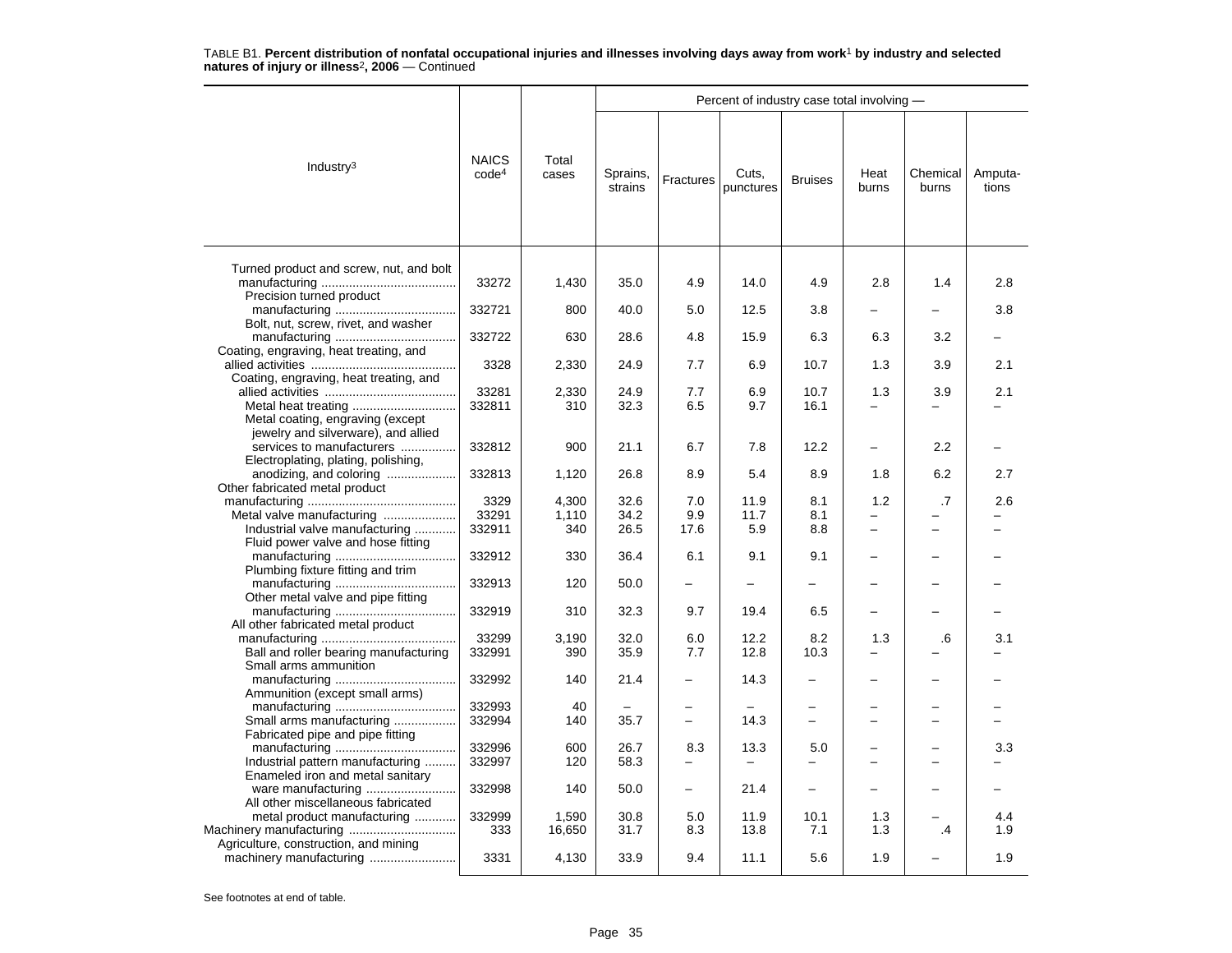|                                                                      |                                 |                 |                 | Percent of industry case total involving -               |                                          |                                 |                                           |                                      |
|----------------------------------------------------------------------|---------------------------------|-----------------|-----------------|----------------------------------------------------------|------------------------------------------|---------------------------------|-------------------------------------------|--------------------------------------|
|                                                                      |                                 |                 |                 | Multiple traumatic injuries and<br>disorders             |                                          |                                 | Back pain and pain,<br>except back        |                                      |
| Industry <sup>3</sup>                                                | Carpal<br>tunnel<br>syndrome    | Tendon-<br>itis | Total           | With<br>fractures.<br>burns,<br>and<br>other<br>injuries | <b>With</b><br>sprains<br>and<br>bruises | Total                           | <b>Back</b><br>pain,<br>hurt<br>back only | All<br>other<br>natures <sup>5</sup> |
|                                                                      |                                 |                 |                 |                                                          |                                          |                                 |                                           |                                      |
| Turned product and screw, nut, and bolt                              | 3.5                             | 2.1             | 4.9             | 2.1                                                      | 1.4                                      | 6.3                             | 1.4                                       | 18.2                                 |
| Precision turned product                                             |                                 |                 |                 |                                                          |                                          |                                 |                                           |                                      |
|                                                                      | 3.8                             |                 | 2.5             | 2.5                                                      |                                          | 8.8                             | 2.5                                       | 18.8                                 |
| Bolt, nut, screw, rivet, and washer                                  | 3.2                             |                 | 6.3             |                                                          | 3.2                                      | 3.2                             | -                                         | 17.5                                 |
| Coating, engraving, heat treating, and                               |                                 |                 |                 |                                                          |                                          |                                 |                                           |                                      |
|                                                                      | 2.6                             | .9              | 2.6             | .9                                                       | .9                                       | 5.6                             | 2.1                                       | 30.9                                 |
| Coating, engraving, heat treating, and                               |                                 |                 |                 |                                                          |                                          |                                 |                                           |                                      |
|                                                                      | 2.6<br>$\overline{\phantom{0}}$ | .9              | 2.6<br>$\equiv$ | .9                                                       | .9                                       | 5.6<br>$\overline{\phantom{0}}$ | 2.1<br>-                                  | 30.9<br>25.8                         |
| Metal coating, engraving (except                                     |                                 |                 |                 |                                                          |                                          |                                 |                                           |                                      |
| jewelry and silverware), and allied                                  |                                 |                 |                 |                                                          |                                          |                                 |                                           |                                      |
| services to manufacturers                                            |                                 |                 | $2.2\,$         |                                                          |                                          | 8.9                             | 3.3                                       | 34.4                                 |
| Electroplating, plating, polishing,<br>anodizing, and coloring       | 5.4                             |                 | 1.8             | $\overline{\phantom{0}}$                                 | -                                        | 3.6                             | 1.8                                       | 29.5                                 |
| Other fabricated metal product                                       |                                 |                 |                 |                                                          |                                          |                                 |                                           |                                      |
|                                                                      | 2.3                             | .9              | 4.9             | 1.2                                                      | 1.2                                      | 5.3                             | 1.6                                       | 22.8                                 |
| Metal valve manufacturing                                            | 3.6                             | 1.8             | 3.6             |                                                          |                                          | 3.6                             | 2.7                                       | 20.7                                 |
| Industrial valve manufacturing<br>Fluid power valve and hose fitting | $\overline{\phantom{0}}$        |                 | 8.8             | $\overline{a}$                                           | $\overline{\phantom{0}}$                 | 5.9                             | 5.9                                       | 23.5                                 |
|                                                                      |                                 |                 |                 |                                                          |                                          |                                 |                                           | 24.2                                 |
| Plumbing fixture fitting and trim                                    |                                 |                 |                 |                                                          |                                          |                                 |                                           |                                      |
|                                                                      | $\overline{\phantom{0}}$        |                 |                 | -                                                        | $\overline{\phantom{0}}$                 | $\overline{\phantom{0}}$        | -                                         | 16.7                                 |
| Other metal valve and pipe fitting                                   |                                 |                 |                 |                                                          |                                          |                                 |                                           | 19.4                                 |
| All other fabricated metal product                                   |                                 |                 |                 |                                                          |                                          |                                 |                                           |                                      |
|                                                                      | 1.9                             | .6              | 5.0             | 1.3                                                      | 1.3                                      | 6.0                             | 1.3                                       | 23.2                                 |
| Ball and roller bearing manufacturing                                | 5.1                             |                 | 5.1             | -                                                        | $\overline{\phantom{0}}$                 | 5.1                             | -                                         | 15.4                                 |
| Small arms ammunition                                                |                                 |                 |                 |                                                          |                                          | 14.3                            | ÷                                         | 14.3                                 |
| Ammunition (except small arms)                                       |                                 |                 |                 |                                                          |                                          |                                 |                                           |                                      |
|                                                                      |                                 |                 |                 |                                                          |                                          |                                 |                                           |                                      |
| Small arms manufacturing                                             |                                 |                 |                 |                                                          | -                                        |                                 | -                                         | 21.4                                 |
| Fabricated pipe and pipe fitting                                     |                                 |                 | 8.3             |                                                          | 3.3                                      | 11.7                            | $\overline{a}$                            | 23.3                                 |
| Industrial pattern manufacturing                                     | $\overline{\phantom{0}}$        | -               | $\equiv$        | -                                                        | $\overline{\phantom{0}}$                 | $\overline{\phantom{0}}$        | $\overline{\phantom{0}}$                  | 33.3                                 |
| Enameled iron and metal sanitary                                     |                                 |                 |                 |                                                          |                                          |                                 |                                           |                                      |
|                                                                      | $\overline{\phantom{0}}$        |                 |                 |                                                          |                                          | $\overline{\phantom{0}}$        |                                           |                                      |
| All other miscellaneous fabricated                                   | 1.3                             |                 | 5.0             | 1.3                                                      |                                          | 3.8                             | 1.3                                       | 27.0                                 |
| metal product manufacturing<br>Machinery manufacturing               | 2.9                             | .7              | 3.8             | 1.3                                                      | .5                                       | 5.7                             | 1.6                                       | 22.3                                 |
| Agriculture, construction, and mining                                |                                 |                 |                 |                                                          |                                          |                                 |                                           |                                      |
|                                                                      | 2.2                             |                 | 2.7             | .5                                                       |                                          | 4.4                             | 1.0                                       | 26.9                                 |
|                                                                      |                                 |                 |                 |                                                          |                                          |                                 |                                           |                                      |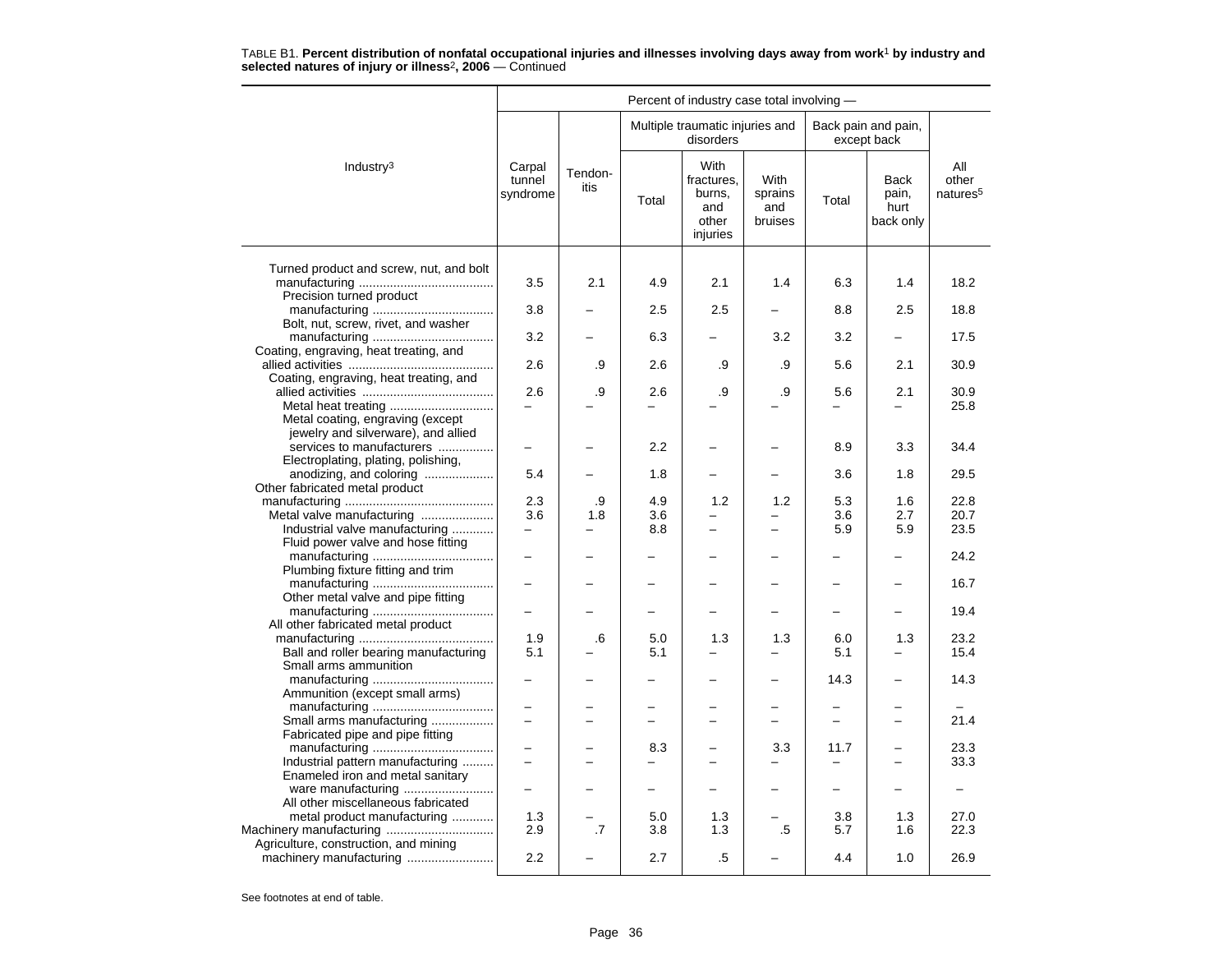|                                                                                |                                   |                |                     |             | Percent of industry case total involving - |                          |                                |                          |                  |
|--------------------------------------------------------------------------------|-----------------------------------|----------------|---------------------|-------------|--------------------------------------------|--------------------------|--------------------------------|--------------------------|------------------|
| Industry <sup>3</sup>                                                          | <b>NAICS</b><br>code <sup>4</sup> | Total<br>cases | Sprains,<br>strains | Fractures   | Cuts,<br>punctures                         | <b>Bruises</b>           | Heat<br>burns                  | Chemical<br>burns        | Amputa-<br>tions |
| Agricultural implement manufacturing                                           | 33311                             | 1,630          | 33.7                | 3.1         | 12.3                                       | 4.9                      | 2.5                            |                          | 2.5              |
| Farm machinery and equipment<br>Lawn and garden tractor and home               | 333111                            | 1,360          | 32.4                | 2.9         | 11.8                                       | 3.7                      | 2.9                            |                          | 1.5              |
| lawn and garden equipment                                                      | 333112                            | 270            | 40.7                |             | 14.8                                       | 11.1                     |                                |                          | 7.4              |
| Construction machinery manufacturing<br>Mining and oil and gas field machinery | 33312                             | 1,640          | 35.4                | 15.2        | 7.3                                        | 6.7                      | 1.8                            | $\overline{\phantom{0}}$ | 1.2              |
| Mining machinery and equipment                                                 | 33313                             | 860            | 31.4                | 10.5        | 16.3                                       | 4.7                      | 2.3                            |                          | 2.3              |
| Oil and gas field machinery and                                                | 333131                            | 280            | 32.1                | 7.1         | 10.7                                       | 7.1                      | L.                             |                          |                  |
| equipment manufacturing<br>Industrial machinery manufacturing                  | 333132<br>3332                    | 580<br>1,580   | 29.3<br>29.7        | 12.1<br>7.0 | 19.0<br>13.3                               | 3.4<br>11.4              | $\overline{\phantom{0}}$<br>Ē, | 1.3                      | 3.4              |
| Sawmill and woodworking machinery                                              | 33321                             | 110            | 36.4                |             | -                                          | -                        |                                |                          |                  |
| Plastics and rubber industry machinery<br>Other industrial machinery           | 33322                             | 370            | 32.4                |             | 10.8                                       | 18.9                     |                                |                          |                  |
| Paper industry machinery                                                       | 33329                             | 1,100          | 29.1                | 8.2         | 13.6                                       | 9.1                      |                                | 1.8                      |                  |
| Textile machinery manufacturing                                                | 333291<br>333292                  | 140<br>80      | 21.4<br>37.5        |             | 14.3                                       | −                        |                                |                          |                  |
| Printing machinery and equipment<br>Food product machinery                     | 333293                            | 110            | 27.3                |             | 18.2                                       | $\equiv$                 |                                |                          |                  |
| Semiconductor machinery                                                        | 333294                            | 250            | 28.0                | 8.0         | 12.0                                       | 12.0                     |                                |                          |                  |
| All other industrial machinery                                                 | 333295                            | 150            | 40.0                | 13.3        | $\qquad \qquad -$                          | $\overline{\phantom{0}}$ |                                |                          |                  |
| Commercial and service industry                                                | 333298                            | 370            | 24.3                | 10.8        | 21.6                                       | 10.8                     |                                |                          |                  |
| machinery manufacturing<br>Commercial and service industry                     | 3333                              | 1,140          | 26.3                | 7.9         | 14.9                                       | 7.0                      |                                |                          | 4.4              |
| machinery manufacturing<br>Automatic vending machine                           | 33331                             | 1,140          | 26.3                | 7.9         | 14.9                                       | 7.0                      | $\overline{\phantom{0}}$       | -                        | 4.4              |
| Commercial laundry, drycleaning, and                                           | 333311                            | 60             | 33.3                |             |                                            |                          |                                |                          |                  |
| pressing machine manufacturing<br>Optical instrument and lens                  | 333312                            | 80             | 25.0                |             |                                            |                          |                                |                          |                  |
| Photographic and photocopying                                                  | 333314                            | 160            | 12.5                |             | 25.0                                       | 12.5                     |                                |                          |                  |
| equipment manufacturing                                                        | 333315                            | 70             | 28.6                | 28.6        | ÷                                          | $\overline{\phantom{0}}$ |                                |                          |                  |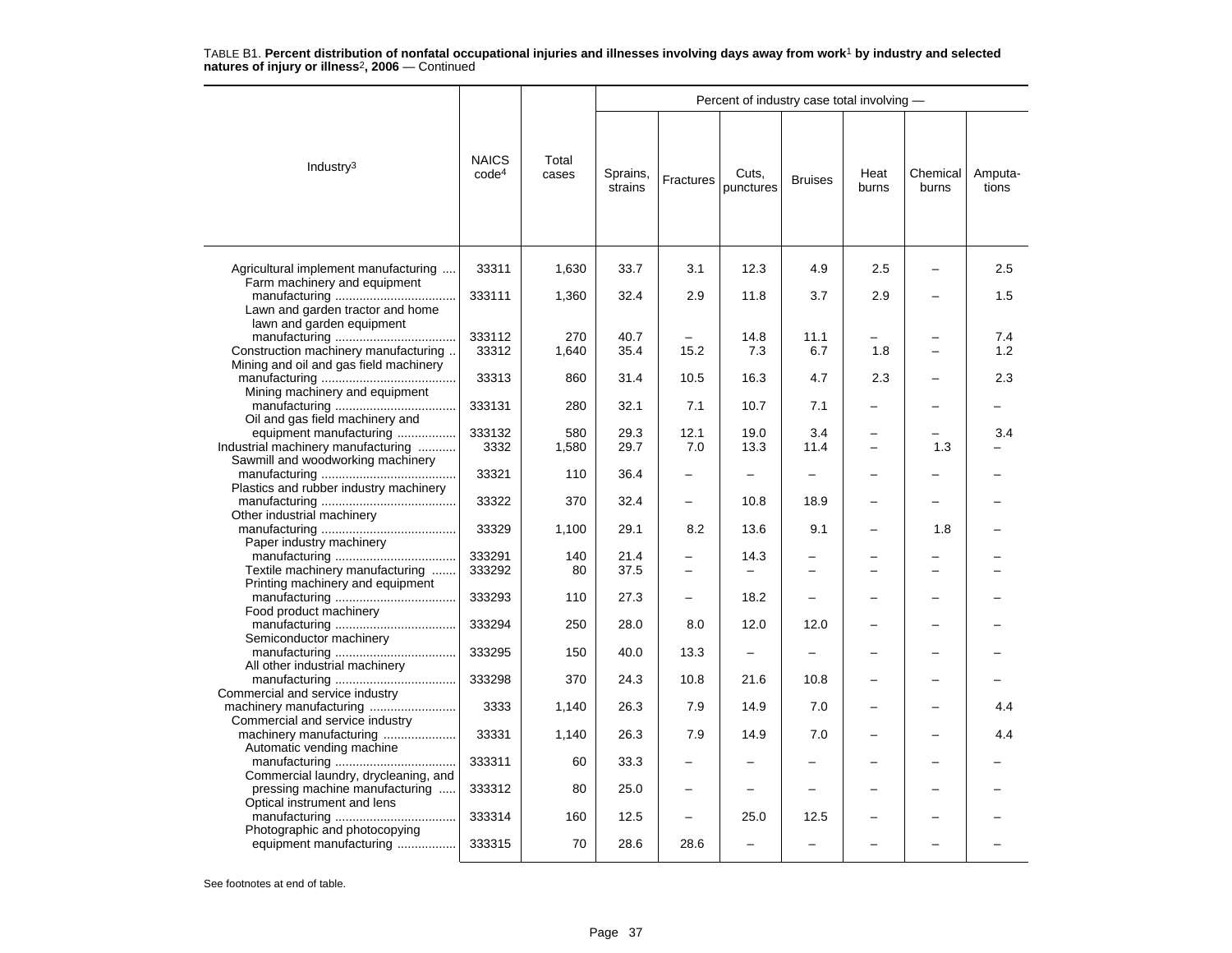|                                                                                |                              |                 |       | Percent of industry case total involving -               |                                   |                          |                                           |                                      |
|--------------------------------------------------------------------------------|------------------------------|-----------------|-------|----------------------------------------------------------|-----------------------------------|--------------------------|-------------------------------------------|--------------------------------------|
|                                                                                |                              |                 |       | Multiple traumatic injuries and<br>disorders             |                                   |                          | Back pain and pain,<br>except back        |                                      |
| Industry <sup>3</sup>                                                          | Carpal<br>tunnel<br>syndrome | Tendon-<br>itis | Total | With<br>fractures,<br>burns,<br>and<br>other<br>injuries | With<br>sprains<br>and<br>bruises | Total                    | <b>Back</b><br>pain,<br>hurt<br>back only | All<br>other<br>natures <sup>5</sup> |
| Agricultural implement manufacturing                                           | 3.1                          |                 | 3.1   |                                                          |                                   | 4.3                      | 1.2                                       | 30.7                                 |
| Farm machinery and equipment<br>Lawn and garden tractor and home               | 2.9                          |                 | 3.7   |                                                          |                                   | 3.7                      |                                           | 33.8                                 |
| lawn and garden equipment                                                      |                              |                 |       |                                                          |                                   | 7.4                      |                                           | 11.1                                 |
| Construction machinery manufacturing<br>Mining and oil and gas field machinery | 1.8                          |                 | 1.8   | -                                                        |                                   | 4.9                      | 1.2                                       | 23.8                                 |
| Mining machinery and equipment                                                 |                              |                 | 2.3   |                                                          |                                   | 3.5                      |                                           | 25.6<br>28.6                         |
| Oil and gas field machinery and<br>equipment manufacturing                     |                              |                 |       |                                                          |                                   | 3.4                      |                                           | 24.1                                 |
| Industrial machinery manufacturing<br>Sawmill and woodworking machinery        | 3.2                          | 1.3             | 5.1   | 2.5                                                      |                                   | 5.7                      | 1.9                                       | 20.9                                 |
| Plastics and rubber industry machinery                                         | 18.2                         |                 |       |                                                          |                                   | $\overline{\phantom{0}}$ |                                           | 27.3                                 |
| Other industrial machinery                                                     |                              |                 |       |                                                          |                                   | 8.1                      |                                           | 24.3                                 |
| Paper industry machinery                                                       | 2.7                          |                 | 7.3   | 3.6                                                      |                                   | 5.5                      | 1.8                                       | 19.1                                 |
| Textile machinery manufacturing                                                |                              |                 |       |                                                          |                                   | 25.0                     | $\overline{a}$                            | 14.3<br>25.0                         |
| Printing machinery and equipment<br>Food product machinery                     |                              |                 |       |                                                          |                                   |                          |                                           | 27.3                                 |
| Semiconductor machinery                                                        |                              |                 |       |                                                          |                                   |                          |                                           | 20.0                                 |
| All other industrial machinery                                                 |                              |                 | 20.0  | 20.0                                                     |                                   |                          |                                           |                                      |
| Commercial and service industry                                                |                              |                 |       |                                                          |                                   | 5.4                      |                                           | 21.6                                 |
| machinery manufacturing<br>Commercial and service industry                     | 5.3                          |                 | 3.5   | 1.8                                                      |                                   | 7.0                      |                                           | 20.2                                 |
| machinery manufacturing<br>Automatic vending machine                           | 5.3                          |                 | 3.5   | 1.8                                                      |                                   | 7.0                      |                                           | 20.2                                 |
| Commercial laundry, drycleaning, and                                           |                              |                 |       |                                                          |                                   |                          |                                           | 25.0                                 |
| pressing machine manufacturing<br>Optical instrument and lens                  | $\sim$                       |                 |       | $\overline{\phantom{0}}$                                 | ۳                                 | 18.8                     |                                           | 25.0                                 |
| Photographic and photocopying<br>equipment manufacturing                       |                              |                 |       |                                                          |                                   |                          |                                           | 28.6                                 |
|                                                                                |                              |                 |       |                                                          |                                   |                          |                                           |                                      |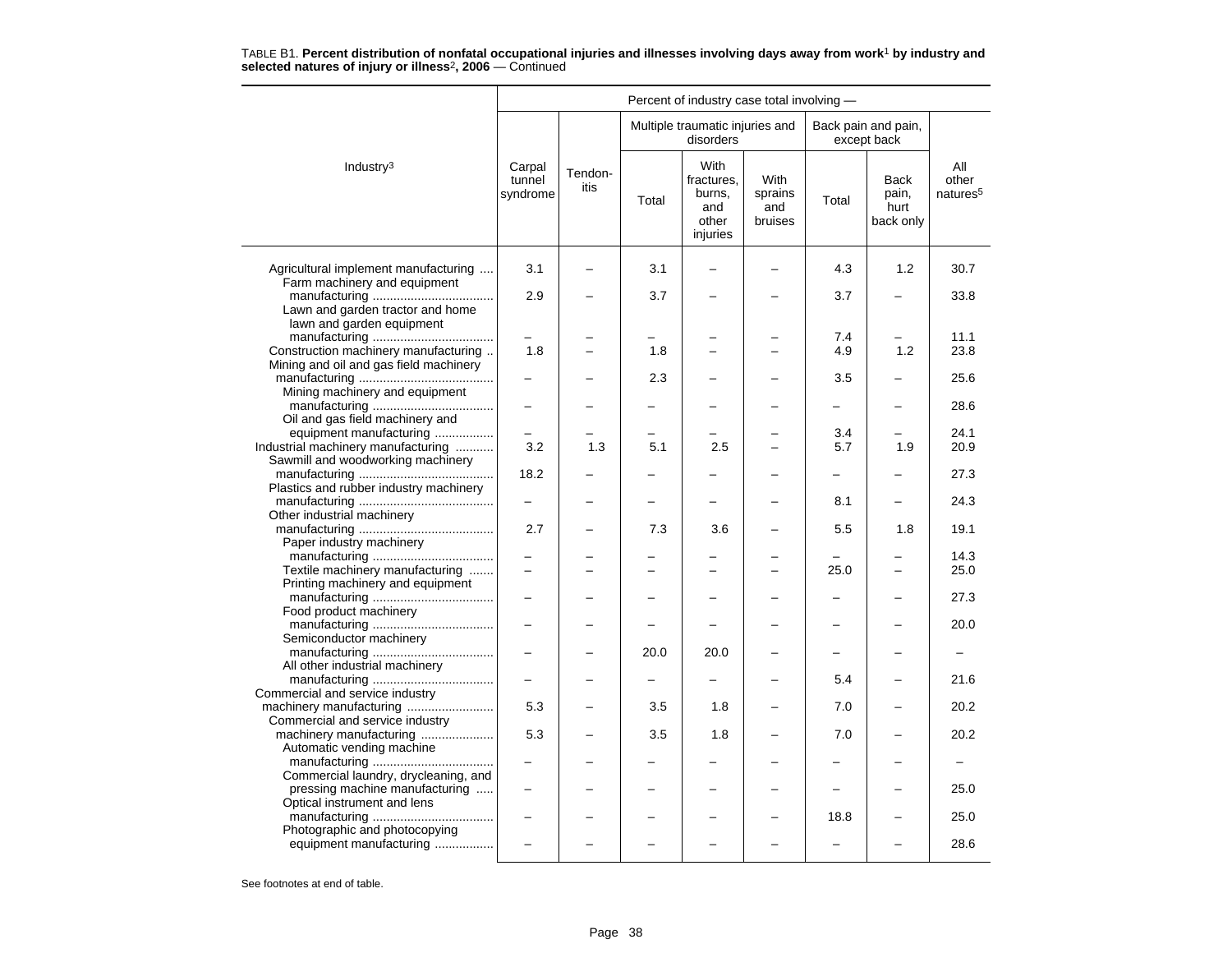|                                                                                                                                        |                                   |                                |                              |                           | Percent of industry case total involving - |                           |                        |                   |                          |
|----------------------------------------------------------------------------------------------------------------------------------------|-----------------------------------|--------------------------------|------------------------------|---------------------------|--------------------------------------------|---------------------------|------------------------|-------------------|--------------------------|
| Industry <sup>3</sup>                                                                                                                  | <b>NAICS</b><br>code <sup>4</sup> | Total<br>cases                 | Sprains,<br>strains          | Fractures                 | Cuts,<br>punctures                         | <b>Bruises</b>            | Heat<br>burns          | Chemical<br>burns | Amputa-<br>tions         |
| Other commercial and service<br>industry machinery manufacturing<br>Ventilation, heating, air-conditioning, and                        | 333319                            | 650                            | 29.2                         | 7.7                       | 15.4                                       | 7.7                       |                        |                   | 4.6                      |
| commercial refrigeration equipment<br>Ventilation, heating, air-conditioning,                                                          | 3334                              | 2,100                          | 31.0                         | 10.0                      | 16.2                                       | 8.1                       | 1.0                    |                   | 1.4                      |
| and commercial refrigeration<br>equipment manufacturing<br>Air purification equipment                                                  | 33341                             | 2,100                          | 31.0                         | 10.0                      | 16.2                                       | 8.1                       | 1.0                    |                   | 1.4                      |
| Industrial and commercial fan and                                                                                                      | 333411                            | 280                            | 28.6                         | 14.3                      | 14.3                                       | 7.1                       |                        |                   |                          |
| blower manufacturing<br>Heating equipment (except warm air                                                                             | 333412                            | 230                            | 21.7                         | 8.7                       | 30.4                                       |                           |                        |                   |                          |
| furnaces) manufacturing<br>Air-conditioning and warm air heating<br>equipment and commercial and<br>industrial refrigeration equipment | 333414                            | 300                            | 26.7                         | 16.7                      | 13.3                                       |                           |                        |                   |                          |
| Metalworking machinery manufacturing<br>Metalworking machinery manufacturing<br>Industrial mold manufacturing                          | 333415<br>3335<br>33351<br>333511 | 1,280<br>2,710<br>2,710<br>620 | 34.4<br>29.2<br>29.2<br>25.8 | 7.8<br>7.4<br>7.4<br>11.3 | 14.1<br>21.0<br>21.0<br>17.7               | 10.2<br>6.6<br>6.6<br>8.1 | 1.6<br>1.8<br>1.8<br>- |                   | 1.6<br>2.2<br>2.2<br>3.2 |
| Machine tool (metal cutting types)<br>Machine tool (metal forming types)                                                               | 333512                            | 310                            | 41.9                         | $\equiv$                  | 12.9                                       | 9.7                       |                        |                   |                          |
| Special die and tool, die set, jig, and                                                                                                | 333513                            | 240                            | 25.0                         | 16.7                      | 29.2                                       |                           |                        |                   |                          |
| fixture manufacturing<br>Cutting tool and machine tool                                                                                 | 333514                            | 850                            | 28.2                         | 4.7                       | 22.4                                       | 10.6                      | 3.5                    |                   | 2.4                      |
| accessory manufacturing<br>Rolling mill machinery and equipment                                                                        | 333515                            | 400                            | 27.5                         | 5.0                       | 22.5                                       |                           |                        |                   | 5.0                      |
| Other metalworking machinery                                                                                                           | 333516                            | 90                             | 22.2                         | 22.2                      | 55.6                                       |                           |                        |                   |                          |
| Engine, turbine, and power transmission                                                                                                | 333518                            | 200                            | 40.0                         |                           |                                            |                           |                        |                   |                          |
| Engine, turbine, and power transmission                                                                                                | 3336                              | 1,170                          | 40.2                         | 6.8                       | 7.7                                        | 8.5                       |                        |                   |                          |
| equipment manufacturing<br>Turbine and turbine generator set                                                                           | 33361                             | 1,170                          | 40.2                         | 6.8                       | 7.7                                        | 8.5                       |                        |                   |                          |
| units manufacturing<br>Speed changer, industrial high-speed                                                                            | 333611                            | 150                            | 40.0                         |                           |                                            |                           |                        |                   |                          |
| drive, and gear manufacturing<br>Mechanical power transmission                                                                         | 333612                            | 240                            | 37.5                         | 8.3                       | 8.3                                        | 8.3                       |                        |                   |                          |
| equipment manufacturing                                                                                                                | 333613                            | 280                            | 39.3                         |                           | 7.1                                        | 7.1                       |                        |                   |                          |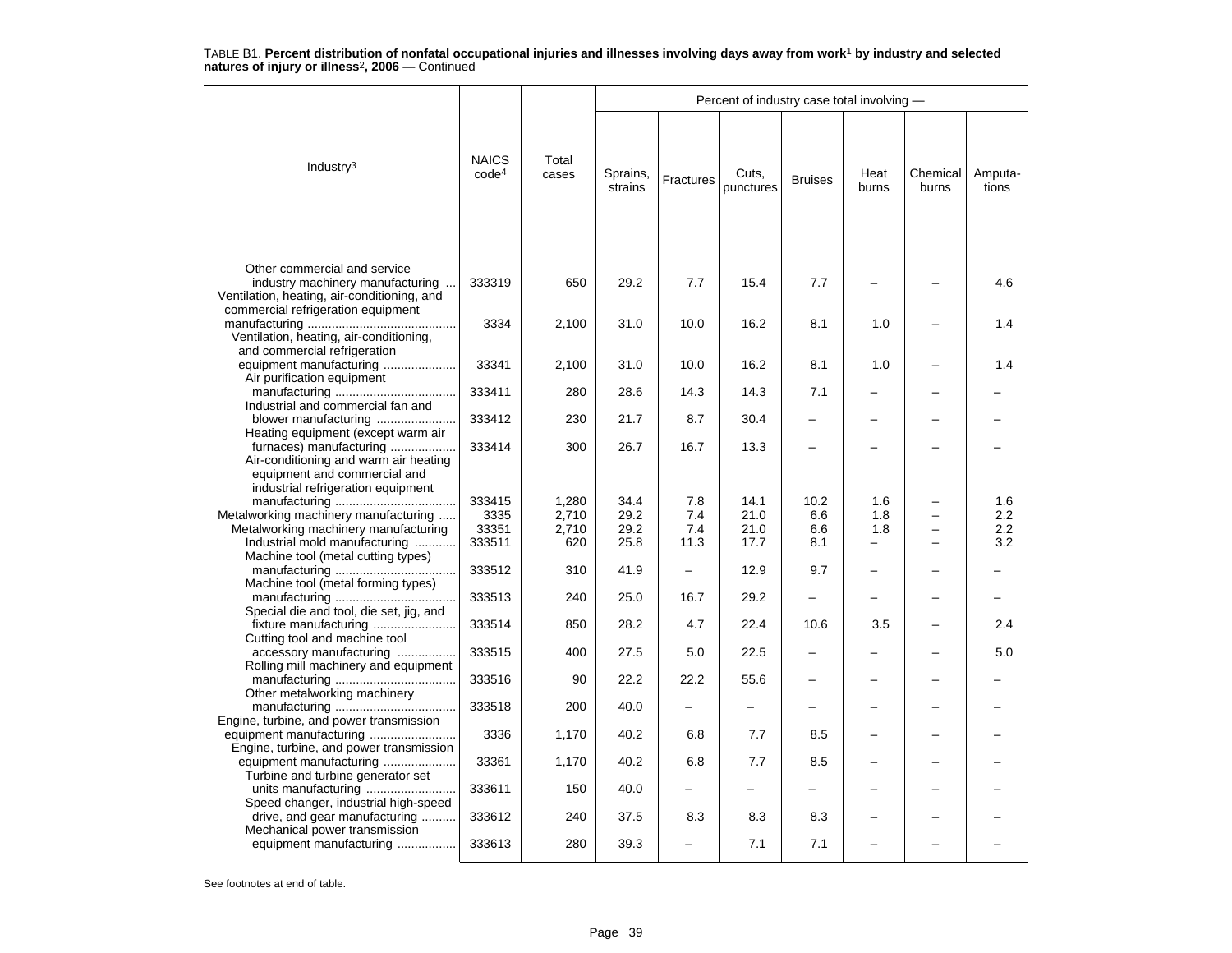|                                                                                                                                                       |                              |                 |                   | Percent of industry case total involving -                      |                                      |                          |                                           |                                      |
|-------------------------------------------------------------------------------------------------------------------------------------------------------|------------------------------|-----------------|-------------------|-----------------------------------------------------------------|--------------------------------------|--------------------------|-------------------------------------------|--------------------------------------|
|                                                                                                                                                       |                              |                 |                   | Multiple traumatic injuries and<br>disorders                    |                                      |                          | Back pain and pain,<br>except back        |                                      |
| Industry <sup>3</sup>                                                                                                                                 | Carpal<br>tunnel<br>syndrome | Tendon-<br>itis | Total             | <b>With</b><br>fractures.<br>burns,<br>and<br>other<br>injuries | With<br>sprains<br>and<br>bruises    | Total                    | <b>Back</b><br>pain,<br>hurt<br>back only | All<br>other<br>natures <sup>5</sup> |
| Other commercial and service<br>industry machinery manufacturing<br>Ventilation, heating, air-conditioning, and<br>commercial refrigeration equipment | 3.1                          |                 | 3.1               |                                                                 |                                      | 6.2                      |                                           | 21.5                                 |
| Ventilation, heating, air-conditioning,                                                                                                               | 3.3                          |                 | 3.3               | 1.4                                                             | 1.0                                  | 6.7                      | 1.9                                       | 18.1                                 |
| and commercial refrigeration<br>equipment manufacturing<br>Air purification equipment                                                                 | 3.3                          |                 | 3.3               | 1.4                                                             | 1.0                                  | 6.7                      | 1.9                                       | 18.1                                 |
| Industrial and commercial fan and                                                                                                                     |                              |                 |                   |                                                                 |                                      |                          |                                           | 21.4                                 |
| blower manufacturing                                                                                                                                  |                              |                 |                   |                                                                 |                                      |                          |                                           | 17.4                                 |
| Heating equipment (except warm air<br>furnaces) manufacturing<br>Air-conditioning and warm air heating<br>equipment and commercial and                |                              |                 | 6.7               |                                                                 |                                      | 6.7                      |                                           | 23.3                                 |
| industrial refrigeration equipment                                                                                                                    | 3.9                          |                 | 3.1               |                                                                 |                                      | 7.0                      | 2.3                                       | 15.6                                 |
| Metalworking machinery manufacturing<br>Metalworking machinery manufacturing<br>Industrial mold manufacturing                                         | 1.5<br>1.5<br>—              |                 | 6.6<br>6.6<br>4.8 | 1.8<br>1.8<br>3.2                                               | $\equiv$<br>$\overline{\phantom{0}}$ | 4.4<br>4.4<br>6.5        | 1.8<br>1.8<br>-                           | 18.8<br>18.8<br>21.0                 |
| Machine tool (metal cutting types)                                                                                                                    |                              |                 | 6.5               |                                                                 | ▃                                    | $\overline{\phantom{0}}$ | -                                         | 16.1                                 |
| Machine tool (metal forming types)                                                                                                                    |                              |                 |                   |                                                                 |                                      |                          |                                           | 20.8                                 |
| Special die and tool, die set, jig, and<br>fixture manufacturing                                                                                      |                              |                 | 7.1               | 2.4                                                             |                                      | 4.7                      |                                           | 17.6                                 |
| Cutting tool and machine tool<br>accessory manufacturing<br>Rolling mill machinery and equipment                                                      | 5.0                          |                 | 5.0               |                                                                 | -                                    |                          |                                           | 27.5                                 |
| Other metalworking machinery                                                                                                                          |                              |                 |                   |                                                                 |                                      |                          |                                           |                                      |
| Engine, turbine, and power transmission                                                                                                               |                              |                 | 30.0              |                                                                 |                                      |                          |                                           |                                      |
| equipment manufacturing<br>Engine, turbine, and power transmission                                                                                    | 2.6                          |                 | 3.4               |                                                                 | -                                    | 9.4                      | 2.6                                       | 18.8                                 |
| equipment manufacturing<br>Turbine and turbine generator set                                                                                          | 2.6                          |                 | 3.4               |                                                                 |                                      | 9.4                      | 2.6                                       | 18.8                                 |
| units manufacturing<br>Speed changer, industrial high-speed                                                                                           |                              |                 |                   |                                                                 |                                      | 13.3                     |                                           | 20.0                                 |
| drive, and gear manufacturing<br>Mechanical power transmission                                                                                        |                              |                 | 8.3               |                                                                 |                                      | 8.3                      |                                           | 20.8                                 |
| equipment manufacturing                                                                                                                               |                              |                 |                   |                                                                 |                                      | 10.7                     | 7.1                                       | 25.0                                 |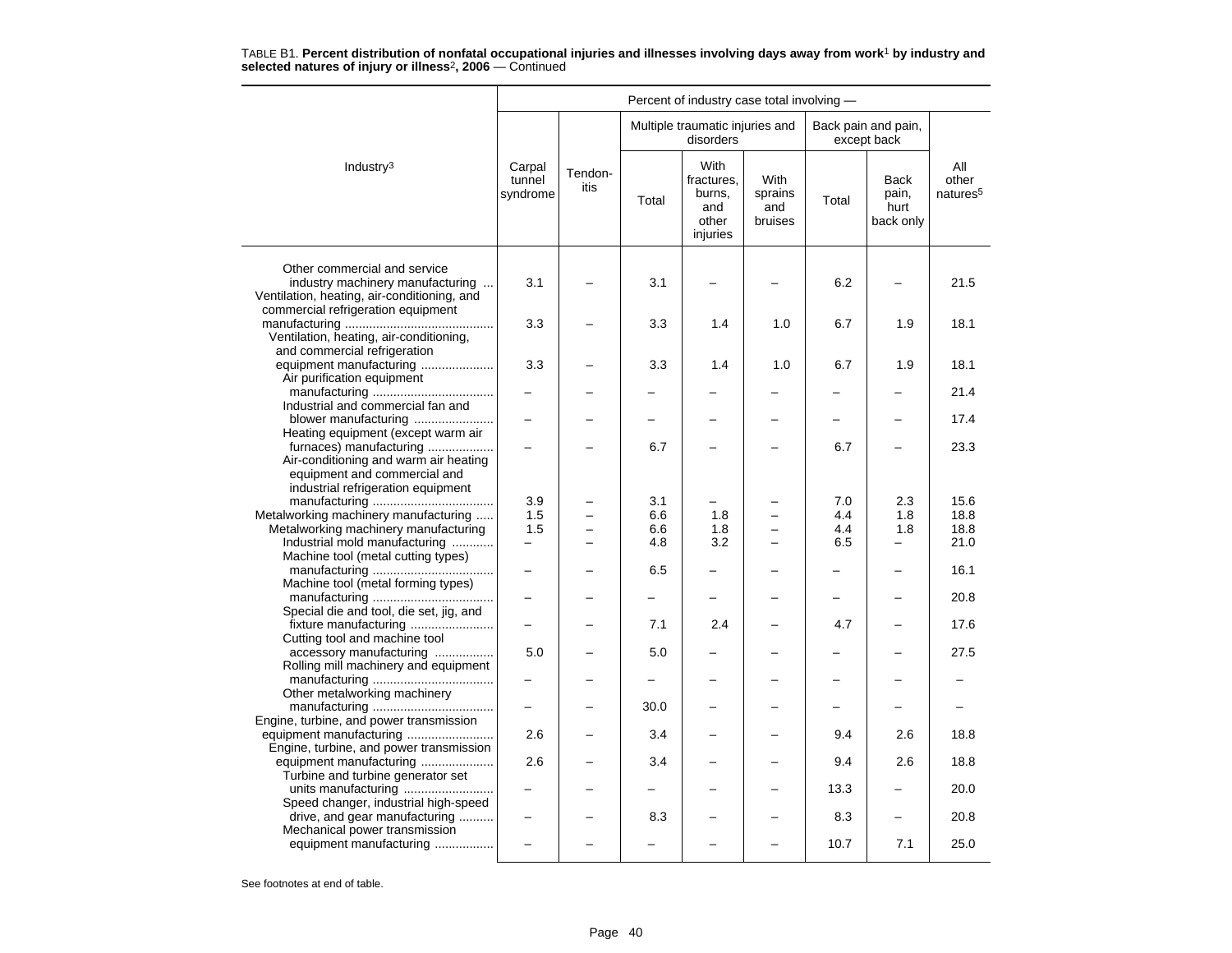|                                                                            |                                   |                |                     |                                 | Percent of industry case total involving - |                                 |                          |                   |                  |
|----------------------------------------------------------------------------|-----------------------------------|----------------|---------------------|---------------------------------|--------------------------------------------|---------------------------------|--------------------------|-------------------|------------------|
| Industry <sup>3</sup>                                                      | <b>NAICS</b><br>code <sup>4</sup> | Total<br>cases | Sprains,<br>strains | Fractures                       | Cuts,<br>punctures                         | <b>Bruises</b>                  | Heat<br>burns            | Chemical<br>burns | Amputa-<br>tions |
| Other engine equipment                                                     | 333618                            | 490            | 42.9                | 8.2                             | 6.1                                        | 12.2                            | $\overline{\phantom{0}}$ |                   |                  |
| Other general purpose machinery                                            |                                   |                |                     |                                 |                                            |                                 |                          |                   |                  |
| Pump and compressor manufacturing                                          | 3339<br>33391                     | 3,810          | 31.0<br>32.1        | 7.9<br>5.4                      | 12.3<br>17.9                               | 7.1<br>8.9                      | 0.8                      | 0.5               | 1.3              |
| Pump and pumping equipment                                                 |                                   | 560            |                     |                                 |                                            |                                 |                          |                   |                  |
| Air and gas compressor                                                     | 333911                            | 280            | 28.6                | 7.1                             | 21.4                                       | 10.7                            |                          |                   |                  |
| Measuring and dispensing pump                                              | 333912                            | 250            | 36.0                |                                 | 12.0                                       | 8.0                             |                          |                   |                  |
|                                                                            | 333913                            | 30             |                     |                                 |                                            |                                 |                          |                   |                  |
| Material handling equipment                                                | 33392                             | 1,350          | 28.9                | 9.6                             | 12.6                                       | 8.1                             |                          |                   | 2.2              |
| Elevator and moving stairway                                               |                                   |                |                     |                                 |                                            | $\overline{\phantom{0}}$        |                          |                   |                  |
| Conveyor and conveying equipment                                           | 333921                            | 150            | 33.3                |                                 | 13.3                                       |                                 |                          |                   |                  |
| Overhead traveling crane, hoist, and                                       | 333922                            | 440            | 31.8                | 9.1                             | 15.9                                       | 9.1                             |                          |                   |                  |
| monorail system manufacturing                                              | 333923                            | 280            | 21.4                | 10.7                            | 10.7                                       | $\overline{\phantom{0}}$        |                          |                   |                  |
| Industrial truck, tractor, trailer, and<br>stacker machinery manufacturing | 333924                            | 480            | 29.2                | 8.3                             | 10.4                                       | 10.4                            |                          |                   |                  |
| All other general purpose machinery                                        | 33399                             | 1.910          | 31.9                | 7.3                             | 10.5                                       | 5.8                             |                          |                   | 1.0              |
| Power-driven handtool manufacturing                                        | 333991                            | 90             | 33.3                |                                 |                                            | $\overline{\phantom{0}}$        |                          |                   |                  |
| Welding and soldering equipment                                            | 333992                            | 160            | 37.5                | 12.5                            |                                            |                                 |                          |                   |                  |
| Packaging machinery manufacturing                                          | 333993                            | 220            | 31.8                |                                 | 31.8                                       | 9.1                             |                          |                   |                  |
| Industrial process furnace and oven                                        |                                   |                |                     |                                 |                                            |                                 |                          |                   |                  |
|                                                                            | 333994                            | 110            | 36.4                | 18.2                            | $\overline{\phantom{0}}$                   | 18.2                            |                          |                   |                  |
| Fluid power cylinder and actuator                                          | 333995                            | 290            | 34.5                |                                 | 6.9                                        |                                 |                          |                   |                  |
| Fluid power pump and motor                                                 | 333996                            | 220            | 36.4                |                                 | 9.1                                        |                                 |                          |                   |                  |
| Scale and balance (except laboratory)                                      | 333997                            | 130            | 38.5                |                                 |                                            | —                               |                          |                   |                  |
| All other miscellaneous general<br>purpose machinery manufacturing         | 333999                            | 680            | 26.5                | 7.4                             | 7.4                                        | 7.4                             |                          |                   |                  |
| Computer and electronic product                                            | 334                               | 6,210          | 34.0                | 5.8                             | 9.5                                        | 7.4                             | 1.4                      | 1.9               | .5               |
| Computer and peripheral equipment                                          |                                   |                |                     |                                 |                                            |                                 |                          |                   |                  |
| Computer and peripheral equipment                                          | 3341                              | 510            | 39.2                | 5.9                             | 3.9                                        | 5.9                             |                          |                   |                  |
| Electronic computer manufacturing                                          | 33411<br>334111                   | 510<br>240     | 39.2<br>37.5        | 5.9<br>$\overline{\phantom{0}}$ | 3.9<br>$\overline{\phantom{0}}$            | 5.9<br>$\overline{\phantom{0}}$ |                          |                   |                  |
|                                                                            |                                   |                |                     |                                 |                                            |                                 |                          |                   |                  |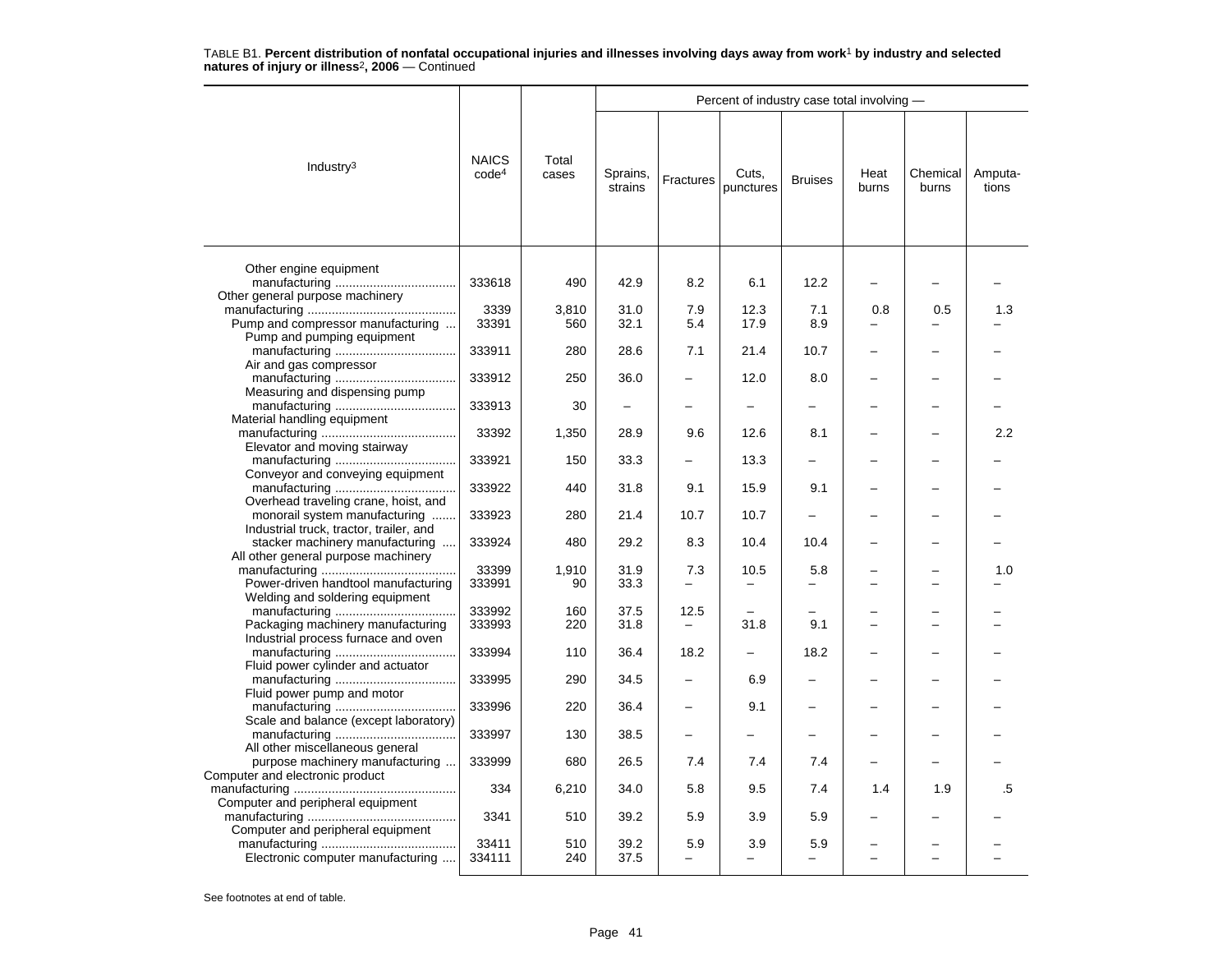| Multiple traumatic injuries and<br>Back pain and pain,<br>disorders<br>except back<br>With<br>Industry <sup>3</sup><br>Carpal<br>All<br>Tendon-<br>tunnel<br>With<br>fractures.<br>Back<br>other<br>itis<br>syndrome<br>burns,<br>sprains<br>pain,<br>Total<br>Total<br>and<br>and<br>hurt<br>bruises<br>back only<br>other<br>injuries<br>Other engine equipment<br>4.1<br>8.2<br>14.3<br>Other general purpose machinery<br>3.7<br>1.8<br>2.9<br>1.0<br>0.5<br>5.8<br>1.8<br>24.9<br>Pump and compressor manufacturing<br>5.4<br>21.4<br>$\overline{a}$<br>÷<br>$\equiv$<br>Pump and pumping equipment<br>21.4<br>Air and gas compressor<br>8.0<br>24.0<br>Measuring and dispensing pump<br>-<br>Material handling equipment<br>2.2<br>3.7<br>4.4<br>5.2<br>3.0<br>22.2<br>Elevator and moving stairway<br>20.0<br>Conveyor and conveying equipment<br>15.9<br>Overhead traveling crane, hoist, and<br>monorail system manufacturing<br>35.7<br>$\overline{\phantom{0}}$<br>$\overline{\phantom{0}}$<br>-<br>Industrial truck, tractor, trailer, and<br>stacker machinery manufacturing<br>4.2<br>4.2<br>8.3<br>4.2<br>22.9<br>All other general purpose machinery<br>4.2<br>3.7<br>6.3<br>1.6<br>27.7<br>1.6<br>Power-driven handtool manufacturing<br>22.2<br>-<br>-<br>$\overline{\phantom{0}}$<br>Welding and soldering equipment<br>37.5<br>Packaging machinery manufacturing<br>9.1<br>Industrial process furnace and oven<br>$\overline{\phantom{0}}$<br>$\overline{\phantom{0}}$<br>$\overline{\phantom{0}}$<br>$\overline{\phantom{0}}$<br>—<br>$\overline{\phantom{0}}$<br>-<br>Fluid power cylinder and actuator<br>6.9<br>6.9<br>31.0<br>Fluid power pump and motor<br>9.1<br>9.1<br>18.2<br>Scale and balance (except laboratory)<br>46.2<br>Ξ.<br>-<br>All other miscellaneous general<br>purpose machinery manufacturing<br>7.4<br>2.9<br>7.4<br>2.9<br>33.8<br>Computer and electronic product<br>4.5<br>2.3<br>1.0<br>3.9<br>.8<br>1.6<br>8.7<br>21.4<br>Computer and peripheral equipment<br>21.6<br>3.9<br>5.9<br>11.8<br>Computer and peripheral equipment |  |  | Percent of industry case total involving - |  |                      |
|----------------------------------------------------------------------------------------------------------------------------------------------------------------------------------------------------------------------------------------------------------------------------------------------------------------------------------------------------------------------------------------------------------------------------------------------------------------------------------------------------------------------------------------------------------------------------------------------------------------------------------------------------------------------------------------------------------------------------------------------------------------------------------------------------------------------------------------------------------------------------------------------------------------------------------------------------------------------------------------------------------------------------------------------------------------------------------------------------------------------------------------------------------------------------------------------------------------------------------------------------------------------------------------------------------------------------------------------------------------------------------------------------------------------------------------------------------------------------------------------------------------------------------------------------------------------------------------------------------------------------------------------------------------------------------------------------------------------------------------------------------------------------------------------------------------------------------------------------------------------------------------------------------------------------------------------------------------------------------------------------------------------------------------------------------------------------------|--|--|--------------------------------------------|--|----------------------|
|                                                                                                                                                                                                                                                                                                                                                                                                                                                                                                                                                                                                                                                                                                                                                                                                                                                                                                                                                                                                                                                                                                                                                                                                                                                                                                                                                                                                                                                                                                                                                                                                                                                                                                                                                                                                                                                                                                                                                                                                                                                                                  |  |  |                                            |  |                      |
|                                                                                                                                                                                                                                                                                                                                                                                                                                                                                                                                                                                                                                                                                                                                                                                                                                                                                                                                                                                                                                                                                                                                                                                                                                                                                                                                                                                                                                                                                                                                                                                                                                                                                                                                                                                                                                                                                                                                                                                                                                                                                  |  |  |                                            |  | natures <sup>5</sup> |
|                                                                                                                                                                                                                                                                                                                                                                                                                                                                                                                                                                                                                                                                                                                                                                                                                                                                                                                                                                                                                                                                                                                                                                                                                                                                                                                                                                                                                                                                                                                                                                                                                                                                                                                                                                                                                                                                                                                                                                                                                                                                                  |  |  |                                            |  |                      |
|                                                                                                                                                                                                                                                                                                                                                                                                                                                                                                                                                                                                                                                                                                                                                                                                                                                                                                                                                                                                                                                                                                                                                                                                                                                                                                                                                                                                                                                                                                                                                                                                                                                                                                                                                                                                                                                                                                                                                                                                                                                                                  |  |  |                                            |  |                      |
|                                                                                                                                                                                                                                                                                                                                                                                                                                                                                                                                                                                                                                                                                                                                                                                                                                                                                                                                                                                                                                                                                                                                                                                                                                                                                                                                                                                                                                                                                                                                                                                                                                                                                                                                                                                                                                                                                                                                                                                                                                                                                  |  |  |                                            |  |                      |
|                                                                                                                                                                                                                                                                                                                                                                                                                                                                                                                                                                                                                                                                                                                                                                                                                                                                                                                                                                                                                                                                                                                                                                                                                                                                                                                                                                                                                                                                                                                                                                                                                                                                                                                                                                                                                                                                                                                                                                                                                                                                                  |  |  |                                            |  |                      |
|                                                                                                                                                                                                                                                                                                                                                                                                                                                                                                                                                                                                                                                                                                                                                                                                                                                                                                                                                                                                                                                                                                                                                                                                                                                                                                                                                                                                                                                                                                                                                                                                                                                                                                                                                                                                                                                                                                                                                                                                                                                                                  |  |  |                                            |  |                      |
|                                                                                                                                                                                                                                                                                                                                                                                                                                                                                                                                                                                                                                                                                                                                                                                                                                                                                                                                                                                                                                                                                                                                                                                                                                                                                                                                                                                                                                                                                                                                                                                                                                                                                                                                                                                                                                                                                                                                                                                                                                                                                  |  |  |                                            |  |                      |
|                                                                                                                                                                                                                                                                                                                                                                                                                                                                                                                                                                                                                                                                                                                                                                                                                                                                                                                                                                                                                                                                                                                                                                                                                                                                                                                                                                                                                                                                                                                                                                                                                                                                                                                                                                                                                                                                                                                                                                                                                                                                                  |  |  |                                            |  |                      |
|                                                                                                                                                                                                                                                                                                                                                                                                                                                                                                                                                                                                                                                                                                                                                                                                                                                                                                                                                                                                                                                                                                                                                                                                                                                                                                                                                                                                                                                                                                                                                                                                                                                                                                                                                                                                                                                                                                                                                                                                                                                                                  |  |  |                                            |  |                      |
|                                                                                                                                                                                                                                                                                                                                                                                                                                                                                                                                                                                                                                                                                                                                                                                                                                                                                                                                                                                                                                                                                                                                                                                                                                                                                                                                                                                                                                                                                                                                                                                                                                                                                                                                                                                                                                                                                                                                                                                                                                                                                  |  |  |                                            |  |                      |
|                                                                                                                                                                                                                                                                                                                                                                                                                                                                                                                                                                                                                                                                                                                                                                                                                                                                                                                                                                                                                                                                                                                                                                                                                                                                                                                                                                                                                                                                                                                                                                                                                                                                                                                                                                                                                                                                                                                                                                                                                                                                                  |  |  |                                            |  |                      |
|                                                                                                                                                                                                                                                                                                                                                                                                                                                                                                                                                                                                                                                                                                                                                                                                                                                                                                                                                                                                                                                                                                                                                                                                                                                                                                                                                                                                                                                                                                                                                                                                                                                                                                                                                                                                                                                                                                                                                                                                                                                                                  |  |  |                                            |  |                      |
|                                                                                                                                                                                                                                                                                                                                                                                                                                                                                                                                                                                                                                                                                                                                                                                                                                                                                                                                                                                                                                                                                                                                                                                                                                                                                                                                                                                                                                                                                                                                                                                                                                                                                                                                                                                                                                                                                                                                                                                                                                                                                  |  |  |                                            |  |                      |
|                                                                                                                                                                                                                                                                                                                                                                                                                                                                                                                                                                                                                                                                                                                                                                                                                                                                                                                                                                                                                                                                                                                                                                                                                                                                                                                                                                                                                                                                                                                                                                                                                                                                                                                                                                                                                                                                                                                                                                                                                                                                                  |  |  |                                            |  |                      |
|                                                                                                                                                                                                                                                                                                                                                                                                                                                                                                                                                                                                                                                                                                                                                                                                                                                                                                                                                                                                                                                                                                                                                                                                                                                                                                                                                                                                                                                                                                                                                                                                                                                                                                                                                                                                                                                                                                                                                                                                                                                                                  |  |  |                                            |  |                      |
|                                                                                                                                                                                                                                                                                                                                                                                                                                                                                                                                                                                                                                                                                                                                                                                                                                                                                                                                                                                                                                                                                                                                                                                                                                                                                                                                                                                                                                                                                                                                                                                                                                                                                                                                                                                                                                                                                                                                                                                                                                                                                  |  |  |                                            |  |                      |
|                                                                                                                                                                                                                                                                                                                                                                                                                                                                                                                                                                                                                                                                                                                                                                                                                                                                                                                                                                                                                                                                                                                                                                                                                                                                                                                                                                                                                                                                                                                                                                                                                                                                                                                                                                                                                                                                                                                                                                                                                                                                                  |  |  |                                            |  |                      |
|                                                                                                                                                                                                                                                                                                                                                                                                                                                                                                                                                                                                                                                                                                                                                                                                                                                                                                                                                                                                                                                                                                                                                                                                                                                                                                                                                                                                                                                                                                                                                                                                                                                                                                                                                                                                                                                                                                                                                                                                                                                                                  |  |  |                                            |  |                      |
|                                                                                                                                                                                                                                                                                                                                                                                                                                                                                                                                                                                                                                                                                                                                                                                                                                                                                                                                                                                                                                                                                                                                                                                                                                                                                                                                                                                                                                                                                                                                                                                                                                                                                                                                                                                                                                                                                                                                                                                                                                                                                  |  |  |                                            |  |                      |
|                                                                                                                                                                                                                                                                                                                                                                                                                                                                                                                                                                                                                                                                                                                                                                                                                                                                                                                                                                                                                                                                                                                                                                                                                                                                                                                                                                                                                                                                                                                                                                                                                                                                                                                                                                                                                                                                                                                                                                                                                                                                                  |  |  |                                            |  |                      |
|                                                                                                                                                                                                                                                                                                                                                                                                                                                                                                                                                                                                                                                                                                                                                                                                                                                                                                                                                                                                                                                                                                                                                                                                                                                                                                                                                                                                                                                                                                                                                                                                                                                                                                                                                                                                                                                                                                                                                                                                                                                                                  |  |  |                                            |  |                      |
|                                                                                                                                                                                                                                                                                                                                                                                                                                                                                                                                                                                                                                                                                                                                                                                                                                                                                                                                                                                                                                                                                                                                                                                                                                                                                                                                                                                                                                                                                                                                                                                                                                                                                                                                                                                                                                                                                                                                                                                                                                                                                  |  |  |                                            |  |                      |
|                                                                                                                                                                                                                                                                                                                                                                                                                                                                                                                                                                                                                                                                                                                                                                                                                                                                                                                                                                                                                                                                                                                                                                                                                                                                                                                                                                                                                                                                                                                                                                                                                                                                                                                                                                                                                                                                                                                                                                                                                                                                                  |  |  |                                            |  |                      |
|                                                                                                                                                                                                                                                                                                                                                                                                                                                                                                                                                                                                                                                                                                                                                                                                                                                                                                                                                                                                                                                                                                                                                                                                                                                                                                                                                                                                                                                                                                                                                                                                                                                                                                                                                                                                                                                                                                                                                                                                                                                                                  |  |  |                                            |  |                      |
| 3.9<br>11.8<br>5.9<br>21.6<br>Electronic computer manufacturing<br>8.3<br>12.5<br>20.8<br>$\overline{\phantom{0}}$<br>L.<br>$\overline{\phantom{0}}$<br>$\overline{\phantom{0}}$                                                                                                                                                                                                                                                                                                                                                                                                                                                                                                                                                                                                                                                                                                                                                                                                                                                                                                                                                                                                                                                                                                                                                                                                                                                                                                                                                                                                                                                                                                                                                                                                                                                                                                                                                                                                                                                                                                 |  |  |                                            |  |                      |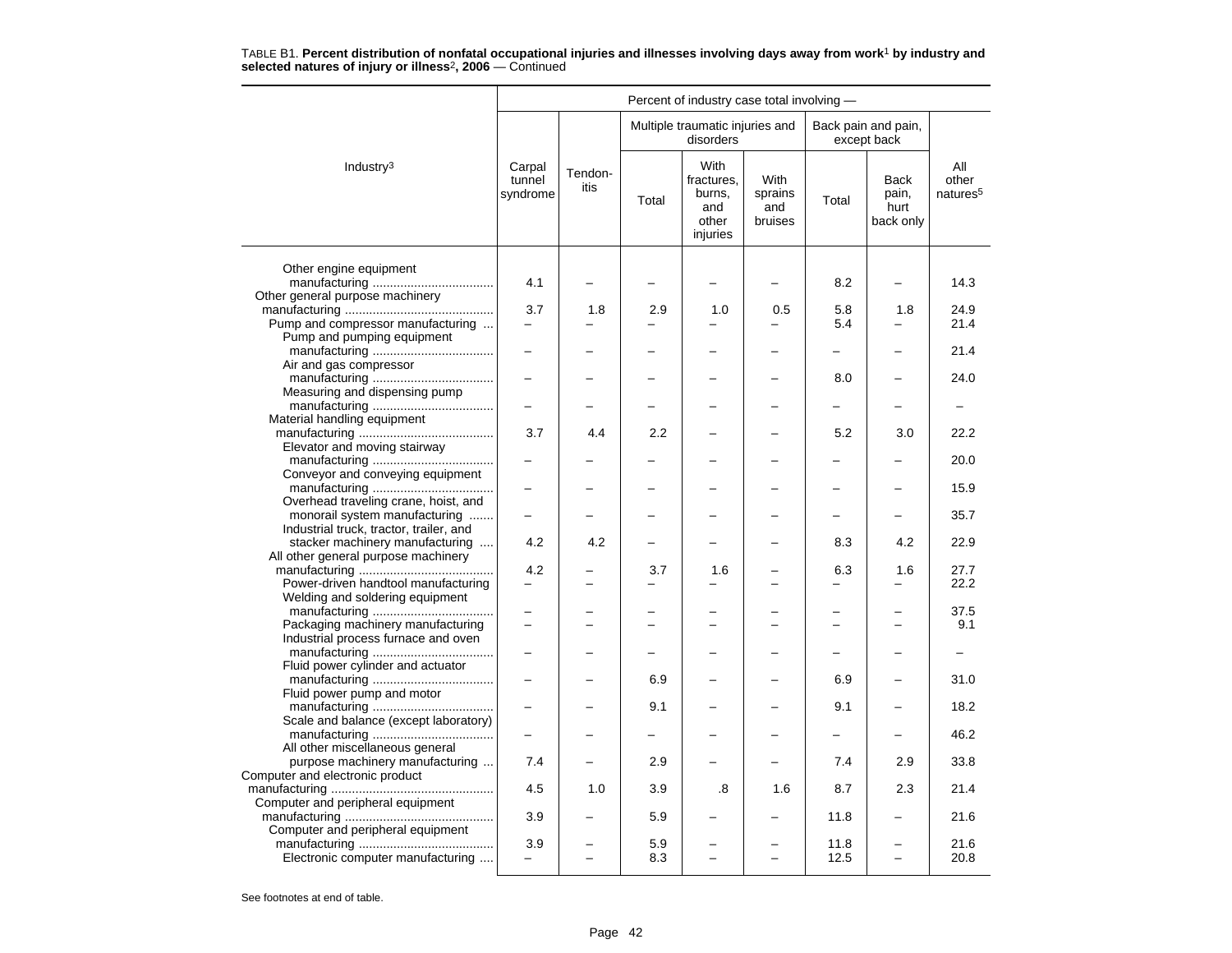|                                                                             |                                   |                |                     |                  | Percent of industry case total involving - |                |               |                          |                  |
|-----------------------------------------------------------------------------|-----------------------------------|----------------|---------------------|------------------|--------------------------------------------|----------------|---------------|--------------------------|------------------|
| Industry <sup>3</sup>                                                       | <b>NAICS</b><br>code <sup>4</sup> | Total<br>cases | Sprains,<br>strains | <b>Fractures</b> | Cuts,<br>punctures                         | <b>Bruises</b> | Heat<br>burns | Chemical<br>burns        | Amputa-<br>tions |
| Computer storage device                                                     |                                   |                |                     |                  |                                            |                |               |                          |                  |
|                                                                             | 334112                            | 70             | 42.9                |                  |                                            |                |               |                          |                  |
| Computer terminal manufacturing                                             | 334113                            | 30             | 66.7                |                  |                                            |                |               |                          |                  |
| Other computer peripheral equipment                                         |                                   |                |                     |                  |                                            |                |               |                          |                  |
|                                                                             | 334119                            | 180            | 38.9                |                  | 11.1                                       |                |               |                          |                  |
|                                                                             | 3342                              | 690            | 44.9                | 4.3              | 5.8                                        | 5.8            |               | 2.9                      |                  |
| Communications equipment manufacturing<br>Telephone apparatus manufacturing | 33421                             | 170            | 52.9                |                  |                                            |                |               |                          |                  |
|                                                                             |                                   |                |                     |                  |                                            |                |               |                          |                  |
| Radio and television broadcasting and                                       |                                   |                |                     |                  |                                            |                |               |                          |                  |
| wireless communications equipment                                           |                                   |                |                     |                  |                                            |                |               |                          |                  |
|                                                                             | 33422                             | 390            | 35.9                | 5.1              | 7.7                                        | 7.7            |               |                          |                  |
| Other communications equipment                                              |                                   |                |                     |                  |                                            |                |               |                          |                  |
|                                                                             | 33429                             | 140            | 50.0                |                  |                                            |                |               |                          |                  |
| Audio and video equipment manufacturing                                     | 3343                              | 200            | 40.0                |                  | 10.0                                       | 10.0           |               |                          |                  |
| Semiconductor and other electronic                                          |                                   |                |                     |                  |                                            |                |               |                          |                  |
| component manufacturing                                                     | 3344                              | 2,570          | 31.1                | 5.8              | 9.7                                        | 8.2            | 2.7           | 3.1                      |                  |
| Semiconductor and other electronic                                          |                                   |                |                     |                  |                                            |                |               |                          |                  |
| component manufacturing                                                     | 33441                             | 2,570          | 31.1                | 5.8              | 9.7                                        | 8.2            | 2.7           | 3.1                      |                  |
| Electron tube manufacturing                                                 | 334411                            | 130            | 23.1                |                  | $\equiv$                                   | 23.1           |               |                          |                  |
| Bare printed circuit board                                                  |                                   |                |                     |                  |                                            |                |               |                          |                  |
|                                                                             | 334412                            | 290            | 27.6                | 6.9              | 10.3                                       |                |               | 13.8                     |                  |
| Semiconductor and related device                                            |                                   |                |                     |                  |                                            |                |               |                          |                  |
|                                                                             | 334413                            | 730            | 49.3                | 4.1              | 4.1                                        | 9.6            |               | 2.7                      |                  |
| Electronic capacitor manufacturing                                          | 334414                            | 100            | 30.0                |                  |                                            | 20.0           |               |                          |                  |
| Electronic resistor manufacturing                                           | 334415                            | 60             | 33.3                |                  |                                            |                |               | $\overline{\phantom{0}}$ |                  |
| Electronic coil, transformer, and other                                     |                                   |                |                     |                  |                                            |                |               |                          |                  |
| inductor manufacturing                                                      | 334416                            | 240            |                     |                  |                                            |                |               |                          |                  |
| Electronic connector manufacturing                                          | 334417                            | 180            | 33.3                | 11.1             | 11.1                                       | $\equiv$       | -             | $\equiv$                 |                  |
| Printed circuit assembly (electronic                                        |                                   |                |                     |                  |                                            |                |               |                          |                  |
| assembly) manufacturing                                                     | 334418                            | 320            | 18.8                | 12.5             | 18.8                                       | 9.4            |               |                          |                  |
| Other electronic component                                                  |                                   |                |                     |                  |                                            |                |               |                          |                  |
|                                                                             | 334419                            | 520            | 26.9                | 5.8              | 17.3                                       | 3.8            | 5.8           |                          |                  |
| Navigational, measuring, electromedical,                                    |                                   |                |                     |                  |                                            |                |               |                          |                  |
| and control instruments manufacturing                                       | 3345                              | 2,020          | 32.2                | 5.9              | 12.9                                       | 6.9            |               | 1.0                      |                  |
| Navigational, measuring, electromedical,                                    |                                   |                |                     |                  |                                            |                |               |                          |                  |
| and control instruments manufacturing                                       | 33451                             | 2,020          | 32.2                | 5.9              | 12.9                                       | 6.9            |               | 1.0                      |                  |
| Electromedical and electrotherapeutic                                       |                                   |                |                     |                  |                                            |                |               |                          |                  |
| apparatus manufacturing                                                     | 334510                            | 240            | 37.5                |                  | 12.5                                       |                |               |                          |                  |
| Search, detection, navigation,                                              |                                   |                |                     |                  |                                            |                |               |                          |                  |
| guidance, aeronautical, and nautical                                        |                                   |                |                     |                  |                                            |                |               |                          |                  |
| system and instrument                                                       |                                   |                |                     |                  |                                            |                |               |                          |                  |
|                                                                             | 334511                            | 520            | 38.5                | 7.7              | 5.8                                        | 9.6            |               |                          |                  |
| Automatic environmental control                                             |                                   |                |                     |                  |                                            |                |               |                          |                  |
| manufacturing for residential,                                              |                                   |                |                     |                  |                                            |                |               |                          |                  |
| commercial, and appliance use                                               | 334512                            | 220            | 27.3                | 13.6             | 27.3                                       |                |               |                          |                  |
|                                                                             |                                   |                |                     |                  |                                            |                |               |                          |                  |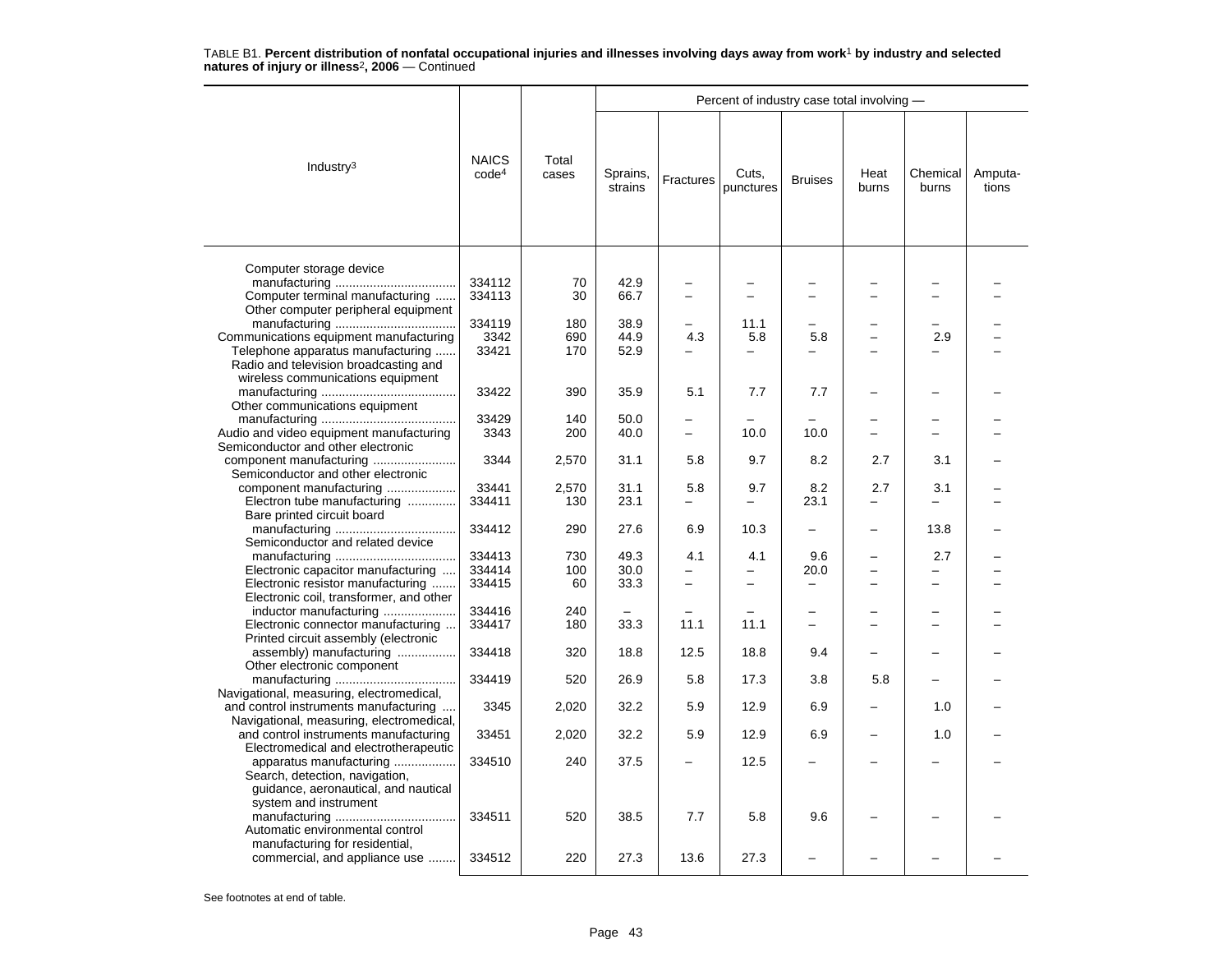|                                                                                                   |                              |                 |                          | Percent of industry case total involving -               |                                          |                          |                                    |                                      |
|---------------------------------------------------------------------------------------------------|------------------------------|-----------------|--------------------------|----------------------------------------------------------|------------------------------------------|--------------------------|------------------------------------|--------------------------------------|
|                                                                                                   |                              |                 |                          | Multiple traumatic injuries and<br>disorders             |                                          |                          | Back pain and pain,<br>except back |                                      |
| Industry <sup>3</sup>                                                                             | Carpal<br>tunnel<br>syndrome | Tendon-<br>itis | Total                    | With<br>fractures.<br>burns,<br>and<br>other<br>injuries | <b>With</b><br>sprains<br>and<br>bruises | Total                    | Back<br>pain,<br>hurt<br>back only | All<br>other<br>natures <sup>5</sup> |
|                                                                                                   |                              |                 |                          |                                                          |                                          |                          |                                    |                                      |
| Computer storage device<br>Computer terminal manufacturing<br>Other computer peripheral equipment | $\equiv$                     |                 | $\overline{\phantom{0}}$ | L.                                                       | ÷                                        | $\overline{a}$           | $\equiv$                           | 28.6<br>$\overline{\phantom{0}}$     |
|                                                                                                   |                              |                 |                          |                                                          |                                          | 11.1                     | $\overline{a}$                     | 22.2                                 |
| Communications equipment manufacturing                                                            | 4.3                          |                 | 4.3                      | $\overline{\phantom{0}}$                                 | 4.3                                      | 8.7                      | 2.9                                | 17.4                                 |
| Telephone apparatus manufacturing                                                                 | 11.8                         |                 |                          |                                                          |                                          |                          |                                    | 11.8                                 |
| Radio and television broadcasting and                                                             |                              |                 |                          |                                                          |                                          |                          |                                    |                                      |
| wireless communications equipment                                                                 |                              |                 | 5.1                      |                                                          | 5.1                                      | 10.3                     | $\overline{\phantom{0}}$           | 17.9                                 |
| Other communications equipment                                                                    |                              |                 |                          |                                                          |                                          |                          |                                    |                                      |
|                                                                                                   |                              |                 |                          |                                                          |                                          | 14.3                     |                                    | 14.3                                 |
| Audio and video equipment manufacturing                                                           |                              |                 |                          |                                                          |                                          |                          |                                    | 20.0                                 |
| Semiconductor and other electronic                                                                |                              |                 |                          |                                                          |                                          |                          |                                    |                                      |
| Semiconductor and other electronic                                                                | 4.7                          | 0.8             | 3.5                      |                                                          | 1.9                                      | 8.6                      | 1.6                                | 21.0                                 |
| component manufacturing                                                                           | 4.7                          | .8              | 3.5                      |                                                          | 1.9                                      | 8.6                      | 1.6                                | 21.0                                 |
| Electron tube manufacturing                                                                       | $\equiv$                     |                 | $\overline{\phantom{0}}$ |                                                          |                                          |                          |                                    | 15.4                                 |
| Bare printed circuit board                                                                        |                              |                 |                          |                                                          |                                          |                          |                                    |                                      |
| Semiconductor and related device                                                                  |                              |                 | 6.9                      |                                                          | -                                        | $\overline{\phantom{0}}$ | $\overline{\phantom{0}}$           | 24.1                                 |
|                                                                                                   | 5.5                          |                 | 2.7                      |                                                          | 2.7                                      | 5.5                      |                                    | 16.4                                 |
| Electronic capacitor manufacturing                                                                |                              |                 |                          |                                                          |                                          |                          |                                    | 20.0                                 |
| Electronic resistor manufacturing                                                                 | $\overline{\phantom{0}}$     |                 | -                        | $\overline{\phantom{0}}$                                 | -                                        | $\equiv$                 | $\equiv$                           | $-$                                  |
| Electronic coil, transformer, and other                                                           |                              |                 |                          |                                                          |                                          |                          |                                    |                                      |
| inductor manufacturing                                                                            |                              |                 |                          |                                                          |                                          |                          |                                    | 58.3                                 |
| Electronic connector manufacturing                                                                |                              |                 |                          |                                                          |                                          | 11.1                     |                                    | 11.1                                 |
| Printed circuit assembly (electronic                                                              |                              |                 |                          |                                                          |                                          |                          |                                    |                                      |
| assembly) manufacturing                                                                           | $\overline{\phantom{0}}$     |                 | 6.2                      | -                                                        | 6.2                                      | 18.8                     | -                                  | 9.4                                  |
| Other electronic component                                                                        | 5.8                          |                 |                          |                                                          |                                          | 9.6                      | ▃                                  | 21.2                                 |
| Navigational, measuring, electromedical,                                                          |                              |                 |                          |                                                          |                                          |                          |                                    |                                      |
| and control instruments manufacturing                                                             | 4.5                          | 1.5             | 3.5                      | 1.5                                                      |                                          | 7.4                      | 3.0                                | 23.3                                 |
| Navigational, measuring, electromedical,                                                          |                              |                 |                          |                                                          |                                          |                          |                                    |                                      |
| and control instruments manufacturing                                                             | 4.5                          | 1.5             | 3.5                      | 1.5                                                      |                                          | 7.4                      | 3.0                                | 23.3                                 |
| Electromedical and electrotherapeutic                                                             |                              |                 |                          |                                                          |                                          |                          |                                    |                                      |
| apparatus manufacturing                                                                           |                              |                 |                          |                                                          |                                          | 12.5                     |                                    | 16.7                                 |
| Search, detection, navigation,                                                                    |                              |                 |                          |                                                          |                                          |                          |                                    |                                      |
| guidance, aeronautical, and nautical                                                              |                              |                 |                          |                                                          |                                          |                          |                                    |                                      |
| system and instrument                                                                             | 3.8                          |                 | 5.8                      |                                                          |                                          | 3.8                      |                                    | 21.2                                 |
| Automatic environmental control                                                                   |                              |                 |                          |                                                          |                                          |                          |                                    |                                      |
| manufacturing for residential,                                                                    |                              |                 |                          |                                                          |                                          |                          |                                    |                                      |
| commercial, and appliance use                                                                     |                              |                 |                          |                                                          |                                          |                          |                                    | 18.2                                 |
|                                                                                                   |                              |                 |                          |                                                          |                                          |                          |                                    |                                      |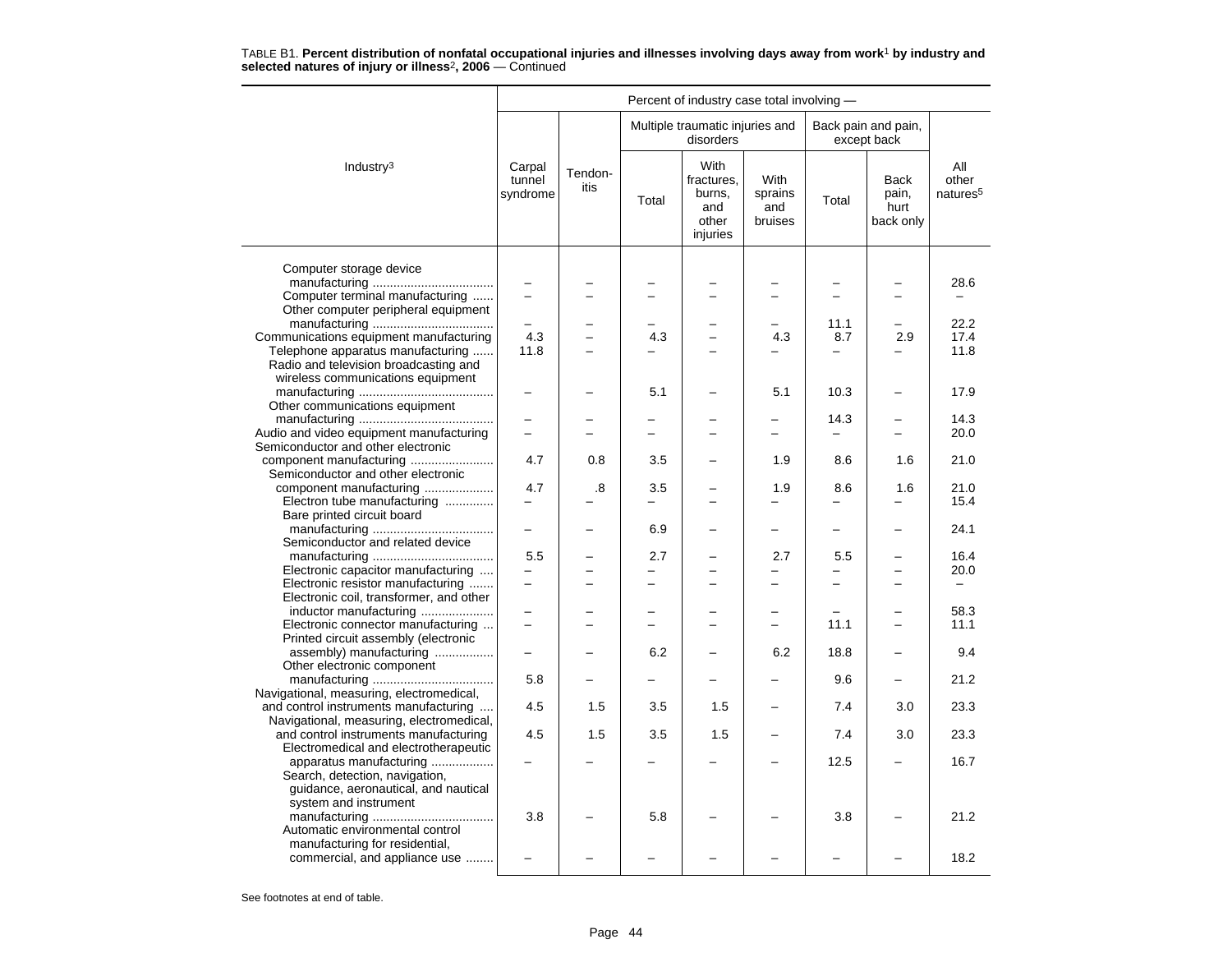|                                                                                                              |                                   |                |                          |                | Percent of industry case total involving - |                          |               |                   |                  |
|--------------------------------------------------------------------------------------------------------------|-----------------------------------|----------------|--------------------------|----------------|--------------------------------------------|--------------------------|---------------|-------------------|------------------|
| Industry $3$                                                                                                 | <b>NAICS</b><br>code <sup>4</sup> | Total<br>cases | Sprains,<br>strains      | Fractures      | Cuts,<br>punctures                         | <b>Bruises</b>           | Heat<br>burns | Chemical<br>burns | Amputa-<br>tions |
| Instruments and related products<br>manufacturing for measuring,<br>displaying, and controlling industrial   |                                   |                |                          |                |                                            |                          |               |                   |                  |
| process variables                                                                                            | 334513                            | 320            | 28.1                     | 6.2            | 9.4                                        | 9.4                      |               |                   |                  |
| Totalizing fluid meter and counting<br>Instrument manufacturing for<br>measuring and testing electricity and | 334514                            | 80             | 50.0                     |                |                                            |                          |               |                   |                  |
| Analytical laboratory instrument                                                                             | 334515                            | 200            | 15.0                     |                | $\overline{\phantom{0}}$                   | 10.0                     |               |                   |                  |
|                                                                                                              | 334516                            | 160            | 43.8                     |                |                                            |                          |               |                   |                  |
| Irradiation apparatus manufacturing                                                                          | 334517                            | 80             | 37.5                     | $\overline{a}$ | $\overline{\phantom{0}}$                   | $\overline{\phantom{0}}$ |               |                   |                  |
| Watch, clock, and part manufacturing                                                                         | 334518                            | 30             | $\overline{\phantom{m}}$ |                |                                            | $\overline{\phantom{0}}$ |               |                   |                  |
| Other measuring and controlling<br>device manufacturing<br>Manufacturing and reproducing magnetic            | 334519                            | 170            | 17.6                     |                | 47.1                                       |                          |               |                   |                  |
| Manufacturing and reproducing                                                                                | 3346                              | 220            | 31.8                     |                |                                            | 9.1                      |               |                   |                  |
| magnetic and optical media                                                                                   | 33461                             | 220            | 31.8                     |                |                                            | 9.1                      |               |                   |                  |
| Prerecorded compact disc (except<br>software), tape, and record                                              | 334611                            | 50             | $\overline{\phantom{0}}$ |                | ÷                                          |                          |               |                   |                  |
| Electrical equipment, appliance, and                                                                         | 334612                            | 140            | 35.7                     |                |                                            | 14.3                     |               |                   |                  |
|                                                                                                              | 335                               | 4,410          | 35.4                     | 7.0            | 10.7                                       | 8.2                      | 1.6           | 0.7               | 1.4              |
| Electric lighting equipment manufacturing<br>Electric lamp bulb and part                                     | 3351                              | 590            | 30.5                     | 11.9           | 11.9                                       | 10.2                     | L.            |                   | 3.4              |
|                                                                                                              | 33511                             | 130            | 38.5                     |                |                                            |                          |               |                   |                  |
| Lighting fixture manufacturing                                                                               | 33512                             | 460            | 28.3                     | 10.9           | 10.9                                       | 10.9                     |               |                   | 4.3              |
| Residential electric lighting fixture                                                                        | 335121                            | 150            | 26.7                     |                | 13.3                                       | 20.0                     |               |                   |                  |
| Commercial, industrial, and<br>institutional electric lighting fixture                                       | 335122                            | 230            | 30.4                     | 17.4           | 13.0                                       | 8.7                      |               |                   | 8.7              |
| Other lighting equipment                                                                                     |                                   |                |                          |                |                                            |                          |               |                   |                  |
|                                                                                                              | 335129                            | 80             | 37.5                     |                |                                            |                          |               |                   |                  |
| Household appliance manufacturing                                                                            | 3352                              | 650            | 36.9                     | 7.7            | 10.8                                       | 9.2                      | -             | -                 |                  |
| Small electrical appliance manufacturing                                                                     | 33521                             | 190            | 31.6                     | 10.5           | -                                          | 10.5                     |               |                   |                  |
| Electric housewares and household                                                                            |                                   |                |                          |                |                                            |                          |               |                   |                  |
| fan manufacturing                                                                                            | 335211                            | 120            | 33.3                     |                |                                            | 16.7                     |               |                   |                  |
| Household vacuum cleaner                                                                                     |                                   |                |                          |                |                                            |                          |               |                   |                  |
| Major appliance manufacturing                                                                                | 335212<br>33522                   | 70<br>460      | 42.9<br>39.1             | 8.7            | 10.9                                       | 8.7                      | $\equiv$      | $\equiv$          |                  |
|                                                                                                              |                                   |                |                          |                |                                            |                          |               |                   |                  |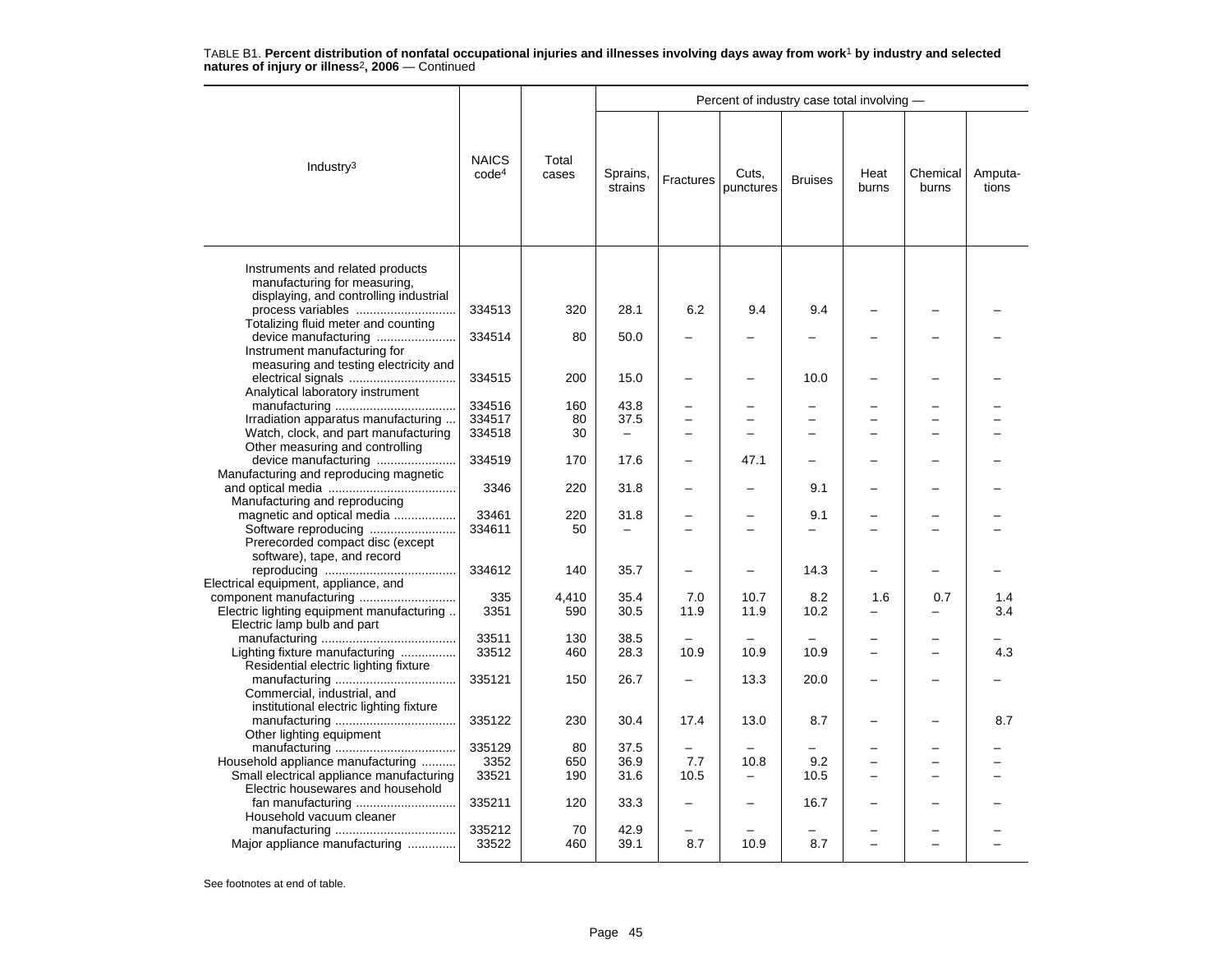|                                                                                                                                      |                              |                 |       | Percent of industry case total involving -               |                                   |                          |                                           |                                      |
|--------------------------------------------------------------------------------------------------------------------------------------|------------------------------|-----------------|-------|----------------------------------------------------------|-----------------------------------|--------------------------|-------------------------------------------|--------------------------------------|
|                                                                                                                                      |                              |                 |       | Multiple traumatic injuries and<br>disorders             |                                   |                          | Back pain and pain,<br>except back        |                                      |
| Industry <sup>3</sup>                                                                                                                | Carpal<br>tunnel<br>syndrome | Tendon-<br>itis | Total | With<br>fractures.<br>burns,<br>and<br>other<br>injuries | With<br>sprains<br>and<br>bruises | Total                    | <b>Back</b><br>pain,<br>hurt<br>back only | All<br>other<br>natures <sup>5</sup> |
| Instruments and related products<br>manufacturing for measuring,<br>displaying, and controlling industrial                           |                              |                 |       |                                                          |                                   |                          |                                           |                                      |
| process variables                                                                                                                    |                              |                 |       |                                                          |                                   | 12.5                     | 6.2                                       | 21.9                                 |
| Totalizing fluid meter and counting<br>device manufacturing<br>Instrument manufacturing for<br>measuring and testing electricity and |                              |                 |       |                                                          |                                   |                          |                                           |                                      |
| Analytical laboratory instrument                                                                                                     |                              |                 |       |                                                          |                                   |                          |                                           | 45.0                                 |
|                                                                                                                                      |                              |                 |       |                                                          |                                   | 12.5                     | 12.5                                      | 25.0                                 |
| Irradiation apparatus manufacturing                                                                                                  |                              |                 |       |                                                          |                                   |                          |                                           | 25.0                                 |
| Watch, clock, and part manufacturing<br>Other measuring and controlling                                                              | $\overline{a}$               |                 |       |                                                          | <u>.</u>                          | $\overline{\phantom{0}}$ | $\overline{\phantom{0}}$                  | $\overline{\phantom{0}}$             |
| device manufacturing                                                                                                                 |                              |                 |       |                                                          |                                   |                          |                                           | 29.4                                 |
| Manufacturing and reproducing magnetic                                                                                               |                              |                 |       |                                                          |                                   | 22.7                     | -                                         | 18.2                                 |
| Manufacturing and reproducing                                                                                                        |                              |                 |       |                                                          |                                   |                          |                                           |                                      |
| magnetic and optical media                                                                                                           |                              |                 |       |                                                          |                                   | 22.7                     |                                           | 18.2                                 |
| Software reproducing<br>Prerecorded compact disc (except                                                                             | L.                           |                 |       |                                                          | $\overline{ }$                    | 40.0                     | $\equiv$                                  | -                                    |
| software), tape, and record                                                                                                          | $\overline{\phantom{0}}$     |                 |       |                                                          | $\overline{\phantom{0}}$          | $\qquad \qquad -$        | $\overline{\phantom{0}}$                  | 14.3                                 |
| Electrical equipment, appliance, and                                                                                                 |                              |                 |       |                                                          |                                   |                          |                                           |                                      |
|                                                                                                                                      | 3.4                          | 0.9             | 2.9   | 0.7                                                      | 0.9                               | 6.1                      | 1.6                                       | 21.8                                 |
| Electric lighting equipment manufacturing<br>Electric lamp bulb and part                                                             | $\overline{\phantom{0}}$     | -               | 3.4   | -                                                        | $\equiv$                          | 3.4                      | $\equiv$                                  | 20.3                                 |
| Lighting fixture manufacturing                                                                                                       | $\overline{\phantom{0}}$     |                 |       |                                                          | <u>.</u>                          | 4.3                      | $\equiv$                                  | 23.9                                 |
| Residential electric lighting fixture                                                                                                |                              |                 |       |                                                          |                                   |                          |                                           |                                      |
| Commercial, industrial, and                                                                                                          |                              |                 |       |                                                          |                                   |                          |                                           | 26.7                                 |
| institutional electric lighting fixture                                                                                              |                              |                 |       |                                                          |                                   |                          | $\overline{\phantom{0}}$                  | 21.7                                 |
| Other lighting equipment                                                                                                             |                              |                 |       |                                                          |                                   |                          |                                           |                                      |
| Household appliance manufacturing                                                                                                    | 3.1                          |                 | 4.6   |                                                          |                                   | 10.8                     | 3.1                                       | 37.5<br>12.3                         |
| Small electrical appliance manufacturing                                                                                             | $\overline{\phantom{0}}$     |                 |       |                                                          | $\overline{\phantom{0}}$          | 15.8                     | $\overline{\phantom{0}}$                  | 10.5                                 |
| Electric housewares and household                                                                                                    |                              |                 |       |                                                          |                                   |                          |                                           |                                      |
| fan manufacturing                                                                                                                    |                              |                 |       |                                                          |                                   | 16.7                     |                                           |                                      |
| Household vacuum cleaner                                                                                                             |                              |                 |       |                                                          |                                   |                          |                                           | 28.6                                 |
| Major appliance manufacturing                                                                                                        |                              |                 | 4.3   |                                                          |                                   | 8.7                      |                                           | 10.9                                 |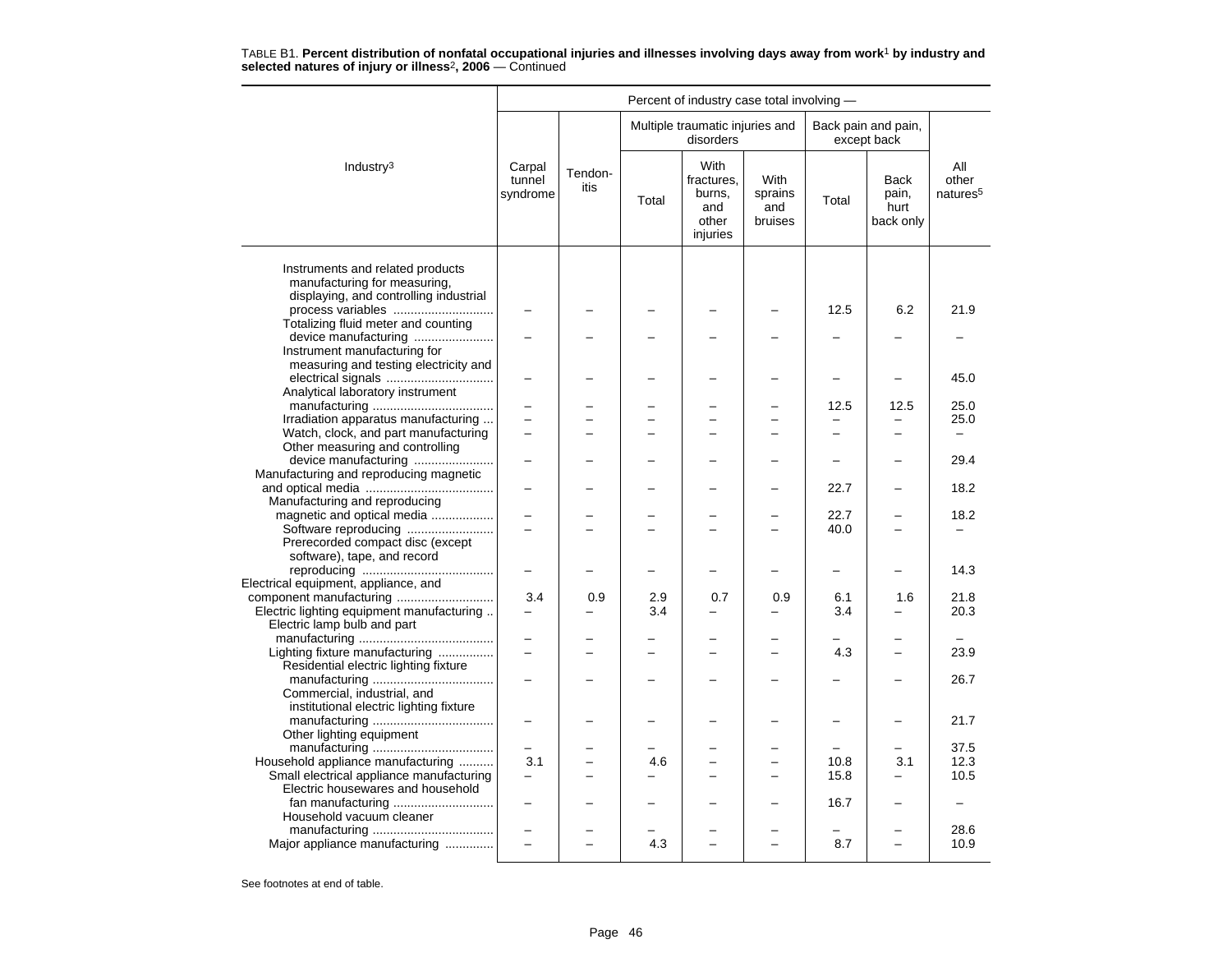|                                                         |                                   |                |                     |           | Percent of industry case total involving - |                |                          |                               |                  |
|---------------------------------------------------------|-----------------------------------|----------------|---------------------|-----------|--------------------------------------------|----------------|--------------------------|-------------------------------|------------------|
| Industry <sup>3</sup>                                   | <b>NAICS</b><br>code <sup>4</sup> | Total<br>cases | Sprains,<br>strains | Fractures | Cuts,<br>punctures                         | <b>Bruises</b> | Heat<br>burns            | Chemical<br>burns             | Amputa-<br>tions |
| Household cooking appliance                             |                                   |                |                     |           |                                            |                |                          |                               |                  |
| Other major household appliance                         | 335221                            | 180            | 38.9                |           | 16.7                                       | 11.1           |                          |                               |                  |
|                                                         | 335228                            | 100            | 30.0                |           | 20.0                                       |                |                          |                               |                  |
| Electrical equipment manufacturing                      | 3353                              | 1,600          | 38.1                | 6.9       | 11.2                                       | 7.5            | 1.9                      | -                             |                  |
| Electrical equipment manufacturing                      | 33531                             | 1,600          | 38.1                | 6.9       | 11.2                                       | 7.5            | 1.9                      | ÷                             |                  |
| Power, distribution, and specialty                      |                                   |                |                     |           |                                            |                |                          |                               |                  |
| transformer manufacturing                               | 335311                            | 540            | 29.6                | 5.6       | 18.5                                       | 9.3            | 3.7                      | -                             |                  |
| Motor and generator manufacturing                       | 335312                            | 440            | 34.1                | 9.1       | 11.4                                       | 4.5            | -                        |                               |                  |
| Switchgear and switchboard                              |                                   |                |                     |           |                                            |                |                          |                               |                  |
| apparatus manufacturing<br>Relay and industrial control | 335313                            | 300            | 40.0                | 6.7       | 6.7                                        | 10.0           |                          |                               |                  |
|                                                         | 335314                            | 320            | 56.2                |           |                                            | 6.2            |                          |                               |                  |
|                                                         |                                   |                |                     |           |                                            |                |                          |                               |                  |
| Other electrical equipment and component                | 3359                              |                | 33.8                | 5.1       | 10.2                                       |                |                          |                               |                  |
|                                                         |                                   | 1,570          | 26.3                | 5.3       |                                            | 8.3            | 1.3                      | 1.3                           | 1.3              |
| Battery manufacturing                                   | 33591                             | 380            |                     |           | 5.3                                        |                |                          |                               |                  |
| Communication and energy wire and                       |                                   |                |                     |           |                                            |                |                          |                               |                  |
| cable manufacturing                                     | 33592                             | 240<br>50      | 33.3                | 8.3       | 8.3                                        | 8.3            |                          | ▃<br>$\overline{\phantom{0}}$ |                  |
| Fiber optic cable manufacturing                         | 335921                            |                |                     |           |                                            |                |                          |                               |                  |
| Other communication and energy wire                     |                                   |                |                     |           |                                            |                |                          |                               |                  |
|                                                         | 335929                            | 190            | 36.8                |           |                                            | 10.5           |                          |                               |                  |
| Wiring device manufacturing                             | 33593                             | 710            | 38.0                | 4.2       | 12.7                                       | 11.3           |                          | 2.8                           |                  |
| Current-carrying wiring device                          |                                   |                |                     |           |                                            |                |                          |                               |                  |
|                                                         | 335931                            | 500            | 38.0                | 4.0       | 12.0                                       | 12.0           |                          |                               |                  |
| Noncurrent-carrying wiring device                       |                                   |                |                     |           |                                            |                |                          |                               |                  |
|                                                         | 335932                            | 210            | 33.3                |           | 14.3                                       | 9.5            |                          |                               |                  |
| All other electrical equipment and                      |                                   |                | 33.3                |           | 12.5                                       |                |                          |                               |                  |
| component manufacturing<br>Carbon and graphite product  | 33599                             | 240            |                     |           |                                            |                |                          |                               |                  |
|                                                         | 335991                            | 50             | 40.0                |           |                                            |                |                          |                               |                  |
| All other miscellaneous electrical                      |                                   |                |                     |           |                                            |                |                          |                               |                  |
| equipment and component                                 |                                   |                |                     |           |                                            |                |                          |                               |                  |
|                                                         | 335999                            | 190            | 31.6                |           | 10.5                                       |                |                          |                               |                  |
| Transportation equipment manufacturing                  | 336                               | 28,070         | 37.5                | 7.0       | 8.8                                        | 9.4            | .9                       | .4                            | .9               |
| Motor vehicle manufacturing                             | 3361                              | 4,200          | 42.4                | 6.4       | 6.2                                        | 7.1            |                          |                               |                  |
| Automobile and light duty motor vehicle                 |                                   |                |                     |           |                                            |                |                          |                               |                  |
|                                                         | 33611                             | 3,170          | 40.1                | 4.7       | 5.4                                        | 6.6            |                          |                               |                  |
| Automobile manufacturing                                | 336111                            | 2,130          | 38.0                | 4.7       | 5.2                                        | 7.0            | $\overline{\phantom{0}}$ | L                             |                  |
| Light truck and utility vehicle                         |                                   |                |                     |           |                                            |                |                          |                               |                  |
|                                                         | 336112                            | 1,040          | 43.3                | 4.8       | 5.8                                        | 6.7            |                          |                               |                  |
| Heavy duty truck manufacturing                          | 33612                             | 1,030          | 50.5                | 11.7      | 8.7                                        | 8.7            | -                        | -                             |                  |
| Motor vehicle body and trailer                          |                                   |                |                     |           |                                            |                |                          |                               |                  |
|                                                         | 3362                              | 4,200          | 39.0                | 8.1       | 11.4                                       | 8.3            | 1.4                      |                               | 1.2              |
|                                                         |                                   |                |                     |           |                                            |                |                          |                               |                  |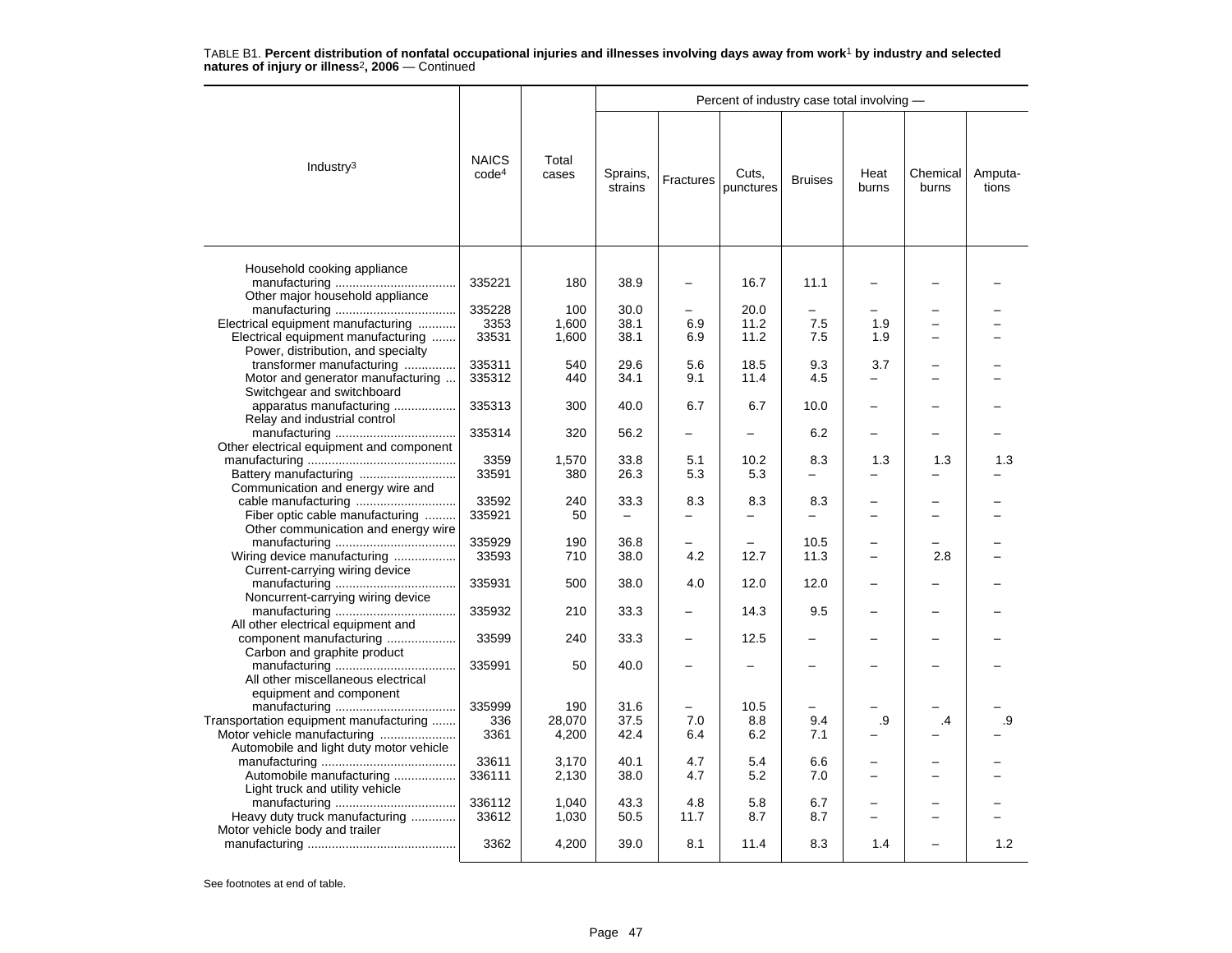|                                                                          |                              |                 |                | Percent of industry case total involving -                      |                                          |            |                                           |                                      |
|--------------------------------------------------------------------------|------------------------------|-----------------|----------------|-----------------------------------------------------------------|------------------------------------------|------------|-------------------------------------------|--------------------------------------|
|                                                                          |                              |                 |                | Multiple traumatic injuries and<br>disorders                    |                                          |            | Back pain and pain,<br>except back        |                                      |
| Industry <sup>3</sup>                                                    | Carpal<br>tunnel<br>syndrome | Tendon-<br>itis | Total          | <b>With</b><br>fractures,<br>burns,<br>and<br>other<br>injuries | <b>With</b><br>sprains<br>and<br>bruises | Total      | <b>Back</b><br>pain,<br>hurt<br>back only | All<br>other<br>natures <sup>5</sup> |
| Household cooking appliance                                              |                              |                 |                |                                                                 |                                          |            | $\overline{\phantom{0}}$                  | 11.1                                 |
| Other major household appliance                                          | $\overline{\phantom{0}}$     |                 |                |                                                                 |                                          |            |                                           |                                      |
|                                                                          |                              |                 |                |                                                                 |                                          |            |                                           | 20.0                                 |
| Electrical equipment manufacturing                                       | 3.1                          | 1.2<br>1.2      | 1.9            |                                                                 |                                          | 6.2        | 1.2                                       | 21.2<br>21.2                         |
| Electrical equipment manufacturing<br>Power, distribution, and specialty | 3.1                          |                 | 1.9            |                                                                 |                                          | 6.2        | 1.2                                       |                                      |
| transformer manufacturing                                                |                              |                 |                |                                                                 |                                          | 7.4        | $\overline{\phantom{0}}$                  | 24.1                                 |
| Motor and generator manufacturing                                        | 4.5                          |                 |                |                                                                 |                                          | 6.8        | $\overline{\phantom{0}}$                  | 22.7                                 |
| Switchgear and switchboard<br>apparatus manufacturing                    |                              |                 | -              |                                                                 |                                          | 6.7        | $\overline{\phantom{0}}$                  | 20.0                                 |
| Relay and industrial control                                             |                              |                 | 6.2            |                                                                 |                                          | -          | $\overline{\phantom{0}}$                  | 15.6                                 |
| Other electrical equipment and component                                 |                              |                 |                |                                                                 |                                          |            |                                           |                                      |
| Battery manufacturing                                                    | 4.5                          |                 | 2.5            | $\overline{\phantom{0}}$                                        | $\overline{\phantom{0}}$                 | 5.1<br>5.3 | 1.9                                       | 26.1<br>47.4                         |
| Communication and energy wire and                                        |                              |                 |                |                                                                 |                                          | 8.3        |                                           | 25.0                                 |
| Fiber optic cable manufacturing                                          |                              |                 | $\overline{a}$ | ÷                                                               |                                          |            | $\overline{a}$                            |                                      |
| Other communication and energy wire                                      |                              |                 |                |                                                                 |                                          |            |                                           | 26.3                                 |
| Wiring device manufacturing                                              | 5.6                          |                 | 2.8            | $\overline{\phantom{0}}$                                        | $\overline{\phantom{0}}$                 | 4.2        | 2.8                                       | 15.5                                 |
| Current-carrying wiring device                                           |                              |                 |                |                                                                 |                                          |            |                                           |                                      |
| Noncurrent-carrying wiring device                                        | 4.0                          |                 | 4.0            |                                                                 |                                          | 6.0        |                                           | 14.0                                 |
|                                                                          | 9.5                          |                 | -              | $\overline{\phantom{0}}$                                        | $\equiv$                                 | -          | $\overline{\phantom{0}}$                  | 19.0                                 |
| All other electrical equipment and<br>component manufacturing            |                              |                 |                |                                                                 |                                          |            |                                           | 25.0                                 |
| Carbon and graphite product                                              |                              |                 |                |                                                                 |                                          |            |                                           |                                      |
| All other miscellaneous electrical                                       |                              |                 |                |                                                                 |                                          |            |                                           |                                      |
| equipment and component                                                  |                              |                 |                |                                                                 |                                          |            |                                           |                                      |
|                                                                          |                              |                 |                |                                                                 |                                          |            |                                           | 26.3                                 |
| Transportation equipment manufacturing                                   | 3.8                          | 1.5             | 2.5            | 0.7                                                             | 0.7                                      | 7.8        | 1.7                                       | 19.4                                 |
| Motor vehicle manufacturing                                              | 3.3                          | 1.7             | 2.4            | .5                                                              | .7                                       | 13.1       | 2.6                                       | 16.9                                 |
| Automobile and light duty motor vehicle                                  |                              |                 |                |                                                                 |                                          |            |                                           |                                      |
|                                                                          | 4.1                          | 1.6             | 2.2            | .6                                                              | .6                                       | 16.1       | 3.2                                       | 18.9                                 |
| Automobile manufacturing<br>Light truck and utility vehicle              | 3.8                          | 1.9             | 1.9            |                                                                 |                                          | 19.2       | 3.8                                       | 18.3                                 |
|                                                                          | 4.8                          |                 | 2.9            | 1.9                                                             |                                          | 9.6        | 1.9                                       | 20.2                                 |
| Heavy duty truck manufacturing                                           | $\overline{\phantom{0}}$     | 1.9             | 2.9            |                                                                 | $\overline{\phantom{0}}$                 | 3.9        | $\overline{\phantom{0}}$                  | 10.7                                 |
| Motor vehicle body and trailer                                           | 2.6                          | .7              | 2.9            | .7                                                              | $\cdot$ 7                                | 4.5        | 1.7                                       | 19.8                                 |
|                                                                          |                              |                 |                |                                                                 |                                          |            |                                           |                                      |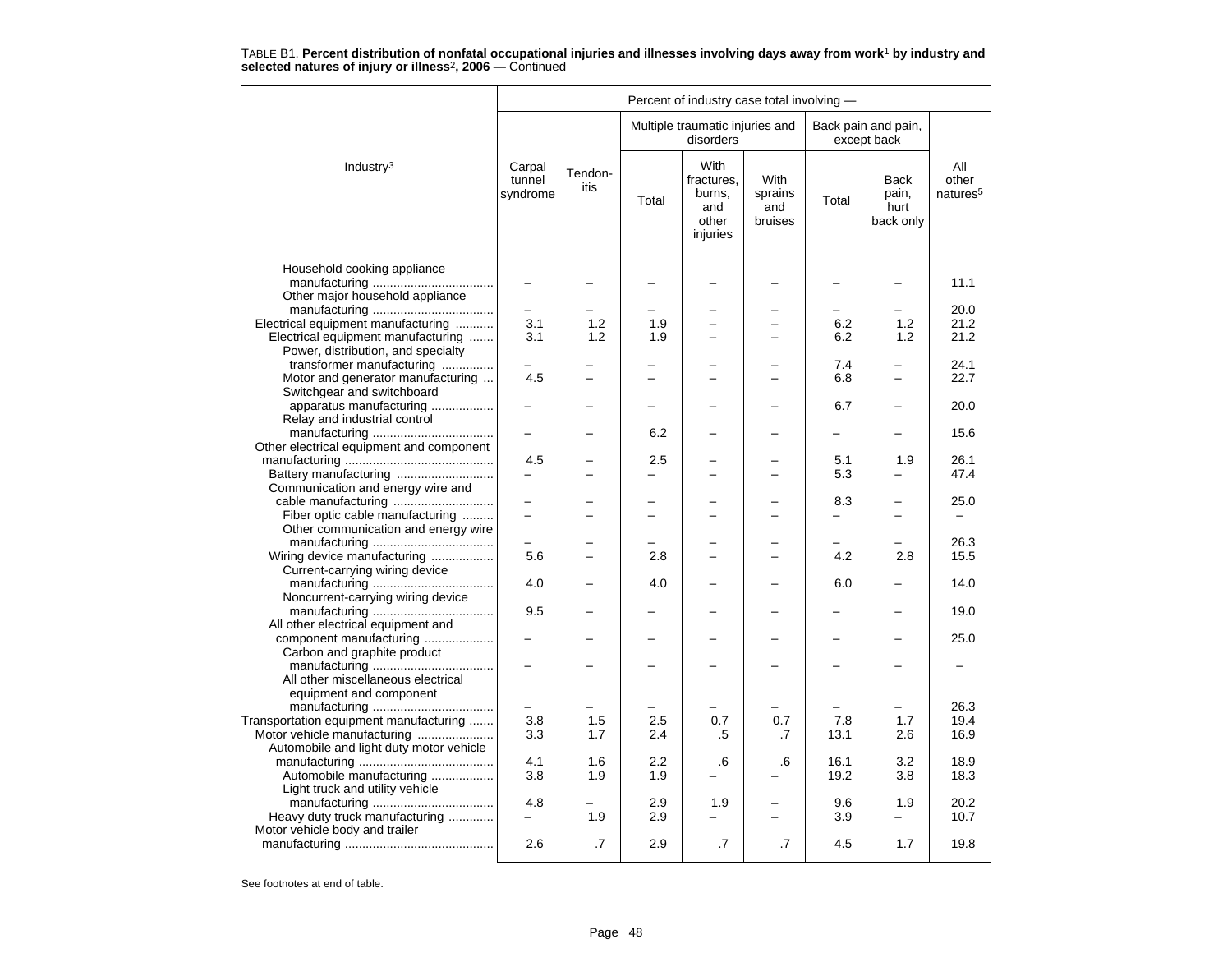|                                         |                                   |                |                     |                          | Percent of industry case total involving - |                          |               |                   |                  |
|-----------------------------------------|-----------------------------------|----------------|---------------------|--------------------------|--------------------------------------------|--------------------------|---------------|-------------------|------------------|
| Industry <sup>3</sup>                   | <b>NAICS</b><br>code <sup>4</sup> | Total<br>cases | Sprains,<br>strains | <b>Fractures</b>         | Cuts,<br>punctures                         | <b>Bruises</b>           | Heat<br>burns | Chemical<br>burns | Amputa-<br>tions |
|                                         |                                   |                |                     |                          |                                            |                          |               |                   |                  |
| Motor vehicle body and trailer          | 33621                             | 4.200          | 39.0                | 8.1                      | 11.4                                       | 8.3                      | 1.4           |                   | 1.2              |
|                                         |                                   |                |                     |                          |                                            |                          |               |                   |                  |
| Motor vehicle body manufacturing        | 336211                            | 1,540          | 40.3                | 5.8                      | 11.7                                       | 7.1                      | 2.6           |                   |                  |
| Truck trailer manufacturing             | 336212                            | 1,030          | 33.0                | 10.7                     | 11.7                                       | 9.7                      | 1.9           |                   | 1.9              |
| Motor home manufacturing                | 336213                            | 500            | 52.0                | 8.0                      | 12.0                                       | 6.0                      | $\equiv$      |                   |                  |
| Travel trailer and camper               |                                   |                |                     |                          |                                            |                          |               |                   |                  |
|                                         | 336214                            | 1,130          | 38.1                | 9.7                      | 10.6                                       | 8.8                      |               |                   | 1.8              |
| Motor vehicle parts manufacturing       | 3363                              | 9,760          | 36.1                | 8.2                      | 9.1                                        | 8.5                      | .9            | 0.4               | 1.5              |
| Motor vehicle gasoline engine and       |                                   |                |                     |                          |                                            |                          |               |                   |                  |
| engine parts manufacturing              | 33631                             | 910            | 34.1                | 7.7                      | 8.8                                        | 6.6                      |               |                   | 2.2              |
| Carburetor, piston, piston ring, and    |                                   |                |                     |                          |                                            |                          |               |                   |                  |
| valve manufacturing                     | 336311                            | 140            | 42.9                | $\overline{\phantom{0}}$ | $\overline{\phantom{0}}$                   | $\overline{\phantom{0}}$ |               |                   |                  |
| Gasoline engine and engine parts        |                                   |                |                     |                          |                                            |                          |               |                   |                  |
|                                         | 336312                            | 770            | 33.8                | 7.8                      | 9.1                                        | 6.5                      |               |                   | 2.6              |
| Motor vehicle electrical and electronic |                                   |                |                     |                          |                                            |                          |               |                   |                  |
| equipment manufacturing                 | 33632                             | 920            | 39.1                | 6.5                      | 7.6                                        | 8.7                      | 2.2           |                   |                  |
| Vehicular lighting equipment            |                                   |                |                     |                          |                                            |                          |               |                   |                  |
|                                         | 336321                            | 260            | 38.5                |                          | $\overline{\phantom{0}}$                   | 7.7                      |               |                   |                  |
| Other motor vehicle electrical and      |                                   |                |                     |                          |                                            |                          |               |                   |                  |
| electronic equipment manufacturing      | 336322                            | 660            | 39.4                | 7.6                      | 7.6                                        | 7.6                      |               |                   |                  |
| Motor vehicle steering and suspension   |                                   |                |                     |                          |                                            |                          |               |                   |                  |
| components (except spring)              |                                   |                |                     |                          |                                            |                          |               |                   |                  |
|                                         | 33633                             | 640            | 37.5                | 14.1                     | 9.4                                        | 6.2                      |               |                   |                  |
| Motor vehicle brake system              |                                   |                |                     |                          |                                            |                          |               |                   |                  |
|                                         | 33634                             | 540            | 33.3                | 11.1                     | 9.3                                        | 9.3                      |               |                   |                  |
| Motor vehicle transmission and power    |                                   |                |                     |                          |                                            |                          |               |                   |                  |
| train parts manufacturing               | 33635                             | 1,640          | 43.9                | 6.7                      | 6.7                                        | 7.9                      |               |                   | 1.8              |
| Motor vehicle seating and interior trim |                                   |                |                     |                          |                                            |                          |               |                   |                  |
|                                         | 33636                             | 910            | 39.6                | 5.5                      | 5.5                                        | 7.7                      |               |                   |                  |
| Motor vehicle metal stamping            | 33637                             | 1,860          | 28.5                | 6.5                      | 17.7                                       | 8.6                      |               |                   | 2.2              |
| Other motor vehicle parts manufacturing | 33639                             | 2,340          | 34.6                | 10.3                     | 6.4                                        | 10.7                     | 1.3           |                   | 1.7              |
| Motor vehicle air-conditioning          |                                   |                |                     |                          |                                            |                          |               |                   |                  |
|                                         | 336391                            | 170            | 29.4                |                          |                                            | 23.5                     |               |                   |                  |
| All other motor vehicle parts           |                                   |                |                     |                          |                                            |                          |               |                   |                  |
|                                         | 336399                            | 2,170          | 34.6                | 10.1                     | 6.9                                        | 9.7                      | 1.4           |                   | 1.8              |
| Aerospace product and parts             |                                   |                |                     |                          |                                            |                          |               |                   |                  |
|                                         | 3364                              | 4,340          | 35.3                | 4.4                      | 9.0                                        | 10.4                     |               |                   | .7               |
| Aerospace product and parts             |                                   |                |                     |                          |                                            |                          |               |                   |                  |
|                                         | 33641                             | 4,340          | 35.3                | 4.4                      | 9.0                                        | 10.4                     |               |                   | .7               |
|                                         | 336411                            | 2,250          | 34.2                | 4.0                      | 7.6                                        | 12.9                     |               |                   |                  |
| Aircraft manufacturing                  |                                   |                |                     |                          |                                            |                          |               |                   |                  |
| Aircraft engine and engine parts        |                                   | 740            |                     |                          | 13.5                                       |                          |               |                   |                  |
|                                         | 336412                            |                | 32.4                | 4.1                      |                                            | 9.5                      |               |                   |                  |
| Other aircraft parts and auxiliary      | 336413                            | 1,110          | 36.9                | 4.5                      | 9.9                                        | 7.2                      |               |                   |                  |
| equipment manufacturing                 |                                   |                |                     |                          |                                            |                          |               |                   |                  |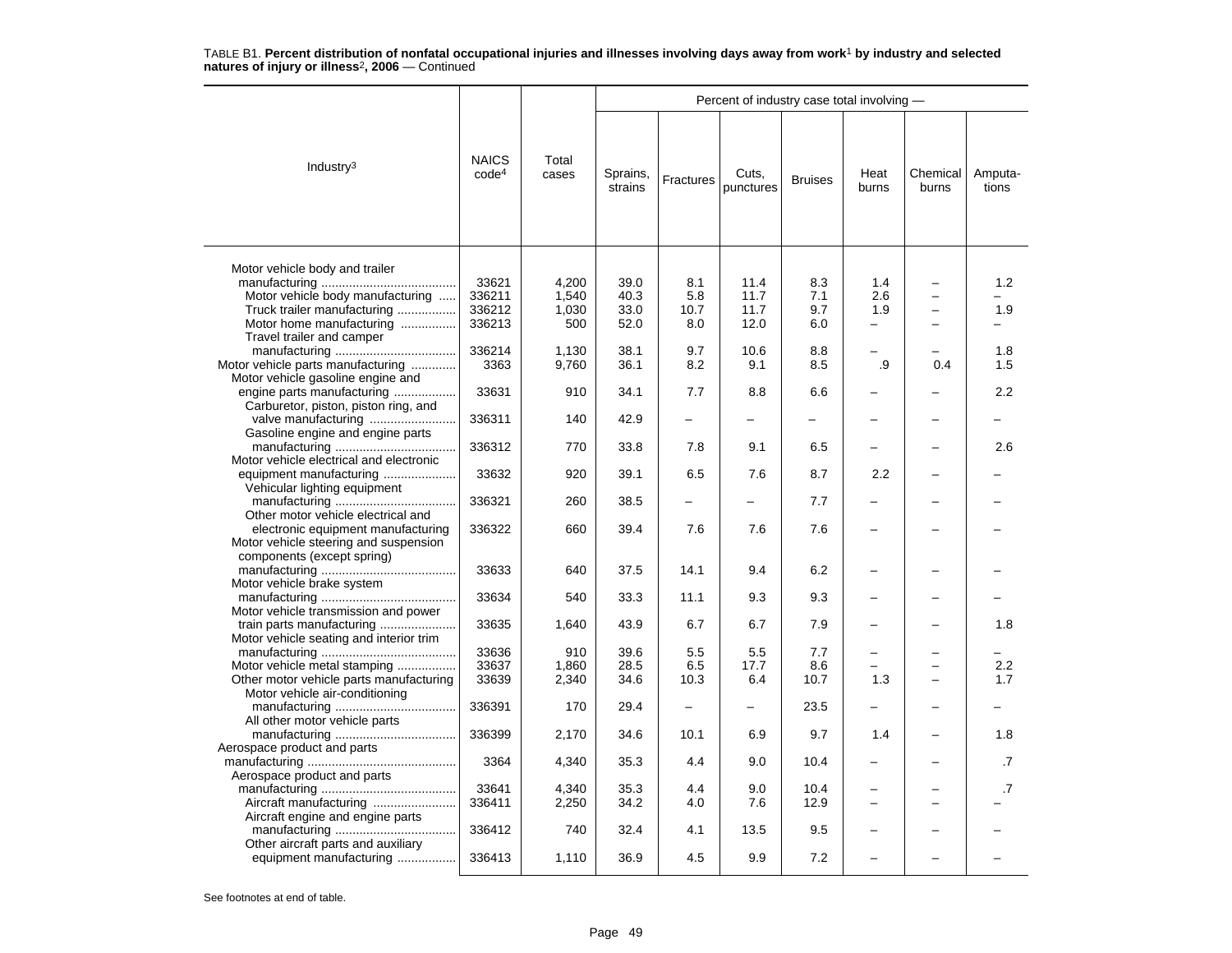|                                         |                              |                 |                          | Percent of industry case total involving -               |                                   |                          |                                           |                                      |
|-----------------------------------------|------------------------------|-----------------|--------------------------|----------------------------------------------------------|-----------------------------------|--------------------------|-------------------------------------------|--------------------------------------|
|                                         |                              |                 |                          | Multiple traumatic injuries and<br>disorders             |                                   |                          | Back pain and pain,<br>except back        |                                      |
| Industry $3$                            | Carpal<br>tunnel<br>syndrome | Tendon-<br>itis | Total                    | With<br>fractures,<br>burns,<br>and<br>other<br>injuries | With<br>sprains<br>and<br>bruises | Total                    | <b>Back</b><br>pain,<br>hurt<br>back only | All<br>other<br>natures <sup>5</sup> |
|                                         |                              |                 |                          |                                                          |                                   |                          |                                           |                                      |
| Motor vehicle body and trailer          | 2.6                          | 0.7             | 2.9                      | 0.7                                                      | 0.7                               | 4.5                      | 1.7                                       | 19.8                                 |
| Motor vehicle body manufacturing        | 1.9                          | -               | 2.6                      | 1.3                                                      | $\overline{\phantom{0}}$          | 6.5                      | 2.6                                       | 20.8                                 |
| Truck trailer manufacturing             | 2.9                          | $\overline{a}$  | 1.9                      |                                                          |                                   | 4.9                      |                                           | 22.3                                 |
| Motor home manufacturing                | 6.0                          | $\equiv$        | $\equiv$                 | $\overline{\phantom{0}}$                                 |                                   | -                        | $\overline{\phantom{0}}$                  | 12.0                                 |
| Travel trailer and camper               |                              |                 |                          |                                                          |                                   |                          |                                           |                                      |
|                                         | 1.8                          | 1.8             | 4.4                      |                                                          | 1.8                               | 3.5                      | 1.8                                       | 19.5                                 |
| Motor vehicle parts manufacturing       | 4.3                          | 1.7             | 2.7                      | .8                                                       | .9                                | 6.9                      | 1.5                                       | 19.8                                 |
| Motor vehicle gasoline engine and       |                              |                 |                          |                                                          |                                   |                          |                                           |                                      |
| engine parts manufacturing              | 5.5                          |                 | 5.5                      | 2.2                                                      | 2.2                               | 5.5                      |                                           | 22.0                                 |
| Carburetor, piston, piston ring, and    |                              |                 |                          |                                                          |                                   |                          |                                           |                                      |
|                                         |                              |                 |                          |                                                          | -                                 | —                        |                                           | 21.4                                 |
| Gasoline engine and engine parts        |                              |                 |                          |                                                          |                                   |                          |                                           |                                      |
|                                         | 5.2                          |                 | 5.2                      |                                                          | 2.6                               | 6.5                      |                                           | 22.1                                 |
| Motor vehicle electrical and electronic |                              |                 |                          |                                                          |                                   |                          |                                           |                                      |
| equipment manufacturing                 | 9.8                          | 2.2             | 2.2                      |                                                          |                                   | 7.6                      | 2.2                                       | 14.1                                 |
| Vehicular lighting equipment            |                              |                 |                          |                                                          |                                   |                          |                                           |                                      |
|                                         | 11.5                         |                 |                          |                                                          |                                   | -                        | $\overline{a}$                            | 11.5                                 |
| Other motor vehicle electrical and      |                              |                 |                          |                                                          |                                   |                          |                                           |                                      |
| electronic equipment manufacturing      | 9.1                          |                 |                          |                                                          |                                   | 9.1                      | 3.0                                       | 15.2                                 |
| Motor vehicle steering and suspension   |                              |                 |                          |                                                          |                                   |                          |                                           |                                      |
| components (except spring)              |                              |                 |                          |                                                          |                                   |                          |                                           |                                      |
|                                         | 4.7                          |                 |                          |                                                          |                                   | 9.4                      | 3.1                                       | 14.1                                 |
| Motor vehicle brake system              |                              |                 |                          |                                                          |                                   |                          |                                           | 20.4                                 |
| Motor vehicle transmission and power    | 5.6                          |                 |                          |                                                          |                                   | 7.4                      |                                           |                                      |
| train parts manufacturing               | 2.4                          | 2.4             | 1.8                      | 1.2                                                      |                                   | 9.1                      | 1.2                                       | 16.5                                 |
| Motor vehicle seating and interior trim |                              |                 |                          |                                                          |                                   |                          |                                           |                                      |
|                                         | 4.4                          | 2.2             | 2.2                      |                                                          |                                   | 8.8                      | 2.2                                       | 23.1                                 |
| Motor vehicle metal stamping            | 2.2                          | 1.1             | 3.8                      |                                                          | 1.6                               | 5.9                      |                                           | 23.1                                 |
| Other motor vehicle parts manufacturing | 4.3                          | 2.1             | 2.1                      | .9                                                       |                                   | 5.1                      | 1.3                                       | 21.4                                 |
| Motor vehicle air-conditioning          |                              |                 |                          |                                                          |                                   |                          |                                           |                                      |
|                                         | $\equiv$                     | 11.8            | $\overline{\phantom{0}}$ |                                                          |                                   | $\overline{\phantom{0}}$ | $\overline{\phantom{0}}$                  | 11.8                                 |
| All other motor vehicle parts           |                              |                 |                          |                                                          |                                   |                          |                                           |                                      |
|                                         | 4.1                          | 1.4             | 1.8                      |                                                          |                                   | 5.5                      | 1.4                                       | 22.1                                 |
| Aerospace product and parts             |                              |                 |                          |                                                          |                                   |                          |                                           |                                      |
|                                         | 6.9                          | 3.0             | 2.3                      | .5                                                       | .7                                | 6.9                      | 1.2                                       | 21.0                                 |
| Aerospace product and parts             |                              |                 |                          |                                                          |                                   |                          |                                           |                                      |
|                                         | 6.9                          | 3.0             | 2.3                      | .5                                                       | .7                                | 6.9                      | 1.2                                       | 21.0                                 |
| Aircraft manufacturing                  | 11.1                         | 4.4             | .9                       |                                                          |                                   | 4.4                      |                                           | 20.0                                 |
| Aircraft engine and engine parts        |                              |                 |                          |                                                          |                                   |                          |                                           |                                      |
|                                         |                              |                 | 4.1                      |                                                          |                                   | 10.8                     | 4.1                                       | 20.3                                 |
| Other aircraft parts and auxiliary      |                              |                 |                          |                                                          |                                   |                          |                                           |                                      |
| equipment manufacturing                 | 1.8                          | 1.8             | 3.6                      |                                                          |                                   | 9.9                      | -                                         | 22.5                                 |
|                                         |                              |                 |                          |                                                          |                                   |                          |                                           |                                      |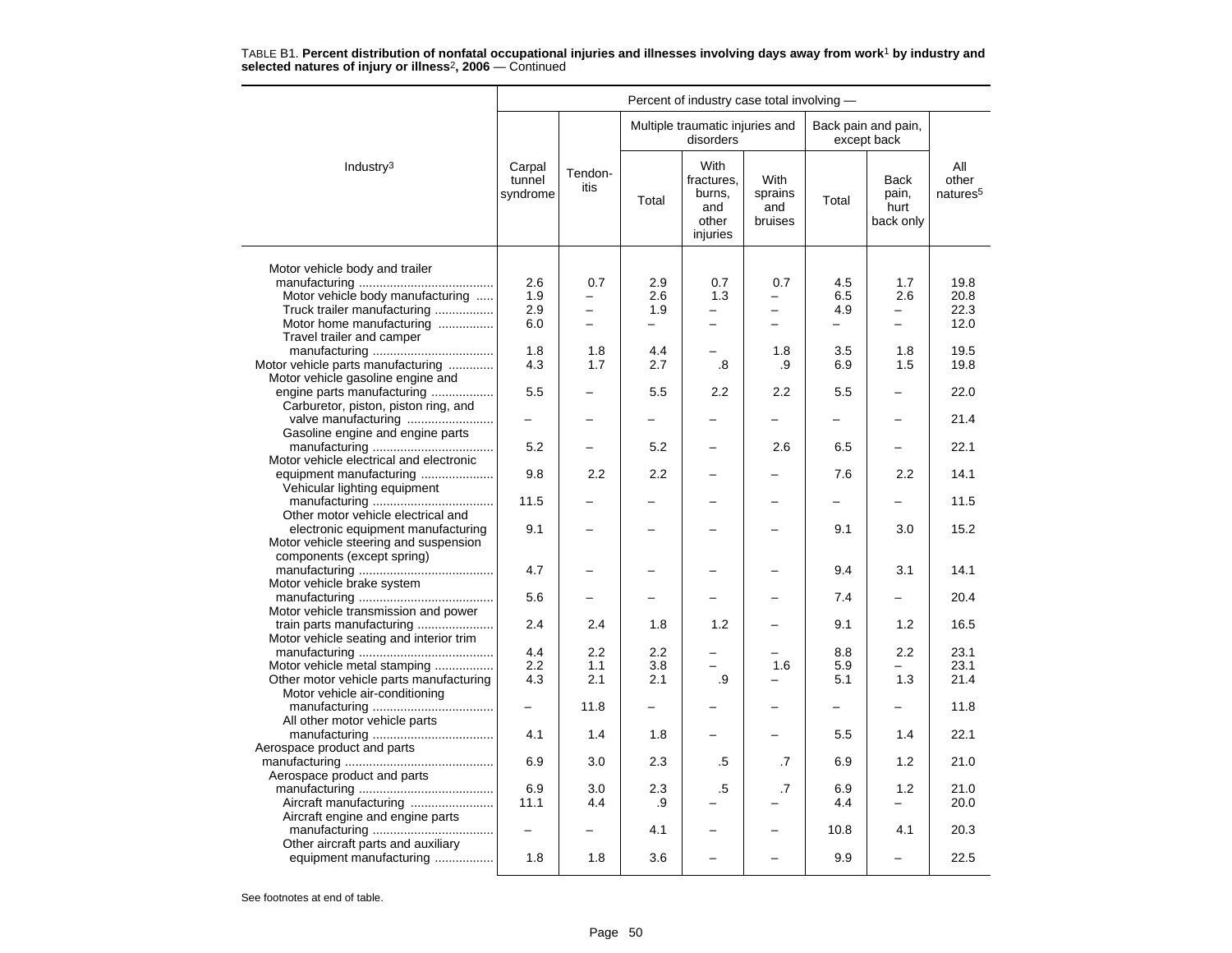|                                                                                                                               |                                                     |                                               |                                      |                                  | Percent of industry case total involving - |                                     |                          |                         |                                 |
|-------------------------------------------------------------------------------------------------------------------------------|-----------------------------------------------------|-----------------------------------------------|--------------------------------------|----------------------------------|--------------------------------------------|-------------------------------------|--------------------------|-------------------------|---------------------------------|
| Industry $3$                                                                                                                  | <b>NAICS</b><br>code <sup>4</sup>                   | Total<br>cases                                | Sprains,<br>strains                  | Fractures                        | Cuts,<br>punctures                         | <b>Bruises</b>                      | Heat<br>burns            | Chemical<br>burns       | Amputa-<br>tions                |
| Guided missile and space vehicle<br>Guided missile and space vehicle                                                          | 336414                                              | 150                                           | 40.0                                 |                                  |                                            |                                     |                          |                         |                                 |
| propulsion unit and propulsion unit<br>parts manufacturing<br>Other guided missile and space                                  | 336415                                              | 60                                            | 50.0                                 |                                  |                                            |                                     |                          |                         |                                 |
| vehicle parts and auxiliary<br>equipment manufacturing<br>Railroad rolling stock manufacturing<br>Ship building and repairing | 336419<br>3365<br>3366<br>33661<br>336611<br>336612 | 30<br>380<br>4,460<br>4,460<br>3,180<br>1,280 | 34.2<br>37.9<br>37.9<br>40.3<br>31.2 | 10.5<br>6.5<br>6.5<br>6.6<br>6.2 | 7.9<br>8.3<br>8.3<br>6.9<br>11.7           | 10.5<br>14.3<br>14.3<br>17.3<br>7.8 | 1.6<br>1.6<br>1.6<br>1.6 | 1.1<br>1.1<br>.6<br>1.6 | 0.4<br>$\overline{\mathcal{A}}$ |
| Other transportation equipment<br>Other transportation equipment                                                              | 3369                                                | 720                                           | 36.1                                 | 4.2                              | 9.7                                        | 5.6                                 |                          |                         |                                 |
| Motorcycle, bicycle, and parts                                                                                                | 33699                                               | 720                                           | 36.1                                 | 4.2                              | 9.7                                        | 5.6                                 |                          |                         |                                 |
| All other transportation equipment                                                                                            | 336991                                              | 310                                           | 32.3                                 | 6.5                              | 6.5                                        |                                     |                          |                         |                                 |
| Furniture and related product manufacturing<br>Household and institutional furniture and                                      | 336999<br>337                                       | 220<br>9,690                                  | 27.3<br>30.1                         | 9.5                              | 9.1<br>20.6                                | 5.7                                 | .5                       | .5                      | 2.7                             |
| kitchen cabinet manufacturing<br>Wood kitchen cabinet and countertop                                                          | 3371                                                | 6,570                                         | 28.0                                 | 10.8                             | 21.2                                       | 5.9                                 | .5                       | .6                      | 3.2                             |
| Household and institutional furniture                                                                                         | 33711                                               | 3,770                                         | 25.2                                 | 12.2                             | 22.3                                       | 5.6                                 |                          | .8                      | 3.2                             |
| Upholstered household furniture                                                                                               | 33712                                               | 2,790                                         | 31.9                                 | 9.0                              | 20.1                                       | 6.5                                 | .7                       |                         | 3.2                             |
| Nonupholstered wood household                                                                                                 | 337121                                              | 910                                           | 38.5                                 | 7.7                              | 13.2                                       | 7.7                                 |                          |                         |                                 |
| furniture manufacturing<br>Metal household furniture                                                                          | 337122                                              | 1,080                                         | 27.8                                 | 13.0                             | 24.1                                       | 5.6                                 |                          |                         | 4.6                             |
| Household furniture (except wood and                                                                                          | 337124                                              | 140                                           | 35.7<br>14.3                         |                                  | 21.4                                       | 14.3                                |                          |                         |                                 |
| Institutional furniture manufacturing<br>Office furniture (including fixtures)                                                | 337125<br>337127                                    | 140<br>420                                    | 35.7                                 | 14.3<br>4.8                      | 14.3<br>19.0                               | 4.8                                 | 4.8                      |                         |                                 |
| Office furniture (including fixtures)                                                                                         | 3372                                                | 2,410                                         | 31.5                                 | 7.5                              | 18.7                                       | 5.4                                 | .8                       |                         | 2.1                             |
| Wood office furniture manufacturing                                                                                           | 33721<br>337211                                     | 2,410<br>430                                  | 31.5<br>34.9                         | 7.5<br>4.7                       | 18.7<br>11.6                               | 5.4<br>$\overline{\phantom{0}}$     | .8                       |                         | 2.1                             |
| Custom architectural woodwork and<br>millwork manufacturing                                                                   | 337212                                              | 520                                           | 32.7                                 | 7.7                              | 25.0                                       | 7.7                                 |                          |                         |                                 |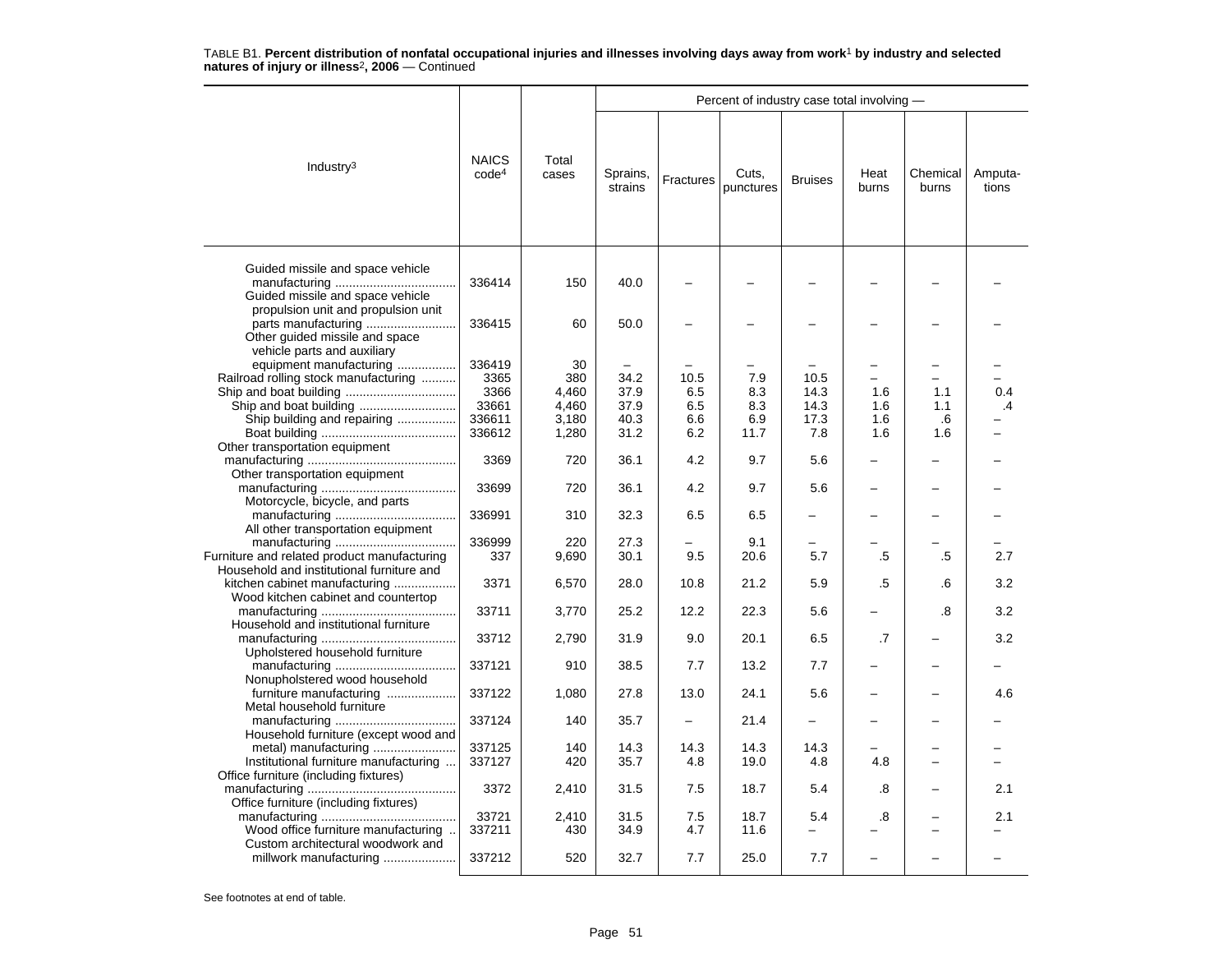|                                                                                                             | Percent of industry case total involving - |                 |            |                                                          |                                   |              |                                    |                                      |  |  |
|-------------------------------------------------------------------------------------------------------------|--------------------------------------------|-----------------|------------|----------------------------------------------------------|-----------------------------------|--------------|------------------------------------|--------------------------------------|--|--|
|                                                                                                             |                                            |                 |            | Multiple traumatic injuries and<br>disorders             |                                   |              | Back pain and pain,<br>except back |                                      |  |  |
| Industry <sup>3</sup>                                                                                       | Carpal<br>tunnel<br>syndrome               | Tendon-<br>itis | Total      | With<br>fractures.<br>burns,<br>and<br>other<br>injuries | With<br>sprains<br>and<br>bruises | Total        | Back<br>pain,<br>hurt<br>back only | All<br>other<br>natures <sup>5</sup> |  |  |
| Guided missile and space vehicle<br>Guided missile and space vehicle<br>propulsion unit and propulsion unit |                                            |                 |            |                                                          |                                   |              |                                    | 26.7                                 |  |  |
| parts manufacturing<br>Other guided missile and space<br>vehicle parts and auxiliary                        |                                            |                 |            |                                                          |                                   |              |                                    |                                      |  |  |
| equipment manufacturing                                                                                     |                                            |                 |            |                                                          |                                   |              |                                    |                                      |  |  |
| Railroad rolling stock manufacturing                                                                        |                                            |                 | 5.3        |                                                          |                                   | 5.3          |                                    | 18.4                                 |  |  |
|                                                                                                             | 1.8                                        |                 | 1.8        | 0.4                                                      | 0.7                               | 7.6          | 1.3                                | 18.6                                 |  |  |
|                                                                                                             | 1.8                                        |                 | 1.8        | $\cdot$                                                  | .7                                | 7.6          | 1.3                                | 18.6                                 |  |  |
| Ship building and repairing                                                                                 | .6                                         |                 | 1.3        |                                                          |                                   | 6.3          | .9                                 | 17.9                                 |  |  |
|                                                                                                             | 4.7                                        |                 | 3.1        |                                                          | 1.6                               | 10.9         | 3.1                                | 20.3                                 |  |  |
| Other transportation equipment<br>Other transportation equipment                                            | -                                          |                 | 2.8        |                                                          |                                   | 19.4         | 4.2                                | 20.8                                 |  |  |
| Motorcycle, bicycle, and parts                                                                              |                                            |                 | 2.8        |                                                          |                                   | 19.4         | 4.2                                | 20.8                                 |  |  |
| All other transportation equipment                                                                          |                                            |                 |            |                                                          |                                   | 29.0         | 6.5                                | 16.1                                 |  |  |
|                                                                                                             |                                            |                 |            |                                                          |                                   | 18.2         |                                    | 27.3                                 |  |  |
| Furniture and related product manufacturing<br>Household and institutional furniture and                    | 2.4                                        | 0.9             | 2.0        | .8                                                       | .4                                | 11.1         | 6.3                                | 13.9                                 |  |  |
| kitchen cabinet manufacturing<br>Wood kitchen cabinet and countertop                                        | 2.3                                        | .9              | 2.0        | .9                                                       | .5                                | 11.9         | 7.8                                | 12.5                                 |  |  |
| Household and institutional furniture                                                                       | 2.1                                        | .5              | 1.3        | .5                                                       |                                   | 13.8         | 10.1                               | 12.7                                 |  |  |
| Upholstered household furniture                                                                             | 2.5                                        | 1.4             | 2.9        | 1.4                                                      | $\cdot$ 7                         | 9.3          | 4.7                                | 12.2                                 |  |  |
| Nonupholstered wood household                                                                               | 5.5                                        | 3.3             |            |                                                          |                                   | 8.8          | 5.5                                | 12.1                                 |  |  |
| furniture manufacturing<br>Metal household furniture                                                        |                                            |                 | 2.8        |                                                          |                                   | 7.4          | 4.6                                | 13.9                                 |  |  |
| Household furniture (except wood and                                                                        | $\overline{\phantom{0}}$                   |                 |            |                                                          | $\overline{\phantom{0}}$          | -            |                                    | 14.3                                 |  |  |
| metal) manufacturing<br>Institutional furniture manufacturing                                               | -                                          |                 | 4.8        |                                                          | $\overline{\phantom{0}}$          | 42.9<br>7.1  | 14.3                               | 16.7                                 |  |  |
| Office furniture (including fixtures)                                                                       | 2.9                                        | .8              | 2.1        |                                                          |                                   | 10.4         | 3.3                                | 18.3                                 |  |  |
| Office furniture (including fixtures)                                                                       |                                            |                 |            |                                                          |                                   |              |                                    |                                      |  |  |
| Wood office furniture manufacturing                                                                         | 2.9<br>4.7                                 | .8              | 2.1<br>4.7 |                                                          | $\overline{\phantom{0}}$          | 10.4<br>16.3 | 3.3<br>11.6                        | 18.3<br>18.6                         |  |  |
| Custom architectural woodwork and<br>millwork manufacturing                                                 |                                            |                 |            |                                                          |                                   | 15.4         | $\overline{\phantom{0}}$           | 9.6                                  |  |  |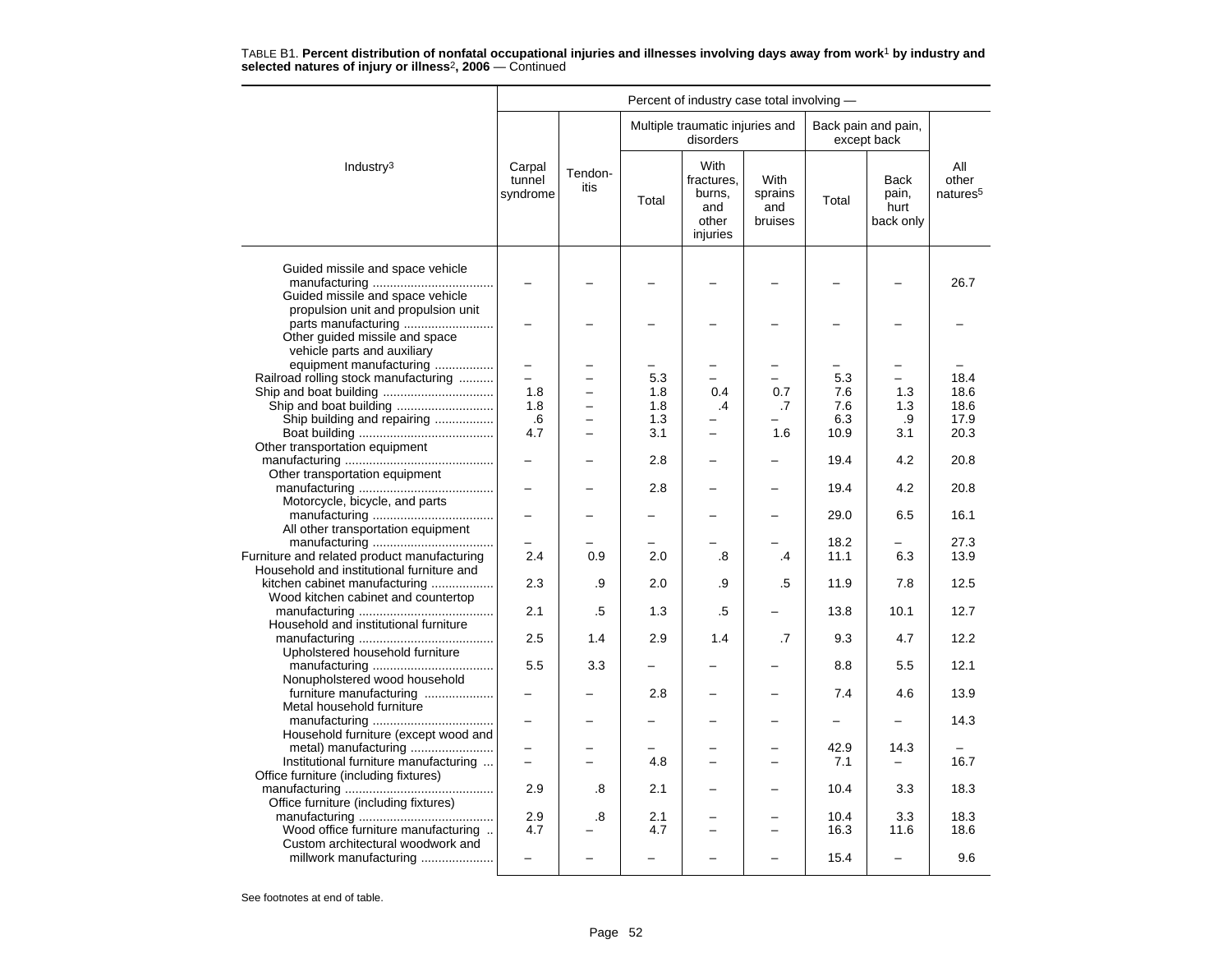|                                                                  |                                   |                |                     |                          | Percent of industry case total involving - |                |               |                          |                  |
|------------------------------------------------------------------|-----------------------------------|----------------|---------------------|--------------------------|--------------------------------------------|----------------|---------------|--------------------------|------------------|
| Industry <sup>3</sup>                                            | <b>NAICS</b><br>code <sup>4</sup> | Total<br>cases | Sprains,<br>strains | Fractures                | Cuts.<br>punctures                         | <b>Bruises</b> | Heat<br>burns | Chemical<br>burns        | Amputa-<br>tions |
| Office furniture (except wood)                                   |                                   |                |                     |                          |                                            |                |               |                          |                  |
| Showcase, partition, shelving, and                               | 337214                            | 240            | 41.7                | 8.3                      | 16.7                                       | 8.3            |               |                          |                  |
| locker manufacturing<br>Other furniture related product          | 337215                            | 1,220          | 28.7                | 8.2                      | 18.9                                       | 4.1            | 1.6           |                          | 3.3              |
|                                                                  | 3379                              | 710            | 45.1                | 4.2                      | 21.1                                       | 5.6            |               |                          |                  |
| Mattress manufacturing                                           | 33791                             | 510            | 43.1                | 5.9                      | 19.6                                       | 5.9            | -             | $\overline{\phantom{0}}$ |                  |
|                                                                  |                                   |                |                     |                          |                                            |                |               |                          |                  |
| Blind and shade manufacturing                                    | 33792                             | 210            | 47.6                |                          | 23.8                                       |                |               |                          |                  |
| Miscellaneous manufacturing<br>Medical equipment and supplies    | 339                               | 6,120          | 32.8                | 8.5                      | 12.6                                       | 7.0            | 1.0           | 0.7                      | .8               |
| Medical equipment and supplies                                   | 3391                              | 2,220          | 33.3                | 5.0                      | 9.9                                        | 9.0            | .9            | .9                       | .9               |
| Laboratory apparatus and furniture                               | 33911                             | 2,220          | 33.3                | 5.0                      | 9.9                                        | 9.0            | .9            | .9                       | .9               |
| Surgical and medical instrument                                  | 339111                            | 110            | 36.4                |                          | 18.2                                       |                |               |                          |                  |
| Surgical appliance and supplies                                  | 339112                            | 750            | 34.7                | 5.3                      | 6.7                                        | 12.0           |               |                          |                  |
|                                                                  | 339113                            | 760            | 38.2                | 5.3                      | 15.8                                       | 3.9            |               |                          |                  |
| Dental equipment and supplies                                    |                                   |                |                     |                          |                                            |                |               |                          |                  |
|                                                                  | 339114                            | 110            | 36.4                |                          |                                            | -              |               |                          |                  |
| Ophthalmic goods manufacturing                                   | 339115                            | 250            | 40.0                |                          |                                            |                |               |                          |                  |
|                                                                  | 339116                            | 240            |                     |                          |                                            | 25.0           |               |                          |                  |
| Other miscellaneous manufacturing                                | 3399                              | 3,900          | 32.6                | 10.8                     | 14.1                                       | 5.9            | .8            | .5                       | .8               |
| Jewelry and silverware manufacturing<br>Jewelry (except costume) | 33991                             | 310            | 29.0                | 9.7                      | 12.9                                       | 6.5            |               |                          |                  |
| Silverware and hollowware                                        | 339911                            | 190            | 26.3                | 10.5                     | 15.8                                       | 10.5           |               |                          |                  |
| Jewelers' material and lapidary work                             | 339912                            | 20             |                     |                          |                                            |                |               |                          |                  |
|                                                                  | 339913                            | 40             |                     |                          |                                            |                |               |                          |                  |
| Costume jewelry and novelty                                      | 339914                            | 60             | 50.0                |                          |                                            |                |               |                          |                  |
| Sporting and athletic goods                                      |                                   |                |                     |                          |                                            |                |               |                          |                  |
| Doll, toy, and game manufacturing                                | 33992<br>33993                    | 690<br>130     | 37.7<br>38.5        | 7.2<br>15.4              | 13.0                                       | 5.8            |               |                          |                  |
| Office supplies (except paper)                                   | 33994                             | 270            | 33.3                |                          | 14.8                                       |                |               |                          |                  |
| Pen and mechanical pencil                                        |                                   |                |                     |                          |                                            |                |               |                          |                  |
| Lead pencil and art good                                         | 339941                            | 60             | 33.3                |                          |                                            |                |               |                          |                  |
|                                                                  | 339942                            | 70             | 42.9                |                          |                                            |                |               |                          |                  |
| Marking device manufacturing                                     | 339943                            | 80             | 37.5                | $\overline{\phantom{0}}$ | 37.5                                       |                |               | L                        |                  |
|                                                                  |                                   |                |                     |                          |                                            |                |               |                          |                  |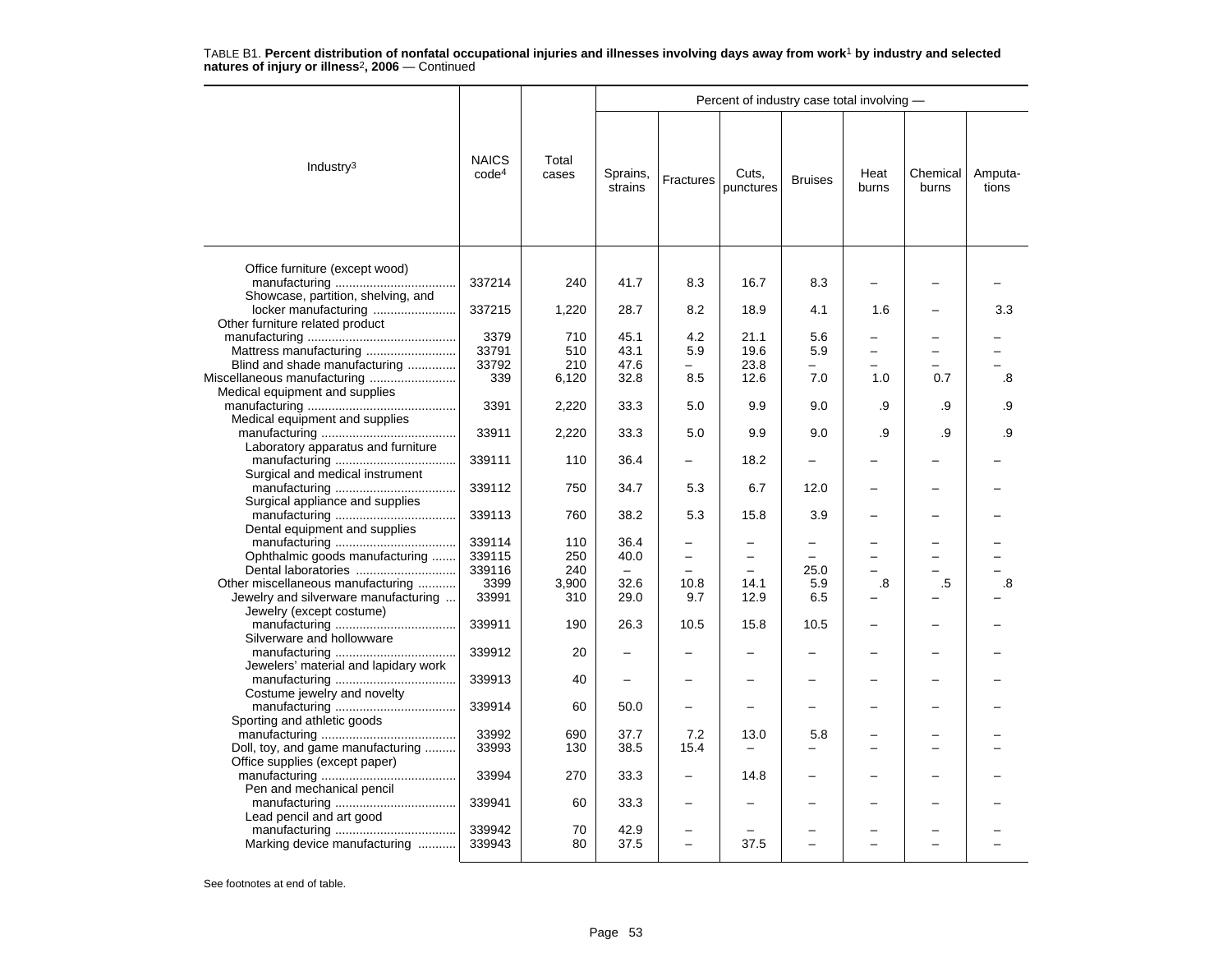|                                                                     |                                 |                 |       | Percent of industry case total involving -               |                                                      |                 |                                           |                                      |
|---------------------------------------------------------------------|---------------------------------|-----------------|-------|----------------------------------------------------------|------------------------------------------------------|-----------------|-------------------------------------------|--------------------------------------|
|                                                                     |                                 |                 |       | Multiple traumatic injuries and<br>disorders             |                                                      |                 | Back pain and pain,<br>except back        |                                      |
| Industry <sup>3</sup>                                               | Carpal<br>tunnel<br>syndrome    | Tendon-<br>itis | Total | With<br>fractures.<br>burns,<br>and<br>other<br>injuries | With<br>sprains<br>and<br>bruises                    | Total           | <b>Back</b><br>pain,<br>hurt<br>back only | ΑIΙ<br>other<br>natures <sup>5</sup> |
| Office furniture (except wood)                                      | -                               |                 |       |                                                          |                                                      |                 |                                           | 16.7                                 |
| Showcase, partition, shelving, and<br>locker manufacturing          | 3.3                             |                 | 1.6   |                                                          |                                                      | 7.4             | 1.6                                       | 22.1                                 |
| Other furniture related product                                     |                                 |                 |       |                                                          |                                                      | 5.6             | 2.8                                       | 14.1                                 |
| Mattress manufacturing                                              | L.                              |                 |       | $\equiv$                                                 | $\equiv$                                             | 7.8             | $\equiv$                                  | 13.7                                 |
| Blind and shade manufacturing<br>Miscellaneous manufacturing        | $\overline{\phantom{0}}$<br>4.4 | 1.5             | 3.6   | 1.1                                                      | ▃<br>1.5                                             | $\equiv$<br>9.3 | ▃<br>2.5                                  | 9.5<br>17.8                          |
| Medical equipment and supplies                                      |                                 |                 |       |                                                          |                                                      |                 |                                           |                                      |
| Medical equipment and supplies                                      | 5.4                             | 2.3             | 2.3   |                                                          | .9                                                   | 10.8            | 2.7                                       | 18.9                                 |
| Laboratory apparatus and furniture                                  | 5.4                             | 2.3             | 2.3   |                                                          | .9                                                   | 10.8            | 2.7                                       | 18.9                                 |
| Surgical and medical instrument                                     |                                 |                 |       |                                                          |                                                      |                 |                                           | 18.2                                 |
|                                                                     | 5.3                             | 2.7             | 4.0   |                                                          |                                                      | 9.3             | 2.7                                       | 16.0                                 |
| Surgical appliance and supplies<br>Dental equipment and supplies    | 5.3                             | 2.6             |       |                                                          |                                                      | 6.6             |                                           | 17.1                                 |
|                                                                     |                                 |                 |       |                                                          |                                                      | 18.2            |                                           | 18.2                                 |
| Ophthalmic goods manufacturing<br>Dental laboratories               | 8.0<br>$\overline{\phantom{0}}$ | ÷               |       | -<br>÷.                                                  | $\overline{\phantom{0}}$<br>$\overline{\phantom{0}}$ | 8.0<br>29.2     | $\equiv$<br>$\overline{\phantom{0}}$      | 32.0<br>16.7                         |
| Other miscellaneous manufacturing                                   | 4.1                             | 1.0             | 4.4   | 1.5                                                      | 1.8                                                  | 8.5             | 2.3                                       | 17.2                                 |
| Jewelry and silverware manufacturing                                | 9.7                             |                 |       |                                                          | ▃                                                    | 9.7             |                                           | 16.1                                 |
| Jewelry (except costume)                                            | 10.5                            |                 |       |                                                          |                                                      | 10.5            |                                           | 10.5                                 |
| Silverware and hollowware                                           | $\overline{\phantom{0}}$        |                 |       |                                                          | ╾                                                    | -               | -                                         |                                      |
| Jewelers' material and lapidary work                                |                                 |                 |       |                                                          |                                                      |                 |                                           |                                      |
|                                                                     | -                               |                 |       |                                                          |                                                      |                 |                                           |                                      |
| Costume jewelry and novelty                                         |                                 |                 |       |                                                          |                                                      |                 |                                           |                                      |
| Sporting and athletic goods                                         | 7.2                             |                 |       |                                                          | $\overline{\phantom{0}}$                             | 8.7             | 2.9                                       | 15.9                                 |
| Doll, toy, and game manufacturing<br>Office supplies (except paper) |                                 |                 |       |                                                          |                                                      |                 |                                           | 15.4                                 |
| Pen and mechanical pencil                                           | $\overline{\phantom{0}}$        |                 | 7.4   |                                                          |                                                      | 7.4             | -                                         | 29.6                                 |
|                                                                     | $\overline{\phantom{0}}$        |                 |       |                                                          |                                                      |                 |                                           |                                      |
| Lead pencil and art good                                            |                                 |                 |       |                                                          |                                                      |                 |                                           | 28.6                                 |
| Marking device manufacturing                                        | L.                              | L               |       |                                                          | $\overline{a}$                                       |                 | $\equiv$                                  |                                      |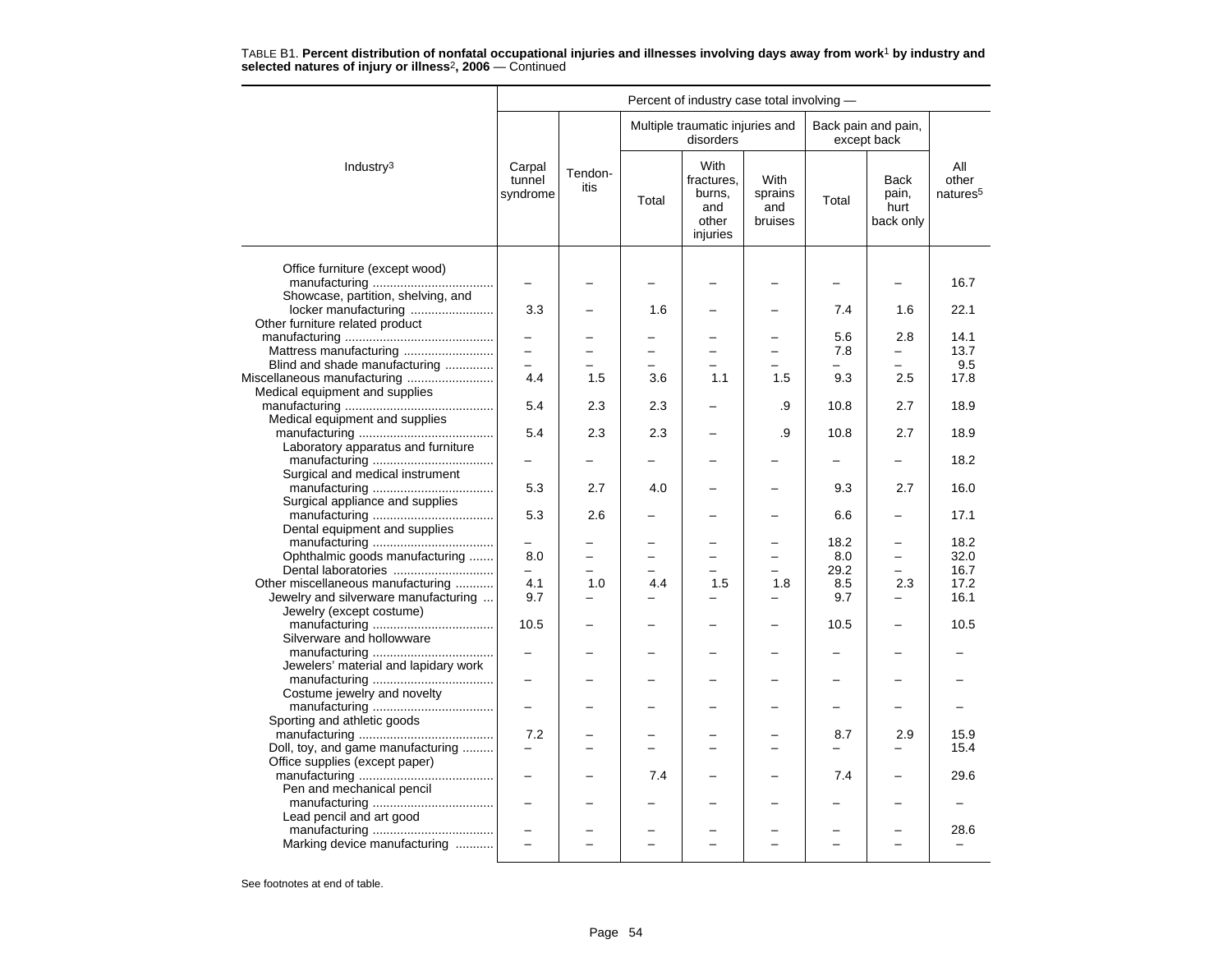|                                                                                                                                     |                                   |                      |                      |              | Percent of industry case total involving - |                                             |                                 |                          |                  |
|-------------------------------------------------------------------------------------------------------------------------------------|-----------------------------------|----------------------|----------------------|--------------|--------------------------------------------|---------------------------------------------|---------------------------------|--------------------------|------------------|
| Industry $3$                                                                                                                        | <b>NAICS</b><br>code <sup>4</sup> | Total<br>cases       | Sprains,<br>strains  | Fractures    | Cuts.<br>punctures                         | <b>Bruises</b>                              | Heat<br>burns                   | Chemical<br>burns        | Amputa-<br>tions |
| Carbon paper and inked ribbon<br>Sign manufacturing<br>All other miscellaneous manufacturing<br>Gasket, packing, and sealing device | 339944<br>33995<br>33999          | 50<br>1,060<br>1,450 | 28.3<br>32.4         | 16.0<br>9.7  | 15.1<br>14.5                               | -<br>2.8<br>7.6                             | 1.4                             | $\equiv$                 | 1.4              |
| Musical instrument manufacturing<br>Fastener, button, needle, and pin                                                               | 339991<br>339992                  | 360<br>200           | 33.3<br>15.0         | 8.3<br>15.0  | 11.1<br>15.0                               | 5.6<br>15.0                                 |                                 |                          |                  |
| Broom, brush, and mop                                                                                                               | 339993                            | 70                   | 28.6                 | -            | 42.9                                       | -                                           |                                 |                          |                  |
| Burial casket manufacturing<br>All other miscellaneous manufacturing                                                                | 339994<br>339995<br>339999        | 100<br>80<br>650     | 30.0<br>37.5<br>36.9 | 9.2          | 20.0<br>13.8                               | $\overline{\phantom{0}}$<br>$\equiv$<br>7.7 |                                 | $\overline{\phantom{0}}$ |                  |
| Service providing                                                                                                                   |                                   | 803,060              | 42.8                 | 7.0          | 8.0                                        | 9.0                                         | 1.5                             | 0.6                      | .3               |
| Trade, transportation, and utilities <sup>9</sup>                                                                                   |                                   | 354,510              | 44.4                 | 7.6          | 8.0                                        | 9.5                                         | .7                              | .5                       | .4               |
|                                                                                                                                     | 42                                | 75,700               | 41.3                 | 8.2          | 8.5                                        | 9.0                                         | .9                              | 1.0                      | .5               |
| Merchant wholesalers, durable goods<br>Motor vehicle and motor vehicle parts and                                                    | 423                               | 34,860               | 36.7                 | 9.1          | 9.7                                        | 7.4                                         | 1.5                             | .6                       | $\cdot$ 7        |
| supplies merchant wholesalers<br>Furniture and home furnishing merchant                                                             | 4231                              | 4,790                | 42.0                 | 11.1         | 6.5                                        | 5.8                                         |                                 |                          |                  |
| Lumber and other construction materials                                                                                             | 4232                              | 1,440                | 23.6                 | 16.0         | 9.0                                        | 9.0                                         |                                 |                          |                  |
| Professional and commercial equipment                                                                                               | 4233                              | 5,280                | 36.4                 | 14.8         | 12.7                                       | 4.9                                         |                                 |                          | .4               |
| and supplies merchant wholesalers<br>Metal and mineral (except petroleum)                                                           | 4234                              | 3,930                | 40.2                 | 4.3          | 9.4                                        | 9.2                                         | 3.3                             |                          | 1.5              |
| Electrical goods merchant wholesalers<br>Hardware, and plumbing and heating<br>equipment and supplies merchant                      | 4235<br>4236                      | 2,150<br>2,210       | 32.6<br>37.6         | 14.9<br>13.1 | 14.9<br>10.0                               | 7.4<br>10.0                                 | 1.4<br>$\overline{\phantom{0}}$ | $\overline{\phantom{0}}$ | 2.3              |
| Machinery, equipment, and supplies                                                                                                  | 4237                              | 3,140                | 43.0                 | 5.7          | 7.3                                        | 9.2                                         | $\overline{\phantom{0}}$        |                          |                  |
| Miscellaneous durable goods merchant                                                                                                | 4238                              | 9,250                | 35.1                 | 5.1          | 8.4                                        | 7.6                                         | 3.1                             | 1.5                      | .9               |
| Merchant wholesalers, nondurable goods                                                                                              | 4239<br>424                       | 2,660<br>37,340      | 30.8<br>44.3         | 7.5<br>7.6   | 12.8<br>7.2                                | 7.1<br>10.9                                 | 1.9<br>$\cdot$                  | 1.5<br>1.4               | 1.9<br>.3        |
| Paper and paper product merchant                                                                                                    | 4241                              | 2,410                | 37.8                 | 10.8         | 7.9                                        | 6.2                                         |                                 |                          |                  |
| Drugs and druggists' sundries merchant                                                                                              | 4242                              | 1,840                | 53.3                 | 2.7          | 4.3                                        | 9.2                                         |                                 |                          |                  |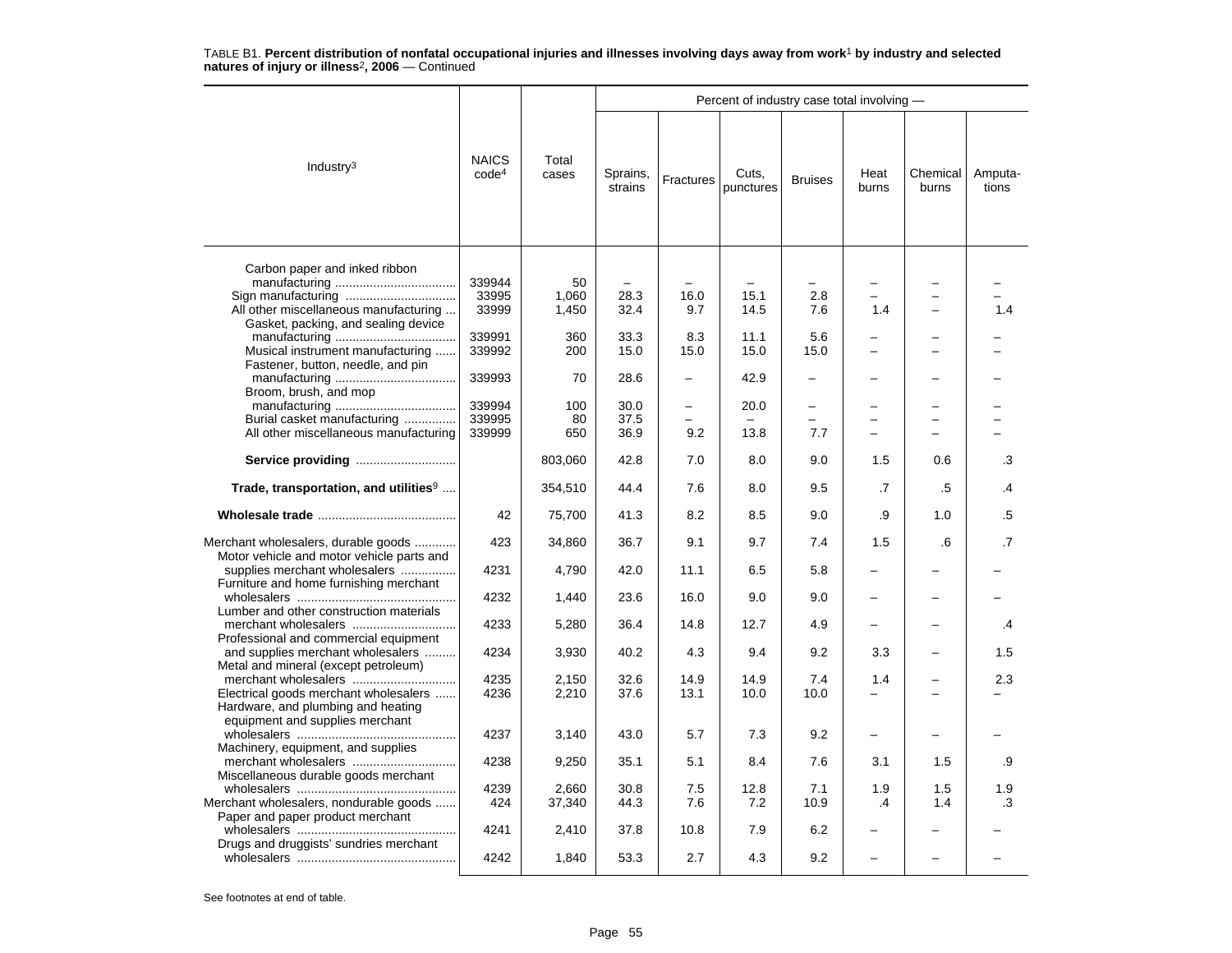|                                                                            |                              |                          |       | Percent of industry case total involving -               |                                   |                          |                                    |                                      |
|----------------------------------------------------------------------------|------------------------------|--------------------------|-------|----------------------------------------------------------|-----------------------------------|--------------------------|------------------------------------|--------------------------------------|
|                                                                            |                              |                          |       | Multiple traumatic injuries and<br>disorders             |                                   |                          | Back pain and pain,<br>except back |                                      |
| Industry <sup>3</sup>                                                      | Carpal<br>tunnel<br>syndrome | Tendon-<br>itis          | Total | With<br>fractures,<br>burns,<br>and<br>other<br>injuries | With<br>sprains<br>and<br>bruises | Total                    | Back<br>pain,<br>hurt<br>back only | All<br>other<br>natures <sup>5</sup> |
| Carbon paper and inked ribbon                                              |                              |                          |       |                                                          |                                   |                          |                                    |                                      |
|                                                                            |                              |                          |       |                                                          |                                   |                          |                                    | 60.0                                 |
| Sign manufacturing                                                         |                              |                          | 5.7   | $\overline{\phantom{0}}$                                 | 4.7                               | 10.4                     | 3.8                                | 18.9                                 |
| All other miscellaneous manufacturing                                      | 4.1                          | 1.4                      | 4.1   | 2.8                                                      |                                   | 6.9                      | 2.1                                | 14.5                                 |
| Gasket, packing, and sealing device                                        |                              |                          |       |                                                          |                                   |                          |                                    |                                      |
|                                                                            | 5.6                          |                          |       |                                                          |                                   | 5.6                      | -                                  | 19.4                                 |
| Musical instrument manufacturing                                           |                              |                          |       |                                                          |                                   | 10.0                     |                                    | 20.0                                 |
| Fastener, button, needle, and pin                                          |                              |                          |       |                                                          |                                   |                          |                                    |                                      |
|                                                                            |                              |                          |       |                                                          |                                   | -                        |                                    |                                      |
| Broom, brush, and mop                                                      | $\overline{\phantom{0}}$     |                          |       | -                                                        | -                                 | $\overline{\phantom{0}}$ | -                                  | -                                    |
| Burial casket manufacturing                                                |                              |                          | 25.0  | $\overline{\phantom{0}}$                                 |                                   |                          |                                    |                                      |
| All other miscellaneous manufacturing                                      | 4.6                          |                          | 3.1   | $\overline{\phantom{0}}$                                 | $\overline{\phantom{0}}$          | 9.2                      | $\overline{\phantom{0}}$           | 10.8                                 |
|                                                                            |                              |                          |       |                                                          |                                   |                          |                                    |                                      |
| Service providing                                                          | .9                           | .3                       | 4.0   | .8                                                       | 1.7                               | 9.6                      | 3.3                                | 16.0                                 |
| Trade, transportation, and utilities <sup>9</sup>                          | .8                           | .3                       | 3.8   | .7                                                       | 1.4                               | 8.8                      | 3.1                                | 15.4                                 |
|                                                                            | 1.2                          | .2                       | 3.9   | .7                                                       | 1.8                               | 9.4                      | 3.7                                | 15.9                                 |
| Merchant wholesalers, durable goods                                        | 1.5                          | $\cdot$                  | 4.7   | .9                                                       | 2.2                               | 9.7                      | 3.9                                | 18.1                                 |
| Motor vehicle and motor vehicle parts and<br>supplies merchant wholesalers | 1.5                          |                          | 4.6   |                                                          | 2.9                               | 6.5                      | 3.1                                | 21.5                                 |
| Furniture and home furnishing merchant                                     | 6.9                          |                          | 1.4   |                                                          |                                   | 22.9                     | 18.8                               | 10.4                                 |
| Lumber and other construction materials                                    |                              |                          |       |                                                          |                                   |                          |                                    |                                      |
| Professional and commercial equipment                                      | .8                           |                          | 4.2   | 1.3                                                      | 1.1                               | 12.1                     | 5.3                                | 13.8                                 |
| and supplies merchant wholesalers                                          | 1.5                          |                          | 2.5   | 1.5                                                      | .5                                | 12.2                     | 1.8                                | 15.8                                 |
| Metal and mineral (except petroleum)                                       |                              |                          |       |                                                          |                                   |                          |                                    |                                      |
| merchant wholesalers                                                       | 2.8                          |                          | 5.1   |                                                          |                                   | 2.3                      | 1.4                                | 15.8                                 |
| Electrical goods merchant wholesalers                                      | 3.6                          | $\overline{\phantom{0}}$ | 10.0  | $\overline{\phantom{0}}$                                 | 7.7                               | 8.1                      | 7.2                                | 7.7                                  |
| Hardware, and plumbing and heating                                         |                              |                          |       |                                                          |                                   |                          |                                    |                                      |
| equipment and supplies merchant                                            |                              |                          |       |                                                          | 7.0                               | 11.1                     |                                    | 14.0                                 |
| Machinery, equipment, and supplies                                         | 1.0                          |                          | 8.3   |                                                          |                                   |                          | 1.3                                |                                      |
|                                                                            | .8                           | .2                       | 2.6   | .3                                                       | 1.1                               | 9.8                      | 3.4                                | 24.6                                 |
| Miscellaneous durable goods merchant                                       |                              |                          |       |                                                          |                                   |                          |                                    |                                      |
|                                                                            | .8                           |                          | 9.0   | 4.1                                                      | 1.5                               | 5.6                      | 2.3                                | 21.1                                 |
| Merchant wholesalers, nondurable goods                                     | .9                           | .3                       | 3.2   | .6                                                       | 1.5                               | 9.5                      | 3.9                                | 14.0                                 |
| Paper and paper product merchant                                           |                              |                          |       |                                                          |                                   |                          |                                    |                                      |
|                                                                            | 5.0                          |                          | 5.4   | 1.7                                                      | 2.1                               | 8.7                      | .8                                 | 15.8                                 |
| Drugs and druggists' sundries merchant                                     |                              |                          | 4.3   |                                                          | 2.7                               | 9.8                      | 3.8                                | 15.2                                 |
|                                                                            |                              |                          |       |                                                          |                                   |                          |                                    |                                      |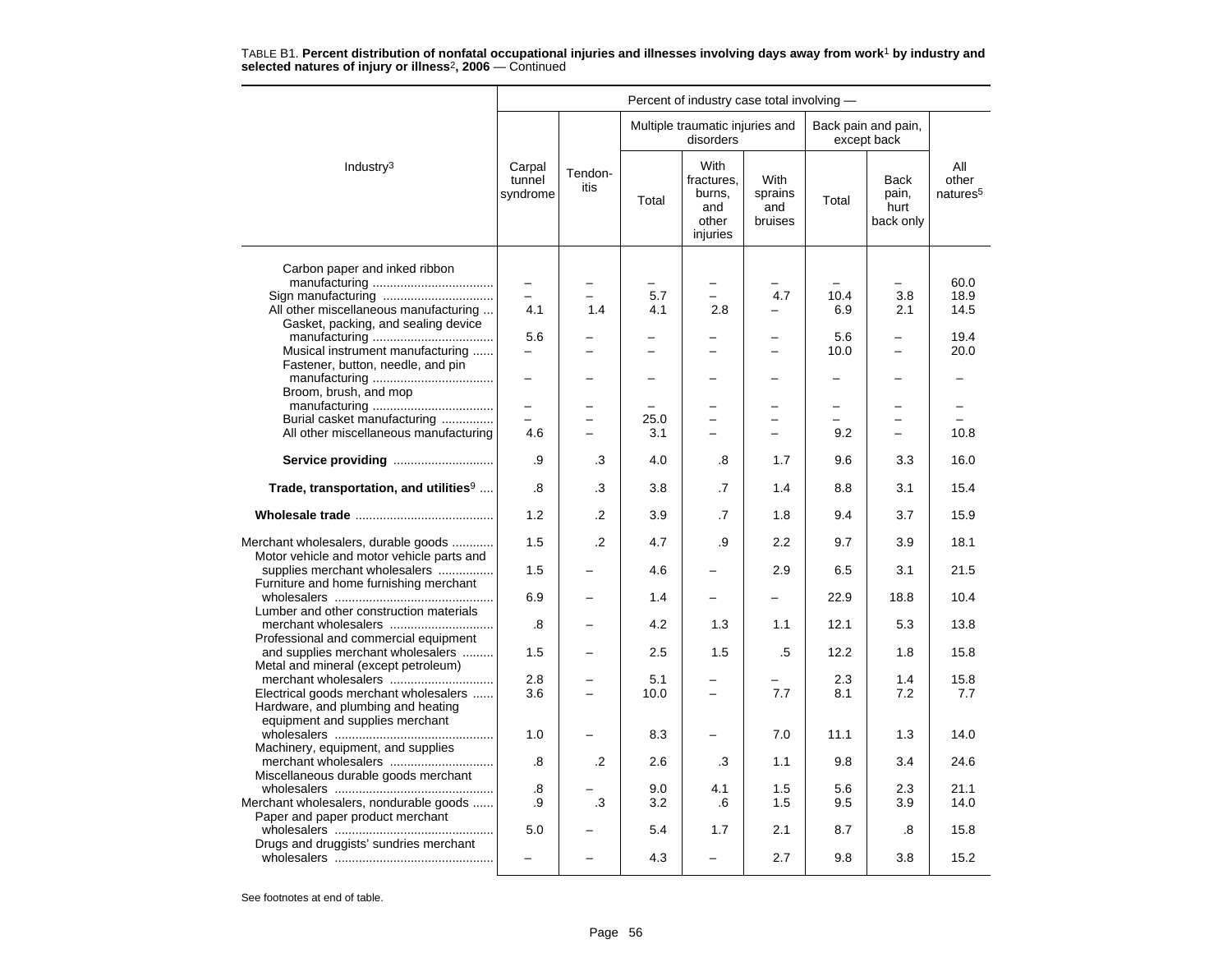|                                                                      |                                   |                |                          |                  | Percent of industry case total involving - |                   |                                 |                          |                  |
|----------------------------------------------------------------------|-----------------------------------|----------------|--------------------------|------------------|--------------------------------------------|-------------------|---------------------------------|--------------------------|------------------|
| Industry $3$                                                         | <b>NAICS</b><br>code <sup>4</sup> | Total<br>cases | Sprains,<br>strains      | <b>Fractures</b> | Cuts,<br>punctures                         | <b>Bruises</b>    | Heat<br>burns                   | Chemical<br>burns        | Amputa-<br>tions |
| Apparel, piece goods, and notions<br>merchant wholesalers            | 4243                              | 1,160          | 49.1                     | 6.0              | 6.0                                        | 12.1              |                                 |                          |                  |
| Grocery and related product merchant                                 | 4244                              | 15,950         | 51.0                     | 6.7              | 7.3                                        | 10.0              | 0.1                             | 0.4                      | 0.2              |
| Farm product raw material merchant                                   | 4245                              | 1,220          | 54.9                     | 4.1              | 3.3                                        | 10.7              |                                 |                          |                  |
| Chemical and allied products merchant                                | 4246                              | 1,740          | 20.7                     | 9.8              | 10.9                                       | 13.2              |                                 | 5.2                      |                  |
| Beer, wine, and distilled alcoholic<br>beverage merchant wholesalers | 4248                              | 4,330          | 50.8                     | 5.5              | 5.8                                        | 9.2               |                                 |                          |                  |
| Miscellaneous nondurable goods merchant                              | 4249                              | 6,120          | 33.2                     | 11.4             | 9.6                                        | 13.1              | 1.1                             |                          | $\cdot$ 7        |
| Wholesale electronic markets and agents and                          | 425                               | 3,510          | 55.6                     | 6.3              | 10.5                                       | 3.4               |                                 | .6                       |                  |
|                                                                      | 44-45                             | 162,800        | 43.6                     | 7.0              | 10.2                                       | 9.4               | .8                              | .5                       | .4               |
| Motor vehicle and parts dealers                                      | 441                               | 23.000         | 39.0                     | 5.5              | 10.5                                       | 9.8               | 1.2                             | 1.3                      | .3               |
|                                                                      | 4411                              | 13,320         | 38.2                     | 5.9              | 11.3                                       | 9.2               | 1.6                             | 1.7                      | $\cdot$          |
|                                                                      | 44111<br>44112                    | 12,690<br>640  | 38.1<br>37.5             | 5.9<br>4.7       | 11.1<br>14.1                               | 9.3<br>9.4        | 1.6<br>$\overline{\phantom{0}}$ | 1.7<br>-                 | $\cdot$ .2       |
| Other motor vehicle dealers                                          | 4412                              | 2,540          | 26.8                     | 8.3              | 7.9                                        | 15.0              | -                               | $\overline{\phantom{0}}$ | 2.4              |
| Recreational vehicle dealers                                         | 44121                             | 560            | 32.1                     | 7.1              | 12.5                                       | $\qquad \qquad -$ |                                 | -                        |                  |
| Automotive parts, accessories, and tire                              | 4413                              | 7,140          | 44.8                     | 3.8              | 9.9                                        | 9.1               |                                 |                          |                  |
| Automotive parts and accessories stores                              | 44131                             | 3,530          | 45.9                     | 6.5              | 7.6                                        | 9.1               |                                 | -                        |                  |
|                                                                      | 44132                             | 3,610          | 43.8                     |                  | 12.2                                       | 9.1               |                                 | -                        |                  |
| Furniture and home furnishings stores                                | 442                               | 8,130          | 51.7                     | 6.3              | 8.1                                        | 11.3              | $\overline{\phantom{0}}$        | $\overline{\phantom{0}}$ |                  |
|                                                                      | 4421                              | 4,130          | $\overline{\phantom{m}}$ | 8.0              | 6.1                                        | 8.5               | $\overline{\phantom{0}}$        | $\overline{a}$           |                  |
|                                                                      | 4422                              | 4,000          | 51.8                     | 4.5              | 10.2                                       | 14.2              |                                 | ▃                        |                  |
|                                                                      | 44221                             | 970            | 50.5                     | $\equiv$         | 16.5                                       | 13.4              | $\overline{a}$                  | $\overline{a}$           |                  |
| Other home furnishings stores                                        | 44229                             | 3,030          | 52.5                     | 5.3              | 8.6                                        | 14.5              | $\overline{a}$                  | $\overline{a}$           |                  |
| Electronics and appliance stores<br>Electronics and appliance stores | 443<br>4431                       | 2,790<br>2,790 | 50.5<br>50.5             | 6.8<br>6.8       | 9.3<br>9.3                                 | 6.5<br>6.5        |                                 | -                        |                  |
| Appliance, television, and other                                     |                                   |                |                          |                  |                                            |                   |                                 |                          |                  |
|                                                                      | 44311                             | 2,490          | 52.6                     | 6.0              | 10.0                                       | 6.0               |                                 |                          |                  |
| Computer and software stores                                         | 44312                             | 300            | 33.3                     | 10.0             | $\equiv$                                   | 10.0              |                                 |                          |                  |
| Building material and garden equipment and                           | 444                               | 24,020         | 44.5                     | 10.7             | 8.7                                        | 8.0               |                                 | .2                       | .5               |
| Building material and supplies dealers                               | 4441                              | 22,280         | 45.1                     | 10.3             | 8.8                                        | 8.2               | —                               | $\cdot$                  | .6               |
|                                                                      | 44411                             | 13,520         | 47.7                     | 10.0             | 7.2                                        | 10.3              | $\overline{\phantom{0}}$        |                          | .4               |
| Paint and wallpaper stores                                           | 44412                             | 380            | 18.4                     | 18.4             |                                            |                   | -                               |                          |                  |
| Other building material dealers                                      | 44419                             | 6,830          | 43.5                     | 7.9              | 12.7                                       | 5.3               | -                               | $\cdot$ 4                | $\cdot$ 7        |
|                                                                      |                                   |                |                          |                  |                                            |                   |                                 |                          |                  |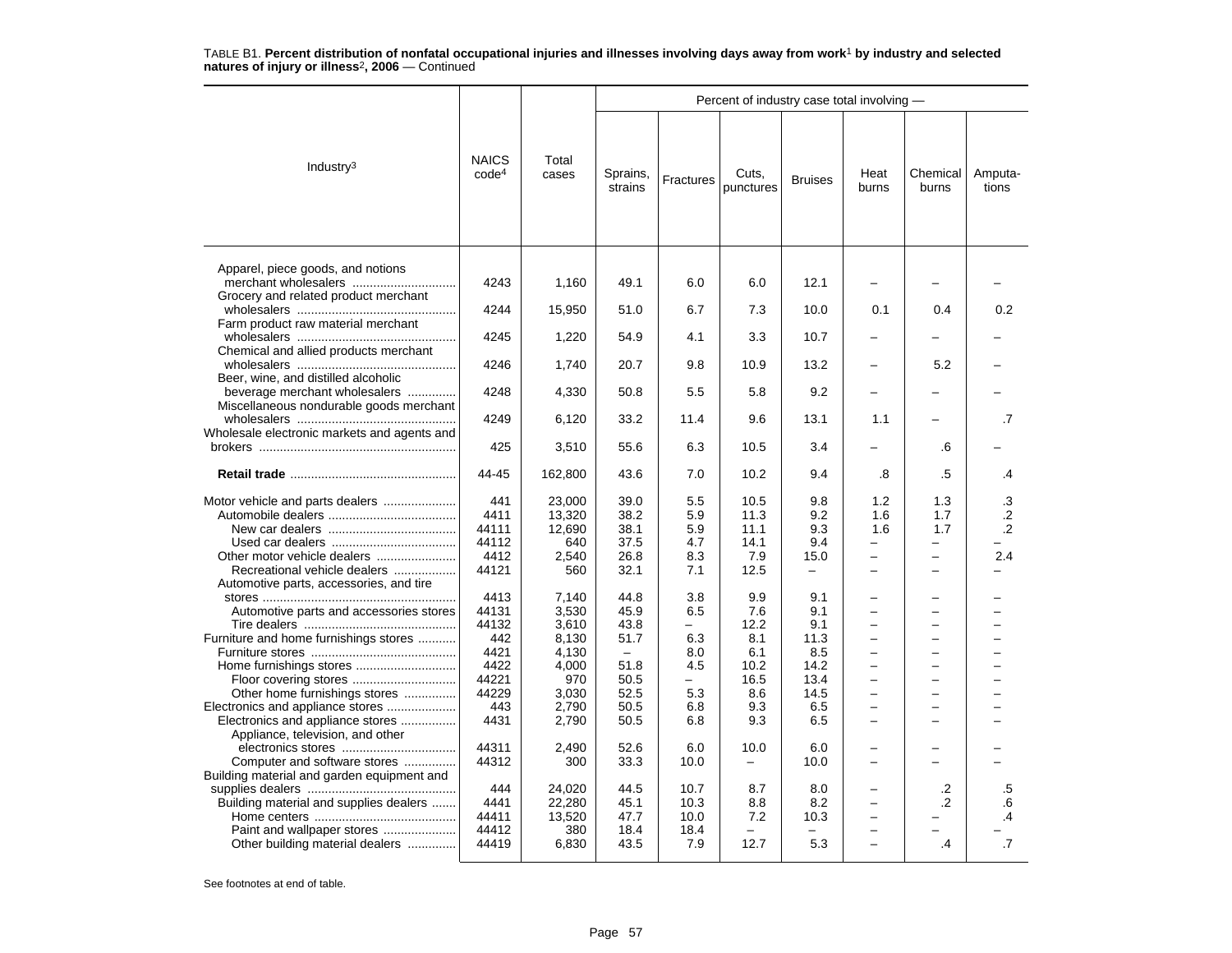|                                                                                                                                           |                                                                           |                                            |                                        | Percent of industry case total involving -               |                                                       |                                                     |                                                          |                                                    |
|-------------------------------------------------------------------------------------------------------------------------------------------|---------------------------------------------------------------------------|--------------------------------------------|----------------------------------------|----------------------------------------------------------|-------------------------------------------------------|-----------------------------------------------------|----------------------------------------------------------|----------------------------------------------------|
|                                                                                                                                           |                                                                           |                                            |                                        | Multiple traumatic injuries and<br>disorders             |                                                       |                                                     | Back pain and pain,<br>except back                       |                                                    |
| Industry <sup>3</sup>                                                                                                                     | Carpal<br>tunnel<br>syndrome                                              | Tendon-<br>itis                            | Total                                  | With<br>fractures,<br>burns,<br>and<br>other<br>injuries | <b>With</b><br>sprains<br>and<br>bruises              | Total                                               | <b>Back</b><br>pain,<br>hurt<br>back only                | All<br>other<br>natures <sup>5</sup>               |
| Apparel, piece goods, and notions                                                                                                         | 1.7                                                                       | $\overline{a}$                             | $\overline{\phantom{0}}$               |                                                          | $\overline{\phantom{0}}$                              | 7.8                                                 | $\overline{\phantom{0}}$                                 | 15.5                                               |
| Grocery and related product merchant                                                                                                      | .7                                                                        | 0.3                                        | 3.1                                    | 0.6                                                      | 1.6                                                   | 7.7                                                 | 2.7                                                      | 12.4                                               |
| Farm product raw material merchant                                                                                                        | 2.5                                                                       |                                            | 2.5                                    |                                                          |                                                       | 4.9                                                 |                                                          | 16.4                                               |
| Chemical and allied products merchant                                                                                                     | $\overline{\phantom{0}}$                                                  | -                                          | 7.5                                    | 2.9                                                      | $\overline{\phantom{0}}$                              | 23.0                                                | 2.3                                                      | 8.6                                                |
| Beer, wine, and distilled alcoholic<br>beverage merchant wholesalers                                                                      | .5                                                                        | .5                                         | 2.8                                    | .7                                                       | 1.4                                                   | 13.9                                                | 6.9                                                      | 11.3                                               |
| Miscellaneous nondurable goods merchant<br>Wholesale electronic markets and agents and                                                    | .3                                                                        |                                            | 2.8                                    |                                                          | 2.3                                                   | 6.0                                                 | 2.5                                                      | 21.4                                               |
|                                                                                                                                           |                                                                           |                                            | 2.3                                    | .6                                                       | $\overline{\phantom{0}}$                              | 6.0                                                 | .9                                                       | 14.2                                               |
|                                                                                                                                           | .8                                                                        | .4                                         | 3.5                                    | .7                                                       | 1.3                                                   | 8.3                                                 | 2.7                                                      | 15.1                                               |
| Motor vehicle and parts dealers<br>Other motor vehicle dealers<br>Recreational vehicle dealers<br>Automotive parts, accessories, and tire | 1.0<br>1.2<br>1.3<br>$\overline{\phantom{0}}$<br>$\overline{\phantom{0}}$ | $\cdot$<br>$\cdot$<br>$\cdot$ .2<br>-<br>- | 3.2<br>3.4<br>3.5<br>7.9<br>3.6        | .8<br>.8<br>.8<br>2.8<br>—                               | .8<br>1.2<br>1.3<br>$\overline{\phantom{0}}$          | 8.3<br>8.9<br>9.1<br>6.2<br>5.9<br>10.7             | 2.7<br>$2.2\,$<br>2.2<br>2.4<br>$\overline{\phantom{0}}$ | 19.4<br>18.3<br>18.1<br>21.9<br>23.6<br>23.2       |
| Automotive parts and accessories stores<br>Furniture and home furnishings stores<br>Home furnishings stores                               | 1.0<br>$\overline{\phantom{0}}$<br>$\equiv$<br>$\equiv$<br>$\equiv$       | -<br>.4<br>$.5\,$                          | 1.4<br>1.7<br>6.0<br>8.0<br>4.0<br>7.2 | $\equiv$<br>1.8<br>2.9<br>.8                             | $\equiv$<br>$\equiv$<br>1.0<br>1.0<br>1.0<br>$\equiv$ | 8.0<br>10.5<br>5.3<br>5.9<br>7.3<br>4.5<br>$\equiv$ | 3.8<br>4.2<br>3.6<br>1.7<br>2.4<br>1.0<br>$\equiv$       | 19.9<br>17.3<br>22.4<br>10.2<br>10.7<br>9.8<br>6.2 |
| Other home furnishings stores<br>Electronics and appliance stores<br>Electronics and appliance stores<br>Appliance, television, and other | $\equiv$<br>$\overline{\phantom{0}}$                                      | -                                          | 3.0<br>5.7<br>5.7                      | $\overline{\phantom{0}}$<br>3.2<br>3.2                   | $-$<br>1.4<br>1.4                                     | 5.3<br>9.0<br>9.0                                   | .7<br>3.9<br>3.9                                         | 10.9<br>12.2<br>12.2                               |
| Computer and software stores<br>Building material and garden equipment and                                                                |                                                                           |                                            | 6.0<br>$\equiv$                        | 3.2<br>$\overline{\phantom{0}}$                          | 1.2<br>$\equiv$                                       | 8.0<br>16.7                                         | 4.4<br>$\equiv$                                          | 11.2<br>23.3                                       |
| Building material and supplies dealers<br>Paint and wallpaper stores<br>Other building material dealers                                   | $\cdot$<br>.3<br>$\cdot$<br>.4                                            | $\cdot$ 1<br>$\cdot$ 1<br>$\cdot$          | 3.5<br>2.9<br>2.2<br>4.4               | 1.1<br>.7<br>.7<br>.6                                    | 1.2<br>1.1<br>$\cdot$<br>2.2                          | 7.2<br>6.9<br>6.3<br>9.1                            | 2.7<br>2.4<br>1.5<br>4.7                                 | 16.2<br>16.7<br>15.3<br>57.9<br>15.7               |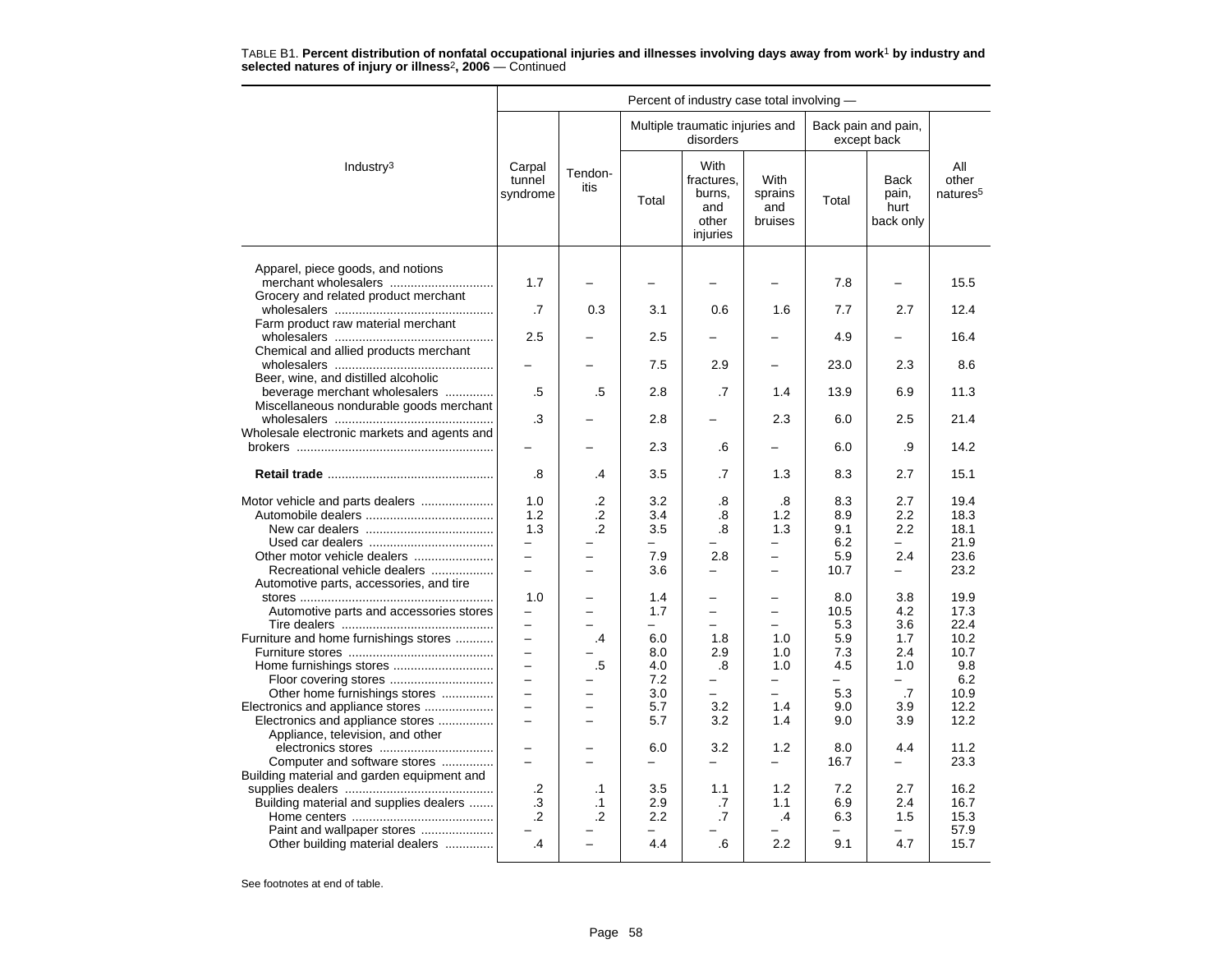|                                            |                                   |                |                          |                          | Percent of industry case total involving - |                          |                          |                          |                  |
|--------------------------------------------|-----------------------------------|----------------|--------------------------|--------------------------|--------------------------------------------|--------------------------|--------------------------|--------------------------|------------------|
| Industry $3$                               | <b>NAICS</b><br>code <sup>4</sup> | Total<br>cases | Sprains,<br>strains      | Fractures                | Cuts,<br>punctures                         | <b>Bruises</b>           | Heat<br>burns            | Chemical<br>burns        | Amputa-<br>tions |
| Lawn and garden equipment and supplies     |                                   |                |                          |                          |                                            |                          |                          |                          |                  |
|                                            | 4442                              | 1,740          | 36.8                     | 16.1                     | 8.0                                        | 5.7                      |                          |                          |                  |
| Outdoor power equipment stores             | 44421                             | 270            | 85.2                     |                          |                                            |                          |                          |                          |                  |
| Nursery and garden centers                 | 44422                             | 1,480          | 27.7                     | 18.2                     | 9.5                                        | 6.8                      |                          |                          |                  |
|                                            | 445                               | 35,710         | 41.4                     | 5.0                      | 16.4                                       | 10.0                     | 1.6                      | 0.4                      | 0.9              |
|                                            | 4451                              | 31,980         | 41.2                     | 4.8                      | 16.8                                       | 10.0                     | 1.7                      | .3                       | 1.0              |
| Supermarkets and other grocery (except     |                                   |                |                          |                          |                                            |                          |                          |                          |                  |
|                                            | 44511                             | 31,280         | 41.1                     | 4.8                      | 16.9                                       | 10.2                     | 1.6                      | $\overline{.4}$          | .8               |
|                                            | 44512                             | 700            | 41.4                     | 5.7                      | 11.4                                       | $\equiv$                 | 7.1                      |                          |                  |
| Convenience stores                         | 4452                              |                | 36.7                     |                          | 15.0                                       | 11.1                     | 1.3                      |                          |                  |
|                                            |                                   | 2,260          |                          | 9.3                      |                                            |                          | $\overline{a}$           | -                        |                  |
|                                            | 44521                             | 240            | 37.5                     | 8.3                      | 37.5                                       | 12.5                     |                          |                          |                  |
| Fish and seafood markets                   | 44522                             | 60             | $\overline{\phantom{0}}$ | -                        | $\overline{\phantom{0}}$                   | $\equiv$                 | -                        | -                        |                  |
| Fruit and vegetable markets                | 44523                             | 600            | 43.3                     | 11.7                     | 11.7                                       | 8.3                      |                          |                          |                  |
|                                            | 44529                             | 1,370          | 35.0                     | 8.8                      | 12.4                                       | 13.1                     | 1.5                      |                          |                  |
| Health and personal care stores            | 446                               | 4,170          | 57.6                     | 5.5                      | 6.5                                        | 7.7                      | -                        | -                        |                  |
| Health and personal care stores            | 4461                              | 4,170          | 57.6                     | 5.5                      | 6.5                                        | 7.7                      | -                        | -                        |                  |
| Pharmacies and drug stores                 | 44611                             | 3,240          | 57.1                     | 6.8                      | 6.2                                        | 8.6                      |                          |                          |                  |
| Cosmetics, beauty supplies, and            |                                   |                |                          |                          |                                            |                          |                          |                          |                  |
|                                            | 44612                             | 210            | 38.1                     |                          |                                            |                          |                          |                          |                  |
|                                            | 44613                             | 50             | $\overline{\phantom{m}}$ | $\overline{a}$           | $\overline{\phantom{0}}$                   | $\overline{\phantom{0}}$ | -                        | $\overline{\phantom{0}}$ |                  |
| Other health and personal care stores      | 44619                             | 660            | 69.7                     |                          |                                            |                          |                          |                          |                  |
|                                            | 447                               | 5,960          | 56.4                     | 11.9                     | 2.7                                        | 8.9                      | 2.5                      | $\overline{\phantom{0}}$ |                  |
|                                            | 4471                              | 5,960          | 56.4                     | 11.9                     | 2.7                                        | 8.9                      | 2.5                      | $\overline{\phantom{0}}$ |                  |
| Gasoline stations with convenience         |                                   |                |                          |                          |                                            |                          |                          |                          |                  |
|                                            | 44711                             | 5,130          | 54.4                     | 12.5                     | 1.9                                        | 9.4                      | 2.7                      |                          |                  |
| Other gasoline stations                    | 44719                             | 840            | 67.9                     | 8.3                      | 7.1                                        | 4.8                      | $\overline{\phantom{0}}$ | $\equiv$                 |                  |
| Clothing and clothing accessories stores   | 448                               | 6,950          | 39.6                     | 15.0                     | 14.4                                       | 5.6                      |                          |                          |                  |
|                                            | 4481                              | 5,220          | 36.0                     | 15.3                     | 12.6                                       | 7.1                      | .4                       | $\overline{\phantom{0}}$ |                  |
|                                            | 44811                             | 290            | $-$                      | $\equiv$                 | 41.4                                       | $\equiv$                 |                          | $\overline{\phantom{0}}$ |                  |
|                                            | 44814                             | 2,630          | 38.8                     | 5.3                      | 8.0                                        | 9.1                      | .8                       |                          |                  |
|                                            | 44819                             | 360            |                          |                          | 75.0                                       | -                        |                          | $\overline{\phantom{0}}$ |                  |
| Jewelry, luggage, and leather goods stores | 4483                              | 460            | $\equiv$                 | 52.2                     | $\overline{\phantom{0}}$                   | $\overline{\phantom{0}}$ | $\overline{\phantom{0}}$ |                          |                  |
| Sporting goods, hobby, book, and music     |                                   |                |                          |                          |                                            |                          |                          |                          |                  |
|                                            | 451                               | 2,780          | 51.4                     | 5.4                      | 6.1                                        | 5.8                      | $\overline{\phantom{0}}$ | .7                       |                  |
| Sporting goods, hobby, and musical         |                                   |                |                          |                          |                                            |                          |                          |                          |                  |
|                                            | 4511                              | 2,100          | 45.2                     | 6.7                      | 6.7                                        | 6.7                      |                          | 1.0                      |                  |
|                                            | 45111                             | 620            | 37.1                     | 6.5                      | 9.7                                        | 9.7                      |                          |                          |                  |
| Hobby, toy, and game stores                | 45112                             | 1,200          | 42.5                     | 7.5                      | 4.2                                        | 5.8                      |                          |                          |                  |
| Sewing, needlework, and piece goods        |                                   |                |                          |                          |                                            |                          |                          |                          |                  |
|                                            | 45113                             | 200            | 95.0                     | -                        |                                            | -                        |                          |                          |                  |
| Musical instrument and supplies stores     | 45114                             | 80             | 37.5                     |                          |                                            | -                        |                          |                          |                  |
| Book, periodical, and music stores         | 4512                              | 680            | 70.6                     | $\overline{a}$           | 4.4                                        | 2.9                      |                          |                          |                  |
| Book stores and news dealers               | 45121                             | 630            | 69.8                     | $\overline{\phantom{0}}$ | 4.8                                        | $\overline{\phantom{0}}$ |                          |                          |                  |
|                                            |                                   |                |                          |                          |                                            |                          |                          |                          |                  |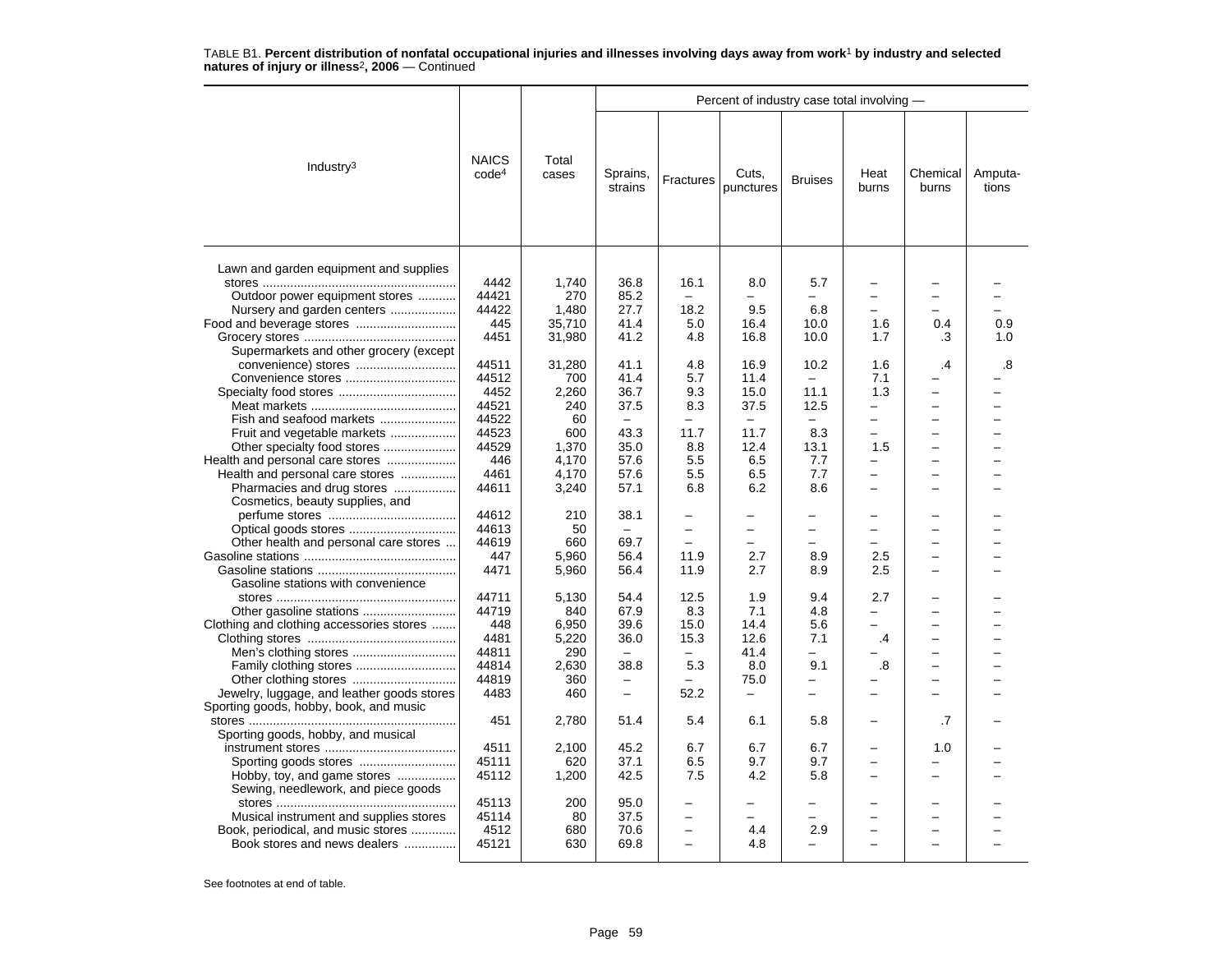|                                            |                              |                          |                          |                                                          |                                          | Percent of industry case total involving - |                                           |                                      |  |  |  |  |  |
|--------------------------------------------|------------------------------|--------------------------|--------------------------|----------------------------------------------------------|------------------------------------------|--------------------------------------------|-------------------------------------------|--------------------------------------|--|--|--|--|--|
|                                            |                              |                          |                          | Multiple traumatic injuries and<br>disorders             |                                          |                                            | Back pain and pain,<br>except back        |                                      |  |  |  |  |  |
| Industry <sup>3</sup>                      | Carpal<br>tunnel<br>syndrome | Tendon-<br>itis          | Total                    | With<br>fractures.<br>burns,<br>and<br>other<br>injuries | <b>With</b><br>sprains<br>and<br>bruises | Total                                      | <b>Back</b><br>pain,<br>hurt<br>back only | All<br>other<br>natures <sup>5</sup> |  |  |  |  |  |
| Lawn and garden equipment and supplies     |                              |                          |                          |                                                          |                                          |                                            |                                           |                                      |  |  |  |  |  |
|                                            |                              |                          | 10.3                     | 6.3                                                      | 2.9                                      | 10.3                                       | 6.3                                       | 10.9                                 |  |  |  |  |  |
| Outdoor power equipment stores             | $\overline{\phantom{0}}$     | $\overline{\phantom{0}}$ |                          |                                                          |                                          |                                            |                                           |                                      |  |  |  |  |  |
| Nursery and garden centers                 | $\overline{\phantom{0}}$     | ÷                        | 12.2                     | 6.8                                                      | 3.4                                      | 12.2                                       | 7.4                                       | 12.2                                 |  |  |  |  |  |
|                                            | 1.5                          | 0.6                      | 3.2                      | .6                                                       | 1.5                                      | 7.0                                        | 2.4                                       | 12.0                                 |  |  |  |  |  |
|                                            | 1.6                          | .7                       | 2.9                      | .5                                                       | 1.3                                      | 7.2                                        | 2.5                                       | 11.9                                 |  |  |  |  |  |
| Supermarkets and other grocery (except     |                              |                          |                          |                                                          |                                          |                                            |                                           |                                      |  |  |  |  |  |
| convenience) stores                        | 1.6                          | .7                       | 2.7                      | .5                                                       | 1.1                                      | 7.1                                        | 2.5                                       | 12.1                                 |  |  |  |  |  |
|                                            | $\overline{\phantom{0}}$     |                          | $\overline{\phantom{0}}$ |                                                          |                                          | 11.4                                       |                                           |                                      |  |  |  |  |  |
|                                            | $\overline{\phantom{0}}$     | $\overline{\phantom{0}}$ | 6.2                      | $\overline{\phantom{0}}$                                 | 1.8                                      | 4.4                                        | 1.8                                       | 13.7                                 |  |  |  |  |  |
|                                            | $\equiv$                     | $\overline{\phantom{0}}$ | $\overline{a}$           |                                                          | $\equiv$                                 | $\qquad \qquad -$                          | —                                         | $\overline{\phantom{0}}$             |  |  |  |  |  |
| Fish and seafood markets                   |                              |                          | 66.7                     | $\equiv$                                                 | $\equiv$                                 | $\overline{\phantom{0}}$                   | $\overline{\phantom{0}}$                  | $\equiv$                             |  |  |  |  |  |
| Fruit and vegetable markets                | $\equiv$                     | $\overline{\phantom{0}}$ | 5.0                      | $\equiv$                                                 | 3.3                                      | $\equiv$                                   | $\equiv$                                  | 16.7                                 |  |  |  |  |  |
| Other specialty food stores                | $\qquad \qquad -$            | -                        | 5.1                      | $\overline{\phantom{0}}$                                 | 1.5                                      | 6.6                                        | 2.9                                       | 13.9                                 |  |  |  |  |  |
| Health and personal care stores            | 3.1                          | -                        | 1.4                      | $\overline{\phantom{0}}$                                 | 1.0                                      | 6.2                                        | 1.4                                       | 11.8                                 |  |  |  |  |  |
| Health and personal care stores            | 3.1                          | $\equiv$                 | 1.4                      | $\overline{\phantom{0}}$                                 | 1.0                                      | 6.2                                        | 1.4                                       | 11.8                                 |  |  |  |  |  |
| Pharmacies and drug stores                 | 4.0                          |                          | 1.2                      |                                                          | $\overline{\phantom{0}}$                 | 7.7                                        | 1.9                                       | 8.3                                  |  |  |  |  |  |
| Cosmetics, beauty supplies, and            |                              |                          |                          |                                                          |                                          |                                            |                                           |                                      |  |  |  |  |  |
|                                            | $\overline{\phantom{0}}$     |                          |                          |                                                          |                                          |                                            | -                                         | 33.3                                 |  |  |  |  |  |
|                                            | $\qquad \qquad -$            |                          | $\overline{\phantom{0}}$ | $\overline{\phantom{0}}$                                 | $\equiv$                                 | $\qquad \qquad -$                          | -                                         | 40.0                                 |  |  |  |  |  |
| Other health and personal care stores      |                              |                          |                          |                                                          |                                          |                                            |                                           | 21.2                                 |  |  |  |  |  |
|                                            | $\equiv$                     | -                        | 4.2                      | 1.2                                                      | .8                                       | 2.7                                        | 1.0                                       | 9.9                                  |  |  |  |  |  |
|                                            | $\equiv$                     | $\overline{\phantom{0}}$ | 4.2                      | 1.2                                                      | .8                                       | 2.7                                        | 1.0                                       | 9.9                                  |  |  |  |  |  |
| Gasoline stations with convenience         |                              |                          |                          |                                                          |                                          |                                            |                                           |                                      |  |  |  |  |  |
|                                            | $\overline{\phantom{0}}$     |                          | 4.7                      | 1.2                                                      | .8                                       | 2.5                                        | 1.0                                       | 10.5                                 |  |  |  |  |  |
|                                            | $\equiv$                     |                          | -                        | -                                                        |                                          | 2.4                                        | $\overline{\phantom{0}}$                  | 6.0                                  |  |  |  |  |  |
| Clothing and clothing accessories stores   | .4                           |                          | 4.6                      | .6                                                       | 2.4                                      | 7.5                                        | 3.6                                       | 12.4                                 |  |  |  |  |  |
|                                            | .6                           | $\equiv$                 | 5.0                      | .8                                                       | 3.3                                      | 7.7                                        | 3.4                                       | 15.3                                 |  |  |  |  |  |
|                                            |                              | ÷                        | $\equiv$                 |                                                          | $\equiv$                                 | $\equiv$                                   | ÷                                         | 31.0                                 |  |  |  |  |  |
|                                            | .8                           |                          | 4.6                      | .8                                                       | 1.9                                      | 11.4                                       | 4.6                                       | 21.7                                 |  |  |  |  |  |
|                                            |                              | $\overline{a}$           | $\overline{\phantom{0}}$ |                                                          |                                          | $\overline{\phantom{m}}$                   | -                                         |                                      |  |  |  |  |  |
| Jewelry, luggage, and leather goods stores | $\overline{\phantom{0}}$     |                          | $\overline{\phantom{0}}$ | -                                                        | $\overline{\phantom{0}}$                 | $\qquad \qquad -$                          | -                                         | $\overline{\phantom{0}}$             |  |  |  |  |  |
| Sporting goods, hobby, book, and music     |                              |                          |                          |                                                          |                                          |                                            |                                           |                                      |  |  |  |  |  |
|                                            |                              |                          | 1.8                      |                                                          |                                          | 12.9                                       | 1.8                                       | 14.7                                 |  |  |  |  |  |
| Sporting goods, hobby, and musical         |                              |                          |                          |                                                          |                                          |                                            |                                           |                                      |  |  |  |  |  |
|                                            |                              |                          | 2.4                      |                                                          |                                          | 13.8                                       | 1.4                                       | 16.2                                 |  |  |  |  |  |
|                                            | $\equiv$                     |                          |                          | ÷                                                        |                                          | 3.2                                        |                                           | 30.6                                 |  |  |  |  |  |
| Hobby, toy, and game stores                | $\overline{\phantom{0}}$     |                          | 3.3                      | ÷                                                        | $\equiv$                                 | 20.8                                       | -                                         | 11.7                                 |  |  |  |  |  |
| Sewing, needlework, and piece goods        |                              |                          |                          |                                                          |                                          |                                            |                                           |                                      |  |  |  |  |  |
|                                            |                              |                          |                          |                                                          |                                          | $\sim$                                     |                                           |                                      |  |  |  |  |  |
|                                            | $\overline{\phantom{0}}$     | $\equiv$                 | $\overline{\phantom{0}}$ | $\overline{\phantom{0}}$                                 | $\overline{\phantom{0}}$                 | $\overline{\phantom{m}}$                   | $\overline{\phantom{0}}$                  | $\equiv$                             |  |  |  |  |  |
| Musical instrument and supplies stores     |                              |                          |                          |                                                          |                                          |                                            |                                           |                                      |  |  |  |  |  |
| Book, periodical, and music stores         | $\overline{a}$               | $\overline{\phantom{0}}$ | $\overline{a}$           | $\equiv$                                                 | $\equiv$                                 | 8.8                                        | $\overline{a}$                            | 10.3                                 |  |  |  |  |  |
| Book stores and news dealers               |                              |                          |                          |                                                          |                                          | 9.5                                        |                                           | 11.1                                 |  |  |  |  |  |
|                                            |                              |                          |                          |                                                          |                                          |                                            |                                           |                                      |  |  |  |  |  |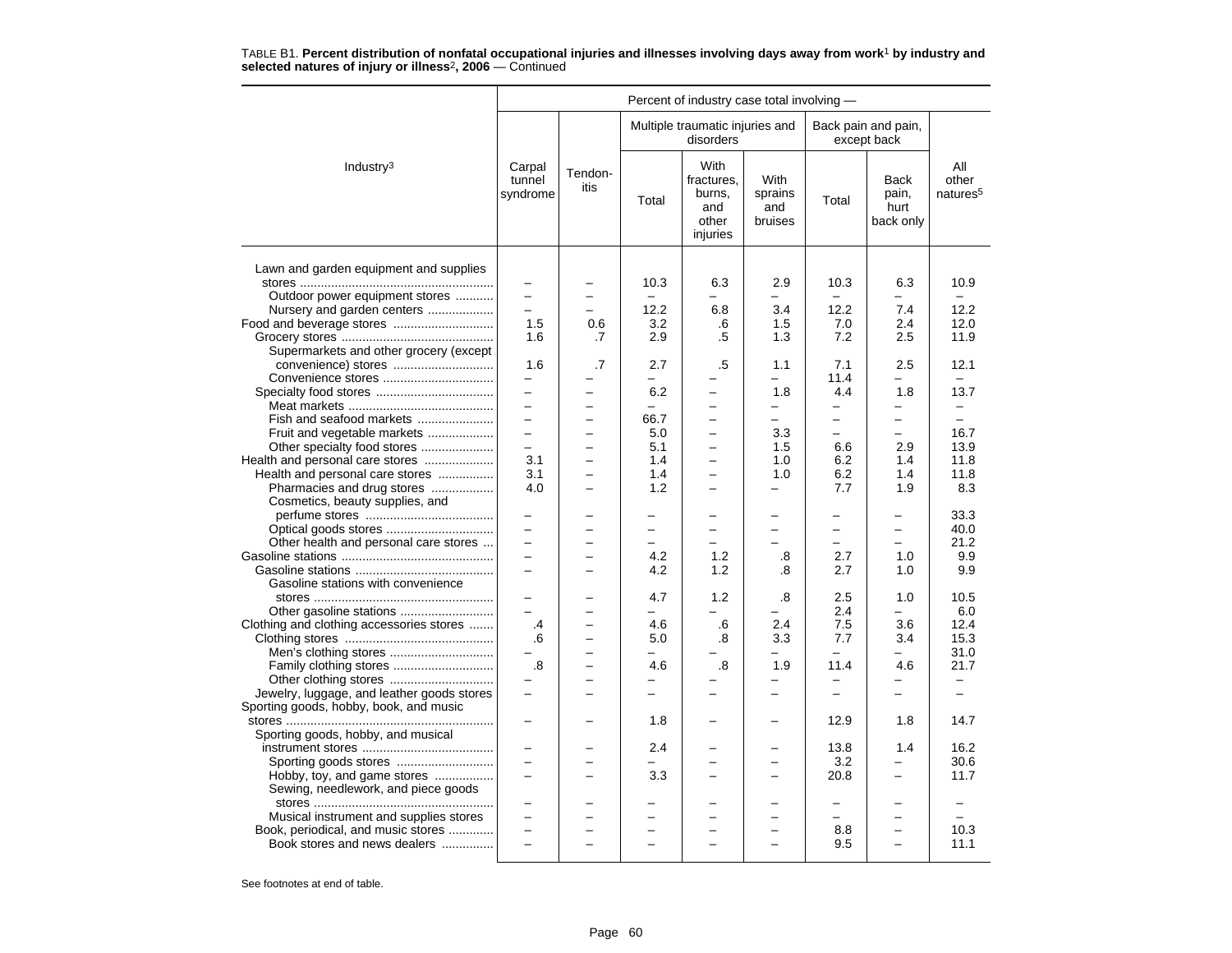|                                                                                 |                                   |                |                     |           | Percent of industry case total involving - |                          |                          |                          |                  |
|---------------------------------------------------------------------------------|-----------------------------------|----------------|---------------------|-----------|--------------------------------------------|--------------------------|--------------------------|--------------------------|------------------|
| Industry <sup>3</sup>                                                           | <b>NAICS</b><br>code <sup>4</sup> | Total<br>cases | Sprains,<br>strains | Fractures | Cuts,<br>punctures                         | <b>Bruises</b>           | Heat<br>burns            | Chemical<br>burns        | Amputa-<br>tions |
| Prerecorded tape, compact disc, and                                             |                                   |                |                     |           |                                            |                          |                          |                          |                  |
|                                                                                 | 45122                             | 50             |                     |           |                                            |                          |                          |                          |                  |
|                                                                                 |                                   |                |                     |           |                                            |                          |                          |                          |                  |
| General merchandise stores                                                      | 452                               | 36,660         | 42.8                | 5.8       | 8.0                                        | 9.8                      | 0.4                      | 0.4                      | 0.1              |
|                                                                                 | 4521                              | 18,560         | 39.5                | 5.7       | 7.7                                        | 10.6                     | .3                       | .4                       |                  |
| Other general merchandise stores                                                | 4529                              | 18,110         | 46.2                | 6.0       | 8.4                                        | 9.1                      | .6                       | $\cdot$                  | $.2\,$           |
| Warehouse clubs and superstores                                                 | 45291                             | 14,230         | 43.5                | 5.3       | 8.3                                        | 9.5                      | .7                       | .6                       | $\cdot$          |
| All other general merchandise stores                                            | 45299                             | 3,880          | 55.9                | 8.5       | 8.8                                        | 7.5                      |                          |                          |                  |
| Miscellaneous store retailers                                                   | 453                               | 7,660          | 39.7                | 7.0       | 5.6                                        | 13.2                     | ÷                        | $\equiv$                 |                  |
|                                                                                 | 4531                              | 590            | 20.3                | $\equiv$  | −                                          | $\overline{\phantom{0}}$ |                          |                          |                  |
| Office supplies, stationery, and gift stores                                    | 4532                              | 2,190          | 47.0                | 5.5       | 7.3                                        | 3.7                      | $\overline{\phantom{0}}$ |                          |                  |
| Office supplies and stationery stores                                           | 45321                             | 1,220          | 45.1                | 3.3       | 7.4                                        | 4.9                      |                          |                          |                  |
| Gift, novelty, and souvenir stores                                              | 45322                             | 970            | 49.5                | 8.2       | 8.2                                        | 2.1                      | $\overline{\phantom{0}}$ | $\overline{\phantom{0}}$ |                  |
| Used merchandise stores                                                         | 4533                              | 1,610          | 26.7                | 6.2       | 4.3                                        | 42.9                     | $\overline{\phantom{0}}$ |                          |                  |
| Other miscellaneous store retailers                                             | 4539                              | 3,270          | 44.6                | 8.3       | 3.7                                        | 7.0                      | $\equiv$                 | -                        |                  |
|                                                                                 | 45393                             | 670            | 32.8                | 31.3      | -                                          |                          |                          |                          |                  |
| Manufactured (mobile) home dealers                                              |                                   |                |                     |           |                                            |                          |                          |                          |                  |
|                                                                                 | 454                               | 4,960          | 46.8                | 5.2       | 6.9                                        | 9.5                      | 1.6                      | 1.0                      | .6               |
| Electronic shopping and mail-order houses<br>Electronic shopping and mail-order | 4541                              | 1,700          | 43.5                | 4.7       | 10.0                                       | 11.2                     |                          |                          |                  |
|                                                                                 | 45411                             | 1,700          | 43.5                | 4.7       | 10.0                                       | 11.2                     |                          |                          |                  |
|                                                                                 | 454111                            | 230            | 34.8                | $\equiv$  | 13.0                                       | 17.4                     | $\equiv$                 | $\equiv$                 |                  |
|                                                                                 | 454113                            | 1,460          | 45.2                | 4.1       | 8.9                                        | 10.3                     | $\equiv$                 | $\equiv$                 |                  |
| Vending machine operators                                                       | 4542                              | 770            | 40.3                | 7.8       | 5.2                                        | 14.3                     |                          |                          |                  |
| Direct selling establishments                                                   | 4543                              | 2,490          | 51.4                | 4.8       | 5.6                                        | 6.4                      | 2.4                      | 2.0                      | .8               |
|                                                                                 | 45431                             | 2.000          | 50.0                | 3.5       | 6.5                                        | 5.5                      | 3.0                      | 2.5                      | 1.0              |
| Other direct selling establishments                                             | 45439                             | 490            | 57.1                | 10.2      |                                            | 10.2                     |                          |                          |                  |
|                                                                                 |                                   |                |                     |           |                                            |                          |                          |                          |                  |
| Transportation and warehousing <sup>9</sup>                                     | 48-49                             | 109,800        | 47.4                | 8.0       | 4.4                                        | 10.3                     | .3                       | .4                       | .2               |
|                                                                                 | 481                               | 20,800         | 58.8                | 2.9       | 3.2                                        | 11.6                     | $\cdot$                  | .3                       |                  |
| Scheduled air transportation                                                    | 4811                              | 20,320         | 59.2                | 2.8       | 3.1                                        | 11.8                     | $\cdot$                  | .3                       |                  |
| Scheduled air transportation                                                    | 48111                             | 20,320         | 59.2                | 2.8       | 3.1                                        | 11.8                     | .2                       | .3                       |                  |
| Scheduled passenger air                                                         |                                   |                |                     |           |                                            |                          |                          |                          |                  |
|                                                                                 | 481111                            | 20,020         | 59.5                | 2.6       | 3.1                                        | 11.8                     | $\cdot$                  | .3                       |                  |
| Scheduled freight air transportation                                            | 481112                            | 310            | 41.9                | 12.9      |                                            | 9.7                      |                          |                          |                  |
|                                                                                 | 4812                              |                | 40.4                | 6.4       | 6.4                                        |                          |                          |                          |                  |
| Nonscheduled air transportation                                                 |                                   | 470            |                     |           |                                            | $\overline{\phantom{0}}$ |                          |                          |                  |
|                                                                                 | 482                               | 3,530          | 53.8                | 10.2      | 7.6                                        | 13.9                     | .6                       |                          | .8               |
|                                                                                 | 483                               | 1,210          | 43.0                | 9.9       | 9.1                                        | 5.8                      |                          | -                        |                  |
| Deep sea, coastal, and great lakes water                                        |                                   |                |                     |           |                                            |                          |                          |                          |                  |
| Deep sea, coastal, and great lakes                                              | 4831                              | 650            | 44.6                | 7.7       | 12.3                                       | 3.1                      |                          |                          |                  |
| water transportation<br>Coastal and great lakes freight                         | 48311                             | 650            | 44.6                | 7.7       | 12.3                                       | 3.1                      |                          |                          |                  |
|                                                                                 | 483113                            | 530            | 50.9                | 5.7       | 3.8                                        | 3.8                      |                          |                          |                  |
|                                                                                 |                                   |                |                     |           |                                            |                          |                          |                          |                  |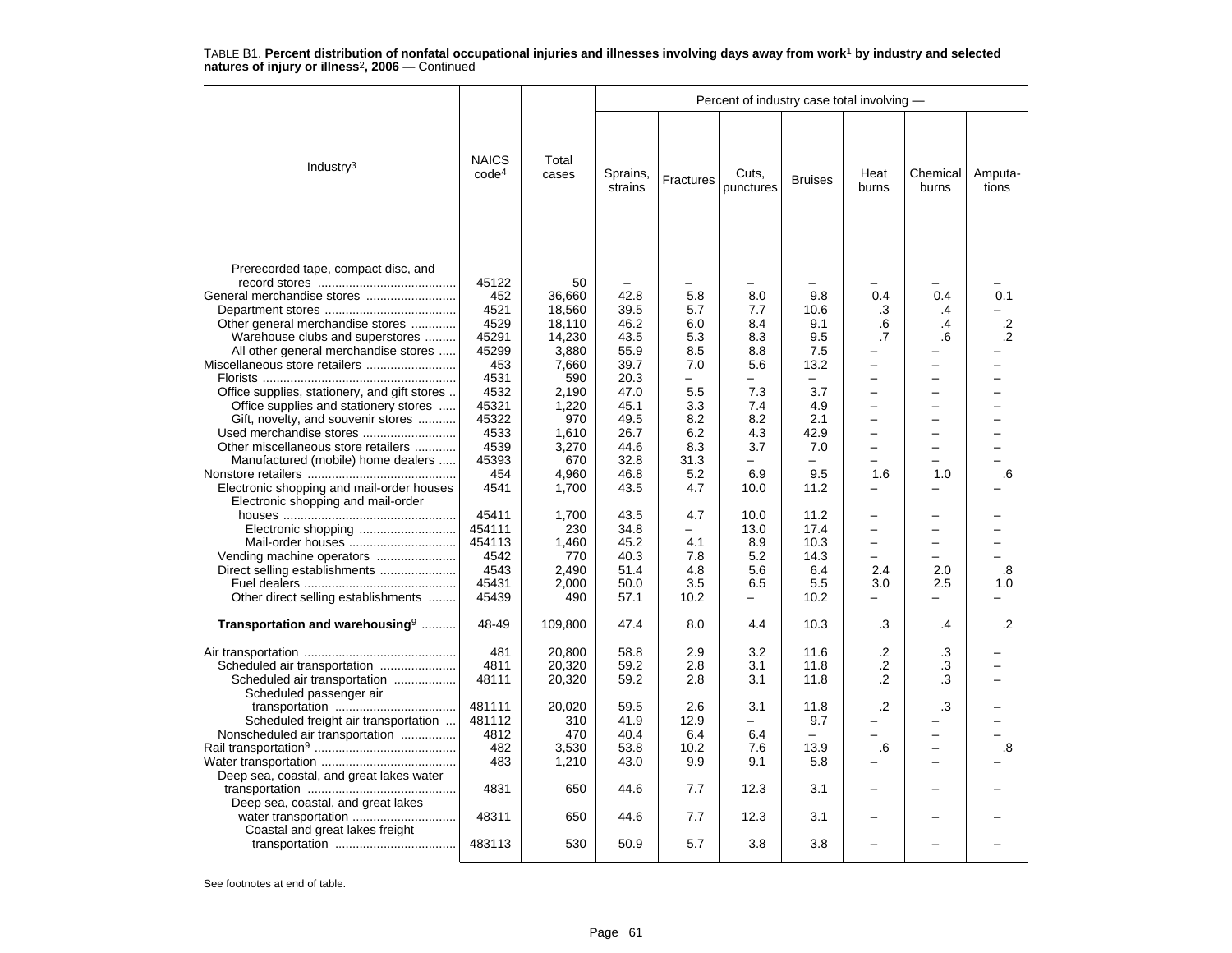|                                                               | Percent of industry case total involving - |                                            |                          |                                                          |                                          |                  |                                           |                                      |  |  |  |
|---------------------------------------------------------------|--------------------------------------------|--------------------------------------------|--------------------------|----------------------------------------------------------|------------------------------------------|------------------|-------------------------------------------|--------------------------------------|--|--|--|
|                                                               |                                            |                                            |                          | Multiple traumatic injuries and<br>disorders             |                                          |                  | Back pain and pain,<br>except back        |                                      |  |  |  |
| Industry <sup>3</sup>                                         | Carpal<br>tunnel<br>syndrome               | Tendon-<br>itis                            | Total                    | With<br>fractures,<br>burns,<br>and<br>other<br>injuries | <b>With</b><br>sprains<br>and<br>bruises | Total            | <b>Back</b><br>pain,<br>hurt<br>back only | All<br>other<br>natures <sup>5</sup> |  |  |  |
| Prerecorded tape, compact disc, and                           |                                            |                                            | $\overline{\phantom{0}}$ |                                                          |                                          |                  |                                           |                                      |  |  |  |
|                                                               |                                            |                                            | 3.1                      |                                                          | $\overline{\phantom{0}}$                 |                  | 3.1                                       |                                      |  |  |  |
|                                                               | 0.5                                        | 0.5                                        |                          | 0.4                                                      | 1.3<br>1.3                               | 11.6<br>12.2     |                                           | 16.9<br>19.6                         |  |  |  |
|                                                               | $\cdot$ 4                                  | $\cdot$ 4                                  | 3.3                      | .2                                                       |                                          |                  | 3.3                                       |                                      |  |  |  |
| Other general merchandise stores                              | .7                                         | .6                                         | 2.7<br>3.1               | .6                                                       | 1.2                                      | 10.9             | 3.0                                       | 14.2<br>15.2                         |  |  |  |
| Warehouse clubs and superstores                               | .8                                         | $\cdot$                                    |                          | .5                                                       | 1.5                                      | 12.5             | 3.5                                       |                                      |  |  |  |
| All other general merchandise stores                          |                                            | 1.8<br>$\equiv$                            | 1.3                      | .8                                                       | $\overline{\phantom{0}}$                 | 4.9              | 1.0                                       | 10.8                                 |  |  |  |
| Miscellaneous store retailers                                 | $\cdot$ 7                                  |                                            | 4.7                      |                                                          | 1.4                                      | 10.1             | 4.3                                       | 18.9                                 |  |  |  |
|                                                               | -<br>$\overline{\phantom{0}}$              | -                                          | Ξ.                       | $\overline{\phantom{0}}$                                 | $\overline{\phantom{0}}$                 | $\equiv$<br>14.2 | $-$                                       | 47.5<br>19.2                         |  |  |  |
| Office supplies, stationery, and gift stores                  | $\overline{\phantom{0}}$                   | $\overline{\phantom{0}}$<br>$\overline{a}$ | 2.3                      | $\overline{\phantom{0}}$<br>$\overline{a}$               |                                          |                  | 5.5                                       |                                      |  |  |  |
| Office supplies and stationery stores                         | $\equiv$                                   | $\equiv$                                   | 3.3<br>÷                 | $\equiv$                                                 | $\equiv$                                 | 16.4             | 8.2<br>-                                  | 19.7<br>18.6                         |  |  |  |
| Gift, novelty, and souvenir stores<br>Used merchandise stores | $\overline{\phantom{0}}$                   |                                            | 3.7                      |                                                          |                                          | 11.3<br>5.6      | 3.1                                       | 10.6                                 |  |  |  |
| Other miscellaneous store retailers                           | 1.2                                        | $\equiv$                                   | 7.3                      |                                                          | 2.4                                      | 9.5              | 4.0                                       | 17.7                                 |  |  |  |
|                                                               | $\overline{\phantom{0}}$                   | -                                          | $\overline{\phantom{0}}$ | $\overline{\phantom{0}}$                                 | $\overline{\phantom{0}}$                 | ÷                | $-$                                       | $\equiv$                             |  |  |  |
| Manufactured (mobile) home dealers                            | 1.0                                        | 1.2                                        | 3.4                      | $\overline{\phantom{0}}$                                 | 1.6                                      | 6.2              | 1.8                                       | 16.7                                 |  |  |  |
| Electronic shopping and mail-order houses                     | 1.8                                        | 1.8                                        | 4.1                      |                                                          | 1.8                                      | 6.5              | 2.4                                       | 16.5                                 |  |  |  |
| Electronic shopping and mail-order                            |                                            |                                            |                          |                                                          |                                          |                  |                                           |                                      |  |  |  |
|                                                               | 1.8                                        | 1.8                                        | 4.1                      |                                                          | 1.8                                      | 6.5              | 2.4                                       | 16.5                                 |  |  |  |
|                                                               | L.                                         | -                                          | $-$                      |                                                          | $\equiv$                                 | 13.0             | 8.7                                       | 8.7                                  |  |  |  |
| Mail-order houses                                             | 1.4                                        | 1.4                                        | 4.1                      | ÷                                                        | 1.4                                      | 4.8              | 1.4                                       | 17.8                                 |  |  |  |
| Vending machine operators                                     |                                            | $\overline{\phantom{0}}$                   | 5.2                      | $\equiv$                                                 | 3.9                                      | 7.8              | 2.6                                       | 16.9                                 |  |  |  |
| Direct selling establishments                                 | $\boldsymbol{.8}$                          | 1.2                                        | 2.4                      | $\overline{\phantom{0}}$                                 | 1.2                                      | 5.6              | 1.6                                       | 16.5                                 |  |  |  |
|                                                               |                                            | 1.5                                        | 2.5                      | $\overline{\phantom{0}}$                                 | 1.0                                      | 6.0              | 1.5                                       | 17.0                                 |  |  |  |
| Other direct selling establishments                           | $\equiv$                                   |                                            | $\overline{\phantom{0}}$ | ÷                                                        | $\overline{\phantom{0}}$                 | 4.1              | $\qquad \qquad -$                         | 14.3                                 |  |  |  |
| Transportation and warehousing <sup>9</sup>                   | .4                                         | .2                                         | 4.1                      | .7                                                       | 1.5                                      | 9.2              | 3.5                                       | 15.1                                 |  |  |  |
|                                                               | .3                                         |                                            | 2.3                      | .3                                                       | $\cdot$ 7                                | 4.2              | 1.4                                       | 16.2                                 |  |  |  |
| Scheduled air transportation                                  | .3                                         | -                                          | 2.2                      | .3                                                       | .7                                       | 4.0              | 1.3                                       | 15.9                                 |  |  |  |
| Scheduled air transportation                                  | .3                                         | $\equiv$                                   | 2.2                      | .3                                                       | .7                                       | 4.0              | 1.3                                       | 15.9                                 |  |  |  |
| Scheduled passenger air                                       |                                            |                                            |                          |                                                          |                                          |                  |                                           |                                      |  |  |  |
|                                                               | .3                                         |                                            | 2.0                      | .3                                                       | .6                                       | 3.9              | 1.3                                       | 16.1                                 |  |  |  |
| Scheduled freight air transportation                          |                                            | $\equiv$                                   | 12.9                     |                                                          |                                          | 9.7              |                                           | 6.5                                  |  |  |  |
| Nonscheduled air transportation                               | $\overline{\phantom{0}}$                   | -                                          | 6.4                      |                                                          | -                                        | 12.8             | 6.4                                       | 27.7                                 |  |  |  |
|                                                               |                                            |                                            |                          |                                                          |                                          |                  |                                           | 13.0                                 |  |  |  |
|                                                               | $\equiv$                                   | $\overline{\phantom{0}}$                   | 8.3                      | $\equiv$                                                 | 6.6                                      | 9.1              | 2.5                                       | 14.0                                 |  |  |  |
| Deep sea, coastal, and great lakes water                      |                                            |                                            |                          |                                                          |                                          |                  |                                           |                                      |  |  |  |
|                                                               |                                            |                                            | 13.8                     |                                                          | 10.8                                     | 12.3             |                                           | 6.2                                  |  |  |  |
| Deep sea, coastal, and great lakes                            |                                            |                                            |                          |                                                          |                                          |                  |                                           |                                      |  |  |  |
| Coastal and great lakes freight                               | -                                          |                                            | 13.8                     |                                                          | 10.8                                     | 12.3             |                                           | 6.2                                  |  |  |  |
|                                                               |                                            |                                            | 13.2                     | ÷                                                        | 11.3                                     | 15.1             | L,                                        | 5.7                                  |  |  |  |
|                                                               |                                            |                                            |                          |                                                          |                                          |                  |                                           |                                      |  |  |  |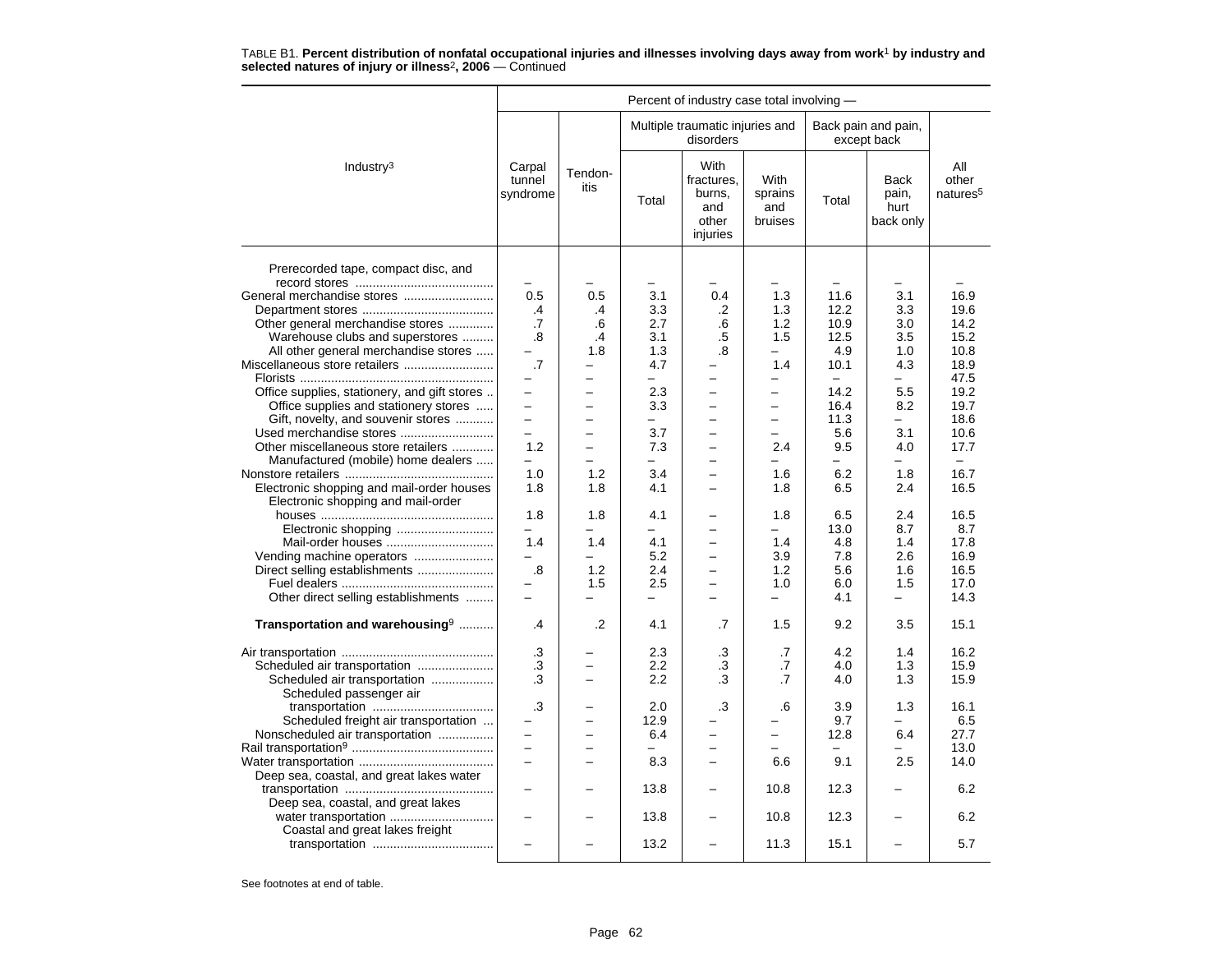|                                                                                                                                                                                                                                                                                          |                                                                |                                                              |                                                              |                                                                     |                                                                                                           |                                                       | Percent of industry case total involving -<br>Heat<br>Chemical<br>burns<br>burns<br>0.4<br>0.6<br>.5<br>.5<br>1.1 |                                      |                                |  |  |  |  |
|------------------------------------------------------------------------------------------------------------------------------------------------------------------------------------------------------------------------------------------------------------------------------------------|----------------------------------------------------------------|--------------------------------------------------------------|--------------------------------------------------------------|---------------------------------------------------------------------|-----------------------------------------------------------------------------------------------------------|-------------------------------------------------------|-------------------------------------------------------------------------------------------------------------------|--------------------------------------|--------------------------------|--|--|--|--|
| Industry <sup>3</sup>                                                                                                                                                                                                                                                                    | <b>NAICS</b><br>code <sup>4</sup>                              | Total<br>cases                                               | Sprains,<br>strains                                          | Fractures                                                           | Cuts,<br>punctures                                                                                        | <b>Bruises</b>                                        |                                                                                                                   |                                      | Amputa-<br>tions               |  |  |  |  |
| Coastal and great lakes passenger<br>Inland water transportation<br>Inland water transportation<br>Inland water freight transportation<br>Inland water passenger transportation                                                                                                          | 483114<br>4832<br>48321<br>483211<br>483212<br>484             | 40<br>560<br>560<br>490<br>70<br>40,090                      | 41.1<br>41.1<br>40.8<br>42.9<br>45.5                         | 12.5<br>12.5<br>12.2<br>$\overline{a}$<br>12.5                      | $\overline{\phantom{0}}$<br>5.4<br>5.4<br>6.1<br>4.2                                                      | $\overline{\phantom{0}}$<br>8.9<br>8.9<br>8.2<br>10.5 |                                                                                                                   |                                      | 0.3                            |  |  |  |  |
| General freight trucking, local<br>General freight trucking, long-distance<br>Used household and office goods                                                                                                                                                                            | 4841<br>48411<br>48412<br>4842                                 | 28,250<br>5,310<br>22,940<br>11,840                          | 47.1<br>46.9<br>47.1<br>41.7                                 | 10.3<br>8.3<br>10.8<br>17.8                                         | 4.1<br>5.1<br>3.8<br>4.4                                                                                  | 11.5<br>8.9<br>12.1<br>8.0                            | .3<br>.3                                                                                                          | .6<br>.8                             | .4<br>$\overline{\mathcal{A}}$ |  |  |  |  |
| Specialized freight (except used goods)                                                                                                                                                                                                                                                  | 48421<br>48422                                                 | 2,830<br>4,500                                               | 33.2<br>37.3                                                 | 18.7<br>24.9                                                        | 4.9<br>5.6                                                                                                | 6.7<br>7.6                                            | .7                                                                                                                |                                      |                                |  |  |  |  |
| Specialized freight (except used goods)                                                                                                                                                                                                                                                  |                                                                |                                                              |                                                              |                                                                     |                                                                                                           |                                                       |                                                                                                                   |                                      |                                |  |  |  |  |
| trucking, long-distance<br>Transit and ground passenger transportation<br>Taxi and limousine service<br>School and employee bus transportation<br>Other transit and ground passenger                                                                                                     | 48423<br>485<br>4851<br>4853<br>48531<br>48532<br>4854<br>4855 | 4.510<br>6,320<br>1,430<br>960<br>730<br>230<br>1,790<br>310 | 51.4<br>50.0<br>57.3<br>46.9<br>50.7<br>30.4<br>44.7<br>48.4 | 10.2<br>5.4<br>3.5<br>6.2<br>2.7<br>17.4<br>5.0<br>9.7              | 2.9<br>2.7<br>2.8<br>2.1<br>$\overline{\phantom{0}}$<br>$\overline{\phantom{0}}$<br>3.4<br>$\overline{a}$ | 9.3<br>7.1<br>8.4<br>5.2<br>4.1<br>8.7<br>8.4<br>6.5  | $\overline{\phantom{0}}$<br>$\overline{\phantom{0}}$<br>$\equiv$<br>$\equiv$<br>$\overline{\phantom{0}}$          | 1.8<br>$\overline{\phantom{0}}$<br>÷ |                                |  |  |  |  |
| Pipeline transportation of natural gas<br>Scenic and sightseeing transportation<br>Scenic and sightseeing transportation, land<br>Scenic and sightseeing transportation,                                                                                                                 | 4859<br>486<br>4862<br>487<br>4871                             | 1,290<br>230<br>210<br>410<br>140                            | 51.9<br>60.9<br>57.1<br>34.1<br>42.9                         | 6.2<br>$\overline{\phantom{0}}$<br>$\overline{a}$<br>4.9            | 2.3<br>-<br>9.8                                                                                           | 3.1<br>-<br>-<br>4.9                                  | ۳                                                                                                                 | ÷                                    |                                |  |  |  |  |
| Scenic and sightseeing transportation,                                                                                                                                                                                                                                                   | 4872<br>4879                                                   | 230<br>30                                                    | 34.8<br>$\overline{\phantom{0}}$                             | $\overline{\phantom{0}}$<br>-                                       | 8.7                                                                                                       | -                                                     |                                                                                                                   |                                      |                                |  |  |  |  |
| Support activities for transportation<br>Support activities for air transportation<br>Support activities for rail transportation<br>Support activities for water transportation<br>Port and harbor operations<br>Navigational services to shipping<br>Other support activities for water | 488<br>4881<br>4882<br>4883<br>48831<br>48832<br>48833         | 9,310<br>2,780<br>510<br>3,070<br>390<br>1,900<br>690        | 44.8<br>49.3<br>35.3<br>47.2<br>35.9<br>50.5<br>44.9         | 8.4<br>7.6<br>5.9<br>7.5<br>$\overline{\phantom{0}}$<br>6.8<br>10.1 | 6.9<br>8.3<br>—<br>6.2<br>$\overline{\phantom{0}}$<br>4.7<br>10.1                                         | 10.7<br>10.8<br>9.8<br>15.3<br>28.2<br>14.2<br>11.6   | .3<br>$\overline{\phantom{0}}$<br>$\overline{\phantom{0}}$                                                        | $\overline{\phantom{0}}$<br>-        | .3                             |  |  |  |  |
| Support activities for road transportation                                                                                                                                                                                                                                               | 48839<br>4884                                                  | 100<br>1,530                                                 | 40.0<br>35.3                                                 | 13.1                                                                | 20.0<br>6.5                                                                                               | 2.6                                                   |                                                                                                                   |                                      |                                |  |  |  |  |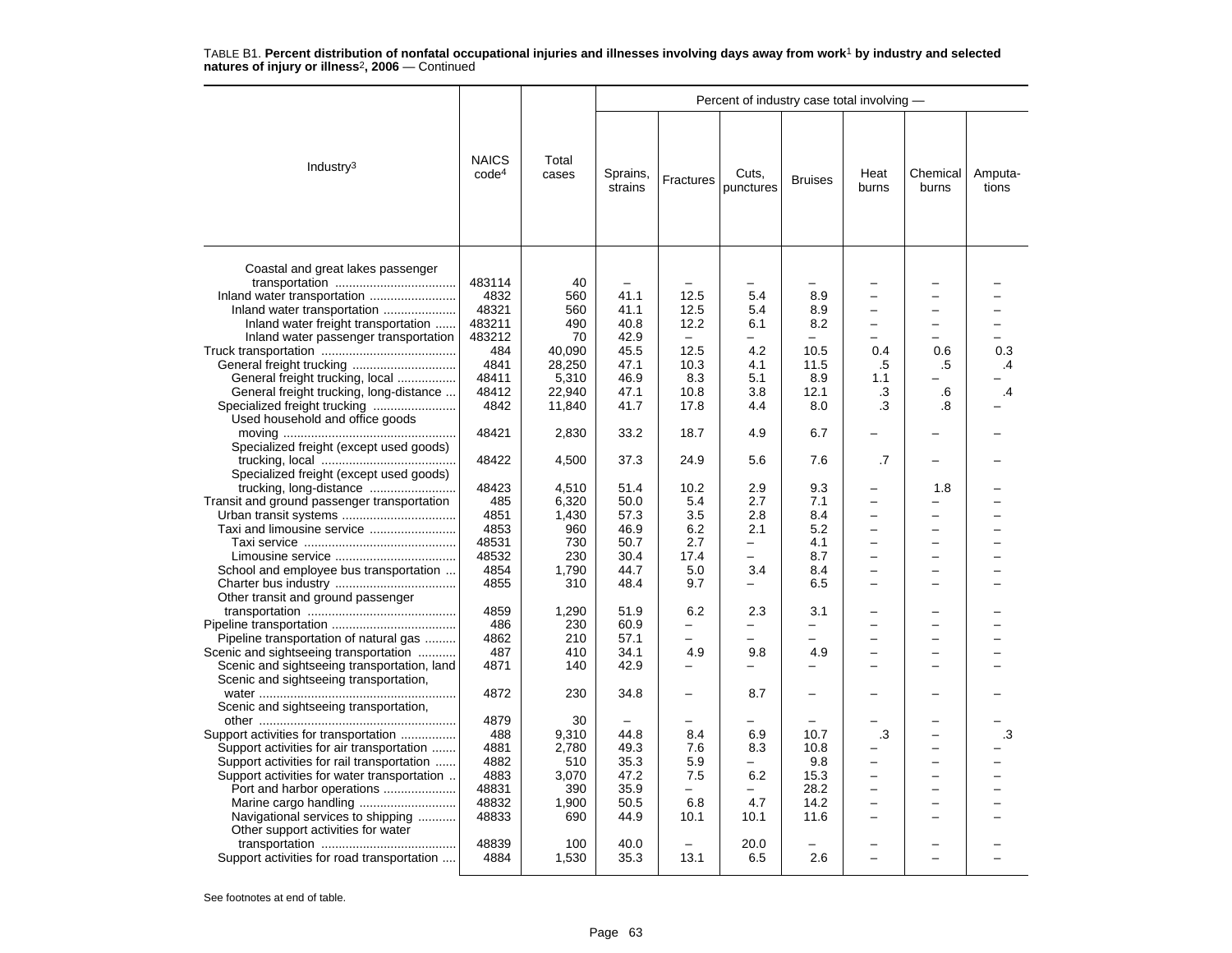|                                                                                       |                              |                          |                |                                                          | Percent of industry case total involving - |                          |                                           |                                      |  |  |  |  |  |
|---------------------------------------------------------------------------------------|------------------------------|--------------------------|----------------|----------------------------------------------------------|--------------------------------------------|--------------------------|-------------------------------------------|--------------------------------------|--|--|--|--|--|
|                                                                                       |                              |                          |                | Multiple traumatic injuries and<br>disorders             |                                            |                          | Back pain and pain,<br>except back        |                                      |  |  |  |  |  |
| Industry $3$                                                                          | Carpal<br>tunnel<br>syndrome | Tendon-<br>itis          | Total          | With<br>fractures,<br>burns,<br>and<br>other<br>injuries | With<br>sprains<br>and<br>bruises          | Total                    | <b>Back</b><br>pain,<br>hurt<br>back only | All<br>other<br>natures <sup>5</sup> |  |  |  |  |  |
| Coastal and great lakes passenger                                                     |                              |                          |                |                                                          |                                            |                          |                                           |                                      |  |  |  |  |  |
|                                                                                       | $\overline{\phantom{0}}$     |                          |                |                                                          |                                            | -                        |                                           |                                      |  |  |  |  |  |
| Inland water transportation                                                           | $\equiv$                     | $\overline{\phantom{0}}$ | 3.6            | $\overline{\phantom{0}}$                                 | $\overline{\phantom{0}}$                   | 5.4                      | $\overline{a}$                            | 23.2                                 |  |  |  |  |  |
| Inland water transportation                                                           |                              |                          | 3.6            |                                                          |                                            | 5.4                      |                                           | 23.2                                 |  |  |  |  |  |
| Inland water freight transportation                                                   | $\equiv$                     | $\overline{\phantom{0}}$ | $\equiv$       |                                                          | $\overline{\phantom{0}}$                   | 4.1                      | $\overline{a}$                            | 22.4                                 |  |  |  |  |  |
| Inland water passenger transportation                                                 | $\overline{\phantom{0}}$     | $\overline{\phantom{0}}$ | $\equiv$       |                                                          | $\overline{\phantom{m}}$                   | -                        | $\overline{\phantom{0}}$                  | 28.6                                 |  |  |  |  |  |
|                                                                                       | 0.3                          | 0.2                      | 5.6            | 1.0                                                      | 2.0                                        | 6.6                      | 3.1                                       | 13.3                                 |  |  |  |  |  |
| General freight trucking                                                              | .3                           | $\cdot$ 1                | 5.2            | 1.0                                                      | 1.7                                        | 6.3                      | 2.7                                       | 13.7                                 |  |  |  |  |  |
| General freight trucking, local                                                       |                              |                          | 5.6            | 1.7                                                      | 1.3                                        | 10.2                     | 4.9                                       | 13.4                                 |  |  |  |  |  |
| General freight trucking, long-distance                                               | .3                           | $\cdot$ 1                | 5.1            | .9                                                       | 1.7                                        | 5.4                      | 2.1                                       | 13.8                                 |  |  |  |  |  |
| Specialized freight trucking<br>Used household and office goods                       | .3                           | .3                       | 6.6            | .8                                                       | 2.8                                        | 7.3                      | 4.2                                       | 12.2                                 |  |  |  |  |  |
| Specialized freight (except used goods)                                               | $\overline{\phantom{0}}$     |                          | 12.4           | $\overline{\phantom{0}}$                                 | 5.3                                        | 10.6                     | 9.2                                       | 13.1                                 |  |  |  |  |  |
| Specialized freight (except used goods)                                               | .4                           |                          | 5.6            | 1.1                                                      | 2.2                                        | 5.3                      | 1.8                                       | 11.3                                 |  |  |  |  |  |
|                                                                                       |                              | .7                       | 4.0            | 1.1                                                      | 1.8                                        | 7.1                      | 3.5                                       | 12.4                                 |  |  |  |  |  |
| Transit and ground passenger transportation                                           | .5                           | .5                       | 4.6            | .8                                                       | 2.5                                        | 11.9                     | 4.1                                       | 17.1                                 |  |  |  |  |  |
| Urban transit systems                                                                 |                              | 1.4                      | 5.6            |                                                          | 2.8                                        | 7.0                      | 3.5                                       | 13.3                                 |  |  |  |  |  |
| Taxi and limousine service                                                            | $-$                          | $\overline{\phantom{0}}$ | 5.2            | $\overline{\phantom{0}}$                                 | 4.2                                        | 9.4                      | 3.1                                       | 24.0                                 |  |  |  |  |  |
|                                                                                       | $\overline{\phantom{0}}$     | $\overline{\phantom{0}}$ | 5.5            | $\overline{\phantom{0}}$                                 | 5.5                                        | 6.8                      | 2.7                                       | 28.8                                 |  |  |  |  |  |
|                                                                                       |                              |                          | -              |                                                          | $\overline{\phantom{0}}$                   | 17.4                     | —                                         | 13.0                                 |  |  |  |  |  |
| School and employee bus transportation                                                | $\equiv$                     | $\overline{\phantom{0}}$ | 5.0            | $\overline{\phantom{0}}$                                 | 2.2                                        | 14.5                     | 3.9                                       | 18.4                                 |  |  |  |  |  |
| Other transit and ground passenger                                                    | $\equiv$                     | ▃                        |                |                                                          | -                                          | 9.7                      | 6.5                                       | 12.9                                 |  |  |  |  |  |
|                                                                                       | $\overline{\phantom{0}}$     |                          | 2.3            | 1.6                                                      | $\overline{\phantom{0}}$                   | 17.8                     | 6.2                                       | 16.3                                 |  |  |  |  |  |
|                                                                                       |                              |                          |                |                                                          |                                            |                          |                                           | 21.7                                 |  |  |  |  |  |
| Pipeline transportation of natural gas                                                | $\equiv$                     | $\overline{\phantom{0}}$ | $\overline{a}$ |                                                          | $\equiv$                                   | $\overline{\phantom{0}}$ | $\overline{\phantom{0}}$                  | 23.8                                 |  |  |  |  |  |
| Scenic and sightseeing transportation                                                 | $\equiv$                     | ▃                        | 4.9            | $\overline{\phantom{0}}$                                 | $\overline{\phantom{0}}$                   | 22.0                     | $\overline{\phantom{0}}$                  | 14.6                                 |  |  |  |  |  |
| Scenic and sightseeing transportation, land<br>Scenic and sightseeing transportation, | $\equiv$                     | ÷                        |                |                                                          | $\equiv$                                   | 14.3                     | $\equiv$                                  | 14.3                                 |  |  |  |  |  |
| Scenic and sightseeing transportation,                                                |                              |                          |                |                                                          |                                            | 34.8                     | -                                         | 13.0                                 |  |  |  |  |  |
|                                                                                       |                              |                          |                |                                                          |                                            |                          |                                           |                                      |  |  |  |  |  |
| Support activities for transportation                                                 | $\cdot$ .2                   | L.                       | 4.4            | 1.2                                                      | 1.3                                        | 7.2                      | 2.0                                       | 16.6                                 |  |  |  |  |  |
| Support activities for air transportation                                             | $\overline{a}$               | −                        | 3.2            | $\equiv$                                                 | 1.4                                        | 6.8                      | 2.5                                       | 13.3                                 |  |  |  |  |  |
| Support activities for rail transportation                                            |                              |                          | 9.8            | 3.9                                                      | 3.9                                        | 17.6                     | 5.9                                       | 19.6                                 |  |  |  |  |  |
| Support activities for water transportation                                           | $\equiv$                     | $\overline{\phantom{0}}$ | 5.5            | 2.0                                                      | 1.3                                        | 5.9                      | 2.0                                       | 11.7                                 |  |  |  |  |  |
| Port and harbor operations                                                            | $\overline{\phantom{0}}$     | $\overline{\phantom{0}}$ | 10.3           | $\equiv$                                                 | 7.7                                        | $\equiv$                 | $\equiv$                                  | 15.4                                 |  |  |  |  |  |
| Marine cargo handling                                                                 | $\equiv$                     | L.                       | 5.8            | 2.1                                                      | $\equiv$                                   | 6.8                      | 1.6                                       | 10.0                                 |  |  |  |  |  |
| Navigational services to shipping                                                     | $\overline{\phantom{0}}$     |                          | 2.9            | $\overline{\phantom{0}}$                                 | $\overline{\phantom{0}}$                   | 4.3                      | 2.9                                       | 14.5                                 |  |  |  |  |  |
| Other support activities for water                                                    |                              |                          |                |                                                          |                                            |                          |                                           | 20.0                                 |  |  |  |  |  |
| Support activities for road transportation                                            | $\equiv$                     |                          | 2.6            | $\equiv$                                                 | $\equiv$                                   | 4.6                      | $\overline{\phantom{0}}$                  | 35.3                                 |  |  |  |  |  |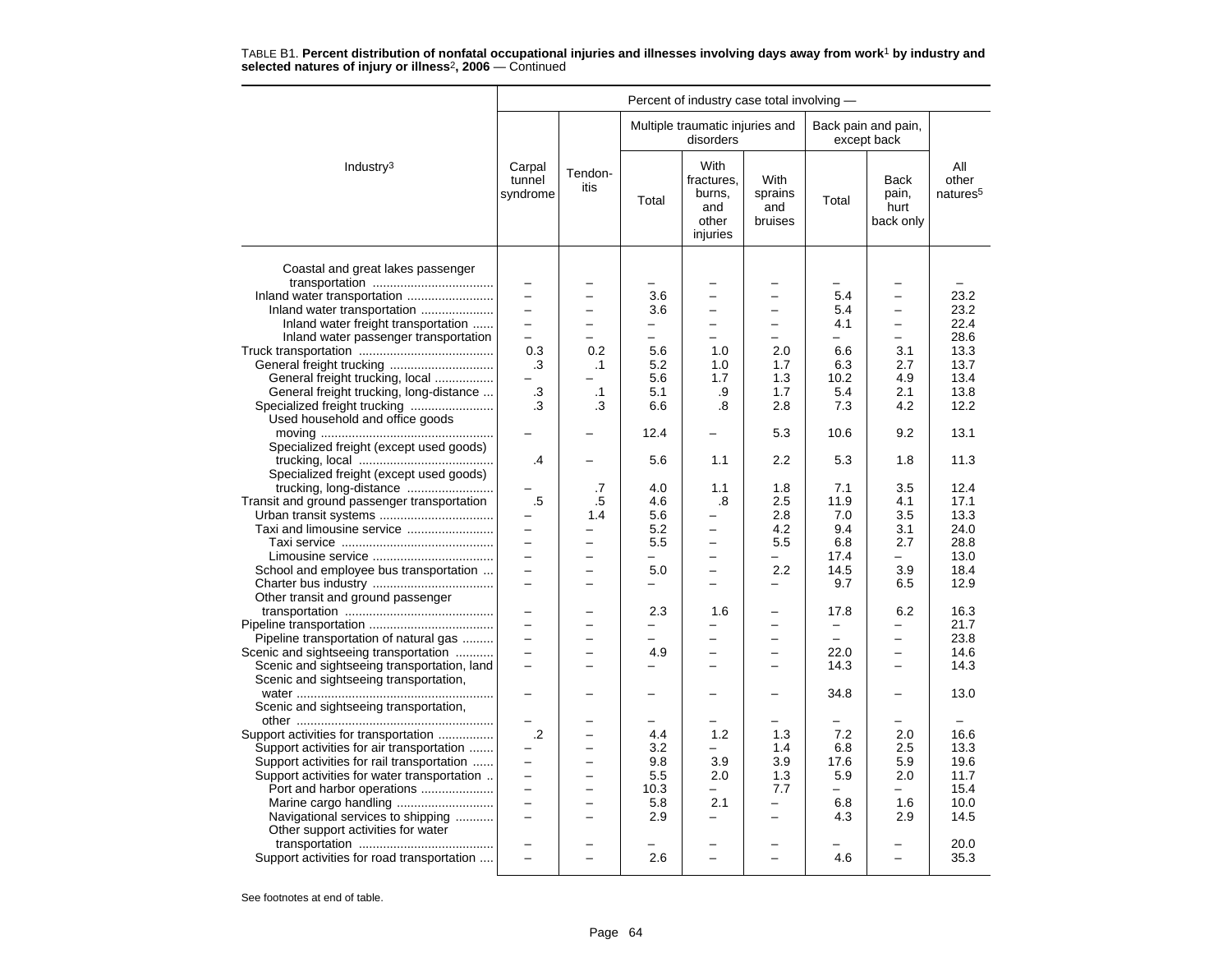|                                                                                                                                                                                                                                                                                                                                                                                        |                                                                                                                  |                                                                                                    |                                                                                              |                                                                                                      | Percent of industry case total involving -                                                                                                          |                                                                                                                          |                                                                                           | Chemical<br>burns<br>$\overline{\phantom{0}}$<br>$\overline{\phantom{0}}$<br>$\overline{\phantom{0}}$ |                                               |  |  |  |  |  |
|----------------------------------------------------------------------------------------------------------------------------------------------------------------------------------------------------------------------------------------------------------------------------------------------------------------------------------------------------------------------------------------|------------------------------------------------------------------------------------------------------------------|----------------------------------------------------------------------------------------------------|----------------------------------------------------------------------------------------------|------------------------------------------------------------------------------------------------------|-----------------------------------------------------------------------------------------------------------------------------------------------------|--------------------------------------------------------------------------------------------------------------------------|-------------------------------------------------------------------------------------------|-------------------------------------------------------------------------------------------------------|-----------------------------------------------|--|--|--|--|--|
| Industry $3$                                                                                                                                                                                                                                                                                                                                                                           | <b>NAICS</b><br>code <sup>4</sup>                                                                                | Total<br>cases                                                                                     | Sprains,<br>strains                                                                          | Fractures                                                                                            | Cuts,<br>punctures                                                                                                                                  | <b>Bruises</b>                                                                                                           | Heat<br>burns                                                                             |                                                                                                       | Amputa-<br>tions                              |  |  |  |  |  |
| Motor vehicle towing<br>Freight transportation arrangement<br>Other support activities for transportation<br>Local messengers and local delivery<br>General warehousing and storage<br>Refrigerated warehousing and storage<br>Farm product warehousing and storage<br>Other warehousing and storage                                                                                   | 48841<br>4885<br>4889<br>492<br>4921<br>4922<br>493<br>4931<br>49311<br>49312<br>49313<br>49319                  | 660<br>830<br>580<br>15,210<br>14,510<br>700<br>12,700<br>12,700<br>11.020<br>12,700<br>170<br>470 | 40.9<br>41.0<br>50.0<br>35.2<br>34.7<br>44.3<br>48.7<br>48.7<br>48.5<br>48.7<br>76.5<br>51.1 | 15.2<br>10.8<br>5.2<br>4.7<br>4.7<br>4.3<br>6.2<br>6.2<br>6.3<br>6.2<br>6.4                          | 7.2<br>10.3<br>3.9<br>3.9<br>4.3<br>5.4<br>5.4<br>5.4<br>5.4<br>4.3                                                                                 | 10.8<br>8.6<br>8.0<br>7.6<br>15.7<br>11.5<br>11.5<br>11.2<br>11.5<br>6.4                                                 | -<br>$\overline{\phantom{0}}$<br>-<br>0.2<br>.2<br>$\cdot$ .2<br>$\overline{\phantom{0}}$ | 0.1<br>$\cdot$ 1<br>.2<br>.2<br>$\cdot$ 3<br>$\cdot$ .2                                               | 0.2<br>$\cdot$<br>$\cdot$ 3<br>.3<br>.4<br>.3 |  |  |  |  |  |
|                                                                                                                                                                                                                                                                                                                                                                                        | 22                                                                                                               | 6,210                                                                                              | 48.6                                                                                         | 6.9                                                                                                  | 5.0                                                                                                                                                 | 6.4                                                                                                                      | 1.3                                                                                       | .5                                                                                                    | .3                                            |  |  |  |  |  |
| Electric power generation, transmission<br>Hydroelectric power generation<br>Fossil fuel electric power generation.<br>Nuclear electric power generation<br>Other electric power generation<br>Electric power transmission, control, and<br>Water, sewage and other systems<br>Water supply and irrigation systems<br>Sewage treatment facilities<br>Steam and air-conditioning supply | 221<br>2211<br>22111<br>221111<br>221112<br>221113<br>221119<br>22112<br>2212<br>2213<br>22131<br>22132<br>22133 | 6,210<br>4,170<br>1,960<br>210<br>1,530<br>120<br>100<br>2,200<br>1,350<br>680<br>520<br>140<br>20 | 48.6<br>46.0<br>47.4<br>33.3<br>49.0<br>50.0<br>40.0<br>45.0<br>54.1<br>54.4<br>57.7<br>50.0 | 6.9<br>7.9<br>6.6<br>9.5<br>5.9<br>16.7<br>$\overline{\phantom{0}}$<br>9.1<br>5.2<br>4.4<br>3.8<br>- | 5.0<br>5.3<br>5.6<br>5.9<br>$\overline{\phantom{0}}$<br>$\overline{a}$<br>5.0<br>4.4<br>4.4<br>$\overline{\phantom{0}}$<br>$\overline{\phantom{0}}$ | 6.4<br>6.0<br>6.6<br>6.5<br>$\overline{\phantom{0}}$<br>$\overline{\phantom{0}}$<br>5.5<br>5.2<br>10.3<br>11.5<br>-<br>- | 1.3<br>1.4<br>2.6<br>2.6<br>$\overline{\phantom{0}}$<br>$\overline{a}$<br>-<br>-          | .5<br>$\overline{\phantom{0}}$<br>$\overline{\phantom{0}}$<br>-<br>-<br>$\equiv$                      | .3                                            |  |  |  |  |  |
|                                                                                                                                                                                                                                                                                                                                                                                        |                                                                                                                  | 18,560                                                                                             | 42.3                                                                                         | 8.7                                                                                                  | 4.9                                                                                                                                                 | 8.5                                                                                                                      | .3                                                                                        | $\cdot$ 1                                                                                             | $\cdot$                                       |  |  |  |  |  |
|                                                                                                                                                                                                                                                                                                                                                                                        | 51                                                                                                               | 18,560                                                                                             | 42.3                                                                                         | 8.7                                                                                                  | 4.9                                                                                                                                                 | 8.5                                                                                                                      | .3                                                                                        | $\cdot$ 1                                                                                             | .2                                            |  |  |  |  |  |
| Publishing industries (except Internet)<br>Newspaper, periodical, book, and directory                                                                                                                                                                                                                                                                                                  | 511                                                                                                              | 5,370                                                                                              | 40.2                                                                                         | 9.7                                                                                                  | 8.0                                                                                                                                                 | 10.4                                                                                                                     |                                                                                           |                                                                                                       | .6                                            |  |  |  |  |  |
| Newspaper publishers<br>Periodical publishers<br>Directory and mailing list publishers                                                                                                                                                                                                                                                                                                 | 5111<br>51111<br>51112<br>51113<br>51114<br>51119<br>5112                                                        | 5,130<br>3.910<br>510<br>290<br>310<br>110<br>240                                                  | 40.7<br>39.4<br>45.1<br>37.9<br>58.1<br>36.4<br>29.2                                         | 8.6<br>8.4<br>9.8<br>$\overline{\phantom{0}}$<br>6.5<br>27.3<br>33.3                                 | 8.4<br>7.2<br>15.7<br>10.3<br>12.9<br>$\overline{\phantom{0}}$<br>$\overline{\phantom{0}}$                                                          | 10.7<br>11.5<br>5.9<br>10.3<br>9.7<br>-<br>$\overline{a}$                                                                | -<br>$\overline{\phantom{0}}$<br>$\overline{\phantom{0}}$                                 | $\overline{\phantom{0}}$<br>$\overline{\phantom{0}}$<br>$\overline{\phantom{0}}$                      | .6<br>.5                                      |  |  |  |  |  |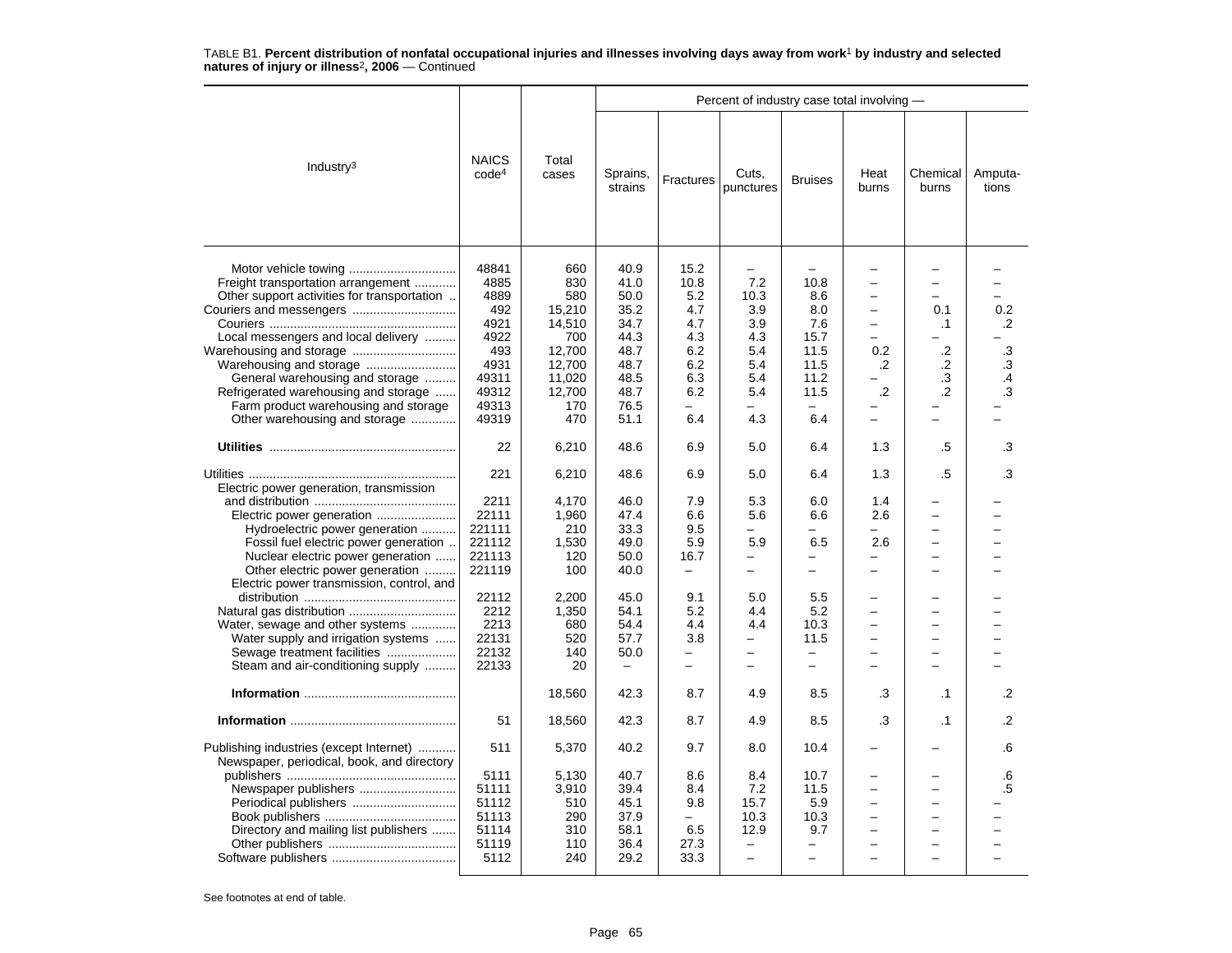|                                                                                                                                                                                                                                                                                                                                                                               |                                                                                                                                                                       |                                                                                 |                                                                                                                            |                                                                                                                                                |                                                                                                                                                                                            | Percent of industry case total involving -                                                       |                                                                                                                                                             |                                                                                                      |  |  |  |  |  |  |
|-------------------------------------------------------------------------------------------------------------------------------------------------------------------------------------------------------------------------------------------------------------------------------------------------------------------------------------------------------------------------------|-----------------------------------------------------------------------------------------------------------------------------------------------------------------------|---------------------------------------------------------------------------------|----------------------------------------------------------------------------------------------------------------------------|------------------------------------------------------------------------------------------------------------------------------------------------|--------------------------------------------------------------------------------------------------------------------------------------------------------------------------------------------|--------------------------------------------------------------------------------------------------|-------------------------------------------------------------------------------------------------------------------------------------------------------------|------------------------------------------------------------------------------------------------------|--|--|--|--|--|--|
|                                                                                                                                                                                                                                                                                                                                                                               |                                                                                                                                                                       |                                                                                 |                                                                                                                            | Multiple traumatic injuries and<br>disorders                                                                                                   |                                                                                                                                                                                            |                                                                                                  | Back pain and pain,<br>except back                                                                                                                          |                                                                                                      |  |  |  |  |  |  |
| Industry $3$                                                                                                                                                                                                                                                                                                                                                                  | Carpal<br>tunnel<br>syndrome                                                                                                                                          | Tendon-<br>itis                                                                 | Total                                                                                                                      | With<br>fractures,<br>burns,<br>and<br>other<br>injuries                                                                                       | With<br>sprains<br>and<br>bruises                                                                                                                                                          | Total                                                                                            | <b>Back</b><br>pain,<br>hurt<br>back only                                                                                                                   | All<br>other<br>natures <sup>5</sup>                                                                 |  |  |  |  |  |  |
| Freight transportation arrangement<br>Other support activities for transportation<br>Local messengers and local delivery<br>Warehousing and storage<br>Warehousing and storage<br>General warehousing and storage<br>Refrigerated warehousing and storage<br>Farm product warehousing and storage<br>Other warehousing and storage                                            | $\overline{\phantom{m}}$<br>$\equiv$<br>$\overline{\phantom{0}}$<br>0.3<br>.3<br>.9<br>.9<br>1.0<br>.9<br>$\overline{\phantom{0}}$<br>$\overline{\phantom{m}}$<br>1.9 | $\overline{\phantom{0}}$<br>÷<br>0.1<br>$\cdot$ 1<br>.6<br>.6<br>.6<br>.6<br>.3 | 4.8<br>3.4<br>3.3<br>3.3<br>2.9<br>3.6<br>3.6<br>3.8<br>3.6<br>$\overline{\phantom{0}}$<br>$\overline{\phantom{0}}$<br>2.4 | $\overline{\phantom{0}}$<br>$\overline{\phantom{0}}$<br>$\overline{a}$<br>0.3<br>.3<br>.5<br>.5<br>.5<br>.5<br>$\overline{\phantom{0}}$<br>1.0 | $\overline{\phantom{0}}$<br>$\overline{\phantom{0}}$<br>$\overline{a}$<br>1.1<br>1.0<br>$\equiv$<br>1.6<br>1.6<br>1.6<br>1.6<br>$\overline{\phantom{0}}$<br>$\overline{\phantom{0}}$<br>.3 | 7.6<br>12.0<br>5.2<br>26.4<br>27.2<br>8.6<br>7.9<br>7.9<br>8.1<br>7.9<br>$\equiv$<br>10.6<br>6.8 | $\overline{\phantom{0}}$<br>2.4<br>$\overline{\phantom{0}}$<br>9.8<br>10.2<br>$\equiv$<br>2.4<br>2.4<br>2.5<br>2.4<br>÷.<br>$\overline{\phantom{0}}$<br>2.1 | 27.3<br>12.0<br>15.5<br>17.8<br>17.7<br>18.6<br>14.4<br>14.4<br>14.4<br>14.4<br>11.8<br>19.1<br>19.3 |  |  |  |  |  |  |
|                                                                                                                                                                                                                                                                                                                                                                               |                                                                                                                                                                       |                                                                                 |                                                                                                                            |                                                                                                                                                |                                                                                                                                                                                            |                                                                                                  |                                                                                                                                                             |                                                                                                      |  |  |  |  |  |  |
| Electric power generation, transmission<br>Electric power generation<br>Hydroelectric power generation<br>Fossil fuel electric power generation<br>Nuclear electric power generation<br>Other electric power generation<br>Electric power transmission, control, and<br>Water, sewage and other systems<br>Water supply and irrigation systems<br>Sewage treatment facilities | 1.9<br>1.9<br>2.6<br>3.3<br>$\overline{\phantom{m}}$<br>$\equiv$<br>1.4<br>2.2<br>$\overline{\phantom{0}}$<br>$\overline{\phantom{m}}$                                | .3<br>.5<br>1.0<br>1.3<br>L.<br>÷<br>$\equiv$                                   | 2.4<br>3.1<br>2.6<br>2.6<br>-<br>$\overline{\phantom{0}}$<br>3.6<br>1.5<br>$\overline{\phantom{0}}$<br>$\equiv$            | 1.0<br>1.4<br>1.0<br>$\overline{\phantom{0}}$<br>-<br>÷<br>1.8<br>$\overline{\phantom{0}}$<br>$\overline{\phantom{0}}$<br>$\equiv$<br>$\equiv$ | .3<br>$.5\,$<br>$\equiv$<br>$\overline{\phantom{0}}$<br>$\overline{\phantom{0}}$<br>$\equiv$                                                                                               | 6.8<br>7.9<br>6.6<br>6.5<br>20.0<br>9.1<br>3.7<br>5.9<br>5.8<br>$\overline{\phantom{m}}$         | 2.1<br>2.6<br>1.0<br>1.3<br>$\overline{\phantom{0}}$<br>4.1<br>$\overline{\phantom{0}}$<br>$\overline{\phantom{0}}$<br>$\equiv$                             | 19.3<br>19.2<br>17.9<br>42.9<br>15.0<br>$\equiv$<br>20.0<br>20.9<br>21.5<br>16.2<br>15.4<br>21.4     |  |  |  |  |  |  |
| Steam and air-conditioning supply                                                                                                                                                                                                                                                                                                                                             |                                                                                                                                                                       |                                                                                 |                                                                                                                            |                                                                                                                                                |                                                                                                                                                                                            |                                                                                                  |                                                                                                                                                             |                                                                                                      |  |  |  |  |  |  |
|                                                                                                                                                                                                                                                                                                                                                                               | 2.3                                                                                                                                                                   | .5                                                                              | 4.4                                                                                                                        | .7                                                                                                                                             | 1.8                                                                                                                                                                                        | 9.8                                                                                              | 2.8                                                                                                                                                         | 18.0                                                                                                 |  |  |  |  |  |  |
|                                                                                                                                                                                                                                                                                                                                                                               | 2.3                                                                                                                                                                   | .5                                                                              | 4.4                                                                                                                        | .7                                                                                                                                             | 1.8                                                                                                                                                                                        | 9.8                                                                                              | 2.8                                                                                                                                                         | 18.0                                                                                                 |  |  |  |  |  |  |
| Publishing industries (except Internet)<br>Newspaper, periodical, book, and directory                                                                                                                                                                                                                                                                                         | 2.2<br>2.3                                                                                                                                                            | .6<br>.6                                                                        | 4.5<br>4.7                                                                                                                 | .7<br>.8                                                                                                                                       | 2.2<br>2.3                                                                                                                                                                                 | 8.4<br>8.4                                                                                       | 2.6<br>2.7                                                                                                                                                  | 15.1<br>14.8                                                                                         |  |  |  |  |  |  |
| Newspaper publishers<br>Periodical publishers<br>Directory and mailing list publishers                                                                                                                                                                                                                                                                                        | 2.0<br>6.9<br>$\qquad \qquad -$                                                                                                                                       | .5<br>$\equiv$<br>$\equiv$                                                      | 5.6<br>-<br>$\overline{a}$<br>$\overline{\phantom{0}}$                                                                     | 1.0<br>-<br>$\equiv$<br>$\overline{\phantom{0}}$<br>$\overline{\phantom{0}}$                                                                   | 3.1<br>$\overline{\phantom{0}}$<br>$\overline{\phantom{0}}$                                                                                                                                | 8.7<br>3.9<br>10.3<br>9.7                                                                        | 2.6<br>6.9<br>6.5                                                                                                                                           | 15.3<br>15.7<br>17.2<br>6.5                                                                          |  |  |  |  |  |  |
|                                                                                                                                                                                                                                                                                                                                                                               | $\equiv$                                                                                                                                                              | $\overline{\phantom{0}}$                                                        | $\overline{\phantom{0}}$                                                                                                   | $\overline{\phantom{0}}$                                                                                                                       | $\overline{a}$                                                                                                                                                                             | 8.3                                                                                              | $\overline{\phantom{0}}$                                                                                                                                    | 20.8                                                                                                 |  |  |  |  |  |  |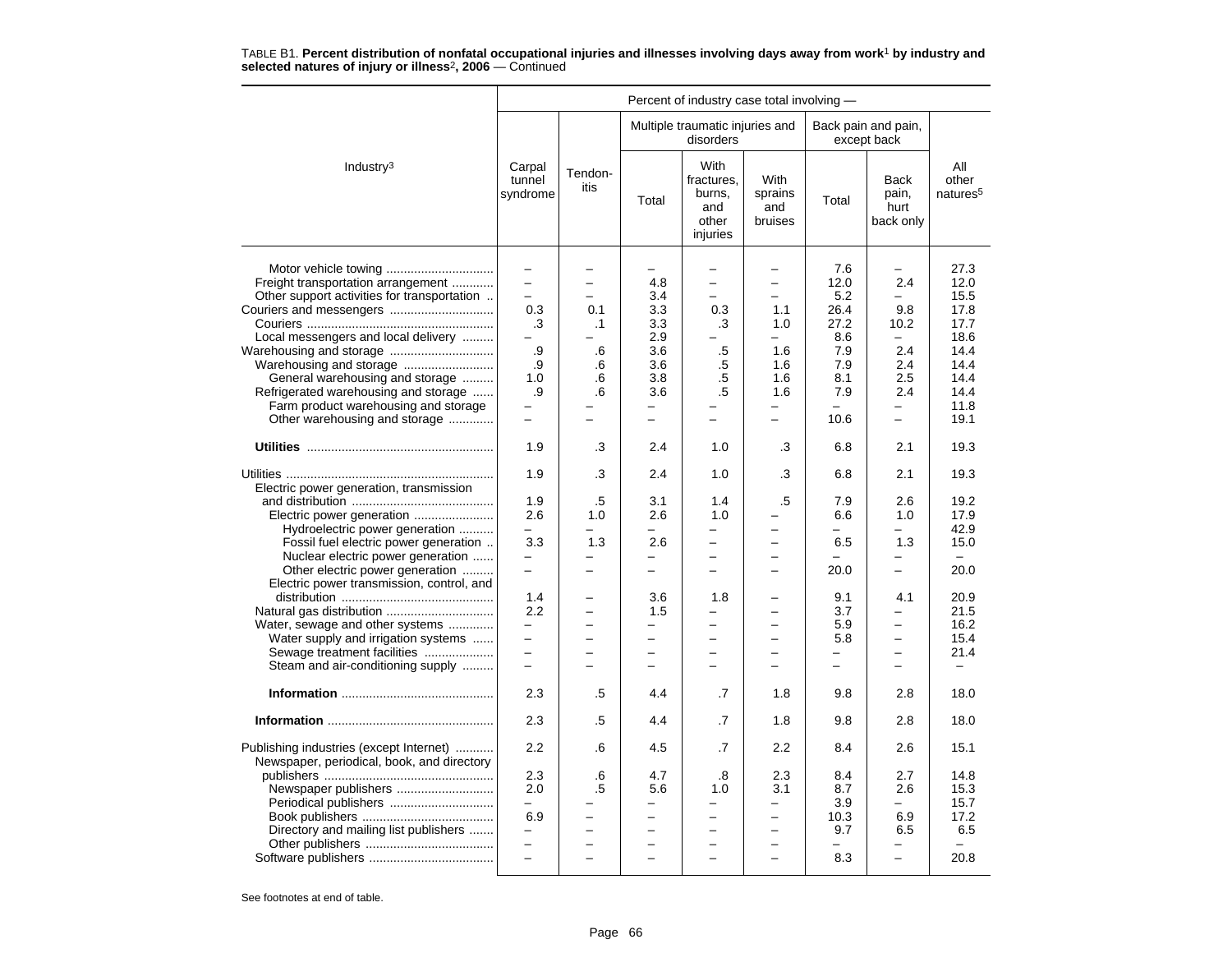|                                                                                                                                                                                                                                                                                                                                                                                                                                                                                                                                                                                                                                     |                                                                                                                                                                      |                                                                                                                                                           |                                                                                                                                                                  |                                                                                                                                                                                                  | Percent of industry case total involving -                                                                                                                          |                                                                                                                                                                 |                                                                                                              |                                                                                              |                  |
|-------------------------------------------------------------------------------------------------------------------------------------------------------------------------------------------------------------------------------------------------------------------------------------------------------------------------------------------------------------------------------------------------------------------------------------------------------------------------------------------------------------------------------------------------------------------------------------------------------------------------------------|----------------------------------------------------------------------------------------------------------------------------------------------------------------------|-----------------------------------------------------------------------------------------------------------------------------------------------------------|------------------------------------------------------------------------------------------------------------------------------------------------------------------|--------------------------------------------------------------------------------------------------------------------------------------------------------------------------------------------------|---------------------------------------------------------------------------------------------------------------------------------------------------------------------|-----------------------------------------------------------------------------------------------------------------------------------------------------------------|--------------------------------------------------------------------------------------------------------------|----------------------------------------------------------------------------------------------|------------------|
| Industry <sup>3</sup>                                                                                                                                                                                                                                                                                                                                                                                                                                                                                                                                                                                                               | <b>NAICS</b><br>code <sup>4</sup>                                                                                                                                    | Total<br>cases                                                                                                                                            | Sprains,<br>strains                                                                                                                                              | Fractures                                                                                                                                                                                        | Cuts,<br>punctures                                                                                                                                                  | <b>Bruises</b>                                                                                                                                                  | Heat<br>burns                                                                                                | Chemical<br>burns                                                                            | Amputa-<br>tions |
| Motion picture and sound recording industries<br>Motion picture and video industries<br>Motion picture and video distribution<br>Motion picture and video exhibition<br>Broadcasting (except Internet)<br>Radio and television broadcasting<br>Television broadcasting<br>Cable and other subscription programming<br>Wired telecommunications carriers<br>Wireless telecommunications carriers<br>Telecommunications resellers<br>Satellite telecommunications<br>Cable and other program distribution<br>Internet service providers, web search<br>portals, and data processing services<br>Data processing, hosting, and related | 512<br>5121<br>51212<br>51213<br>5122<br>515<br>5151<br>51511<br>51512<br>5152<br>517<br>5171<br>5172<br>5173<br>5174<br>5175<br>518<br>5182<br>519<br>5191<br>51912 | 1,220<br>1,190<br>30<br>470<br>30<br>1,780<br>930<br>260<br>670<br>860<br>9.010<br>5,310<br>710<br>930<br>180<br>1,780<br>840<br>650<br>310<br>310<br>280 | 38.5<br>38.7<br>66.7<br>29.8<br>$\equiv$<br>43.8<br>39.8<br>53.8<br>35.8<br>47.7<br>45.5<br>46.9<br>54.9<br>46.2<br>39.3<br>29.8<br>32.3<br>25.8<br>25.8<br>25.0 | 5.7<br>5.9<br>8.5<br>$\equiv$<br>8.4<br>7.5<br>$\overline{\phantom{0}}$<br>9.0<br>9.3<br>7.1<br>7.5<br>7.0<br>5.4<br>7.3<br>26.2<br>15.4<br>$\overline{\phantom{0}}$<br>$\overline{\phantom{0}}$ | 6.6<br>6.7<br>8.5<br>-<br>3.4<br>2.2<br>$\equiv$<br>3.0<br>4.7<br>3.6<br>4.5<br>-<br>$\overline{\phantom{0}}$<br>L<br>3.4<br>$\qquad \qquad -$<br>6.5<br>6.5<br>7.1 | 11.5<br>11.8<br>17.0<br>$\overline{\phantom{0}}$<br>6.2<br>6.5<br>$\equiv$<br>9.0<br>5.8<br>7.5<br>5.3<br>2.8<br>5.4<br>12.9<br>6.0<br>6.2<br>9.7<br>9.7<br>7.1 | 1.6<br>1.7<br>4.3<br>L.<br>$\overline{\phantom{0}}$<br>$\overline{\phantom{0}}$<br>$\equiv$<br>۳<br>$\equiv$ | $\equiv$<br>-<br>$\equiv$<br>-<br>÷<br>$\equiv$<br>-                                         |                  |
|                                                                                                                                                                                                                                                                                                                                                                                                                                                                                                                                                                                                                                     |                                                                                                                                                                      | 33,300                                                                                                                                                    | 39.7                                                                                                                                                             | 6.8                                                                                                                                                                                              | 5.0                                                                                                                                                                 | 9.4                                                                                                                                                             | .6                                                                                                           | 0.3                                                                                          | 0.9              |
| Finance and insurance                                                                                                                                                                                                                                                                                                                                                                                                                                                                                                                                                                                                               | 52                                                                                                                                                                   | 12,600                                                                                                                                                    | 35.9                                                                                                                                                             | 10.2                                                                                                                                                                                             | 1.9                                                                                                                                                                 | 11.7                                                                                                                                                            | $\overline{2}$                                                                                               |                                                                                              |                  |
| Monetary authorities - central bank<br>Credit intermediation and related activities<br>Depository credit intermediation<br>Nondepository credit intermediation<br>Other nondepository credit<br>Activities related to credit intermediation<br>Financial transactions processing,<br>reserve, and clearinghouse activities<br>Other activities related to credit                                                                                                                                                                                                                                                                    | 521<br>522<br>5221<br>52212<br>52213<br>5222<br>52221<br>52222<br>52229<br>5223<br>52232                                                                             | 210<br>5.710<br>4.170<br>350<br>490<br>1,130<br>170<br>120<br>840<br>410<br>240                                                                           | 57.1<br>44.0<br>40.3<br>20.0<br>42.9<br>61.1<br>41.2<br>50.0<br>67.9<br>34.1<br>37.5                                                                             | 6.7<br>7.4<br>17.1<br>$\overline{\phantom{0}}$<br>4.4<br>$\equiv$<br>$\equiv$<br>4.8<br>4.9                                                                                                      | 2.6<br>2.9<br>20.4<br>$\overline{\phantom{0}}$<br>$\equiv$<br>$\equiv$<br>4.9<br>$\overline{\phantom{0}}$                                                           | 18.2<br>21.8<br>34.3<br>6.1<br>6.2<br>11.8<br>$\overline{\phantom{0}}$<br>4.8<br>14.6<br>20.8                                                                   | $\overline{\phantom{0}}$<br>$\equiv$<br>$\equiv$                                                             | $\overline{\phantom{0}}$<br>$\overline{\phantom{0}}$<br>$\overline{\phantom{0}}$<br>$\equiv$ |                  |
|                                                                                                                                                                                                                                                                                                                                                                                                                                                                                                                                                                                                                                     | 52239                                                                                                                                                                | 150                                                                                                                                                       | 26.7                                                                                                                                                             |                                                                                                                                                                                                  |                                                                                                                                                                     |                                                                                                                                                                 |                                                                                                              |                                                                                              |                  |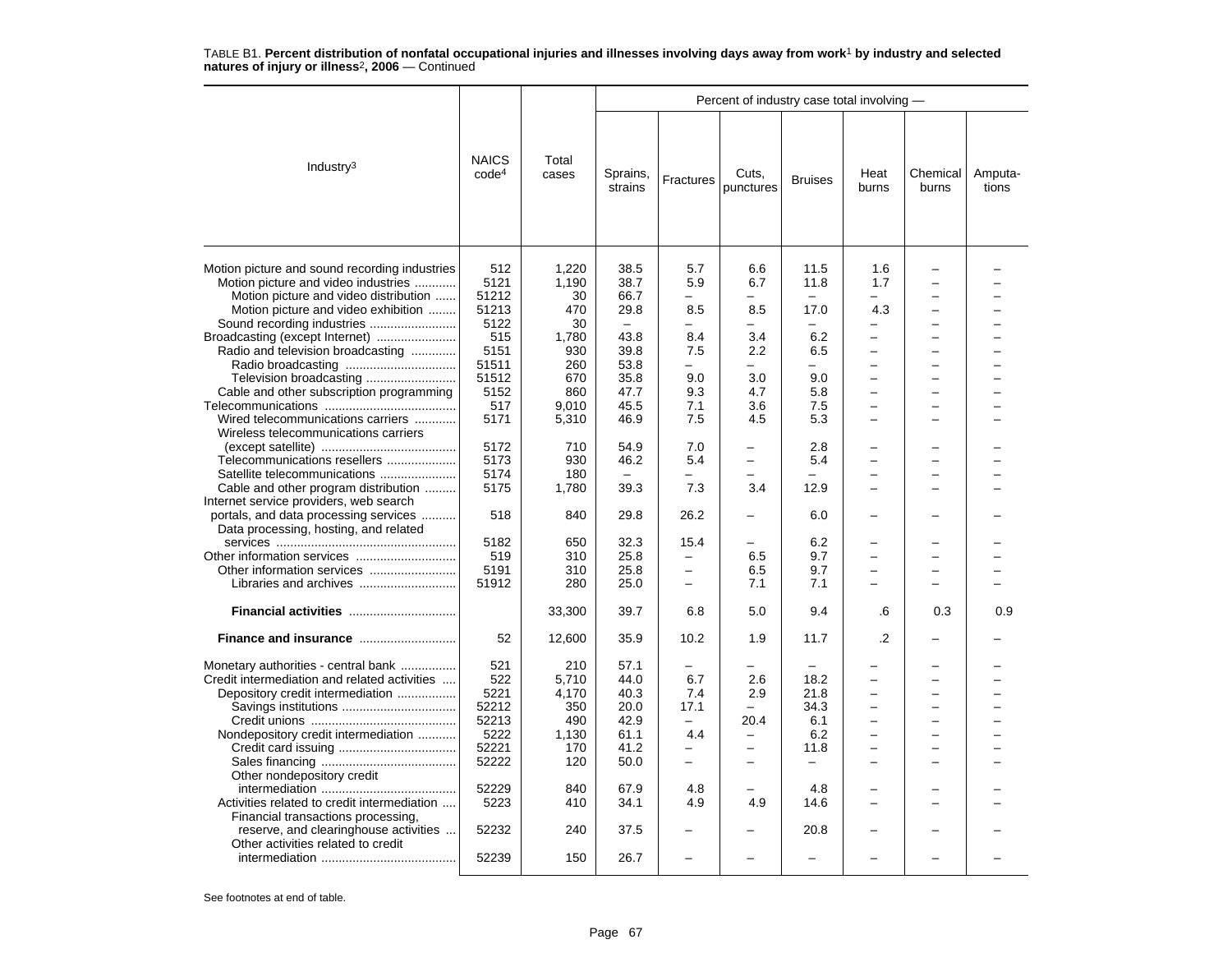|                                                                                                                                                                                                                                                                                                                                                                                                                                                                                                                                                                                                                                                                                                 |                                                                                                                                                                                                  |                                                                                                      |                                                                                                                                                                                                                                                             | Percent of industry case total involving -                                                                                                                                                                                                                                                         |                                                                                                                    |                                                                                                                                                                                                 |                                                                                                                                                                                                                                    |                                                                                                                                                                                      |
|-------------------------------------------------------------------------------------------------------------------------------------------------------------------------------------------------------------------------------------------------------------------------------------------------------------------------------------------------------------------------------------------------------------------------------------------------------------------------------------------------------------------------------------------------------------------------------------------------------------------------------------------------------------------------------------------------|--------------------------------------------------------------------------------------------------------------------------------------------------------------------------------------------------|------------------------------------------------------------------------------------------------------|-------------------------------------------------------------------------------------------------------------------------------------------------------------------------------------------------------------------------------------------------------------|----------------------------------------------------------------------------------------------------------------------------------------------------------------------------------------------------------------------------------------------------------------------------------------------------|--------------------------------------------------------------------------------------------------------------------|-------------------------------------------------------------------------------------------------------------------------------------------------------------------------------------------------|------------------------------------------------------------------------------------------------------------------------------------------------------------------------------------------------------------------------------------|--------------------------------------------------------------------------------------------------------------------------------------------------------------------------------------|
|                                                                                                                                                                                                                                                                                                                                                                                                                                                                                                                                                                                                                                                                                                 |                                                                                                                                                                                                  |                                                                                                      |                                                                                                                                                                                                                                                             | Multiple traumatic injuries and<br>disorders                                                                                                                                                                                                                                                       |                                                                                                                    |                                                                                                                                                                                                 | Back pain and pain,<br>except back                                                                                                                                                                                                 |                                                                                                                                                                                      |
| Industry <sup>3</sup>                                                                                                                                                                                                                                                                                                                                                                                                                                                                                                                                                                                                                                                                           | Carpal<br>tunnel<br>syndrome                                                                                                                                                                     | Tendon-<br>itis                                                                                      | Total                                                                                                                                                                                                                                                       | With<br>fractures,<br>burns,<br>and<br>other<br>injuries                                                                                                                                                                                                                                           | With<br>sprains<br>and<br>bruises                                                                                  | Total                                                                                                                                                                                           | <b>Back</b><br>pain,<br>hurt<br>back only                                                                                                                                                                                          | All<br>other<br>natures <sup>5</sup>                                                                                                                                                 |
| Motion picture and sound recording industries<br>Motion picture and video industries<br>Motion picture and video distribution<br>Motion picture and video exhibition<br>Sound recording industries<br>Broadcasting (except Internet)<br>Radio and television broadcasting<br>Television broadcasting<br>Cable and other subscription programming<br>Wired telecommunications carriers<br>Wireless telecommunications carriers<br>Telecommunications resellers<br>Satellite telecommunications<br>Cable and other program distribution<br>Internet service providers, web search<br>portals, and data processing services<br>Data processing, hosting, and related<br>Other information services | 1.6<br>1.7<br>$\overline{\phantom{0}}$<br>$\equiv$<br>$\equiv$<br>$\overline{\phantom{0}}$<br>$\equiv$<br>$\equiv$<br>$\equiv$<br>2.4<br>1.5<br>4.2<br>5.4<br>-<br>3.4<br>4.8<br>4.6<br>$\equiv$ | $\overline{a}$<br>-<br>$\overline{\phantom{0}}$<br>-<br>$\equiv$<br>0.6<br>$\cdot$<br>2.2<br>—<br>L. | 3.3<br>3.4<br>$\overline{\phantom{0}}$<br>$\overline{\phantom{0}}$<br>$\overline{a}$<br>4.5<br>6.5<br>L.<br>6.0<br>2.3<br>4.3<br>4.0<br>2.8<br>4.3<br>$\overline{\phantom{0}}$<br>6.7<br>6.0<br>6.2<br>$\overline{\phantom{0}}$<br>$\overline{\phantom{0}}$ | -<br>$\overline{\phantom{0}}$<br>$\overline{\phantom{0}}$<br>$\overline{\phantom{0}}$<br>$\equiv$<br>1.7<br>2.2<br>$\overline{\phantom{0}}$<br>$\equiv$<br>$\overline{\phantom{0}}$<br>.4<br>.8<br>$\overline{\phantom{0}}$<br>-<br>$\overline{\phantom{0}}$<br>-<br>$\overline{\phantom{0}}$<br>÷ | 1.6<br>1.7<br>—<br>$\overline{\phantom{0}}$<br>$\equiv$<br>2.2<br>3.2<br>3.0<br>1.7<br>1.7<br>2.2<br>-<br>1.7<br>- | 5.7<br>5.9<br>$\overline{\phantom{0}}$<br>8.5<br>$\overline{\phantom{0}}$<br>9.6<br>8.6<br>11.5<br>7.5<br>10.5<br>10.9<br>12.4<br>8.5<br>4.3<br>$\equiv$<br>7.9<br>11.9<br>12.3<br>16.1<br>16.1 | 1.6<br>-<br>$\overline{\phantom{0}}$<br>-<br>$\overline{a}$<br>4.5<br>5.4<br>11.5<br>4.5<br>2.3<br>2.9<br>3.6<br>2.8<br>$\overline{\phantom{0}}$<br>-<br>2.8<br>2.4<br>3.1<br>$\overline{\phantom{0}}$<br>$\overline{\phantom{0}}$ | 23.0<br>21.8<br>$\overline{\phantom{0}}$<br>21.3<br>66.7<br>23.0<br>29.0<br>26.9<br>29.9<br>16.3<br>17.8<br>17.5<br>15.5<br>24.7<br>$\equiv$<br>18.0<br>15.5<br>18.5<br>35.5<br>35.5 |
| Libraries and archives                                                                                                                                                                                                                                                                                                                                                                                                                                                                                                                                                                                                                                                                          | $\equiv$                                                                                                                                                                                         | $=$                                                                                                  | $\overline{\phantom{0}}$                                                                                                                                                                                                                                    | $\overline{\phantom{0}}$                                                                                                                                                                                                                                                                           | $\equiv$                                                                                                           | 17.9                                                                                                                                                                                            | $\overline{a}$                                                                                                                                                                                                                     | 39.3                                                                                                                                                                                 |
| Financial activities<br>Finance and insurance                                                                                                                                                                                                                                                                                                                                                                                                                                                                                                                                                                                                                                                   | 2.5<br>6.3                                                                                                                                                                                       | .3<br>.6                                                                                             | 6.5<br>5.1                                                                                                                                                                                                                                                  | 1.5<br>1.1                                                                                                                                                                                                                                                                                         | 2.8<br>1.7                                                                                                         | 8.1<br>8.7                                                                                                                                                                                      | 2.8<br>3.9                                                                                                                                                                                                                         | 20.0<br>19.2                                                                                                                                                                         |
| Monetary authorities - central bank<br>Credit intermediation and related activities<br>Depository credit intermediation<br>Nondepository credit intermediation<br>Other nondepository credit<br>Activities related to credit intermediation<br>Financial transactions processing,<br>reserve, and clearinghouse activities<br>Other activities related to credit                                                                                                                                                                                                                                                                                                                                | 14.3<br>2.5<br>1.9<br>-<br>4.4<br>11.8<br>$\overline{\phantom{0}}$<br>3.6<br>$\equiv$                                                                                                            | L.<br>$\overline{\phantom{0}}$<br>-<br>÷<br>$\equiv$                                                 | 5.1<br>4.8<br>$\overline{\phantom{0}}$<br>5.3<br>11.8<br>$\equiv$<br>4.8<br>9.8<br>-<br>20.0                                                                                                                                                                | .9<br>-<br>$\overline{\phantom{0}}$<br>-<br>$\equiv$<br>$\overline{\phantom{0}}$<br>$\equiv$<br>$\overline{\phantom{0}}$<br>$\overline{\phantom{0}}$                                                                                                                                               | 1.4<br>.7<br>3.5<br>$\overline{\phantom{0}}$<br>3.6<br>-                                                           | 8.1<br>7.9<br>8.6<br>$\overline{\phantom{0}}$<br>5.3<br>11.8<br>$\overline{\phantom{0}}$<br>4.8<br>14.6<br>20.8<br>13.3                                                                         | 4.0<br>5.0<br>$\overline{\phantom{0}}$<br>-<br>1.8<br>$\overline{a}$<br>$\overline{\phantom{0}}$<br>L.<br>$\overline{\phantom{0}}$                                                                                                 | 12.3<br>12.9<br>8.6<br>18.4<br>10.6<br>11.8<br>25.0<br>8.3<br>12.2<br>8.3<br>20.0                                                                                                    |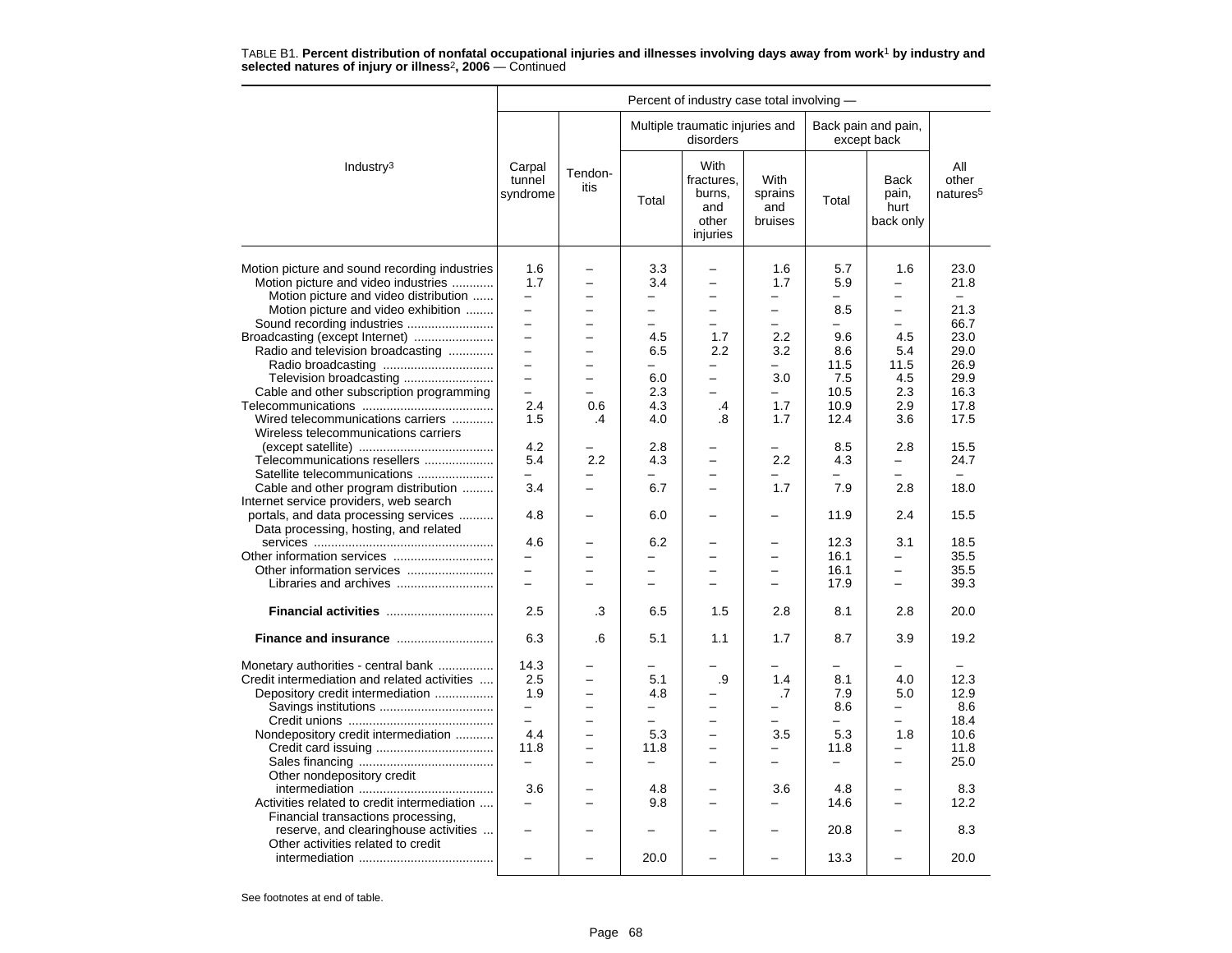|                                                                                                                                  |                                   |                |                          |                          | Percent of industry case total involving - |                               |                          |                          |                  |
|----------------------------------------------------------------------------------------------------------------------------------|-----------------------------------|----------------|--------------------------|--------------------------|--------------------------------------------|-------------------------------|--------------------------|--------------------------|------------------|
| Industry <sup>3</sup>                                                                                                            | <b>NAICS</b><br>code <sup>4</sup> | Total<br>cases | Sprains,<br>strains      | Fractures                | Cuts,<br>punctures                         | <b>Bruises</b>                | Heat<br>burns            | Chemical<br>burns        | Amputa-<br>tions |
| Securities, commodity contracts, and other<br>financial investments and related activities<br>Securities and commodity contracts | 523                               | 770            | 9.1                      | 7.8                      |                                            | 5.2                           |                          |                          |                  |
| intermediation and brokerage                                                                                                     | 5231                              | 250            | 8.0                      | 20.0                     |                                            | 8.0                           |                          |                          |                  |
| Investment banking and securities                                                                                                | 52311                             | 100            | $\overline{\phantom{0}}$ | 20.0                     |                                            | 20.0                          |                          |                          |                  |
| Securities brokerage                                                                                                             | 52312                             | 160            | $\overline{\phantom{0}}$ | 18.8                     | $\overline{\phantom{0}}$                   | ÷                             |                          |                          |                  |
| Securities and commodity exchanges                                                                                               | 5232                              | 20             | $\overline{\phantom{0}}$ | $\overline{\phantom{0}}$ | $\overline{\phantom{0}}$                   | $\overline{\phantom{0}}$      |                          | -                        |                  |
| Portfolio management                                                                                                             | 52392                             | 90             | 22.2                     | $\overline{\phantom{0}}$ | -                                          | -                             |                          |                          |                  |
| All other financial investment activities                                                                                        | 52399                             | 30             |                          |                          |                                            | $\overline{\phantom{0}}$      |                          |                          |                  |
| Insurance carriers and related activities                                                                                        | 524                               | 5,490          | 31.7                     | 12.0                     | 1.5                                        | 6.0                           |                          |                          |                  |
|                                                                                                                                  | 5241                              | 3,980          | 33.9                     | 14.1                     | 1.5                                        | 7.8                           | -                        | -                        |                  |
| Direct life, health, and medical insurance                                                                                       |                                   |                |                          |                          |                                            |                               |                          |                          |                  |
|                                                                                                                                  | 52411                             | 2,100          | 33.8                     | 20.0                     | 1.4                                        | 4.8                           |                          |                          |                  |
| Direct insurance (except life, health, and                                                                                       |                                   |                |                          |                          |                                            |                               |                          |                          |                  |
|                                                                                                                                  | 52412                             | 1,780          | 35.4                     | 7.3                      | 1.1                                        | 11.8                          |                          |                          |                  |
|                                                                                                                                  | 52413                             | 100            | $\equiv$                 |                          | $\overline{\phantom{0}}$                   | $\overline{\phantom{0}}$      |                          |                          |                  |
| Agencies, brokerages, and other insurance                                                                                        |                                   |                |                          |                          |                                            |                               |                          |                          |                  |
|                                                                                                                                  | 5242                              | 1,510          | 25.8                     | 6.6                      | $\overline{\phantom{0}}$                   |                               |                          |                          |                  |
| Insurance agencies and brokerages                                                                                                | 52421                             | 830            | 12.0                     | 6.0                      | -                                          | -<br>$\overline{\phantom{0}}$ |                          |                          |                  |
| Other insurance related activities                                                                                               | 52429                             | 670            | 43.3                     | 7.5                      | -<br>$\overline{\phantom{0}}$              |                               | -                        | $\equiv$                 |                  |
| Funds, trusts, and other financial vehicles                                                                                      | 525<br>5251                       | 420<br>340     | 16.7<br>8.8              | 40.5<br>50.0             | $\overline{\phantom{0}}$                   | 14.3<br>11.8                  | -                        | $\overline{\phantom{0}}$ |                  |
| Insurance and employee benefit funds<br>Other insurance funds                                                                    | 52519                             | 240            | 12.5                     | 54.2                     |                                            | $\overline{\phantom{0}}$      |                          |                          |                  |
| Other investment pools and funds                                                                                                 | 5259                              | 80             | 37.5                     |                          | ÷                                          | $\overline{\phantom{0}}$      |                          |                          |                  |
|                                                                                                                                  |                                   |                |                          |                          |                                            |                               |                          |                          |                  |
| Real estate and rental and leasing                                                                                               | 53                                | 20,700         | 42.0                     | 4.7                      | 6.8                                        | 8.1                           | 0.9                      | 0.4                      | 1.4              |
|                                                                                                                                  | 531                               | 12,500         | 45.3                     | 3.3                      | 7.4                                        | 7.4                           | $\cdot$                  | .3                       | 2.2              |
|                                                                                                                                  | 5311                              | 7,660          | 44.3                     | 2.0                      | 7.8                                        | 8.1                           |                          |                          | 3.7              |
| Lessors of residential buildings and                                                                                             |                                   |                |                          |                          |                                            |                               |                          |                          |                  |
|                                                                                                                                  | 53111                             | 5,700          | 48.2                     | 1.9                      | 8.4                                        | 3.5                           |                          |                          | 4.9              |
| Lessors of nonresidential buildings<br>(except miniwarehouses)                                                                   | 53112                             | 890            | 44.9                     | 3.4                      | 9.0                                        | 3.4                           |                          |                          |                  |
| Lessors of miniwarehouses and                                                                                                    |                                   |                |                          |                          |                                            |                               |                          |                          |                  |
|                                                                                                                                  | 53113                             | 540            |                          |                          | ۳                                          | 68.5                          |                          |                          |                  |
| Lessors of other real estate property                                                                                            | 53119                             | 520            | 30.8                     | $\overline{\phantom{0}}$ |                                            | -                             |                          |                          |                  |
| Offices of real estate agents and brokers                                                                                        | 5312                              | 1,030          | 43.7                     | 9.7                      | 7.8                                        | 8.7                           |                          |                          |                  |
| Activities related to real estate                                                                                                | 5313                              | 3,810          | 47.8                     | 4.2                      | 6.6                                        | 6.0                           | .8                       | .5                       |                  |
| Real estate property managers                                                                                                    | 53131                             | 3,620          | 46.1                     | 4.4                      | 6.9                                        | 5.8                           | .8                       | .6                       |                  |
|                                                                                                                                  | 532                               | 8,170          | 37.0                     | 6.7                      | 5.8                                        | 8.9                           | 1.7                      | .5                       | .2               |
| Automotive equipment rental and leasing.                                                                                         | 5321                              | 2,310          | 35.5                     | 7.4                      | 4.3                                        | 11.3                          | 2.2                      | .9                       |                  |
| Passenger car rental and leasing                                                                                                 | 53211                             | 1,290          | 41.9                     | 10.9                     | 3.1                                        | 10.1                          | $\overline{\phantom{0}}$ |                          |                  |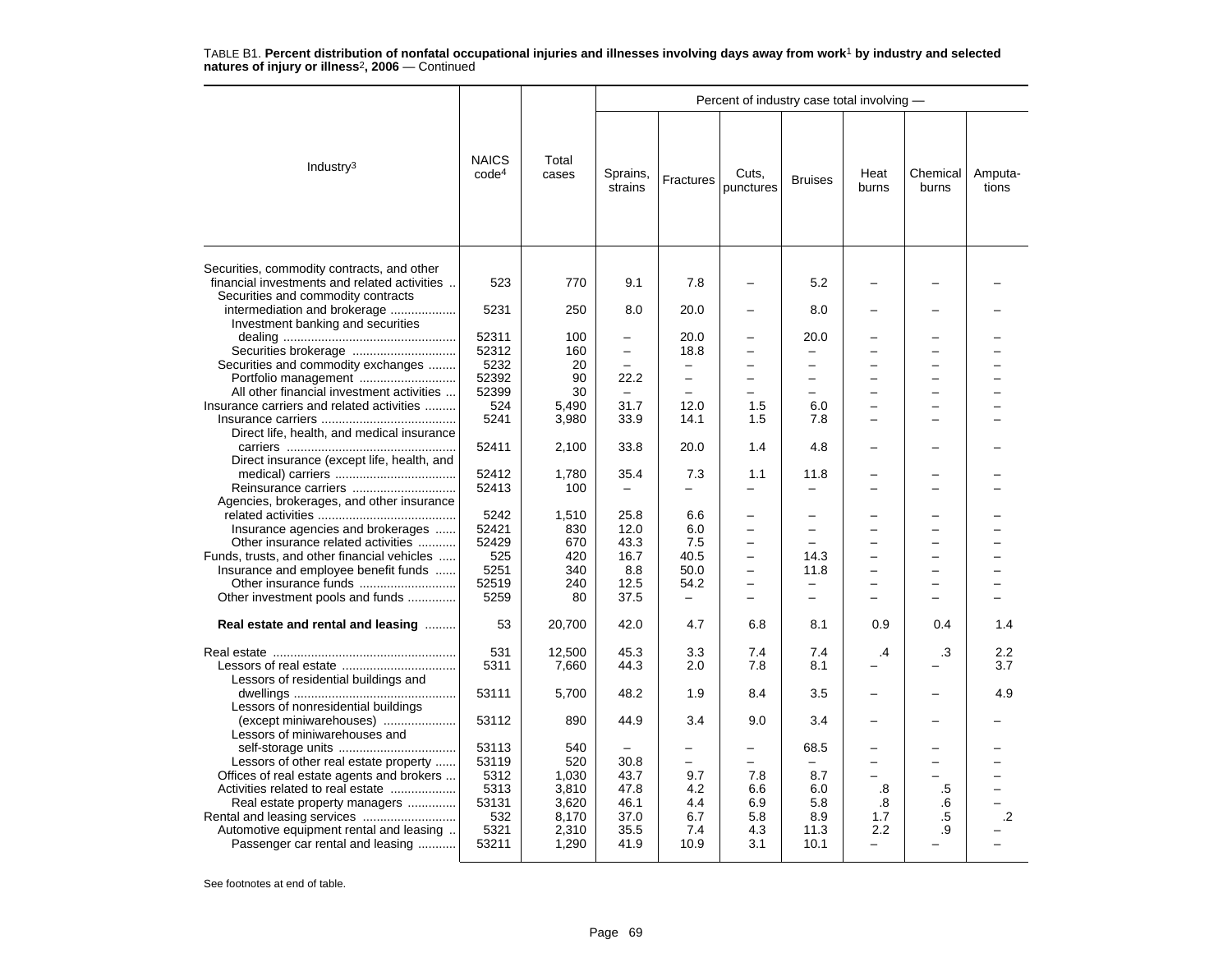| Multiple traumatic injuries and<br>Back pain and pain,<br>disorders<br>except back<br>With<br>Industry <sup>3</sup><br>Carpal<br>All<br>Tendon-<br>fractures,<br><b>With</b><br>tunnel<br><b>Back</b><br>other<br>itis<br>burns,<br>sprains<br>pain,<br>natures <sup>5</sup><br>syndrome<br>Total<br>Total<br>and<br>and<br>hurt<br>other<br>bruises<br>back only<br>injuries<br>Securities, commodity contracts, and other<br>financial investments and related activities<br>5.2<br>7.8<br>3.9<br>3.9<br>58.4<br>Securities and commodity contracts<br>intermediation and brokerage<br>12.0<br>24.0<br>12.0<br>24.0<br>Investment banking and securities<br>30.0<br>20.0<br>18.8<br>18.8<br>25.0<br>$\overline{\phantom{0}}$<br>$\overline{\phantom{0}}$<br>$\equiv$<br>$\overline{\phantom{0}}$<br>$\overline{\phantom{0}}$<br>Securities and commodity exchanges<br>-<br>$\overline{\phantom{0}}$<br>$\overline{\phantom{0}}$<br>$\qquad \qquad =$<br>$\overline{\phantom{m}}$<br>$\overline{\phantom{0}}$<br>-<br>Portfolio management<br>55.6<br>$\equiv$<br>$\overline{\phantom{0}}$<br>-<br>All other financial investment activities<br>$\equiv$<br>÷<br>$\equiv$<br>$\equiv$<br>$\equiv$<br>$\equiv$<br>-<br>Insurance carriers and related activities<br>10.2<br>1.5<br>21.9<br>0.9<br>4.9<br>1.8<br>10.4<br>4.4<br>9.3<br>11.3<br>15.1<br>1.0<br>5.8<br>1.8<br>2.3<br>4.8<br>Direct life, health, and medical insurance<br>12.4<br>11.0<br>4.3<br>1.0<br>1.0<br>11.9<br>8.1<br>-<br>Direct insurance (except life, health, and<br>14.6<br>8.4<br>1.7<br>7.9<br>3.4<br>3.4<br>11.2<br>1.1<br>Reinsurance carriers<br>80.0<br>$\overline{\phantom{0}}$<br>$\overline{\phantom{0}}$<br>$\overline{\phantom{0}}$<br>—<br>Agencies, brokerages, and other insurance<br>12.6<br>2.6<br>7.9<br>3.3<br>39.7<br>$\overline{\phantom{0}}$<br>Insurance agencies and brokerages<br>4.8<br>13.3<br>8.4<br>56.6<br>$\overline{\phantom{0}}$<br>L.<br>$\overline{\phantom{0}}$<br>$\equiv$<br>Other insurance related activities<br>11.9<br>3.0<br>7.5<br>19.4<br>Funds, trusts, and other financial vehicles<br>4.8<br>9.5<br>14.3<br>$\equiv$<br>$\overline{\phantom{0}}$<br>$\overline{\phantom{0}}$<br>$\overline{\phantom{0}}$<br>$\overline{\phantom{0}}$<br>Insurance and employee benefit funds<br>5.9<br>8.8<br>11.8<br>$\equiv$<br>$\overline{\phantom{0}}$<br>$\overline{\phantom{0}}$<br>$\overline{\phantom{0}}$<br>-<br>Other insurance funds<br>8.3<br>12.5<br>8.3<br>-<br>-<br>Other investment pools and funds<br>25.0<br>÷<br>$\overline{\phantom{0}}$<br>$\overline{a}$<br>7.2<br>7.7<br>2.1<br>20.5<br>Real estate and rental and leasing<br>$\cdot$ 1<br>$\cdot$ 1<br>1.7<br>3.4<br>$\cdot$<br>8.6<br>1.5<br>3.8<br>8.2<br>2.3<br>16.6<br>7.7<br>1.6<br>7.8<br>1.6<br>18.1<br>2.0<br>Lessors of residential buildings and<br>8.9<br>2.5<br>1.2<br>8.2<br>1.8<br>15.1<br>$\overline{\phantom{0}}$<br>-<br>Lessors of nonresidential buildings<br>2.2<br>(except miniwarehouses)<br>3.4<br>12.4<br>19.1<br>6.7<br>Lessors of miniwarehouses and<br>$\overline{\phantom{0}}$<br>$\overline{\phantom{a}}$<br>Lessors of other real estate property<br>57.7<br>$\equiv$<br>$\equiv$<br>$\overline{\phantom{0}}$<br>Offices of real estate agents and brokers<br>4.9<br>1.9<br>13.6<br>1.9<br>10.7<br>$\equiv$<br>$\overline{\phantom{0}}$<br>-<br>11.0<br>7.3<br>3.9<br>15.2<br>Activities related to real estate<br>8.9<br>16.0<br>Real estate property managers<br>$\qquad \qquad -$<br>11.6<br>9.4<br>6.9<br>3.6<br>$\overline{a}$<br>$\overline{a}$<br>$\equiv$<br>5.4<br>3.1<br>7.1<br>26.3<br>2.0<br>1.7<br>$\overline{\phantom{0}}$<br>Automotive equipment rental and leasing<br>2.6<br>2.2<br>7.8<br>26.8<br>$\equiv$<br>1.7<br>÷<br>Passenger car rental and leasing<br>3.9<br>9.3<br>2.3<br>18.6<br>4.7<br>$\equiv$<br>$\overline{a}$ | Percent of industry case total involving - |  |  |  |  |  |  |  |  |  |  |
|----------------------------------------------------------------------------------------------------------------------------------------------------------------------------------------------------------------------------------------------------------------------------------------------------------------------------------------------------------------------------------------------------------------------------------------------------------------------------------------------------------------------------------------------------------------------------------------------------------------------------------------------------------------------------------------------------------------------------------------------------------------------------------------------------------------------------------------------------------------------------------------------------------------------------------------------------------------------------------------------------------------------------------------------------------------------------------------------------------------------------------------------------------------------------------------------------------------------------------------------------------------------------------------------------------------------------------------------------------------------------------------------------------------------------------------------------------------------------------------------------------------------------------------------------------------------------------------------------------------------------------------------------------------------------------------------------------------------------------------------------------------------------------------------------------------------------------------------------------------------------------------------------------------------------------------------------------------------------------------------------------------------------------------------------------------------------------------------------------------------------------------------------------------------------------------------------------------------------------------------------------------------------------------------------------------------------------------------------------------------------------------------------------------------------------------------------------------------------------------------------------------------------------------------------------------------------------------------------------------------------------------------------------------------------------------------------------------------------------------------------------------------------------------------------------------------------------------------------------------------------------------------------------------------------------------------------------------------------------------------------------------------------------------------------------------------------------------------------------------------------------------------------------------------------------------------------------------------------------------------------------------------------------------------------------------------------------------------------------------------------------------------------------------------------------------------------------------------------------------------------------------------------------------------------------------------------------------------------------------------------------------------------------------------------------------------------------------------------------------------------------------------------------------------------------------------------------------------------------------|--------------------------------------------|--|--|--|--|--|--|--|--|--|--|
|                                                                                                                                                                                                                                                                                                                                                                                                                                                                                                                                                                                                                                                                                                                                                                                                                                                                                                                                                                                                                                                                                                                                                                                                                                                                                                                                                                                                                                                                                                                                                                                                                                                                                                                                                                                                                                                                                                                                                                                                                                                                                                                                                                                                                                                                                                                                                                                                                                                                                                                                                                                                                                                                                                                                                                                                                                                                                                                                                                                                                                                                                                                                                                                                                                                                                                                                                                                                                                                                                                                                                                                                                                                                                                                                                                                                                                                                |                                            |  |  |  |  |  |  |  |  |  |  |
|                                                                                                                                                                                                                                                                                                                                                                                                                                                                                                                                                                                                                                                                                                                                                                                                                                                                                                                                                                                                                                                                                                                                                                                                                                                                                                                                                                                                                                                                                                                                                                                                                                                                                                                                                                                                                                                                                                                                                                                                                                                                                                                                                                                                                                                                                                                                                                                                                                                                                                                                                                                                                                                                                                                                                                                                                                                                                                                                                                                                                                                                                                                                                                                                                                                                                                                                                                                                                                                                                                                                                                                                                                                                                                                                                                                                                                                                |                                            |  |  |  |  |  |  |  |  |  |  |
|                                                                                                                                                                                                                                                                                                                                                                                                                                                                                                                                                                                                                                                                                                                                                                                                                                                                                                                                                                                                                                                                                                                                                                                                                                                                                                                                                                                                                                                                                                                                                                                                                                                                                                                                                                                                                                                                                                                                                                                                                                                                                                                                                                                                                                                                                                                                                                                                                                                                                                                                                                                                                                                                                                                                                                                                                                                                                                                                                                                                                                                                                                                                                                                                                                                                                                                                                                                                                                                                                                                                                                                                                                                                                                                                                                                                                                                                |                                            |  |  |  |  |  |  |  |  |  |  |
|                                                                                                                                                                                                                                                                                                                                                                                                                                                                                                                                                                                                                                                                                                                                                                                                                                                                                                                                                                                                                                                                                                                                                                                                                                                                                                                                                                                                                                                                                                                                                                                                                                                                                                                                                                                                                                                                                                                                                                                                                                                                                                                                                                                                                                                                                                                                                                                                                                                                                                                                                                                                                                                                                                                                                                                                                                                                                                                                                                                                                                                                                                                                                                                                                                                                                                                                                                                                                                                                                                                                                                                                                                                                                                                                                                                                                                                                |                                            |  |  |  |  |  |  |  |  |  |  |
|                                                                                                                                                                                                                                                                                                                                                                                                                                                                                                                                                                                                                                                                                                                                                                                                                                                                                                                                                                                                                                                                                                                                                                                                                                                                                                                                                                                                                                                                                                                                                                                                                                                                                                                                                                                                                                                                                                                                                                                                                                                                                                                                                                                                                                                                                                                                                                                                                                                                                                                                                                                                                                                                                                                                                                                                                                                                                                                                                                                                                                                                                                                                                                                                                                                                                                                                                                                                                                                                                                                                                                                                                                                                                                                                                                                                                                                                |                                            |  |  |  |  |  |  |  |  |  |  |
|                                                                                                                                                                                                                                                                                                                                                                                                                                                                                                                                                                                                                                                                                                                                                                                                                                                                                                                                                                                                                                                                                                                                                                                                                                                                                                                                                                                                                                                                                                                                                                                                                                                                                                                                                                                                                                                                                                                                                                                                                                                                                                                                                                                                                                                                                                                                                                                                                                                                                                                                                                                                                                                                                                                                                                                                                                                                                                                                                                                                                                                                                                                                                                                                                                                                                                                                                                                                                                                                                                                                                                                                                                                                                                                                                                                                                                                                |                                            |  |  |  |  |  |  |  |  |  |  |
|                                                                                                                                                                                                                                                                                                                                                                                                                                                                                                                                                                                                                                                                                                                                                                                                                                                                                                                                                                                                                                                                                                                                                                                                                                                                                                                                                                                                                                                                                                                                                                                                                                                                                                                                                                                                                                                                                                                                                                                                                                                                                                                                                                                                                                                                                                                                                                                                                                                                                                                                                                                                                                                                                                                                                                                                                                                                                                                                                                                                                                                                                                                                                                                                                                                                                                                                                                                                                                                                                                                                                                                                                                                                                                                                                                                                                                                                |                                            |  |  |  |  |  |  |  |  |  |  |
|                                                                                                                                                                                                                                                                                                                                                                                                                                                                                                                                                                                                                                                                                                                                                                                                                                                                                                                                                                                                                                                                                                                                                                                                                                                                                                                                                                                                                                                                                                                                                                                                                                                                                                                                                                                                                                                                                                                                                                                                                                                                                                                                                                                                                                                                                                                                                                                                                                                                                                                                                                                                                                                                                                                                                                                                                                                                                                                                                                                                                                                                                                                                                                                                                                                                                                                                                                                                                                                                                                                                                                                                                                                                                                                                                                                                                                                                |                                            |  |  |  |  |  |  |  |  |  |  |
|                                                                                                                                                                                                                                                                                                                                                                                                                                                                                                                                                                                                                                                                                                                                                                                                                                                                                                                                                                                                                                                                                                                                                                                                                                                                                                                                                                                                                                                                                                                                                                                                                                                                                                                                                                                                                                                                                                                                                                                                                                                                                                                                                                                                                                                                                                                                                                                                                                                                                                                                                                                                                                                                                                                                                                                                                                                                                                                                                                                                                                                                                                                                                                                                                                                                                                                                                                                                                                                                                                                                                                                                                                                                                                                                                                                                                                                                |                                            |  |  |  |  |  |  |  |  |  |  |
|                                                                                                                                                                                                                                                                                                                                                                                                                                                                                                                                                                                                                                                                                                                                                                                                                                                                                                                                                                                                                                                                                                                                                                                                                                                                                                                                                                                                                                                                                                                                                                                                                                                                                                                                                                                                                                                                                                                                                                                                                                                                                                                                                                                                                                                                                                                                                                                                                                                                                                                                                                                                                                                                                                                                                                                                                                                                                                                                                                                                                                                                                                                                                                                                                                                                                                                                                                                                                                                                                                                                                                                                                                                                                                                                                                                                                                                                |                                            |  |  |  |  |  |  |  |  |  |  |
|                                                                                                                                                                                                                                                                                                                                                                                                                                                                                                                                                                                                                                                                                                                                                                                                                                                                                                                                                                                                                                                                                                                                                                                                                                                                                                                                                                                                                                                                                                                                                                                                                                                                                                                                                                                                                                                                                                                                                                                                                                                                                                                                                                                                                                                                                                                                                                                                                                                                                                                                                                                                                                                                                                                                                                                                                                                                                                                                                                                                                                                                                                                                                                                                                                                                                                                                                                                                                                                                                                                                                                                                                                                                                                                                                                                                                                                                |                                            |  |  |  |  |  |  |  |  |  |  |
|                                                                                                                                                                                                                                                                                                                                                                                                                                                                                                                                                                                                                                                                                                                                                                                                                                                                                                                                                                                                                                                                                                                                                                                                                                                                                                                                                                                                                                                                                                                                                                                                                                                                                                                                                                                                                                                                                                                                                                                                                                                                                                                                                                                                                                                                                                                                                                                                                                                                                                                                                                                                                                                                                                                                                                                                                                                                                                                                                                                                                                                                                                                                                                                                                                                                                                                                                                                                                                                                                                                                                                                                                                                                                                                                                                                                                                                                |                                            |  |  |  |  |  |  |  |  |  |  |
|                                                                                                                                                                                                                                                                                                                                                                                                                                                                                                                                                                                                                                                                                                                                                                                                                                                                                                                                                                                                                                                                                                                                                                                                                                                                                                                                                                                                                                                                                                                                                                                                                                                                                                                                                                                                                                                                                                                                                                                                                                                                                                                                                                                                                                                                                                                                                                                                                                                                                                                                                                                                                                                                                                                                                                                                                                                                                                                                                                                                                                                                                                                                                                                                                                                                                                                                                                                                                                                                                                                                                                                                                                                                                                                                                                                                                                                                |                                            |  |  |  |  |  |  |  |  |  |  |
|                                                                                                                                                                                                                                                                                                                                                                                                                                                                                                                                                                                                                                                                                                                                                                                                                                                                                                                                                                                                                                                                                                                                                                                                                                                                                                                                                                                                                                                                                                                                                                                                                                                                                                                                                                                                                                                                                                                                                                                                                                                                                                                                                                                                                                                                                                                                                                                                                                                                                                                                                                                                                                                                                                                                                                                                                                                                                                                                                                                                                                                                                                                                                                                                                                                                                                                                                                                                                                                                                                                                                                                                                                                                                                                                                                                                                                                                |                                            |  |  |  |  |  |  |  |  |  |  |
|                                                                                                                                                                                                                                                                                                                                                                                                                                                                                                                                                                                                                                                                                                                                                                                                                                                                                                                                                                                                                                                                                                                                                                                                                                                                                                                                                                                                                                                                                                                                                                                                                                                                                                                                                                                                                                                                                                                                                                                                                                                                                                                                                                                                                                                                                                                                                                                                                                                                                                                                                                                                                                                                                                                                                                                                                                                                                                                                                                                                                                                                                                                                                                                                                                                                                                                                                                                                                                                                                                                                                                                                                                                                                                                                                                                                                                                                |                                            |  |  |  |  |  |  |  |  |  |  |
|                                                                                                                                                                                                                                                                                                                                                                                                                                                                                                                                                                                                                                                                                                                                                                                                                                                                                                                                                                                                                                                                                                                                                                                                                                                                                                                                                                                                                                                                                                                                                                                                                                                                                                                                                                                                                                                                                                                                                                                                                                                                                                                                                                                                                                                                                                                                                                                                                                                                                                                                                                                                                                                                                                                                                                                                                                                                                                                                                                                                                                                                                                                                                                                                                                                                                                                                                                                                                                                                                                                                                                                                                                                                                                                                                                                                                                                                |                                            |  |  |  |  |  |  |  |  |  |  |
|                                                                                                                                                                                                                                                                                                                                                                                                                                                                                                                                                                                                                                                                                                                                                                                                                                                                                                                                                                                                                                                                                                                                                                                                                                                                                                                                                                                                                                                                                                                                                                                                                                                                                                                                                                                                                                                                                                                                                                                                                                                                                                                                                                                                                                                                                                                                                                                                                                                                                                                                                                                                                                                                                                                                                                                                                                                                                                                                                                                                                                                                                                                                                                                                                                                                                                                                                                                                                                                                                                                                                                                                                                                                                                                                                                                                                                                                |                                            |  |  |  |  |  |  |  |  |  |  |
|                                                                                                                                                                                                                                                                                                                                                                                                                                                                                                                                                                                                                                                                                                                                                                                                                                                                                                                                                                                                                                                                                                                                                                                                                                                                                                                                                                                                                                                                                                                                                                                                                                                                                                                                                                                                                                                                                                                                                                                                                                                                                                                                                                                                                                                                                                                                                                                                                                                                                                                                                                                                                                                                                                                                                                                                                                                                                                                                                                                                                                                                                                                                                                                                                                                                                                                                                                                                                                                                                                                                                                                                                                                                                                                                                                                                                                                                |                                            |  |  |  |  |  |  |  |  |  |  |
|                                                                                                                                                                                                                                                                                                                                                                                                                                                                                                                                                                                                                                                                                                                                                                                                                                                                                                                                                                                                                                                                                                                                                                                                                                                                                                                                                                                                                                                                                                                                                                                                                                                                                                                                                                                                                                                                                                                                                                                                                                                                                                                                                                                                                                                                                                                                                                                                                                                                                                                                                                                                                                                                                                                                                                                                                                                                                                                                                                                                                                                                                                                                                                                                                                                                                                                                                                                                                                                                                                                                                                                                                                                                                                                                                                                                                                                                |                                            |  |  |  |  |  |  |  |  |  |  |
|                                                                                                                                                                                                                                                                                                                                                                                                                                                                                                                                                                                                                                                                                                                                                                                                                                                                                                                                                                                                                                                                                                                                                                                                                                                                                                                                                                                                                                                                                                                                                                                                                                                                                                                                                                                                                                                                                                                                                                                                                                                                                                                                                                                                                                                                                                                                                                                                                                                                                                                                                                                                                                                                                                                                                                                                                                                                                                                                                                                                                                                                                                                                                                                                                                                                                                                                                                                                                                                                                                                                                                                                                                                                                                                                                                                                                                                                |                                            |  |  |  |  |  |  |  |  |  |  |
|                                                                                                                                                                                                                                                                                                                                                                                                                                                                                                                                                                                                                                                                                                                                                                                                                                                                                                                                                                                                                                                                                                                                                                                                                                                                                                                                                                                                                                                                                                                                                                                                                                                                                                                                                                                                                                                                                                                                                                                                                                                                                                                                                                                                                                                                                                                                                                                                                                                                                                                                                                                                                                                                                                                                                                                                                                                                                                                                                                                                                                                                                                                                                                                                                                                                                                                                                                                                                                                                                                                                                                                                                                                                                                                                                                                                                                                                |                                            |  |  |  |  |  |  |  |  |  |  |
|                                                                                                                                                                                                                                                                                                                                                                                                                                                                                                                                                                                                                                                                                                                                                                                                                                                                                                                                                                                                                                                                                                                                                                                                                                                                                                                                                                                                                                                                                                                                                                                                                                                                                                                                                                                                                                                                                                                                                                                                                                                                                                                                                                                                                                                                                                                                                                                                                                                                                                                                                                                                                                                                                                                                                                                                                                                                                                                                                                                                                                                                                                                                                                                                                                                                                                                                                                                                                                                                                                                                                                                                                                                                                                                                                                                                                                                                |                                            |  |  |  |  |  |  |  |  |  |  |
|                                                                                                                                                                                                                                                                                                                                                                                                                                                                                                                                                                                                                                                                                                                                                                                                                                                                                                                                                                                                                                                                                                                                                                                                                                                                                                                                                                                                                                                                                                                                                                                                                                                                                                                                                                                                                                                                                                                                                                                                                                                                                                                                                                                                                                                                                                                                                                                                                                                                                                                                                                                                                                                                                                                                                                                                                                                                                                                                                                                                                                                                                                                                                                                                                                                                                                                                                                                                                                                                                                                                                                                                                                                                                                                                                                                                                                                                |                                            |  |  |  |  |  |  |  |  |  |  |
|                                                                                                                                                                                                                                                                                                                                                                                                                                                                                                                                                                                                                                                                                                                                                                                                                                                                                                                                                                                                                                                                                                                                                                                                                                                                                                                                                                                                                                                                                                                                                                                                                                                                                                                                                                                                                                                                                                                                                                                                                                                                                                                                                                                                                                                                                                                                                                                                                                                                                                                                                                                                                                                                                                                                                                                                                                                                                                                                                                                                                                                                                                                                                                                                                                                                                                                                                                                                                                                                                                                                                                                                                                                                                                                                                                                                                                                                |                                            |  |  |  |  |  |  |  |  |  |  |
|                                                                                                                                                                                                                                                                                                                                                                                                                                                                                                                                                                                                                                                                                                                                                                                                                                                                                                                                                                                                                                                                                                                                                                                                                                                                                                                                                                                                                                                                                                                                                                                                                                                                                                                                                                                                                                                                                                                                                                                                                                                                                                                                                                                                                                                                                                                                                                                                                                                                                                                                                                                                                                                                                                                                                                                                                                                                                                                                                                                                                                                                                                                                                                                                                                                                                                                                                                                                                                                                                                                                                                                                                                                                                                                                                                                                                                                                |                                            |  |  |  |  |  |  |  |  |  |  |
|                                                                                                                                                                                                                                                                                                                                                                                                                                                                                                                                                                                                                                                                                                                                                                                                                                                                                                                                                                                                                                                                                                                                                                                                                                                                                                                                                                                                                                                                                                                                                                                                                                                                                                                                                                                                                                                                                                                                                                                                                                                                                                                                                                                                                                                                                                                                                                                                                                                                                                                                                                                                                                                                                                                                                                                                                                                                                                                                                                                                                                                                                                                                                                                                                                                                                                                                                                                                                                                                                                                                                                                                                                                                                                                                                                                                                                                                |                                            |  |  |  |  |  |  |  |  |  |  |
|                                                                                                                                                                                                                                                                                                                                                                                                                                                                                                                                                                                                                                                                                                                                                                                                                                                                                                                                                                                                                                                                                                                                                                                                                                                                                                                                                                                                                                                                                                                                                                                                                                                                                                                                                                                                                                                                                                                                                                                                                                                                                                                                                                                                                                                                                                                                                                                                                                                                                                                                                                                                                                                                                                                                                                                                                                                                                                                                                                                                                                                                                                                                                                                                                                                                                                                                                                                                                                                                                                                                                                                                                                                                                                                                                                                                                                                                |                                            |  |  |  |  |  |  |  |  |  |  |
|                                                                                                                                                                                                                                                                                                                                                                                                                                                                                                                                                                                                                                                                                                                                                                                                                                                                                                                                                                                                                                                                                                                                                                                                                                                                                                                                                                                                                                                                                                                                                                                                                                                                                                                                                                                                                                                                                                                                                                                                                                                                                                                                                                                                                                                                                                                                                                                                                                                                                                                                                                                                                                                                                                                                                                                                                                                                                                                                                                                                                                                                                                                                                                                                                                                                                                                                                                                                                                                                                                                                                                                                                                                                                                                                                                                                                                                                |                                            |  |  |  |  |  |  |  |  |  |  |
|                                                                                                                                                                                                                                                                                                                                                                                                                                                                                                                                                                                                                                                                                                                                                                                                                                                                                                                                                                                                                                                                                                                                                                                                                                                                                                                                                                                                                                                                                                                                                                                                                                                                                                                                                                                                                                                                                                                                                                                                                                                                                                                                                                                                                                                                                                                                                                                                                                                                                                                                                                                                                                                                                                                                                                                                                                                                                                                                                                                                                                                                                                                                                                                                                                                                                                                                                                                                                                                                                                                                                                                                                                                                                                                                                                                                                                                                |                                            |  |  |  |  |  |  |  |  |  |  |
|                                                                                                                                                                                                                                                                                                                                                                                                                                                                                                                                                                                                                                                                                                                                                                                                                                                                                                                                                                                                                                                                                                                                                                                                                                                                                                                                                                                                                                                                                                                                                                                                                                                                                                                                                                                                                                                                                                                                                                                                                                                                                                                                                                                                                                                                                                                                                                                                                                                                                                                                                                                                                                                                                                                                                                                                                                                                                                                                                                                                                                                                                                                                                                                                                                                                                                                                                                                                                                                                                                                                                                                                                                                                                                                                                                                                                                                                |                                            |  |  |  |  |  |  |  |  |  |  |
|                                                                                                                                                                                                                                                                                                                                                                                                                                                                                                                                                                                                                                                                                                                                                                                                                                                                                                                                                                                                                                                                                                                                                                                                                                                                                                                                                                                                                                                                                                                                                                                                                                                                                                                                                                                                                                                                                                                                                                                                                                                                                                                                                                                                                                                                                                                                                                                                                                                                                                                                                                                                                                                                                                                                                                                                                                                                                                                                                                                                                                                                                                                                                                                                                                                                                                                                                                                                                                                                                                                                                                                                                                                                                                                                                                                                                                                                |                                            |  |  |  |  |  |  |  |  |  |  |
|                                                                                                                                                                                                                                                                                                                                                                                                                                                                                                                                                                                                                                                                                                                                                                                                                                                                                                                                                                                                                                                                                                                                                                                                                                                                                                                                                                                                                                                                                                                                                                                                                                                                                                                                                                                                                                                                                                                                                                                                                                                                                                                                                                                                                                                                                                                                                                                                                                                                                                                                                                                                                                                                                                                                                                                                                                                                                                                                                                                                                                                                                                                                                                                                                                                                                                                                                                                                                                                                                                                                                                                                                                                                                                                                                                                                                                                                |                                            |  |  |  |  |  |  |  |  |  |  |
|                                                                                                                                                                                                                                                                                                                                                                                                                                                                                                                                                                                                                                                                                                                                                                                                                                                                                                                                                                                                                                                                                                                                                                                                                                                                                                                                                                                                                                                                                                                                                                                                                                                                                                                                                                                                                                                                                                                                                                                                                                                                                                                                                                                                                                                                                                                                                                                                                                                                                                                                                                                                                                                                                                                                                                                                                                                                                                                                                                                                                                                                                                                                                                                                                                                                                                                                                                                                                                                                                                                                                                                                                                                                                                                                                                                                                                                                |                                            |  |  |  |  |  |  |  |  |  |  |
|                                                                                                                                                                                                                                                                                                                                                                                                                                                                                                                                                                                                                                                                                                                                                                                                                                                                                                                                                                                                                                                                                                                                                                                                                                                                                                                                                                                                                                                                                                                                                                                                                                                                                                                                                                                                                                                                                                                                                                                                                                                                                                                                                                                                                                                                                                                                                                                                                                                                                                                                                                                                                                                                                                                                                                                                                                                                                                                                                                                                                                                                                                                                                                                                                                                                                                                                                                                                                                                                                                                                                                                                                                                                                                                                                                                                                                                                |                                            |  |  |  |  |  |  |  |  |  |  |
|                                                                                                                                                                                                                                                                                                                                                                                                                                                                                                                                                                                                                                                                                                                                                                                                                                                                                                                                                                                                                                                                                                                                                                                                                                                                                                                                                                                                                                                                                                                                                                                                                                                                                                                                                                                                                                                                                                                                                                                                                                                                                                                                                                                                                                                                                                                                                                                                                                                                                                                                                                                                                                                                                                                                                                                                                                                                                                                                                                                                                                                                                                                                                                                                                                                                                                                                                                                                                                                                                                                                                                                                                                                                                                                                                                                                                                                                |                                            |  |  |  |  |  |  |  |  |  |  |
|                                                                                                                                                                                                                                                                                                                                                                                                                                                                                                                                                                                                                                                                                                                                                                                                                                                                                                                                                                                                                                                                                                                                                                                                                                                                                                                                                                                                                                                                                                                                                                                                                                                                                                                                                                                                                                                                                                                                                                                                                                                                                                                                                                                                                                                                                                                                                                                                                                                                                                                                                                                                                                                                                                                                                                                                                                                                                                                                                                                                                                                                                                                                                                                                                                                                                                                                                                                                                                                                                                                                                                                                                                                                                                                                                                                                                                                                |                                            |  |  |  |  |  |  |  |  |  |  |
|                                                                                                                                                                                                                                                                                                                                                                                                                                                                                                                                                                                                                                                                                                                                                                                                                                                                                                                                                                                                                                                                                                                                                                                                                                                                                                                                                                                                                                                                                                                                                                                                                                                                                                                                                                                                                                                                                                                                                                                                                                                                                                                                                                                                                                                                                                                                                                                                                                                                                                                                                                                                                                                                                                                                                                                                                                                                                                                                                                                                                                                                                                                                                                                                                                                                                                                                                                                                                                                                                                                                                                                                                                                                                                                                                                                                                                                                |                                            |  |  |  |  |  |  |  |  |  |  |
|                                                                                                                                                                                                                                                                                                                                                                                                                                                                                                                                                                                                                                                                                                                                                                                                                                                                                                                                                                                                                                                                                                                                                                                                                                                                                                                                                                                                                                                                                                                                                                                                                                                                                                                                                                                                                                                                                                                                                                                                                                                                                                                                                                                                                                                                                                                                                                                                                                                                                                                                                                                                                                                                                                                                                                                                                                                                                                                                                                                                                                                                                                                                                                                                                                                                                                                                                                                                                                                                                                                                                                                                                                                                                                                                                                                                                                                                |                                            |  |  |  |  |  |  |  |  |  |  |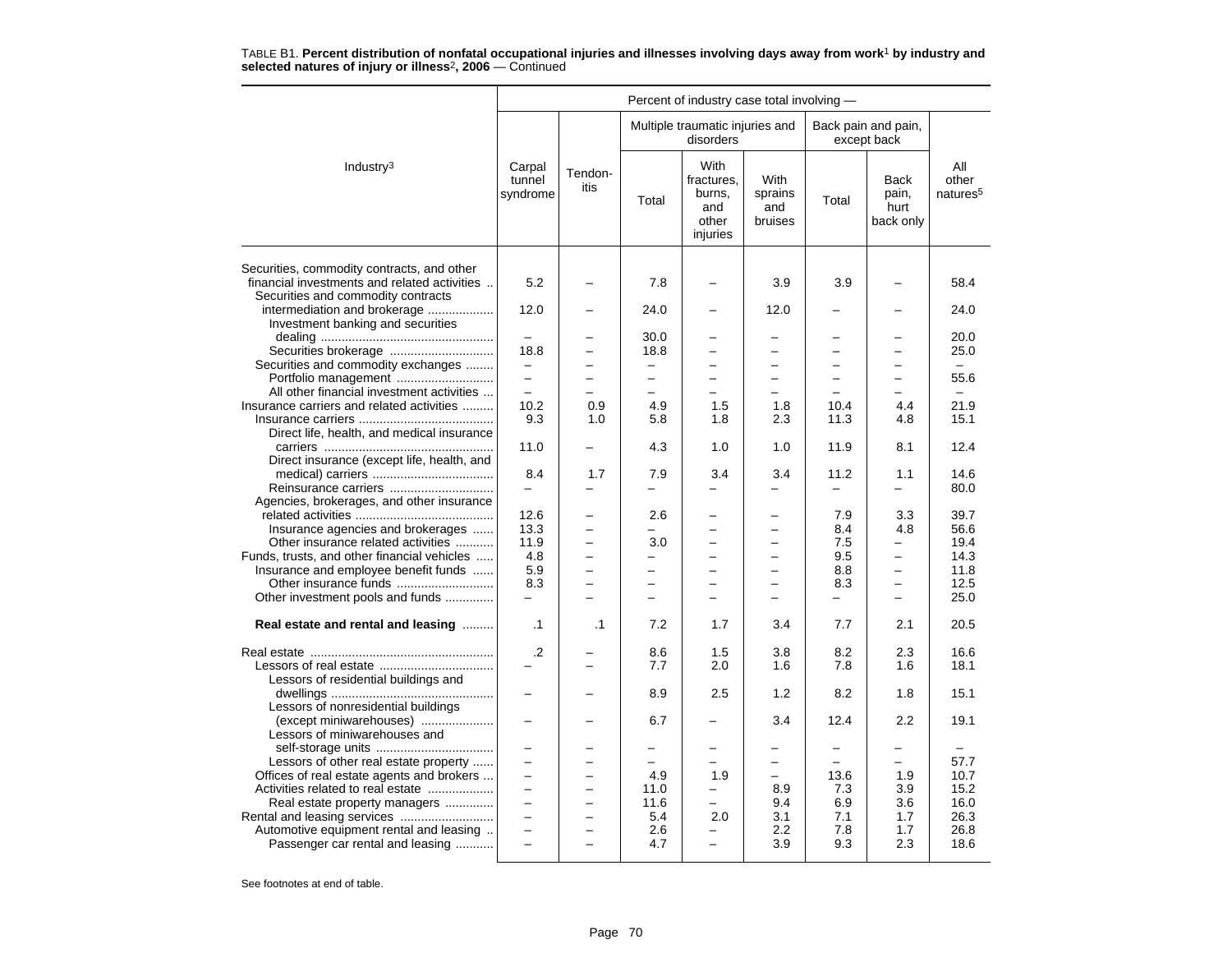|                                                                                                                                                                                     |                                   |                     |                                                      |                                      | Percent of industry case total involving - |                                                           |               |                   |                  |
|-------------------------------------------------------------------------------------------------------------------------------------------------------------------------------------|-----------------------------------|---------------------|------------------------------------------------------|--------------------------------------|--------------------------------------------|-----------------------------------------------------------|---------------|-------------------|------------------|
| Industry <sup>3</sup>                                                                                                                                                               | <b>NAICS</b><br>code <sup>4</sup> | Total<br>cases      | Sprains,<br>strains                                  | Fractures                            | Cuts,<br>punctures                         | <b>Bruises</b>                                            | Heat<br>burns | Chemical<br>burns | Amputa-<br>tions |
| Truck, utility trailer, and rv (recreational<br>vehicle) rental and leasing<br>Video tape and disc rental<br>Other consumer goods rental<br>Commercial and industrial machinery and | 53212<br>53223<br>53229           | 1,020<br>170<br>920 | 28.4<br>76.5<br>46.7                                 | 7.6                                  | 5.9<br>-<br>$\overline{\phantom{0}}$       | 12.7<br>$\overline{\phantom{0}}$                          | 4.9           |                   |                  |
| equipment rental and leasing<br>Construction, transportation, mining, and<br>forestry machinery and equipment                                                                       | 5324                              | 2,110               | 20.9                                                 | 8.1                                  | 13.7                                       | 14.7                                                      | 2.4           |                   |                  |
| Lessors of nonfinancial intangible assets                                                                                                                                           | 53241<br>533                      | 1,610<br>30         | 21.1<br>$\overline{\phantom{0}}$                     | 8.1<br>66.7                          | 8.7<br>÷                                   | 19.3<br>÷                                                 | 3.1           |                   |                  |
| Professional and business services                                                                                                                                                  |                                   | 89,940              | 36.6                                                 | 7.1                                  | 9.9                                        | 8.4                                                       | .8            | 0.8               | 0.5              |
| Professional, scientific, and technical                                                                                                                                             | 54                                | 22,350              | 34.7                                                 | 8.3                                  | 10.6                                       | 6.5                                                       | .7            | .4                |                  |
| Professional, scientific, and technical                                                                                                                                             | 541<br>5411                       | 22,350<br>1,910     | 34.7<br>51.3                                         | 8.3<br>4.2                           | 10.6<br>$\overline{\phantom{0}}$           | 6.5<br>4.2                                                | .7            | .4                |                  |
| Accounting, tax preparation, bookkeeping,<br>Accounting, tax preparation,                                                                                                           | 5412                              | 1,800               | 40.0                                                 | 4.4                                  | 7.2                                        | 16.7                                                      |               |                   |                  |
| bookkeeping, and payroll services<br>Tax preparation services<br>Other accounting services                                                                                          | 54121<br>541213<br>541219         | 1,800<br>40<br>730  | 40.0<br>75.0<br>45.2                                 | 4.4<br>—<br>$\overline{\phantom{0}}$ | 7.2<br>$\overline{\phantom{0}}$            | 16.7<br>-<br>$\overline{a}$                               |               |                   |                  |
| Architectural, engineering, and related                                                                                                                                             | 5413<br>54131                     | 6,360<br>490        | 32.5                                                 | 5.3                                  | 17.3                                       | 7.4                                                       | .9            | 1.1               |                  |
| Surveying and mapping (except                                                                                                                                                       | 54133<br>54137                    | 4,040<br>340        | 42.1                                                 | 5.7                                  | 17.8                                       | 9.2                                                       |               | 1.5               |                  |
| Computer systems design services<br>Computer facilities management                                                                                                                  | 541512                            | 930                 | 12.9                                                 |                                      | $\overline{\phantom{0}}$                   | $\overline{\phantom{0}}$                                  |               |                   |                  |
| Other computer related services<br>Management, scientific, and technical                                                                                                            | 541513<br>541519                  | 50<br>110           | $\overline{\phantom{0}}$<br>$\overline{\phantom{0}}$ | -                                    | -                                          | 18.2                                                      |               |                   |                  |
| Management consulting services<br>Environmental consulting services<br>Scientific research and development                                                                          | 5416<br>54161<br>54162            | 1,360<br>920<br>140 | 41.2<br>34.8<br>$\overline{\phantom{m}}$             | 11.0<br>10.9<br>$\equiv$             | 5.1<br>7.6<br>$\overline{\phantom{0}}$     | $\overline{\phantom{0}}$<br>-<br>$\overline{\phantom{0}}$ |               | -                 |                  |
| Advertising and related services                                                                                                                                                    | 5417<br>5418                      | 2,000<br>2,070      | 45.5<br>30.4                                         | 7.0<br>9.7                           | 6.0<br>10.6                                | 5.0<br>5.3                                                | -             |                   |                  |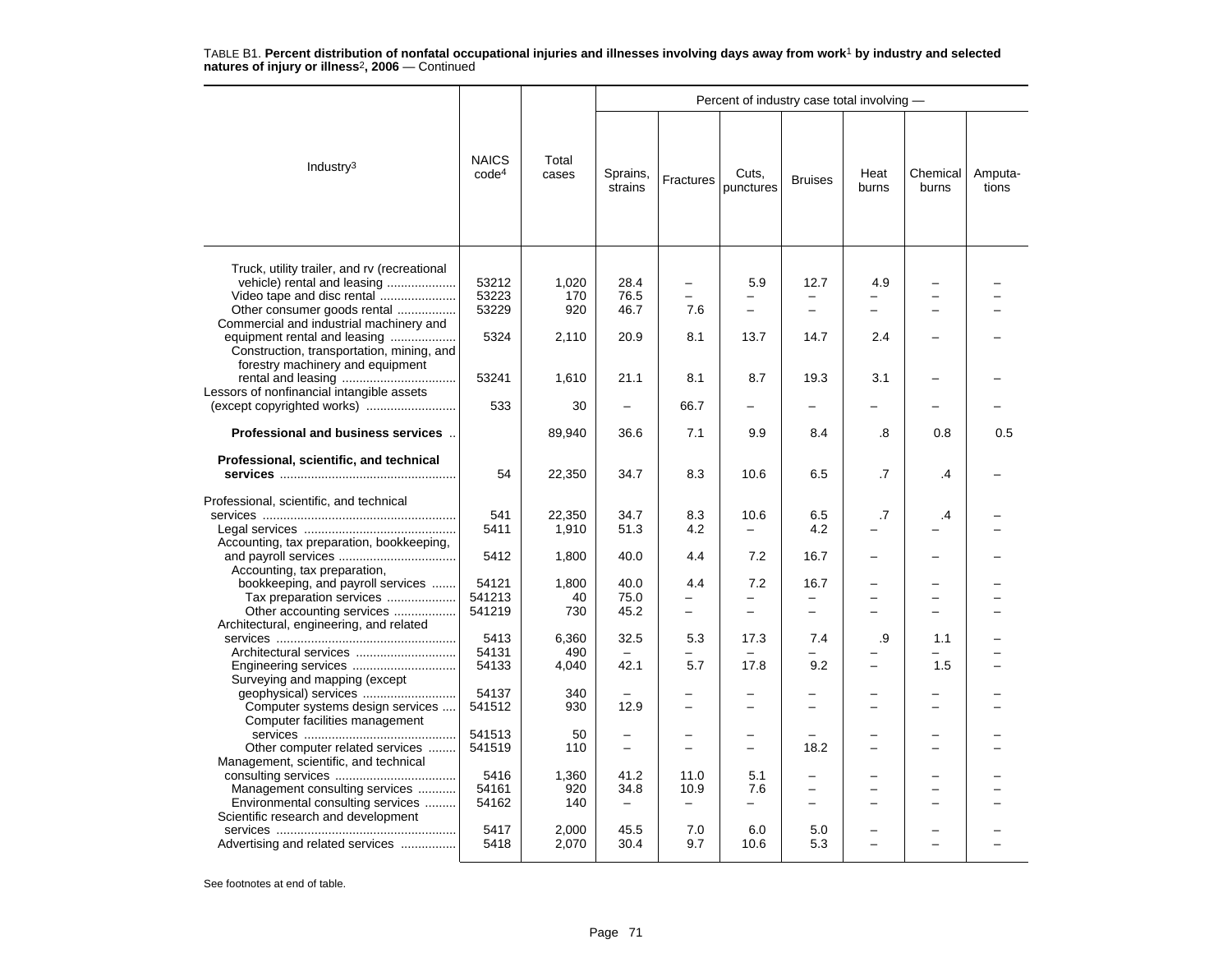|                                                                                                               |                              |                 |                          |                                                          | Percent of industry case total involving - |                          |                                           |                                      |  |  |  |  |  |
|---------------------------------------------------------------------------------------------------------------|------------------------------|-----------------|--------------------------|----------------------------------------------------------|--------------------------------------------|--------------------------|-------------------------------------------|--------------------------------------|--|--|--|--|--|
|                                                                                                               |                              |                 |                          | Multiple traumatic injuries and<br>disorders             |                                            |                          | Back pain and pain,<br>except back        |                                      |  |  |  |  |  |
| Industry <sup>3</sup>                                                                                         | Carpal<br>tunnel<br>syndrome | Tendon-<br>itis | Total                    | With<br>fractures.<br>burns,<br>and<br>other<br>injuries | <b>With</b><br>sprains<br>and<br>bruises   | Total                    | <b>Back</b><br>pain,<br>hurt<br>back only | All<br>other<br>natures <sup>5</sup> |  |  |  |  |  |
| Truck, utility trailer, and ry (recreational<br>vehicle) rental and leasing                                   |                              |                 |                          | $\overline{\phantom{0}}$                                 |                                            | 5.9                      | $\overline{\phantom{0}}$                  | 37.3                                 |  |  |  |  |  |
| Video tape and disc rental                                                                                    | L.                           |                 | 14.1                     | 12.0                                                     | L.                                         | 8.7                      | 4.3                                       | 14.1                                 |  |  |  |  |  |
| Other consumer goods rental<br>Commercial and industrial machinery and                                        |                              |                 |                          |                                                          |                                            |                          |                                           |                                      |  |  |  |  |  |
| equipment rental and leasing<br>Construction, transportation, mining, and<br>forestry machinery and equipment |                              |                 | 1.9                      |                                                          |                                            | 3.8                      |                                           | 34.1                                 |  |  |  |  |  |
|                                                                                                               |                              |                 |                          |                                                          |                                            |                          |                                           | 36.0                                 |  |  |  |  |  |
| Lessors of nonfinancial intangible assets                                                                     |                              |                 |                          |                                                          |                                            |                          |                                           |                                      |  |  |  |  |  |
| (except copyrighted works)                                                                                    |                              |                 | <u>.</u>                 | -                                                        |                                            | $\overline{\phantom{0}}$ | -                                         |                                      |  |  |  |  |  |
| Professional and business services                                                                            | 0.9                          | 0.5             | 4.2                      | 1.5                                                      | 1.5                                        | 9.5                      | 2.5                                       | 20.9                                 |  |  |  |  |  |
| Professional, scientific, and technical                                                                       | 1.4                          | 1.3             | 1.7                      | .6                                                       | .4                                         | 8.7                      | 1.4                                       | 25.5                                 |  |  |  |  |  |
| Professional, scientific, and technical                                                                       | 1.4<br>3.1                   | 1.3             | 1.7<br>1.0               | .6                                                       | $\cdot$                                    | 8.7<br>6.3               | 1.4<br>2.6                                | 25.5<br>28.3                         |  |  |  |  |  |
| Accounting, tax preparation, bookkeeping,                                                                     | 1.7                          |                 | 1.7                      |                                                          |                                            | 3.9                      | 2.2                                       | 25.0                                 |  |  |  |  |  |
| Accounting, tax preparation,<br>bookkeeping, and payroll services                                             | 1.7                          |                 | 1.7                      |                                                          |                                            | 3.9                      | 2.2                                       | 25.0                                 |  |  |  |  |  |
| Tax preparation services                                                                                      | L.                           |                 | $=$                      | $\equiv$                                                 | L.                                         |                          | L.                                        |                                      |  |  |  |  |  |
| Other accounting services<br>Architectural, engineering, and related                                          | $\overline{\phantom{0}}$     | $\equiv$        | $\overline{\phantom{0}}$ | $\equiv$                                                 | ÷                                          | $-$                      | $\equiv$                                  | 37.0                                 |  |  |  |  |  |
|                                                                                                               | .8                           | 3.8             | 2.4                      | 1.1                                                      | .8                                         | 7.7                      | .6                                        | 20.6                                 |  |  |  |  |  |
| Architectural services<br>Engineering services                                                                |                              | 5.7             | 3.0                      | -<br>1.7                                                 |                                            | 51.0<br>5.4              | $\overline{\phantom{0}}$                  | 32.7<br>8.7                          |  |  |  |  |  |
| Surveying and mapping (except                                                                                 |                              |                 |                          |                                                          |                                            |                          |                                           |                                      |  |  |  |  |  |
| geophysical) services                                                                                         | $\overline{\phantom{0}}$     |                 |                          | $\overline{\phantom{0}}$                                 | $\overline{\phantom{0}}$                   | $\sim$                   | $\overline{\phantom{0}}$                  | 44.1                                 |  |  |  |  |  |
| Computer systems design services<br>Computer facilities management                                            | 7.5                          |                 |                          |                                                          |                                            | 16.1                     |                                           | 25.8                                 |  |  |  |  |  |
| Other computer related services                                                                               | -<br>$\overline{a}$          |                 |                          | -<br>$\overline{\phantom{0}}$                            |                                            | 36.4                     | -                                         | 40.0<br>$\overline{\phantom{0}}$     |  |  |  |  |  |
| Management, scientific, and technical                                                                         | $\overline{\phantom{0}}$     |                 |                          |                                                          |                                            | 13.2                     | $\overline{\phantom{0}}$                  | 22.8                                 |  |  |  |  |  |
| Management consulting services                                                                                |                              |                 | 3.3                      |                                                          |                                            | 19.6                     |                                           | 19.6                                 |  |  |  |  |  |
| Environmental consulting services                                                                             | $\overline{\phantom{0}}$     |                 |                          |                                                          |                                            | $\qquad \qquad -$        | $\overline{\phantom{0}}$                  | 64.3                                 |  |  |  |  |  |
| Scientific research and development                                                                           |                              |                 |                          |                                                          |                                            |                          |                                           |                                      |  |  |  |  |  |
| Advertising and related services                                                                              | 3.0                          | 1.5             | 2.5<br>3.4               | 1.0<br>$\overline{\phantom{0}}$                          |                                            | 10.0<br>22.2             | 5.5<br>$\overline{\phantom{0}}$           | 18.5<br>17.9                         |  |  |  |  |  |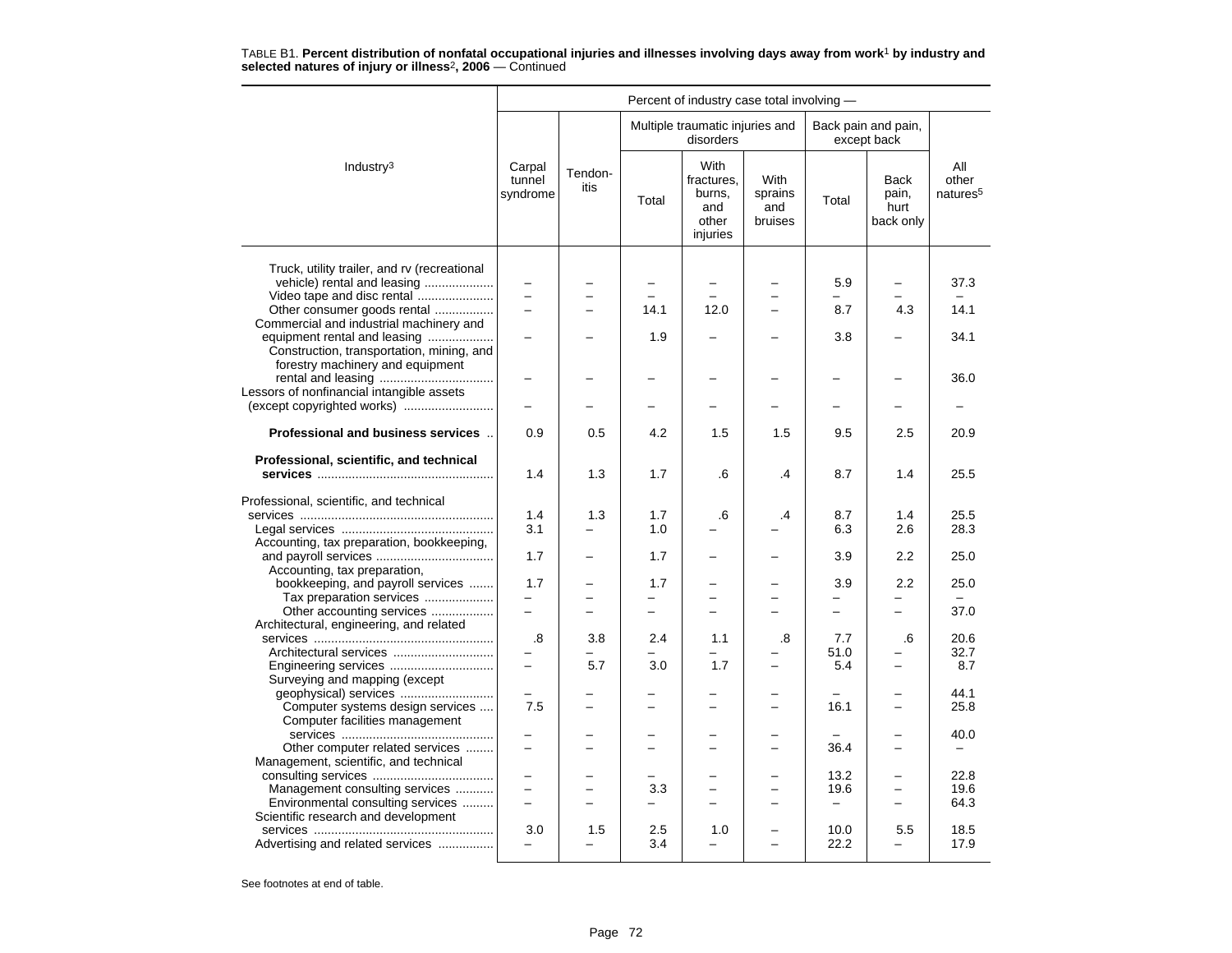|                                                                              |                                   |                |                          |                          | Percent of industry case total involving - |                          |                          |                          |                  |
|------------------------------------------------------------------------------|-----------------------------------|----------------|--------------------------|--------------------------|--------------------------------------------|--------------------------|--------------------------|--------------------------|------------------|
| Industry <sup>3</sup>                                                        | <b>NAICS</b><br>code <sup>4</sup> | Total<br>cases | Sprains,<br>strains      | Fractures                | Cuts,<br>punctures                         | <b>Bruises</b>           | Heat<br>burns            | Chemical<br>burns        | Amputa-<br>tions |
| Other professional, scientific, and technical                                | 5419                              | 3,890          | 20.6                     | 12.9                     |                                            | 7.2                      |                          |                          |                  |
| Marketing research and public opinion                                        |                                   |                |                          |                          |                                            |                          |                          |                          |                  |
|                                                                              | 54191                             | 40             | $\overline{\phantom{0}}$ | $\overline{\phantom{0}}$ |                                            | $\overline{\phantom{0}}$ |                          |                          |                  |
| Photographic services                                                        | 54192                             | 650            | 69.2                     |                          |                                            | −                        |                          |                          |                  |
|                                                                              | 54194                             | 2,730          | 11.7                     | 17.9                     |                                            | 9.2                      |                          |                          |                  |
| All other professional, scientific, and                                      |                                   |                |                          |                          |                                            |                          |                          |                          |                  |
|                                                                              | 54199                             | 480            | $\overline{\phantom{0}}$ |                          |                                            |                          |                          |                          |                  |
| <b>Management of companies and</b>                                           |                                   |                |                          |                          |                                            |                          |                          |                          |                  |
|                                                                              | 55                                | 9,510          | 40.3                     | 7.6                      | 8.2                                        | 8.5                      | 0.3                      | 0.2                      | 0.6              |
|                                                                              |                                   |                |                          |                          |                                            |                          |                          |                          |                  |
| Administrative and support and waste<br>management and remediation services  | 56                                | 58,080         | 36.7                     | 6.5                      | 9.9                                        | 9.1                      | .9                       | 1.0                      | .6               |
| Administrative and support services                                          | 561                               | 49,090         | 35.9                     | 6.3                      | 10.1                                       | 9.4                      | .9                       | .9                       | .4               |
| Office administrative services                                               | 5611                              | 1,300          | 56.2                     |                          | 9.2                                        | 11.5                     | ▃                        |                          |                  |
|                                                                              | 5612                              |                | 31.7                     | 7.7                      | 9.1                                        | 14.4                     | 1.4                      | $\overline{\phantom{0}}$ |                  |
|                                                                              |                                   | 2,080          |                          |                          |                                            |                          |                          |                          |                  |
|                                                                              | 5613                              | 6,680          | 37.9                     | 6.6                      | 9.6                                        | 11.2                     | 1.2                      | .4                       | .7               |
| Temporary help services                                                      | 56132                             | 3,800          | 36.1                     | 8.4                      | 11.6                                       | 15.5                     | 1.8                      | .8                       | 1.3              |
| Business support services                                                    | 5614                              | 2,970          | 31.3                     | 2.7                      | 1.7                                        | 13.8                     | —                        |                          |                  |
| Telephone call centers                                                       | 56142                             | 1,350          | 33.3                     | 4.4                      | $\overline{\phantom{0}}$                   | 12.6                     | -                        |                          |                  |
|                                                                              | 56144                             | 540            | 31.5                     | $\equiv$                 | $\overline{\phantom{0}}$                   | 14.8                     |                          |                          |                  |
|                                                                              | 56145                             | 60             | $-$                      | $\overline{\phantom{0}}$ | $\overline{\phantom{0}}$                   | $\overline{\phantom{0}}$ | $\overline{\phantom{0}}$ | $\overline{\phantom{0}}$ |                  |
| Other business support services                                              | 56149                             | 430            | 30.2                     | $\overline{a}$           | $\overline{\phantom{0}}$                   | 32.6                     | $\overline{\phantom{0}}$ | L,                       |                  |
| Travel arrangement and reservation                                           |                                   |                |                          |                          |                                            |                          |                          |                          |                  |
|                                                                              | 5615                              | 560            | 35.7                     | 5.4                      | 8.9                                        | 8.9                      |                          | $\overline{\phantom{0}}$ |                  |
|                                                                              | 56151                             | 70             |                          |                          |                                            |                          |                          | L,                       |                  |
|                                                                              | 56152                             | 40             | 75.0                     | $\overline{\phantom{0}}$ | $\overline{\phantom{0}}$                   | $\overline{a}$           |                          |                          |                  |
| Other travel arrangement and                                                 |                                   |                |                          |                          |                                            |                          |                          |                          |                  |
|                                                                              | 56159                             | 440            | 36.4                     | 6.8                      | 9.1                                        | 9.1                      |                          |                          |                  |
| Investigation and security services<br>Investigation, guard, and armored car | 5616                              | 5,670          | 36.5                     | 8.3                      | 4.2                                        | 10.1                     |                          | .7                       |                  |
|                                                                              | 56161                             | 4,510          | 36.1                     | 8.6                      | 3.5                                        | 11.5                     |                          | .9                       |                  |
| Investigation services                                                       | 561611                            | 150            | 53.3                     | 20.0                     | $\overline{\phantom{0}}$                   | ÷                        | -                        |                          |                  |
|                                                                              | 561612                            | 3,910          | 34.0                     | 8.7                      | 3.3                                        | 11.3                     |                          | 1.0                      |                  |
| Security guards and patrol services<br>Armored car services                  | 561613                            | 460            | 50.0                     | $\overline{\phantom{0}}$ | 4.3                                        | 17.4                     | -                        | -                        |                  |
| Security systems services                                                    | 56162                             | 1,160          | 37.9                     | 6.9                      | 6.9                                        | 3.4                      | -                        | -                        |                  |
|                                                                              | 5617                              |                | 33.7                     | 6.5                      | 12.9                                       | 8.1                      | 1.0                      |                          |                  |
| Services to buildings and dwellings                                          |                                   | 26,890         |                          |                          |                                            |                          | $\overline{a}$           | 1.4                      | .2<br>.4         |
|                                                                              | 56172                             | 10,060         | 42.2                     | 4.4                      | 7.8                                        | 11.5                     |                          | .8                       |                  |
|                                                                              | 56173                             | 11,830         | 27.3                     | 8.5                      | 20.7                                       | 6.4                      | 1.5                      | .6                       |                  |
| Carpet and upholstery cleaning services                                      | 56174                             | 800            | 33.8                     |                          |                                            |                          |                          |                          |                  |
|                                                                              | 5619                              | 2,930          | 49.1                     | 4.4                      | 6.8                                        | 7.8                      | 1.4                      | $\overline{\phantom{0}}$ | 1.4              |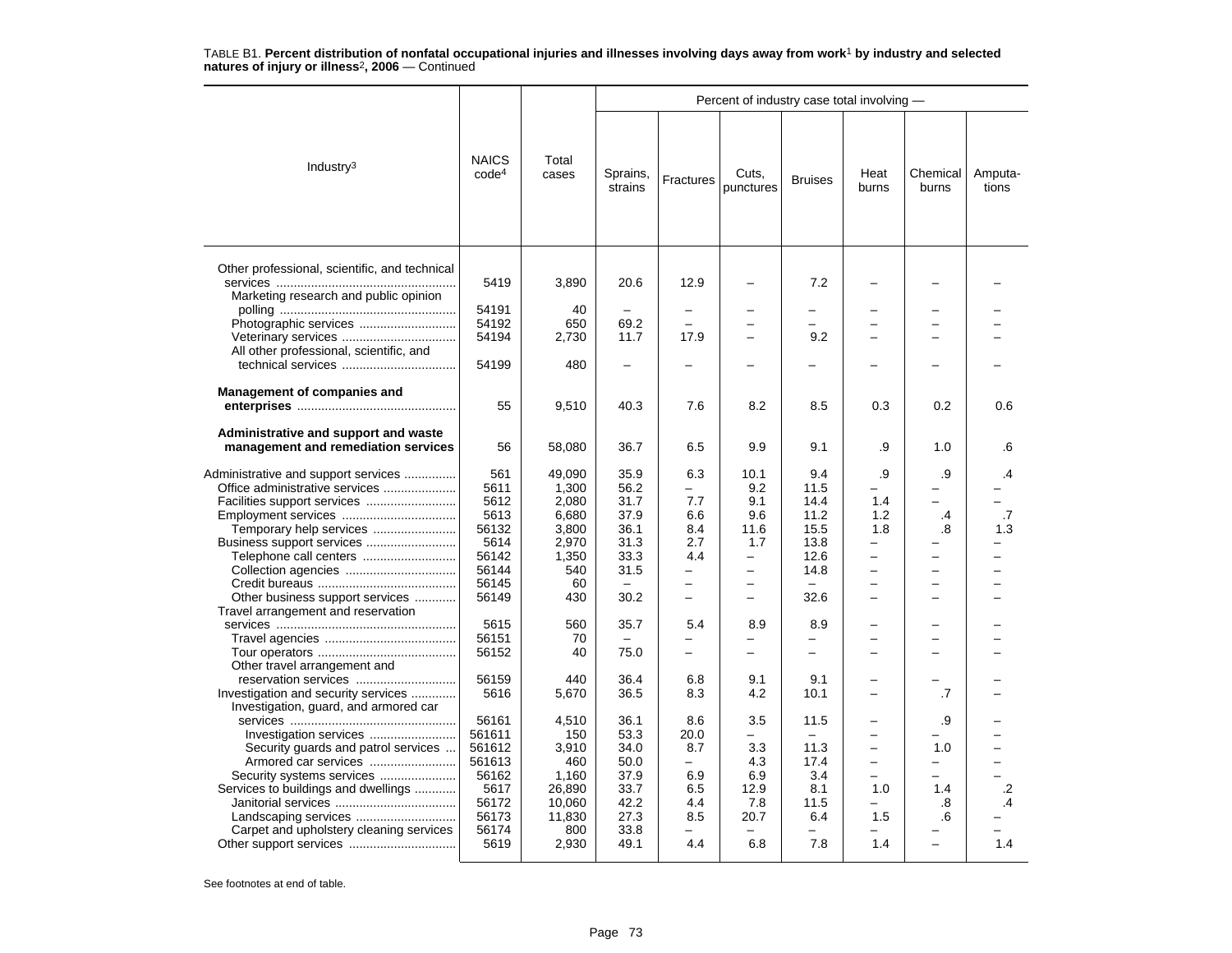|                                                                             |                              |                 |                                 | Percent of industry case total involving -               |                                   |                          |                                           |                                      |
|-----------------------------------------------------------------------------|------------------------------|-----------------|---------------------------------|----------------------------------------------------------|-----------------------------------|--------------------------|-------------------------------------------|--------------------------------------|
|                                                                             |                              |                 |                                 | Multiple traumatic injuries and<br>disorders             |                                   |                          | Back pain and pain,<br>except back        |                                      |
| Industry <sup>3</sup>                                                       | Carpal<br>tunnel<br>syndrome | Tendon-<br>itis | Total                           | With<br>fractures.<br>burns,<br>and<br>other<br>injuries | With<br>sprains<br>and<br>bruises | Total                    | <b>Back</b><br>pain,<br>hurt<br>back only | All<br>other<br>natures <sup>5</sup> |
| Other professional, scientific, and technical                               | $\overline{\phantom{0}}$     |                 |                                 |                                                          |                                   | 4.9                      |                                           | 53.0                                 |
| Marketing research and public opinion                                       |                              |                 |                                 |                                                          |                                   |                          |                                           |                                      |
|                                                                             |                              |                 |                                 |                                                          |                                   | 50.0                     |                                           |                                      |
| Photographic services                                                       |                              |                 |                                 |                                                          |                                   | $\overline{a}$           |                                           |                                      |
|                                                                             | $\overline{\phantom{0}}$     |                 |                                 | $\overline{\phantom{0}}$                                 |                                   | $\overline{\phantom{0}}$ | $\overline{\phantom{0}}$                  | 58.6                                 |
| All other professional, scientific, and                                     |                              |                 |                                 |                                                          |                                   |                          |                                           |                                      |
|                                                                             |                              |                 |                                 |                                                          |                                   |                          |                                           | 91.7                                 |
|                                                                             |                              |                 |                                 |                                                          |                                   |                          |                                           |                                      |
| <b>Management of companies and</b>                                          | 2.4                          | 0.3             | 4.6                             | 1.7                                                      | 1.6                               | 11.0                     | 2.9                                       | 15.8                                 |
| Administrative and support and waste<br>management and remediation services | .4                           | .2              | 5.1                             | 1.9                                                      | 2.0                               | 9.6                      | 2.9                                       | 20.0                                 |
| Administrative and support services                                         | .4                           | .2              | 4.8                             | 1.5                                                      | 2.1                               | 10.1                     | 3.1                                       | 20.5                                 |
| Office administrative services                                              |                              |                 | 3.8                             | $\equiv$                                                 | 3.8                               | $\equiv$                 |                                           | 13.8                                 |
| Facilities support services                                                 | -                            |                 | 2.9                             | $\overline{\phantom{0}}$                                 | 1.4                               | 7.7                      | 1.4                                       | 23.6                                 |
| Employment services                                                         | $\overline{\phantom{0}}$     | $\cdot$         | 4.3                             | .9                                                       | 1.6                               | 8.2                      | 2.8                                       | 19.3                                 |
| Temporary help services                                                     | $\overline{\phantom{0}}$     | .5              | 3.2                             |                                                          | 1.3                               | 7.9                      | 1.8                                       | 12.6                                 |
| Business support services                                                   | 3.7                          |                 | 6.7                             | 2.0                                                      | 3.4                               | 16.2                     | 4.4                                       | 22.9                                 |
| Telephone call centers                                                      | 4.4                          |                 | 6.7                             | $\overline{\phantom{0}}$                                 | 5.2                               | 18.5                     | $2.2\phantom{0}$                          | 18.5                                 |
| Collection agencies                                                         | 7.4                          |                 | 11.1                            | $\overline{\phantom{0}}$                                 | 5.6                               | 18.5                     | 9.3                                       | 14.8                                 |
|                                                                             | $\overline{a}$               |                 |                                 | −                                                        |                                   |                          | -                                         |                                      |
| Other business support services                                             | $\equiv$                     | $\equiv$        | $\equiv$                        | $\overline{\phantom{0}}$                                 | ÷                                 | 18.6                     | $\overline{\phantom{0}}$                  | 16.3                                 |
| Travel arrangement and reservation                                          |                              |                 |                                 |                                                          |                                   |                          |                                           |                                      |
|                                                                             | 5.4                          |                 |                                 |                                                          |                                   | 19.6                     | 10.7                                      | 10.7                                 |
|                                                                             | 28.6                         |                 | $\equiv$                        | ÷                                                        | -                                 |                          |                                           |                                      |
|                                                                             | $\overline{\phantom{0}}$     |                 |                                 | $\overline{\phantom{0}}$                                 | $\overline{a}$                    | $\qquad \qquad -$        | $\overline{a}$                            | $\overline{\phantom{0}}$             |
| Other travel arrangement and                                                |                              |                 |                                 |                                                          |                                   |                          |                                           |                                      |
|                                                                             |                              |                 |                                 |                                                          |                                   | 25.0                     | 13.6                                      | 9.1                                  |
| Investigation and security services                                         | $\cdot$                      |                 | 8.5                             | 1.9                                                      | 3.7                               | 10.9                     | 1.9                                       | 19.8                                 |
| Investigation, guard, and armored car                                       |                              |                 |                                 |                                                          |                                   |                          |                                           |                                      |
|                                                                             |                              |                 | 8.4                             | 2.4                                                      | 2.7                               | 12.4                     | 2.0                                       | 17.5                                 |
| Investigation services                                                      | -                            |                 | $\equiv$                        | $\equiv$                                                 | -                                 | 13.3                     | -                                         | 13.3                                 |
| Security guards and patrol services                                         | $\equiv$                     | -               | 9.2<br>$\overline{\phantom{0}}$ | 2.6<br>$\overline{\phantom{0}}$                          | 2.8<br>$\overline{\phantom{0}}$   | 13.0<br>6.5              | 2.0<br>$\equiv$                           | 18.2<br>10.9                         |
| Armored car services<br>Security systems services                           | $\overline{\phantom{0}}$     | -               | 8.6                             | $\overline{\phantom{0}}$                                 | 8.6                               | 5.2                      | $-$                                       | 29.3                                 |
| Services to buildings and dwellings                                         |                              | $\cdot$ 1       | 4.2                             | 1.7                                                      | 1.8                               | 10.7                     | 3.5                                       | 21.0                                 |
|                                                                             | $\overline{\phantom{0}}$     | .2              | 6.2                             | 1.2                                                      | 3.9                               | 12.1                     | 3.2                                       | 13.9                                 |
|                                                                             | $\equiv$                     |                 | 3.4                             | 2.7                                                      | .5                                | 5.9                      | .8                                        | 25.5                                 |
| Carpet and upholstery cleaning services                                     |                              |                 |                                 |                                                          |                                   |                          |                                           |                                      |
|                                                                             | $\overline{a}$               | $\equiv$        | 4.4                             | 1.7                                                      | .7                                | 4.8                      | 1.7                                       | 19.1                                 |
|                                                                             |                              |                 |                                 |                                                          |                                   |                          |                                           |                                      |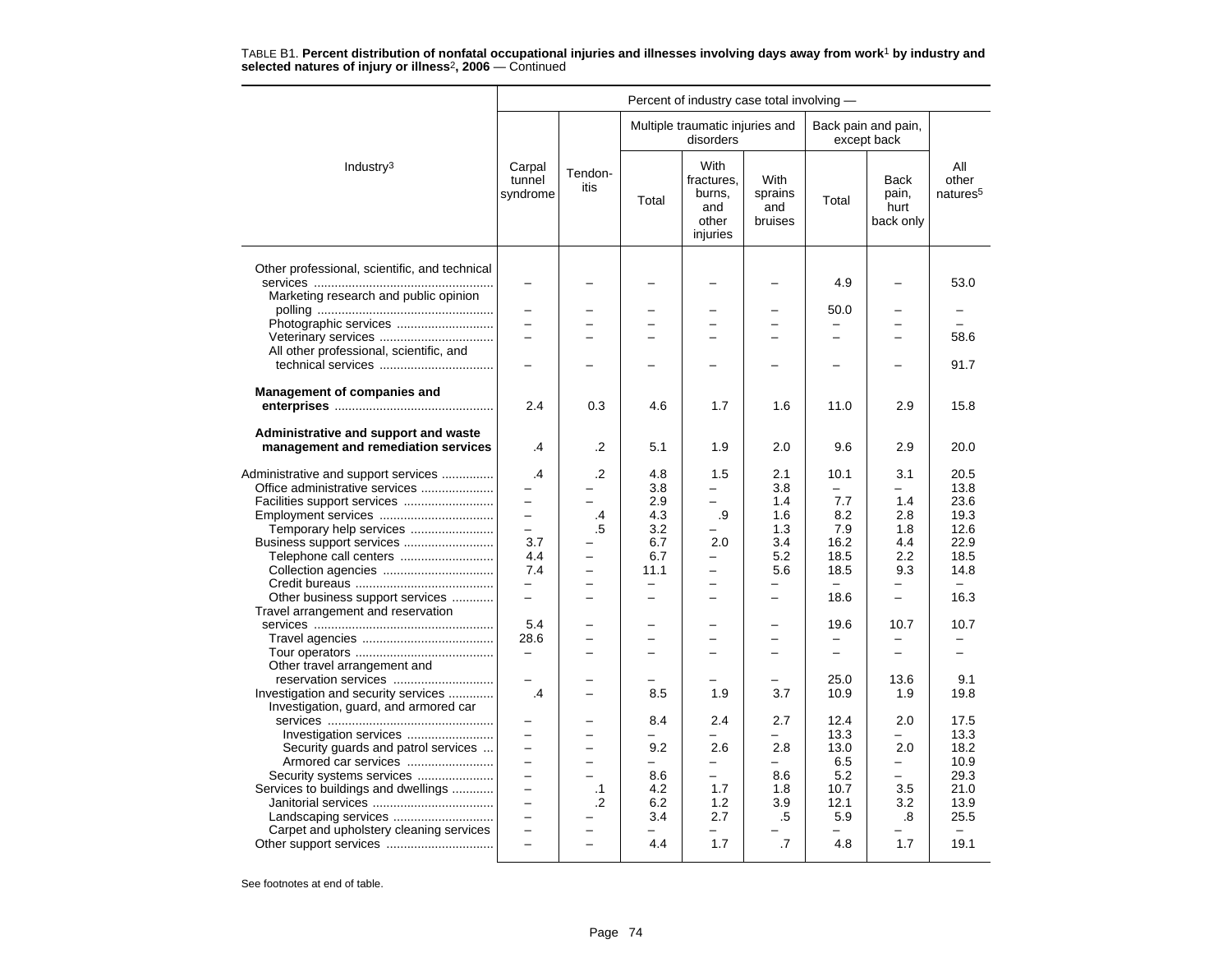|                                                                                                                                                                        |                                                 |                                           |                                      |                                 | Percent of industry case total involving -                                                                          |                                                                                            |                            |                                |                          |
|------------------------------------------------------------------------------------------------------------------------------------------------------------------------|-------------------------------------------------|-------------------------------------------|--------------------------------------|---------------------------------|---------------------------------------------------------------------------------------------------------------------|--------------------------------------------------------------------------------------------|----------------------------|--------------------------------|--------------------------|
| Industry $3$                                                                                                                                                           | <b>NAICS</b><br>code <sup>4</sup>               | Total<br>cases                            | Sprains,<br>strains                  | Fractures                       | Cuts,<br>punctures                                                                                                  | <b>Bruises</b>                                                                             | Heat<br>burns              | Chemical<br>burns              | Amputa-<br>tions         |
| Waste management and remediation<br>Solid waste collection<br>Waste treatment and disposal                                                                             | 562<br>5621<br>56211<br>562111<br>5622          | 9.000<br>4,620<br>4.620<br>4,080<br>2,150 | 41.3<br>43.1<br>43.1<br>41.2<br>44.7 | 7.7<br>6.1<br>6.1<br>6.4<br>7.9 | 8.9<br>8.0<br>8.0<br>7.8<br>6.5                                                                                     | 7.2<br>6.1<br>6.1<br>5.9<br>9.3                                                            | 0.4<br>$\cdot$<br>.4<br>.5 | 1.2<br>1.5<br>1.5<br>1.7<br>.9 | 2.0<br>1.7<br>1.7<br>1.7 |
| Waste treatment and disposal<br>Hazardous waste treatment and<br>Solid waste landfill                                                                                  | 56221<br>562211<br>562212                       | 2,150<br>360<br>1,450                     | 44.7<br>38.9<br>45.5                 | 7.9<br>16.7<br>6.2              | 6.5<br>7.6                                                                                                          | 9.3<br>8.3<br>9.7                                                                          |                            | .9                             |                          |
| Other nonhazardous waste treatment<br>Remediation and other waste management                                                                                           | 562219                                          | 290                                       | 48.3                                 | $\overline{\phantom{0}}$        | $\overline{\phantom{0}}$                                                                                            | 10.3                                                                                       |                            |                                |                          |
| All other waste management services                                                                                                                                    | 5629<br>56291<br>56299                          | 2,230<br>980<br>790                       | 34.5<br>26.5<br>48.1                 | 10.8<br>17.3<br>3.8             | 13.0<br>20.4                                                                                                        | 7.6<br>8.2<br>7.6                                                                          | .9                         | .9<br>2.0<br>÷                 |                          |
| Education and health services                                                                                                                                          |                                                 | 182,210                                   | 49.4                                 | 5.8                             | 3.2                                                                                                                 | 8.6                                                                                        | 1.2                        | .4                             | (10)                     |
| Educational services                                                                                                                                                   | 61                                              | 10,390                                    | 36.8                                 | 10.7                            | 5.5                                                                                                                 | 8.4                                                                                        | 1.9                        | .7                             | .2                       |
| Elementary and secondary schools<br>Colleges, universities, and professional                                                                                           | 611<br>6111<br>6112                             | 10,390<br>3,760<br>220                    | 36.8<br>35.4<br>40.9                 | 10.7<br>10.6<br>22.7            | 5.5<br>4.5<br>-                                                                                                     | 8.4<br>10.1<br>13.6                                                                        | 1.9                        | .7<br>.5                       | .2                       |
| Business schools and computer and                                                                                                                                      | 6113<br>6114                                    | 4,850<br>80                               | 42.3<br>25.0                         | 8.0<br>37.5                     | 7.8                                                                                                                 | 8.7                                                                                        | 1.2                        | .8                             |                          |
| Professional and management                                                                                                                                            | 61143                                           | 60                                        | $\overline{\phantom{0}}$             | 50.0                            |                                                                                                                     |                                                                                            |                            |                                |                          |
| Technical and trade schools<br>Other schools and instruction<br>Sports and recreation instruction<br>All other schools and instruction<br>Educational support services | 6115<br>6116<br>61161<br>61162<br>61169<br>6117 | 460<br>590<br>40<br>200<br>350<br>420     | $\equiv$<br>23.7<br>45.0<br>19.0     | 27.1<br>75.0<br>40.0<br>19.0    | $\overline{\phantom{0}}$<br>$\equiv$<br>$\overline{a}$<br>$\overline{\phantom{0}}$<br>$\overline{\phantom{0}}$<br>÷ | $\overline{\phantom{0}}$<br>$\overline{\phantom{0}}$<br>÷<br>-<br>$\overline{\phantom{0}}$ | $\overline{\phantom{0}}$   | -<br>$\equiv$                  |                          |
| Health care and social assistance                                                                                                                                      | 62                                              | 171,820                                   | 50.1                                 | 5.5                             | 3.1                                                                                                                 | 8.6                                                                                        | 1.1                        | .4                             | (10)                     |
|                                                                                                                                                                        | 621<br>6211<br>62111                            | 31,700<br>6,550<br>6,550                  | 43.8<br>35.1<br>35.1                 | 7.8<br>7.2<br>7.2               | 3.4<br>2.7<br>2.7                                                                                                   | 5.0<br>4.6<br>4.6                                                                          | 1.2<br>4.9<br>4.9          | .6<br>2.4<br>2.4               |                          |
| Offices of physicians (except mental                                                                                                                                   | 621111                                          | 6,440                                     | 34.9                                 | 7.0                             | 2.5                                                                                                                 | 4.3                                                                                        | 5.0                        | 2.5                            |                          |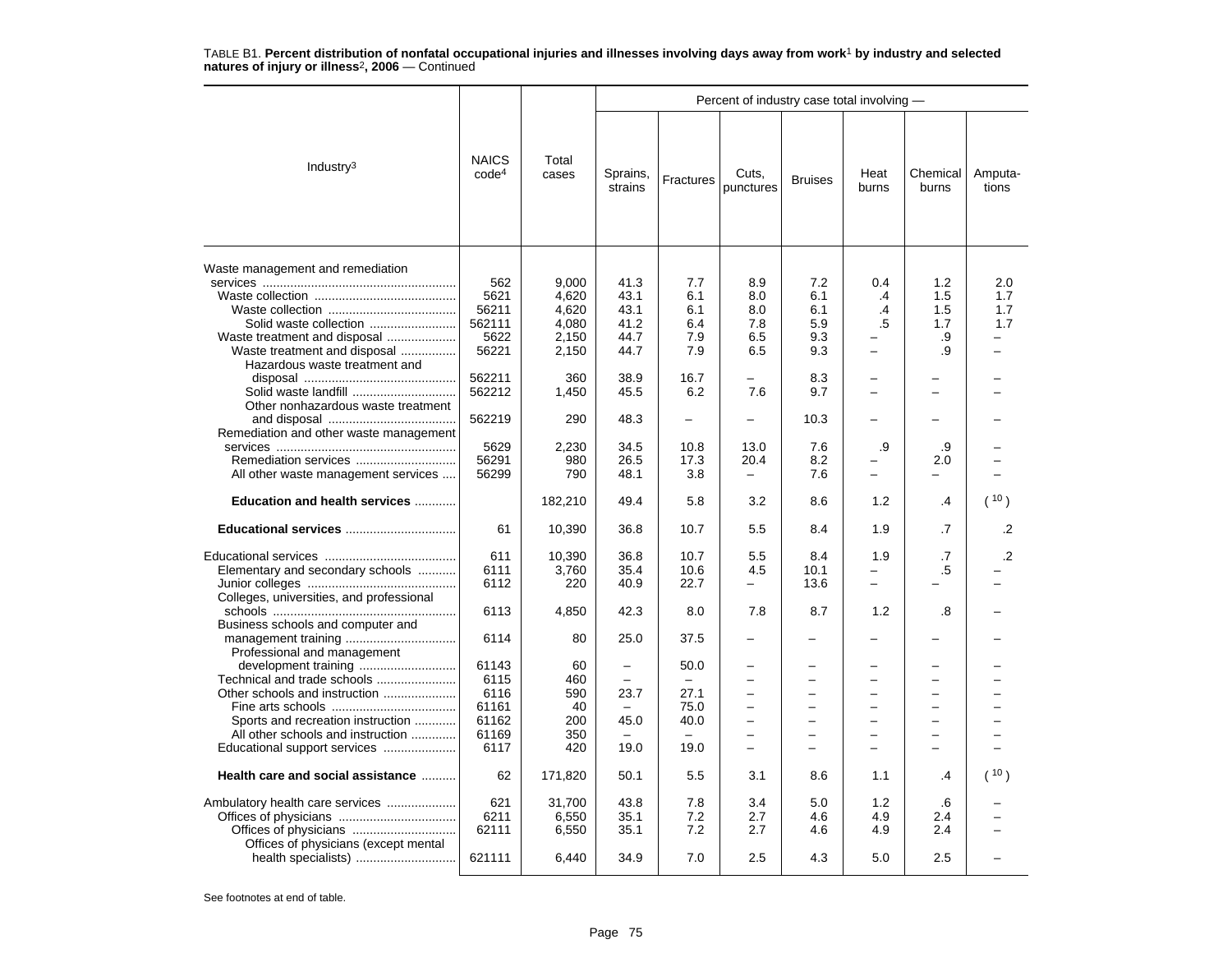|                                                                                                                         |                                                                                                                                                                                                                                                                                                                                                                                                                                                                                                                                                                                                                                                                                                                                                                                                                                                                                                                                                                                                                                                                                                                                                                                                                                                                                                                                                                                                                                                                                                                                                                                                                                                                                                                                                                                                                                                                                                                                                                                                                                                                                                                                                                   |                                      |     | disorders |     |      |     |                                      |
|-------------------------------------------------------------------------------------------------------------------------|-------------------------------------------------------------------------------------------------------------------------------------------------------------------------------------------------------------------------------------------------------------------------------------------------------------------------------------------------------------------------------------------------------------------------------------------------------------------------------------------------------------------------------------------------------------------------------------------------------------------------------------------------------------------------------------------------------------------------------------------------------------------------------------------------------------------------------------------------------------------------------------------------------------------------------------------------------------------------------------------------------------------------------------------------------------------------------------------------------------------------------------------------------------------------------------------------------------------------------------------------------------------------------------------------------------------------------------------------------------------------------------------------------------------------------------------------------------------------------------------------------------------------------------------------------------------------------------------------------------------------------------------------------------------------------------------------------------------------------------------------------------------------------------------------------------------------------------------------------------------------------------------------------------------------------------------------------------------------------------------------------------------------------------------------------------------------------------------------------------------------------------------------------------------|--------------------------------------|-----|-----------|-----|------|-----|--------------------------------------|
| Industry <sup>3</sup>                                                                                                   | Percent of industry case total involving -<br>Multiple traumatic injuries and<br>Back pain and pain,<br>except back<br>With<br>Carpal<br>Tendon-<br>With<br>fractures,<br>tunnel<br><b>Back</b><br>itis<br>burns,<br>sprains<br>pain,<br>syndrome<br>Total<br>Total<br>and<br>hurt<br>and<br>bruises<br>other<br>back only<br>injuries<br>0.2<br>7.0<br>3.8<br>1.6<br>6.4<br>2.1<br>9.3<br>6.5<br>1.1<br>6.1<br>1.9<br>$\overline{\phantom{0}}$<br>$\overline{\phantom{0}}$<br>9.3<br>6.5<br>1.1<br>6.1<br>1.9<br>$\equiv$<br>1.2<br>5.9<br>2.2<br>10.5<br>7.4<br>$\overline{a}$<br>$\equiv$<br>5.6<br>.9<br>2.3<br>5.6<br>.9<br>$\overline{\phantom{0}}$<br>2.3<br>5.6<br>5.6<br>.9<br>$\overline{\phantom{0}}$<br>.9<br>Hazardous waste treatment and<br>5.6<br>8.3<br>$\overline{\phantom{0}}$<br>2.1<br>1.4<br>6.2<br>6.2<br>L.<br>$\overline{\phantom{0}}$<br>-<br>-<br>-<br>-<br>-<br>3.6<br>.9<br>1.8<br>8.1<br>3.6<br>$\overline{\phantom{0}}$<br>6.1<br>3.1<br>$=$<br>5.1<br>3.1<br>$\overline{a}$<br>10.1<br>5.1<br>$\overline{\phantom{0}}$<br>-<br>-<br>$\equiv$<br>2.2<br>11.7<br>4.4<br>.7<br>0.4<br>4.3<br>.6<br>.8<br>4.5<br>13.5<br>4.1<br>.8<br>1.8<br>.8<br>4.5<br>.8<br>1.8<br>13.5<br>4.1<br>14.6<br>7.4<br>5.3<br>.8<br>2.1<br>L.<br>9.1<br>÷<br>L.<br>$\overline{\phantom{0}}$<br>$\equiv$<br>$\overline{\phantom{0}}$<br>1.6<br>5.2<br>.8<br>1.9<br>9.7<br>2.9<br>25.0<br>$\equiv$<br>$=$<br>67.4<br>$\equiv$<br>$\equiv$<br>$\overline{a}$<br>$\overline{\phantom{0}}$<br>$\overline{\phantom{0}}$<br>$\equiv$<br>$\overline{\phantom{0}}$<br>$\overline{\phantom{0}}$<br>$\equiv$<br>$\overline{\phantom{0}}$<br>-<br>$\overline{\phantom{0}}$<br>$\equiv$<br>$\overline{\phantom{0}}$<br>L.<br>$\overline{a}$<br>$\overline{\phantom{0}}$<br>-<br>$\overline{\phantom{0}}$<br>-<br>-<br>-<br>$\overline{a}$<br>$\overline{\phantom{0}}$<br>$=$<br>9.5<br>÷<br>$\overline{\phantom{0}}$<br>$\equiv$<br>-<br>.7<br>4.3<br>2.3<br>4.4<br>.6<br>11.6<br>.4<br>.5<br>1.5<br>.5<br>5.5<br>2.7<br>11.8<br>4.0<br>1.4<br>5.2<br>2.4<br>12.8<br>3.5<br>5.2<br>2.4<br>1.4<br>12.8<br>3.5<br>$\overline{\phantom{0}}$<br>$\overline{\phantom{0}}$ | All<br>other<br>natures <sup>5</sup> |     |           |     |      |     |                                      |
| Waste management and remediation                                                                                        |                                                                                                                                                                                                                                                                                                                                                                                                                                                                                                                                                                                                                                                                                                                                                                                                                                                                                                                                                                                                                                                                                                                                                                                                                                                                                                                                                                                                                                                                                                                                                                                                                                                                                                                                                                                                                                                                                                                                                                                                                                                                                                                                                                   |                                      |     |           |     |      |     |                                      |
| Solid waste collection<br>Waste treatment and disposal                                                                  |                                                                                                                                                                                                                                                                                                                                                                                                                                                                                                                                                                                                                                                                                                                                                                                                                                                                                                                                                                                                                                                                                                                                                                                                                                                                                                                                                                                                                                                                                                                                                                                                                                                                                                                                                                                                                                                                                                                                                                                                                                                                                                                                                                   |                                      |     |           |     |      |     | 17.3<br>17.1<br>17.1<br>18.1<br>18.1 |
| Waste treatment and disposal                                                                                            |                                                                                                                                                                                                                                                                                                                                                                                                                                                                                                                                                                                                                                                                                                                                                                                                                                                                                                                                                                                                                                                                                                                                                                                                                                                                                                                                                                                                                                                                                                                                                                                                                                                                                                                                                                                                                                                                                                                                                                                                                                                                                                                                                                   |                                      |     |           |     |      |     | 18.1                                 |
| Other nonhazardous waste treatment                                                                                      |                                                                                                                                                                                                                                                                                                                                                                                                                                                                                                                                                                                                                                                                                                                                                                                                                                                                                                                                                                                                                                                                                                                                                                                                                                                                                                                                                                                                                                                                                                                                                                                                                                                                                                                                                                                                                                                                                                                                                                                                                                                                                                                                                                   |                                      |     |           |     |      |     | 16.7<br>17.9                         |
|                                                                                                                         |                                                                                                                                                                                                                                                                                                                                                                                                                                                                                                                                                                                                                                                                                                                                                                                                                                                                                                                                                                                                                                                                                                                                                                                                                                                                                                                                                                                                                                                                                                                                                                                                                                                                                                                                                                                                                                                                                                                                                                                                                                                                                                                                                                   |                                      |     |           |     |      |     | 24.1                                 |
| Remediation and other waste management<br>Remediation services<br>All other waste management services                   |                                                                                                                                                                                                                                                                                                                                                                                                                                                                                                                                                                                                                                                                                                                                                                                                                                                                                                                                                                                                                                                                                                                                                                                                                                                                                                                                                                                                                                                                                                                                                                                                                                                                                                                                                                                                                                                                                                                                                                                                                                                                                                                                                                   |                                      |     |           |     |      |     | 16.6<br>13.3<br>26.6                 |
| Education and health services                                                                                           |                                                                                                                                                                                                                                                                                                                                                                                                                                                                                                                                                                                                                                                                                                                                                                                                                                                                                                                                                                                                                                                                                                                                                                                                                                                                                                                                                                                                                                                                                                                                                                                                                                                                                                                                                                                                                                                                                                                                                                                                                                                                                                                                                                   |                                      |     |           |     |      |     | 14.2                                 |
| Educational services                                                                                                    |                                                                                                                                                                                                                                                                                                                                                                                                                                                                                                                                                                                                                                                                                                                                                                                                                                                                                                                                                                                                                                                                                                                                                                                                                                                                                                                                                                                                                                                                                                                                                                                                                                                                                                                                                                                                                                                                                                                                                                                                                                                                                                                                                                   |                                      |     |           |     |      |     | 16.9                                 |
| Elementary and secondary schools<br>Colleges, universities, and professional                                            |                                                                                                                                                                                                                                                                                                                                                                                                                                                                                                                                                                                                                                                                                                                                                                                                                                                                                                                                                                                                                                                                                                                                                                                                                                                                                                                                                                                                                                                                                                                                                                                                                                                                                                                                                                                                                                                                                                                                                                                                                                                                                                                                                                   |                                      |     |           |     |      |     | 16.9<br>18.9<br>9.1                  |
| Business schools and computer and                                                                                       |                                                                                                                                                                                                                                                                                                                                                                                                                                                                                                                                                                                                                                                                                                                                                                                                                                                                                                                                                                                                                                                                                                                                                                                                                                                                                                                                                                                                                                                                                                                                                                                                                                                                                                                                                                                                                                                                                                                                                                                                                                                                                                                                                                   |                                      |     |           |     |      |     | 14.4                                 |
| Professional and management                                                                                             |                                                                                                                                                                                                                                                                                                                                                                                                                                                                                                                                                                                                                                                                                                                                                                                                                                                                                                                                                                                                                                                                                                                                                                                                                                                                                                                                                                                                                                                                                                                                                                                                                                                                                                                                                                                                                                                                                                                                                                                                                                                                                                                                                                   |                                      |     |           |     |      |     |                                      |
| development training<br>Technical and trade schools<br>Other schools and instruction                                    |                                                                                                                                                                                                                                                                                                                                                                                                                                                                                                                                                                                                                                                                                                                                                                                                                                                                                                                                                                                                                                                                                                                                                                                                                                                                                                                                                                                                                                                                                                                                                                                                                                                                                                                                                                                                                                                                                                                                                                                                                                                                                                                                                                   |                                      |     |           |     |      |     | 45.8                                 |
| Sports and recreation instruction<br>All other schools and instruction<br>Educational support services                  |                                                                                                                                                                                                                                                                                                                                                                                                                                                                                                                                                                                                                                                                                                                                                                                                                                                                                                                                                                                                                                                                                                                                                                                                                                                                                                                                                                                                                                                                                                                                                                                                                                                                                                                                                                                                                                                                                                                                                                                                                                                                                                                                                                   |                                      |     |           |     |      |     | 71.4<br>14.3                         |
| Health care and social assistance                                                                                       |                                                                                                                                                                                                                                                                                                                                                                                                                                                                                                                                                                                                                                                                                                                                                                                                                                                                                                                                                                                                                                                                                                                                                                                                                                                                                                                                                                                                                                                                                                                                                                                                                                                                                                                                                                                                                                                                                                                                                                                                                                                                                                                                                                   |                                      |     |           |     |      |     | 14.1                                 |
| Ambulatory health care services<br>Offices of physicians<br>Offices of physicians (except mental<br>health specialists) | 1.4                                                                                                                                                                                                                                                                                                                                                                                                                                                                                                                                                                                                                                                                                                                                                                                                                                                                                                                                                                                                                                                                                                                                                                                                                                                                                                                                                                                                                                                                                                                                                                                                                                                                                                                                                                                                                                                                                                                                                                                                                                                                                                                                                               | $\overline{\phantom{0}}$             | 5.3 |           | 2.5 | 13.0 | 3.6 | 18.9<br>23.5<br>23.5<br>23.9         |
|                                                                                                                         |                                                                                                                                                                                                                                                                                                                                                                                                                                                                                                                                                                                                                                                                                                                                                                                                                                                                                                                                                                                                                                                                                                                                                                                                                                                                                                                                                                                                                                                                                                                                                                                                                                                                                                                                                                                                                                                                                                                                                                                                                                                                                                                                                                   |                                      |     |           |     |      |     |                                      |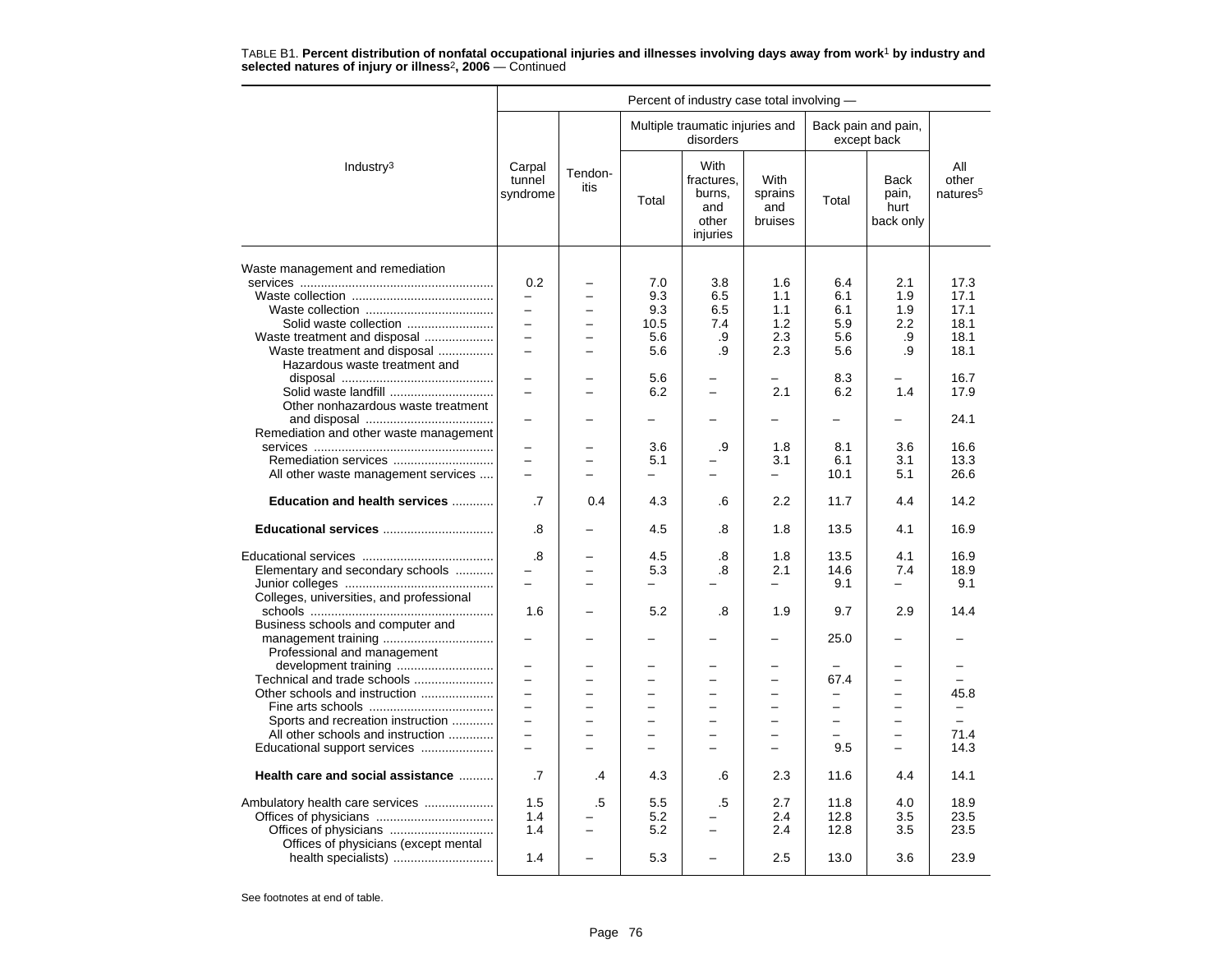|                                                                                                                                                                                                                       |                                                                 |                                                                 |                                                             |                                                                                       | Percent of industry case total involving -                                                             |                                                          |                                                          |                                           |                  |
|-----------------------------------------------------------------------------------------------------------------------------------------------------------------------------------------------------------------------|-----------------------------------------------------------------|-----------------------------------------------------------------|-------------------------------------------------------------|---------------------------------------------------------------------------------------|--------------------------------------------------------------------------------------------------------|----------------------------------------------------------|----------------------------------------------------------|-------------------------------------------|------------------|
| Industry $3$                                                                                                                                                                                                          | <b>NAICS</b><br>code <sup>4</sup>                               | Total<br>cases                                                  | Sprains,<br>strains                                         | Fractures                                                                             | Cuts.<br>punctures                                                                                     | <b>Bruises</b>                                           | Heat<br>burns                                            | Chemical<br>burns                         | Amputa-<br>tions |
| Offices of physicians, mental health<br>Offices of other health practitioners<br>Outpatient care centers<br>Medical and diagnostic laboratories<br>Home health care services<br>Other ambulatory health care services | 621112<br>6212<br>6213<br>6214<br>6215<br>6216<br>6219<br>62191 | 110<br>2,180<br>700<br>4,280<br>910<br>11,370<br>5,700<br>4,730 | 36.4<br>6.9<br>28.6<br>46.7<br>48.4<br>42.9<br>69.1<br>72.9 | $\overline{\phantom{m}}$<br>31.7<br>18.6<br>7.7<br>15.4<br>5.9<br>.9<br>.6            | 18.2<br>14.3<br>6.1<br>$\overline{\phantom{0}}$<br>3.2<br>1.2<br>1.5                                   | 18.2<br>−<br>$\equiv$<br>6.5<br>4.4<br>5.9<br>3.5<br>3.0 | $\equiv$<br>$\equiv$<br>-<br>0.3<br>$\equiv$<br>$\equiv$ | $\overline{\phantom{0}}$<br>-<br>$\equiv$ |                  |
| All other ambulatory health care<br>General medical and surgical hospitals<br>Psychiatric and substance abuse hospitals<br>Specialty (except psychiatric and                                                          | 62199<br>622<br>6221<br>6222                                    | 970<br>60,720<br>56,850<br>1,840                                | 51.5<br>55.1<br>55.6<br>42.4                                | 3.1<br>4.9<br>4.8<br>6.5                                                              | 2.7<br>2.7<br>3.3                                                                                      | 6.2<br>10.6<br>10.4<br>15.8                              | .9<br>.9                                                 | 0.4<br>.4                                 | 0.1<br>$\cdot$ 1 |
| substance abuse) hospitals<br>Nursing and residential care facilities<br>Residential mental retardation, mental                                                                                                       | 6223<br>623<br>6231                                             | 2,030<br>60,030<br>37,870                                       | 53.7<br>51.4<br>53.1                                        | 5.9<br>4.2<br>3.6                                                                     | 2.0<br>2.9<br>2.4                                                                                      | 9.4<br>8.4<br>8.1                                        | 1.0<br>1.3<br>1.3                                        | $\cdot$<br>.4                             | (10)             |
| health and substance abuse facilities<br>Community care facilities for the elderly<br>Other residential care facilities<br>Individual and family services                                                             | 6232<br>6233<br>6239<br>624<br>6241<br>62411                    | 7,640<br>10.940<br>3,570<br>19,380<br>9.030<br>1,090            | 44.4<br>54.4<br>39.8<br>40.6<br>41.7<br>41.3                | 5.5<br>3.7<br>9.2<br>7.9<br>7.9<br>13.8                                               | 3.8<br>3.5<br>4.8<br>4.6<br>3.1<br>2.8                                                                 | 10.3<br>7.5<br>11.2<br>9.2<br>7.5<br>4.6                 | .8<br>1.8<br>.8<br>1.3<br>.6                             | .5<br>$\cdot$                             |                  |
| Services for the elderly and persons with<br>Other individual and family services<br>Community food and housing, and                                                                                                  | 62412<br>62419                                                  | 6,450<br>1,500                                                  | 40.6<br>46.7                                                | 7.8<br>4.0                                                                            | 2.2<br>8.0                                                                                             | 8.1<br>8.0                                               | .6                                                       |                                           |                  |
| emergency and other relief services<br>Community food services<br>Community housing services<br>Emergency and other relief services<br>Vocational rehabilitation services                                             | 6242<br>62421<br>62422<br>62423<br>6243<br>6244                 | 1,500<br>260<br>780<br>470<br>4,700<br>4,150                    | 28.7<br>69.2<br>17.9<br>23.4<br>36.8<br>46.5                | $\overline{\phantom{0}}$<br>$\overline{\phantom{0}}$<br>$\overline{a}$<br>7.4<br>11.3 | 1.3<br>$\overline{\phantom{0}}$<br>$\overline{\phantom{0}}$<br>$\overline{\phantom{0}}$<br>10.0<br>3.1 | 10.7<br>7.7<br>5.1<br>23.4<br>14.3<br>6.5                | $\overline{\phantom{0}}$<br>$\equiv$<br>.4<br>4.3        | .4                                        |                  |
|                                                                                                                                                                                                                       |                                                                 | 96,910                                                          | 32.9                                                        | 6.7                                                                                   | 16.4                                                                                                   | 8.6                                                      | 6.3                                                      | .9                                        | .5               |
| Arts, entertainment, and recreation                                                                                                                                                                                   | 71                                                              | 14,980                                                          | 40.3                                                        | 8.9                                                                                   | 9.3                                                                                                    | 8.7                                                      | 1.5                                                      | .8                                        | .5               |
| Performing arts, spectator sports, and related                                                                                                                                                                        | 711<br>7111<br>7112                                             | 3,600<br>780<br>1,950                                           | 50.8<br>47.4<br>50.8                                        | 9.7<br>7.7<br>8.2                                                                     | 5.0<br>9.0<br>4.1                                                                                      | 8.3<br>3.8<br>10.3                                       |                                                          |                                           |                  |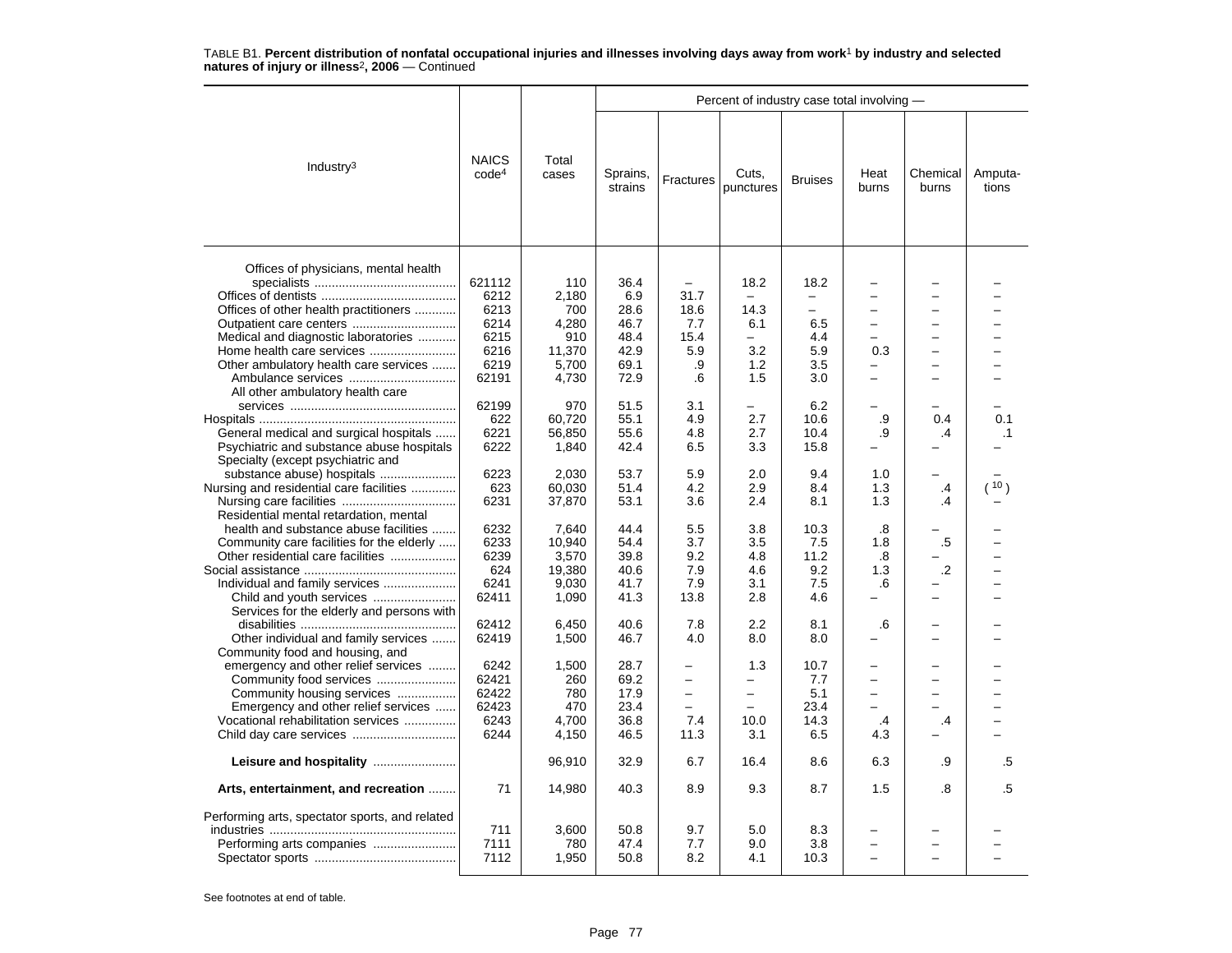|                                                                                                                                                                                       |                                                       |                                                              |                                               | Percent of industry case total involving -                           |                                                                                                       |                                                 |                                                             |                                              |
|---------------------------------------------------------------------------------------------------------------------------------------------------------------------------------------|-------------------------------------------------------|--------------------------------------------------------------|-----------------------------------------------|----------------------------------------------------------------------|-------------------------------------------------------------------------------------------------------|-------------------------------------------------|-------------------------------------------------------------|----------------------------------------------|
|                                                                                                                                                                                       |                                                       |                                                              |                                               | Multiple traumatic injuries and<br>disorders                         |                                                                                                       |                                                 | Back pain and pain,<br>except back                          |                                              |
| Industry $3$                                                                                                                                                                          | Carpal<br>tunnel<br>syndrome                          | Tendon-<br>itis                                              | Total                                         | With<br>fractures,<br>burns.<br>and<br>other<br>injuries             | With<br>sprains<br>and<br>bruises                                                                     | Total                                           | <b>Back</b><br>pain,<br>hurt<br>back only                   | All<br>other<br>natures <sup>5</sup>         |
| Offices of physicians, mental health<br>Offices of other health practitioners<br>Medical and diagnostic laboratories                                                                  | $\equiv$<br>$\overline{\phantom{0}}$<br>5.1<br>3.3    | $\overline{\phantom{0}}$<br>2.6                              | 7.3<br>17.1<br>7.2<br>9.9                     | $\overline{\phantom{0}}$<br>1.4<br>2.2                               | 6.9<br>4.2<br>6.6                                                                                     | ÷<br>15.7<br>7.5<br>9.9                         | $\overline{\phantom{0}}$<br>$\overline{\phantom{0}}$<br>3.0 | 39.9<br>5.7<br>10.3<br>6.6                   |
| Home health care services<br>Other ambulatory health care services<br>Ambulance services<br>All other ambulatory health care                                                          | $\cdot$<br>$\overline{\phantom{0}}$                   | .3                                                           | 5.5<br>1.8<br>1.1                             | .5                                                                   | 2.3<br>.5<br>$\cdot$ 4                                                                                | 13.1<br>15.6<br>14.6                            | 5.8<br>4.2<br>4.9                                           | 22.9<br>7.5<br>6.1                           |
| General medical and surgical hospitals<br>Psychiatric and substance abuse hospitals<br>Specialty (except psychiatric and                                                              | .7<br>.7                                              | .6<br>.6                                                     | 4.1<br>3.6<br>3.7<br>4.3                      | .4<br>$\cdot$                                                        | 2.0<br>2.1<br>1.6                                                                                     | 20.6<br>8.6<br>8.5<br>9.2                       | -<br>3.5<br>3.5<br>2.2                                      | 13.4<br>11.9<br>11.6<br>17.4                 |
| substance abuse) hospitals<br>Nursing and residential care facilities<br>Residential mental retardation, mental                                                                       | $\cdot$ 3<br>.3                                       | $\cdot$<br>.3                                                | 2.5<br>3.8<br>3.0                             | .4<br>.3                                                             | 1.0<br>2.2<br>1.7                                                                                     | 10.8<br>14.3<br>15.5                            | 3.9<br>5.4<br>6.4                                           | 13.8<br>12.7<br>12.1                         |
| health and substance abuse facilities<br>Community care facilities for the elderly<br>Other residential care facilities<br>Individual and family services<br>Child and youth services | .5<br>$.5\,$<br>.7                                    | $\cdot$ .2<br>▃<br>$\overline{\phantom{0}}$                  | 5.1<br>4.9<br>6.2<br>5.9<br>6.1<br>5.5        | .5<br>.5<br>1.7<br>1.5<br>1.2<br>$\equiv$                            | 3.0<br>2.9<br>2.8<br>2.6<br>2.1<br>3.7                                                                | 14.7<br>10.6<br>11.8<br>12.5<br>16.3<br>8.3     | 3.9<br>3.7<br>2.2<br>4.6<br>6.0<br>$\overline{a}$           | 15.1<br>12.5<br>16.0<br>17.2<br>16.1<br>22.9 |
| Services for the elderly and persons with<br>Other individual and family services<br>Community food and housing, and                                                                  | .8                                                    |                                                              | 4.8<br>12.0                                   | .8<br>4.0                                                            | 2.2<br>1.3                                                                                            | 20.2<br>5.3                                     | 7.6<br>2.7                                                  | 15.2<br>15.3                                 |
| emergency and other relief services<br>Community food services<br>Community housing services<br>Emergency and other relief services<br>Vocational rehabilitation services             | $\overline{\phantom{0}}$<br>$\overline{a}$<br>$\cdot$ | $\overline{a}$<br>$\overline{\phantom{0}}$<br>$\overline{a}$ | 16.0<br>$\equiv$<br>6.4<br>40.4<br>5.1<br>2.7 | 6.7<br>$\overline{\phantom{0}}$<br>$\overline{a}$<br>1.7<br>$\equiv$ | 7.3<br>$\overline{\phantom{0}}$<br>$\overline{\phantom{0}}$<br>$\overline{\phantom{0}}$<br>2.3<br>2.4 | 10.7<br>11.5<br>15.4<br>$\equiv$<br>6.2<br>12.3 | 3.3<br>6.4<br>2.1<br>4.8                                    | 31.3<br>7.7<br>52.6<br>8.5<br>18.9<br>12.5   |
|                                                                                                                                                                                       | .7                                                    | .3                                                           | 3.1                                           | .7                                                                   | 1.5                                                                                                   | 9.1                                             | 2.8                                                         | 14.5                                         |
| Arts, entertainment, and recreation                                                                                                                                                   | .7                                                    | .4                                                           | 3.7                                           | .8                                                                   | 1.3                                                                                                   | 8.4                                             | 2.3                                                         | 16.6                                         |
| Performing arts, spectator sports, and related                                                                                                                                        | $\equiv$<br>$\equiv$                                  | L,<br>÷                                                      | 2.5<br>2.6<br>2.6                             | .6<br>1.0                                                            | .6<br>$\overline{\phantom{0}}$                                                                        | 8.3<br>7.7<br>9.7                               | 1.1<br>2.6<br>1.0                                           | 13.9<br>19.2<br>12.3                         |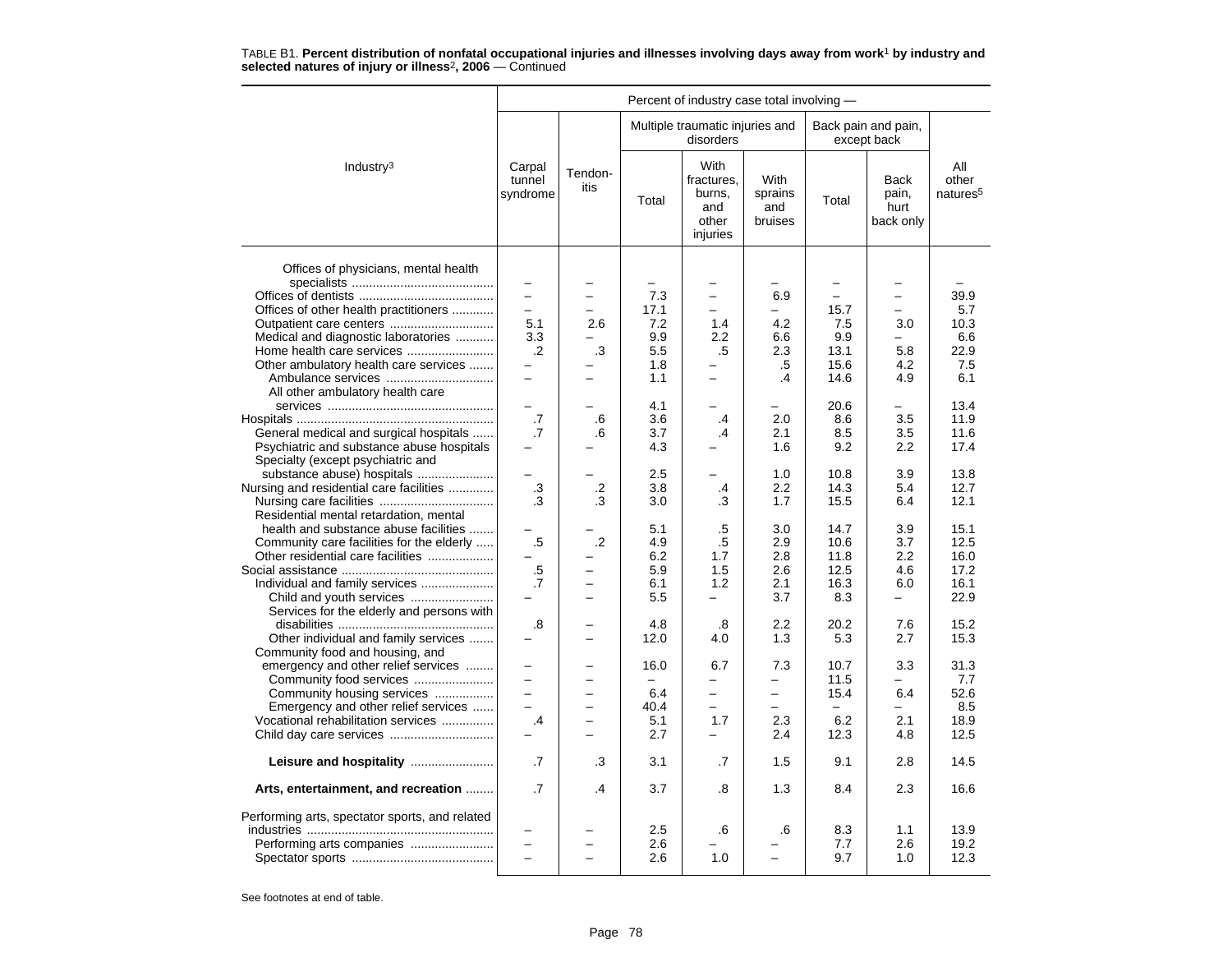|                                                                                                    |                                        |                                            |                                                          |                                      | Percent of industry case total involving - |                                          |                                                      |                               |                                     |
|----------------------------------------------------------------------------------------------------|----------------------------------------|--------------------------------------------|----------------------------------------------------------|--------------------------------------|--------------------------------------------|------------------------------------------|------------------------------------------------------|-------------------------------|-------------------------------------|
| Industry <sup>3</sup>                                                                              | <b>NAICS</b><br>code <sup>4</sup>      | Total<br>cases                             | Sprains,<br>strains                                      | Fractures                            | Cuts,<br>punctures                         | <b>Bruises</b>                           | Heat<br>burns                                        | Chemical<br>burns             | Amputa-<br>tions                    |
| Sports teams and clubs                                                                             | 71121<br>711211<br>711212              | 1,950<br>1,320<br>370                      | 50.8<br>55.3<br>32.4                                     | 8.2<br>6.1<br>13.5                   | 4.1<br>1.5<br>8.1                          | 10.3<br>10.6<br>10.8                     | $\overline{\phantom{0}}$<br>$\overline{\phantom{0}}$ |                               |                                     |
| Other spectator sports                                                                             | 711219                                 | 260                                        | 50.0                                                     | 11.5                                 | 15.4                                       | 7.7                                      | -                                                    |                               |                                     |
| Promoters of performing arts, sports, and                                                          | 7113                                   | 450                                        | 48.9                                                     | 8.9                                  | 4.4                                        | 6.7                                      |                                                      |                               |                                     |
| Agents and managers for artists, athletes,<br>entertainers, and other public figures               | 7114                                   | 20                                         |                                                          |                                      |                                            |                                          |                                                      |                               |                                     |
| Independent artists, writers, and                                                                  | 7115                                   | 410                                        | 61.0                                                     | 22.0                                 |                                            |                                          |                                                      |                               |                                     |
| Museums, historical sites, and similar<br>Amusement, gambling, and recreation                      | 712                                    | 1,200                                      | 32.5                                                     | 9.2                                  | 9.2                                        | 10.0                                     |                                                      |                               |                                     |
| Amusement parks and arcades                                                                        | 713<br>7131                            | 10,180<br>1,740                            | 37.5<br>41.4                                             | 8.6<br>5.2                           | 10.9<br>5.2                                | 8.7<br>8.6                               | 2.1<br>2.9                                           | 1.2                           | 0.5                                 |
| Amusement and theme parks                                                                          | 71311                                  | 1,670                                      | 41.9                                                     | 4.8                                  | 4.8                                        | 9.0                                      | 2.4                                                  | $\overline{\phantom{0}}$      |                                     |
| Other amusement and recreation                                                                     | 7132                                   | 1,430                                      | 43.4                                                     | 5.6                                  | 7.7                                        | 12.6                                     | 2.1                                                  | 2.1                           |                                     |
| Golf courses and country clubs                                                                     | 7139<br>71391                          | 7,010<br>3,510                             | 35.4<br>37.0                                             | 10.1<br>8.0                          | 13.0<br>12.5                               | 8.0<br>5.7                               | 2.0<br>1.4                                           | 1.1<br>1.1                    | .7                                  |
|                                                                                                    | 71392<br>71393                         | 610<br>490                                 | 42.6<br>20.4                                             | 14.8<br>10.2                         | 3.3<br>26.5                                | 9.8<br>10.2                              | $\overline{\phantom{0}}$<br>6.1                      | -<br>$\overline{\phantom{0}}$ |                                     |
| Fitness and recreational sports centers                                                            | 71394                                  | 1,670                                      | 33.5                                                     | 7.8                                  | 16.2<br>$\equiv$                           | 10.2<br>$\equiv$                         | 2.4<br>$\overline{\phantom{0}}$                      | 1.2                           | 1.2                                 |
| All other amusement and recreation                                                                 | 71395                                  | 230                                        | 39.1                                                     | 26.1                                 |                                            |                                          |                                                      |                               |                                     |
|                                                                                                    | 71399                                  | 500                                        | 36.0                                                     | 20.0                                 | 8.0                                        | 8.0                                      |                                                      |                               |                                     |
| Accommodation and food services                                                                    | 72                                     | 81,930                                     | 31.5                                                     | 6.3                                  | 17.7                                       | 8.6                                      | 7.2                                                  | .9                            | .5                                  |
| Traveler accommodation<br>Hotels (except casino hotels) and motels<br>Other traveler accommodation | 721<br>7211<br>72111<br>72112<br>72119 | 21,630<br>20,840<br>18,110<br>2,590<br>140 | 38.1<br>39.0<br>38.0<br>46.7<br>$\overline{\phantom{0}}$ | 5.5<br>5.2<br>4.9<br>7.7<br>$\equiv$ | 10.0<br>10.3<br>10.5<br>6.2<br>50.0        | 11.4<br>11.2<br>10.4<br>17.4<br>$\equiv$ | 2.5<br>2.6<br>2.6<br>3.1<br>$\overline{\phantom{0}}$ | .6<br>.6<br>.6<br>.8          | $\cdot$ 3<br>.3<br>$\cdot$ .2<br>8. |
| Rv (recreational vehicle) parks and                                                                | 7212                                   | 690                                        | 15.9                                                     | 15.9                                 |                                            | 5.8                                      |                                                      |                               |                                     |
| Rv (recreational vehicle) parks and<br>recreational camps<br>Rv (recreational vehicle) parks and   | 72121                                  | 690                                        | 15.9                                                     | 15.9                                 |                                            | 5.8                                      |                                                      |                               |                                     |
| Recreational and vacation camps                                                                    | 721211                                 | 240                                        | 16.7                                                     | 29.2                                 |                                            | 12.5                                     |                                                      |                               |                                     |
| (except campgrounds)                                                                               | 721214<br>7213                         | 450                                        | 15.6                                                     | 8.9                                  |                                            |                                          |                                                      |                               |                                     |
| Rooming and boarding houses<br>Food services and drinking places                                   | 722                                    | 100<br>60,300                              | 29.1                                                     | 6.6                                  | 20.4                                       | 70.0<br>7.6                              | 8.9                                                  | 1.0                           | .5                                  |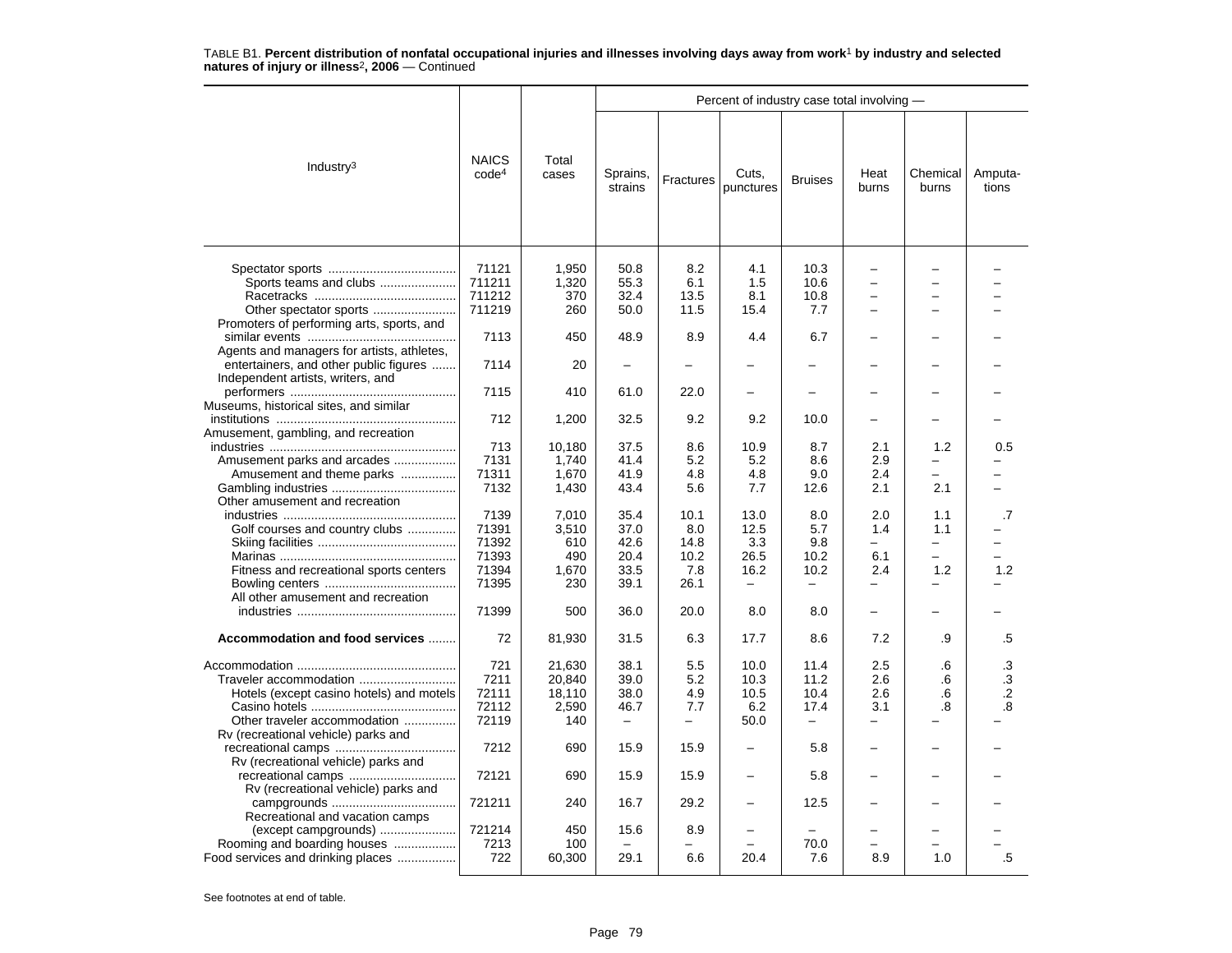|                                            |                              |                          |                          | Percent of industry case total involving -               |                                          |                          |                                    |                                      |
|--------------------------------------------|------------------------------|--------------------------|--------------------------|----------------------------------------------------------|------------------------------------------|--------------------------|------------------------------------|--------------------------------------|
|                                            |                              |                          |                          | Multiple traumatic injuries and<br>disorders             |                                          |                          | Back pain and pain,<br>except back |                                      |
| Industry <sup>3</sup>                      | Carpal<br>tunnel<br>syndrome | Tendon-<br>itis          | Total                    | With<br>fractures.<br>burns,<br>and<br>other<br>injuries | <b>With</b><br>sprains<br>and<br>bruises | Total                    | Back<br>pain,<br>hurt<br>back only | All<br>other<br>natures <sup>5</sup> |
|                                            | $\overline{\phantom{0}}$     |                          | 2.6                      | 1.0                                                      | -                                        | 9.7                      | 1.0                                | 12.3                                 |
| Sports teams and clubs                     |                              |                          | 2.3                      |                                                          |                                          | 11.4                     |                                    | 12.9                                 |
|                                            |                              |                          | 5.4                      | $\overline{\phantom{0}}$                                 |                                          | 8.1                      | $\overline{\phantom{0}}$           | 16.2                                 |
|                                            |                              |                          |                          | $\overline{\phantom{0}}$                                 |                                          |                          | -                                  | 7.7                                  |
|                                            |                              |                          |                          |                                                          |                                          |                          |                                    |                                      |
| Promoters of performing arts, sports, and  |                              |                          |                          |                                                          |                                          | 4.4                      | $\overline{a}$                     | 20.0                                 |
|                                            |                              |                          |                          |                                                          |                                          |                          |                                    |                                      |
| Agents and managers for artists, athletes, |                              |                          |                          |                                                          |                                          |                          |                                    |                                      |
| entertainers, and other public figures     |                              |                          |                          |                                                          |                                          |                          |                                    |                                      |
| Independent artists, writers, and          |                              |                          |                          |                                                          |                                          |                          |                                    |                                      |
|                                            |                              |                          |                          |                                                          |                                          |                          |                                    |                                      |
| Museums, historical sites, and similar     |                              |                          |                          |                                                          |                                          |                          |                                    |                                      |
|                                            |                              |                          | 3.3                      |                                                          | 1.7                                      | 8.3                      | 2.5                                | 25.0                                 |
| Amusement, gambling, and recreation        |                              |                          |                          |                                                          |                                          |                          |                                    |                                      |
|                                            | 0.8                          | 0.5                      | 4.2                      | .9                                                       | 1.5                                      | 8.4                      | 2.7                                | 16.5                                 |
| Amusement parks and arcades                | 2.9                          | 1.7                      | 2.9                      |                                                          | 1.1                                      | 13.8                     | 3.4                                | 14.9                                 |
| Amusement and theme parks                  | 3.0                          | 1.8                      | 2.4                      | $\overline{\phantom{0}}$                                 | 1.2                                      | 14.4                     | 3.6                                | 15.6                                 |
|                                            | 1.4                          | $\equiv$                 | 3.5                      | $\overline{\phantom{0}}$                                 | 2.1                                      | 11.2                     | 2.1                                | 11.2                                 |
| Other amusement and recreation             |                              |                          |                          |                                                          |                                          |                          |                                    |                                      |
|                                            | .3                           |                          | 4.7                      | 1.1                                                      | 1.4                                      | 6.6                      | 2.6                                | 17.8                                 |
| Golf courses and country clubs             |                              |                          | 5.4                      | 1.1                                                      | 1.1                                      | 8.8                      | 3.4                                | 19.1                                 |
|                                            | $\equiv$                     | $\overline{\phantom{0}}$ | 6.6                      | 3.3                                                      | $\equiv$                                 | 3.3                      | -                                  | 16.4                                 |
|                                            | $\equiv$                     | $\equiv$                 | $\overline{\phantom{0}}$ | $\equiv$                                                 | $\equiv$                                 | $\overline{\phantom{0}}$ | $\equiv$                           | 20.4                                 |
| Fitness and recreational sports centers    |                              |                          | 5.4                      | $\overline{\phantom{0}}$                                 | 3.0                                      | 6.6                      | 2.4                                | 15.6                                 |
|                                            |                              |                          | $\overline{a}$           | $\overline{\phantom{0}}$                                 |                                          | $\equiv$                 | $\overline{a}$                     | $\equiv$                             |
| All other amusement and recreation         |                              |                          |                          |                                                          |                                          |                          |                                    |                                      |
|                                            |                              |                          |                          | $\equiv$                                                 |                                          | 4.0                      | -                                  | 20.0                                 |
|                                            |                              |                          |                          |                                                          |                                          |                          |                                    |                                      |
| Accommodation and food services            | .7                           | .3                       | 3.0                      | .7                                                       | 1.6                                      | 9.2                      | 2.9                                | 14.1                                 |
|                                            | .3                           | .3                       | 3.6                      | .3                                                       | 2.1                                      | 12.3                     | 4.2                                | 15.1                                 |
| Traveler accommodation                     | .3                           | .3                       | 3.6                      | $\cdot$                                                  | 2.2                                      | 12.5                     | 4.2                                | 13.9                                 |
| Hotels (except casino hotels) and motels   | .3                           | .3                       | 3.4                      | .3                                                       | 2.0                                      | 14.0                     | 4.7                                | 14.5                                 |
|                                            |                              |                          | 5.4                      |                                                          | 3.5                                      | 2.7                      |                                    | 8.9                                  |
| Other traveler accommodation               | $\overline{a}$               |                          | $\overline{\phantom{0}}$ | $\overline{\phantom{0}}$                                 |                                          | $\overline{\phantom{0}}$ | $\equiv$                           | 28.6                                 |
| Rv (recreational vehicle) parks and        |                              |                          |                          |                                                          |                                          |                          |                                    |                                      |
|                                            |                              |                          |                          |                                                          |                                          | 5.8                      | 4.3                                | 50.7                                 |
| Rv (recreational vehicle) parks and        |                              |                          |                          |                                                          |                                          |                          |                                    |                                      |
| recreational camps                         |                              |                          |                          |                                                          |                                          | 5.8                      | 4.3                                | 50.7                                 |
| Rv (recreational vehicle) parks and        |                              |                          |                          |                                                          |                                          |                          |                                    |                                      |
|                                            |                              |                          |                          |                                                          |                                          |                          |                                    | 33.3                                 |
| Recreational and vacation camps            |                              |                          |                          |                                                          |                                          |                          |                                    |                                      |
| (except campgrounds)                       |                              |                          |                          |                                                          |                                          | 6.7                      | 6.7                                | 62.2                                 |
| Rooming and boarding houses                | $\overline{a}$               |                          |                          |                                                          |                                          |                          |                                    |                                      |
| Food services and drinking places          | .8                           | $\cdot$                  | 2.8                      | .8                                                       | 1.4                                      | 8.1                      | 2.5                                | 13.8                                 |
|                                            |                              |                          |                          |                                                          |                                          |                          |                                    |                                      |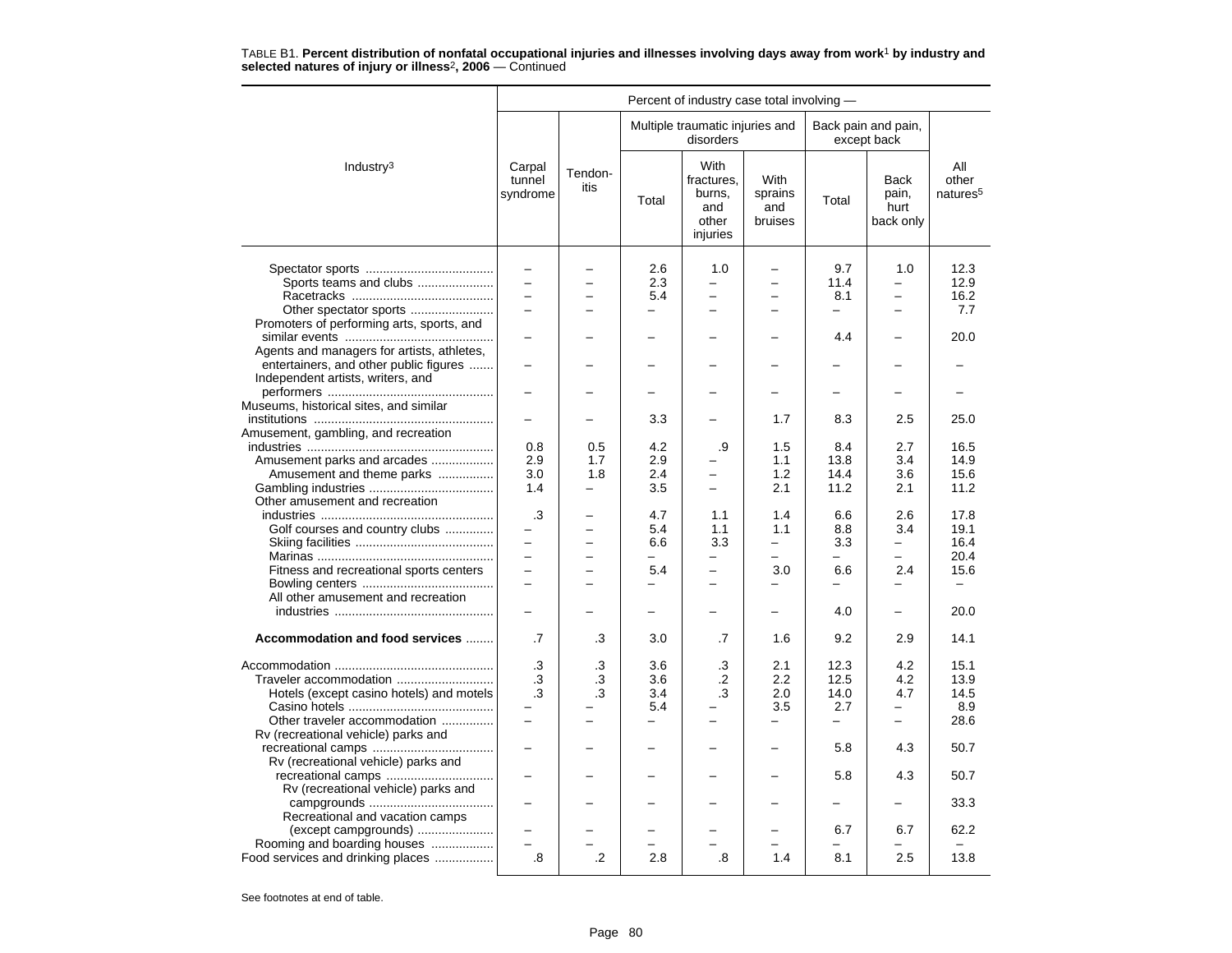|                                                                                                                                           |                                                           |                                                             |                                                      |                                  | Percent of industry case total involving -           |                                        |                                          |                       |                        |
|-------------------------------------------------------------------------------------------------------------------------------------------|-----------------------------------------------------------|-------------------------------------------------------------|------------------------------------------------------|----------------------------------|------------------------------------------------------|----------------------------------------|------------------------------------------|-----------------------|------------------------|
| Industry $3$                                                                                                                              | <b>NAICS</b><br>code <sup>4</sup>                         | Total<br>cases                                              | Sprains,<br>strains                                  | Fractures                        | Cuts,<br>punctures                                   | <b>Bruises</b>                         | Heat<br>burns                            | Chemical<br>burns     | Amputa-<br>tions       |
| Limited-service eating places<br>Limited-service eating places<br>Limited-service restaurants<br>Drinking places (alcoholic beverages)    | 7221<br>7222<br>72221<br>722211<br>722212<br>7223<br>7224 | 24,900<br>29,750<br>29,750<br>25,080<br>550<br>4,670<br>980 | 30.0<br>28.4<br>28.4<br>28.1<br>40.0<br>30.0<br>23.5 | 4.7<br>7.6<br>7.6<br>8.8<br>12.2 | 26.7<br>14.6<br>14.6<br>14.2<br>16.4<br>15.4<br>66.3 | 7.6<br>7.4<br>7.4<br>8.2<br>7.3<br>9.9 | 7.6<br>9.9<br>9.9<br>9.2<br>18.2<br>11.3 | 1.8<br>.5<br>.5<br>.6 | 1.0<br>$\frac{.2}{.3}$ |
|                                                                                                                                           |                                                           | 27,640                                                      | 38.6                                                 | 7.7                              | 11.3                                                 | 6.7                                    | 1.8                                      | .3                    | .3                     |
| Other services, except public<br>Repair and maintenance<br>Automotive repair and maintenance<br>Electronic and precision equipment repair | 81<br>811<br>8111<br>8112                                 | 27,640<br>13.050<br>8,200<br>830                            | 38.6<br>37.9<br>30.0<br>63.9                         | 7.7<br>10.2<br>13.7              | 11.3<br>16.2<br>19.9                                 | 6.7<br>5.6<br>6.6                      | 1.8<br>1.5<br>2.3                        | .3                    | .3                     |
|                                                                                                                                           |                                                           |                                                             |                                                      |                                  |                                                      |                                        |                                          |                       |                        |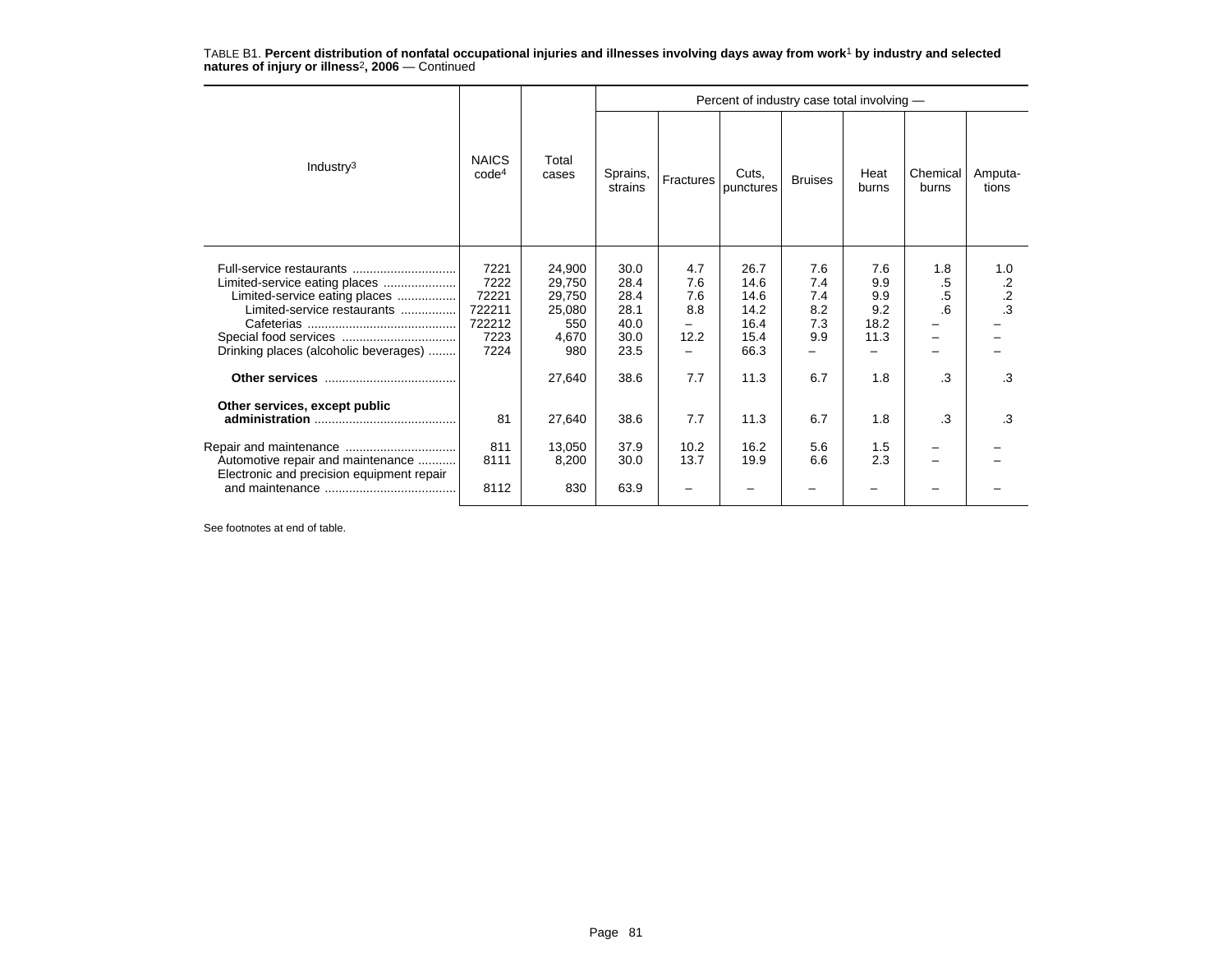|                                           |                              |                 |            | Percent of industry case total involving -               |                                   |                                    |                                           |                                      |
|-------------------------------------------|------------------------------|-----------------|------------|----------------------------------------------------------|-----------------------------------|------------------------------------|-------------------------------------------|--------------------------------------|
|                                           |                              |                 |            | Multiple traumatic injuries and<br>disorders             |                                   | Back pain and pain,<br>except back |                                           |                                      |
| Industry $3$                              | Carpal<br>tunnel<br>syndrome | Tendon-<br>itis | Total      | With<br>fractures,<br>burns,<br>and<br>other<br>injuries | With<br>sprains<br>and<br>bruises | Total                              | <b>Back</b><br>pain,<br>hurt<br>back only | All<br>other<br>natures <sup>5</sup> |
|                                           | 0.2                          | 0.4             | 2.1        | 0.3                                                      | 1.2                               | 6.8                                | 1.7                                       | 11.2                                 |
| Limited-service eating places             | 1.4                          |                 | 3.4        | 1.3                                                      | 1.5                               | 9.9                                | 3.3                                       | 16.5                                 |
| Limited-service eating places             | 1.4                          |                 | 3.4        | 1.3                                                      | 1.5                               | 9.9                                | 3.3                                       | 16.5                                 |
| Limited-service restaurants               | 1.7                          |                 | 2.3        |                                                          | 1.5                               | 10.4                               | 3.8                                       | 16.4                                 |
|                                           |                              | $\cdot$         | 5.5<br>2.4 |                                                          | 5.5<br>1.3                        | 7.3<br>4.9                         | 5.5<br>2.1                                | 5.5<br>13.1                          |
| Drinking places (alcoholic beverages)     |                              |                 |            |                                                          |                                   |                                    |                                           |                                      |
|                                           |                              |                 |            |                                                          |                                   |                                    |                                           |                                      |
|                                           | 1.3                          | .5              | 3.7        | .9                                                       | 1.6                               | 9.4                                | 2.0                                       | 18.5                                 |
| Other services, except public             |                              |                 |            |                                                          |                                   |                                    |                                           |                                      |
|                                           | 1.3                          | .5              | 3.7        | .9                                                       | 1.6                               | 9.4                                | 2.0                                       | 18.5                                 |
|                                           | $.5\,$<br>.5                 | .3              | 3.5        | .9                                                       | 1.1                               | 7.0                                | .6                                        | 16.8                                 |
| Automotive repair and maintenance         |                              |                 | 3.7        | 6                                                        | 1.1                               | 9.0                                | $\overline{7}$                            | 13.4                                 |
| Electronic and precision equipment repair |                              |                 | 8.4        |                                                          | 7.2                               | 4.8                                |                                           | 18.1                                 |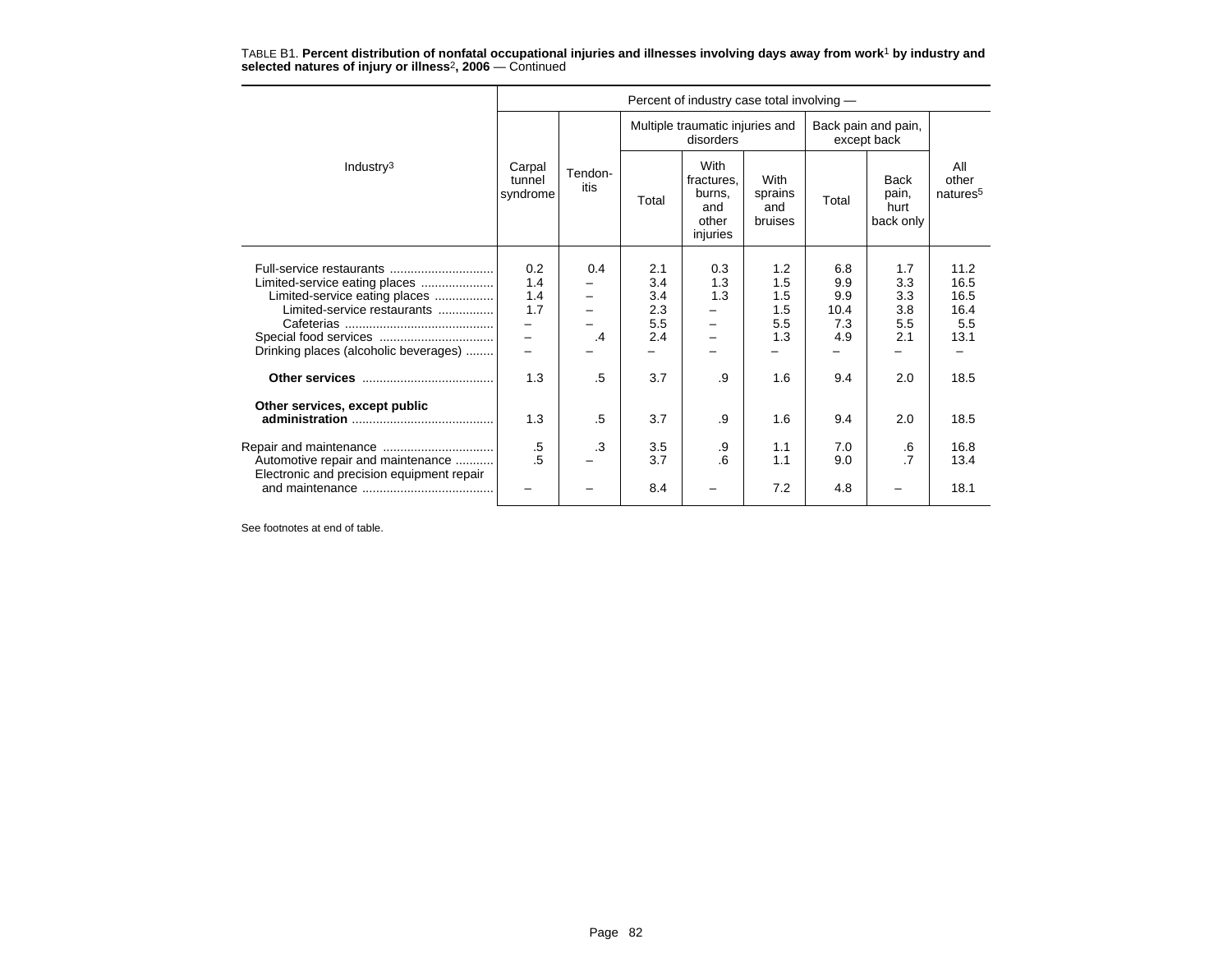|                                                                                                                                                                                                                                                                                                                                                           |                                                                                                |                                                                                               |                                                                                              |                                                     | Percent of industry case total involving -                     |                                                             |                  |                   |                  |
|-----------------------------------------------------------------------------------------------------------------------------------------------------------------------------------------------------------------------------------------------------------------------------------------------------------------------------------------------------------|------------------------------------------------------------------------------------------------|-----------------------------------------------------------------------------------------------|----------------------------------------------------------------------------------------------|-----------------------------------------------------|----------------------------------------------------------------|-------------------------------------------------------------|------------------|-------------------|------------------|
| Industry $3$                                                                                                                                                                                                                                                                                                                                              | <b>NAICS</b><br>code <sup>4</sup>                                                              | Total<br>cases                                                                                | Sprains,<br>strains                                                                          | Fractures                                           | Cuts,<br>punctures                                             | <b>Bruises</b>                                              | Heat<br>burns    | Chemical<br>burns | Amputa-<br>tions |
| Commercial and industrial machinery and<br>equipment (except automotive and<br>electronic) repair and maintenance<br>Personal and household goods repair and<br>Personal and laundry services<br>Drycleaning and laundry services<br>Pet care (except veterinary) services<br>All other personal services<br>Religious, grantmaking, civic, professional, | 8113<br>8114<br>812<br>8121<br>8122<br>8123<br>8129<br>81291<br>81292<br>81293<br>81299<br>813 | 3,330<br>690<br>8.480<br>1,190<br>1,490<br>4,160<br>1,640<br>600<br>70<br>750<br>220<br>6,110 | 45.3<br>65.2<br>42.5<br>24.4<br>62.4<br>46.9<br>26.2<br>20.0<br>28.6<br>32.0<br>22.7<br>34.7 | 5.4<br>5.3<br>10.9<br>3.4<br>7.9<br>-<br>5.3<br>5.7 | 13.5<br>2.9<br>7.0<br>26.1<br>3.8<br>6.1<br>28.6<br>2.7<br>6.7 | 4.8<br>8.4<br>3.4<br>5.4<br>10.8<br>8.5<br>-<br>16.0<br>6.5 | 2.8<br>5.5<br>.8 | 0.5<br>1.0        | 0.3              |